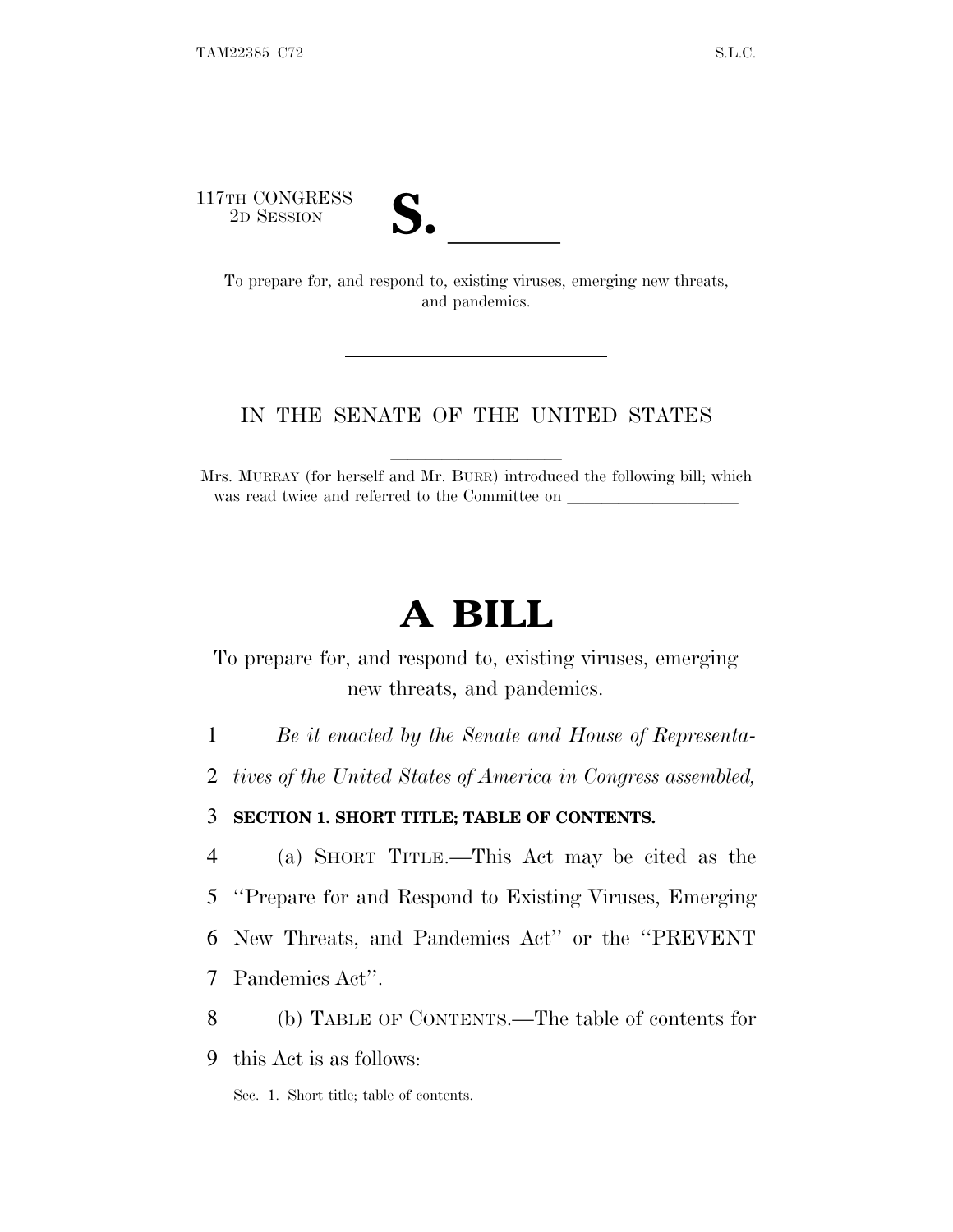#### TITLE I—STRENGTHENING FEDERAL AND STATE PREPAREDNESS

#### Subtitle A—Federal Leadership and Accountability

- Sec. 101. Comprehensive review of the COVID–19 response.
- Sec. 102. Appointment and authority of the Director of the Centers for Disease Control and Prevention.
- Sec. 103. Additional provisions related to the Centers for Disease Control and Prevention.
- Sec. 104. Public health and medical preparedness and response coordination.
- Sec. 105. Strengthening public health communication.
- Sec. 106. Office of Pandemic Preparedness and Response Policy.

Subtitle B—State and Local Readiness

- Sec. 111. Improving State and local public health security.
- Sec. 112. Supporting access to mental health and substance use disorder services during public health emergencies.
- Sec. 113. Trauma care reauthorization.
- Sec. 114. Assessment of containment and mitigation of infectious diseases.

#### TITLE II—IMPROVING PUBLIC HEALTH PREPAREDNESS AND RESPONSE CAPACITY

#### Subtitle A—Addressing Disparities and Improving Public Health Emergency Responses

- Sec. 201. Addressing social determinants of health and improving health outcomes.
- Sec. 202. National Academies of Sciences, Engineering, and Medicine report.

#### Subtitle B—Improving Public Health Data

- Sec. 211. Modernizing biosurveillance capabilities and infectious disease data collection.
- Sec. 212. Genomic sequencing, analytics, and public health surveillance of pathogens.
- Sec. 213. Supporting public health data availability and access.
- Sec. 214. Epidemic forecasting and outbreak analytics.
- Sec. 215. Report on CDC data portal.
- Sec. 216. Public health data transparency.

#### Subtitle C—Revitalizing the Public Health Workforce

- Sec. 221. Improving recruitment and retention of the frontline public health workforce.
- Sec. 222. Awards to support community health workers and community health.
- Sec. 223. Improving public health emergency response capacity.
- Sec. 224. Extension of authorities to support health professional volunteers at community health centers.
- Sec. 225. Increasing educational opportunities for allied health professions.
- Sec. 226. Public Health Service Corps annual and sick leave.

#### Subtitle D—Improving Public Health Responses

- Sec. 231. Centers for public health preparedness and response.
- Sec. 232. Vaccine distribution plans.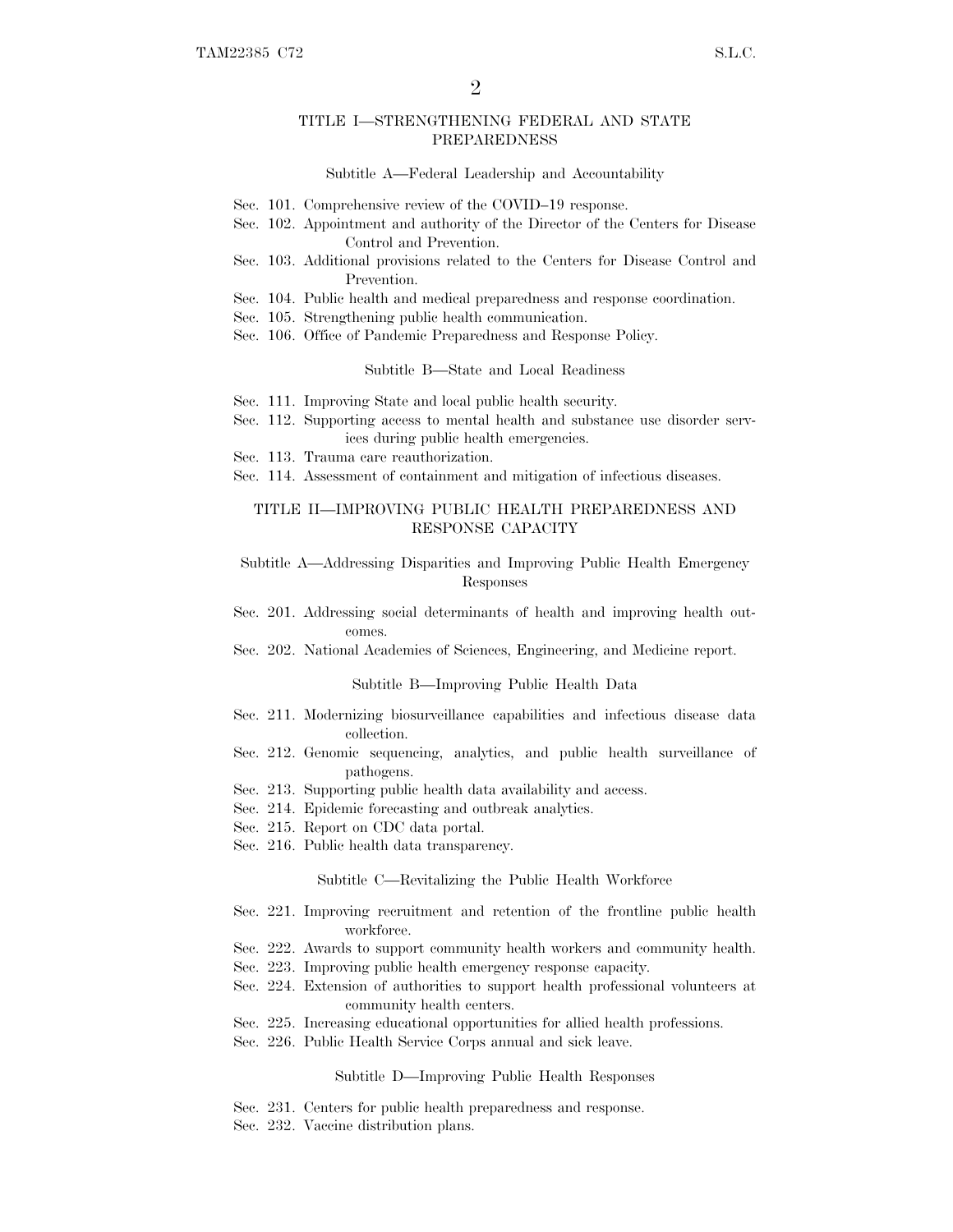Sec. 233. Coordination and collaboration regarding blood supply.

#### TITLE III—ACCELERATING RESEARCH AND COUNTERMEASURE **DISCOVERY**

Subtitle A—Fostering Research and Development and Improving Coordination

- Sec. 301. Research and activities related to long-term health effects of SARS– CoV–2 infection.
- Sec. 302. Research centers for pathogens of pandemic concern.
- Sec. 303. Improving medical countermeasure research coordination.
- Sec. 304. Accessing specimen samples and diagnostic tests.

Subtitle B—Improving Biosafety and Biosecurity

- Sec. 311. Improving control and oversight of select biological agents and toxins.
- Sec. 312. Strategy for Federal high-containment laboratories.
- Sec. 313. National Science Advisory Board for Biosecurity.
- Sec. 314. Research to improve biosafety.
- Sec. 315. Federally-funded research with enhanced pathogens of pandemic potential.

Subtitle C—Preventing Undue Foreign Influence in Biomedical Research

- Sec. 321. Foreign talent programs.
- Sec. 322. Securing identifiable, sensitive information.
- Sec. 323. Duties of the Director.
- Sec. 324. Protecting America's biomedical research enterprise.
- Sec. 325. GAO Study.
- Sec. 326. Report on progress to address undue foreign influence.

### TITLE IV—MODERNIZING AND STRENGTHENING THE SUPPLY CHAIN FOR VITAL MEDICAL PRODUCTS

- Sec. 401. Warm base manufacturing capacity for medical countermeasures.
- Sec. 402. Supply chain considerations for the Strategic National Stockpile.
- Sec. 403. Strategic National Stockpile equipment maintenance.
- Sec. 404. Improving transparency and predictability of processes of the Strategic National Stockpile.
- Sec. 405. Improving supply chain flexibility for the Strategic National Stockpile.
- Sec. 406. Reimbursement for certain supplies.
- Sec. 407. Action reporting on stockpile depletion.
- Sec. 408. Provision of medical countermeasures to Indian programs and facilities.
- Sec. 409. Grants for State strategic stockpiles.

#### TITLE V—ENHANCING DEVELOPMENT AND COMBATING SHORTAGES OF MEDICAL PRODUCTS

Subtitle A—Development and Review

- Sec. 501. Advancing qualified infectious disease product innovation.
- Sec. 502. Modernizing clinical trials.
- Sec. 503. Accelerating countermeasure development and review.
- Sec. 504. Third party test evaluation during emergencies.
- Sec. 505. Facilitating the use of real world evidence.
- Sec. 506. Platform technologies.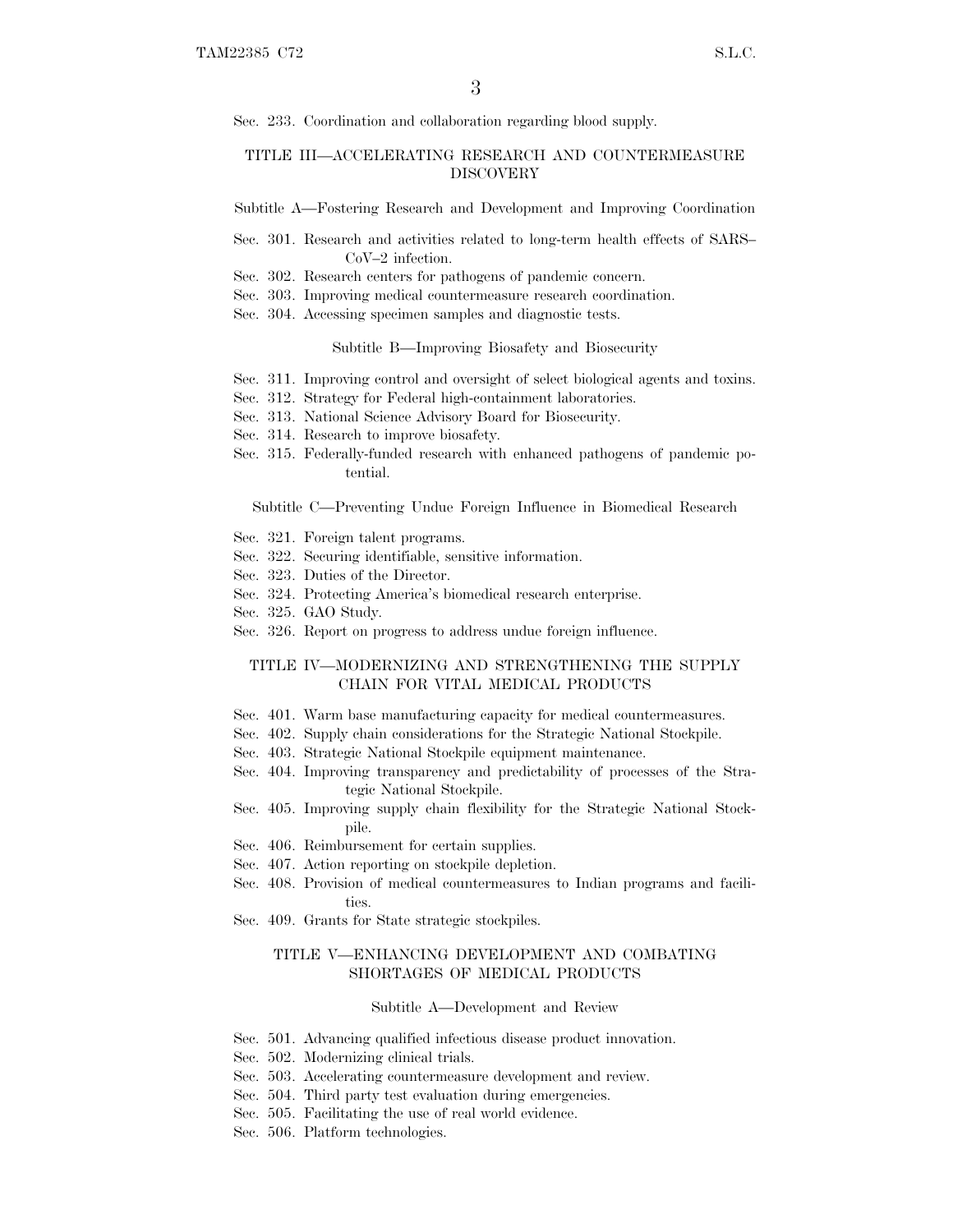- Sec. 507. Increasing EUA decision transparency.
- Sec. 508. Improving FDA guidance and communication.
- Sec. 509. GAO study and report on hiring challenges at FDA.

#### Subtitle B—Mitigating Shortages

- Sec. 511. Ensuring registration of foreign drug and device manufacturers.
- Sec. 512. Extending expiration dates for certain drugs.
- Sec. 513. Unannounced foreign facility inspections pilot program.
- Sec. 514. Combating counterfeit devices.
- Sec. 515. Strengthening medical device supply chains.
- Sec. 516. Preventing medical device shortages.
- Sec. 517. Remote records assessments for medical devices.
- Sec. 518. Advanced manufacturing technologies designation pilot program.
- Sec. 519. Technical corrections.

# 1 **TITLE I—STRENGTHENING FED-**2 **ERAL AND STATE PREPARED-**3 **NESS**

# 4 **Subtitle A—Federal Leadership** 5 **and Accountability**

6 **SEC. 101. COMPREHENSIVE REVIEW OF THE COVID–19 RE-**

### 7 **SPONSE.**

 (a) ESTABLISHMENT OF TASK FORCE.—There is es- tablished in the legislative branch a task force to be known as the ''National Task Force on the Response of the United States to the COVID–19 Pandemic'' (referred to in this section as the ''Task Force'').

13 (b) PURPOSES.—The purposes of the Task Force are  $14 \text{ to}$ —

15 (1) examine, assess, and report upon the 16 United States' preparedness for, and response to, 17 the COVID–19 pandemic, including—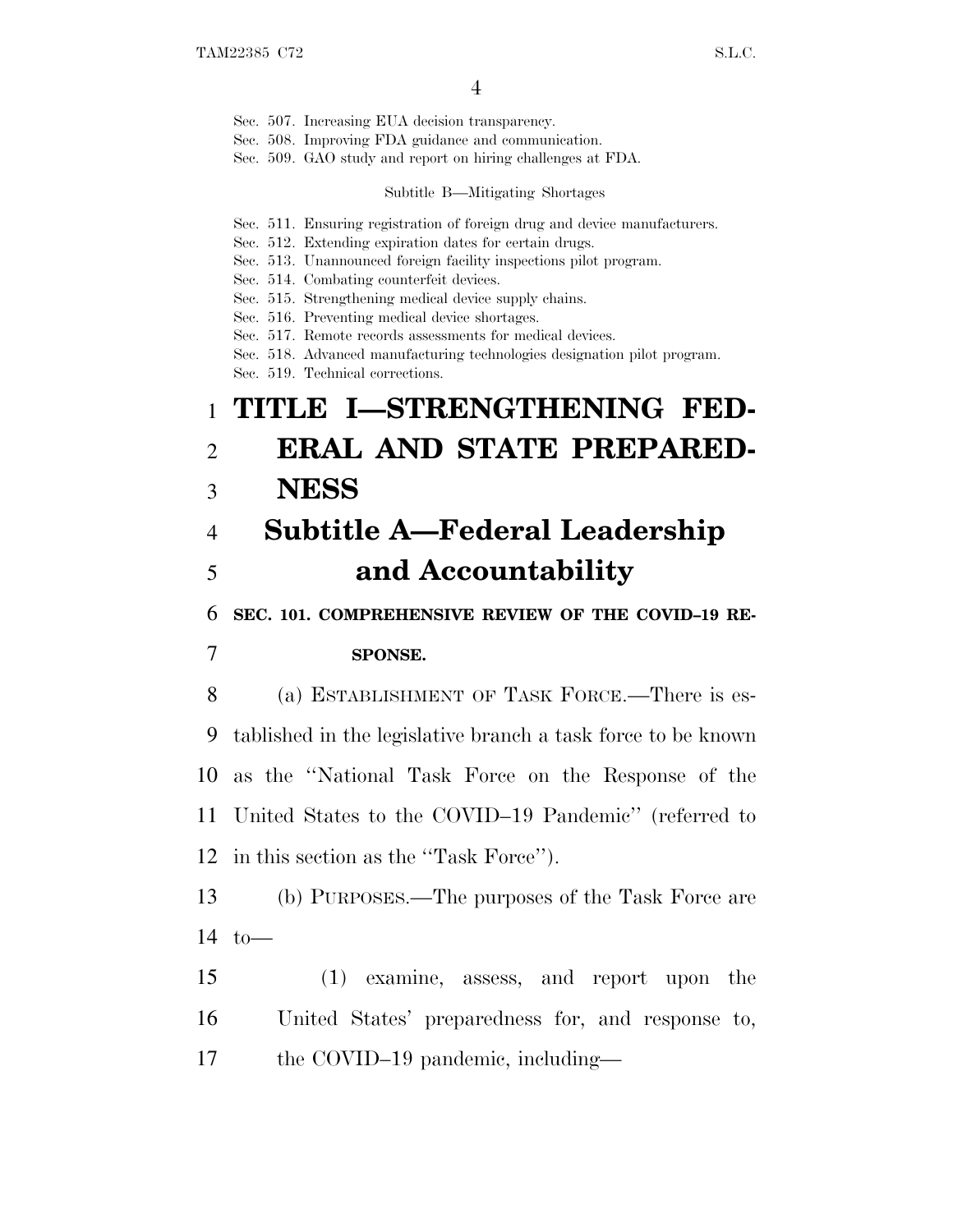| $\mathbf{1}$   | (A) the initial Federal, State, local, and             |
|----------------|--------------------------------------------------------|
| $\overline{2}$ | territorial responses in the United States;            |
| 3              | (B) the ongoing Federal, State, local, and             |
| $\overline{4}$ | territorial responses in the United States, in-        |
| 5              | cluding the activities, policies, and decisions of     |
| 6              | the Trump Administration and the Biden Ad-             |
| 7              | ministration;                                          |
| 8              | (C) the impact of the pandemic on public               |
| 9              | health and health care systems; and                    |
| 10             | (D) the initial outbreak in Wuhan, China,              |
| 11             | including efforts to determine the potential           |
| 12             | causes for the emergence of the $SARS-CoV-2$           |
| 13             | virus, and Federal actions to mitigate its spread      |
| 14             | internationally;                                       |
| 15             | (2) build upon existing or ongoing evaluations         |
| 16             | and avoid unnecessary duplication, by reviewing the    |
| 17             | findings, conclusions, and recommendations of other    |
| 18             | appropriate task forces, committees, commissions, or   |
| 19             | entities established by other public or nonprofit pri- |
| 20             | vate entities related to the United States' prepared-  |
| 21             | ness for, and response to, the COVID-19 pandemic;      |
| 22             | (3) identify gaps in public health preparedness        |
| 23             | and medical response policies, processes, and activi-  |
| 24             | ties, including disparities in COVID-19 infection      |
| 25             | and mortality rates among people of color, older       |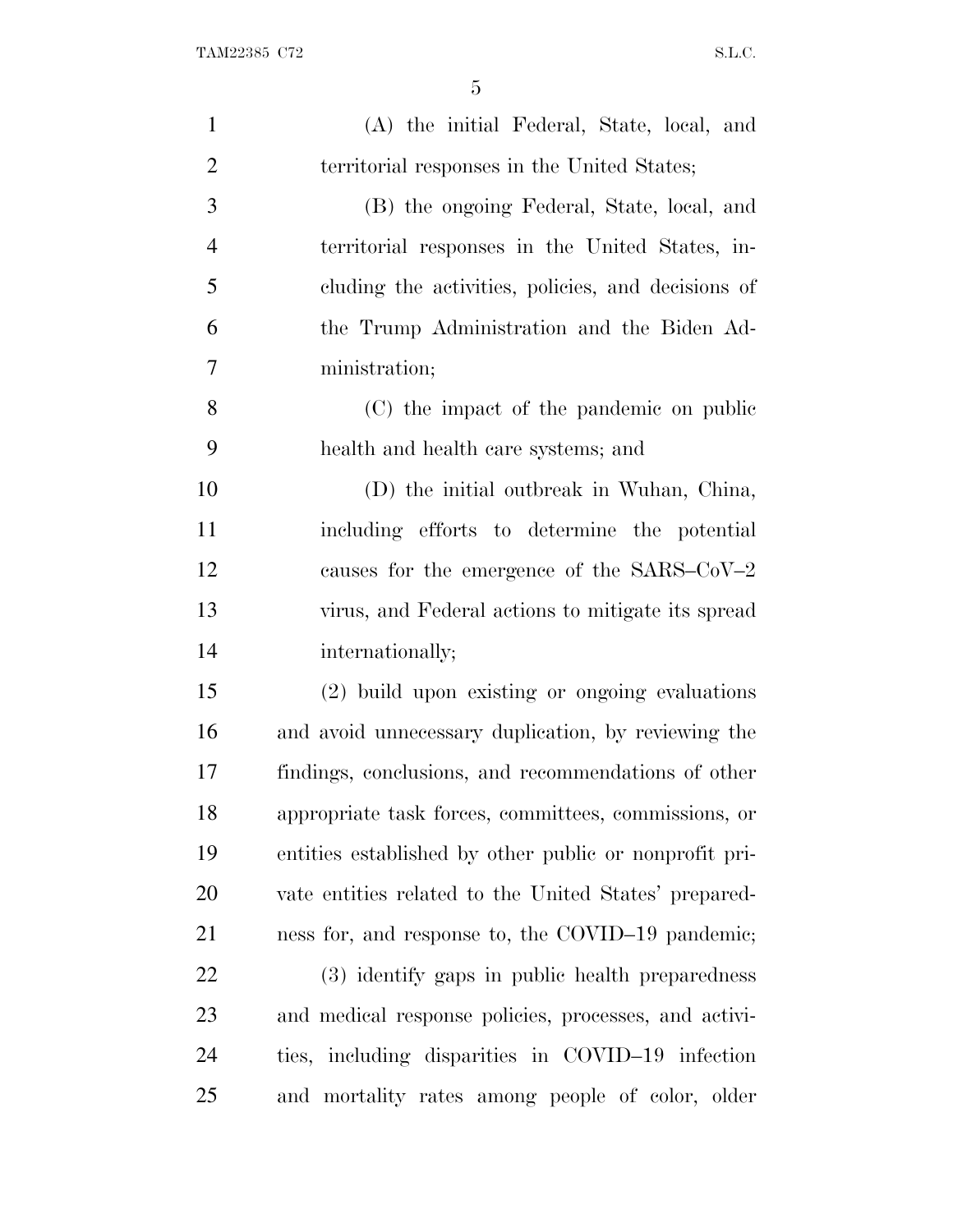| $\mathbf{1}$   | adults, people with disabilities, and other vulnerable |
|----------------|--------------------------------------------------------|
| $\overline{2}$ | or at-risk groups, and how such gaps impacted the      |
| 3              | ability of the United States to respond to the         |
| $\overline{4}$ | COVID-19 pandemic; and                                 |
| 5              | (4) submit a report to the President and to            |
| 6              | Congress on its findings, conclusions, and rec-        |
| 7              | ommendations to improve the United States' pre-        |
| 8              | paredness for, and response to, future public health   |
| 9              | emergencies, including a public health emergency re-   |
| 10             | sulting from an emerging infectious disease.           |
| 11             | (c) COMPOSITION OF TASK FORCE; MEETINGS.—              |
| 12             | (1) MEMBERS.—The Task Force shall be com-              |
| 13             | posed of 12 members, of whom—                          |
| 14             | $(A)$ 1 member shall be appointed by the               |
| 15             | majority leader of the Senate;                         |
| 16             | (B) 1 member shall be appointed by the                 |
| 17             | minority leader of the Senate;                         |
| 18             | (C) 2 members shall be appointed by the                |
| 19             | chair of the Committee on Health, Education,           |
| 20             | Labor, and Pensions of the Senate;                     |
| 21             | (D) 2 members shall be appointed by the                |
| 22             | ranking member of the Committee on Health,             |
| 23             | Education, Labor, and Pensions of the Senate;          |
| 24             | (E) 1 member shall be appointed by the                 |
| 25             | Speaker of the House of Representatives;               |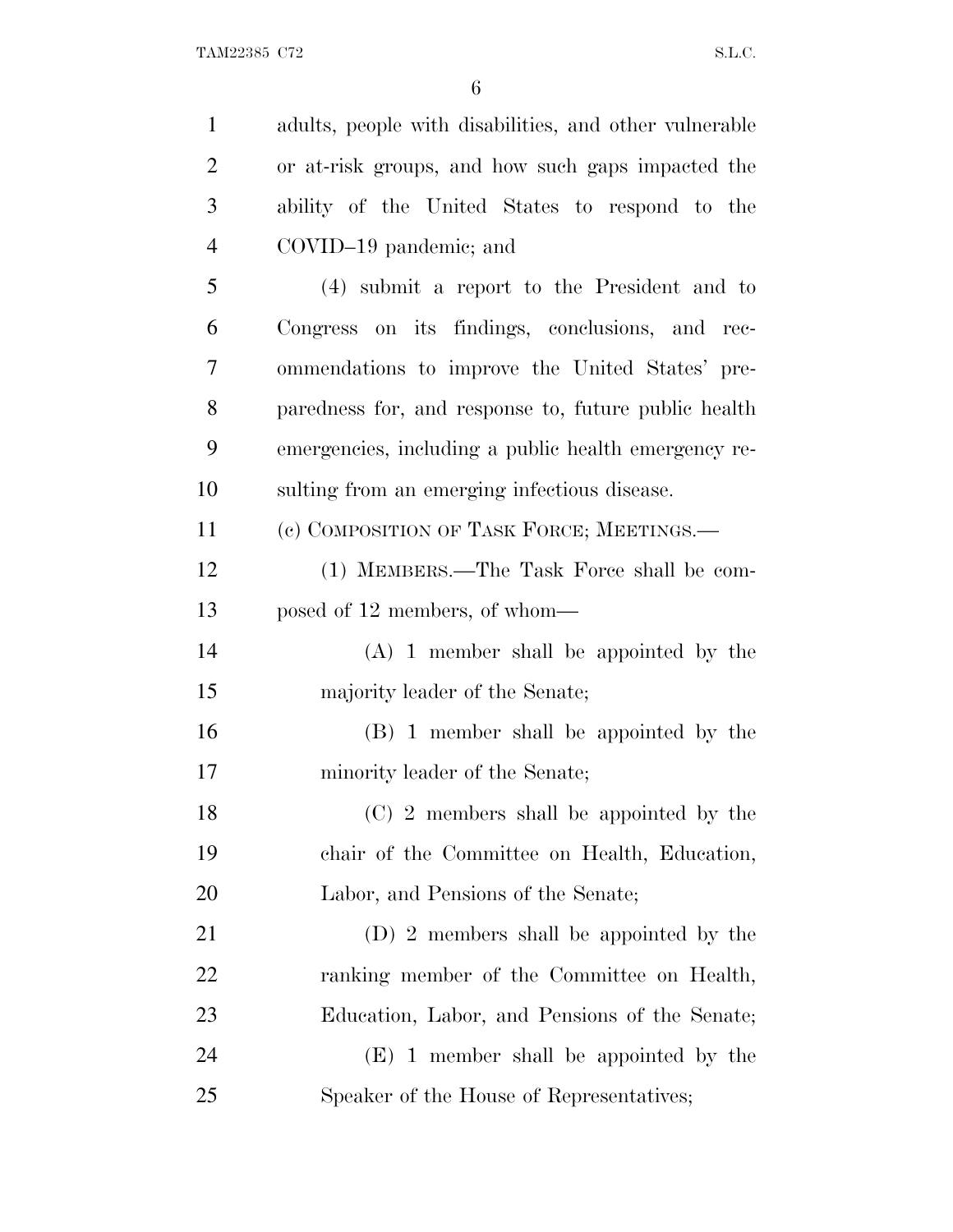| $\mathbf{1}$   | $(F)$ 1 member shall be appointed by the              |
|----------------|-------------------------------------------------------|
| $\overline{2}$ | minority leader of the House of Representa-           |
| 3              | tives;                                                |
| $\overline{4}$ | $(G)$ 2 members shall be appointed by the             |
| 5              | chair of the Committee on Energy and Com-             |
| 6              | merce of the House of Representatives; and            |
| 7              | (H) 2 members shall be appointed by the               |
| 8              | ranking member of the Committee on Energy             |
| 9              | and Commerce of the House of Representatives.         |
| 10             | (2) CHAIR AND VICE CHAIR.—Not later than 30           |
| 11             | days after the date on which all members of the       |
| 12             | Task Force are appointed under paragraph (1), such    |
| 13             | members shall meet to elect a Chair and Vice Chair    |
| 14             | from among such members. The Chair and Vice           |
| 15             | Chair shall each be elected to serve upon an affirma- |
| 16             | tive vote from 8 members of the Task Force. The       |
| 17             | Chair and Vice Chair shall not be registered mem-     |
| 18             | bers of the same political party.                     |
| 19             | (3) QUALIFICATIONS.—                                  |
| 20             | (A) POLITICAL PARTY AFFILIATION.—Not                  |
| 21             | more than 6 members of the Task Force shall           |
| 22             | be registered members of the same political           |
| 23             | party.                                                |
| 24             | (B) NONGOVERNMENTAL APPOINTEES.—                      |
| 25             | An individual appointed to the Task Force may         |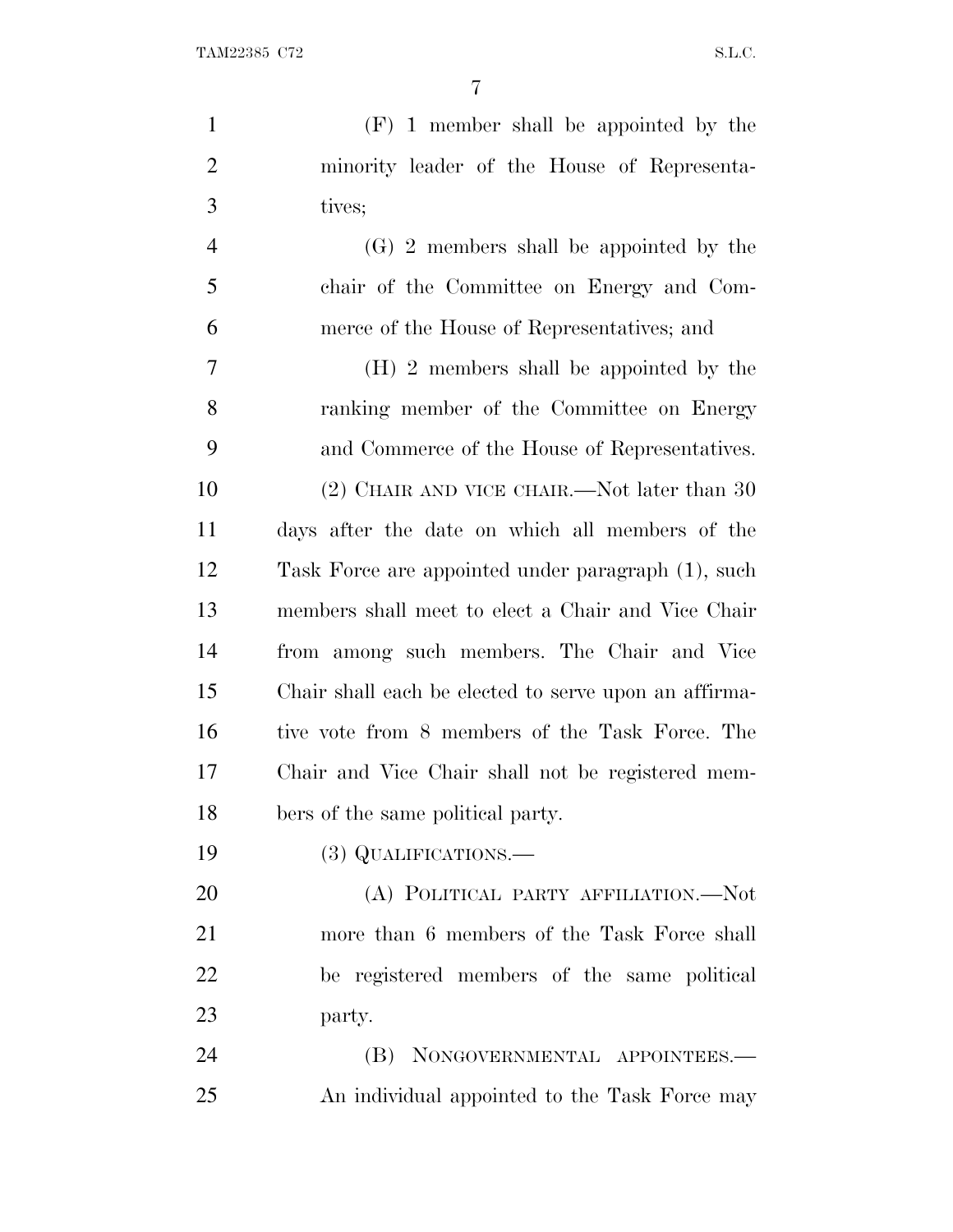| $\mathbf{1}$   | not be an officer or employee of the Federal      |
|----------------|---------------------------------------------------|
| $\overline{2}$ | Government or any State, local, Tribal, or terri- |
| 3              | torial government.                                |
| $\overline{4}$ | (C) QUALIFICATIONS.—It is the sense of            |
| 5              | Congress that individuals appointed to the Task   |
| 6              | Force should be highly qualified citizens of the  |
| $\overline{7}$ | United States. Members appointed under para-      |
| 8              | graph (1) may include individuals with expertise  |
| 9              | $in-$                                             |
| 10             | (i) public health, health disparities             |
| 11             | and at-risk populations, medicine, and re-        |
| 12             | lated fields;                                     |
| 13             | (ii) State, local, Tribal, or territorial         |
| 14             | government, including public health and           |
| 15             | medical preparedness and response and             |
| 16             | emergency management and other relevant           |
| 17             | public administration;                            |
| 18             | (iii) research regarding, or the devel-           |
| 19             | opment, manufacturing, distribution, and          |
| 20             | regulation of, medical products;                  |
| 21             | (iv) national security and foreign rela-          |
| 22             | tions, including global health; and               |
| 23             | (v) commerce, including transpor-                 |
| 24             | tation, supply chains, and small business.        |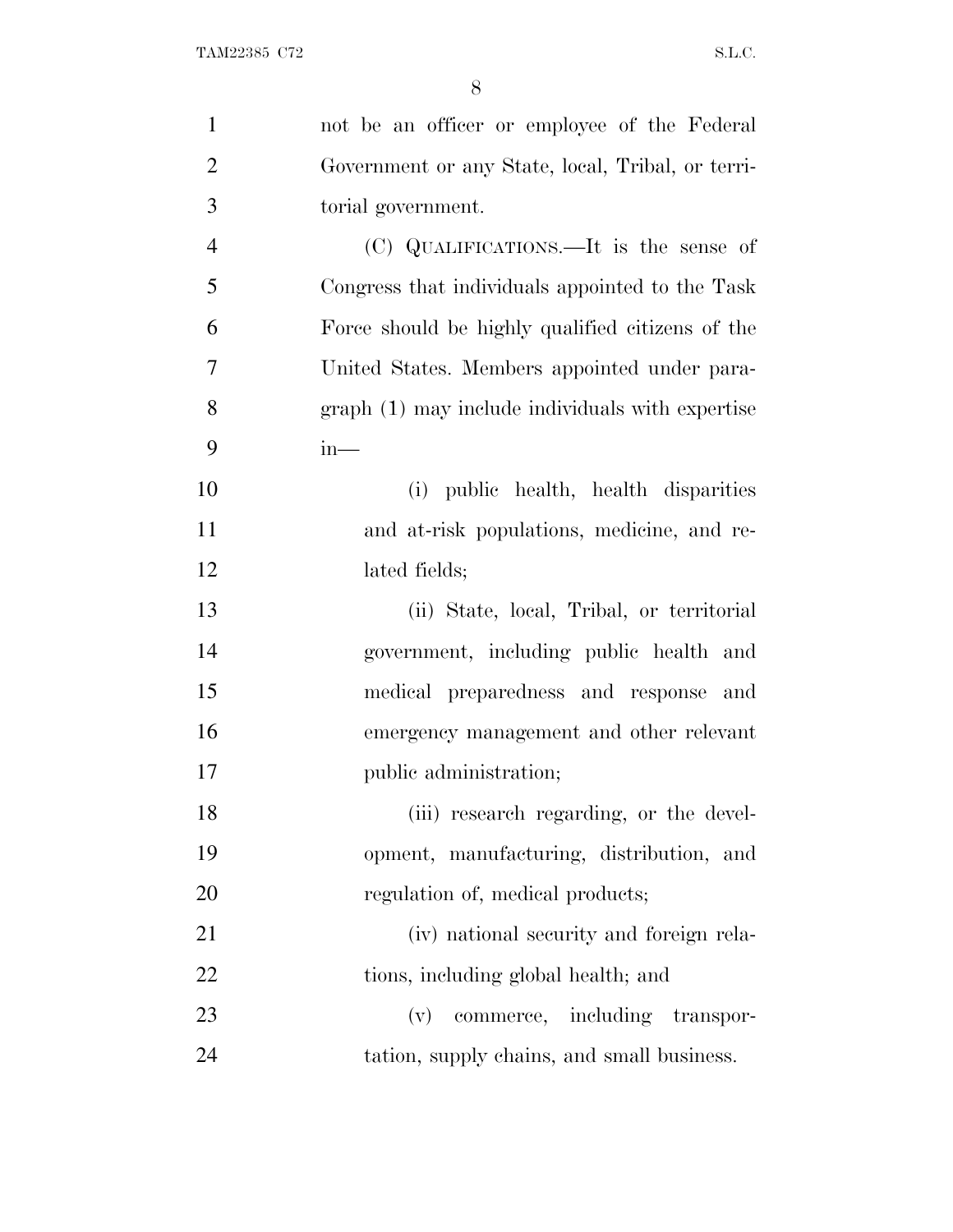| $\mathbf{1}$   | (4) DEADLINE FOR APPOINTMENT. All mem-               |
|----------------|------------------------------------------------------|
| $\overline{2}$ | bers of the Task Force shall be appointed not later  |
| 3              | than 90 days after the date of enactment of this     |
| $\overline{4}$ | Act.                                                 |
| 5              | (5) MEETINGS.—The Task Force shall meet              |
| 6              | and begin the operations of the Task Force as soon   |
| 7              | as practicable. After its initial meeting, the Task  |
| 8              | Force shall meet upon the call of the Chair and Vice |
| 9              | Chair or 8 of its members.                           |
| 10             | $(6)$ QUORUM; VACANCIES.—                            |
| 11             | (A) QUORUM.—Eight members of the                     |
| 12             | Task Force shall constitute a quorum.                |
| 13             | (B) VACANCIES.—Any vacancy in the Task               |
| 14             | Force shall not affect its powers, but shall be      |
| 15             | filled in the same manner in which the original      |
| 16             | appointment was made.                                |
| 17             | (d) FUNCTIONS OF TASK FORCE.—The functions of        |
| 18             | the Task Force are to-                               |
| 19             | $(1)$ conduct a review that—                         |
| 20             | (A) examines the initial outbreak of the             |
| 21             | SARS-CoV-2 virus in Wuhan, China, includ-            |
| 22             | $ing$ —                                              |
| 23             | (i) engaging with willing partner gov-               |
| 24             | ernments and global experts;                         |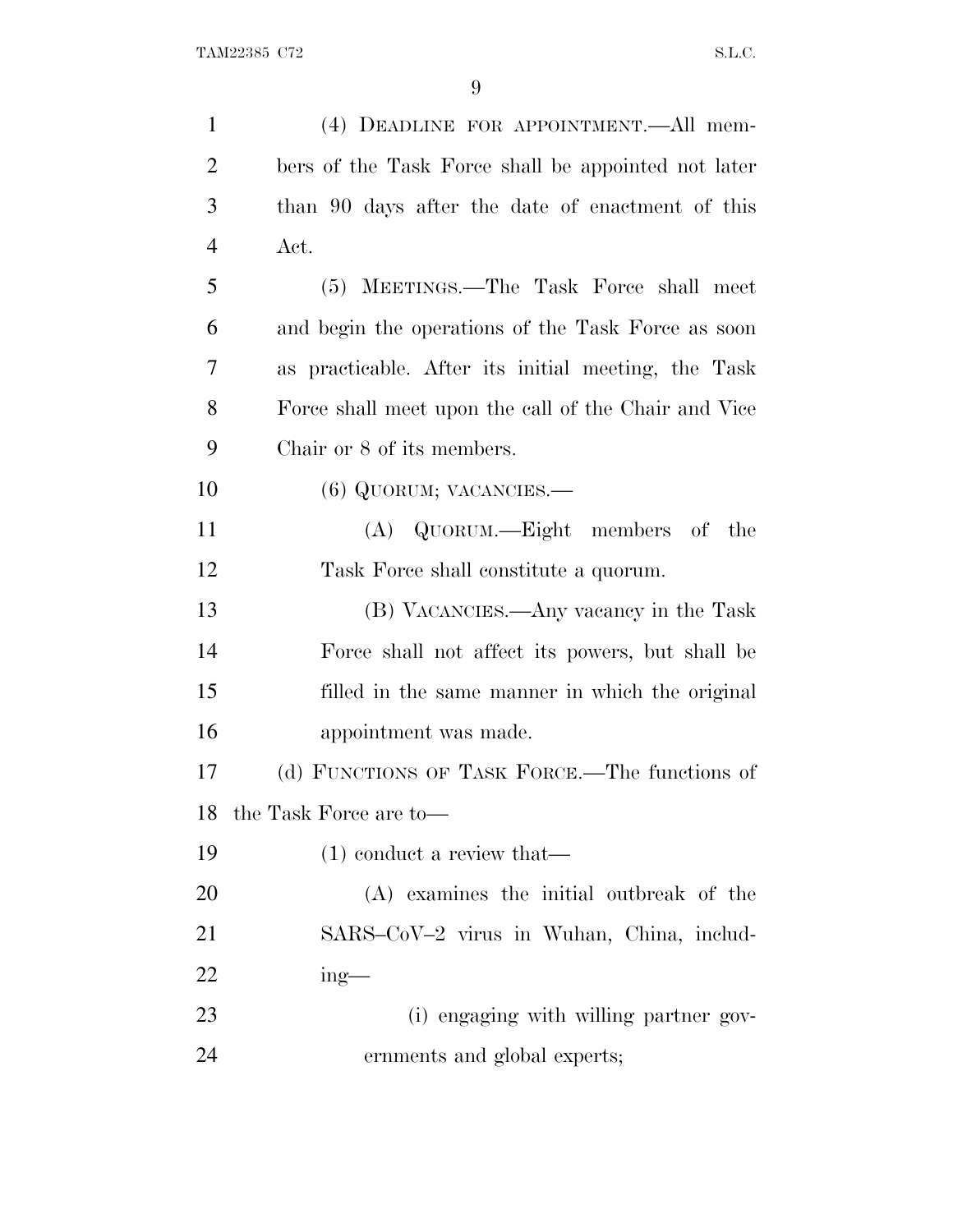| $\mathbf{1}$   | (ii) seeking access to relevant records;     |
|----------------|----------------------------------------------|
| $\overline{2}$ | and                                          |
| 3              | (iii) examining the potential causes of      |
| $\overline{4}$ | the emergence and source of the virus;       |
| 5              | (B) examines the United States' prepara-     |
| 6              | tion for, and response to, the COVID-19 pan- |
| 7              | demic, including—                            |
| 8              | (i) relevant laws, policies, regulations,    |
| 9              | and processes that were in place prior to,   |
| 10             | or put into place during, the public health  |
| 11             | emergency declared by the Secretary of       |
| 12             | Health and Human Services under section      |
| 13             | 319 of the Public Health Service Act (42)    |
| 14             | U.S.C. 247d) with respect to COVID-19,       |
| 15             | including any that are put into place re-    |
| 16             | lated to such public health emergency after  |
| 17             | the date of enactment of this Act and prior  |
| 18             | to the issuance of the final report pursuant |
| 19             | to subsection $(j)(2)$ ;                     |
| 20             | (ii) relevant actions taken by, and co-      |
| 21             | ordination between, Federal, State, local,   |
| 22             | Tribal, and territorial governments, non-    |
| 23             | organizations, and inter-<br>governmental    |
| 24             | national organizations on preparedness and   |
| 25             | response efforts, including coordination be- |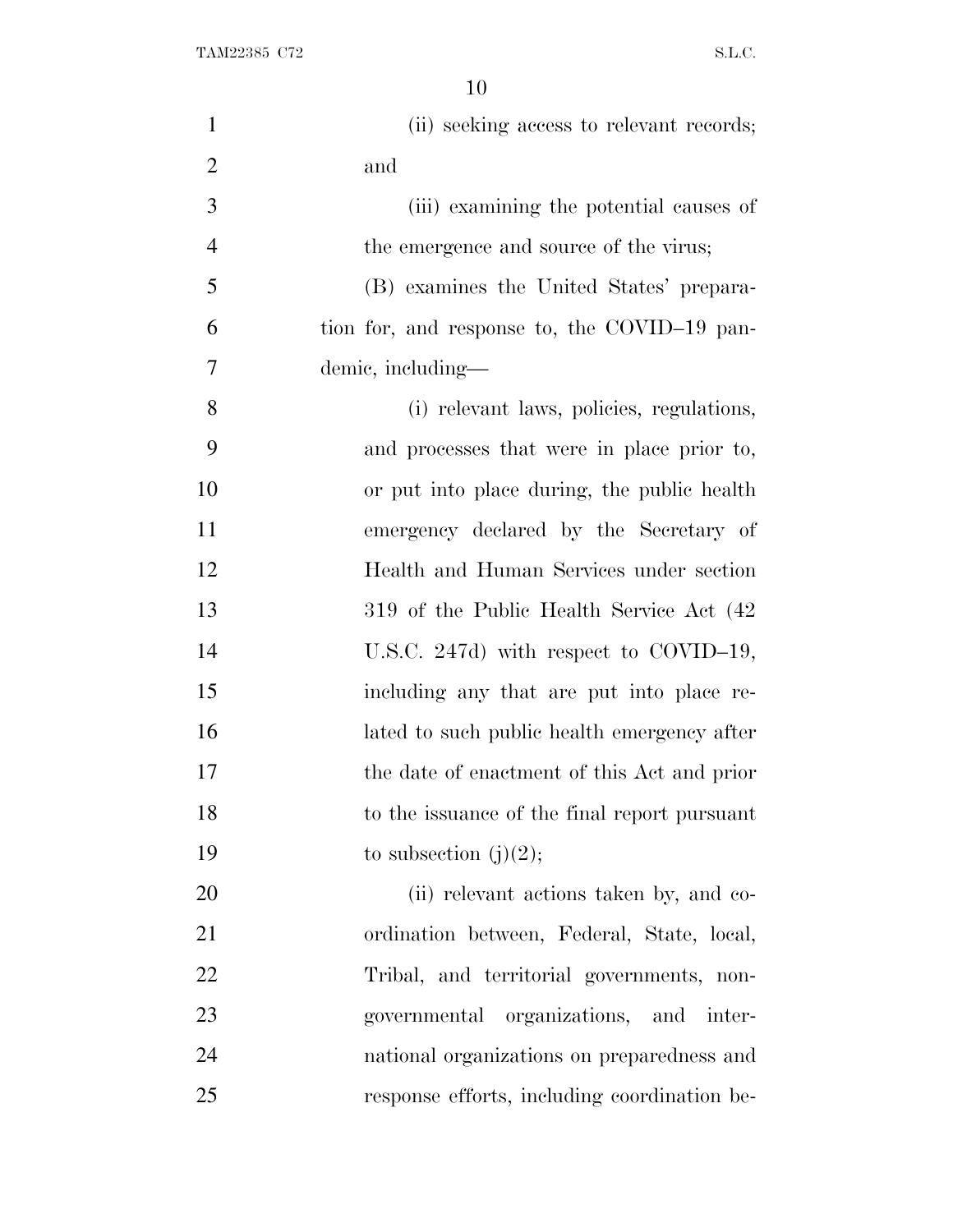| $\mathbf{1}$   | tween governments and other public and         |
|----------------|------------------------------------------------|
| $\overline{2}$ | private entities, during the—                  |
| 3              | (I) initial response in the United             |
| $\overline{4}$ | States;                                        |
| 5              | (II) response during the Trump                 |
| 6              | Administration; and                            |
| $\overline{7}$ | (III) ongoing response during the              |
| 8              | Biden Administration;                          |
| 9              | (iii) communication of public health           |
| 10             | and scientific information related to the      |
| 11             | COVID-19 pandemic, including processes         |
| 12             | for the development, approval, and dis-        |
| 13             | semination of Federal public health and        |
| 14             | other relevant public health or scientific     |
| 15             | guidance;                                      |
| 16             | (iv) actions taken to support the de-          |
| 17             | velopment, manufacturing, and distribution     |
| 18             | of medical countermeasures and related         |
| 19             | medical supplies to prevent, detect, and       |
| 20             | treat COVID-19; and                            |
| 21             | $(C)$ may include assessments relating to-     |
| 22             | (i) the capacity and capabilities of           |
| 23             | Federal, State, local, Tribal, and territorial |
| 24             | governments to respond to the COVID-19         |
| 25             | pandemic;                                      |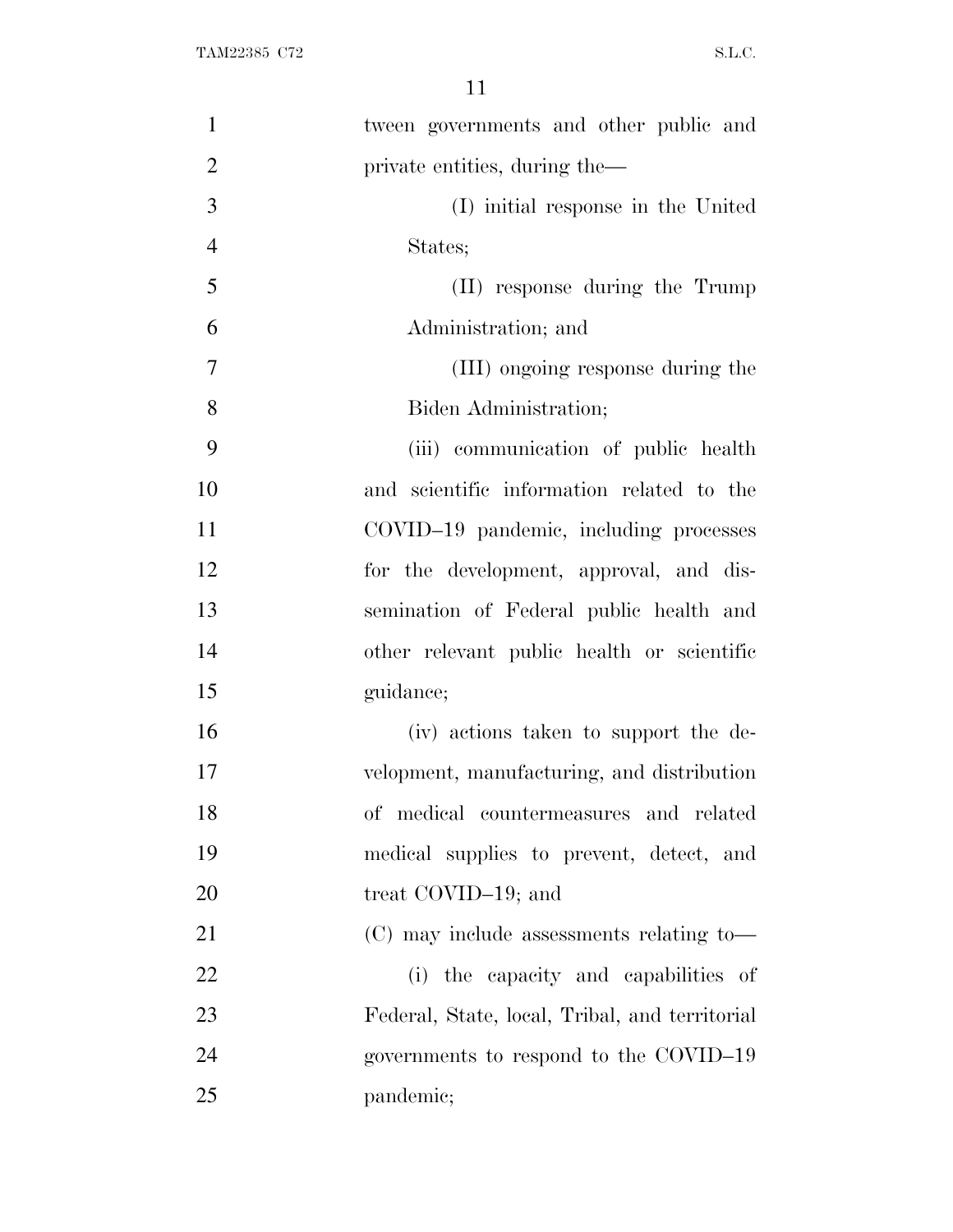| $\mathbf{1}$   | (ii) the capacity and capabilities of                  |
|----------------|--------------------------------------------------------|
| $\overline{2}$ | health care facilities and the health care             |
| 3              | workforce to respond to the COVID-19                   |
| $\overline{4}$ | pandemic;                                              |
| 5              | (iii) medical countermeasure research                  |
| 6              | and development and the supply chains of               |
| 7              | medical products necessary to respond to               |
| 8              | the COVID-19 pandemic;                                 |
| 9              | (iv) international preparedness for                    |
| 10             | and response to COVID-19, and Federal                  |
| 11             | decision-making processes related to new               |
| 12             | global health threats;                                 |
| 13             | (v) containment and mitigation meas-                   |
| 14             | ures related to domestic and international             |
| 15             | travel in response to COVID-19; and                    |
| 16             | (vi) the impact of the COVID-19 pan-                   |
| 17             | demic and related mitigation efforts on                |
| 18             | hard-to-reach and at-risk or underserved               |
| 19             | populations, including related health dis-             |
| 20             | parities; and;                                         |
| 21             | (2) identify, review, and evaluate the lessons         |
| 22             | learned from the COVID-19 pandemic, including ac-      |
| 23             | tivities to prepare for, and respond to, future poten- |
| 24             | tial pandemics and related public health emer-         |
| 25             | gencies; and                                           |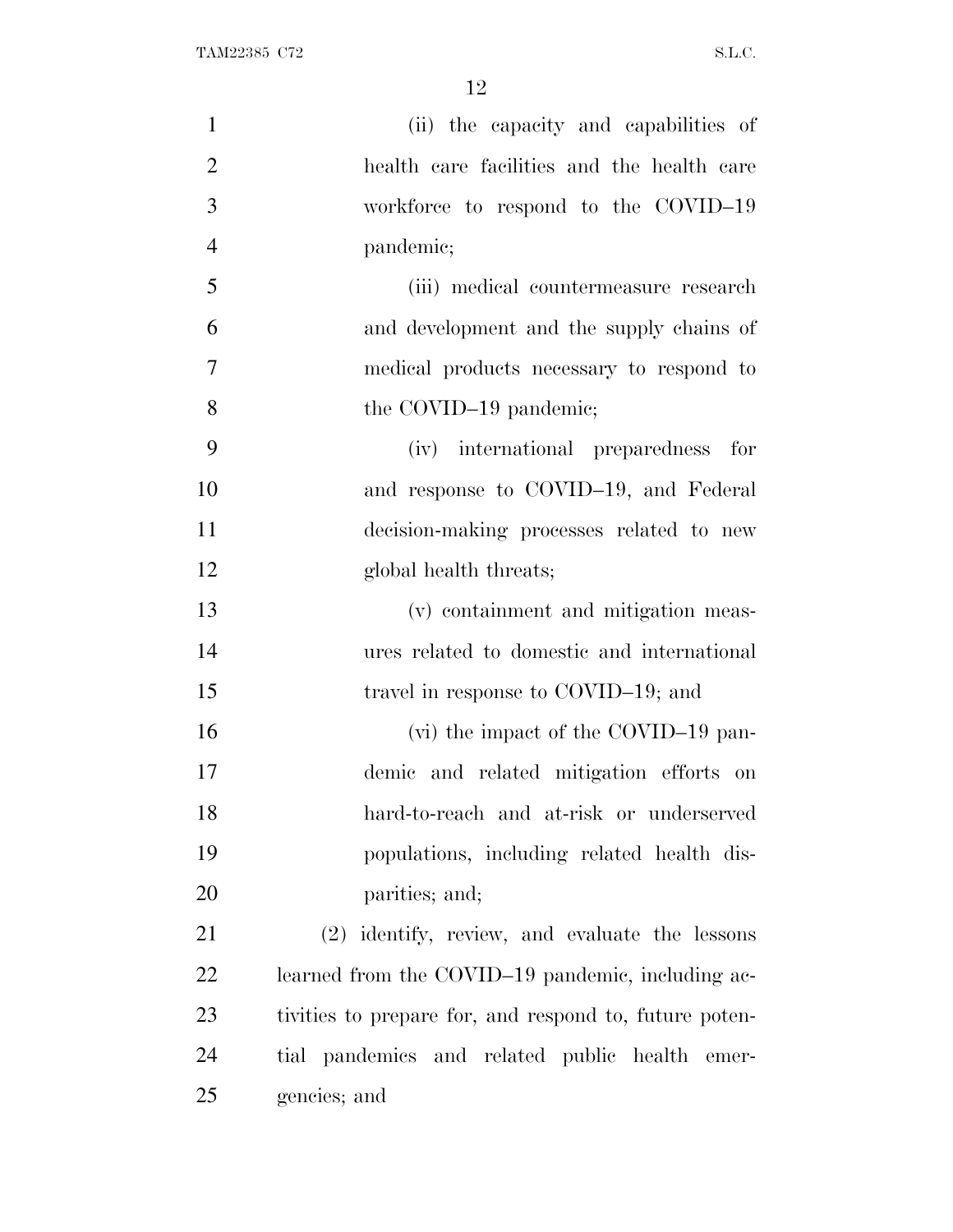| $\mathbf{1}$   | (3) submit to the President and Congress such       |
|----------------|-----------------------------------------------------|
| $\overline{2}$ | reports as are required by this Act containing such |
| 3              | findings, conclusions, and recommendations as the   |
| $\overline{4}$ | Task Force shall determine.                         |
| 5              | (e) POWERS OF TASK FORCE.                           |
| 6              | (1) HEARINGS.—The Task Force may—                   |
| 7              | (A) hold such hearings and sit and act at           |
| 8              | such times and places, take such testimony, re-     |
| 9              | ceive such evidence as determined by the Chair      |
| 10             | and Vice Chair, and administer such oaths as        |
| 11             | the Task Force or a designated member, as de-       |
| 12             | termined by the Chair or Vice Chair, may de-        |
| 13             | termine advisable to be necessary to carry out      |
| 14             | the functions of the Task Force; and                |
| 15             | (B) subject to paragraph $(2)(A)$ , require,        |
| 16             | by subpoena or otherwise, the attendance and        |
| 17             | testimony of such witnesses and the production      |
| 18             | of such books, records, correspondence, memo-       |
| 19             | randa, papers, and documents, as the person         |
| 20             | described in paragraph $(2)(A)(i)$ may determine    |
| 21             | advisable.                                          |
| 22             | $(2)$ SUBPOENAS.—                                   |
| 23             | $(A)$ ISSUANCE.—                                    |
| 24             | (i) IN GENERAL.—A subpoena may be                   |
| 25             | issued under this subsection only—                  |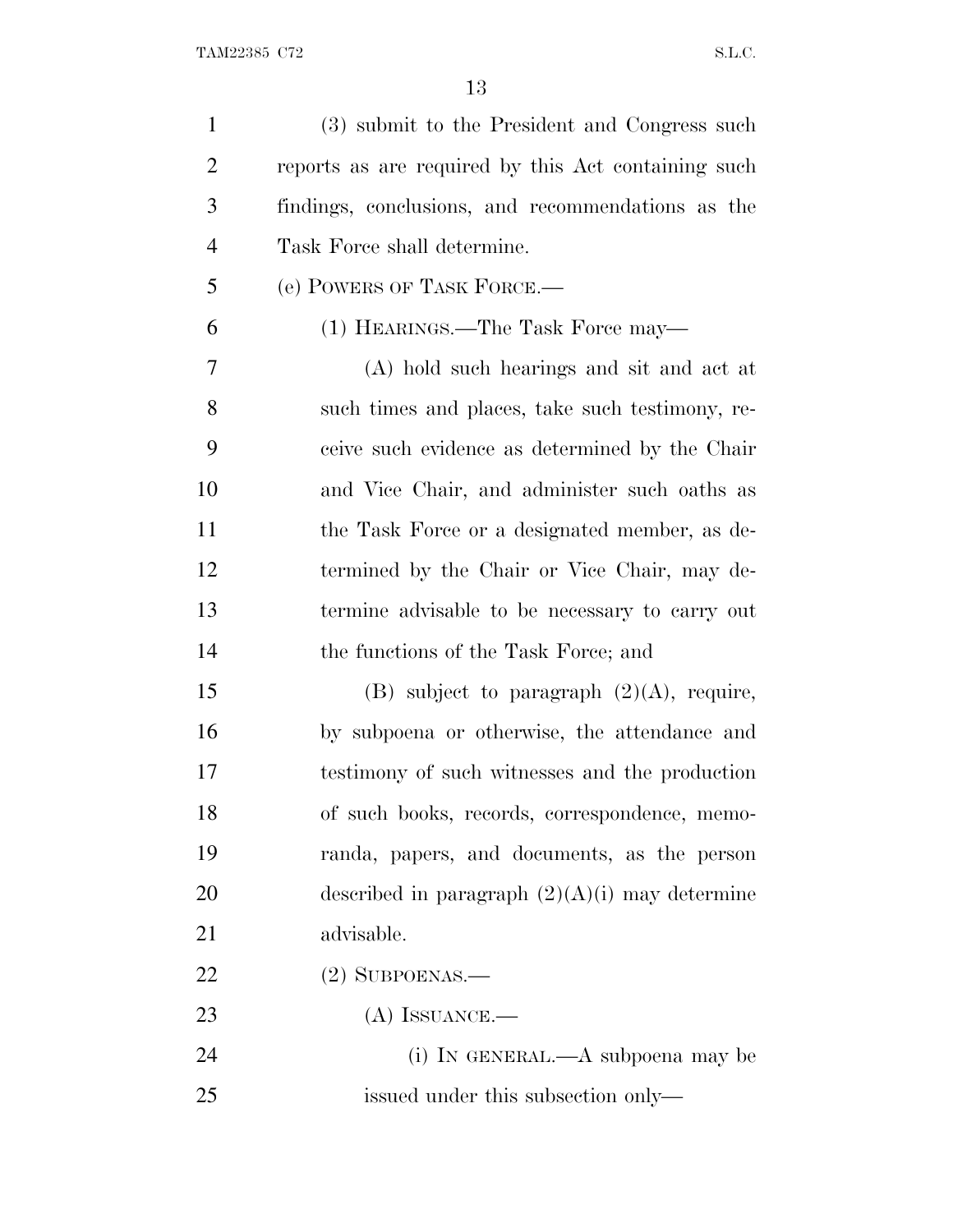| $\mathbf{1}$   | (I) by the agreement of the Chair                 |
|----------------|---------------------------------------------------|
| $\overline{2}$ | and the Vice Chair; or                            |
| 3              | $(II)$ by the affirmative vote of 9               |
| $\overline{4}$ | members of the Task Force.                        |
| 5              | (ii) SIGNATURE.—Subpoenas issued                  |
| 6              | under this subsection may be issued under         |
| 7              | the signature of the Chair or any member          |
| 8              | designated by a majority of the Task              |
| 9              | Force, and may be served by any person            |
| 10             | designated by the Chair or by a member            |
| 11             | designated by agreement of the majority of        |
| 12             | the Task Force.                                   |
| 13             | (B) ENFORCEMENT.—In the case of contu-            |
| 14             | macy or failure to obey a subpoena issued         |
| 15             | under subsection, the United States district      |
| 16             | court for the judicial district in which the sub- |
| 17             | poenaed person resides, is served, or may be      |
| 18             | found, or where the subpoena is returnable,       |
| 19             | may issue an order requiring such person to ap-   |
| 20             | pear at any designated place to testify or to     |
| 21             | produce documentary or other evidence. Any        |
| 22             | failure to obey the order of the court may be     |
| 23             | punished by the court as a contempt of that       |
| 24             | court.                                            |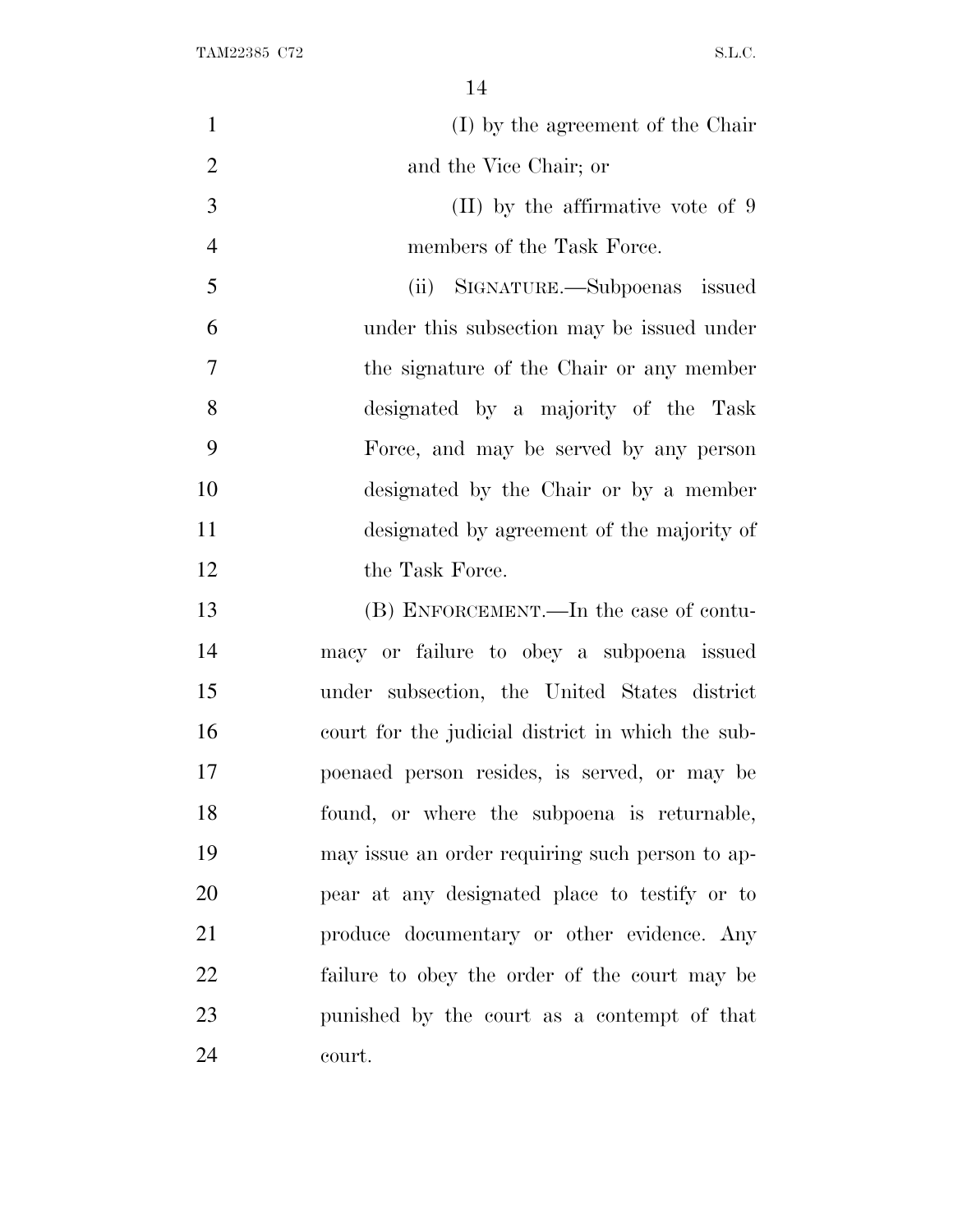(3) CONTRACTING.—The Task Force may, to such extent and in such amounts as are provided in appropriation Acts, enter into contracts to enable the Task Force to discharge its duties under this Act.

(4) INFORMATION FROM FEDERAL AGENCIES.—

 (A) IN GENERAL.—The Task Force may access from any executive department, bureau, agency, board, commission, office, independent establishment, or instrumentality of the Federal Government, such information, documents, sug- gestions, estimates, and statistics as the Task Force considers necessary to carry out this sec-tion.

 (B) PROVISION OF INFORMATION.—On written request of the Chair, each department, bureau, agency, board, commission, office, inde- pendent establishment, or instrumentality shall, to the extent authorized by law, provide such 20 information to the Task Force.

21 (C) RECEIPT, HANDLING, STORAGE, AND DISSEMINATION.—Information shall only be re- ceived, handled, stored, and disseminated by members of the Task Force and its staff con-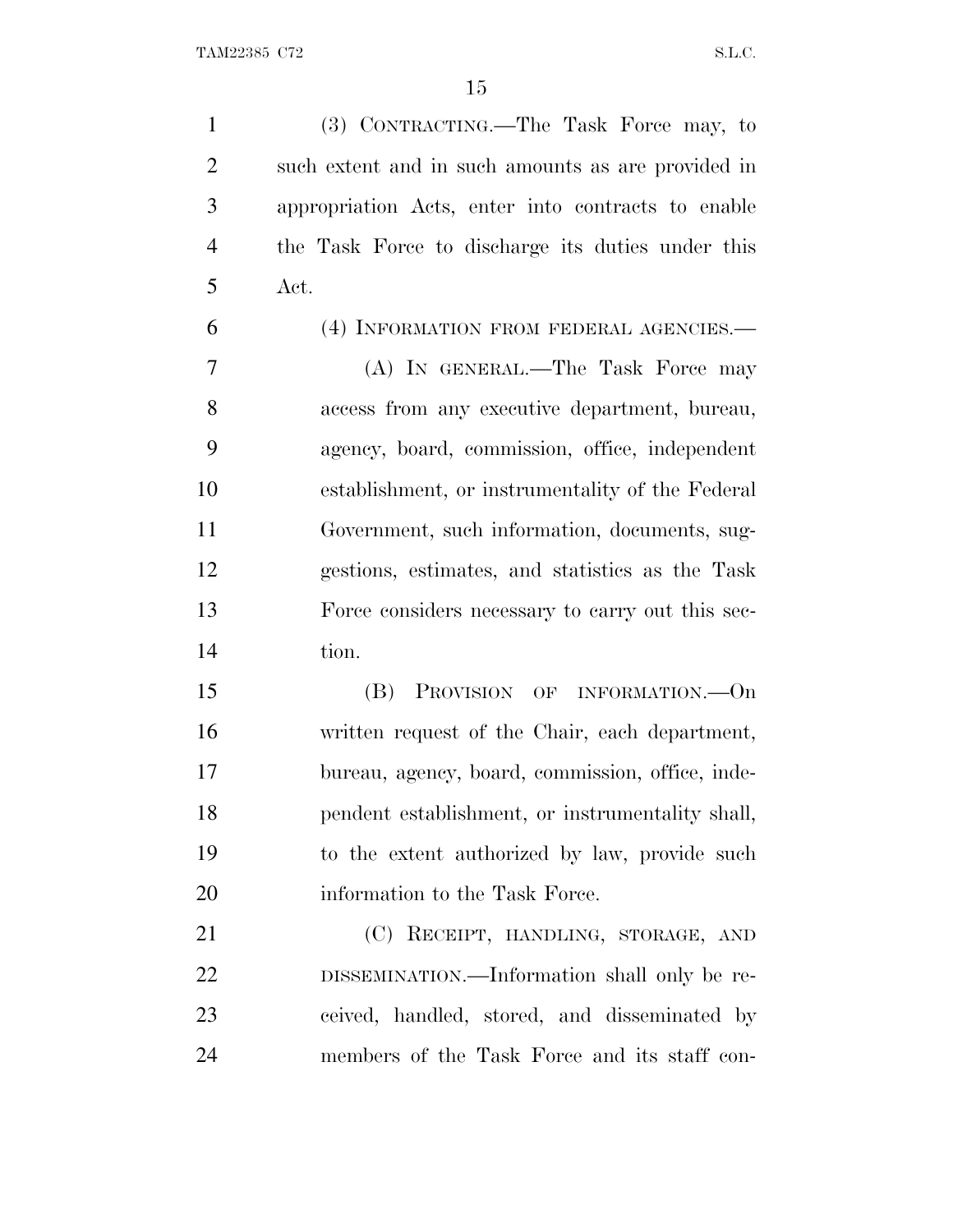| $\mathbf{1}$   | sistent with all applicable statutes, regulations,    |
|----------------|-------------------------------------------------------|
| $\overline{2}$ | and executive orders.                                 |
| 3              | (5) ASSISTANCE FROM FEDERAL AGENCIES.-                |
| $\overline{4}$ | (A) GENERAL SERVICES ADMINISTRA-                      |
| 5              | TION.—On request of the Chair and Vice Chair,         |
| 6              | the Administrator of General Services Adminis-        |
| 7              | tration shall provide to the Task Force, on a re-     |
| 8              | imbursable basis, administrative support and          |
| 9              | other assistance necessary for the Task Force         |
| 10             | to carry out its duties.                              |
| 11             | (B) OTHER DEPARTMENTS AND AGEN-                       |
| 12             | CIES.—In addition to the assistance provided          |
| 13             | for in subparagraph (A), departments and              |
| 14             | agencies of the United States may provide to          |
| 15             | the Task Force such assistance as such depart-        |
| 16             | ments and agencies may determine advisable            |
| 17             | and as authorized by law.                             |
| 18             | (6) DONATIONS.—The Task Force may accept,             |
| 19             | use, and dispose of gifts or donations of services or |
| <b>20</b>      | property. Not later than 5 days after the acceptance  |
| 21             | of a donation under this subsection, the Task Force   |
| 22             | shall publicly disclose—                              |
| 23             | (A) the name of the entity that provided              |

such donation;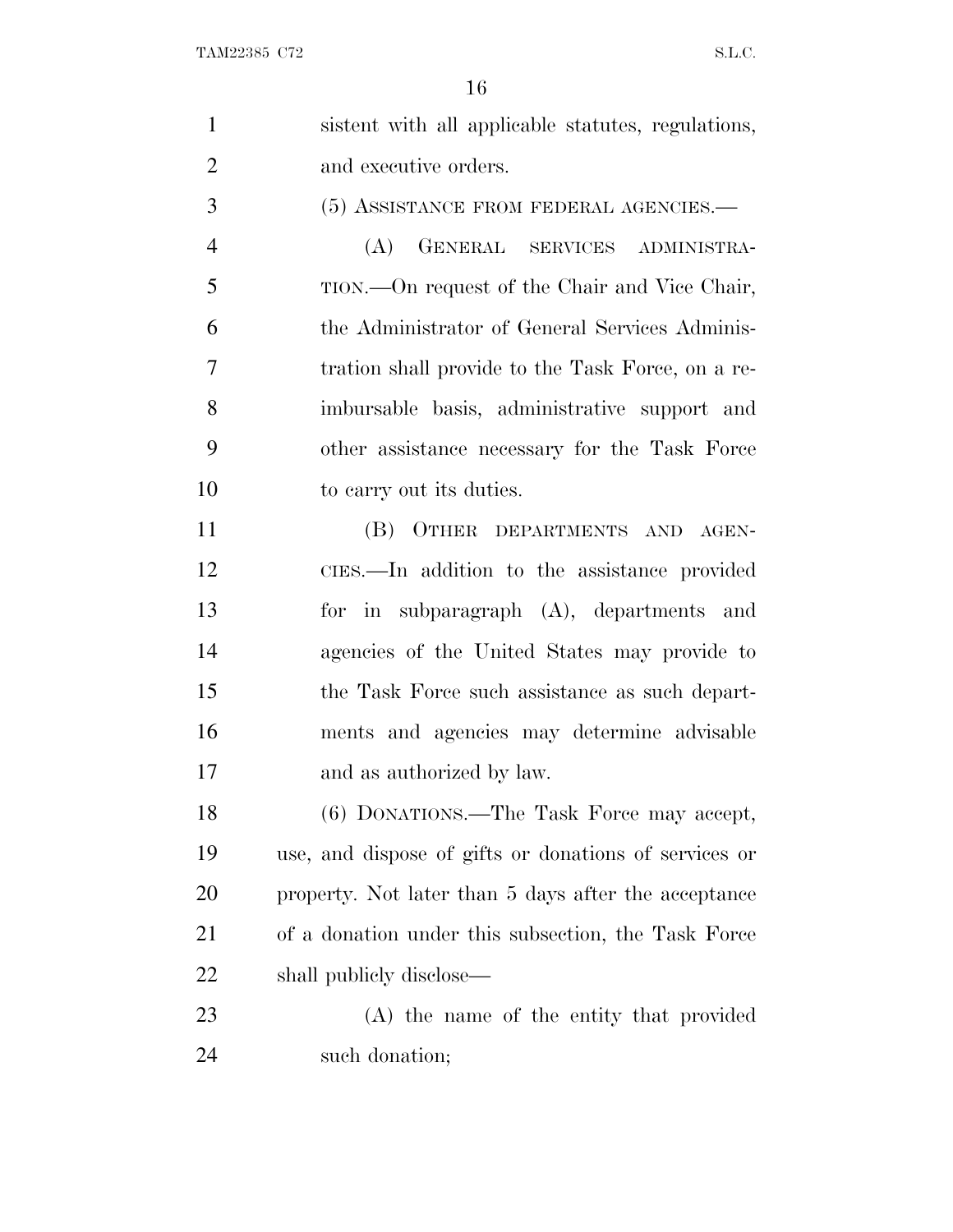| $\mathbf{1}$   | (B)<br>the service or property provided             |
|----------------|-----------------------------------------------------|
| $\overline{2}$ | through such donation;                              |
| 3              | (C) the value of such donation; and                 |
| $\overline{4}$ | (D) how the Task Force plans to use such            |
| 5              | donation.                                           |
| 6              | (7) POSTAL SERVICES.—The Task Force may             |
| 7              | use the United States mails in the same manner and  |
| 8              | under the same conditions as a department or agen-  |
| 9              | cy of the United States.                            |
| 10             | (f) APPLICABILITY OF FEDERAL ADVISORY COM-          |
| 11             | MITTEE ACT.-                                        |
| 12             | (1) IN GENERAL.—The Federal Advisory Com-           |
| 13             | mittee Act (5 U.S.C. App.) shall apply to the Task  |
| 14             | Force.                                              |
| 15             | (2) PUBLIC MEETINGS AND RELEASE OF PUB-             |
| 16             | VERSIONS OF REPORTS.—The Task Force<br>LIC          |
| 17             | shall—                                              |
| 18             | (A) hold public hearings and meetings to            |
| 19             | the extent appropriate; and                         |
| 20             | (B) release public versions of the reports          |
| 21             | required under paragraph $(1)$ and $(2)$ of sub-    |
| <u>22</u>      | section $(j)$ .                                     |
| 23             | (3) PUBLIC HEARINGS.—Any public hearings of         |
| 24             | the Task Force shall be conducted in a manner con-  |
| 25             | sistent with the protection of information provided |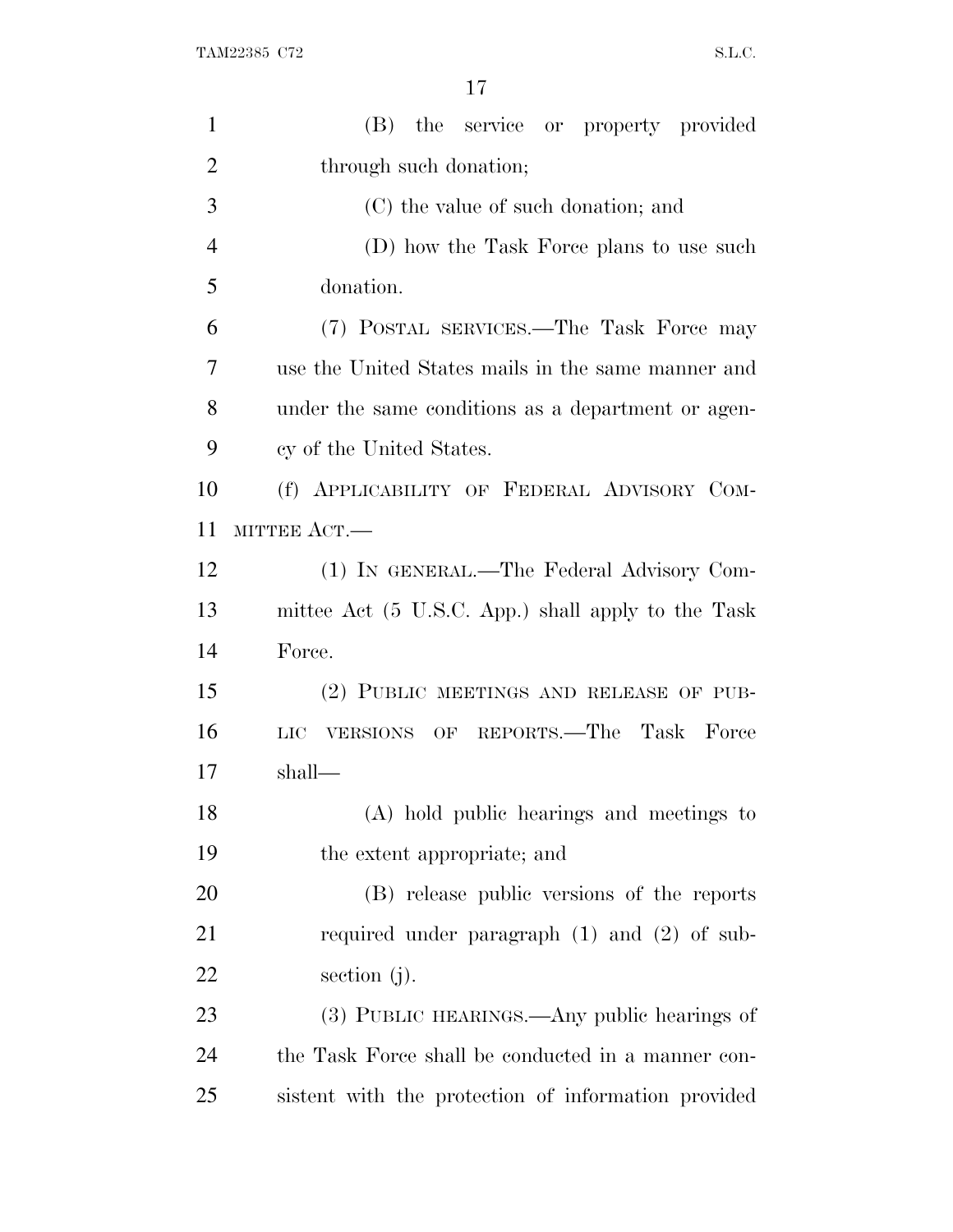to or developed for or by the Task Force as required by any applicable statute, regulation, or Executive order.

- (g) STAFF OF TASK FORCE.—
- (1) In GENERAL.—

 (A) APPOINTMENT AND COMPENSATION.— The Chair of the Task Force, in agreement with the Vice Chair, in accordance with rules agreed upon by the Task Force, may appoint and fix the compensation of a staff director and 11 such other personnel as may be necessary to en- able the Task Force to carry out its functions, without regard to the provisions of title 5, United States Code, governing appointments in the competitive service, and without regard to 16 the provisions of chapter 51 and subchapter III of chapter 53 of such title relating to classifica- tion and General Schedule pay rates, except that no rate of pay fixed under this subsection may exceed the equivalent of that payable for a position at level V of the Executive Schedule under section 5316 of title 5, United States Code.

 (B) PERSONNEL AS FEDERAL EMPLOY-EES.—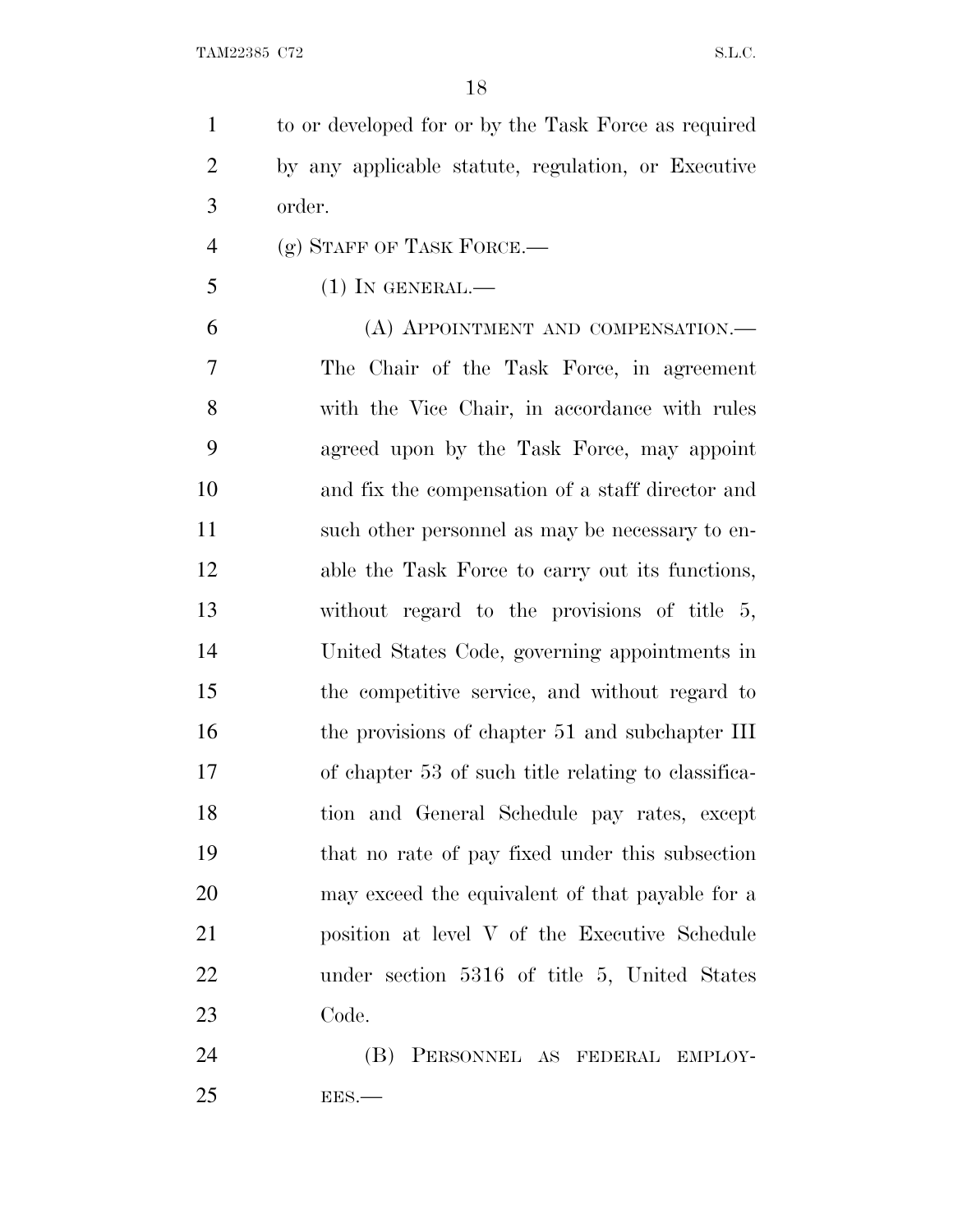TAM22385 C72 S.L.C.

| $\mathbf{1}$   | (i) IN GENERAL.—The staff director                     |
|----------------|--------------------------------------------------------|
| $\overline{2}$ | and any personnel of the Task Force who                |
| 3              | employees shall be employees under<br>are              |
| $\overline{4}$ | section 2105 of title 5, United States                 |
| 5              | Code, for purposes of chapters 63, 81, 83,             |
| 6              | 84, 85, 87, 89, and 90 of that title.                  |
| $\tau$         | (ii)<br>MEMBERS OF TASK FORCE.-                        |
| 8              | Clause (i) shall not be construed to apply             |
| 9              | to members of the Task Force.                          |
| 10             | (2) DETAILEES.—Upon request of the Chair               |
| 11             | and Vice Chair of the Task Force, the head of any      |
| 12             | executive department, bureau, agency, board, com-      |
| 13             | mission, office, independent establishment, or instru- |
| 14             | mentality of the Federal Government employee may       |
| 15             | detail, without reimbursement, any of its personnel    |
| 16             | to the Task Force to assist in carrying out its duties |
| 17             | under this section. Any such detailee shall be with-   |
| 18             | out interruption or loss of civil service status or    |
| 19             | privilege.                                             |
| 20             | (3) CONSULTANT SERVICES.—The Task Force                |
| 21             | is authorized to procure the services of experts and   |
| 22             | consultants in accordance with section 3109 of title   |
| 23             | 5, United States Code, but at rates not to exceed the  |
| 24             | daily rate paid a person occupying a position at level |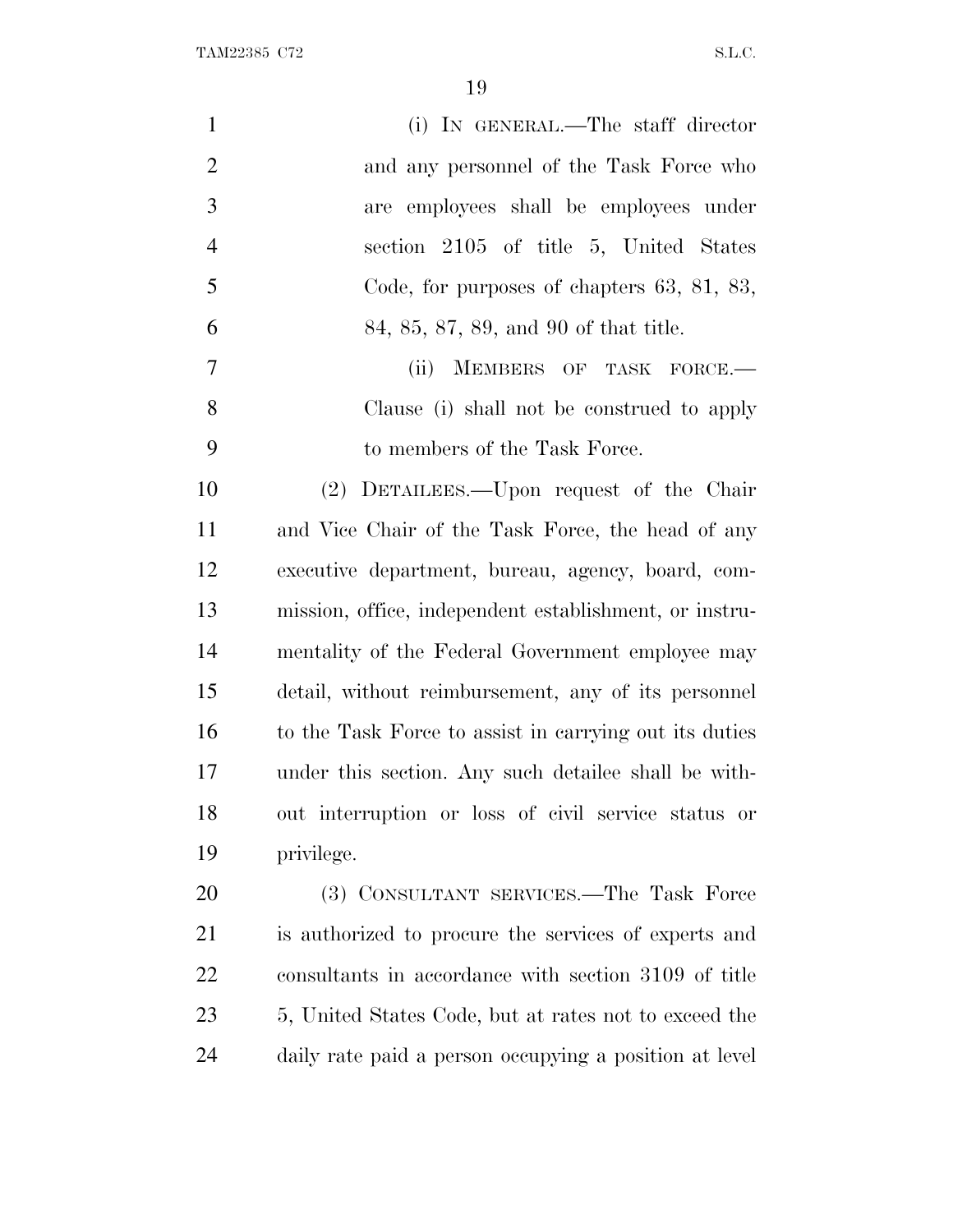TAM22385 C72 S.L.C.

 IV of the Executive Schedule under section 5315 of 2 title 5, United States Code.

 (h) COMPENSATION AND TRAVEL EXPENSES.—Each member of the Task Force shall serve without compensa- tion, but shall receive travel expenses, including per diem in lieu of subsistence, at rates authorized for an employee of an agency under subchapter I of chapter 57 of title 5, United States Code.

 (i) SECURITY CLEARANCES FOR TASK FORCE MEM- BERS AND STAFF.—The appropriate Federal agencies or departments shall cooperate with the Task Force in expe- ditiously providing to the Task Force members and staff appropriate security clearances, consistent with existing procedures and requirements. No person shall be provided with access to classified information under this section without the appropriate security clearances.

(j) REPORTS OF TASK FORCE; TERMINATION.—

18 (1) INTERIM REPORT.—Not later than 180 days after the date of enactment of this Act, the Task Force shall submit to the President, the Com- mittee on Health, Education, Labor, and Pensions of the Senate, and the Committee on Energy and Commerce of the House of Representatives an in- terim report containing such findings, conclusions, and recommendations as have been agreed to by 8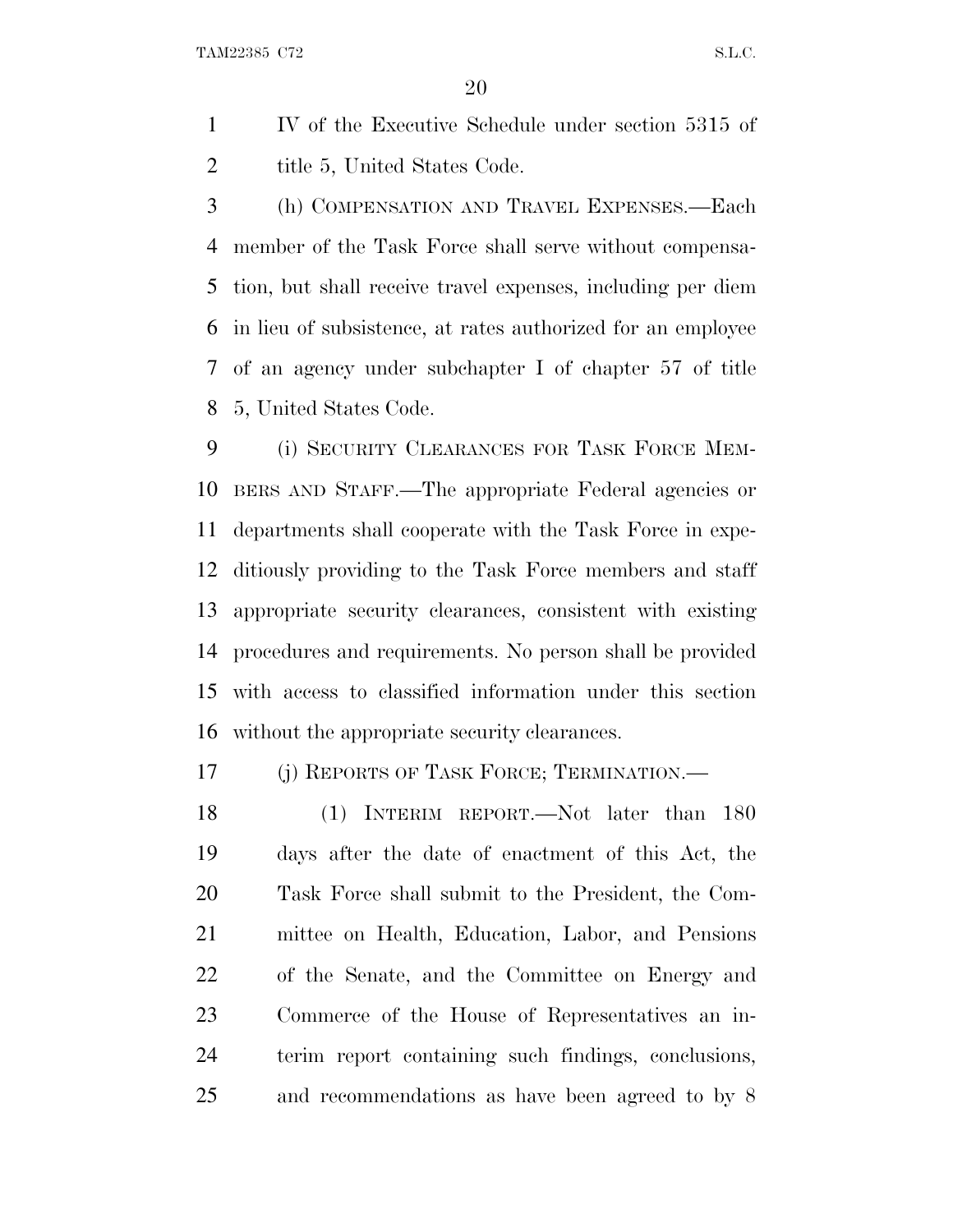| $\mathbf{1}$   | members of the Task Force. Such interim report       |
|----------------|------------------------------------------------------|
| $\overline{2}$ | shall be made available online in a manner that does |
| 3              | not compromise national security.                    |
| $\overline{4}$ | $(2)$ FINAL REPORT.—                                 |
| 5              | (A) IN GENERAL.—Not later than<br>18                 |
| 6              | months after the date on which the last member       |
| 7              | of the Task Force is appointed, the Task Force       |
| 8              | shall submit to the President, the Committee on      |
| 9              | Health, Education, Labor, and Pensions of the        |
| 10             | Senate, and the Committee on Energy and              |
| 11             | Commerce of the House of Representatives a           |
| 12             | final report containing such findings, conclu-       |
| 13             | sions, and recommendations as<br>have been           |
| 14             | agreed to by 8 members of the Task Force. The        |
| 15             | final report shall be made available online in a     |
| 16             | manner that does not compromise national se-         |
| 17             | curity.                                              |
| 18             | (B) EXTENSIONS.—                                     |
| 19             | IN<br>GENERAL.—The submission<br>(i)                 |
| 20             | and publication of the final report, as de-          |
| 21             | scribed in subparagraph $(A)$ , may be de-           |
|                |                                                      |

23 8 members of the Task Force.

 (ii) NOTIFICATION.—The Task Force shall notify the President, , the Committee

layed by 6 months upon the agreement of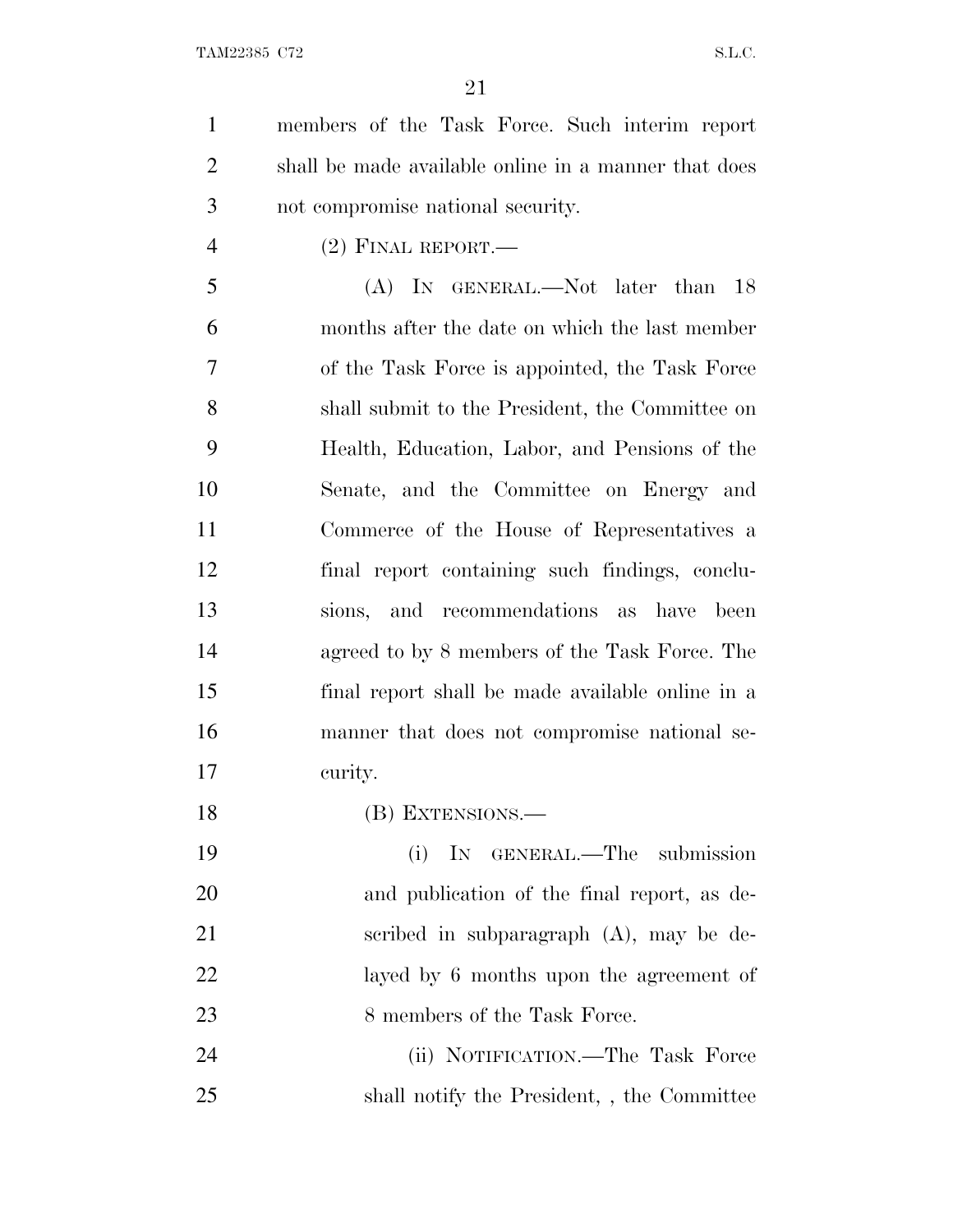| $\mathbf{1}$   | on Health, Education, Labor, and Pen-             |
|----------------|---------------------------------------------------|
| $\overline{2}$ | sions of the Senate, the Committee on En-         |
| 3              | ergy and Commerce of the House of Rep-            |
| $\overline{4}$ | resentatives, and the public of any exten-        |
| 5              | sion granted under clause (i).                    |
| 6              | SPECIAL RULES AND<br>(C)<br>CONSIDER-             |
| 7              | ATIONS.                                           |
| 8              | (i) RULE OF CONSTRUCTION.-Noth-                   |
| 9              | ing in this subsection shall be construed as      |
| 10             | authorizing the Task Force to publicly dis-       |
| 11             | close information otherwise prohibited from       |
| 12             | disclosure by law.                                |
| 13             | SPECIAL TIMING CONSIDER-<br>(ii)                  |
| 14             | ATIONS.—Notwithstanding any other pro-            |
| 15             | vision of this section, the Task Force shall      |
| 16             | not publish or make available any interim         |
| 17             | or final report during the during the 60-         |
| 18             | day periods ending November 8, 2022, and          |
| 19             | November 5, 2024.                                 |
| 20             | $(3)$ TERMINATION.—                               |
| 21             | (A) IN GENERAL.—The Task Force, and               |
| 22             | all the authorities of this section, shall termi- |
| 23             | nate 60 days after the date on which the final    |
| 24             | report is submitted under paragraph (2).          |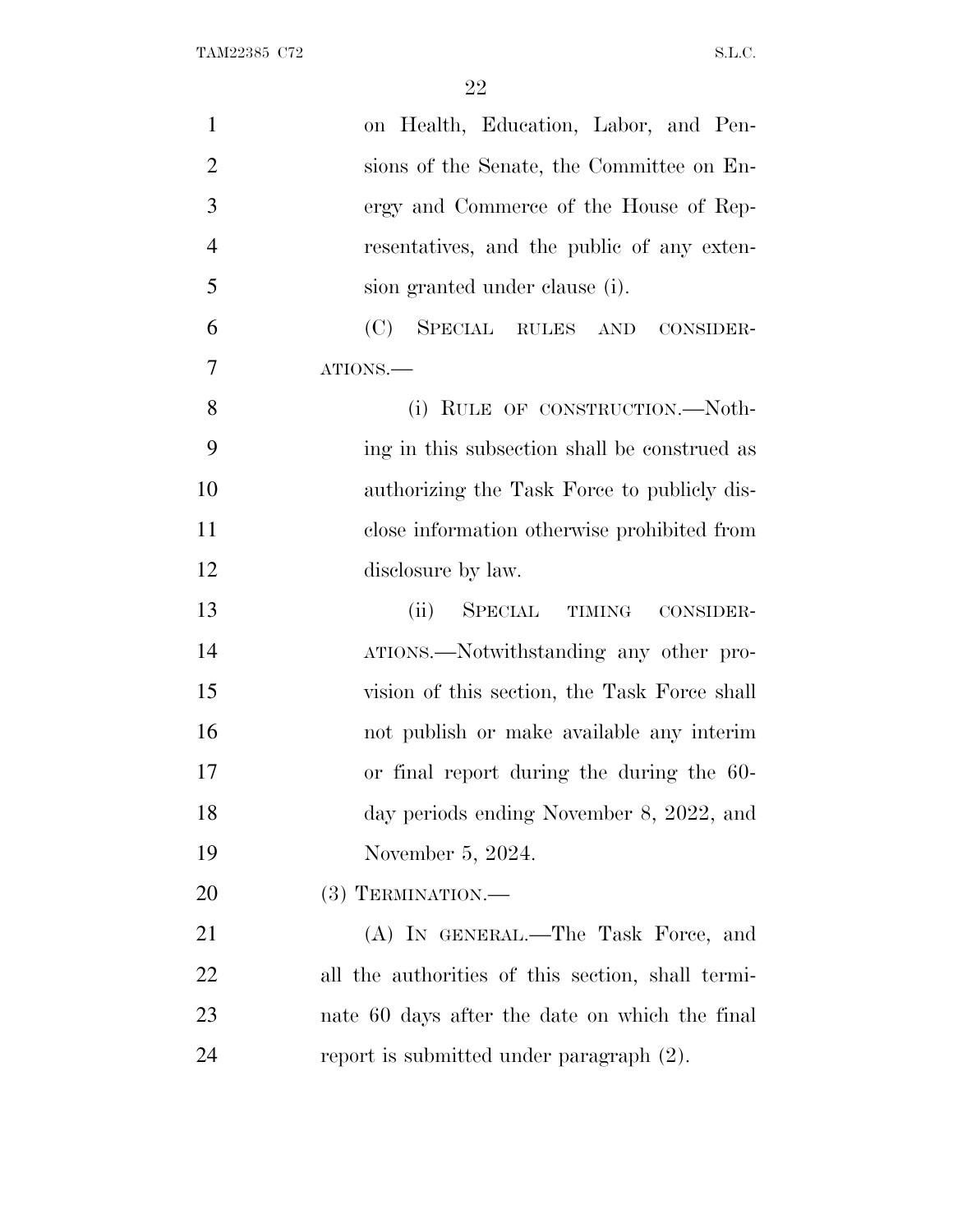TAM22385 C72 S.L.C.

| $\mathbf{1}$   | (B) ADMINISTRATIVE ACTIVITIES BEFORE                   |
|----------------|--------------------------------------------------------|
| $\overline{2}$ | TERMINATION.—The Task Force may use the                |
| 3              | $60$ -day period referred to in subparagraph $(A)$     |
| $\overline{4}$ | for the purpose of concluding its activities, in-      |
| 5              | cluding providing testimony to committees of           |
| 6              | Congress concerning its reports and dissemi-           |
| $\overline{7}$ | nating the final report.                               |
| 8              | $(k)$ FUNDING.—                                        |
| 9              | (1) AUTHORIZATION OF APPROPRIATIONS.                   |
| 10             | There is authorized to be appropriated to carry out    |
| 11             | this section, a total of $$3,000,000$ for fiscal years |
| 12             | 2023 and 2024.                                         |
| 13             | (2) DURATION OF AVAILABILITY.—Amounts                  |
| 14             | made available to the Task Force under paragraph       |
| 15             | (1) shall remain available until the termination of    |
| 16             | the Task Force.                                        |
| 17             | SEC. 102. APPOINTMENT AND AUTHORITY OF THE DIREC-      |
| 18             | TOR OF THE CENTERS FOR DISEASE CON-                    |
| 19             | TROL AND PREVENTION.                                   |
| 20             | (a) IN GENERAL.—Part A of title III of the Public      |
| 21             | Health Service Act (42 U.S.C. 241 et seq.) is amended  |
| 22             | by inserting after section 304 the following:          |
|                |                                                        |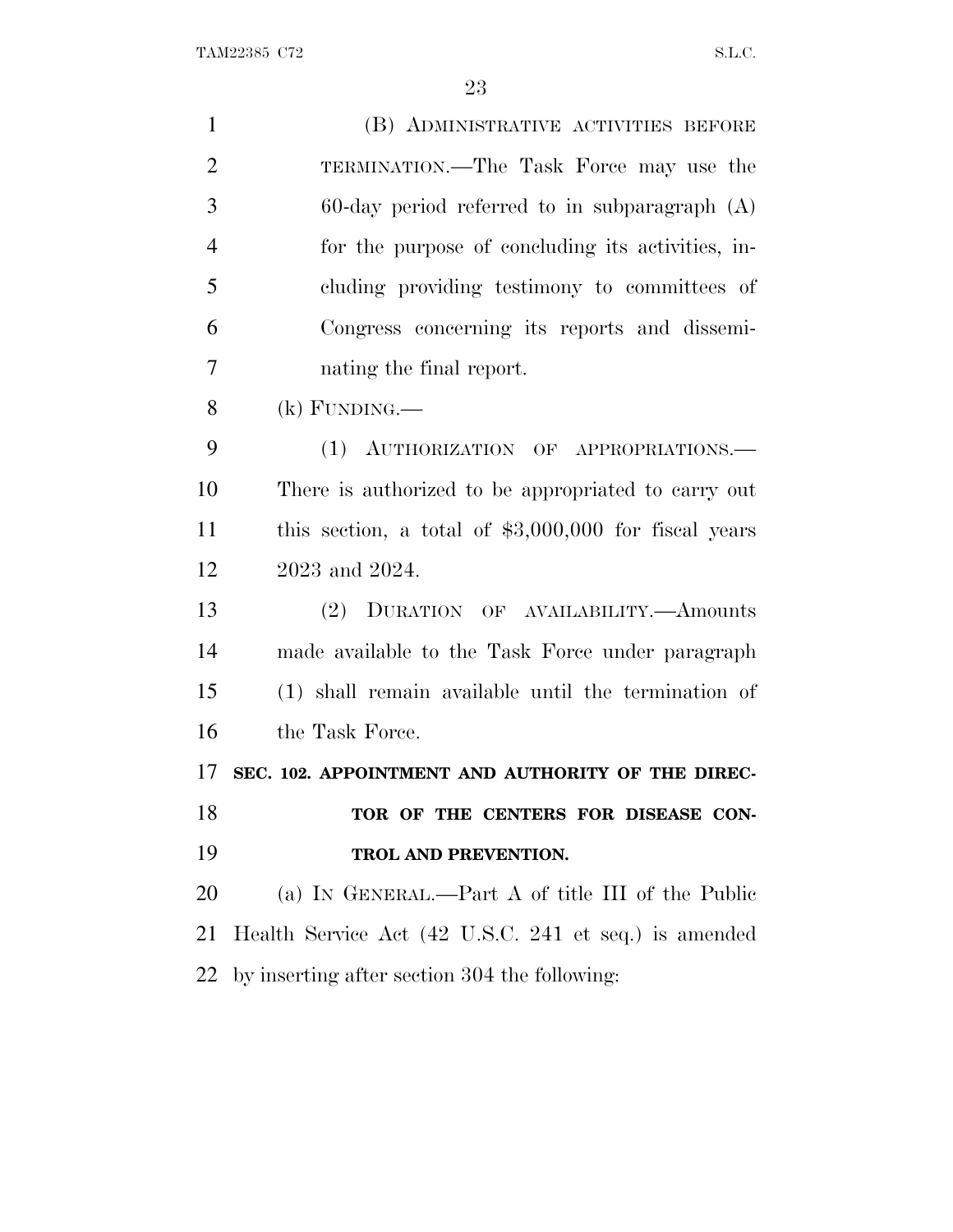### **''SEC. 305. APPOINTMENT AND AUTHORITY OF THE DIREC- TOR OF THE CENTERS FOR DISEASE CON-TROL AND PREVENTION.**

 ''(a) I<sup>N</sup> GENERAL.—The Centers for Disease Control and Prevention (referred to in this section as the 'CDC') shall be headed by the Director of the Centers for Disease Control and Prevention (referred to in this section as the 'Director'), who shall be appointed by the President, by and with the advice and consent of the Senate. Such indi- vidual shall also serve as the Administrator of the Agency for Toxic Substances and Disease Registry consistent with section 104(i) of the Comprehensive Environmental Re- sponse, Compensation, and Liability Act. The Director shall perform functions provided for in subsection (b) and such other functions as the Secretary may prescribe.

 ''(b) FUNCTIONS.—The Secretary, acting through the Director, shall—

18 ''(1) implement and exercise applicable authori- ties and responsibilities provided for in this Act or other applicable law related to the investigation, de- tection, identification, prevention, or control of dis- eases or conditions to preserve and improve public health domestically and globally and address injuries and occupational and environmental hazards, as ap-propriate;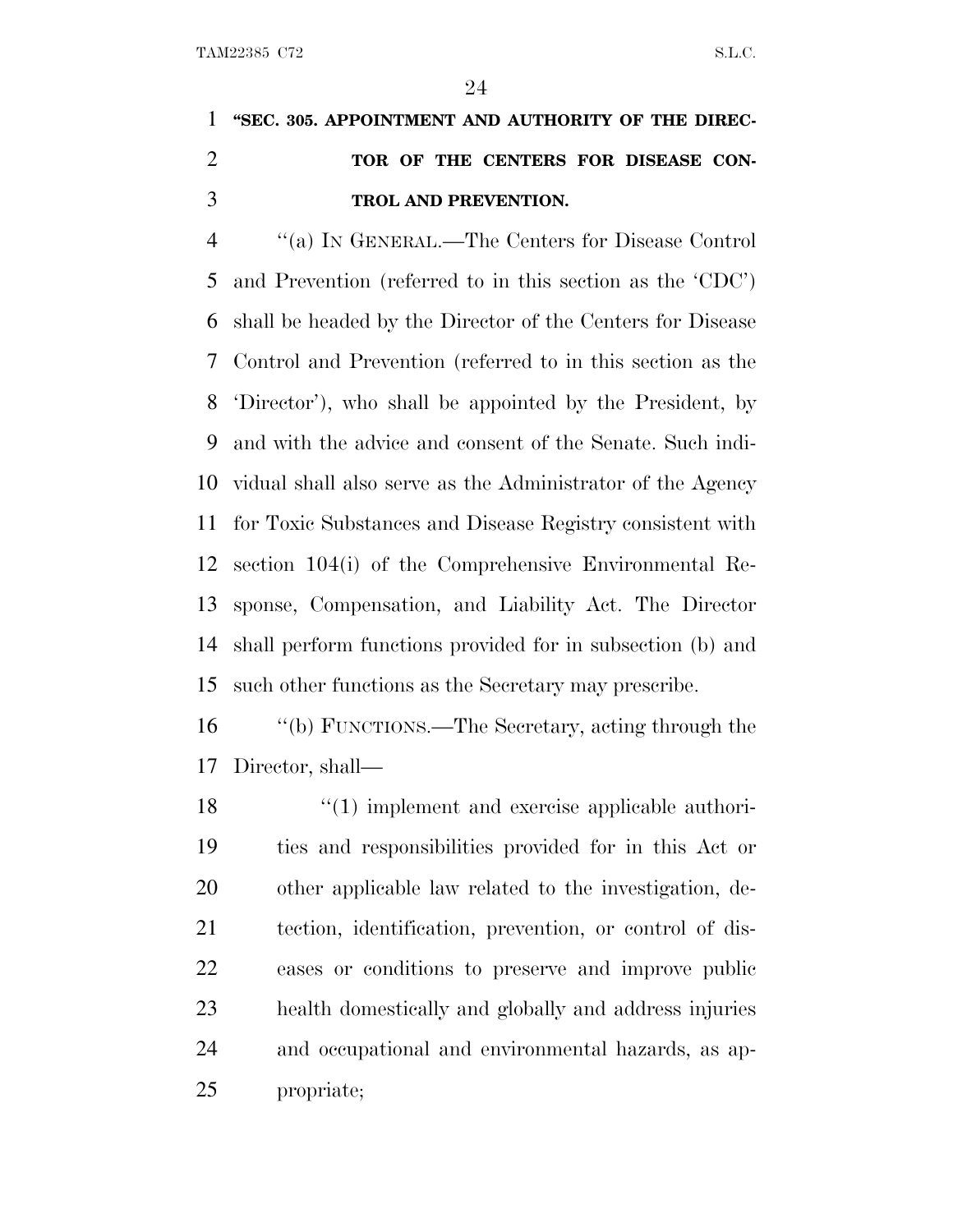| $\mathbf{1}$   | $(2)$ be responsible for the overall direction of                |
|----------------|------------------------------------------------------------------|
| $\overline{2}$ | the CDC and for the establishment and implementa-                |
| 3              | tion of policies related to the management and oper-             |
| $\overline{4}$ | ation of programs and activities within the CDC;                 |
| 5              | $(3)$ coordinate and oversee the operation of                    |
| 6              | centers, institutes, and offices within the CDC;                 |
| 7              | $\cdot$ (4) support, in consultation with the heads of           |
| 8              | such centers, institutes, and offices, program coordi-           |
| 9              | nation across such centers, institutes, and offices, in-         |
| 10             | cluding through priority setting reviews and the de-             |
| 11             | velopment of strategic plans, to reduce unnecessary              |
| 12             | duplication and encourage collaboration between pro-             |
| 13             | grams;                                                           |
| 14             | $\lq(5)$ oversee the development, implementation,                |
| 15             | and updating of the strategic plan established pursu-            |
| 16             | ant to subsection (c);                                           |
| 17             | $\cdot\cdot\cdot(6)$ ensure that appropriate strategic planning, |
| 18             | including the use of performance metrics, is con-                |
| 19             | ducted by such centers, institutes, and offices to fa-           |
| 20             | cilitate and improve CDC programs and activities;                |
| 21             | "(7) communicate, including through convening                    |
| 22             | annual meetings, with public and private entities re-            |
| 23             | garding relevant public health programs and activi-              |
| 24             | ties, and, as applicable, the strategic plan estab-              |
| 25             | lished pursuant to subsection (c).                               |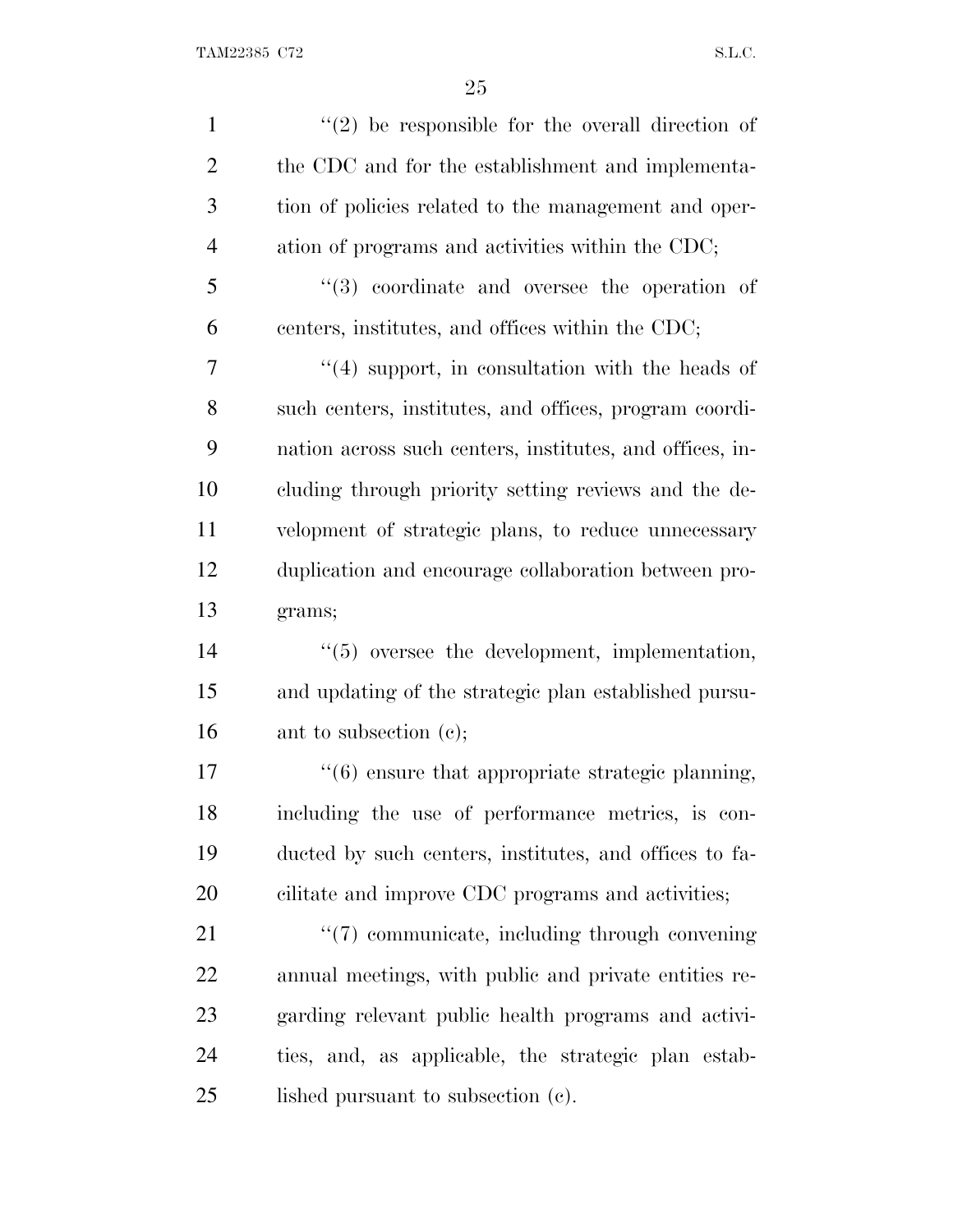1 "(e) STRATEGIC PLAN.—

| $\overline{2}$ | "(1) IN GENERAL.—Not later than 1 year after           |
|----------------|--------------------------------------------------------|
| 3              | the date of enactment of the PREVENT Pandemics         |
| $\overline{4}$ | Act, and at least every 4 years thereafter, the Direc- |
| 5              | tor shall develop and submit to the Committee on       |
| 6              | Health, Education, Labor, and Pensions and the         |
| 7              | Committee on Appropriations of the Senate and the      |
| 8              | Committee on Energy and Commerce and the Com-          |
| 9              | mittee on Appropriations of the House of Represent-    |
| 10             | atives, and post on the website of the CDC, a coordi-  |
| 11             | nated strategy to provide strategic direction and fa-  |
| 12             | cilitate collaboration across the centers, institutes, |
| 13             | and offices within the CDC. Such strategy shall be     |
| 14             | known as the 'CDC Strategic Plan'.                     |
| 15             | REQUIREMENTS.—The CDC Strategic<br>(2)                 |
| 16             | Plan shall—                                            |
| 17             | "(A) identify strategic priorities and objec-          |
| 18             | tives related to-                                      |
| 19             | "(i) preventing, reducing, and elimi-                  |
| 20             | nating the spread of communicable and                  |
| 21             | noncommunicable diseases or conditions,                |
| 22             | and addressing injuries, and occupational              |

24 ''(ii) supporting the efforts of State, local, and Tribal health departments to

and environmental hazards;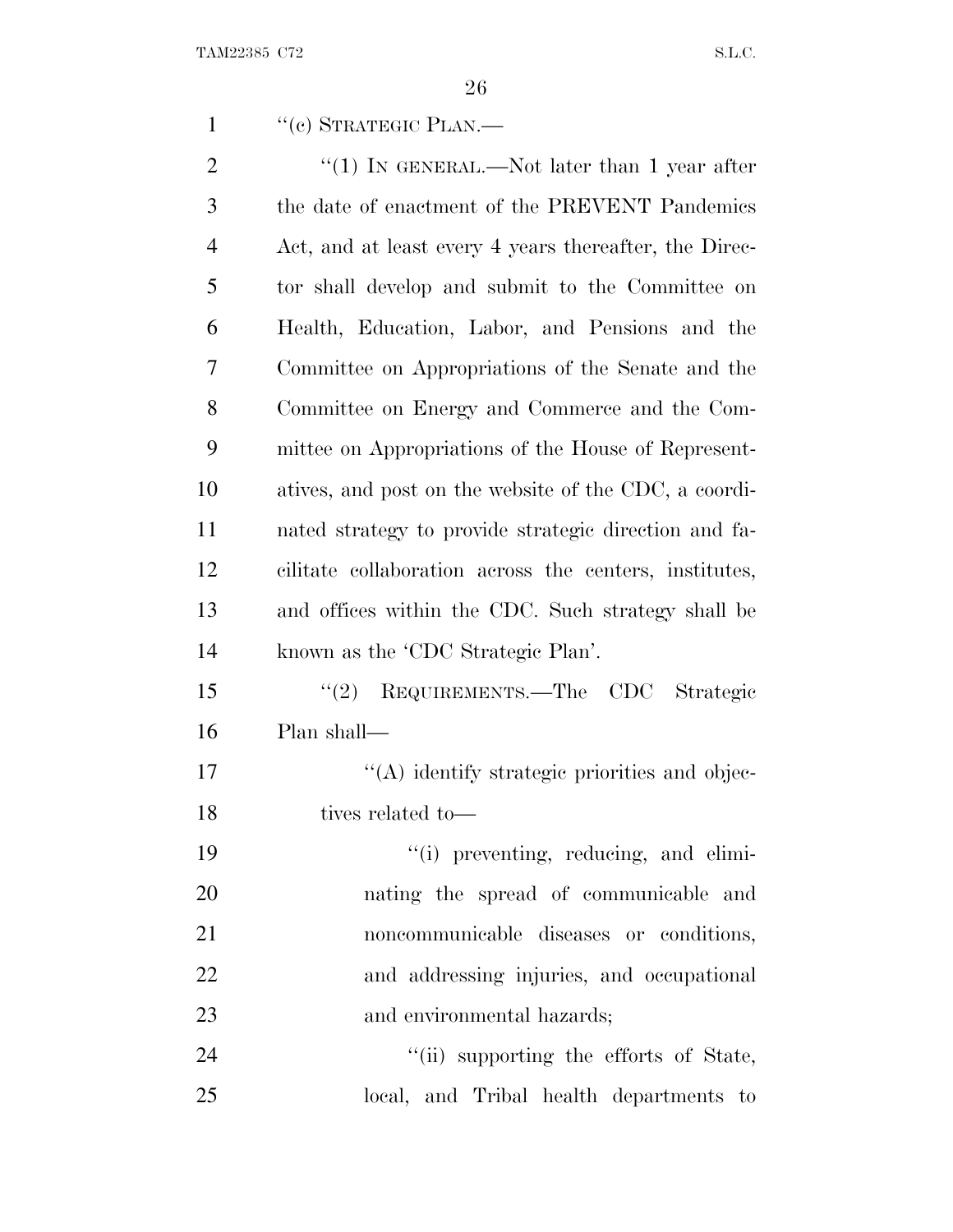| $\mathbf{1}$   | prevent and reduce the prevalence of the          |
|----------------|---------------------------------------------------|
| $\overline{2}$ | diseases or conditions under clause (i);          |
| 3              | "(iii) containing, mitigating, and end-           |
| $\overline{4}$ | ing disease outbreaks;                            |
| 5              | "(iv) enhancing global and domestic               |
| 6              | public health capacity, capabilities, and         |
| 7              | preparedness, including public health data,       |
| 8              | surveillance, workforce, and laboratory ca-       |
| 9              | pacity and safety; and                            |
| 10             | $f'(v)$ other priorities, as established by       |
| 11             | the Director;                                     |
| 12             | $\lq\lq$ describe the capacity and capabilities   |
| 13             | necessary to achieve the priorities and objec-    |
| 14             | tives under subparagraph (A), and progress to-    |
| 15             | wards achieving such capacity and capabilities,   |
| 16             | as appropriate; and                               |
| 17             | $\lq\lq$ (C) include a description of how the CDC |
| 18             | Strategic Plan incorporates—                      |
| 19             | "(i) strategic communications;                    |
| 20             | "(ii) partnerships with private sector            |
| 21             | entities, and State, local, and Tribal health     |
| 22             | departments, and other public sector enti-        |
| 23             | ties, as appropriate; and                         |
| 24             | "(iii) coordination with other agencies           |
| 25             | and offices of the Department of Health           |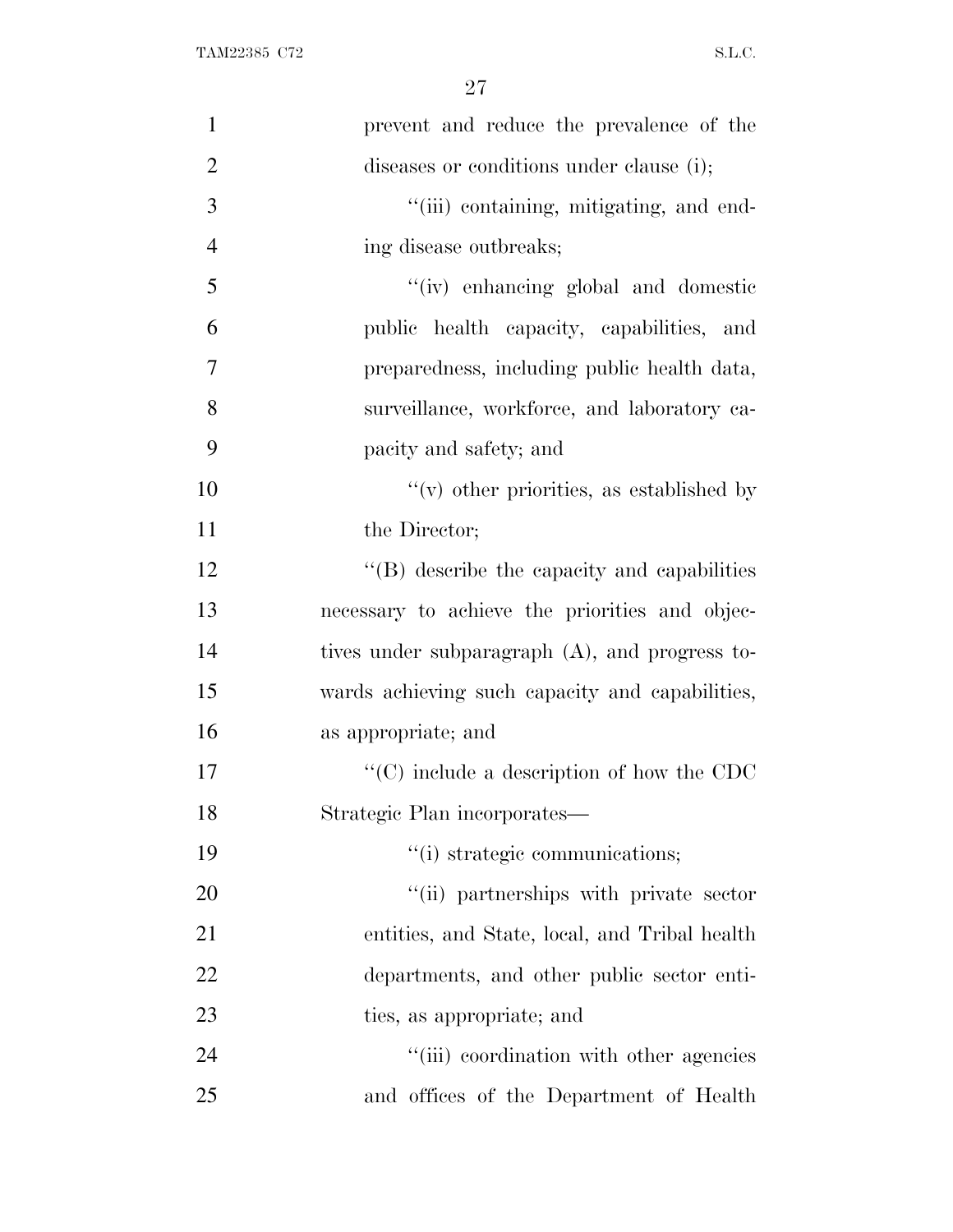TAM22385 C72 S.L.C.

| $\mathbf{1}$   | and Human Services and other Federal de-               |
|----------------|--------------------------------------------------------|
| $\overline{2}$ | partments and agencies, as appropriate.                |
| 3              | "(3) USE OF PLANS.—Strategic plans developed           |
| $\overline{4}$ | and updated by the centers, institutes, and offices of |
| 5              | the CDC shall be prepared regularly and in such a      |
| 6              | manner that such plans will be informed by the CDC     |
| 7              | Strategic Plan developed and updated under this        |
| 8              | subsection.                                            |
| 9              | "(d) APPEARANCES BEFORE CONGRESS.-                     |
| 10             | " $(1)$ In GENERAL.—Each fiscal year, the Direc-       |
| 11             | tor shall appear before the Committee on Health,       |
| 12             | Education, Labor, and Pensions of the Senate and       |
| 13             | the Committee on Energy and Commerce of the            |
| 14             | House of Representatives at hearings on topics such    |
| 15             | $as-$                                                  |
| 16             | "(A) support for State, local, and Tribal              |
| 17             | public health preparedness and responses to any        |
| 18             | recent or ongoing public health emergency, in-         |
| 19             | $cluding$ —                                            |
| 20             | "(i) any objectives, activities, or initia-            |
| 21             | tives that have been carried out, or are               |
| 22             | planned, by the Director to prepare for, or            |
| 23             | respond to, the public health emergency,               |
| 24             | including relevant strategic communica-                |
| 25             | tions or partnerships and any gaps or chal-            |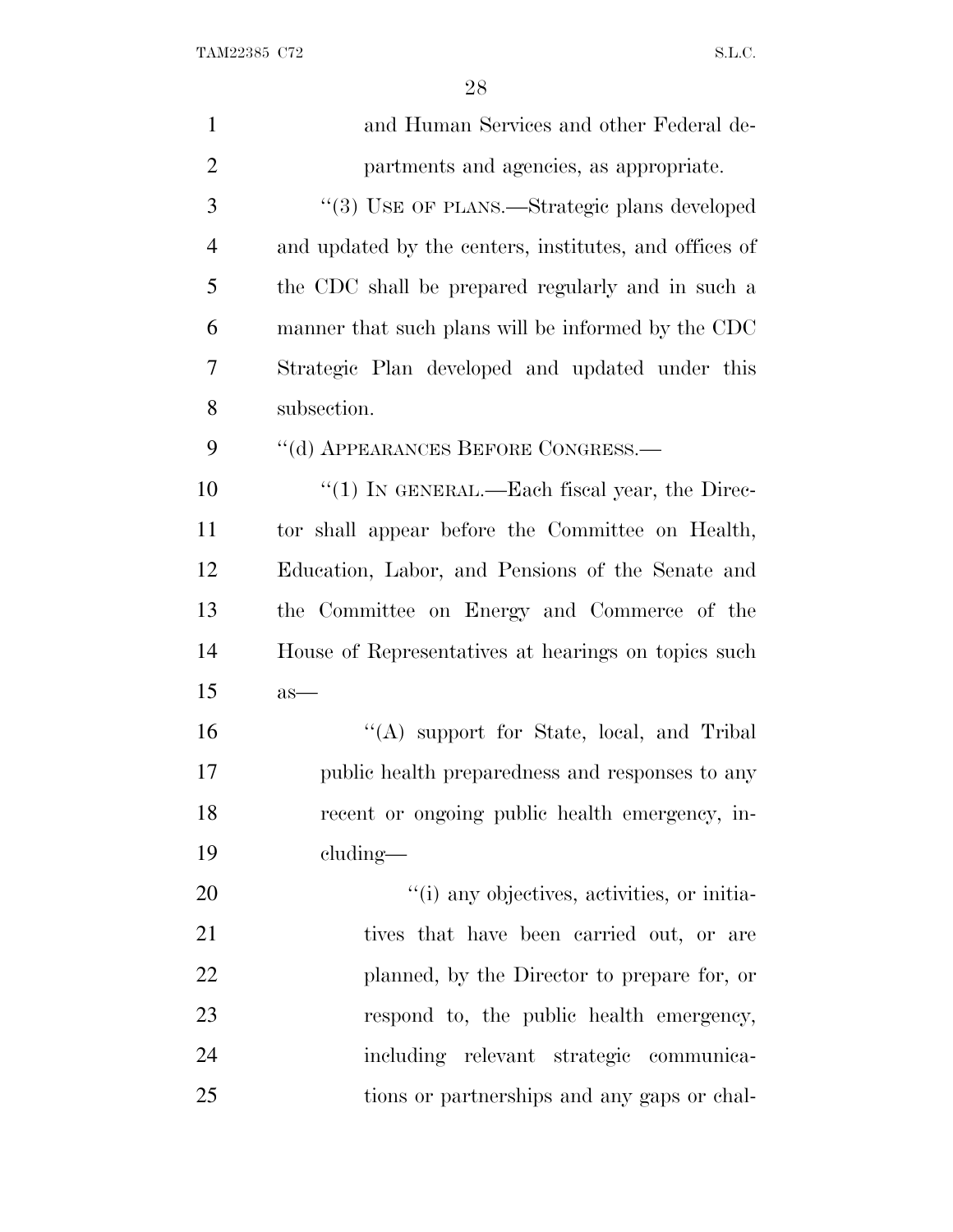TAM22385 C72 S.L.C.

| $\mathbf{1}$   | lenges identified in such objectives, activi-    |
|----------------|--------------------------------------------------|
| $\overline{2}$ | ties, or initiatives;                            |
| 3              | "(ii) any objectives and planned ac-             |
| $\overline{4}$ | tivities for the upcoming fiscal year to ad-     |
| 5              | dress gaps in, or otherwise improve, State,      |
| 6              | local, and Tribal public health prepared-        |
| 7              | ness; and                                        |
| 8              | "(iii) other potential all-hazard                |
| 9              | threats that the Director is preparing to        |
| 10             | address;                                         |
| 11             | "(B) activities related to public health and     |
| 12             | functions of the Director described in sub-      |
| 13             | section $(b)$ ; and                              |
| 14             | $\cdot$ (C) updates on other relevant activities |
| 15             | supported or conducted by the CDC, or in col-    |
| 16             | laboration or coordination with the heads of     |
| 17             | other Federal departments, agencies, or stake-   |
| 18             | holders, as appropriate.                         |
| 19             | $"(2)$ CLARIFICATIONS.—                          |
| 20             | "(A) WAIVER AUTHORITY.—The Chair of              |
| 21             | the Committee on Health, Education, Labor,       |
| 22             | and Pensions of the Senate or the Chair of the   |
| 23             | Committee on Energy and Commerce of the          |
| 24             | House of Representatives may waive the re-       |
| 25             | quirements of paragraph (1) for the applicable   |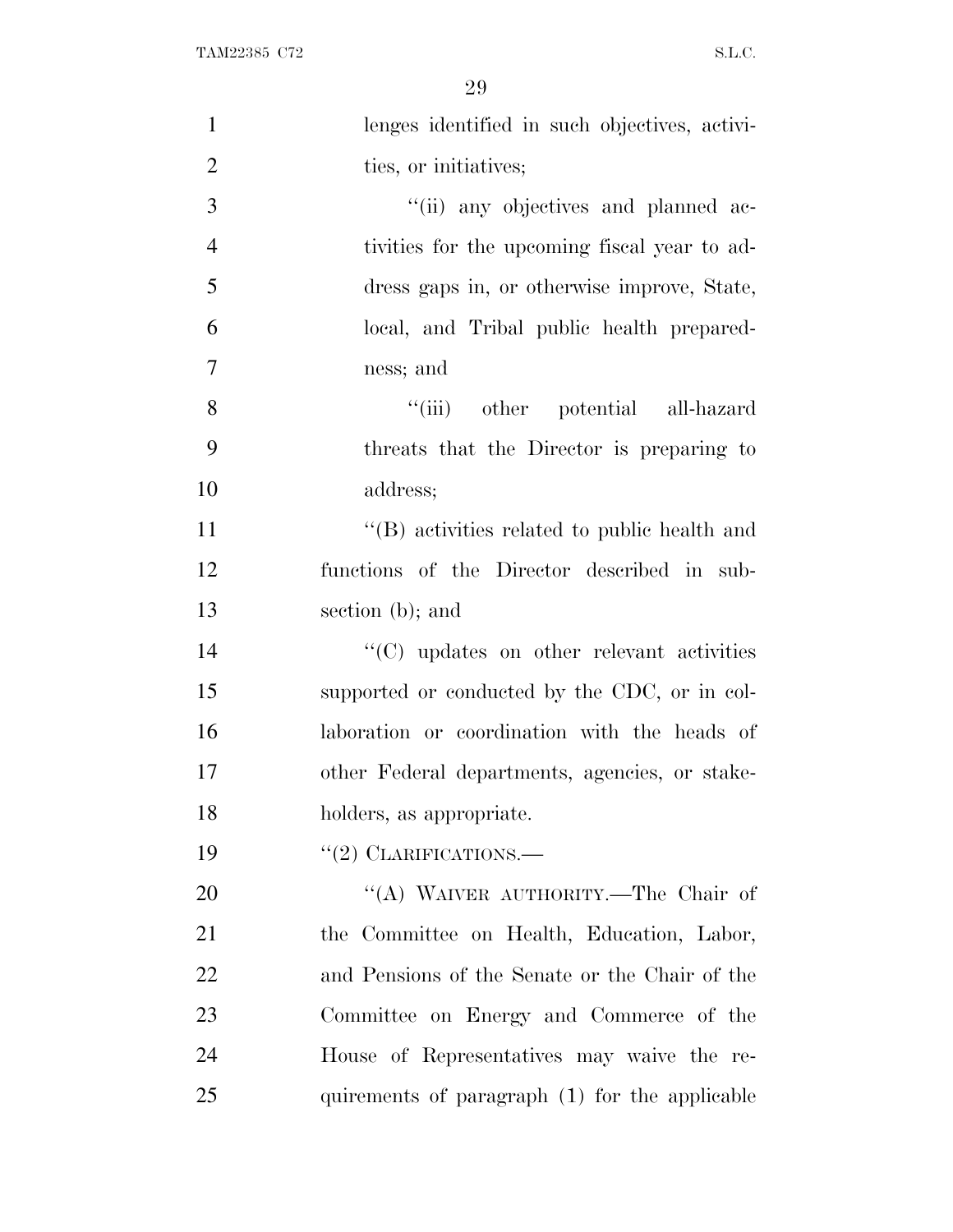fiscal year with respect to the applicable Com-mittee.

3 "(B) SCOPE OF REQUIREMENTS.—The re- quirements of this subsection shall not be con- strued to impact the appearance of other Fed- eral officials or the Director at hearings of ei- ther Committee described in paragraph (1) at other times and for purposes other than the times and purposes described in paragraph (1). 10 "(3) CLOSED HEARINGS.—Information that is not appropriate for disclosure during an open hear- ing under paragraph (1) in order to protect national security may instead be discussed in a closed hear-ing that immediately follows the open hearing.''.

 (b) APPLICATION.—The first sentence of section 305(a) of the Public Health Service Act, as added by sub- section (a), shall not apply to the Director of the Centers for Disease Control and Prevention who is serving on the date of enactment of this Act.

 **SEC. 103. ADDITIONAL PROVISIONS RELATED TO THE CEN- TERS FOR DISEASE CONTROL AND PREVEN-TION.**

 Title III of the Public Health Service Act (42 U.S.C. 241 et seq.) is amended by inserting after section 305, as added by section 102, the following: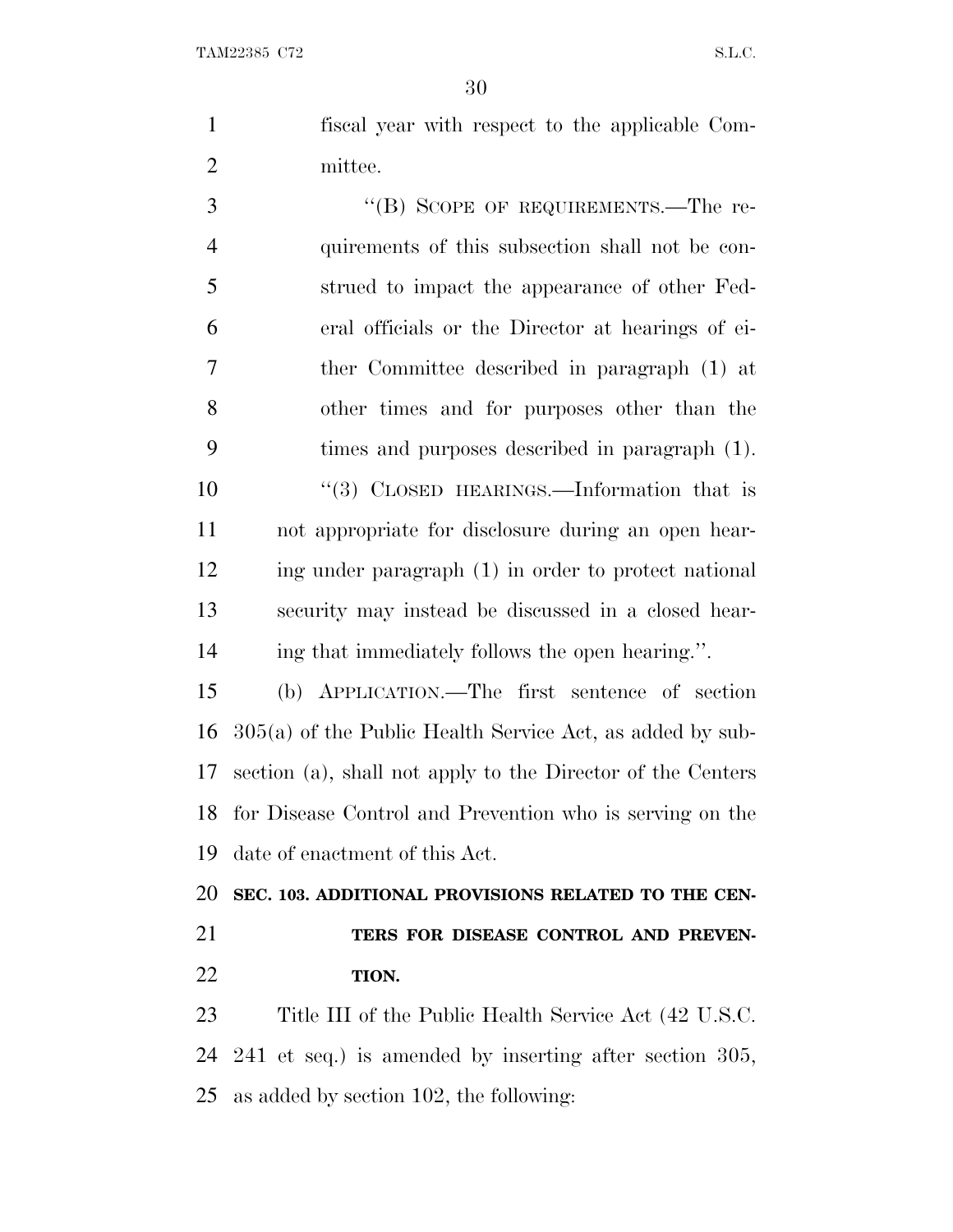| 1              | "SEC. 305A. ADDITIONAL PROVISIONS RELATED TO THE         |
|----------------|----------------------------------------------------------|
| $\overline{c}$ | CENTERS FOR DISEASE CONTROL AND PRE-                     |
| 3              | <b>VENTION.</b>                                          |
| $\overline{4}$ | $\cdot$ (a) APPOINTMENTS.—                               |
| 5              | " $(1)$ In GENERAL.—Unless otherwise specified           |
| 6              | in statute, the heads of the centers or institutes of    |
| 7              | the Centers for Disease Control and Prevention shall     |
| 8              | be appointed by the Secretary, acting through the        |
| 9              | Director of the Centers for Disease Control and Pre-     |
| 10             | vention (referred to in this section as the 'Director'). |
| 11             | Each such individual shall be appointed for 5 years.     |
| 12             | "(2) REAPPOINTMENTS.—At the end of a $5-$                |
| 13             | year term, an individual appointed under paragraph       |
| 14             | (1) shall be reappointed in accordance with stand-       |
| 15             | ards applicable to the relevant appointment mecha-       |
| 16             | nism and as determined by the Secretary, as appli-       |
| 17             | cable.                                                   |
| 18             | "(3) NO LIMIT ON TERMS.—There shall be no                |
| 19             | limit on the number of terms that any individual ap-     |
| 20             | pointed under this subsection may serve.                 |
| 21             | "(4) VACANCIES.—If the position of a head of             |
| 22             | a center or institute described in paragraph (1) be-     |
| 23             | comes vacant before the end of a term, the head of       |
| 24             | such center or institute appointed to fill the vacancy   |
| 25             | shall be appointed for a 5-year term starting on the     |
| 26             | date of such appointment.                                |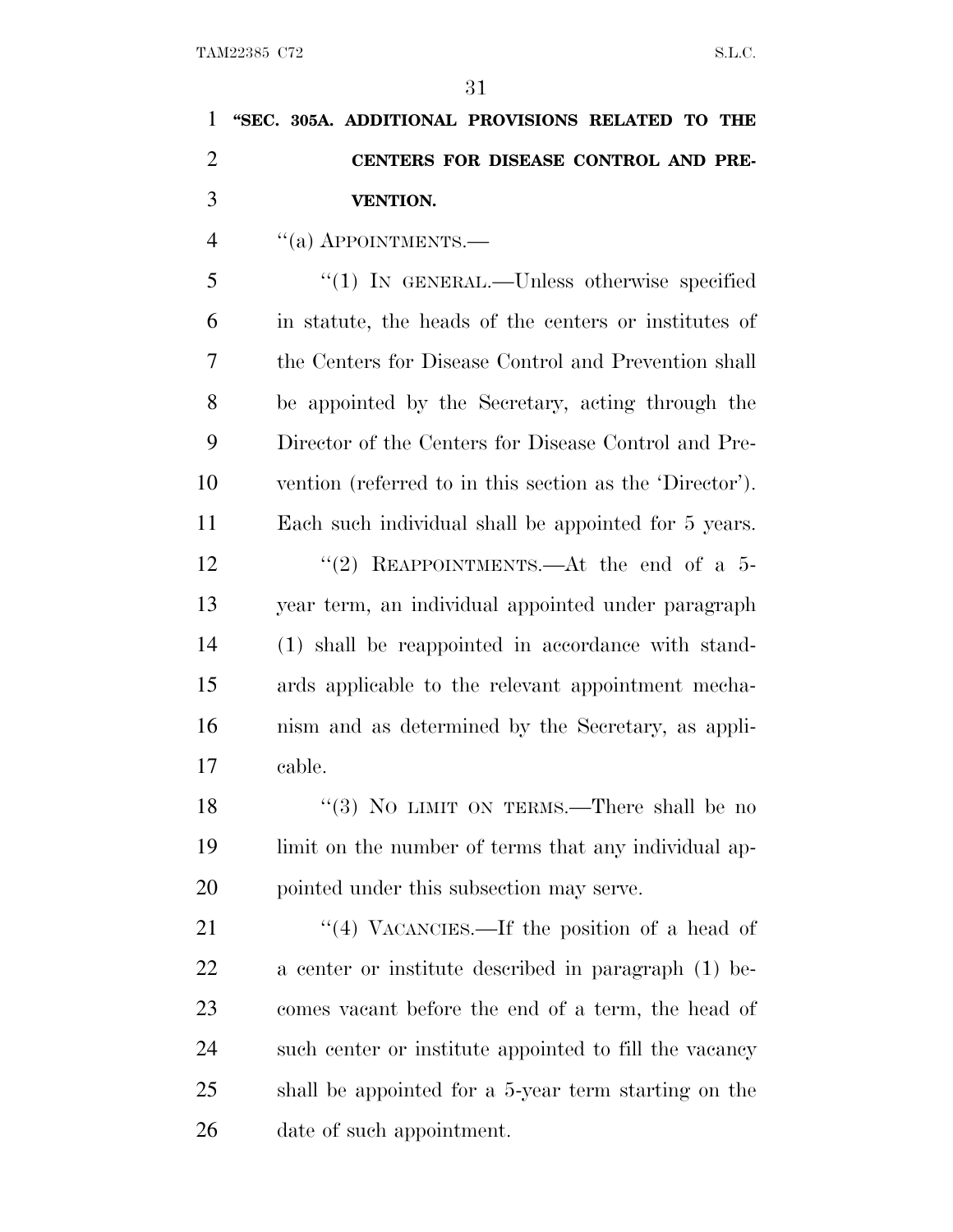TAM22385 C72 S.L.C.

| $\mathbf{1}$   | "(5) CURRENT POSITIONS AND EXEMPTIONS.-               |
|----------------|-------------------------------------------------------|
| $\overline{2}$ | "(A) IN GENERAL.—Each such individual                 |
| 3              | who is serving on the date of enactment of the        |
| $\overline{4}$ | PREVENT Pandemics Act shall be deemed to              |
| 5              | be appointed for a 5-year term under this sub-        |
| 6              | section beginning on such date of enactment.          |
| $\tau$         | "(B) EXEMPTIONS.—The Secretary may                    |
| 8              | exempt the head of a center or institute from         |
| 9              | the 5-year term described in subparagraph $(A)$       |
| 10             | if such Secretary determines such exemption is        |
| 11             | necessary in order to hire or retain talented in-     |
| 12             | dividuals.                                            |
| 13             | $\cdot\cdot\cdot(6)$ RULE OF CONSTRUCTION.—Nothing in |
| 14             | this subsection shall be construed to limit the au-   |
| 15             | thority of the Secretary or the Director to terminate |
| 16             | the appointment of a head of a center or institute    |
| 17             | described in paragraph (1) before the expiration of   |
| 18             | such individual's 5-year term.                        |
| 19             | "(7) NATURE OF APPOINTMENT.—Appoint-                  |
| 20             | ments and reappointments under this subsection        |
| 21             | shall be made on the basis of ability and experience  |
| 22             | as it relates to the mission of the Centers for Dis-  |
| 23             | ease Control and Prevention and its components, in-   |
| 24             | cluding compliance with relevant legal requirements.  |
| 25             | "(b) OTHER TRANSACTIONS.—                             |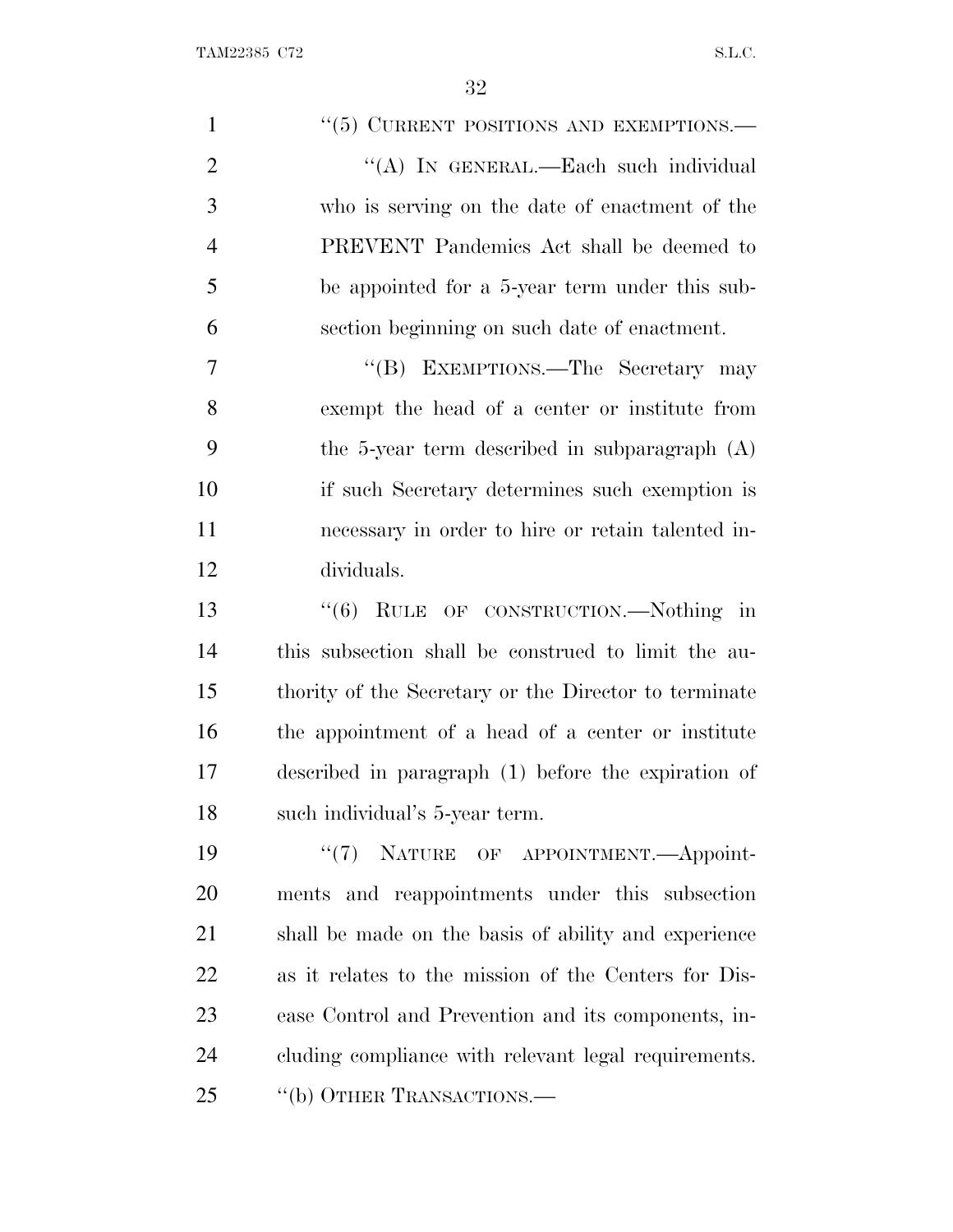$\frac{1}{1}$  In GENERAL.—In carrying out activities of the Centers for Disease Control and Prevention, the Director may enter into transactions other than a contract, grant, or cooperative agreement for pur- poses of biosurveillance, infectious disease modeling, and public health preparedness and response, includ-ing related research.

8 "(2) WRITTEN DETERMINATION.—With respect to a project that is expected to cost the Centers for Disease Control and Prevention more than \$5,000,000, the Director may exercise the authority under paragraph (1) only upon a written determina- tion by the Assistant Secretary for Financial Re- sources of the Department of Health and Human Services, that the use of such authority is essential to promoting the success of the project. The author- ity of the Assistant Secretary for Financial Re- sources under this paragraph may not be delegated. 19 "(3) GUIDELINES.—The Director, in consulta- tion with the Secretary, shall establish guidelines re- garding the use of the authority under paragraph (1). Such guidelines shall include auditing require-ments.''.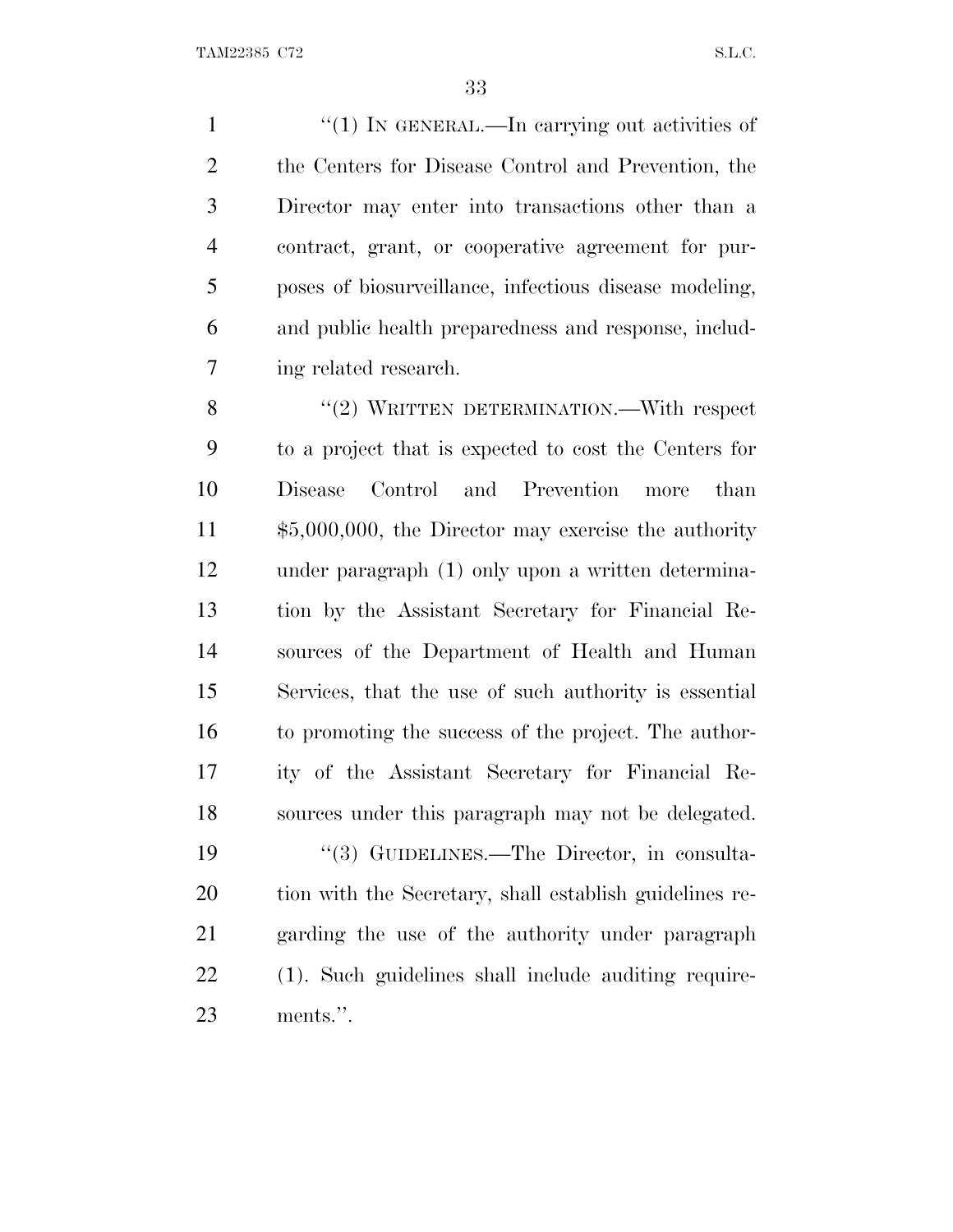| 1              | SEC. 104. PUBLIC HEALTH AND MEDICAL PREPAREDNESS   |
|----------------|----------------------------------------------------|
| $\overline{2}$ | AND RESPONSE COORDINATION.                         |
| 3              | (a) PUBLIC HEALTH EMERGENCY FUND.—Section          |
| $\overline{4}$ | 319(b) of the Public Health Service Act (42 U.S.C. |
| 5              | $247d(b)$ is amended—                              |
| 6              | $(1)$ in paragraph $(2)$ —                         |
| $\overline{7}$ | $(A)$ in subparagraph $(E)$ , by striking          |
| 8              | "and" at the end;                                  |
| 9              | $(B)$ by redesignating subparagraph $(F)$ as       |
| 10             | subparagraph $(G)$ ; and                           |
| 11             | $(C)$ by inserting after subparagraph $(E)$ ,      |
| 12             | the following:                                     |
| 13             | "(F) support the initial deployment and            |
| 14             | distribution of contents of the Strategic Na-      |
| 15             | tional Stockpile, as appropriate; and"; and        |
| 16             | $(2)$ by amending paragraph $(3)(A)$ to read as    |
| 17             | follows:                                           |
| 18             | $\lq($ A) the expenditures made from the Pub-      |
| 19             | lic Health Emergency Fund in such fiscal year,     |
| 20             | including—                                         |
| 21             | "(i) the amount obligated;                         |
| 22             | "(ii) the recipient or recipients of such          |
| 23             | obligated funds;                                   |
| 24             | "(iii) the specific response activities            |
| 25             | such obligated funds will support; and             |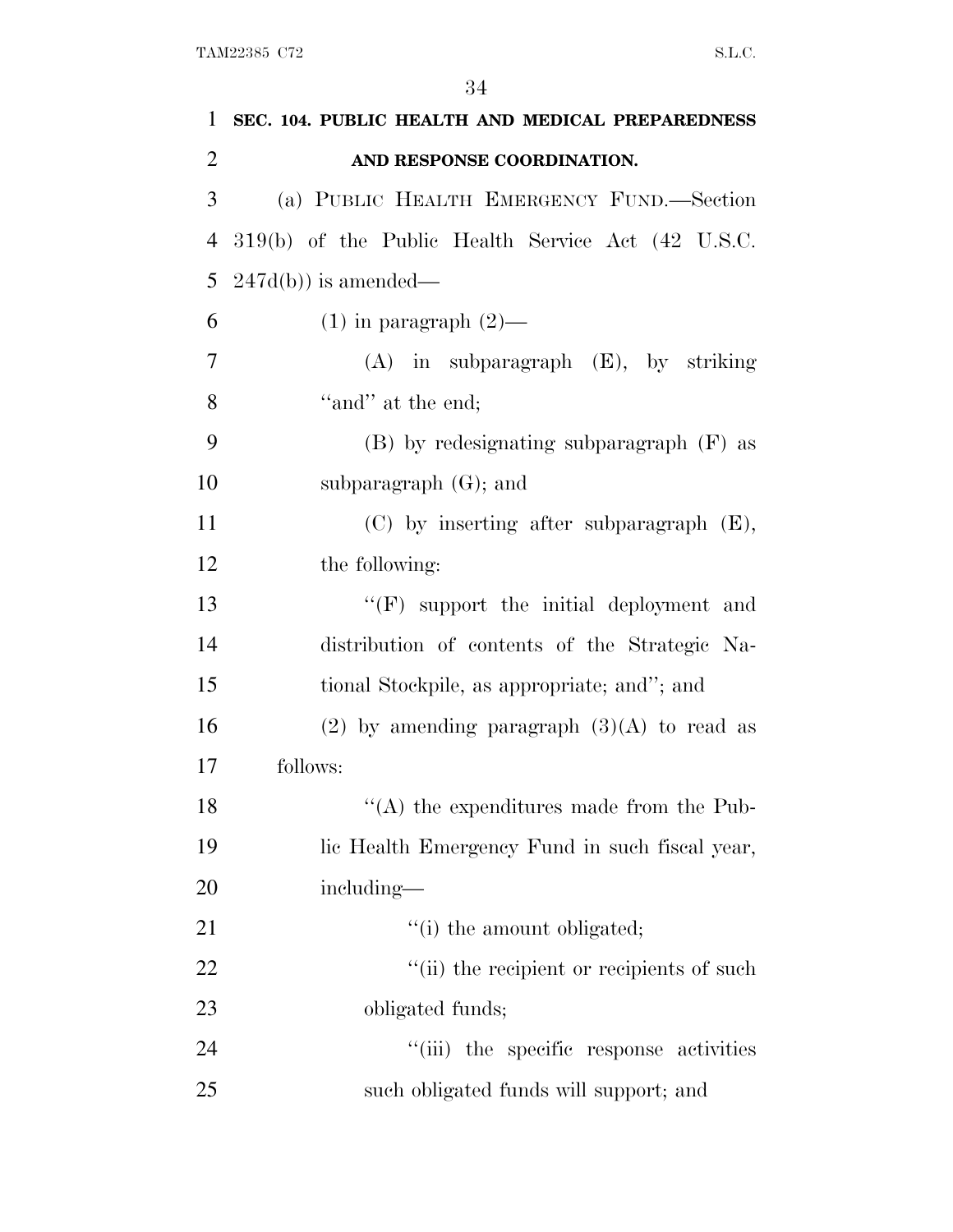$\begin{minipage}{0.9\linewidth} \textbf{TAM22385 C72} & \textbf{S.L.C.} \end{minipage}$ 

| $\mathbf{1}$   | "(iv) the declared or potential public                       |
|----------------|--------------------------------------------------------------|
| $\overline{2}$ | health emergency for which such funds                        |
| 3              | were obligated; and".                                        |
| $\overline{4}$ | (b) IMPROVING PUBLIC HEALTH AND MEDICAL PRE-                 |
| 5              | PAREDNESS AND RESPONSE COORDINATION.                         |
| 6              | (1)<br>COORDINATION WITH FEDERAL<br>AGEN-                    |
| 7              | CIES.—Section 2801 of the Public Health Service              |
| 8              | Act (42 U.S.C. 300hh) is amended by adding at the            |
| 9              | end the following:                                           |
| 10             | "(c) COORDINATION WITH FEDERAL AGENCIES.—In                  |
| 11             | leading the Federal public health and medical response to    |
| 12             | a declared or potential public health emergency, consistent  |
| 13             | with this section, the Secretary shall coordinate with, and  |
| 14             | may request support from, other Federal departments and      |
| 15             | agencies, as appropriate in order to carry out necessary     |
| 16             | activities and leverage the expertise of such departments    |
| 17             | and agencies, which may include the provision of assist-     |
| 18             | ance at the direction of the Secretary related to supporting |
| 19             | the public health and medical response for States, local-    |
| 20             | ities, and Tribes.".                                         |
| 21             | $(2)$ ASPR DUTIES.—Section 2811(b) of the                    |
| 22             | Public Health Service Act (42 U.S.C. 300hh-10(b))            |
| 23             | is amended—                                                  |
| 24             | $(A)$ in paragraph $(1)$ , by inserting "and,                |
|                |                                                              |

consistent with the National Response Frame-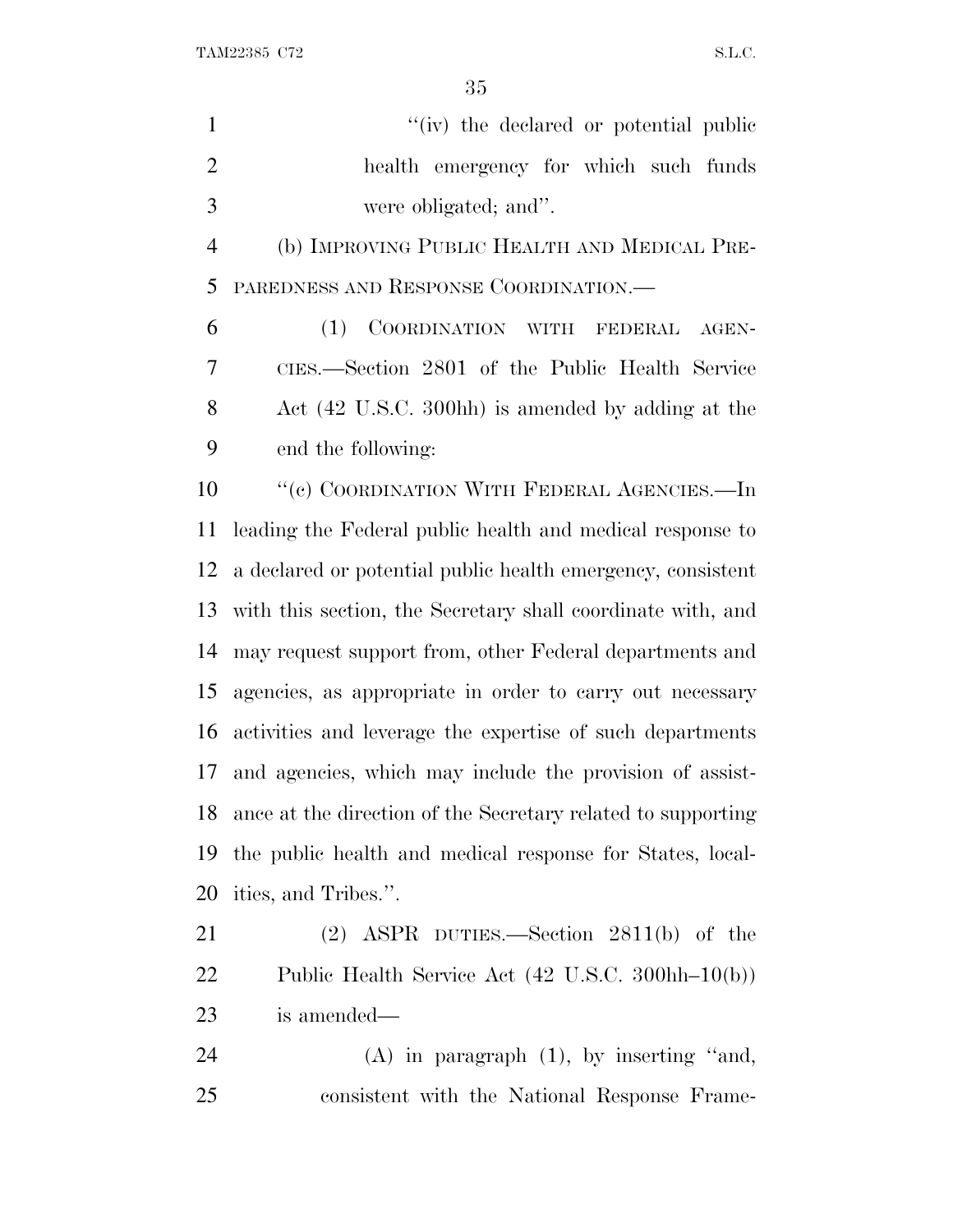| $\mathbf{1}$   | work and other applicable provisions of law, as- |
|----------------|--------------------------------------------------|
| $\overline{2}$ | sist the Secretary in carrying out the functions |
| 3              | under section 2801" before the period; and       |
| $\overline{4}$ | $(B)$ in paragraph $(4)$ —                       |
| 5              | (i) in subparagraph $(E)$ by striking            |
| 6              | "the actions necessary to overcome these         |
| $\overline{7}$ | obstacles." and inserting "recommend ac-         |
| 8              | tions necessary to overcome these obsta-         |
| 9              | cles, such as—                                   |
| 10             | "(i) improving coordination with rel-            |
| 11             | evant Federal officials;                         |
| 12             | "(ii) partnering with other public or            |
| 13             | private entities to leverage capabilities        |
| 14             | maintained by such entities, as appropriate      |
| 15             | and consistent with this subsection; and         |
| 16             | "(iii) coordinating efforts to support           |
| 17             | or establish new capabilities, as appro-         |
| 18             | priate."; and                                    |
| 19             | (ii) in subparagraph $(G)$ —                     |
| 20             | (I) by redesignating clauses (i)                 |
| 21             | and (ii) as subclauses $(I)$ and $(II)$ and      |
| 22             | adjusting the margins accordingly;               |
| 23             | (II) in the matter preceding sub-                |
| 24             | clause $(I)$ , as so redesignated—               |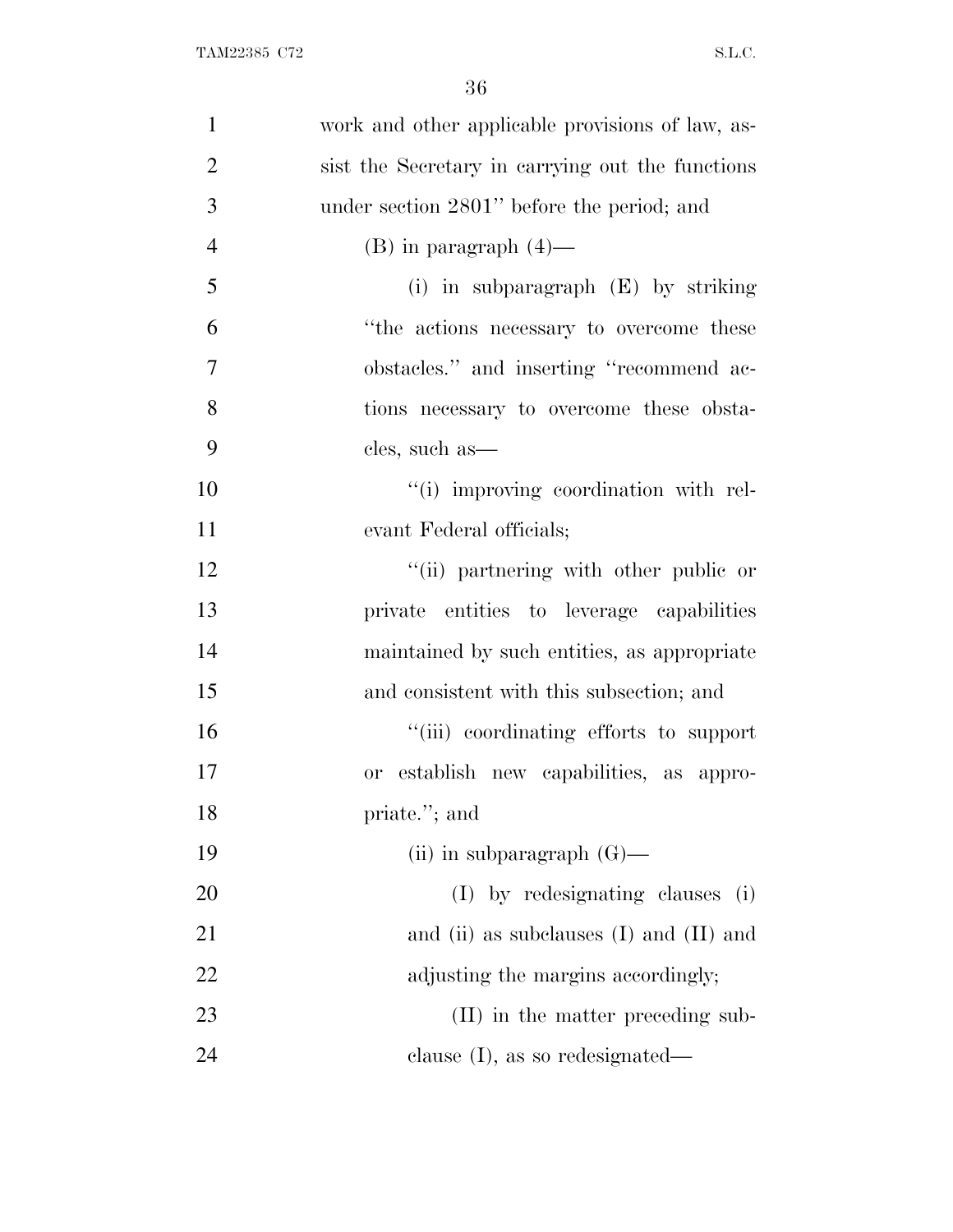| $\mathbf{1}$   | (aa) by inserting "each year,               |
|----------------|---------------------------------------------|
| $\overline{2}$ | including national-level and                |
| 3              | State-level full-scale exercises not        |
| $\overline{4}$ | less than once every 5 years"               |
| 5              | after "operational exercises"; and          |
| 6              | (bb) by striking "exercises"                |
| $\overline{7}$ | based on—" and inserting "exer-             |
| 8              | cises-                                      |
| 9              | "(i) based on";                             |
| 10             | (III) by striking the period and            |
| 11             | inserting a semicolon; and                  |
| 12             | (IV) by adding at the end the fol-          |
| 13             | lowing:                                     |
| 14             | "(ii) that assess the ability of the        |
| 15             | Strategic National Stockpile, as appro-     |
| 16             | priate, to provide medical countermeasures, |
| 17             | medical products, and other supplies, in-   |
| 18             | cluding ancillary medical supplies, to sup- |
| 19             | port the response to a public health emer-  |
| 20             | gency or potential public health emergency, |
| 21             | including a threat that requires the large- |
| 22             | and simultaneous deployment of<br>scale     |
| 23             | stockpiles and a long-term public health    |
| 24             | and medical response; and                   |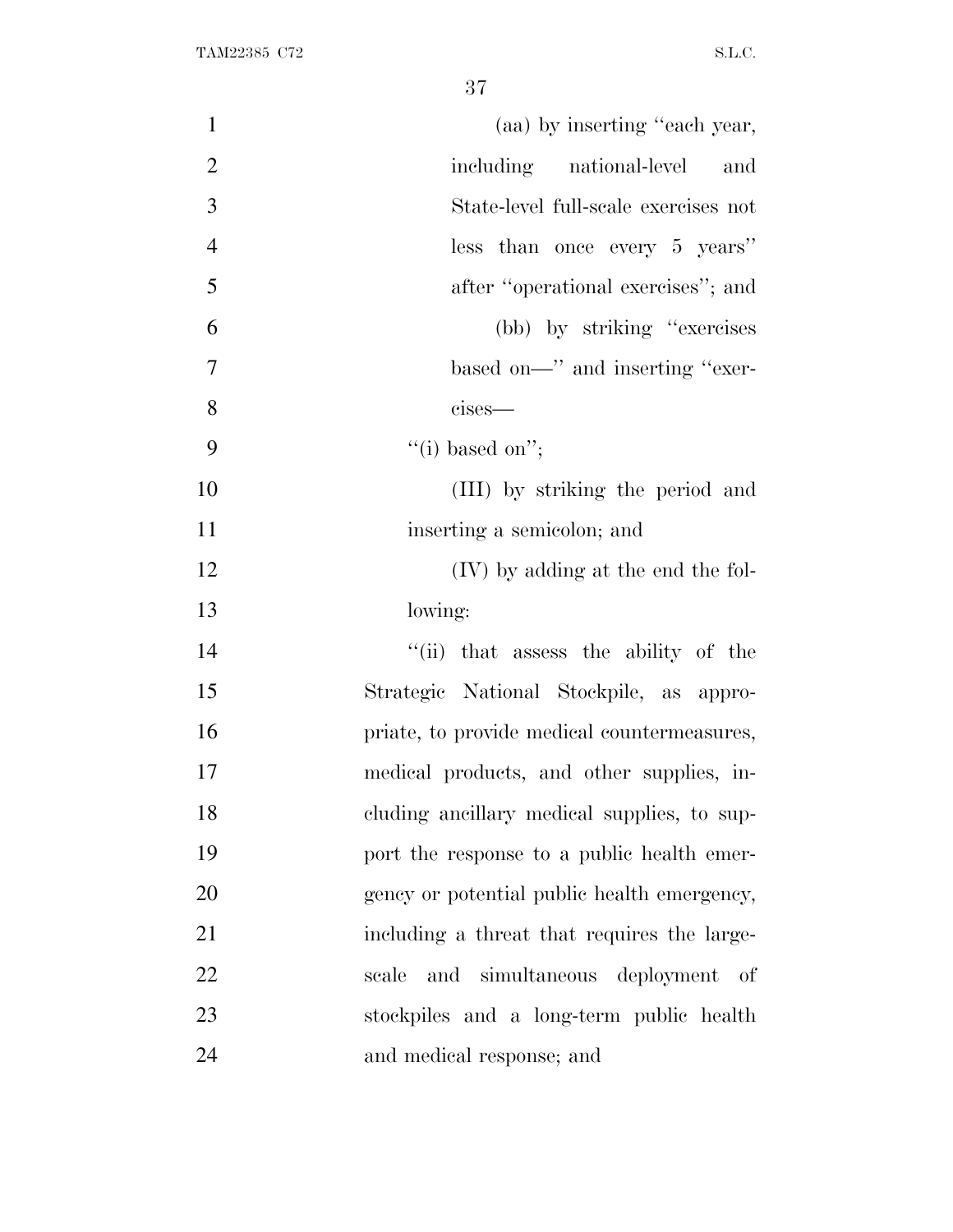| $\mathbf{1}$ | "(iii) conducted in coordination with                                     |
|--------------|---------------------------------------------------------------------------|
| 2            | State and local health officials.".                                       |
| 3            | (c) APPEARANCES BEFORE AND REPORTS TO CON-                                |
| 4            | GRESS.—Section 2811 of the Public Health Service Act                      |
| 5            | $(42 \text{ U.S.C. } 300 \text{hh} - 10)$ is amended by adding at the end |
| 6            | the following:                                                            |
| 7            | "(g) APPEARANCES BEFORE CONGRESS.—                                        |
| 8            | "(1) IN GENERAL.—Each fiscal year, the As-                                |
| 9            | sistant Secretary for Preparedness and Response                           |
| 10           | shall appear before the Committee on Health, Edu-                         |
| 11           | cation, Labor, and Pensions of the Senate and the                         |
| 12           | Committee on Energy and Commerce of the House                             |
| 13           | of Representatives at hearings, on topics such as                         |
| 14           | $\lq\lq$ coordination of Federal activities to                            |
| 15           | prepare for, and respond to, public health emer-                          |
| 16           | gencies;                                                                  |
| 17           | $\lq\lq$ (B) activities and capabilities of the Stra-                     |
| 18           | tegic National Stockpile, including whether, and                          |
| 19           | the degree to which, recommendations made                                 |
| 20           | pursuant to section $2811-1(c)(1)(A)$ have been                           |
| 21           | met;                                                                      |
| 22           | "(C) support for State, local, and Tribal                                 |
| 23           | public health and medical preparedness;                                   |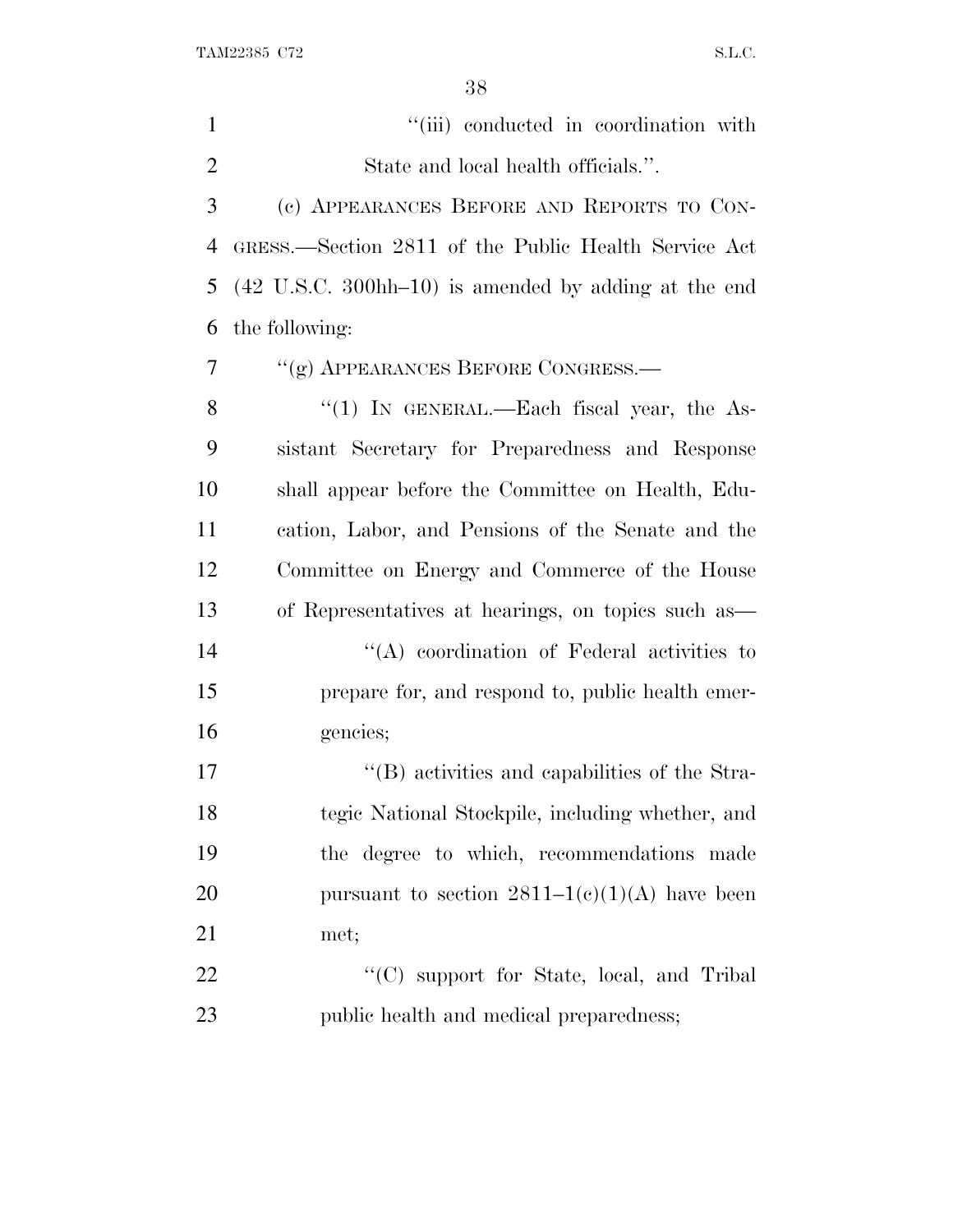| $\mathbf{1}$   | $\lq\lq$ (D) activities implementing the counter-    |
|----------------|------------------------------------------------------|
| $\overline{2}$ | measures budget plan described under sub-            |
| 3              | section $(b)(7)$ , including—                        |
| $\overline{4}$ | "(i) any challenges in meeting the full              |
| 5              | range of identified medical countermeasure           |
| 6              | needs; and                                           |
| $\overline{7}$ | "(ii) progress in supporting advanced                |
| 8              | research, development, and procurement of            |
| 9              | medical countermeasures, pursuant to sub-            |
| 10             | section $(b)(3);$                                    |
| 11             | $\lq\lq$ (E) the strategic direction of, and activi- |
| 12             | ties related to, the sustainment of manufac-         |
| 13             | turing surge capacity and capabilities for med-      |
| 14             | ical countermeasures pursuant to section 319L        |
| 15             | and the distribution and deployment of such          |
| 16             | countermeasures;                                     |
| 17             | $\lq\lq(F)$ any additional objectives, activities,   |
| 18             | or initiatives that have been carried out or are     |
| 19             | planned by the Assistant Secretary for Pre-          |
| 20             | paredness and Response and associated chal-          |
| 21             | lenges, as appropriate;                              |
| 22             | $\lq\lq(G)$ the specific all-hazards threats that    |
| 23             | the Assistant Secretary for Preparedness and         |
| 24             | Response is preparing to address, or that are        |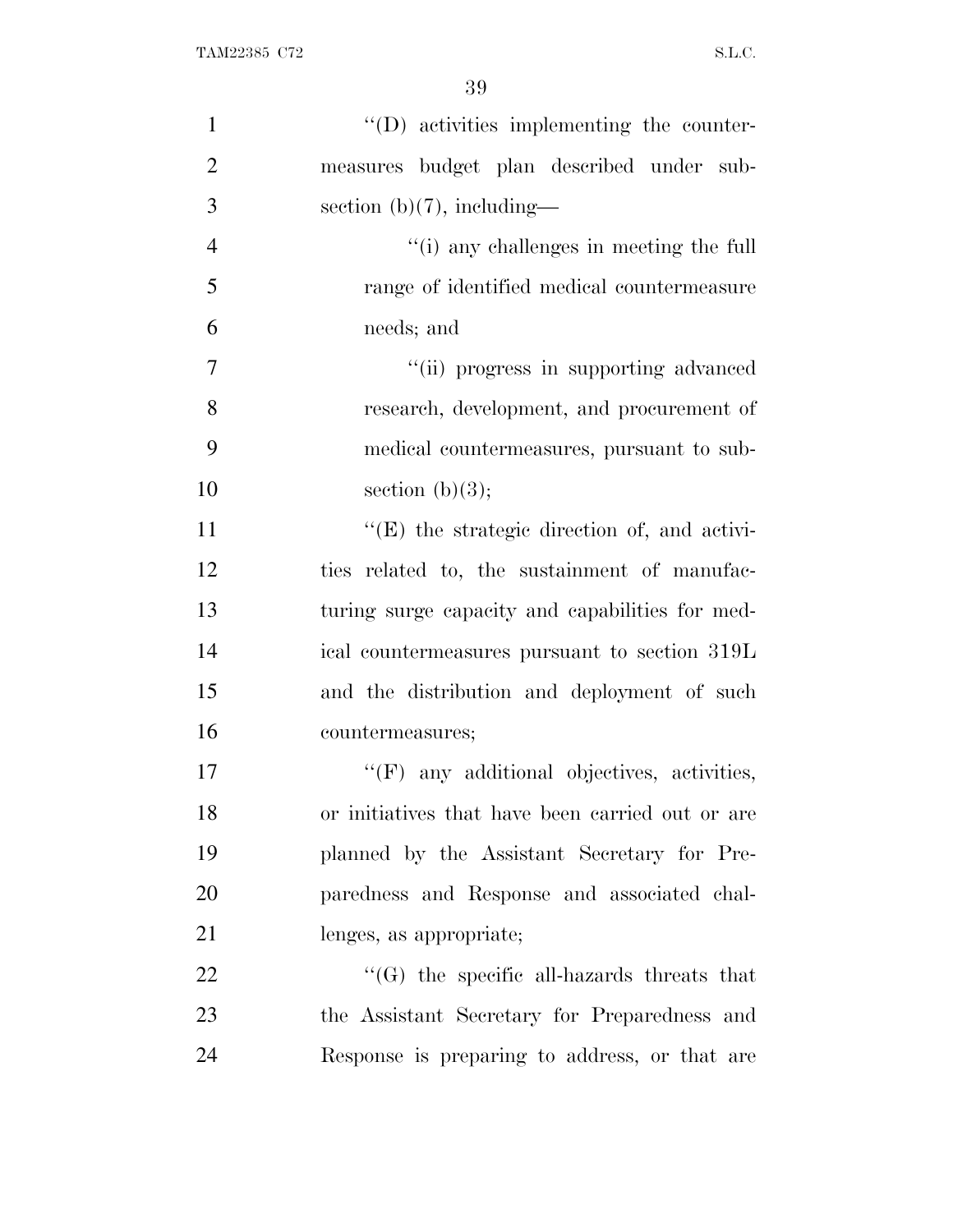| $\mathbf{1}$   | being addressed, through the activities de-        |
|----------------|----------------------------------------------------|
| $\overline{2}$ | scribed in subparagraphs $(A)$ through $(F)$ ; and |
| 3              | "(H) objectives, activities, or initiatives re-    |
| $\overline{4}$ | lated to the coordination and consultation re-     |
| 5              | quired under subsections $(b)(4)(H)$ and           |
| 6              | $(b)(4)(I)$ , in a manner consistent with para-    |
| $\overline{7}$ | $graph(3)$ , as appropriate.                       |
| 8              | $``(2)$ CLARIFICATIONS.—                           |
| 9              | "(A) WAIVER AUTHORITY.—The Chair of                |
| 10             | the Committee on Health, Education, Labor,         |
| 11             | and Pensions of the Senate or the Chair of the     |
| 12             | Committee on Energy and Commerce of the            |
| 13             | House of Representatives may waive the re-         |
| 14             | quirements of paragraph (1) for the applicable     |
| 15             | fiscal year with respect to the applicable Com-    |
| 16             | mittee.                                            |
| 17             | "(B) SCOPE OF REQUIREMENTS.—The re-                |
| 18             | quirements of this subsection shall not be con-    |
| 19             | strued to impact the appearance of other Fed-      |
| <b>20</b>      | eral officials or the Assistant Secretary at hear- |
| 21             | ings of either Committee described in para-        |
| 22             | $graph(1)$ at other times and for purposes other   |
| 23             | than the times and purposes described in para-     |
| 24             | graph(1)                                           |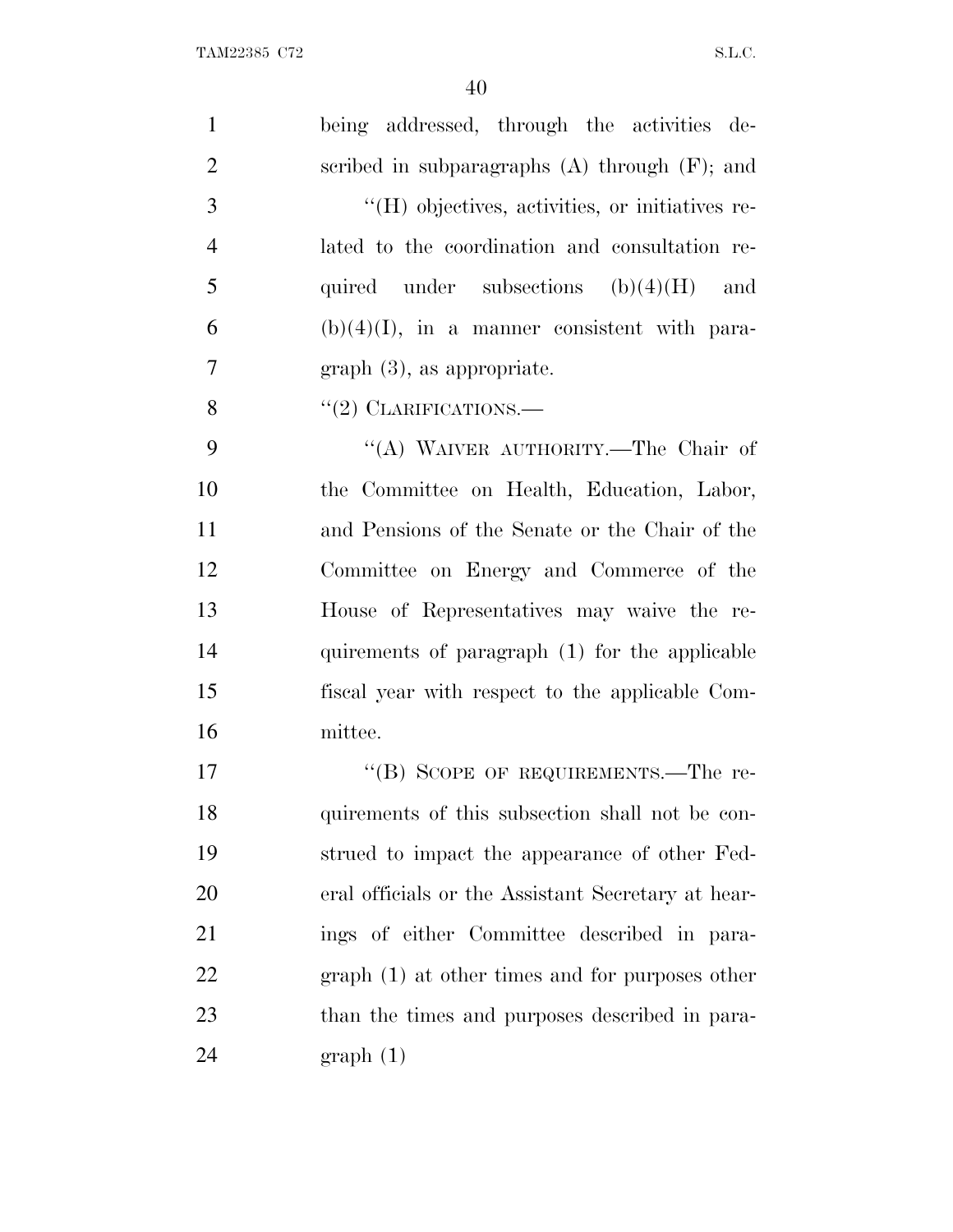1 "(3) CLOSED HEARINGS.—Information that is not appropriate for disclosure during an open hear- ing under paragraph (1) in order to protect national security may instead be discussed in a closed hear-ing that immediately follows such open hearing.''.

 (d) ANNUAL REPORT ON EMERGENCY RESPONSE AND PREPAREDNESS.—Section 2801 of the Public Health Service Act (42 U.S.C. 300hh), as amended by subsection (b), is further amended by adding at the end the following: 10 "(d) ANNUAL REPORT ON EMERGENCY RESPONSE AND PREPAREDNESS.—The Secretary shall submit a writ- ten report each fiscal year to the Committee on Health, Education, Labor, and Pensions of the Senate and the Committee on Energy and Commerce of the House of Representatives, containing—

 $\frac{1}{10}$  updated information related to an assess- ment of the response to any public health emergency declared, or otherwise in effect, during the previous fiscal year;

 ''(2) findings related to drills and operational exercises completed in the previous fiscal year pursu-22 ant to section  $2811(b)(4)(G);$ 

23 ''(3) the state of public health preparedness and response capabilities for chemical, biological, radio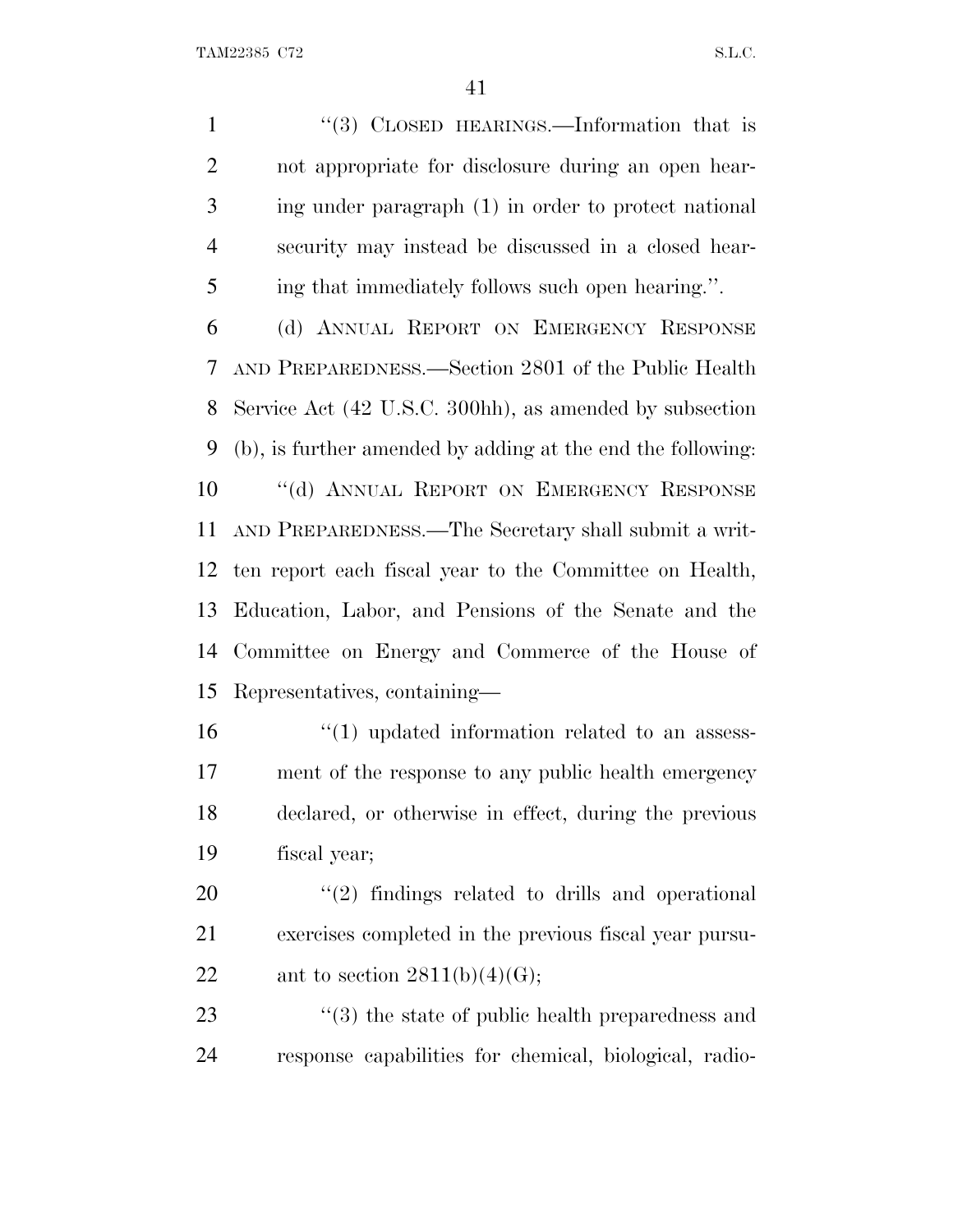TAM22385 C72 S.L.C.

| $\mathbf{1}$   | logical, and nuclear threats, including emerging in-    |
|----------------|---------------------------------------------------------|
| $\overline{2}$ | fectious diseases; and                                  |
| 3              | $\cdot$ (4) any challenges in preparing for or respond- |
| $\overline{4}$ | ing to such threats, as appropriate.".                  |
| 5              | (e) GAO REPORT ON INTERAGENCY AGREEMENTS                |
| 6              | AND COORDINATION.—Not later than 3 years after the      |
| 7              | date of enactment of this Act, the Comptroller General  |
| 8              | of the United States shall—                             |
| 9              | (1) conduct a review of previous and current            |
| 10             | interagency agreements established between the Sec-     |
| 11             | retary of Health and Human Services and the heads       |
| 12             | of other relevant Federal departments or agencies       |
| 13             | pursuant to section 2801(b) of the Public Health        |
| 14             | Service Act (42 U.S.C. 300hh(b)), including—            |
| 15             | (A) the specific roles and responsibilities of          |
| 16             | each Federal department or agency that is a             |
| 17             | party to any such interagency agreement;                |
| 18             | (B) the manner in which specific capabili-              |
| 19             | ties of each such Federal department or agency          |
| 20             | may be utilized under such interagency agree-           |
| 21             | ments;                                                  |
| 22             | (C) the frequency with which such inter-                |
| 23             | agency agreements have been utilized;                   |
| 24             | (D) gaps, if any, in interagency agree-                 |
| 25             | ments that prevent the Secretary from carrying          |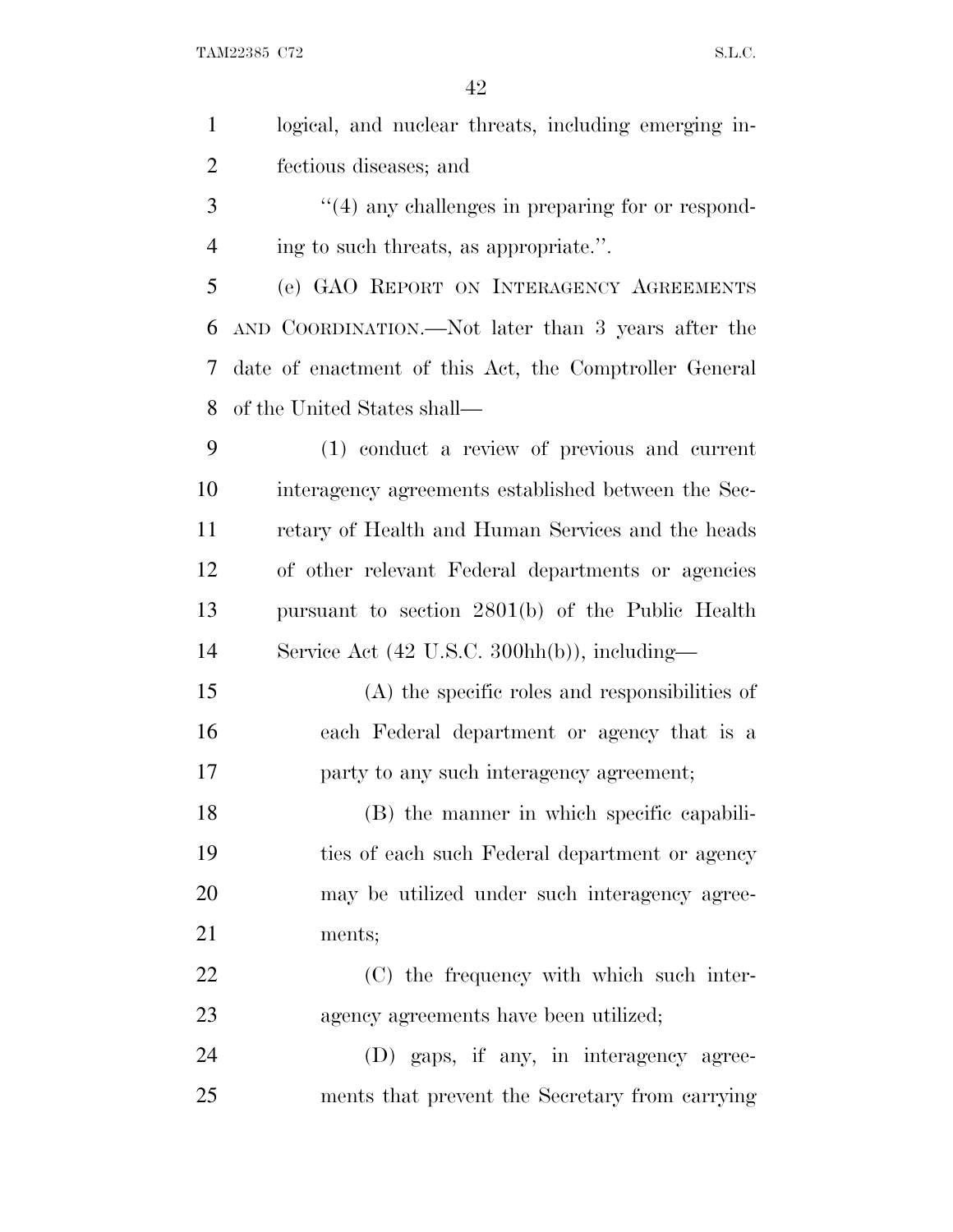| $\mathbf{1}$   | out the goals under section 2802 of the Public                  |
|----------------|-----------------------------------------------------------------|
| $\overline{2}$ | Health Service Act (42 U.S.C. 300hh-1);                         |
| 3              | $(E)$ barriers, if any, to establishing or uti-                 |
| $\overline{4}$ | lizing such interagency agreements; and                         |
| 5              | (F) recommendations, if any, on the ways                        |
| 6              | in which such interagency agreements can be                     |
| 7              | improved to address the gaps and barriers iden-                 |
| 8              | tified under subparagraphs $(D)$ and $(E)$ ;                    |
| 9              | $(2)$ conduct a review of the implementation and                |
| 10             | utilization of the authorities described under section          |
| 11             | $2801(c)$ of the Public Health Service Act (42 U.S.C.           |
| 12             | $300hh(c)$ ; and                                                |
| 13             | (3) submit to the Committee on Health, Edu-                     |
| 14             | cation, Labor, and Pensions of the Senate and the               |
| 15             | Committee on Energy and Commerce of the House                   |
| 16             | of Representatives a report on the reviews under                |
| 17             | paragraphs $(1)$ and $(2)$ , including related rec-             |
| 18             | ommendations, as applicable.                                    |
| 19             | SEC. 105. STRENGTHENING PUBLIC HEALTH COMMUNICA-                |
| 20             | TION.                                                           |
| 21             | Subsection (b) of section 319F of the Public Health             |
| 22             | Service Act $(42 \text{ U.S.C. } 247d-6)$ is amended to read as |
| 23             | follows:                                                        |
| 24             | "(b) PUBLIC HEALTH INFORMATION AND COMMU-                       |
| 25             | NICATIONS ADVISORY COMMITTEE.-                                  |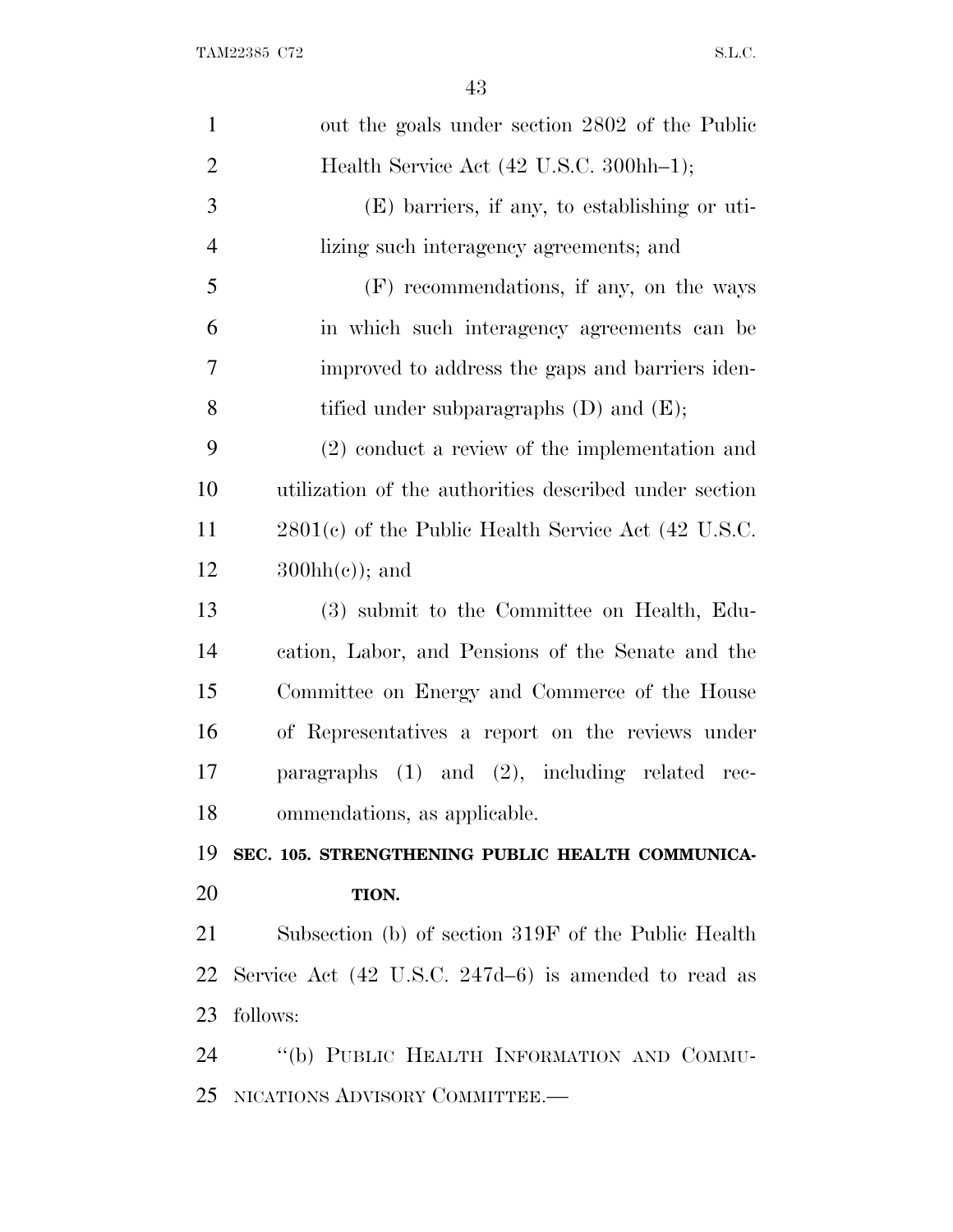| $\mathbf{1}$   | "(1) IN GENERAL.—The Secretary shall estab-           |
|----------------|-------------------------------------------------------|
| $\overline{2}$ | lish an advisory committee to be known as the Pub-    |
| 3              | lic Health Information and Communications Advi-       |
| $\overline{4}$ | sory Committee (referred to in this subsection as the |
| 5              | 'Advisory Committee').                                |
| 6              | "(2) DUTIES.—The Advisory Committee shall             |
| $\overline{7}$ | make recommendations to the Secretary and report      |
| 8              | $on$ —                                                |
| 9              | $\lq\lq$ critical aspects of communication and        |
| 10             | dissemination of scientific and evidence-based        |
| 11             | public health information during public health        |
| 12             | emergencies, including—                               |
| 13             | "(i) the role and impact of misin-                    |
| 14             | formation on the response to such public              |
| 15             | health emergencies;                                   |
| 16             | "(ii) the role of risk communication                  |
| 17             | before and during such public health emer-            |
| 18             | gencies; and                                          |
| 19             | "(iii) other relevant factors, as the                 |
| 20             | Secretary determines appropriate;                     |
| 21             | "(B) information from academic institu-               |
| 22             | tions, community-based organizations, and             |
| 23             | other nongovernmental organizations related to        |
| 24             | evidence-based or evidence-informed strategies        |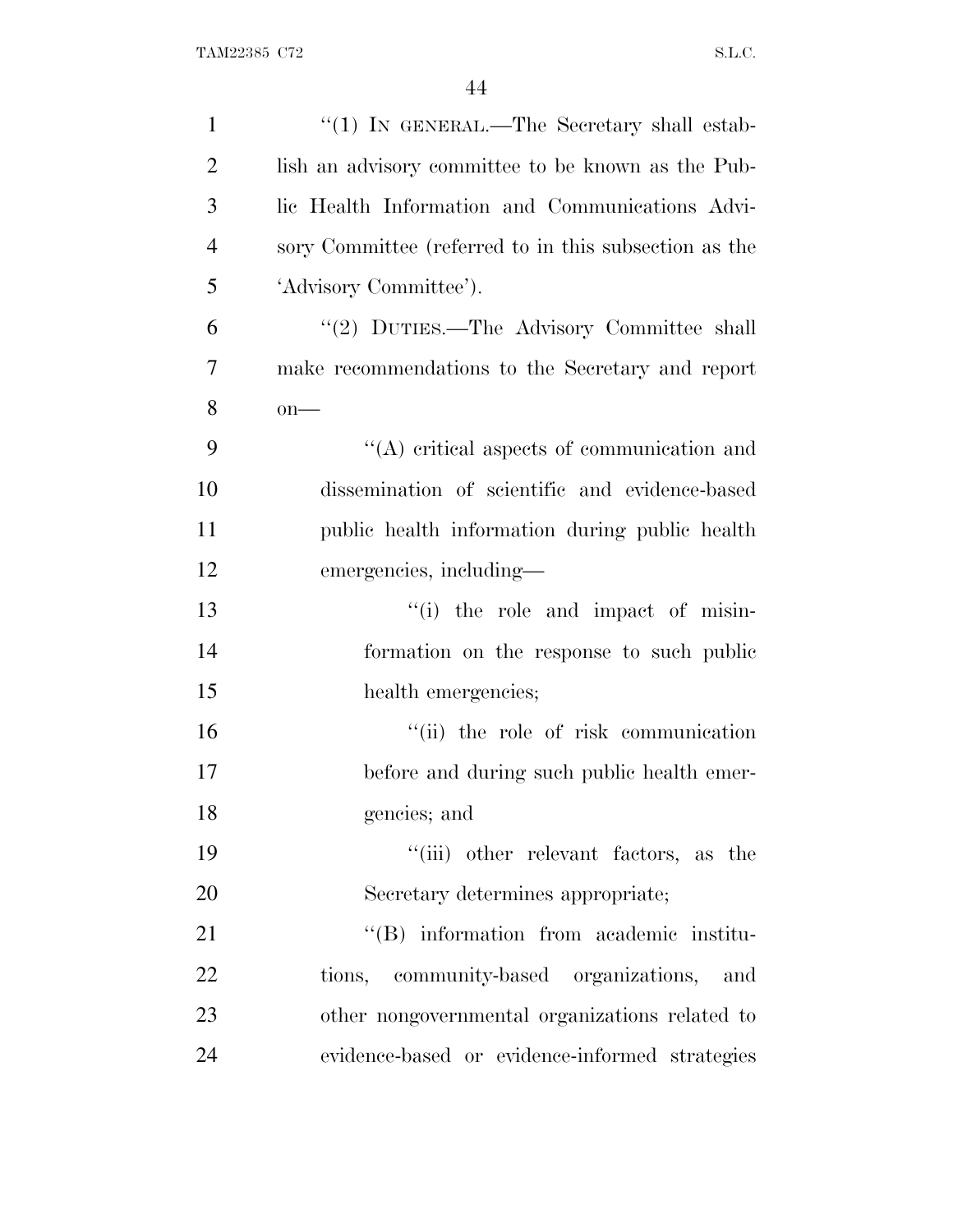| $\mathbf{1}$   | and best practices to effectively communicate      |
|----------------|----------------------------------------------------|
| $\overline{2}$ | and disseminate such information;                  |
| 3              | "(C) strategies to improve communication           |
| $\overline{4}$ | and dissemination of scientific and evidence-      |
| 5              | based public health information to the public, to  |
| 6              | improve such communication between Federal,        |
| 7              | State, local, and Tribal health officials, and, as |
| 8              | appropriate, to address misinformation during      |
| 9              | public health emergencies, including strategies    |
| 10             | $to-$                                              |
| 11             | "(i) identify the most effective meth-             |
| 12             | ods for the dissemination of information           |
| 13             | during a public health emergency, with             |
| 14             | consideration of the needs of at-risk popu-        |
| 15             | lations;                                           |
| 16             | "(ii) determine best practices and                 |
| 17             | communicate information to populations             |
| 18             | that may be impacted by such misinforma-           |
| 19             | tion; and                                          |
| 20             | "(iii) adapt approaches for the dis-               |
| 21             | semination of information, as appropriate,         |
| 22             | to address emerging trends related to mis-         |
| 23             | information.                                       |
| 24             | "(3) COMPOSITION.—The Advisory Committee           |
| 25             | shall be composed of—                              |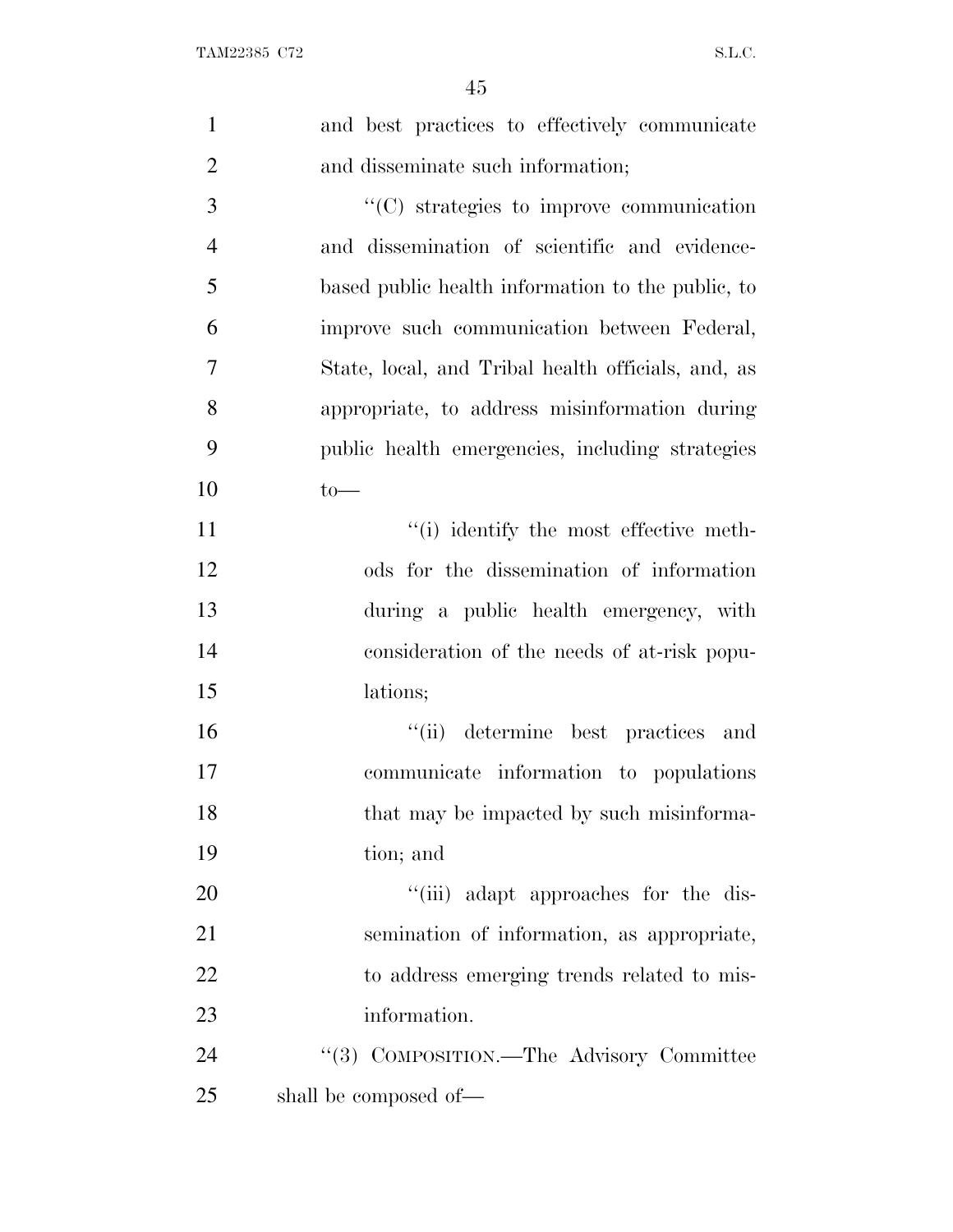1  $\langle (A)$  appropriate Federal officials, ap- pointed by the Secretary, who shall serve as nonvoting members; and

 ''(B) individuals, appointed by the Sec- retary, with expertise in public health (including individuals with experience in State, local, and Tribal health departments), medicine, commu- nications, related technology, psychology, men- tal health and substance use disorders, national security, and other areas, as the Secretary de- termines appropriate, who shall serve as voting members.

 ''(4) DISSEMINATION.—The Secretary shall re- view the recommendations of the Advisory Com- mittee and, not later than 180 days after receipt of the report under paragraph (2), shall submit to the Committee on Health, Education, Labor, and Pen- sions of the Senate and the Committee on Energy and Commerce of the House of Representatives a re-20 port describing any actions planned by the Secretary related to the communication and dissemination of scientific and evidence-based public health informa- tion, including addressing misinformation, as appro-priate.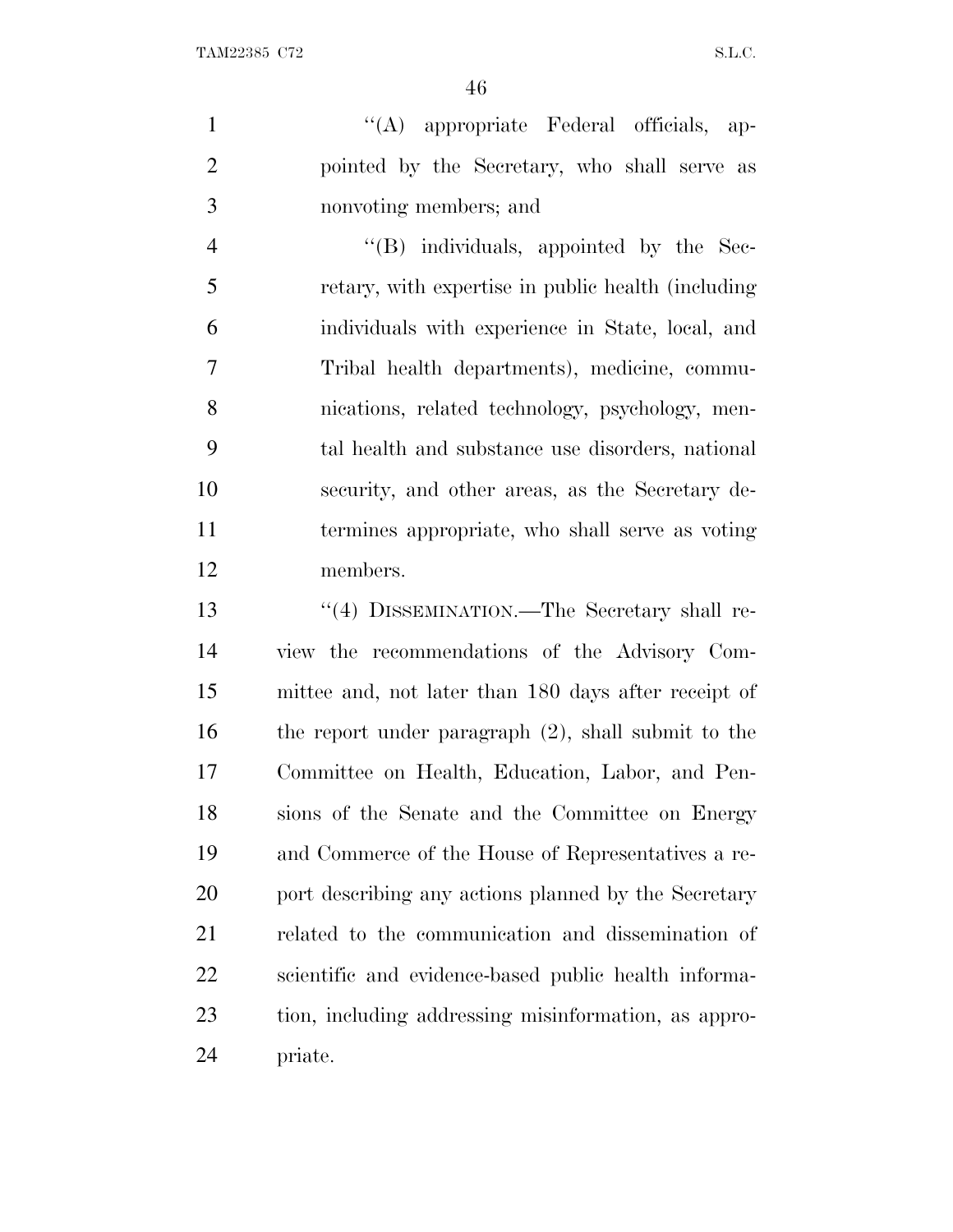1 "(5) TERMINATION.—The Advisory Committee shall terminate 4 years after the date of enactment of the PREVENT Pandemics Act.''.

## **SEC. 106. OFFICE OF PANDEMIC PREPAREDNESS AND RE-SPONSE POLICY.**

 (a) I<sup>N</sup> GENERAL.—There is established in the Execu- tive Office of the President an Office of Pandemic Pre- paredness and Response Policy (referred to in this section as the ''Office''), which shall be headed by a Director (re- ferred to in this section as the ''Director'') appointed by the President and who shall be compensated at the rate provided for level II of the Executive Schedule in section 5313 of title 5, United States Code. The President is au- thorized to appoint not more than 2 Associate Directors, who shall be compensated at a rate not to exceed that pro- vided for level III of the Executive Schedule in section 5314 of such title. Associate Directors shall perform such functions as the Director may prescribe.

 (b) FUNCTIONS OF THE DIRECTOR.—The primary function of the Director is to provide advice, within the Executive Office of the President, on pandemic prepared- ness and response policy, and support strategic coordina- tion and communication with respect to relevant activities across the Federal Government. In addition to such other functions and activities as the President may assign, the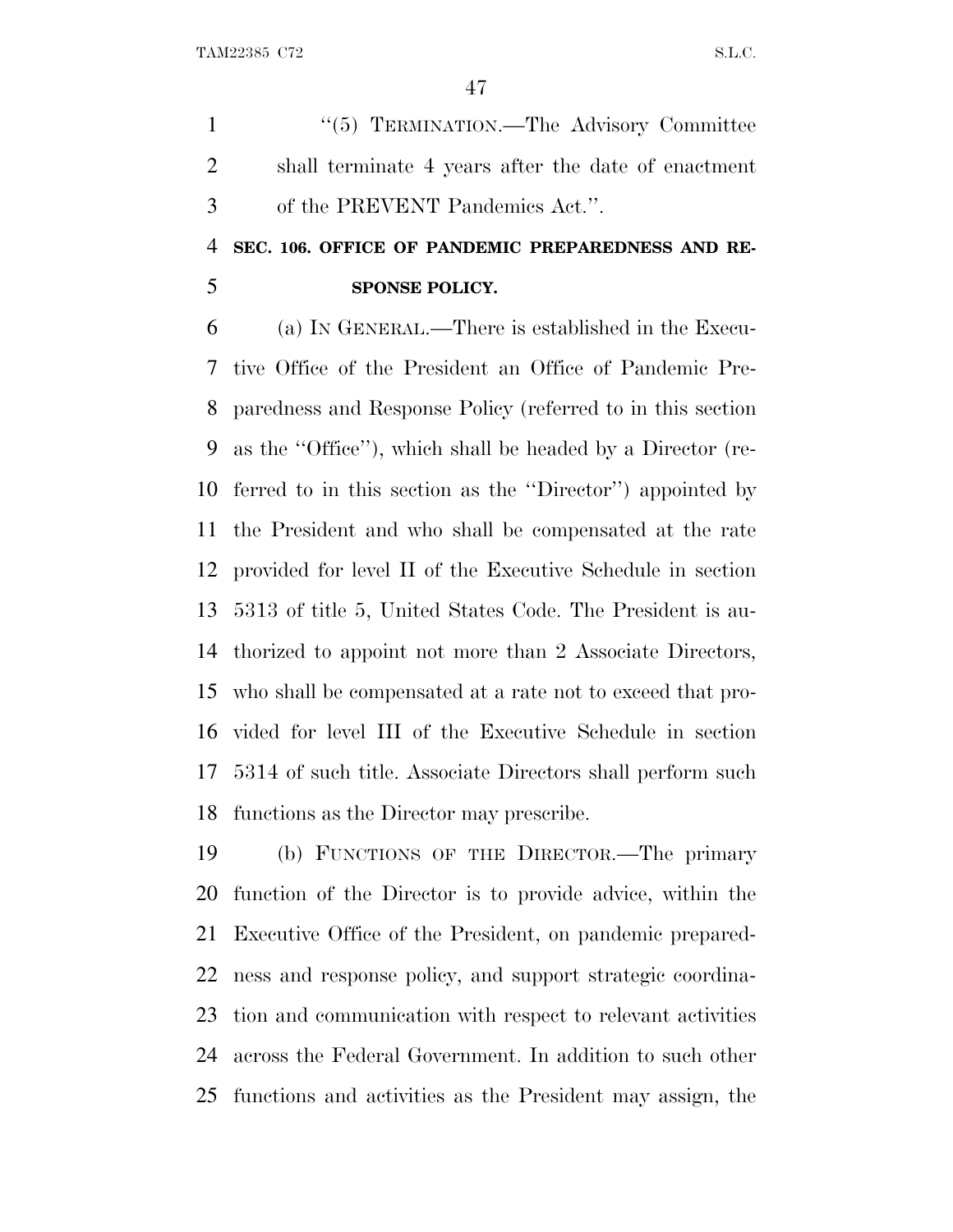TAM22385 C72 S.L.C.

 Director, consistent with applicable laws and the National Response Framework, shall— (1) serve as the principal advisor to the Presi- dent on all matters related to pandemic prepared- ness and response policy and make recommendations to the President regarding pandemic and other bio- logical threats that may impact national security; (2) coordinate Federal activities to prepare for, and respond to, pandemic and other biological threats, by— (A) providing strategic direction to the heads of applicable Federal departments, agen- cies, and offices, including— 14 (i) the establishment, implementation, prioritization, and assessment of policy goals and objectives across the Executive Office of the President and such depart-18 ments, agencies, and offices; (ii) supporting the assessment and clarification of roles and responsibilities re-lated to such Federal activities; and

22 (iii) supporting the development and implementation of metrics and perform-ance measures to evaluate the extent to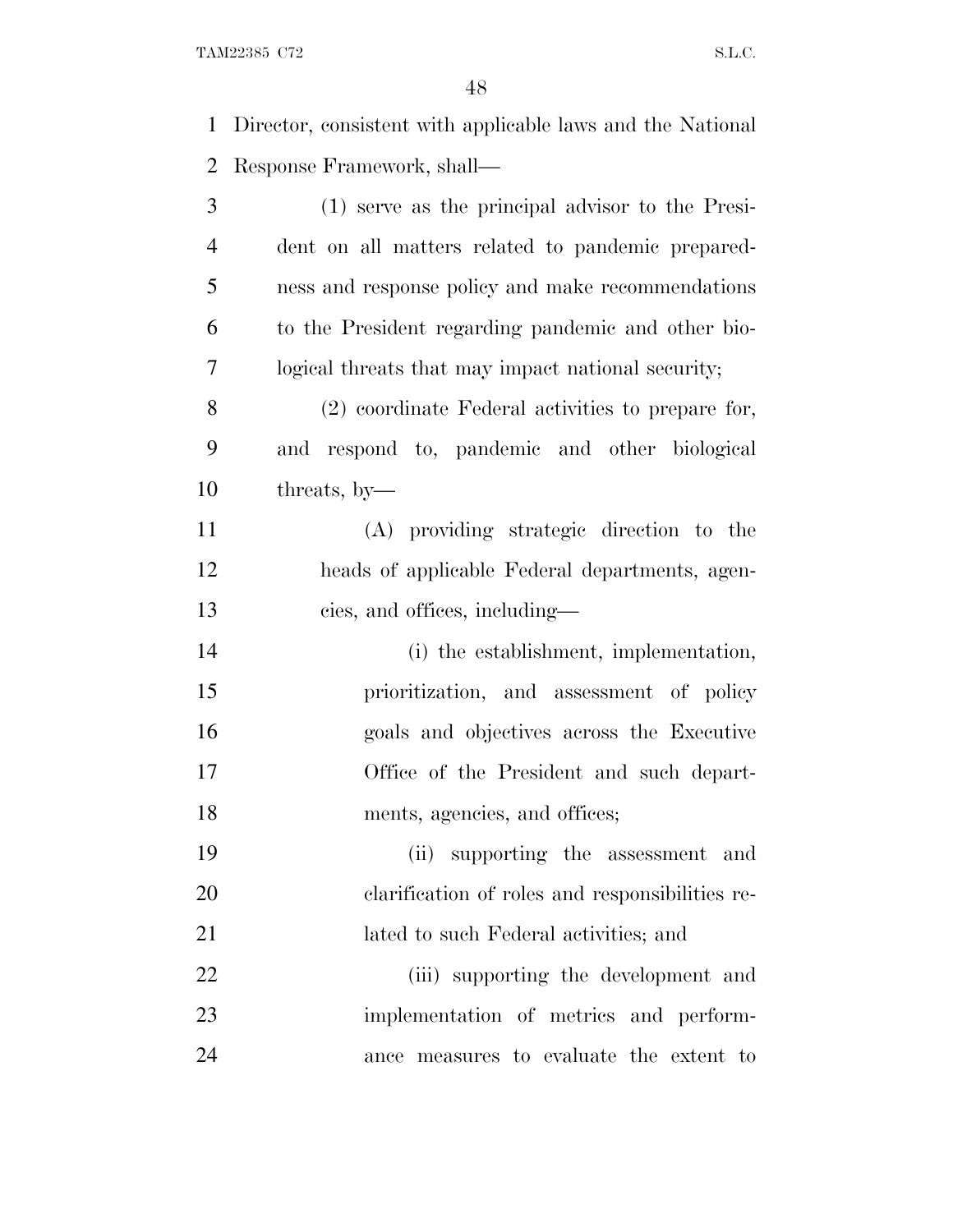|   | which applicable activities meet such goals |
|---|---------------------------------------------|
|   | and objectives;                             |
| 3 | (B) providing, in consultation with the     |

 Secretary of Health and Human Services and the heads of other relevant Federal depart- ments, agencies, and offices, leadership with re- spect to the National Biodefense Strategy and related activities pursuant to section 1086 of the National Defense Authorization Act for Fis- cal Year 2017 (6 U.S.C. 104) and section 363 of the William M. (Mac) Thornberry National Defense Authorization Act for Fiscal Year 2021 (6 U.S.C. 105);

 (C) facilitating coordination and commu- nication between such Federal departments, agencies, and offices to improve preparedness for, and response to, such threats;

 (D) ensuring that the authorities, capabili- ties, and expertise of each such department, agency, and office are appropriately leveraged to facilitate the whole-of-Government response 22 to such threats;

 (E) overseeing coordination of Federal ef- forts to prepare for and support the production, supply, and distribution of relevant medical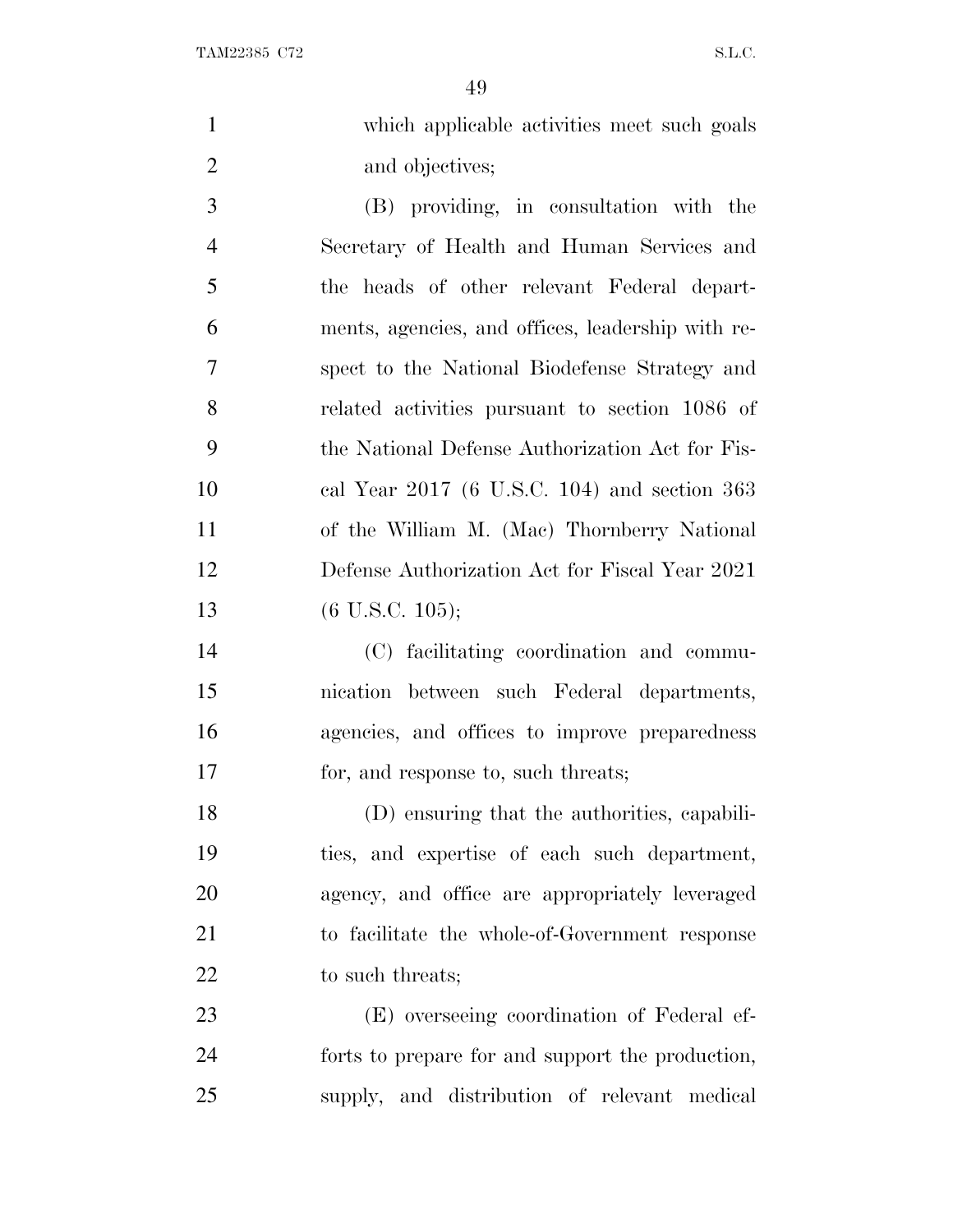| $\mathbf{1}$   | products and supplies during a response to a        |
|----------------|-----------------------------------------------------|
| $\overline{2}$ | pandemic or other biological threat, as applica-    |
| 3              | ble and appropriate, including supporting Fed-      |
| $\overline{4}$ | eral efforts to assess any relevant vulnerabilities |
| 5              | in the supply chain of such products and sup-       |
| 6              | plies;                                              |
| $\tau$         | (F) overseeing coordination of Federal ef-          |
| 8              | forts for the basic and advanced research, de-      |
| 9              | velopment, manufacture, and procurement of          |
| 10             | medical countermeasures, including by—              |
| 11             | (i) serving, with the Secretary of                  |
| 12             | Health and Human Services, as co-Chair              |
| 13             | of the Public Health Emergency Medical              |
| 14             | Countermeasures Enterprise established              |
| 15             | pursuant to section 2811–1 of the Public            |
| 16             | Health Service Act (42 U.S.C. 300hh-                |
| 17             | 10a);                                               |
| 18             | (ii) promoting coordination between                 |
| 19             | the medical countermeasure research, de-            |
| 20             | velopment, and procurement activities of            |
| 21             | respective Federal departments and agen-            |
| 22             | cies, including to advance the discovery            |
| 23             | and development of new medical products             |
| 24             | and technologies;                                   |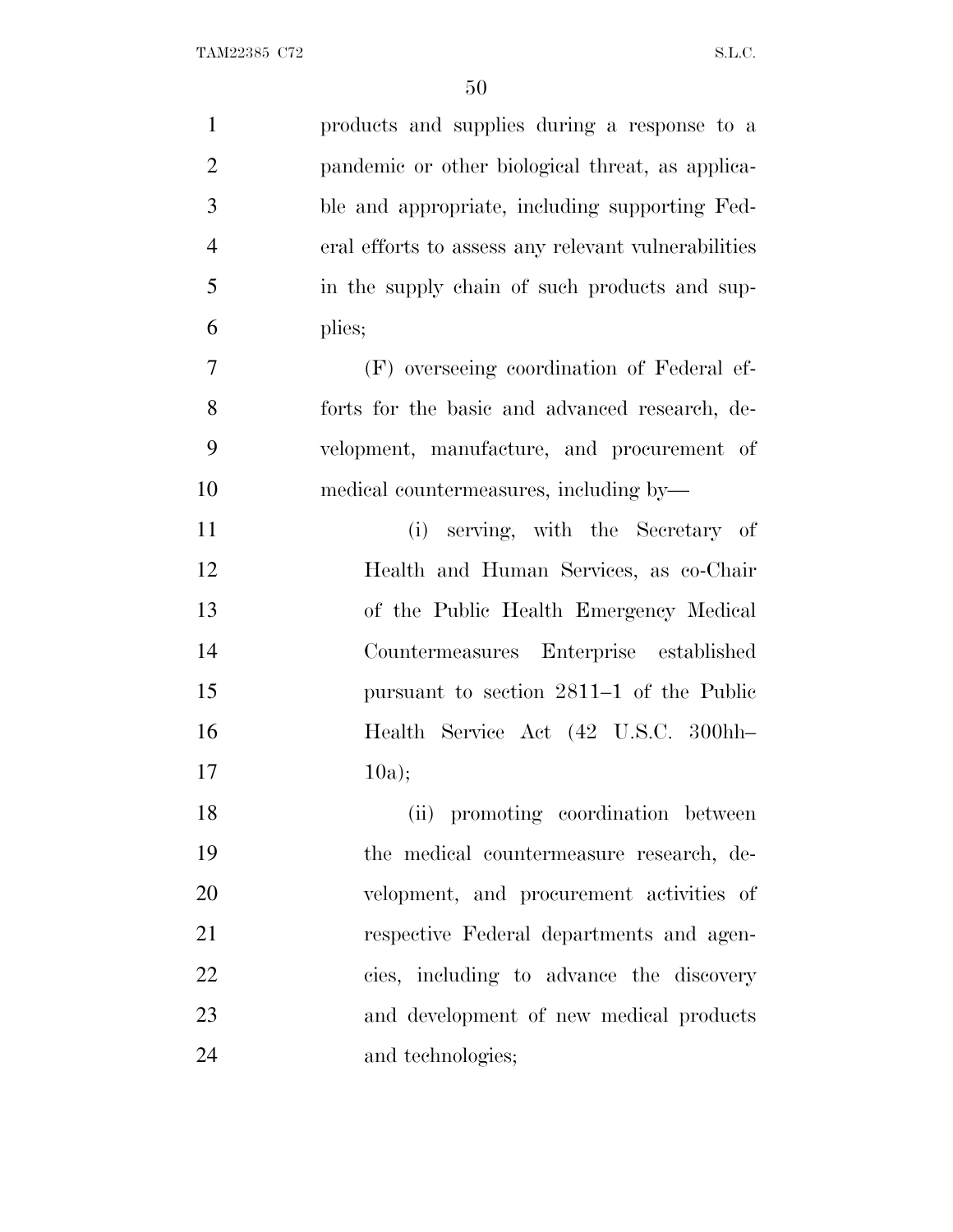| $\mathbf{1}$   | (G) convening heads of Federal depart-                 |
|----------------|--------------------------------------------------------|
| $\overline{2}$ | ments and agencies, as appropriate, on topics          |
| 3              | related to capabilities to prepare for, and re-        |
| $\overline{4}$ | spond to, such threats; and                            |
| 5              | (H) assessing and advising on inter-                   |
| 6              | national cooperation in preparing for, and re-         |
| 7              | sponding to, such threats to advance the na-           |
| 8              | tional security objectives of the United States;       |
| 9              | (I) overseeing other Federal activities to             |
| 10             | assess preparedness for, and responses to, such        |
| 11             | threats, including—                                    |
| 12             | (i) drills and operational exercises                   |
| 13             | conducted pursuant to applicable provi-                |
| 14             | sions of law; and                                      |
| 15             | (ii) Federal after-action reports devel-               |
| 16             | oped following such drills and exercises or            |
| 17             | a response to a pandemic or other biologi-             |
| 18             | cal threat;                                            |
| 19             | (3) promote and support the development of             |
| 20             | relevant expertise and capabilities within the Federal |
| 21             | Government to ensure that the United States can        |
| 22             | quickly detect, identify, and respond to such threats, |
| 23             | and provide recommendations, as appropriate, to the    |
| 24             | President;                                             |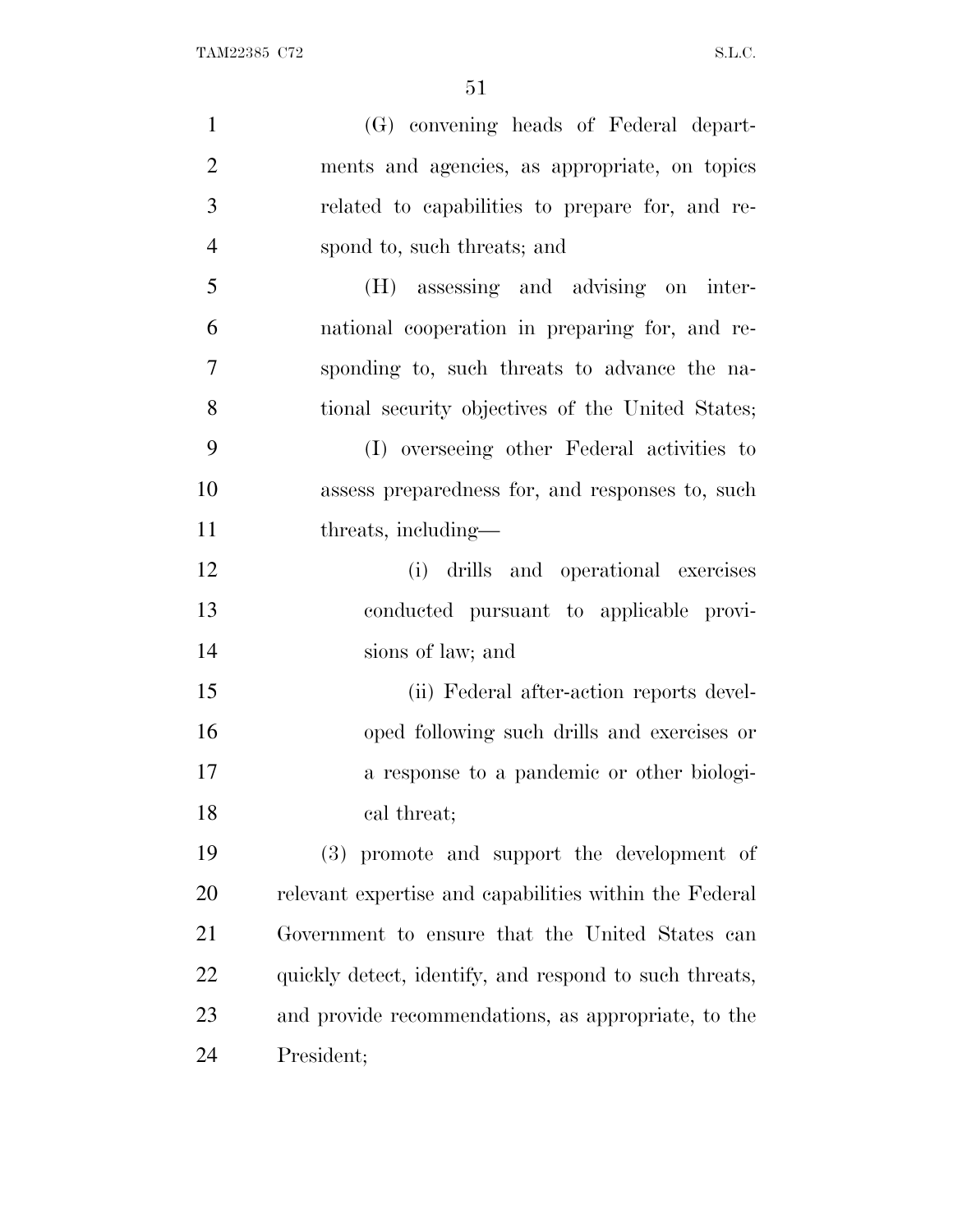(4) consult with the Director of the Office of Management and Budget and other relevant officials within the Executive Office of the President, includ- ing the Assistant to the President for National Secu- rity Affairs and the Director of the Office of Science and Technology Policy, regarding activities related to preparing for, and responding to, such threats and relevant research and emerging technologies that may advance the biosecurity and preparedness and response goals of the Federal Government;

 (5) identify opportunities to leverage current and emerging technologies, including through public- private partnerships, as appropriate, to address such threats and advance the preparedness and response goals of the Federal Government; and

 (6) ensure that findings of Federal after-action 17 reports conducted pursuant to paragraph  $(2)(I)(ii)$  are implemented to the maximum extent feasible within the Federal Government.

 (c) SUPPORT FROM OTHER AGENCIES.—Each de- partment, agency, and instrumentality of the executive branch of the Federal Government, including any inde- pendent agency, is authorized to support the Director by providing the Director such information as the Director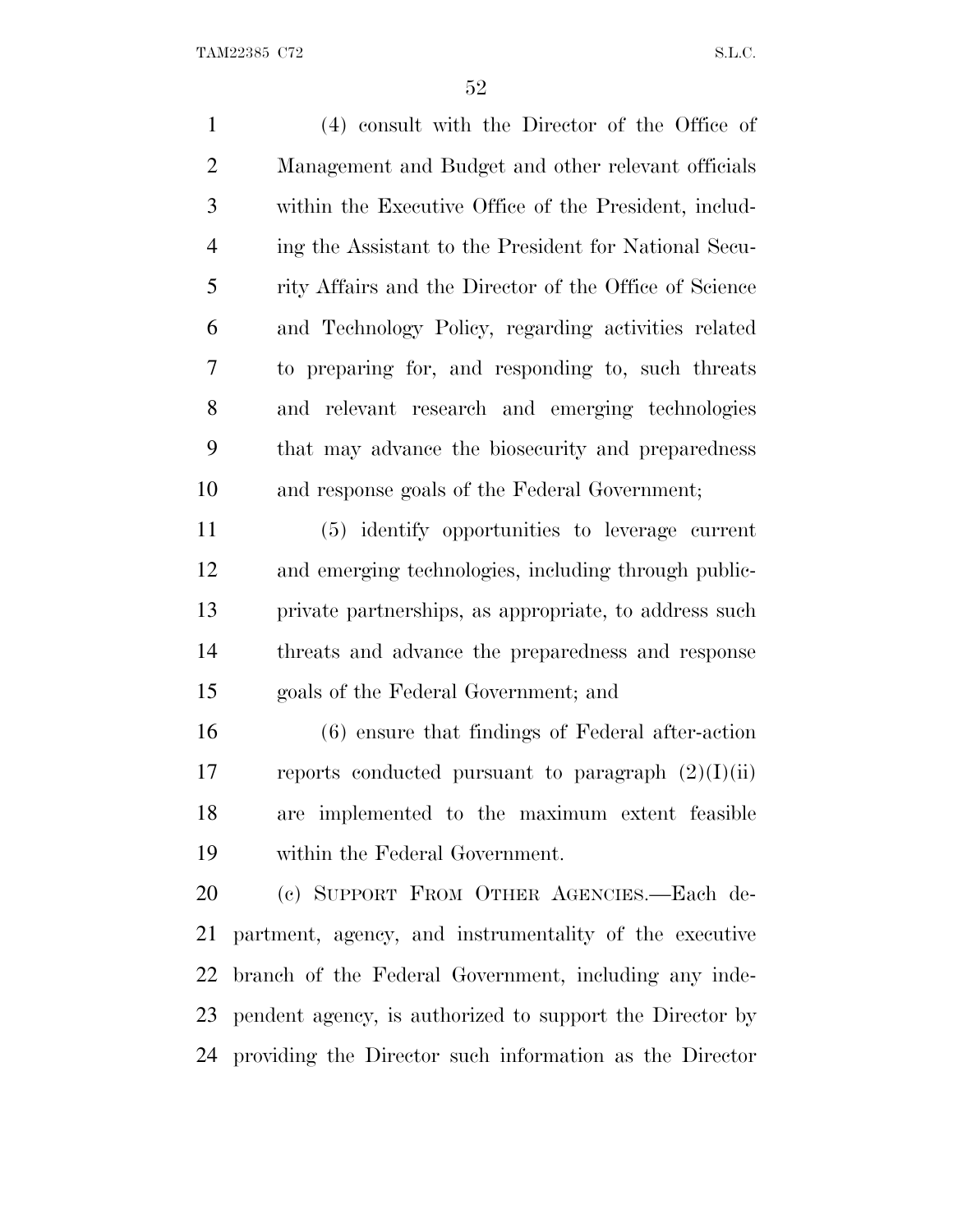determines necessary to carry out the functions of the Di-rector under this section.

(d) PREPAREDNESS OUTLOOK REPORT.—

 (1) IN GENERAL.—Within its first year of oper- ation, the Director, in consultation with the heads of relevant Federal departments and agencies and other officials within the Executive Office of the President, shall through a report submitted to the President and made available to the public, to the extent practicable, identify and describe situations and conditions which warrant special attention with- in the next 5 years, involving current and emerging problems of national significance related to pan- demic or other biological threats, and opportunities for, and the barriers to, the research, development, and procurement of medical countermeasures to ade-quately respond to such threats.

 (2) REVISIONS.—The Office shall revise the re- port under paragraph (1) not less than once every 5 years and work with relevant Federal officials to address the problems, barriers, opportunities, and actions identified under this report through the de- velopment of the President's Budgets and programs. (e) INTERDEPARTMENTAL WORKING GROUP.—The Director shall lead an interdepartmental working group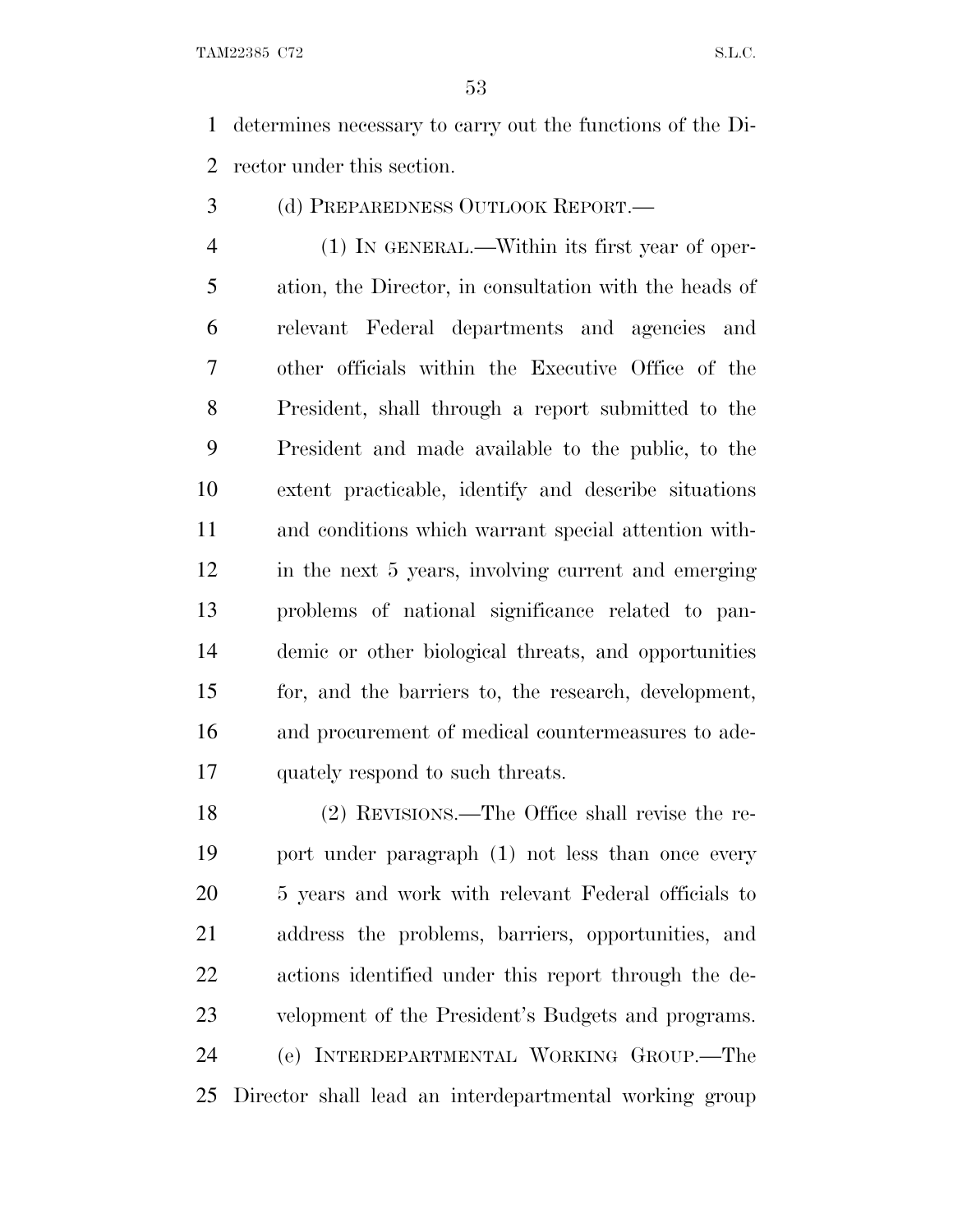| 1         | that will meet on a regular basis to evaluate national bio- |
|-----------|-------------------------------------------------------------|
| 2         | security and pandemic preparedness issues and make rec-     |
| 3         | ommendations to the heads of applicable Federal depart-     |
| 4         | ments, agencies and offices. The working group shall con-   |
| 5         | sist of representatives from—                               |
| 6         | (1) the Office of Pandemic Preparedness and                 |
| 7         | Response Policy, to serve as the chair;                     |
| 8         | (2) the Department of Health and Human                      |
| 9         | Services;                                                   |
| 10        | (3) the Department of Homeland Security;                    |
| 11        | (4) the Department of Defense;                              |
| 12        | (5) the Office of Management and Budget; and                |
| 13        | (6) other Federal Departments and agencies.                 |
| 14        | (f) ADDITIONAL FUNCTIONS OF THE DIRECTOR.-                  |
| 15        | The Director, in addition to the other duties and functions |
| 16        | set forth in this section—                                  |
| 17        | $(1)$ shall—                                                |
| 18        | (A) serve as a member of the Domestic                       |
| 19        | Policy Council and the National Security Coun-              |
| <b>20</b> | cil;                                                        |
| 21        | (B) serve as a member of the Intergovern-                   |
| <u>22</u> | mental Science, Engineering, and Technology                 |
| 23        | Advisory Panel under section 205(b) of the Na-              |
| 24        | tional Science and Technology Policy, Organiza-             |
| 25        | tion, and Priorities Act of 1976 (42 U.S.C.                 |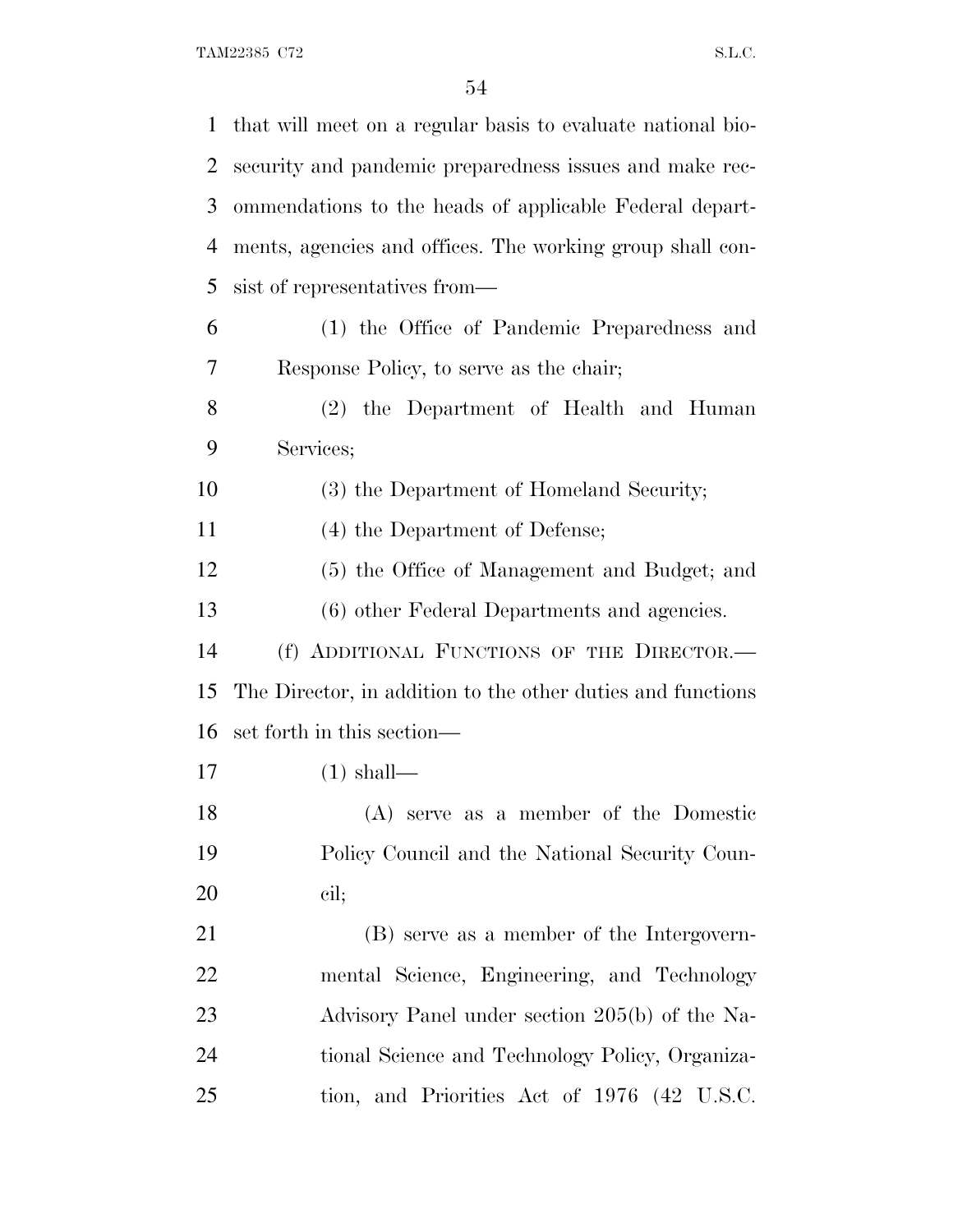| $\mathbf{1}$   | 6614(b)) and the Federal Coordinating Council        |
|----------------|------------------------------------------------------|
| $\overline{2}$ | for Science, Engineering and Technology under        |
| 3              | section 401 of such Act $(42 \text{ U.S.C. } 6651);$ |
| $\overline{4}$ | (C) consult with State, Tribal, local, and           |
| 5              | territorial governments, industry, academia,         |
| 6              | professional societies, and other stakeholders,      |
| 7              | as appropriate;                                      |
| 8              | (D) use for administrative purposes, on a            |
| 9              | reimbursable basis, the available services, equip-   |
| 10             | ment, personnel, and facilities of Federal, State,   |
| 11             | and local agencies; and                              |
| 12             | (E) at the President's request, perform              |
| 13             | such other duties and functions and enter into       |
| 14             | contracts and other arrangements for studies,        |
| 15             | analyses, and related services with public or pri-   |
| 16             | vate entities, as applicable and appropriate; and    |
| 17             | (2) may hold such hearings in various parts of       |
| 18             | the United States as necessary to determine the      |
| 19             | views of the entities and individuals referred to in |
| 20             | paragraph (1) and of the general public, concerning  |
| 21             | national needs and trends in pandemic preparedness   |
| 22             | and response.                                        |
| 23             | (g) STAFFING AND DETAILEES.—In carrying out          |
| 24             | functions under this section, the Director may—      |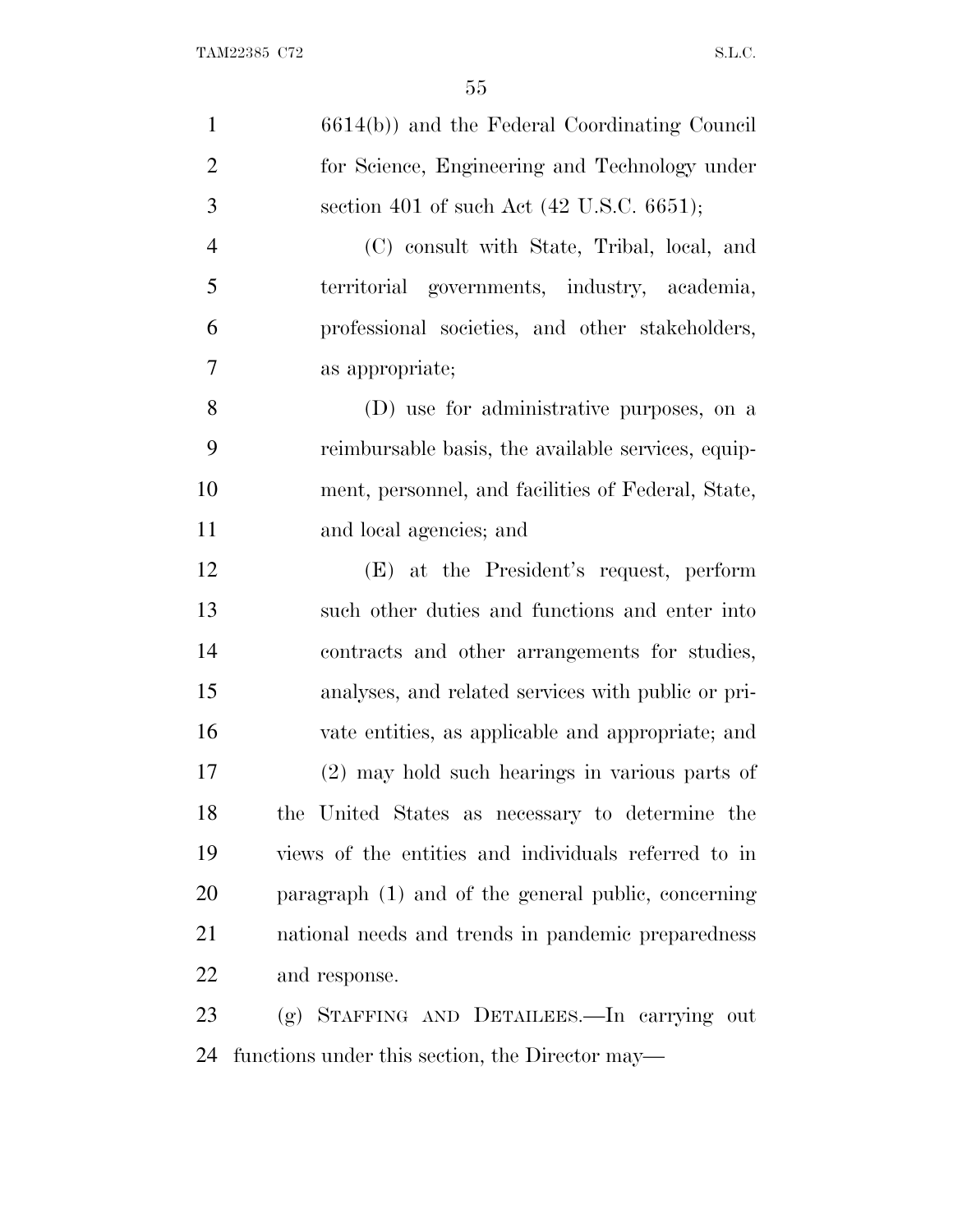(1) appoint not more than 25 individuals to serve as employees of the Office as necessary to carry out this section; (2) fix the compensation of such personnel at a rate to be determined by the Director, up to the amount of annual compensation (excluding expenses) specified in section 102 of title 3, United States Code; (3) utilize the services of consultants, which may include by obtaining services described under section 3109(b) of title 5, United States Code, at rates not to exceed the rate of basic pay for level IV of the Executive Schedule; and (4) direct, with the concurrence of the Sec- retary of a department or head of an agency, the temporary reassignment within the Federal Govern- ment of personnel employed by such department or agency, in order to carry out the functions of the Of- fice. (h) PREPAREDNESS REVIEW AND REPORT.—The Di- rector, in consultation with the heads of applicable Federal departments, agencies, and offices, shall— (1) not later than 1 year after the date of en- actment of this Act, conduct a review of applicable Federal strategies, policies, procedures, and after-ac-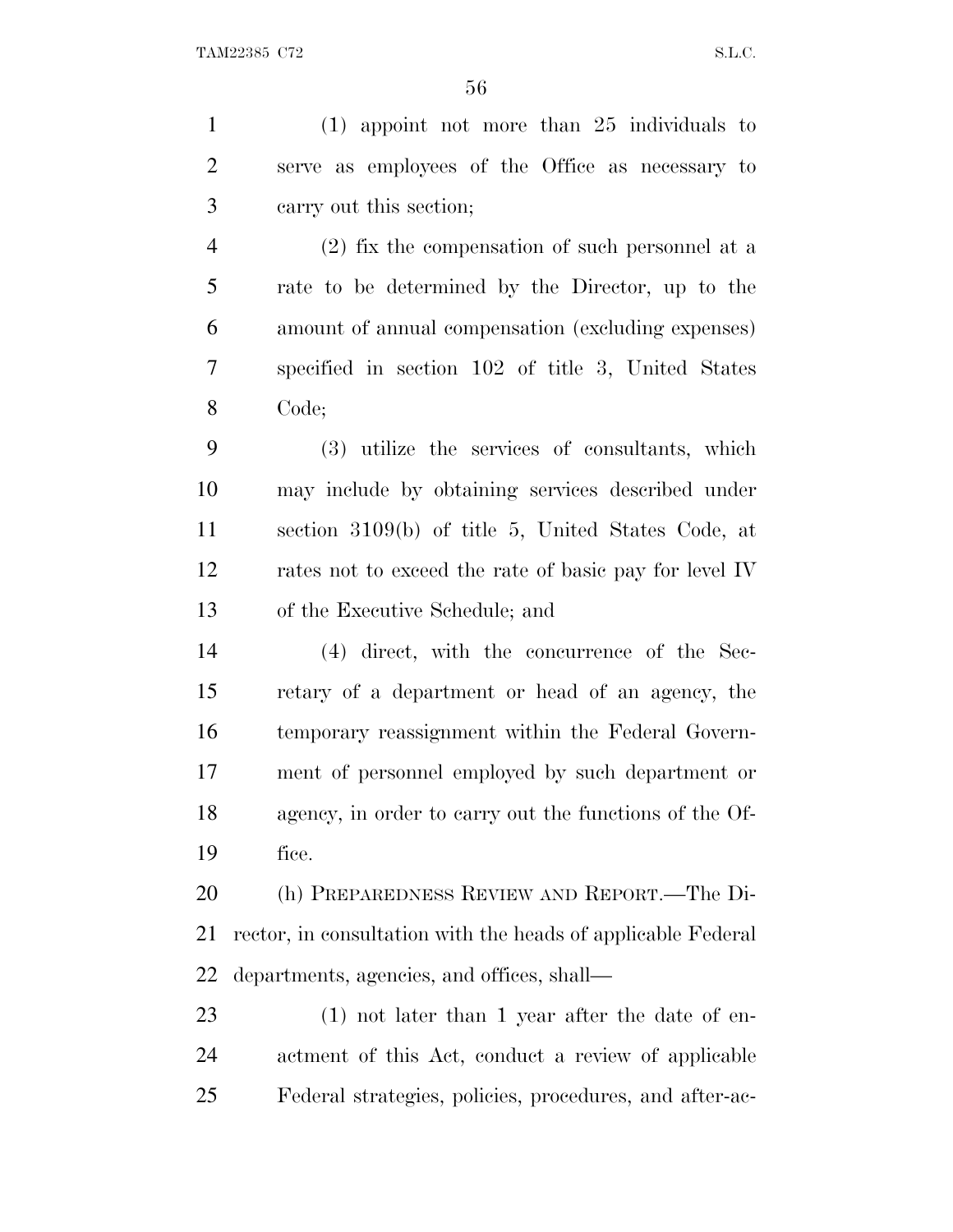| $\mathbf{1}$   | tion reports to identify gaps and inefficiencies re- |
|----------------|------------------------------------------------------|
| $\overline{2}$ | lated to pandemic preparedness and response;         |
| 3              | $(2)$ not later than 18 months after the date of     |
| $\overline{4}$ | enactment of this Act, and every 2 years thereafter, |
| 5              | submit to the President and the Committee on         |
| 6              | Health, Education, Labor, and Pensions of the Sen-   |
| 7              | ate and the Committee on Energy and Commerce of      |
| 8              | the House of Representatives a report describing—    |
| 9              | (A) current and emerging pandemic and                |
| 10             | other biological threats that pose a significant     |
| 11             | level of risk to national security;                  |
| 12             | (B) the roles and responsibilities of the            |
| 13             | Federal Government in preparing for, and re-         |
| 14             | sponding to, such threats;                           |
| 15             | (C) the findings of the review conducted             |
| 16             | under paragraph $(1)$ ;                              |
| 17             | (D) any barriers or limitations related to           |
| 18             | addressing such findings;                            |
| 19             | (E) current and planned activities to up-            |
| 20             | date Federal strategies, policies, and procedures    |
| 21             | to address such findings, consistent with appli-     |
| 22             | cable laws and the National Response Frame-          |
| 23             | work;                                                |
| 24             | (F) current and planned activities to sup-           |
| 25             | port the development of expertise within the         |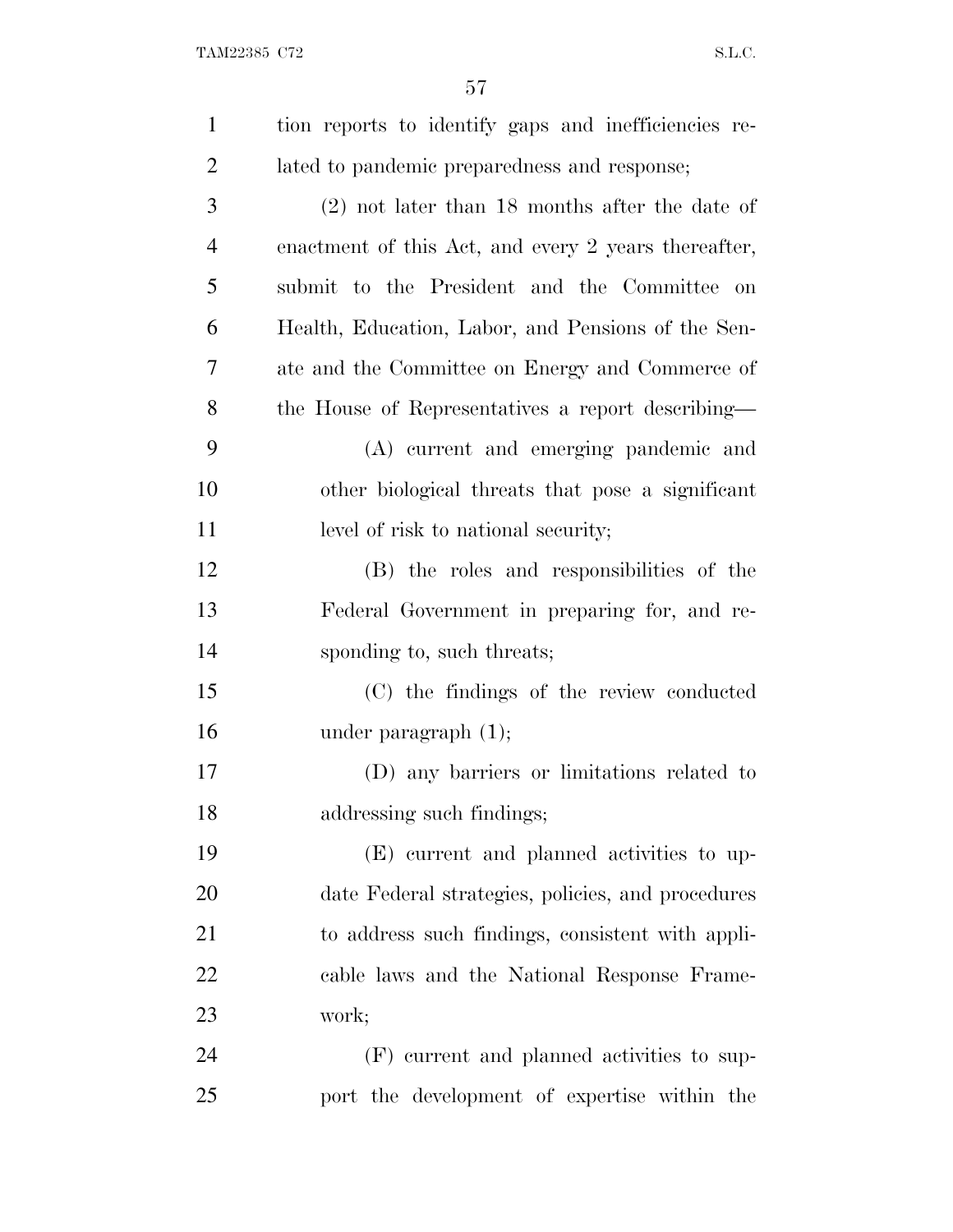| $\mathbf{1}$   | Federal Government pursuant to subsection                   |
|----------------|-------------------------------------------------------------|
| $\overline{2}$ | $(b)(3)$ ; and                                              |
| 3              | (G) opportunities to improve Federal pre-                   |
| $\overline{4}$ | paredness and response capacities and capabili-             |
| 5              | ties through the use of current and emerging                |
| 6              | technologies.                                               |
| 7              | NONDUPLICATION OF EFFORT.-The Director<br>(i)               |
| 8              | shall ensure that activities carried out under this section |
| 9              | do not unnecessarily duplicate the efforts of other Federal |
| 10             | departments, agencies, and offices.                         |
| 11             | (j) CONFORMING AMENDMENTS.—                                 |
| 12             | $(1)$ Section 2811–1 of the Public Health Serv-             |
| 13             | ice Act (42 U.S.C. 300hh-10a) is amended—                   |
| 14             | $(A)$ in the second sentence of subsection                  |
| 15             | (a), by striking "shall serve as chair" and in-             |
| 16             | serting "and the Director of the Office of Pan-             |
| 17             | demic Preparedness and Response Policy shall                |
| 18             | serve as co-chairs"; and                                    |
| 19             | $(B)$ in subsection $(b)$ —                                 |
| <b>20</b>      | $(i)$ by redesignating paragraph $(10)$ as                  |
| 21             | paragraph $(11)$ ; and                                      |
| 22             | (ii) by inserting after paragraph (9)                       |
| 23             | the following:                                              |
| 24             | "(10) The Director of the Office of Pandemic                |
| 25             | Preparedness and Response Policy.".                         |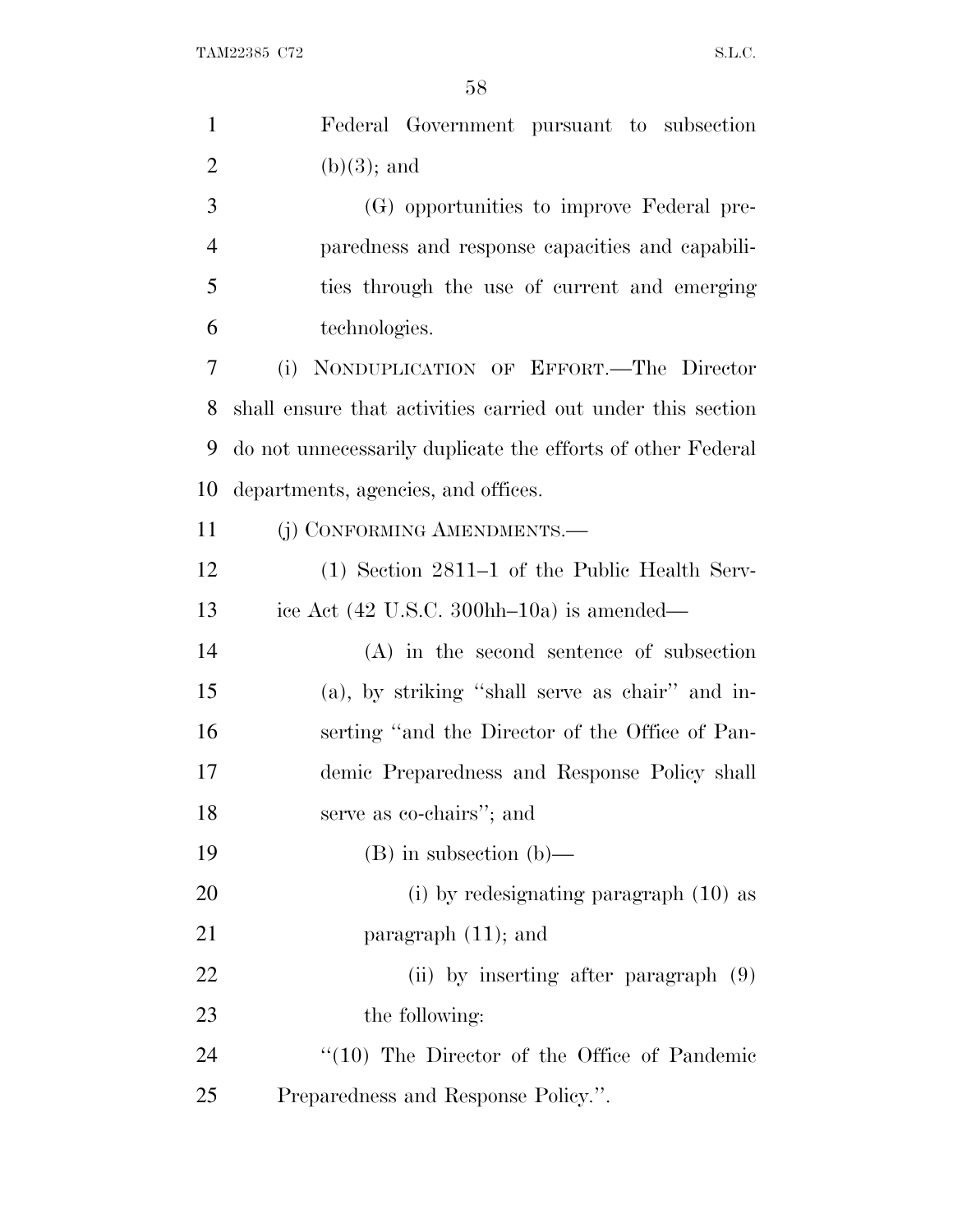| $\mathbf{1}$   | $(2)$ Section $101(c)(1)$ of the National Security    |
|----------------|-------------------------------------------------------|
| $\overline{2}$ | Act of 1947 (50 U.S.C. 3021(c)(1)) is amended by      |
| 3              | inserting "the Director of the Office of Pandemic     |
| $\overline{4}$ | Preparedness and Response Policy" after "Treas-       |
| 5              | $\text{ury,}$ ".                                      |
| 6              | (3) The National Science and Technology Pol-          |
| 7              | icy, Organization, and Priorities Act of 1976 (42)    |
| 8              | U.S.C. $6601$ et seq.) is amended—                    |
| 9              | (A) in section $205(b)(2)$ (42 U.S.C.                 |
| 10             | $6614(b)(2)$ —                                        |
| 11             | (i) by striking "and $(C)$ " and insert-              |
| 12             | ing " $(C)$ "; and                                    |
| 13             | (ii) by striking the period at the end                |
| 14             | and inserting "; and (D) the Director of              |
| 15             | the Office of Pandemic Preparedness and               |
| 16             | Response Policy."; and                                |
| 17             | (B) in section 401(b) $(42 \text{ U.S.C. } 6651(b)),$ |
| 18             | by inserting ", the Director of the Office of         |
| 19             | Pandemic Preparedness and Response Policy,"           |
| 20             | after "Technology Policy".                            |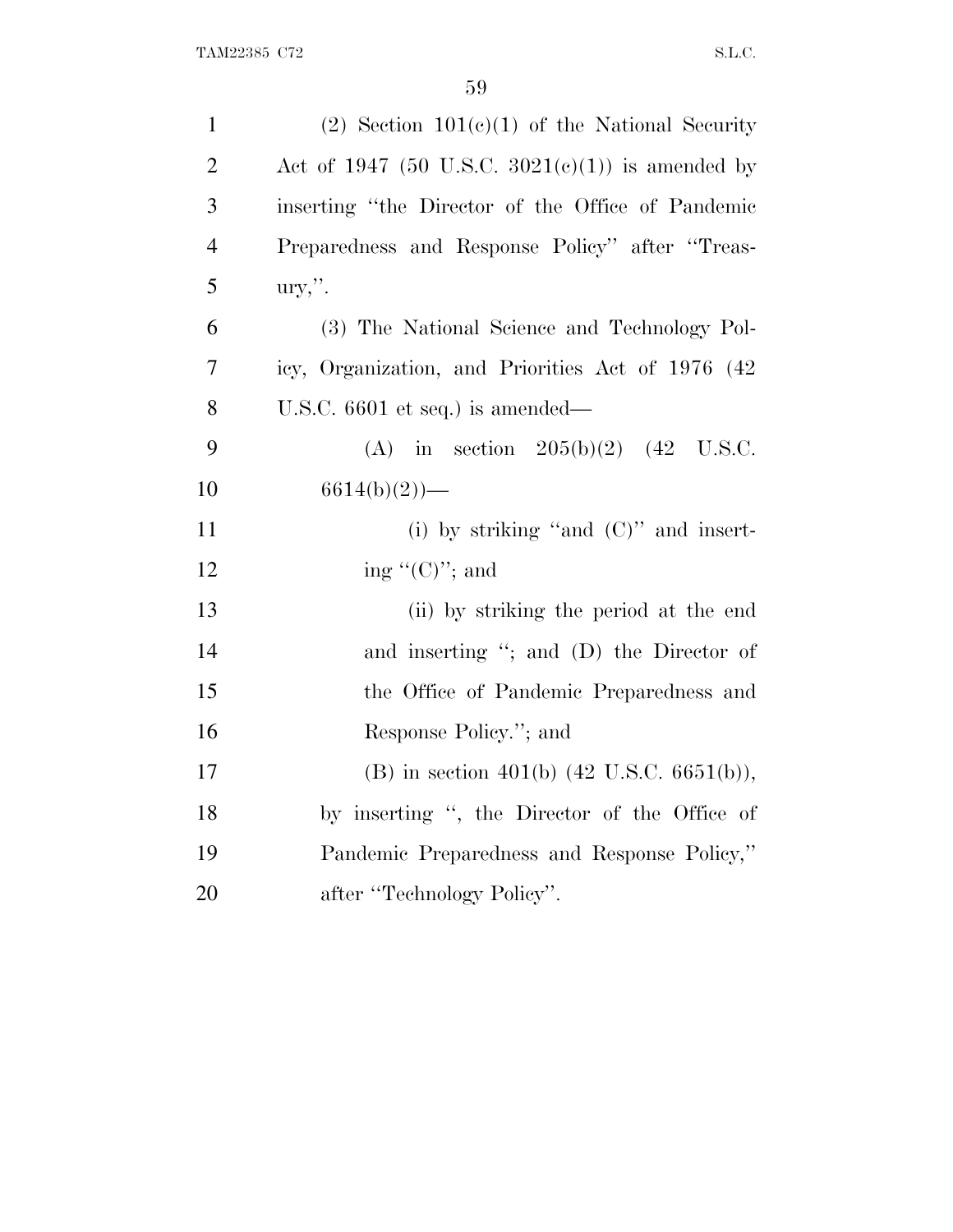## **Subtitle B—State and Local Readiness**

**SEC. 111. IMPROVING STATE AND LOCAL PUBLIC HEALTH**

## **SECURITY.**

5 (a) IN GENERAL.—Section  $319C-1(b)(2)$  of the Pub-6 lic Health Service Act  $(42 \text{ U.S.C. } 247d - 3a(b)(2))$  is amended—

8 (1) in subparagraph  $(A)$ —

 (A) in clause (vii), by inserting ''during and'' before ''following a public health emer-11 gency'';

 (B) by amending clause (viii) to read as follows:

 $''$ (viii) a description of how the entity, as applicable and appropriate, will coordi- nate with State emergency preparedness and response plans in public health emer- gency preparedness, including State edu- cation agencies (as defined in section 8101 of the Elementary and Secondary Edu- cation Act of 1965), State child care lead agencies (designated under section 658D of the Child Care and Development Block Grant Act of 1990), and other relevant 25 State agencies'';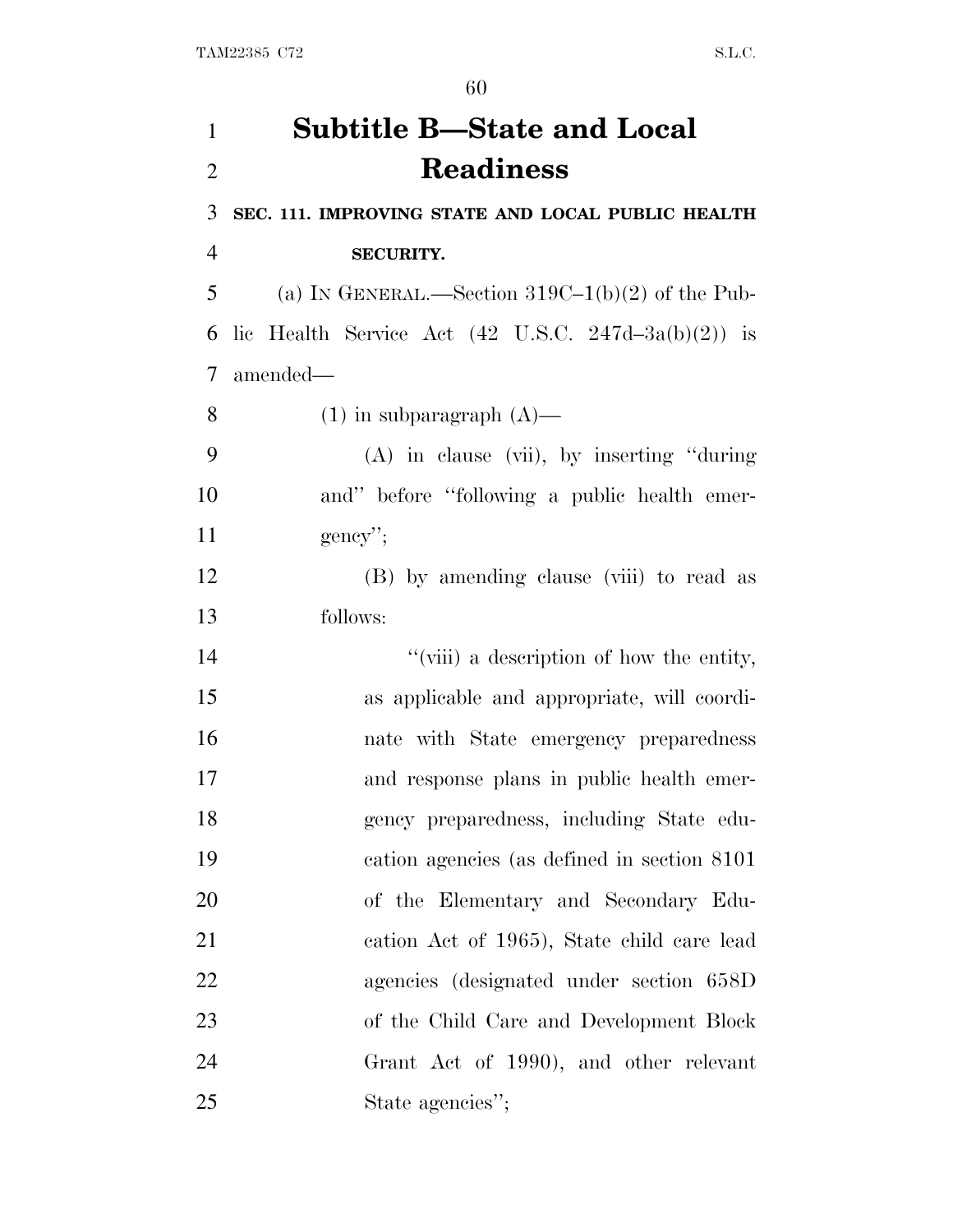| $\mathbf{1}$   | $(C)$ in clause (xi), by striking "; and" and            |
|----------------|----------------------------------------------------------|
| $\overline{2}$ | inserting a semicolon;                                   |
| 3              | (D) by redesignating clause (xii) as clause              |
| $\overline{4}$ | $(xiii)$ ; and                                           |
| 5              | $(E)$ by inserting after clause (xi) the fol-            |
| 6              | lowing:                                                  |
| 7              | "(xii) a description of how the entity                   |
| 8              | will provide technical assistance to improve             |
| 9              | public health preparedness and response,                 |
| 10             | as appropriate, to agencies or other enti-               |
| 11             | ties that operate facilities within the enti-            |
| 12             | ty's jurisdiction in which there is an in-               |
| 13             | creased risk of infectious disease outbreaks             |
| 14             | in the event of a public health emergency                |
| 15             | declared under section 319, such as resi-                |
| 16             | dential care facilities, group homes, and                |
| 17             | other similar settings; and";                            |
| 18             | by redesignating subparagraphs<br>(D)<br>(2)             |
| 19             | through $(H)$ as subparagraphs $(E)$ through $(I)$ , re- |
| 20             | spectively; and                                          |
| 21             | $(3)$ by inserting after subparagraph $(C)$ the fol-     |
| 22             | lowing:                                                  |
| 23             | $\lq\lq$ (D) an assurance that the entity will re-       |
| 24             | quire relevant staff to complete relevant pre-           |
| 25             | paredness and response trainings, including              |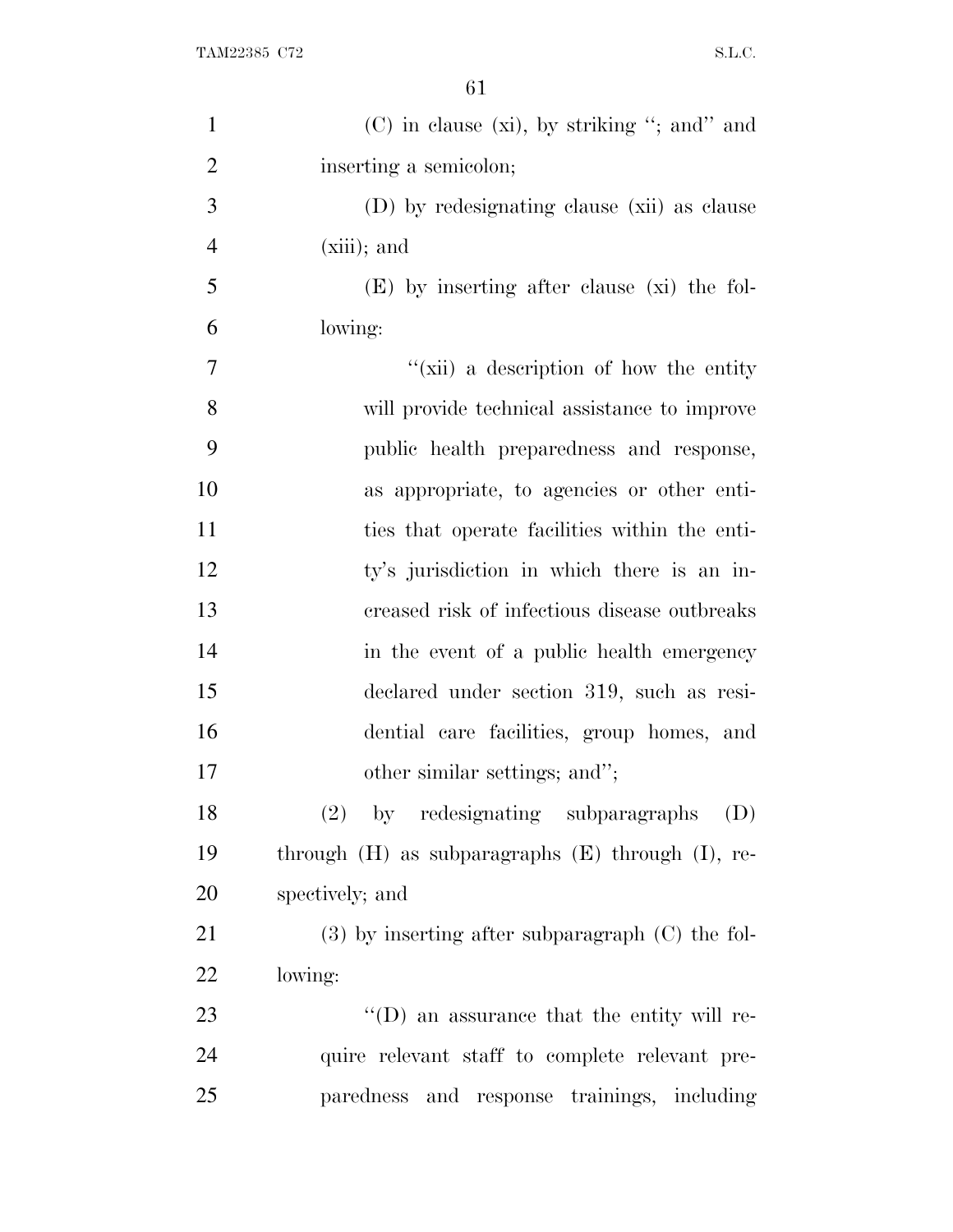| $\mathbf{1}$   | trainings related to efficient and effective oper-                     |
|----------------|------------------------------------------------------------------------|
| $\overline{2}$ | ation during an incident or event within an In-                        |
| 3              | cident Command System;".                                               |
| $\overline{4}$ | (b) APPLICABILITY.—The amendments made by sub-                         |
| 5              | section (a) shall not apply with respect to any cooperative            |
| 6              | agreement entered into prior to the date of enactment of               |
| 7              | this Act.                                                              |
| 8              | SEC. 112. SUPPORTING ACCESS TO MENTAL HEALTH AND                       |
| 9              | SUBSTANCE USE DISORDER SERVICES DUR-                                   |
| 10             | ING PUBLIC HEALTH EMERGENCIES.                                         |
| 11             | (a) $\text{AUTHORITIES.}$ Section 501(d) of the Public                 |
| 12             | Health Service Act $(42 \text{ U.S.C. } 290 \text{aa(d)})$ is amended— |
| 13             | $(1)$ by redesignating paragraphs $(24)$ and $(25)$                    |
| 14             | as paragraphs $(25)$ and $(26)$ , respectively; and                    |
| 15             | $(2)$ by inserting after paragraph $(23)$ the fol-                     |
| 16             | lowing:                                                                |
| 17             | $\cdot\cdot(24)$ support the continued access to, or avail-            |
| 18             | ability of, mental health and substance use disorder                   |
| 19             | services during, or in response to, a public health                    |
| 20             | emergency declared under section 319, including in                     |
| 21             | consultation with, as appropriate, the Assistant Sec-                  |
| 22             | retary for Preparedness and Response and the heads                     |
| 23             | of other relevant agencies, in preparing for, and re-                  |
| 24             | sponding to, a public health emergency;".                              |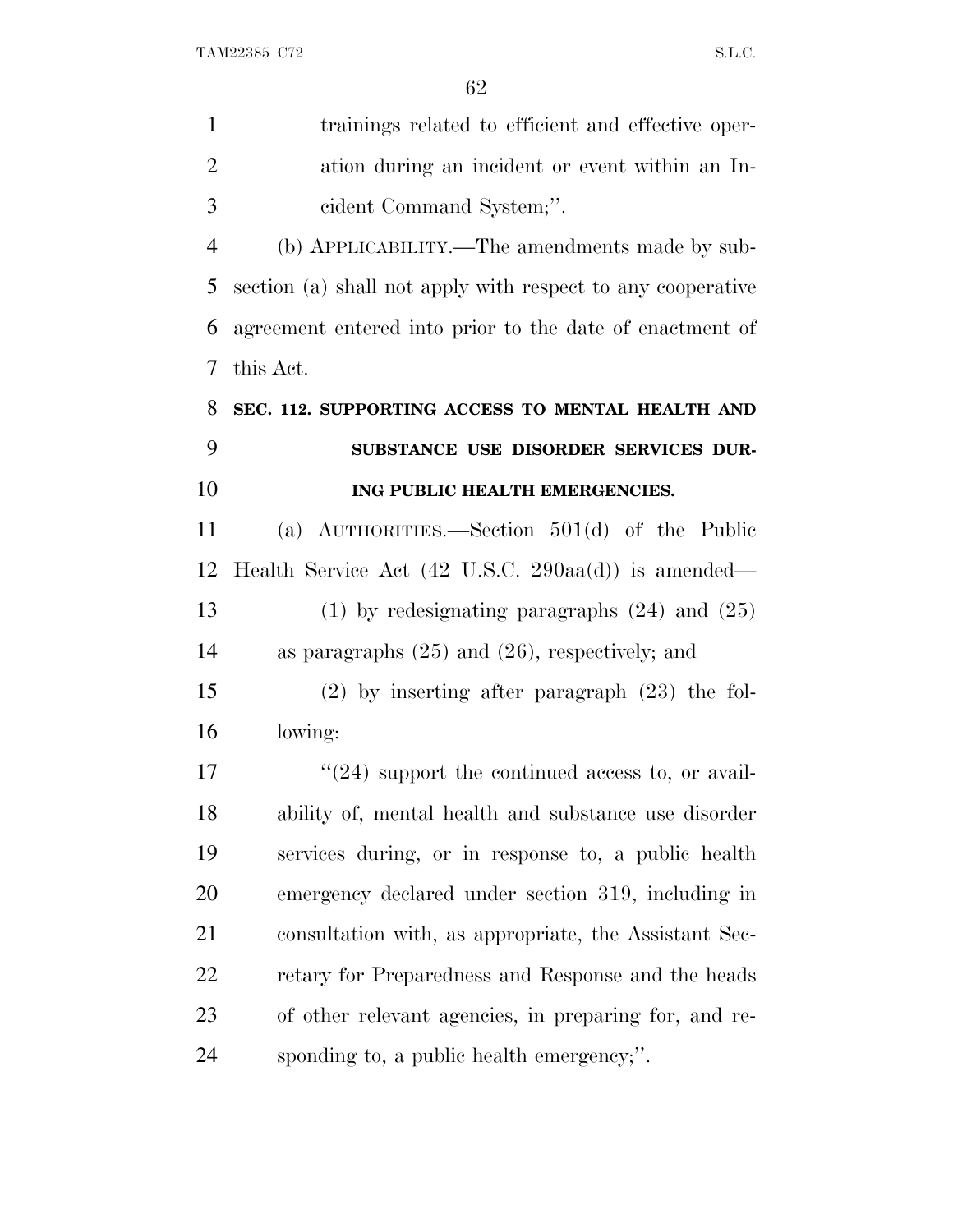| $\mathbf{1}$   | (b) STRATEGIC PLAN.—Section $501(1)(4)$ of the Pub-                         |
|----------------|-----------------------------------------------------------------------------|
| 2              | lic Health Service Act $(42 \text{ U.S.C. } 290 \text{aa}(l)(4))$ is amend- |
| 3              | $ed$ —                                                                      |
| $\overline{4}$ | $(1)$ in subparagraph $(E)$ , by striking "and" at                          |
| 5              | the end;                                                                    |
| 6              | $(2)$ in subparagraph $(F)$ , by striking the period                        |
| 7              | and inserting "; and"; and                                                  |
| 8              | (3) by adding at the end the following:                                     |
| 9              | "(G) specify a strategy to support the con-                                 |
| 10             | tinued access to, or availability of, mental                                |
| 11             | health and substance use disorder services, in-                             |
| 12             | cluding to at-risk individuals (as defined in sec-                          |
| 13             | tion $2802(b)(4)$ , during, or in response to,                              |
| 14             | public health emergencies declared pursuant to                              |
| 15             | section $319$ .".                                                           |
| 16             | (c) BIENNIAL REPORT CONCERNING ACTIVITIES AND                               |
| 17             | $PROGRESS.$ Section $501(m)$ of the Public Health Service                   |
|                | 18 Act $(42 \text{ U.S.C. } 290 \text{aa(m)})$ is amended—                  |
| 19             | (1) by redesignating paragraphs (4) through                                 |
| 20             | $(7)$ as paragraphs $(5)$ through $(8)$ , respectively;                     |
| 21             | $(2)$ by inserting after paragraph $(3)$ the fol-                           |
| 22             | lowing:                                                                     |
| 23             | $\lq(4)$ a description of the Administration's ac-                          |
| 24             | tivities to support the continued provision of mental                       |
| 25             | health and substance use disorder services, as appli-                       |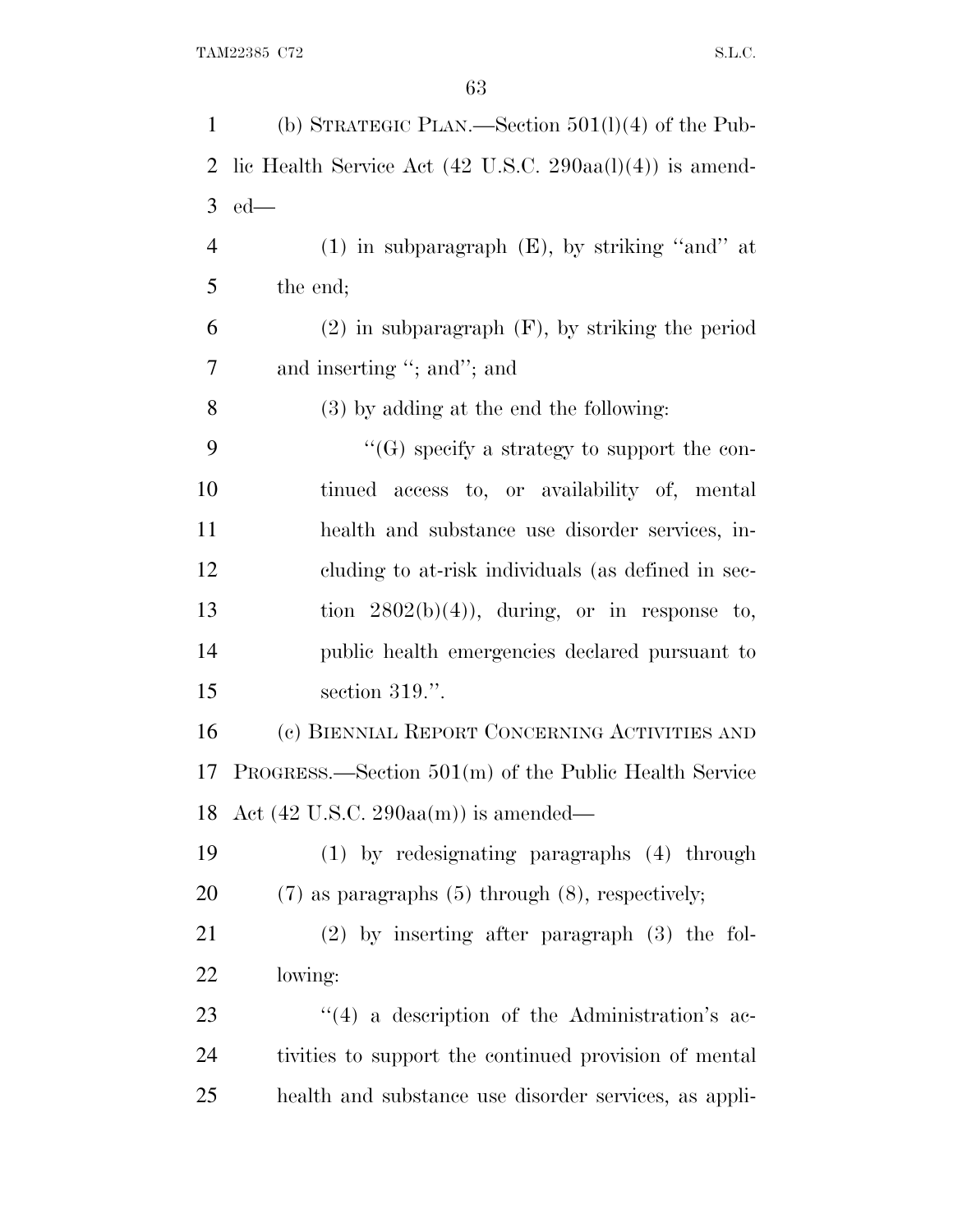| $\mathbf{1}$   | cable, in response to public health emergencies de-         |
|----------------|-------------------------------------------------------------|
| $\overline{2}$ | clared pursuant to section 319;"; and                       |
| 3              | $(3)$ in paragraph $(5)$ , as so redesignated—              |
| $\overline{4}$ | $(A)$ by redesignating subparagraphs $(D)$                  |
| 5              | and $(E)$ as subparagraphs $(E)$ and $(F)$ , respec-        |
| 6              | tively; and                                                 |
| 7              | $(B)$ by inserting after subparagraph $(C)$                 |
| 8              | the following:                                              |
| 9              | $\lq\lq$ relevant preparedness and response                 |
| 10             | activities;".                                               |
| 11             | (d) ADVISORY COUNCILS.—Not later than 1 year                |
| 12             | after the date of enactment of this Act, the Assistant Sec- |
| 13             | retary for Mental Health and Substance Use shall issue      |
| 14             | a report to the Committee on Health, Education, Labor,      |
| 15             | and Pensions of the Senate and the Committee on Energy      |
| 16             | and Commerce of the House of Representatives, reflecting    |
| 17             | the feedback of the advisory councils for the Center for    |
|                | 18 Substance Abuse Treatment, the Center for Substance      |
| 19             | Abuse Prevention, and the Center for Mental Health Serv-    |
| 20             | ices, pursuant to section 502 of the Public Health Service  |
| 21             | Act (42 U.S.C. 290aa–1), with recommendations to im-        |
| 22             | prove the continued provision of mental health and sub-     |
| 23             | stance use disorder services during a public health emer-   |
| 24             | gency declared under section 319 of such Act (42 U.S.C.     |
| 25             | 247d), and the provision of such services as part of the    |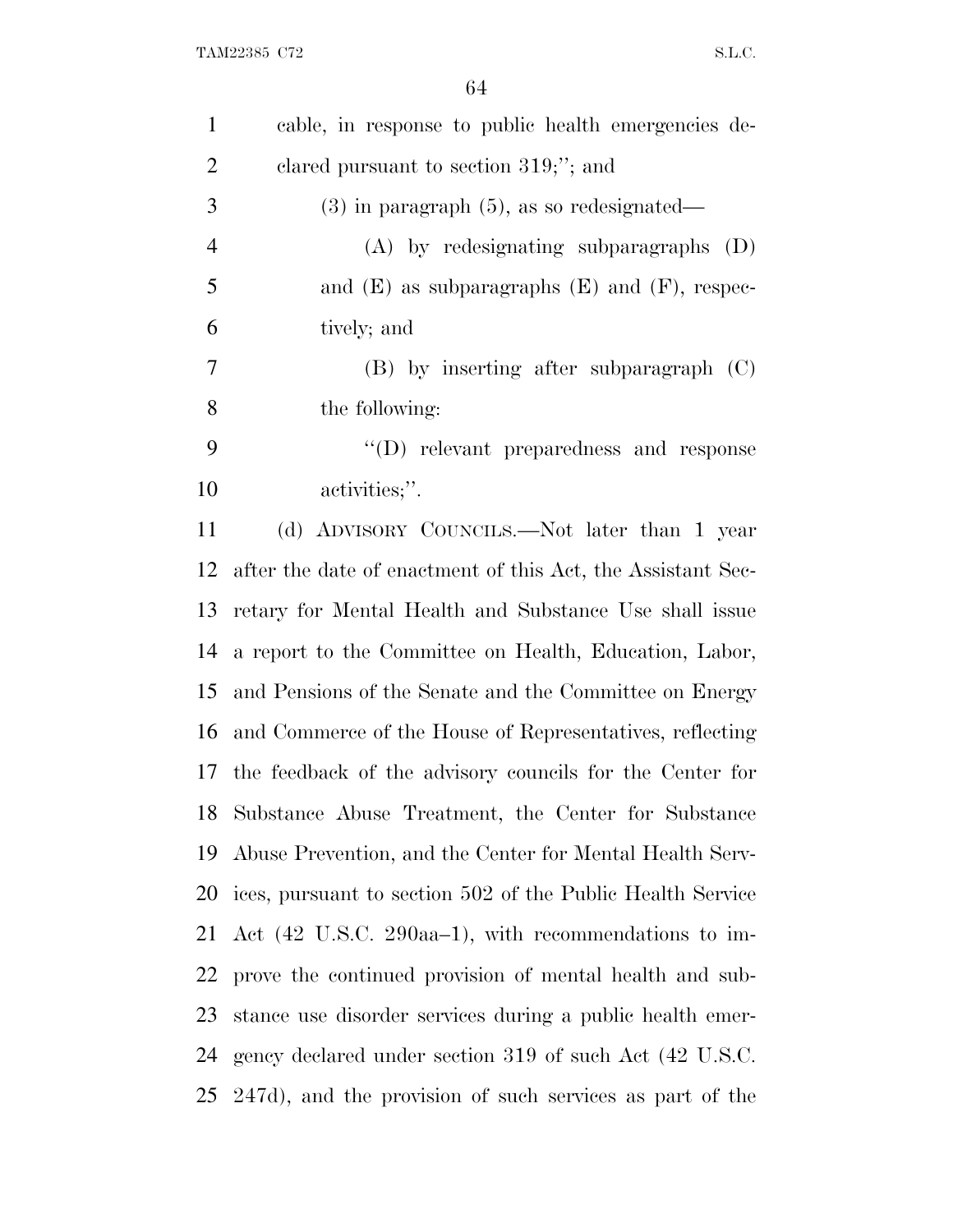TAM22385 C72 S.L.C.

 public health and medical response to such an emergency, consistent with title XXVIII of such Act (42 U.S.C. 300hh et seq.), including related to the capacity of the mental health and substance use disorder workforce and flexibili- ties provided to awardees of mental health and substance use disorder programs.

 (e) GAO REPORT.—Not later than 3 years after the date of enactment of this Act, the Comptroller General of the United States shall submit to the Committee on Health, Education, Labor, and Pensions of the Senate and the Committee on Energy and Commerce of the House of Representatives a report on programs and activities of the Substance Abuse and Mental Health Services Admin- istration to support the provision of mental health and substance use disorder services and related activities dur- ing the COVID–19 pandemic, including the provision of such services as part of the medical and public health re-sponse to such pandemic. Such report shall—

 (1) examine the role played by the advisory councils described in section 502 of the Public Health Service Act (42 U.S.C. 290aa–1) and the National Mental Health and Substance Use Policy Laboratory established under section 501A of such Act (42 U.S.C. 290aa–0) in providing technical as-sistance and recommendations to the Substance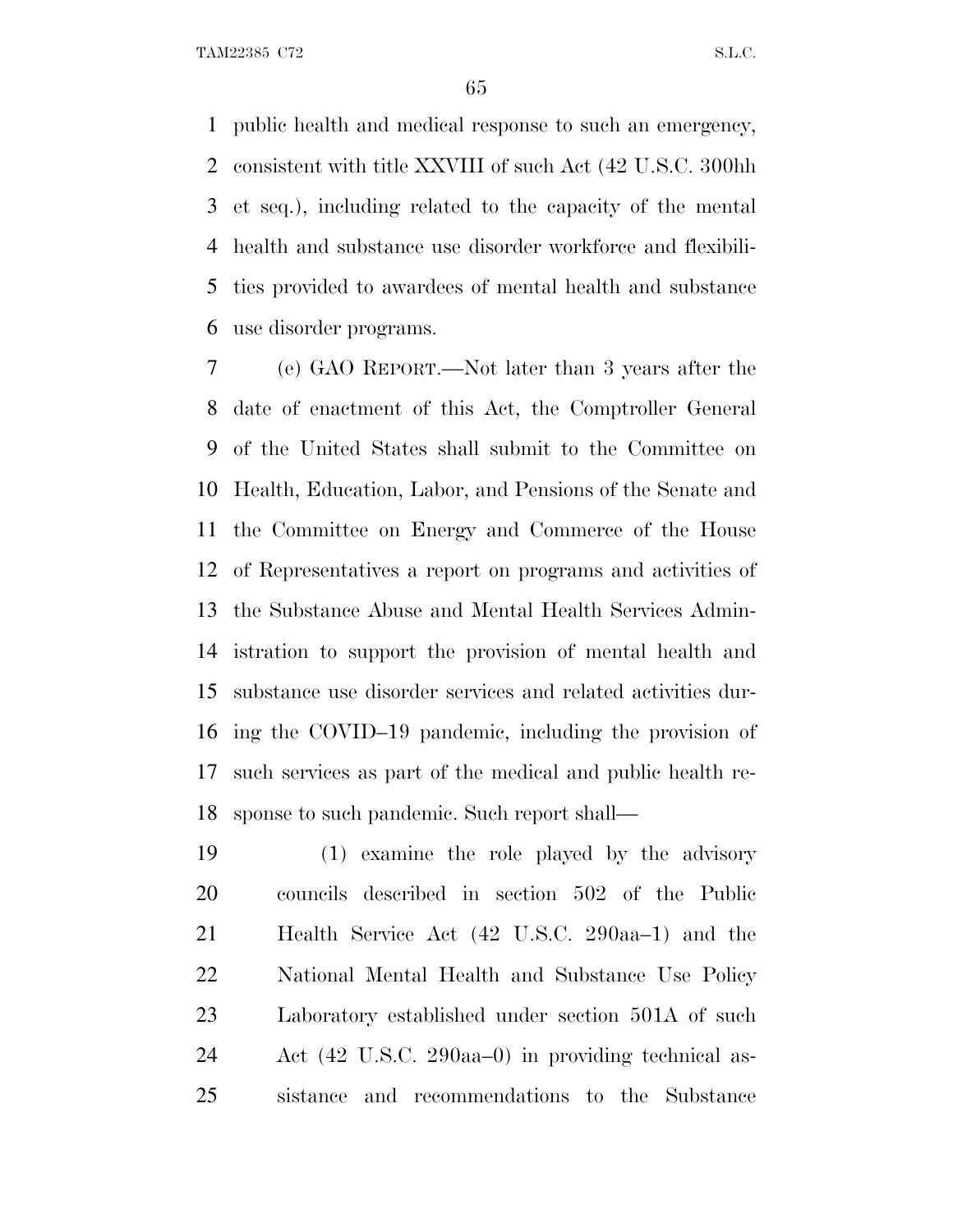Abuse and Mental Health Services Administration to support the response of such agency to the public health emergency declared under section 319 of the Public Health Service Act (42 U.S.C. 247d) with re-spect to COVID–19;

 (2) describe the manner in which existing awardees of mental health and substance use dis- order programs provided and altered delivery of services during such public health emergency, includ- ing information on the populations served by such awardees and any barriers faced in delivering serv-ices; and

 (3) describe activities of the Substance Abuse and Mental Health Services Administration to sup- port the response to such public health emergency, including through technical assistance, provision of services, and any flexibilities provided to such exist- ing awardees, and any barriers faced in imple-menting such activities.

## **SEC. 113. TRAUMA CARE REAUTHORIZATION.**

 (a) I<sup>N</sup> GENERAL.—Section 1201 of the Public Health Service Act (42 U.S.C. 300d) is amended—

23 (1) in subsection  $(a)$ —

24 (A) in paragraph  $(3)$ —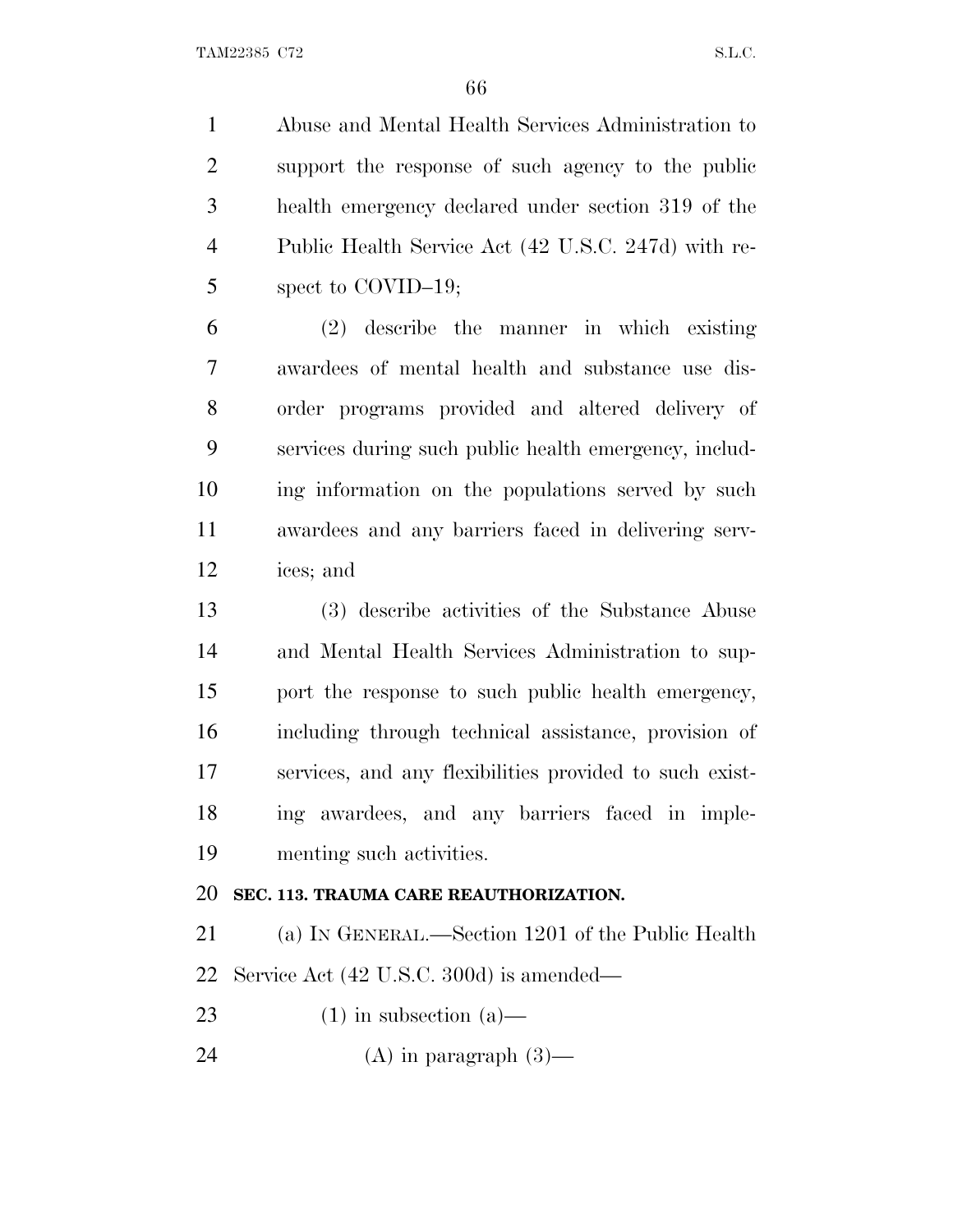TAM22385 C72 S.L.C.

| $\mathbf{1}$   | (i) by inserting "analyze," after "com-                     |
|----------------|-------------------------------------------------------------|
| $\overline{2}$ | pile,"; and                                                 |
| 3              | (ii) by inserting "and medically under-                     |
| $\overline{4}$ | served areas" before the semicolon;                         |
| 5              | $(B)$ in paragraph $(4)$ , by adding "and"                  |
| 6              | after the semicolon;                                        |
| 7              | $(C)$ by striking paragraph $(5)$ ; and                     |
| 8              | $(D)$ by redesignating paragraph $(6)$<br>as                |
| 9              | paragraph $(5)$ ;                                           |
| 10             | $(2)$ by redesignating subsection (b) as sub-               |
| 11             | section $(c)$ ; and                                         |
| 12             | $(3)$ by inserting after subsection $(a)$ the fol-          |
| 13             | lowing:                                                     |
| 14             | "(b) TRAUMA CARE READINESS AND COORDINA-                    |
| 15             | TION.—The Secretary, acting through the Assistant Sec-      |
| 16             | retary for Preparedness and Response, shall support the     |
| 17             | efforts of States and consortia of States to coordinate and |
| 18             | improve emergency medical services and trauma care dur-     |
| 19             | ing a public health emergency declared by the Secretary     |
| 20             | pursuant to section 319 or a major disaster or emergency    |
| 21             | declared by the President under section 401 or 501, re-     |
| 22             | spectively, of the Robert T. Stafford Disaster Relief and   |
| 23             | Emergency Assistance Act. Such support may include—         |
| 24             | $\lq(1)$ developing, issuing, and updating guid-            |
| 25             | ance, as appropriate, to support the coordinated            |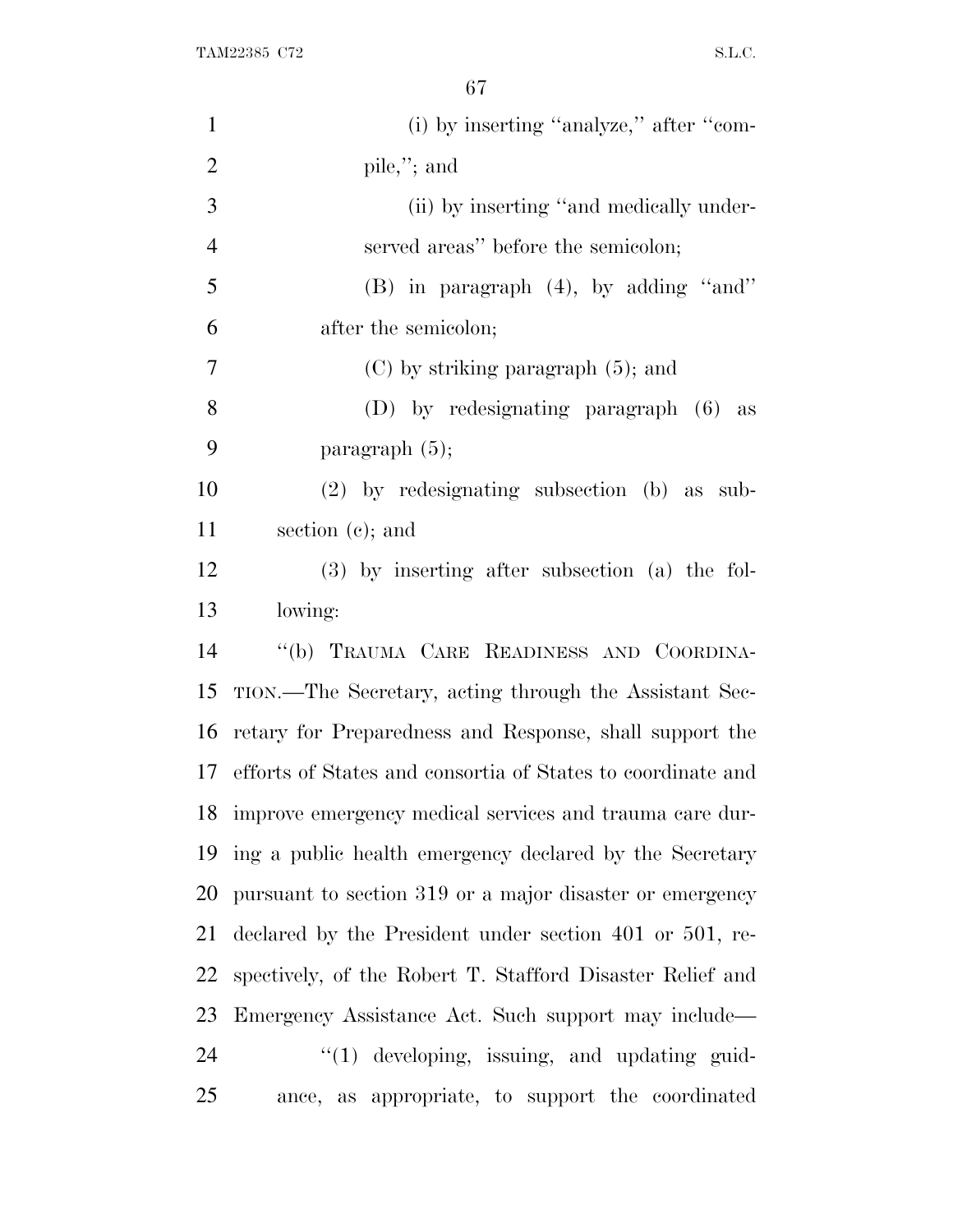medical triage and evacuation to appropriate medical institutions based on patient medical need, taking into account regionalized systems of care; ''(2) disseminating, as appropriate, information on evidence-based or evidence-informed trauma care practices, taking into consideration emergency med- ical services and trauma care systems, including such practices identified through activities conducted

 under subsection (a) and which may include the identification and dissemination of performance metrics, as applicable and appropriate; and

 $\frac{12}{2}$  ''(3) other activities, as appropriate, to optimize a coordinated and flexible approach to the emer- gency response and medical surge capacity of hos- pitals, other health care facilities, critical care, and emergency medical systems.''.

 (b) GRANTS TO IMPROVE TRAUMA CARE IN RURAL AREAS.—Section 1202 of the Public Health Service Act (42 U.S.C. 300d–3) is amended—

 (1) by amending the section heading to read as follows: ''**GRANTS TO IMPROVE TRAUMA CARE IN RURAL AREAS**'';

 (2) by amending subsections (a) and (b) to read as follows: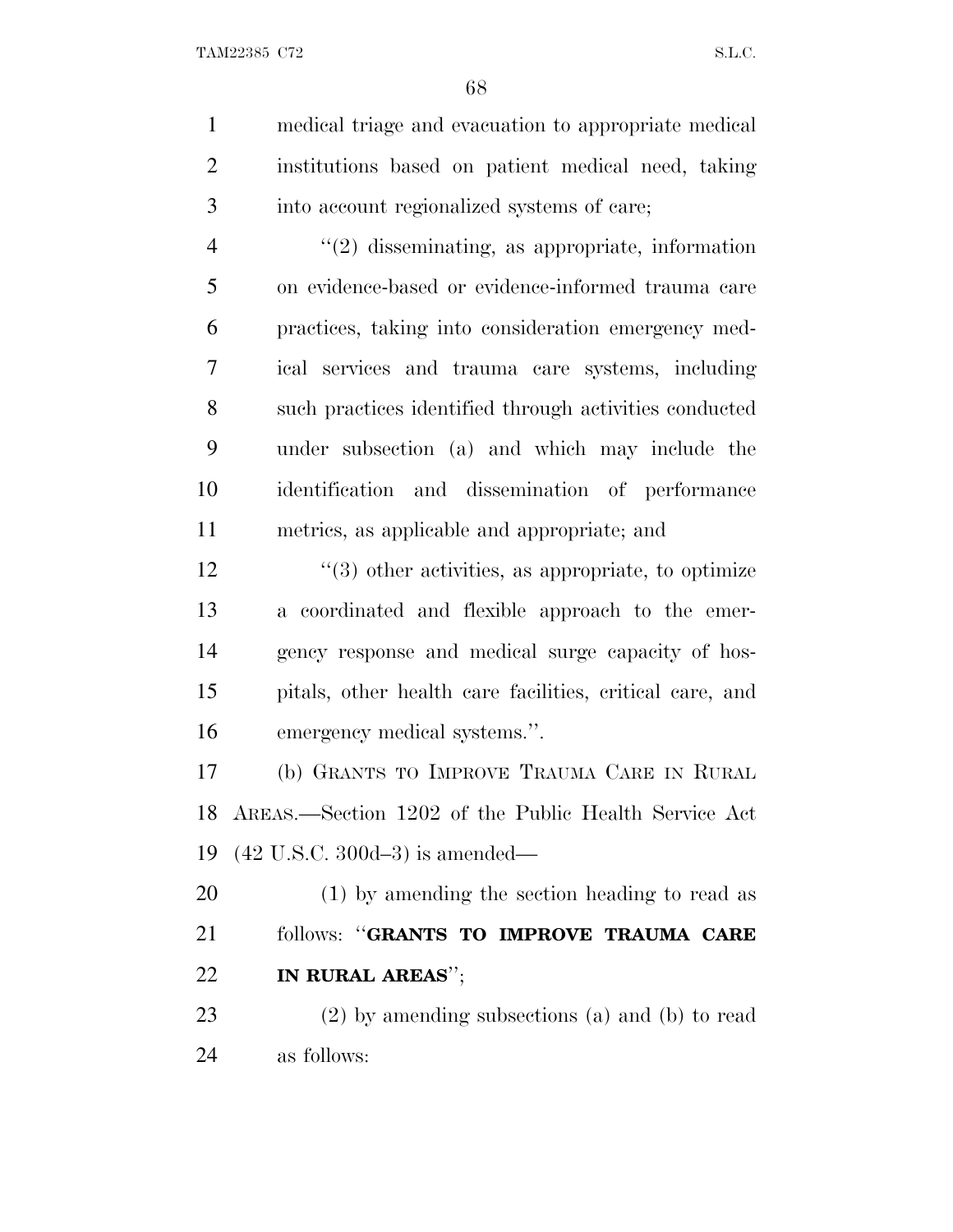TAM22385 C72 S.L.C.

 ''(a) I<sup>N</sup> GENERAL.—The Secretary shall award grants to eligible entities for the purpose of carrying out research and demonstration projects to support the im- provement of emergency medical services and trauma care in rural areas through the development of innovative uses of technology, training and education, transportation of seriously injured patients for the purposes of receiving such emergency medical services, access to prehospital care, evaluation of protocols for the purposes of improve- ment of outcomes and dissemination of any related best practices, activities to facilitate clinical research, as appli- cable and appropriate, and increasing communication and coordination with applicable State or Tribal trauma sys-tems.

- ''(b) ELIGIBLE ENTITIES.—
- 16  $\frac{1}{1}$  IN GENERAL.—To be eligible to receive a grant under this section, an entity shall be a public or private entity that provides trauma care in a rural area.

20 "(2) PRIORITY.—In awarding grants under this section, the Secretary shall give priority to eligible entities that will provide services under the grant in any rural area identified by a State under section  $1214(d)(1)$ ."; and

(3) by adding at the end the following: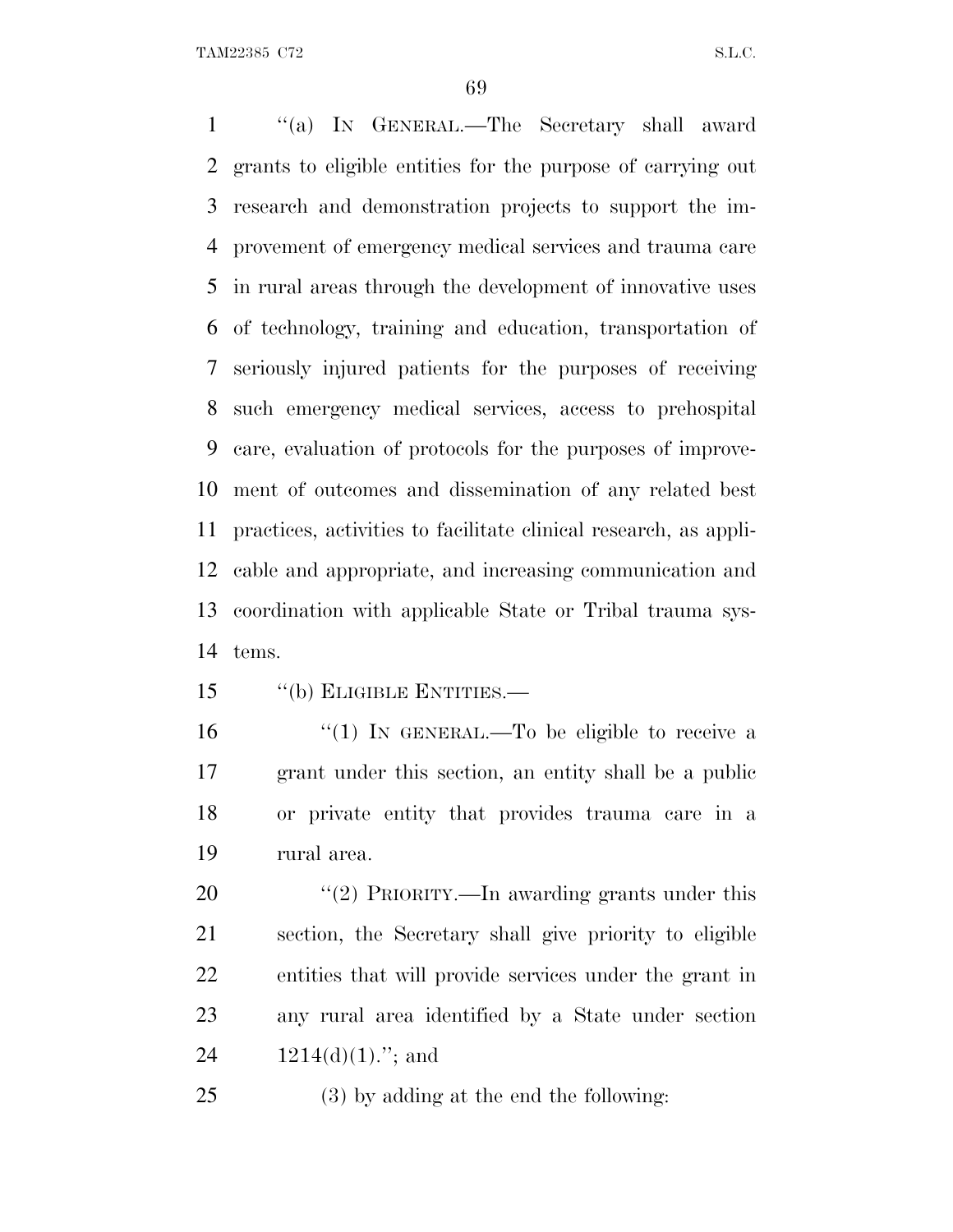| $\mathbf{1}$   | "(d) REPORTS.—An entity that receives a grant             |
|----------------|-----------------------------------------------------------|
| 2              | under this section shall submit to the Secretary such re- |
| 3              | ports as the Secretary may require to inform administra-  |
| $\overline{4}$ | tion of the program under this section.".                 |
| 5              | (c) PILOT GRANTS FOR TRAUMA CENTERS.—Section              |
| 6              | 1204 of the Public Health Service Act (42 U.S.C. 300d-    |
| 7              | $6)$ is amended—                                          |
| 8              | (1) by amending the section heading to read as            |
| 9              | "PILOT GRANTS FOR TRAUMA CEN-<br>follows:                 |
| 10             | TERS";                                                    |
| 11             | $(2)$ in subsection $(a)$ —                               |
| 12             | $(A)$ by striking "not fewer than 4" and in-              |
| 13             | serting $"10"$ ;                                          |
| 14             | (B) by striking "that design, implement,                  |
| 15             | and evaluate" and inserting "to design, imple-            |
| 16             | ment, and evaluate new or existing";                      |
| 17             | (C) by striking "emergency care" and in-                  |
| 18             | serting "emergency medical"; and                          |
| 19             | (D) by inserting ", and improve access to                 |
| 20             | trauma care within such systems" before the               |
| 21             | period;                                                   |
| 22             | $(3)$ in subsection $(b)(1)$ , by striking subpara-       |
| 23             | graphs $(A)$ and $(B)$ and inserting the following:       |
| 24             | $\lq\lq$ (A) a State or consortia of States;              |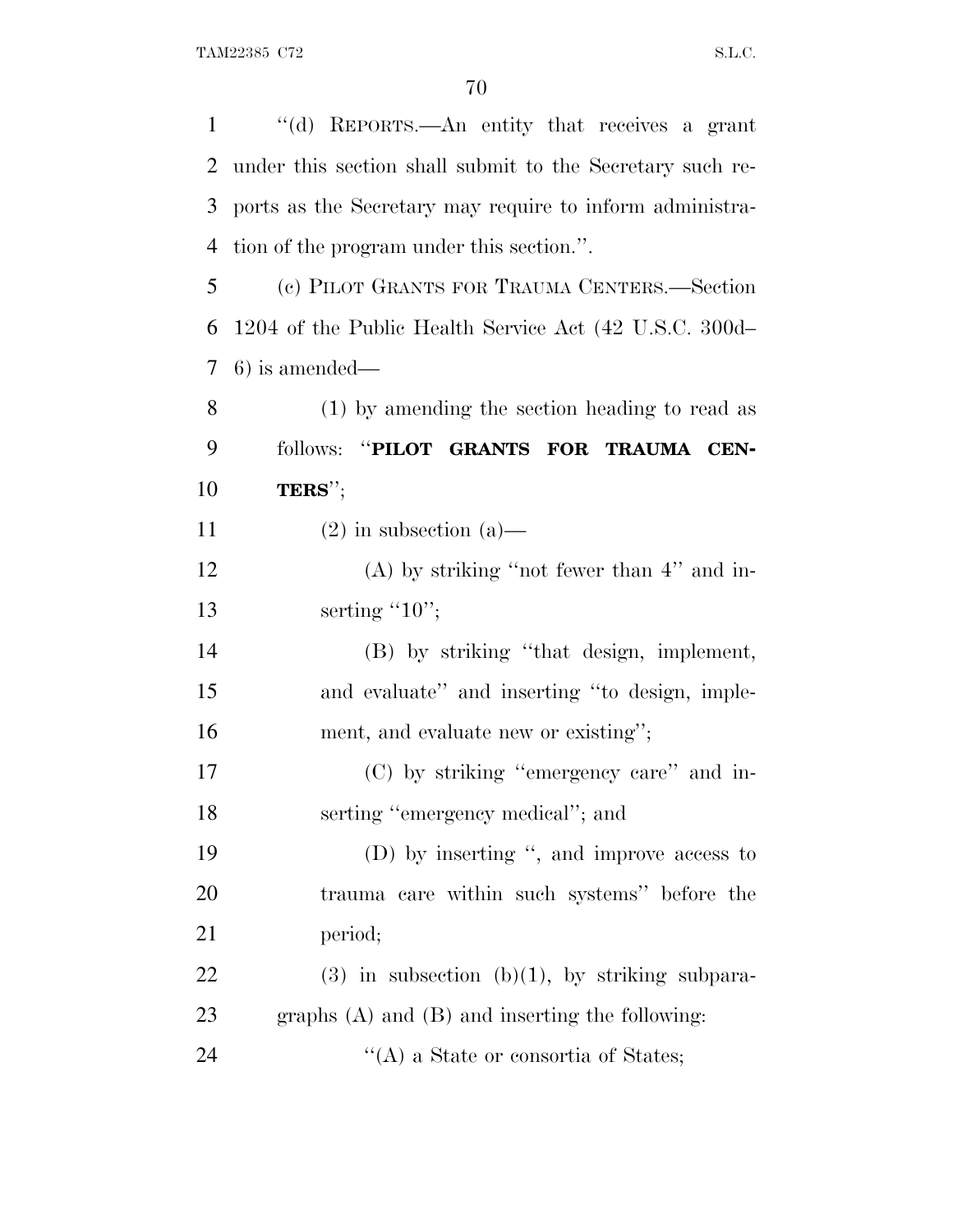| $\mathbf{1}$   | "(B) an Indian Tribe or Tribal organiza-          |
|----------------|---------------------------------------------------|
| $\overline{2}$ | tion (as defined in section 4 of the Indian Self- |
| $\mathfrak{Z}$ | Determination and Education Assistance Act);      |
| $\overline{4}$ | "(C) a consortium of level I, II, or III          |
| 5              | trauma centers designated by applicable State     |
| 6              | or local agencies within an applicable State or   |
| $\tau$         | region, and, as applicable, other emergency       |
| $8\,$          | services providers; or                            |
| 9              | $\lq\lq$ a consortium or partnership of non-      |
| 10             | profit Indian Health Service, Indian Tribal, and  |
| 11             | urban Indian trauma centers.";                    |
| 12             | $(4)$ in subsection $(e)$ —                       |
| 13             | (A) in the matter preceding paragraph             |
| 14             | $(1)$ —                                           |
| 15             | (i) by striking "that proposes a pilot            |
| 16             | project";                                         |
| 17             | (ii) by striking "an emergency medical            |
| 18             | and trauma system that—" and inserting            |
| 19             | "a new or existing emergency medical and          |
| 20             | trauma system. Such eligible entity shall         |
| 21             | amounts awarded under this sub-<br>use            |
| 22             | section to carry out 2 or more of the fol-        |
| 23             | lowing activities:";                              |
| 24             | (B) in paragraph $(1)$ —                          |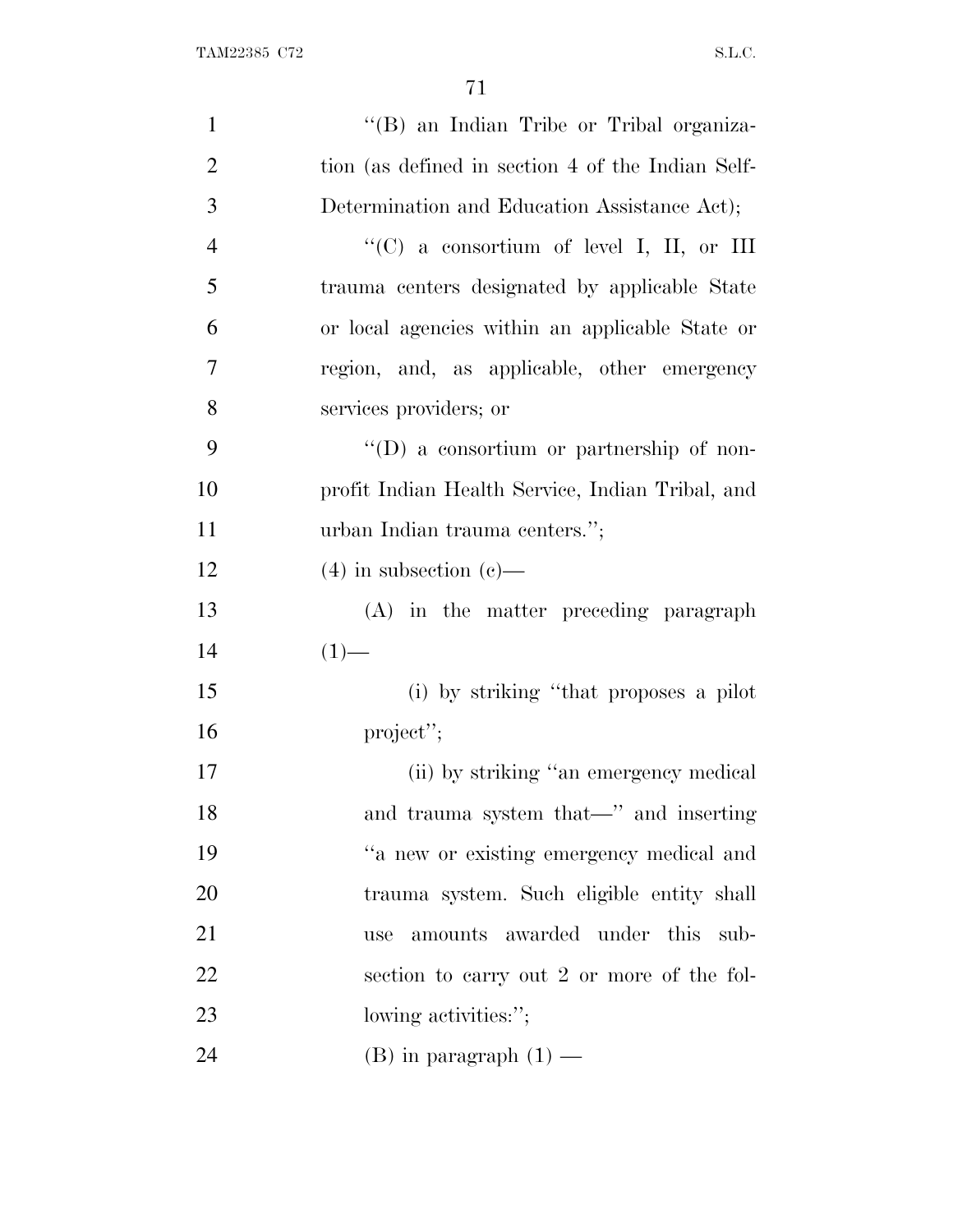| $\mathbf{1}$   | (i) by striking "coordinates" and in-        |
|----------------|----------------------------------------------|
| $\overline{2}$ | serting "Strengthening coordination and      |
| 3              | communication"; and                          |
| $\overline{4}$ | (ii) by striking "an approach to emer-       |
| 5              | gency medical and trauma system access       |
| 6              | throughout the region, including $9-1-1$     |
| $\overline{7}$ | Public Safety Answering Points and emer-     |
| 8              | gency medical dispatch;" and inserting       |
| 9              | "approaches to improve situational aware-    |
| 10             | ness and emergency medical and trauma        |
| 11             | system access, including distribution of pa- |
| 12             | tients during a mass casualty incident,      |
| 13             | throughout the region.";                     |
| 14             | (C) in paragraph $(2)$ —                     |
| 15             | (i) by striking "includes" and insert-       |
| 16             | ing "Providing";                             |
| 17             | (ii) by inserting "support patient           |
| 18             | movement to" after "region to"; and          |
| 19             | (iii) by striking the semicolon and in-      |
| 20             | serting a period;                            |
| 21             | (D) in paragraph $(3)$ —                     |
| 22             | (i) by striking "allows for" and insert-     |
| 23             | ing "Improving"; and                         |
| 24             | (ii) by striking "; and" and inserting       |
| 25             | a period;                                    |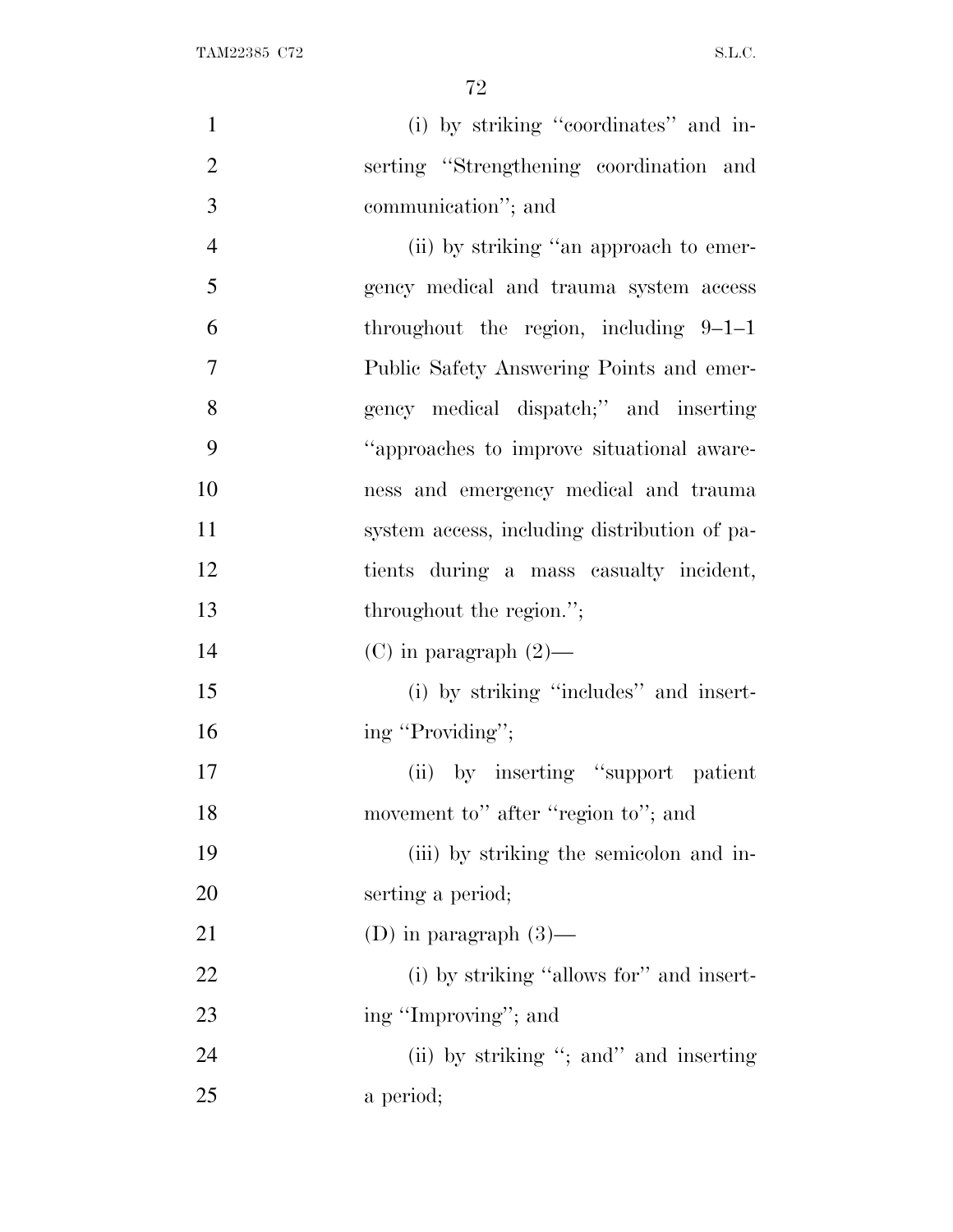| $\mathbf{1}$   | $(E)$ in paragraph $(4)$ , by striking "includes"                 |
|----------------|-------------------------------------------------------------------|
| $\overline{2}$ | a consistent" and inserting "Supporting a con-                    |
| 3              | sistent"; and                                                     |
| $\overline{4}$ | (F) by adding at the end the following:                           |
| 5              | "(5) Establishing, implementing, and dissemi-                     |
| 6              | nating, or utilizing existing, as applicable, evidence-           |
| 7              | based or evidence-informed practices across facilities            |
| 8              | within such emergency medical and trauma system                   |
| 9              | to improve health outcomes, including such practices              |
| 10             | related to management of injuries, and the ability of             |
| 11             | such facilities to surge.                                         |
| 12             | $\cdot\cdot\cdot(6)$ Conducting activities to facilitate clinical |
| 13             | research, as applicable and appropriate.";                        |
| 14             | $(5)$ in subsection $(d)(2)$ —                                    |
| 15             | $(A)$ in subparagraph $(A)$ —                                     |
| 16             | (i) in the matter preceding clause (i),                           |
| 17             | by striking "the proposed" and inserting                          |
| 18             | "the applicable emergency medical and                             |
| 19             | trauma system";                                                   |
| 20             | (ii) in clause (i), by inserting "or                              |
| 21             | Tribal entity" after "equivalent State of-                        |
| 22             | fice"; and                                                        |
| 23             | (iii) in clause (vi), by striking "; and"                         |
| 24             | and inserting a semicolon;                                        |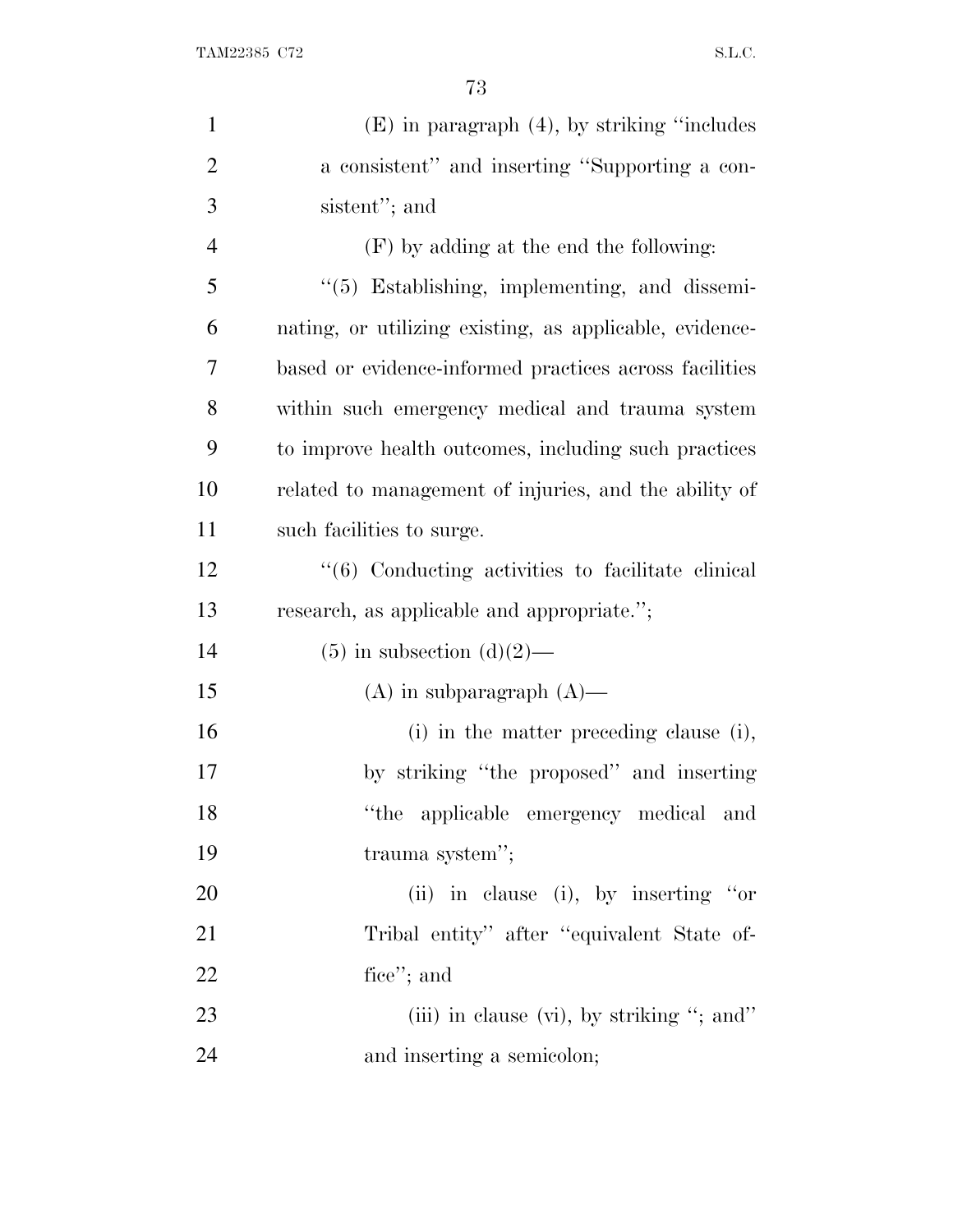| $\mathbf{1}$   | (B) by redesignating subparagraph (B) as                |
|----------------|---------------------------------------------------------|
| $\overline{2}$ | subparagraph $(C)$ ; and                                |
| 3              | (C) by inserting after subparagraph (A)                 |
| $\overline{4}$ | the following:                                          |
| 5              | $\lq\lq$ for eligible entities described in sub-        |
| 6              | paragraph $(C)$ or $(D)$ of subsection $(b)(1)$ , a de- |
| 7              | scription of, and evidence of, coordination with        |
| 8              | the applicable State Office of Emergency Med-           |
| 9              | ical Services (or equivalent State Office) or ap-       |
| 10             | plicable such office for a Tribe or Tribal organi-      |
| 11             | zation; and";                                           |
| 12             | $(6)$ in subsection $(e)$ —                             |
| 13             | (A) in paragraph $(1)$ , by striking "\$1 for           |
| 14             | each $$3"$ and inserting " $$1$ for each $$5"$ ; and    |
| 15             | (B) by adding at the end the following:                 |
| 16             | "(3) WAIVER.—The Secretary may waive all or             |
| 17             | part of the matching requirement described in para-     |
| 18             | graph (1) for any fiscal year for a State, consortia    |
| 19             | of States, Indian Tribe or Tribal organization, or      |
| 20             | trauma center, if the Secretary determines that ap-     |
| 21             | plying such matching requirement would result in        |
| 22             | serious hardship or an inability to carry out the pur-  |
| 23             | poses of the pilot program.";                           |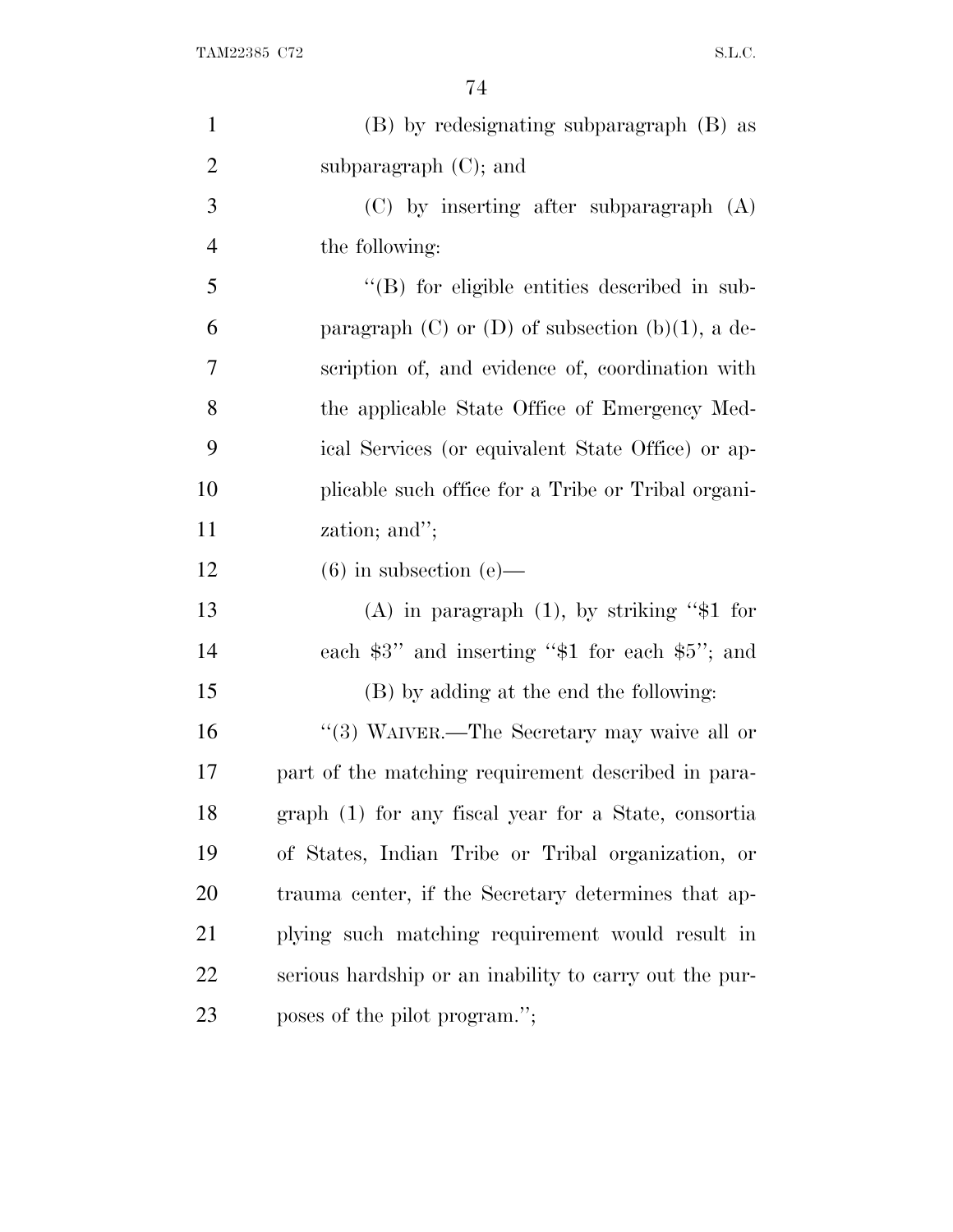| $\mathbf{1}$   | (7) in subsection (f), by striking "population in   |
|----------------|-----------------------------------------------------|
| $\overline{2}$ | a medically underserved area" and inserting "medi-  |
| 3              | cally underserved population";                      |
| $\overline{4}$ | $(8)$ in subsection $(g)$ —                         |
| 5              | $(A)$ in the matter preceding paragraph $(1)$ ,     |
| 6              | by striking "described in";                         |
| 7              | $(B)$ in paragraph $(2)$ , by striking "the sys-    |
| 8              | tem characteristics that contribute to" and in-     |
| 9              | serting "opportunities for improvement, includ-     |
| 10             | ing recommendations for how to improve";            |
| 11             | $(C)$ by striking paragraph $(4)$ ;                 |
| 12             | (D) by redesignating paragraphs (5) and             |
| 13             | $(6)$ as paragraphs $(4)$ and $(5)$ , respectively; |
| 14             | $(E)$ in paragraph $(4)$ , as so redesignated,      |
| 15             | by striking "; and" and inserting a semicolon;      |
| 16             | $(F)$ in paragraph $(5)$ , as so redesignated,      |
| 17             | by striking the period and inserting "; and";       |
| 18             | and                                                 |
| 19             | (G) by adding at the end the following:             |
| 20             | $(6)$ any evidence-based or evidence-informed       |
| 21             | strategies developed or utilized pursuant to sub-   |
| 22             | section $(c)(5)$ ."; and                            |
| 23             | $(9)$ by amending subsection (h) to read as fol-    |
| 24             | lows:                                               |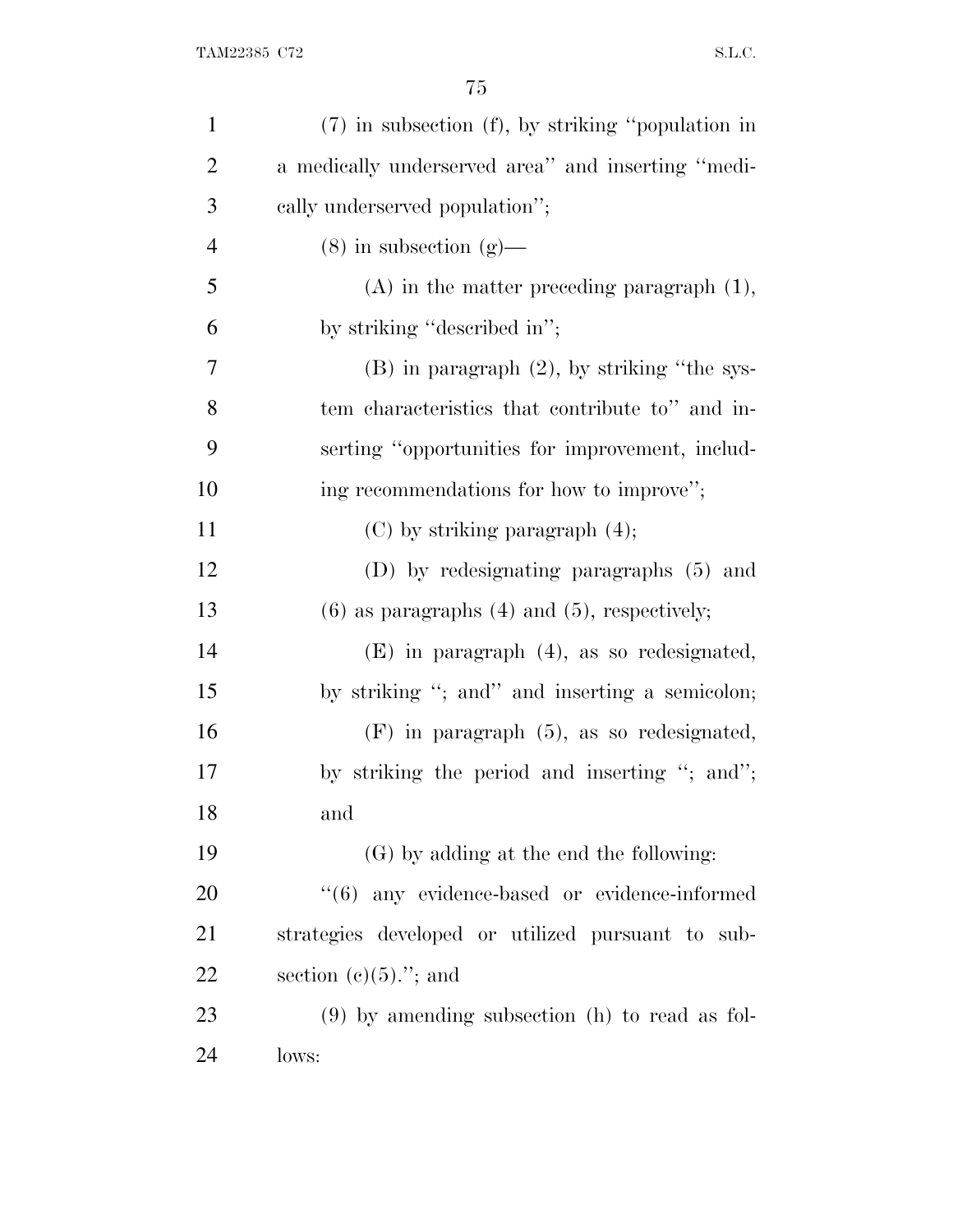''(h) DISSEMINATION OF FINDINGS.—Not later than 1 year after the completion of the final project under sub- section (a), the Secretary shall submit to the Committee on Health, Education, Labor, and Pensions of the Senate and the Committee on Energy and Commerce of the House of Representatives a report describing the informa- tion contained in each report submitted pursuant to sub- section (g) and any additional actions planned by the Sec- retary related to regionalized emergency care and trauma systems.''.

 (d) PROGRAM FUNDING.—Section 1232(a) of the Public Health Service Act (42 U.S.C. 300d–32(a)) is amended by striking ''2010 through 2014'' and inserting ''2023 through 2027''.

## **SEC. 114. ASSESSMENT OF CONTAINMENT AND MITIGATION OF INFECTIOUS DISEASES.**

 (a) GAO STUDY.—The Comptroller General of the United States shall conduct a study that reviews a geo- graphically diverse sample of States and territories that, in response to the COVID–19 pandemic, implemented pre- paredness and response plans that included isolation and quarantine recommendations or requirements. Such study shall include—

 (1) a review of such State and territorial pre-paredness and response plans in place during the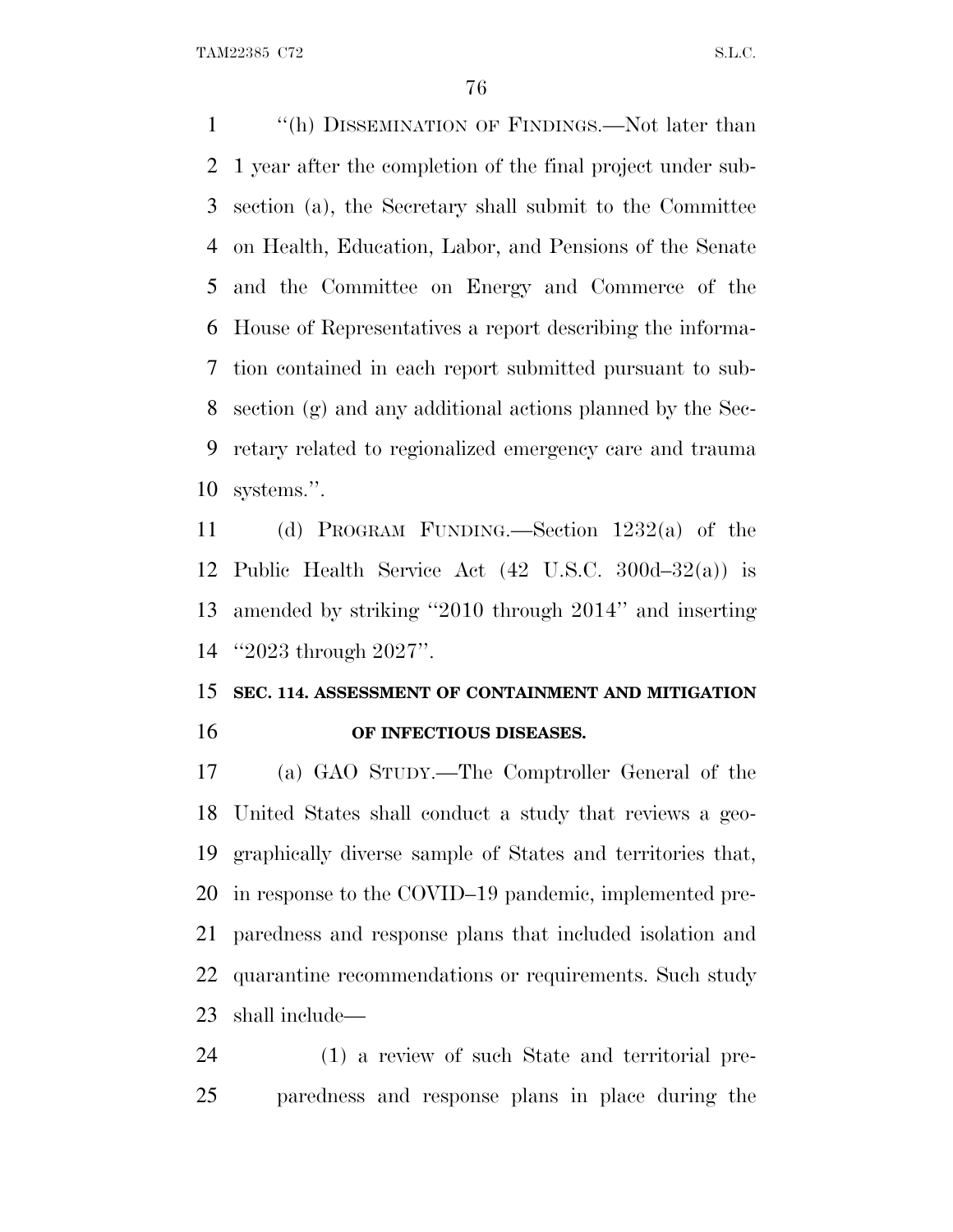COVID–19 pandemic, an assessment of the extent to which such plans facilitated or presented chal- lenges to State and territorial responses to such public health emergency, including response activi- ties relating to isolation and quarantine to prevent the spread of COVID–19; and

 (2) a description of the technical assistance pro- vided by the Federal Government to help States and territories facilitate such response activities during responses to relevant public health emergencies de- clared by the Secretary of Health and Human Serv- ices pursuant to section 319 of the Public Health Service Act, including the public health emergency with respect to COVID–19, and a review of the de- gree to which such State and territorial plans were implemented and subsequently revised in response to 17 the COVID–19 pandemic to address any challenges. (b) REPORT.—Not later than 18 months after the date of enactment of this Act, the Comptroller General of the United States shall submit a report on the study under subsection (a) to the Committee on Health, Edu- cation, Labor, and Pensions of the Senate and the Com- mittee on Energy and Commerce of the House of Rep-resentatives.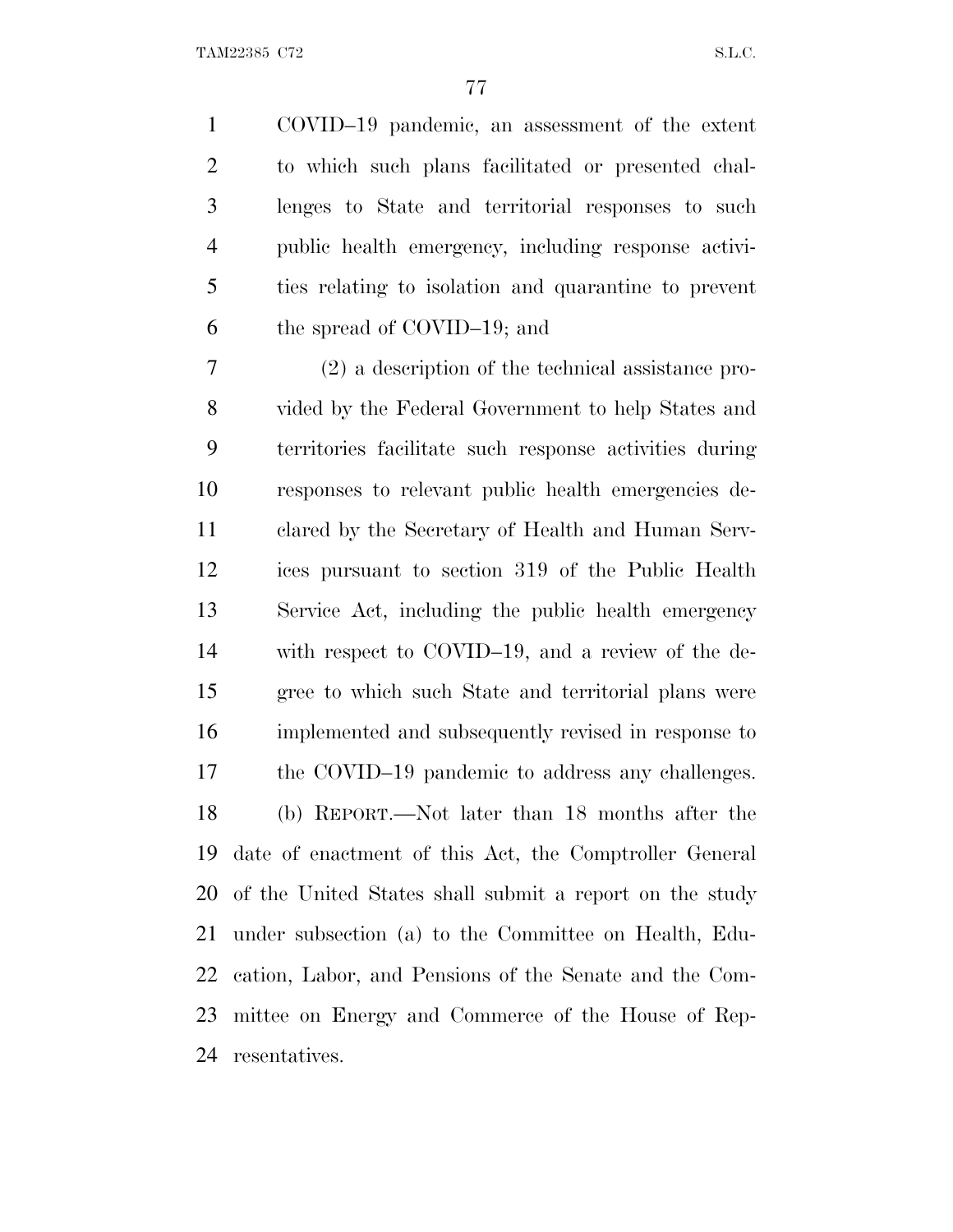| $\mathbf{1}$   | TITLE II—IMPROVING PUBLIC                                      |
|----------------|----------------------------------------------------------------|
| $\overline{2}$ | <b>HEALTH PREPAREDNESS AND</b>                                 |
| 3              | <b>RESPONSE CAPACITY</b>                                       |
| $\overline{4}$ | <b>Subtitle A—Addressing Disparities</b>                       |
| 5              | and Improving Public Health                                    |
| 6              | <b>Emergency Responses</b>                                     |
| 7              | SEC. 201. ADDRESSING SOCIAL DETERMINANTS OF HEALTH             |
| 8              | AND IMPROVING HEALTH OUTCOMES.                                 |
| 9              | (a) IN GENERAL.—Part B of title III of the Public              |
| 10             | Health Service Act (42 U.S.C. 243 et seq.) is amended—         |
| 11             | $(1)$ by inserting after section 317U the fol-                 |
| 12             | lowing:                                                        |
|                |                                                                |
| 13             | "SEC. 317V. ADDRESSING SOCIAL DETERMINANTS<br>OF               |
|                | HEALTH AND IMPROVING HEALTH<br>OUT-                            |
|                | <b>COMES.</b>                                                  |
| 14<br>15<br>16 | "(a) IN GENERAL.—The Secretary shall, as appro-                |
|                | 17 priate, award grants, contracts, or cooperative agreements  |
| 18             | to eligible entities for the conduct of evidence-based or evi- |
|                | dence-informed projects, which may include the develop-        |
| 19<br>20       | ment of networks to improve health outcomes and reduce         |
| 21             | health disparities by improving the capacity of such enti-     |
| 22             | ties to address social determinants of health in commu-        |
| 23             | nities.                                                        |

an award under this section, an entity shall—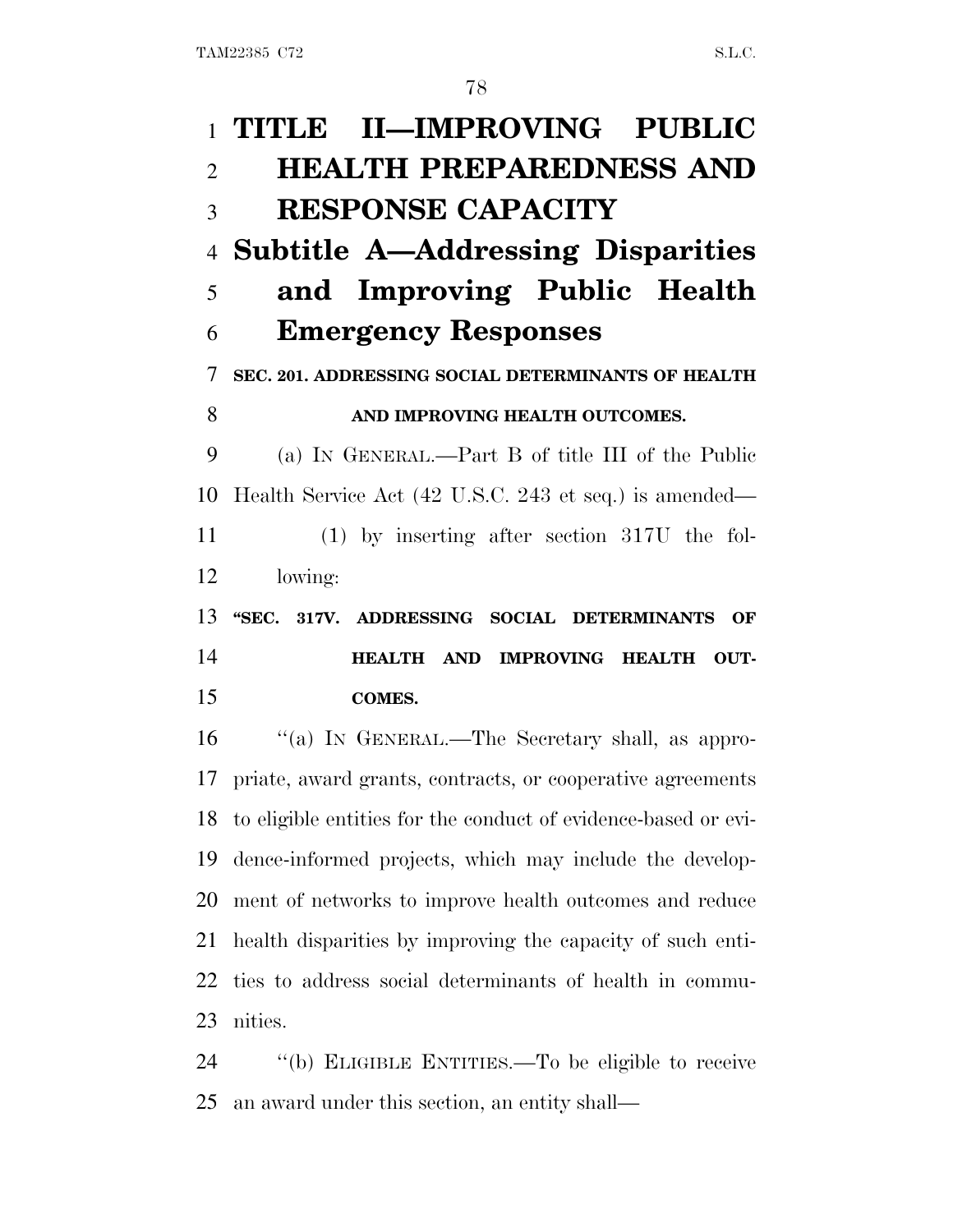| $\mathbf{1}$   | " $(1)(A)$ be a State, local, or Tribal health de-               |
|----------------|------------------------------------------------------------------|
| $\overline{2}$ | partment, community-based organization, Indian                   |
| 3              | Tribe or Tribal organization (as such terms are de-              |
| $\overline{4}$ | fined in section 4 of the Indian Self-Determination              |
| 5              | and Education Assistance Act), urban Indian orga-                |
| 6              | nization (as defined in section 4 of the Indian                  |
| 7              | Health Care Improvement Act), or other public or                 |
| 8              | private entity, as the Secretary determines appro-               |
| 9              | priate; or                                                       |
| 10             | "(B) be a consortia or public-private partner-                   |
| 11             | ship of entities described in subparagraph $(A)$ ;               |
| 12             | $\cdot\cdot\cdot(2)$ submit to the Secretary an application at   |
| 13             | such time, in such manner, and containing such in-               |
| 14             | formation as the Secretary shall require;                        |
| 15             | $\cdot\cdot(3)$ in the case of an entity other than a com-       |
| 16             | munity-based organization, demonstrate a history of              |
| 17             | successfully working with an established community-              |
| 18             | based organization to address health disparities;                |
| 19             | $\cdot$ (4) submit a plan to conduct activities de-              |
| 20             | scribed in subsection (a) based on a community                   |
| 21             | needs assessment that takes into account community               |
| 22             | input; and                                                       |
| 23             | $\cdot\cdot\cdot(5)$ demonstrate the capacity to effectively im- |
| 24             | plement evidence-based or evidence-informed strate-              |
| 25             | gies to address health disparities among underserved             |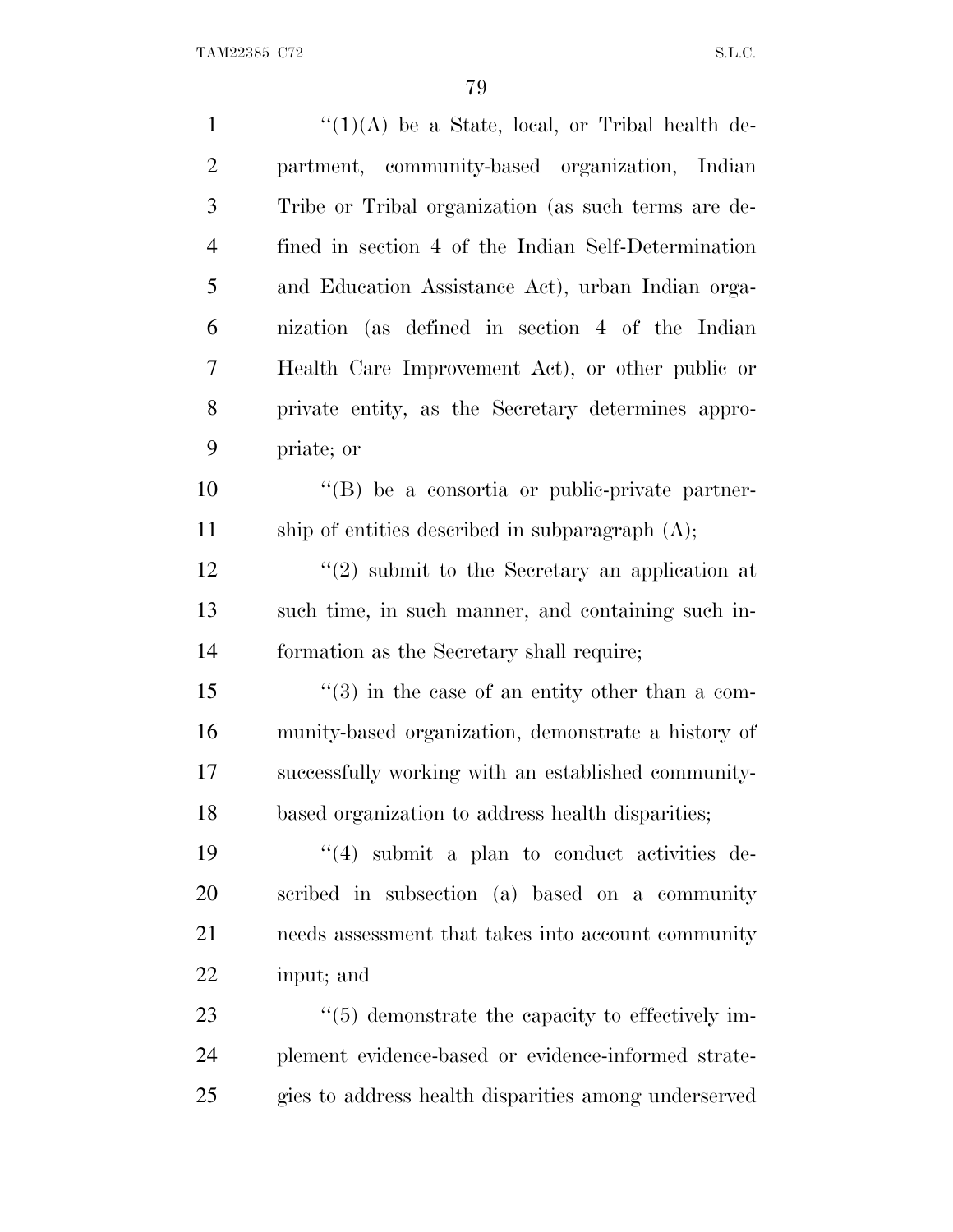populations, which may include rural, racial, and ethnic minority populations and people with disabil-ities, in a timely manner.

 ''(c) USE OF FUNDS.—An entity described in sub- section (b) shall use funds received under subsection (a), in consultation with State, local, and Tribal health depart- ments, community-based organizations, and other entities with experience addressing social determinants of health or reducing health disparities, as applicable, for one or more of the following purposes:

11 ''(1) Supporting the implementation, evaluation, and dissemination of strategies, including culturally- appropriate strategies, to address social deter- minants of health, based on the identified needs of the community that is the subject of the assessment submitted under subsection (b)(4), through evidence- informed or evidence-based programs and through the support and use of public health and health care professionals to address such social determinants of health.

21 ''(2) Establishing, maintaining, or improving, in consultation with State, local, or Tribal health de- partments, technology platforms or networks to sup- port coordination among appropriate entities, and providing information on health and related social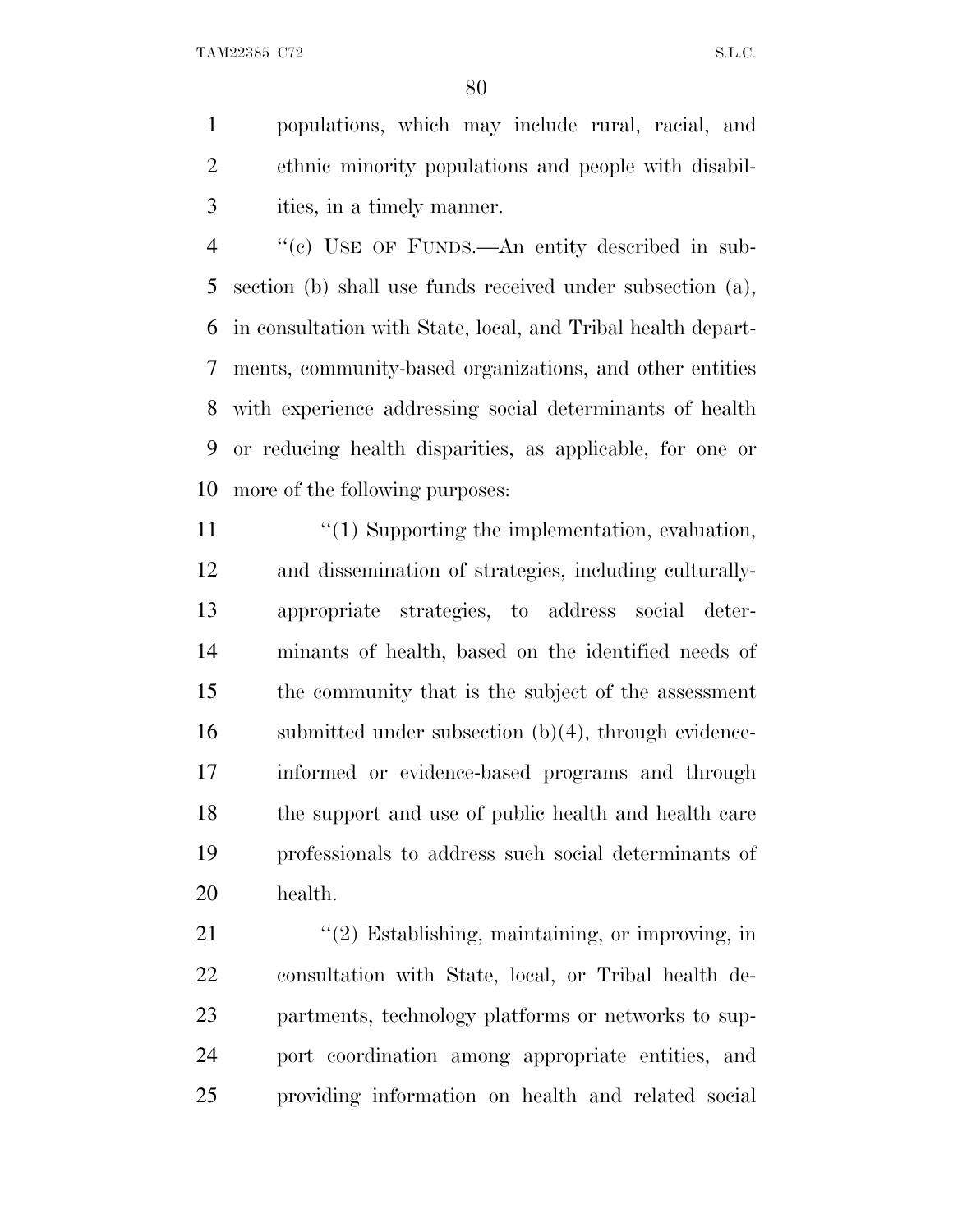services, which may include activities to improve data collection for public health purposes, in a man- ner that is consistent with applicable Federal and State privacy law.

 ''(3) Implementing best practices for improving health outcomes and reducing disease among under- served populations, including rural or racial and eth-nic minority populations.

 ''(4) Supporting consideration of social deter- minants of health in preparing for, and responding to, public health emergencies, through outreach, education, research, and other relevant activities.

 ''(d) BEST PRACTICES AND TECHNICAL ASSIST- ANCE.—The Secretary, in consultation with the Director of the Office of Minority Health, may award grants, con- tracts, and cooperative agreements to public or nonprofit private entities, including minority serving institutions (defined, for purposes of this subsection, as institutions 19 and programs described in section  $326(e)(1)$  of the Higher Education Act of 1965 and institutions described in sec-21 tion 371(a) of such Act of 1965), to—

 $\frac{1}{2}$  (1) identify or facilitate the development of best practices to support improved health outcomes and reduce health disparities by addressing social determinants of health;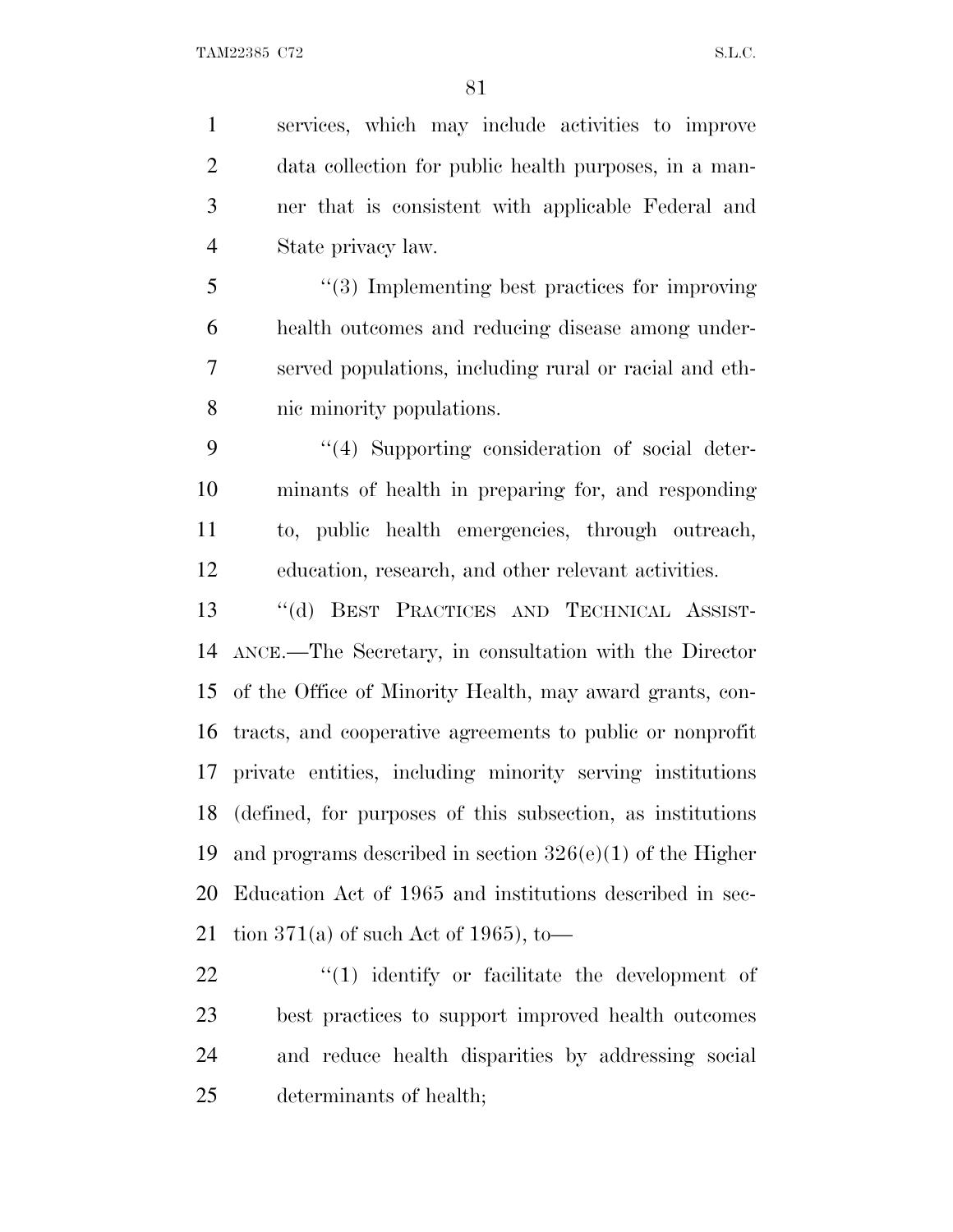1 ''(2) provide technical assistance, training, and evaluation assistance to award recipients under sub-section (a);

 ''(3) disseminate best practices, including to award recipients under subsection (a); and

 ''(4) establish or operate regional centers to de- velop, evaluate, and disseminate effective strategies on the utilization of preventive health care services to address social determinants of health, including supporting research and training related to such strategies.

 ''(e) AWARD PERIODS.—The Secretary shall issue awards under this section for periods of not more than 5 years and may issue extensions of such award periods for an additional period of up to 3 years.

 ''(f) REPORT.—Not later than September 30, 2026, the Secretary shall submit to the Committee on Health, Education, Labor, and Pensions of the Senate and the Committee on Energy and Commerce of the House of Representatives a report that includes information on ac- tivities funded under this section. Such report shall in-clude a description of—

23 ''(1) changes in the capacity of public health entities to address social determinants of health in communities, including any applicable platforms or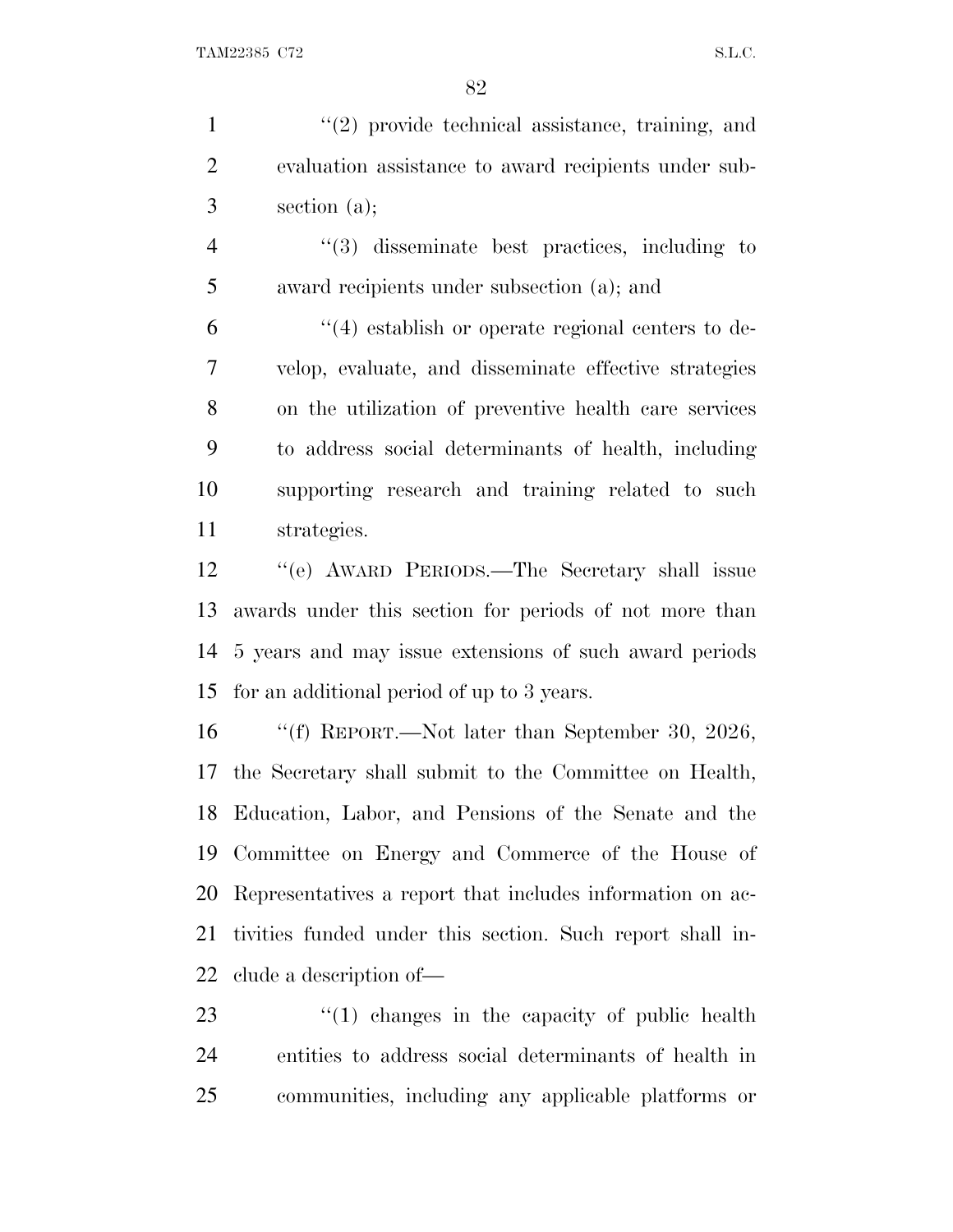| $\mathbf{1}$   | networks developed or utilized to coordinate health             |
|----------------|-----------------------------------------------------------------|
| $\overline{2}$ | and related social services and any changes in work-            |
| 3              | force capacity or capabilities;                                 |
| 4              | $\lq(2)$ improvements in health outcomes and in                 |
| 5              | reducing health disparities in medically underserved            |
| 6              | communities;                                                    |
| 7              | $\cdot$ (3) activities conducted to support consider-           |
| 8              | ation of social determinants of health in preparing             |
| 9              | for, and responding to, public health emergencies,              |
| 10             | through outreach, education, and other relevant ac-             |
| 11             | tivities;                                                       |
| 12             | $(4)$ communities and populations served by re-                 |
| 13             | cipients of awards under subsection (a);                        |
| 14             | $(5)$ activities supported under subsection (e);                |
| 15             | and                                                             |
| 16             | $\cdot\cdot\cdot(6)$ other relevant activities and outcomes, as |
| 17             | determined by the Secretary.                                    |
| 18             | "(g) AUTHORIZATION OF APPROPRIATIONS.-To                        |
| 19             | carry out this section, there are authorized to be appro-       |
| 20             | priated \$70,000,000 for each of fiscal years 2023 through      |
| 21             | $2027."$ ; and                                                  |
| 22             | $(2)$ by striking section 330D $(42 \text{ U.S.C. } 254c-$      |
| 23             | 4).                                                             |
| 24             | (b) GAO STUDY AND REPORT.—Not later than 4                      |
| 25             | years after the date of enactment of this Act, the Comp-        |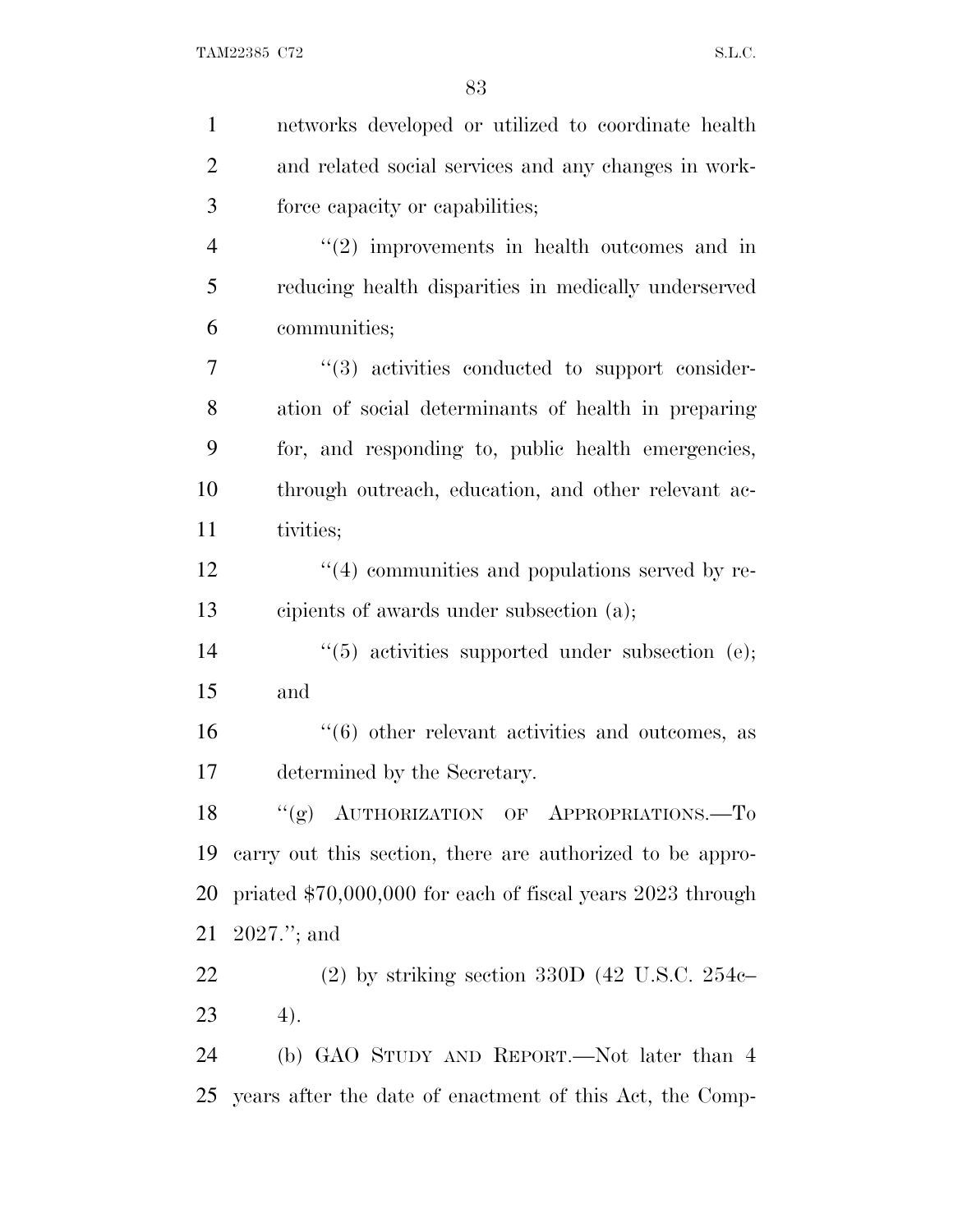troller General of the United States shall submit to the Committee on Health, Education, Labor, and Pensions of the Senate and the Energy and Committee on Energy and Commerce of the House of Representatives a report on the program authorized under section 317V of the Public Health Service Act, as added by subsection (a), including a review of the outcomes and effectiveness of the program and coordination with other programs in the Department of Health and Human Services with similar goals to en- sure that there was no unnecessary duplication of efforts. **SEC. 202. NATIONAL ACADEMIES OF SCIENCES, ENGINEER-**

## **ING, AND MEDICINE REPORT.**

 (a) I<sup>N</sup> GENERAL.—Not later than 45 days after the date of enactment of this Act, the Secretary of Health and Human Services shall seek to enter into a contract with the National Academies of Sciences, Engineering, and Medicine (referred to in this section as the ''National Academies'') to conduct a study to examine health dispari- ties and the effect of such disparities on health outcomes, which may include health outcomes related to pandemic and other public health emergencies.

 (b) REPORT.—Pursuant to the contract under sub- section (a), the National Academies shall, not later than 3 years after the date of enactment of this Act, issue a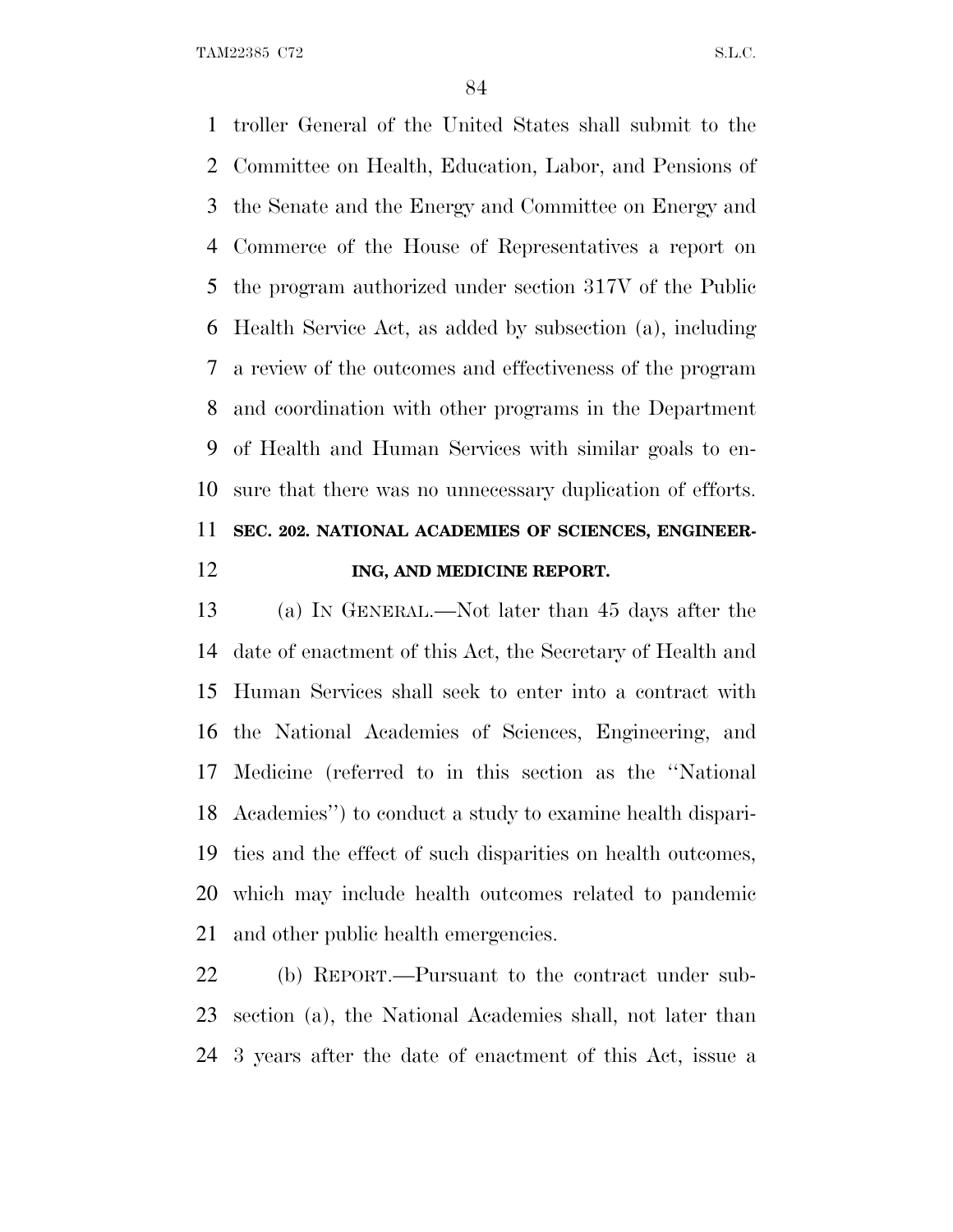report informed by the study conducted under such sub-section that includes—

 (1) consideration of previous recommendations made by the National Academies related to health disparities, including in the report titled ''Unequal Treatment: Confronting Racial and Ethnic Dispari-ties in Healthcare'';

 (2) recommendations for strategies to improve health outcomes by reducing health disparities, which may include education and training; and

 (3) an assessment of ongoing research and strategies to reduce health disparities and improve health outcomes, including effective service delivery models.

 (c) CLARIFICATION.—In completing the requirements of the contract under this section, the National Academies may leverage relevant ongoing work of the National Acad- emies, including ongoing work related to the impact of Federal policies on health disparities.

20 (d) AUTHORIZATION OF APPROPRIATIONS.—There is authorized to be appropriated \$2,000,000 for fiscal year 2023 to carry out this section.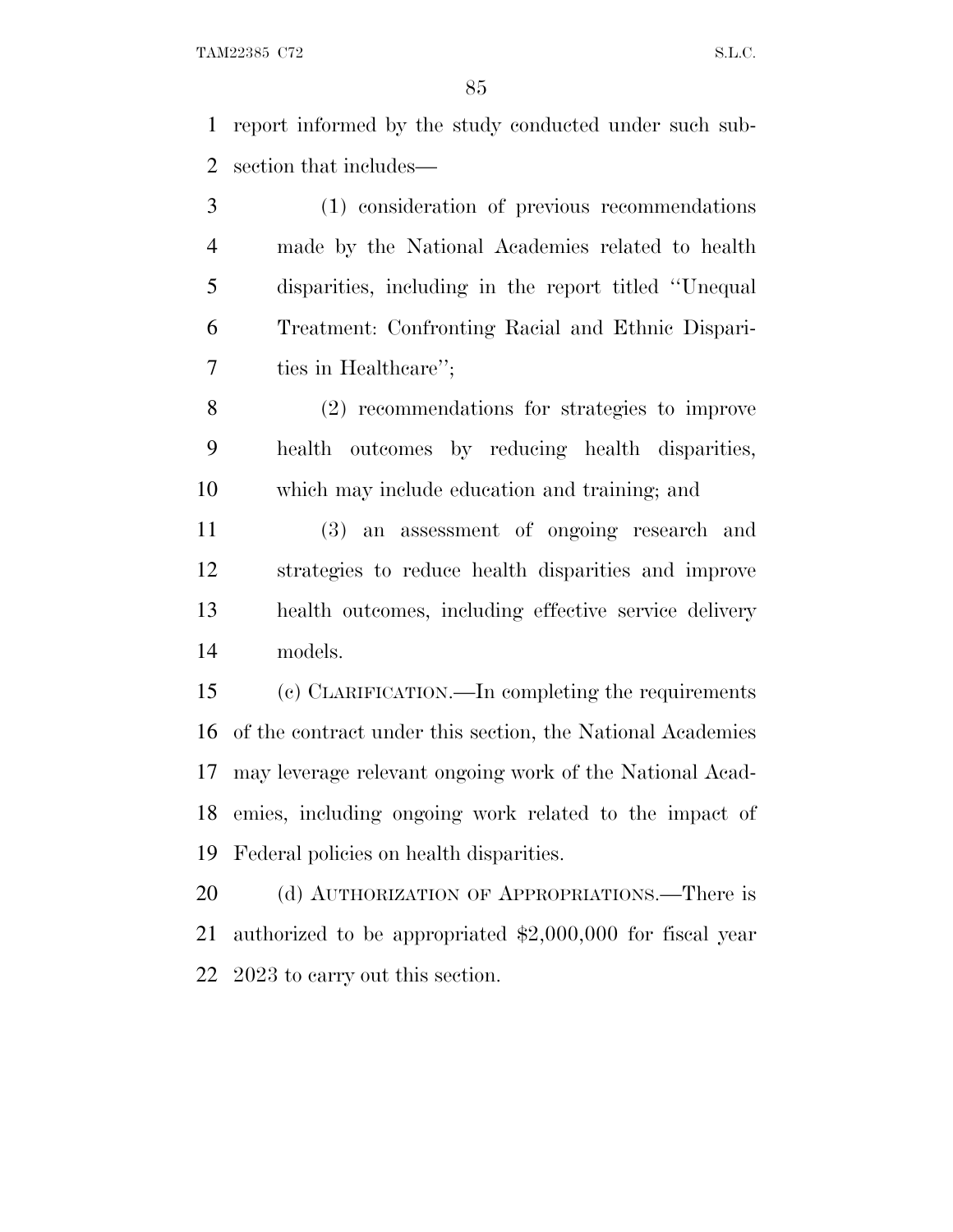| $\mathbf{1}$   | <b>Subtitle B-Improving Public</b>                 |
|----------------|----------------------------------------------------|
| $\overline{2}$ | <b>Health Data</b>                                 |
| 3              | SEC. 211. MODERNIZING BIOSURVEILLANCE CAPABILITIES |
| 4              | AND INFECTIOUS DISEASE DATA COLLEC-                |
| 5              | TION.                                              |
| 6              | Section 319D of the Public Health Service Act (42) |
| 7              | U.S.C. $247d-4$ ) is amended—                      |
| 8              | (1) in subsection (b)(1)(A), by striking ", and    |
| 9              | local" and inserting ", local, and Tribal";        |
| 10             | $(2)$ in subsection $(e)$ —                        |
| 11             | $(A)$ in paragraph $(1)$ , by inserting "mod-      |
| 12             | ernize," after "establish,";                       |
| 13             | (B) in paragraph $(3)(B)$ , by inserting ",        |
| 14             | and make recommendations to improve the            |
| 15             | quality of data collected pursuant to subpara-     |
| 16             | graph (A) to ensure complete, accurate, and        |
| 17             | timely sharing of such data, as appropriate,       |
| 18             | across such elements as described in subpara-      |
| 19             | graph $(A)$ " after "under subparagraph $(A)$ ";   |
| 20             | $(C)$ in paragraph $(5)$ —                         |
| 21             | (i) in subparagraph $(A)$ —                        |
| 22             | (I) in the matter preceding clause                 |
| 23             | (i), by striking "and operating" and               |
| 24             | inserting ", operating, and updating,              |
| 25             | as appropriate,";                                  |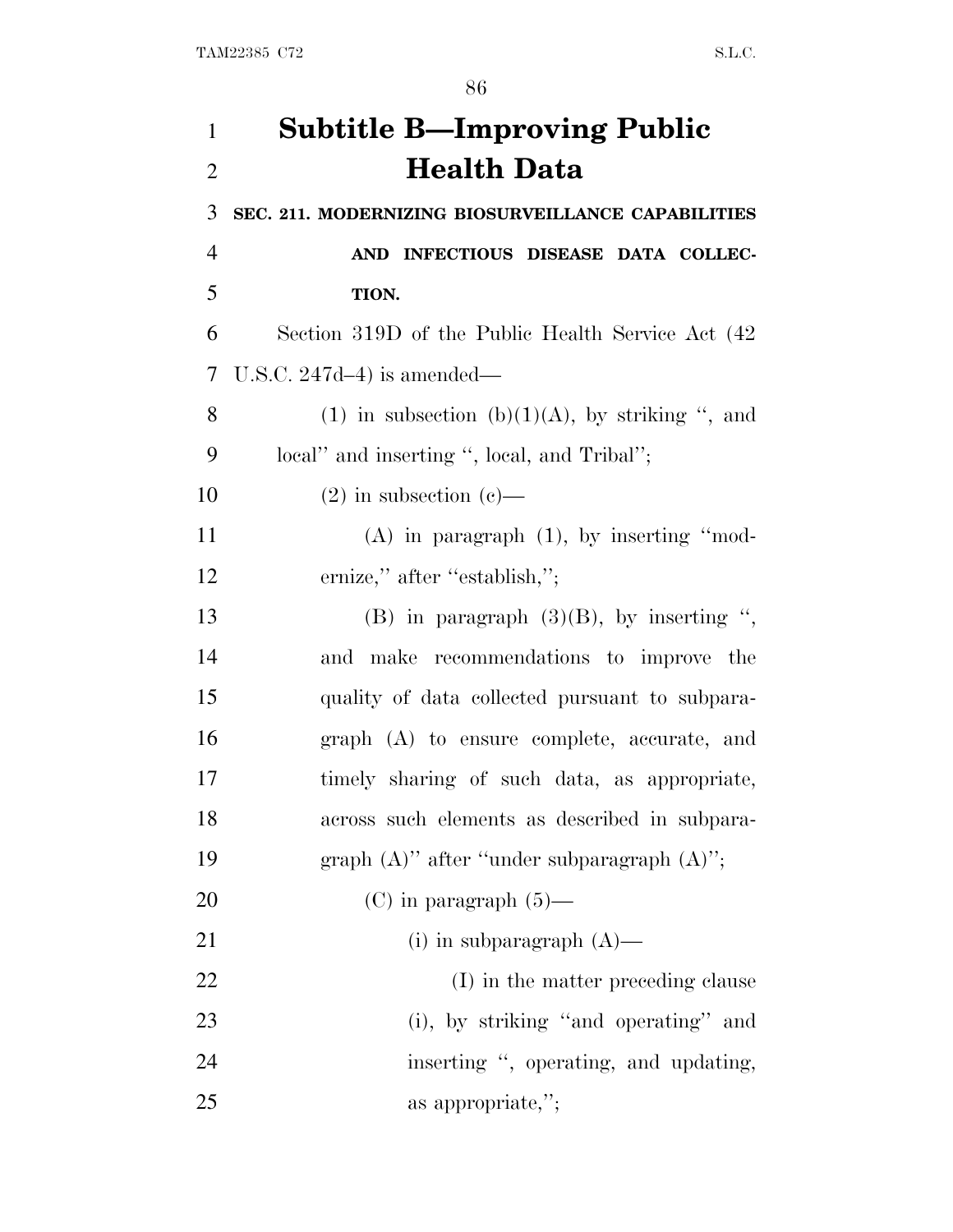| $\mathbf{1}$   | (II) in clause (iv), by striking              |
|----------------|-----------------------------------------------|
| $\overline{2}$ | "and" at the end;                             |
| 3              | (III) in clause (v), by striking the          |
| $\overline{4}$ | period and inserting "; and"; and             |
| 5              | (IV) by adding at the end the fol-            |
| 6              | lowing:                                       |
| 7              | "(vi) in collaboration with State, local,     |
| 8              | and Tribal public health officials, integrate |
| 9              | update applicable existing public<br>and      |
| 10             | health data systems and networks of the       |
| 11             | Department of Health and Human Serv-          |
| 12             | ices to reflect technological advancements,   |
| 13             | consistent with section 2823, as applica-     |
| 14             | ble."; and                                    |
| 15             | (ii) in subparagraph $(B)$ —                  |
| 16             | $(I)$ in clause (i), by inserting             |
| 17             | "and 180 days after the date of enact-        |
| 18             | ment of the PREVENT Pandemics                 |
| 19             | Act," after "Innovation Act of                |
| 20             | $2019,$ ";                                    |
| 21             | $(II)$ in clause (ii), by inserting           |
| 22             | "experts in privacy and data secu-            |
| 23             | rity;" after "forecasting);"; and             |
| 24             | $(III)$ in clause $(iii)$ —                   |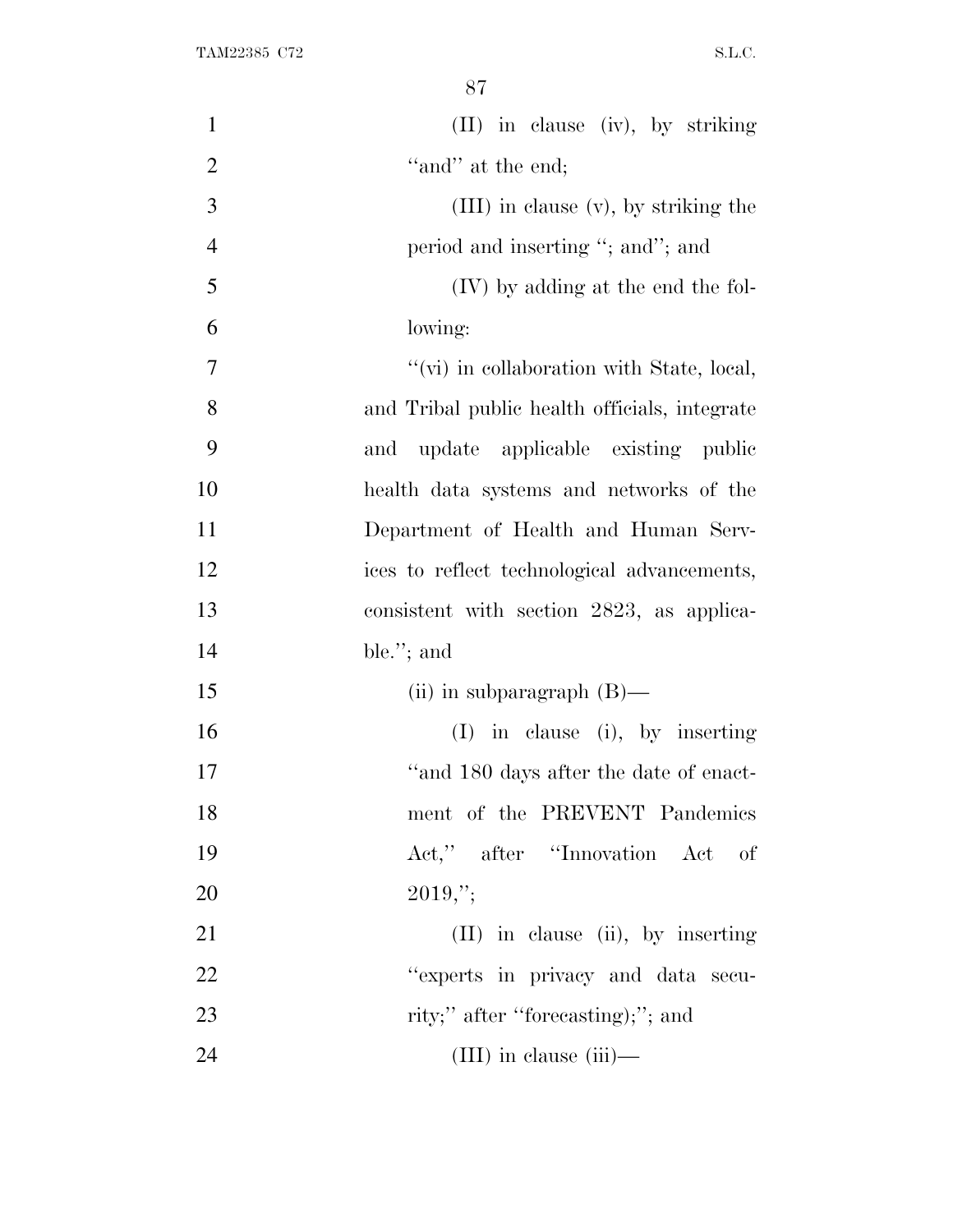| $\mathbf{1}$   | (aa) in subclause $(V)$ , by            |
|----------------|-----------------------------------------|
| $\overline{2}$ | striking "and" at the end;              |
| 3              | (bb) in subclause $(VI)$ , by           |
| $\overline{4}$ | striking the period and inserting       |
| 5              | a semicolon; and                        |
| 6              | (cc) by adding at the end               |
| $\overline{7}$ | the following:                          |
| 8              | "(VII) strategies to integrate lab-     |
| 9              | oratory and public health data sys-     |
| 10             | tems and capabilities to support rapid  |
| 11             | and accurate reporting of laboratory    |
| 12             | test results and associated relevant    |
| 13             | data;                                   |
| 14             | "(VIII) strategies to improve the       |
| 15             | collection and reporting of relevant,   |
| 16             | aggregated, deidentified demographic    |
| 17             | data to inform responses to public      |
| 18             | health emergencies, including identi-   |
| 19             | fication of at-risk populations and to  |
| 20             | address potential health disparities;   |
| 21             | and                                     |
| 22             | $\lq\lq$ (IX) strategies to improve the |
| 23             | electronic exchange of health informa-  |
| 24             | tion between State and local health     |
| 25             | departments and health care providers   |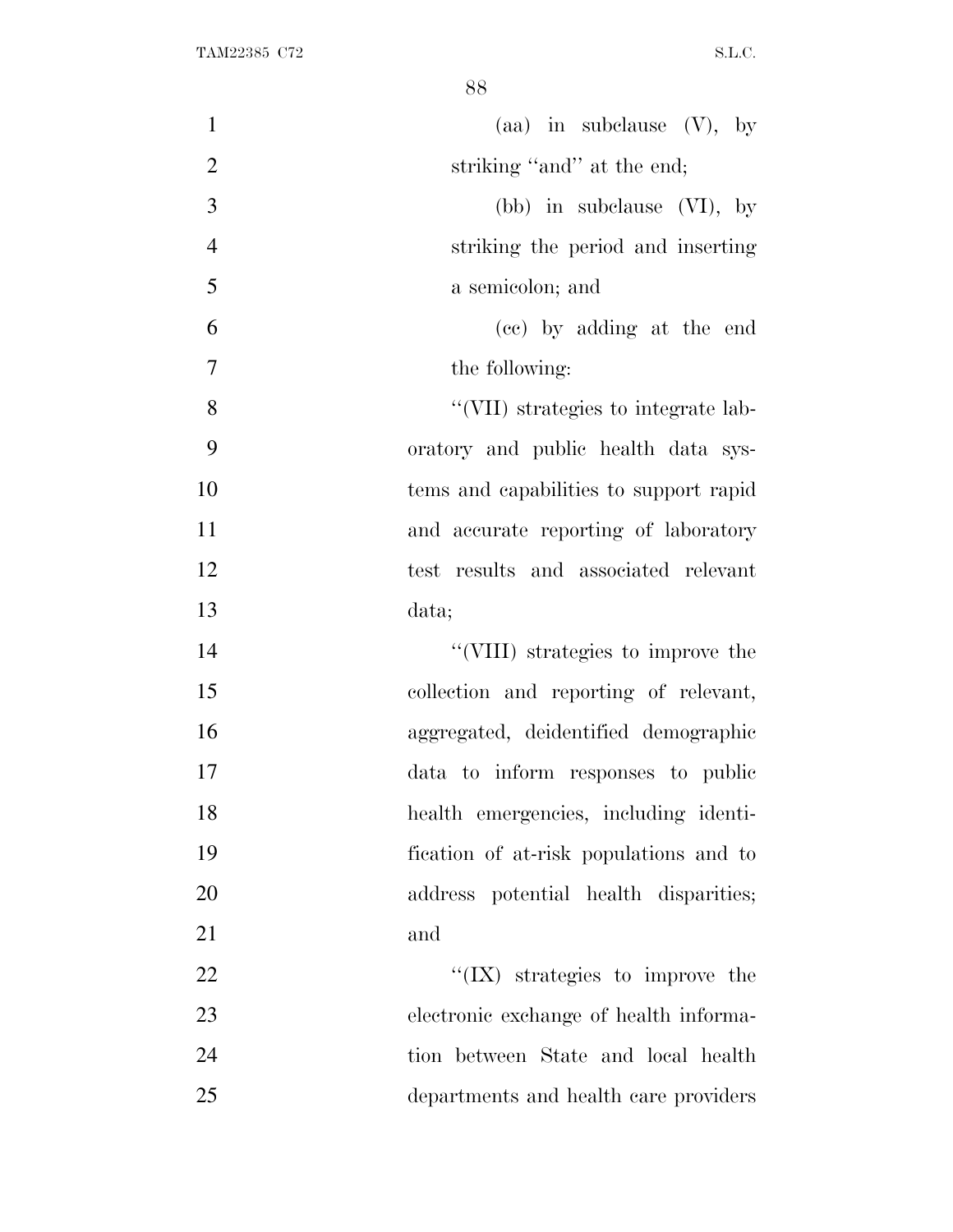| $\mathbf{1}$   | and facilities to improve public health      |
|----------------|----------------------------------------------|
| $\overline{2}$ | surveillance."; and                          |
| 3              | (D) in paragraph $(6)(A)$ —                  |
| $\overline{4}$ | (i) in the matter preceding clause (i),      |
| 5              | by inserting "and every 5 years there-       |
| 6              | after," after "Innovation Act of 2019,"      |
| $\overline{7}$ | $(ii)$ in clause $(iii)$ —                   |
| 8              | $(I)$ in subclause $(III)$ , by striking     |
| 9              | "and" at the end; and                        |
| 10             | (II) by adding at the end the fol-           |
| 11             | lowing:                                      |
| 12             | $\lq\lq(V)$ improve coordination and         |
| 13             | collaboration, as appropriate, with          |
| 14             | other Federal departments; and               |
| 15             | "(VI) implement applicable les-              |
| 16             | sons learned from recent public health       |
| 17             | emergencies to address gaps in situa-        |
| 18             | tional awareness and biosurveillance         |
| 19             | capabilities;";                              |
| 20             | (iii) in clause (iv), by striking "and"      |
| 21             | at the end;                                  |
| 22             | $(iv)$ in clause $(v)$ , by striking the pe- |
| 23             | riod and inserting ", including a descrip-   |
| 24             | tion of how such steps will further the      |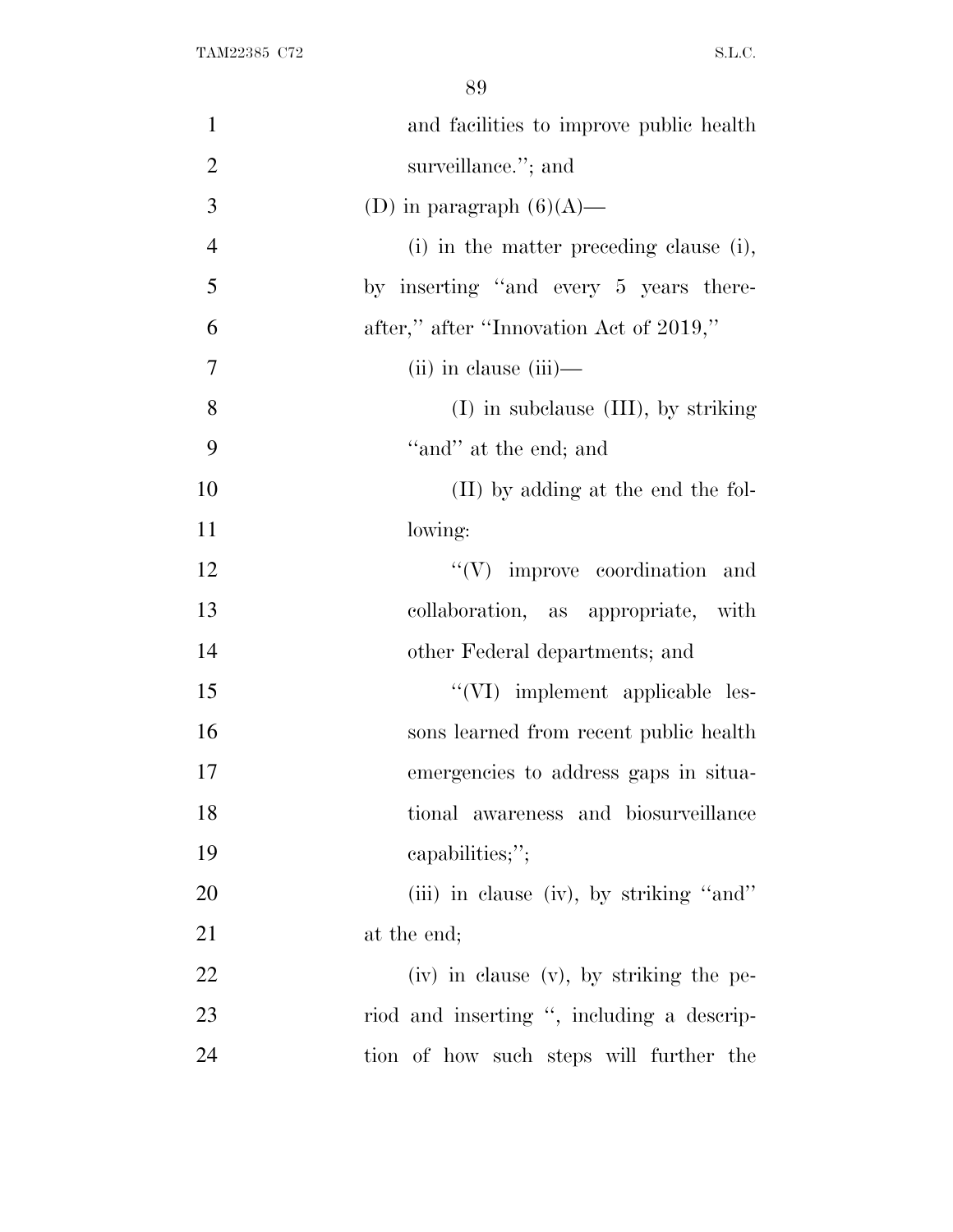| goals of the network, consistent with para-      |
|--------------------------------------------------|
| graph $(1)$ ; and"; and                          |
| (v) by adding at the end the following:          |
| $\lq\lq$ (vi) identifies and demonstrates        |
| measurable steps the Secretary will take to      |
| further develop and integrate infectious         |
| disease detection, support rapid and accu-       |
| rate reporting of laboratory test results        |
| during a public health emergency, and im-        |
| prove coordination and collaboration with        |
| State, local, and Tribal public health offi-     |
| cials, clinical laboratories, and other enti-    |
| ties with expertise in public health surveil-    |
| lance."                                          |
| $(3)$ in subsection $(d)$ —                      |
| $(A)$ in paragraph $(1)$ , by inserting ", act-  |
| ing through the Director of the Centers for Dis- |
| ease Control and Prevention and in coordina-     |
| tion with the heads of other appropriate agen-   |
| cies and offices within the Department of        |
| Health and Human Services," after "the Sec-      |
| $return$ .                                       |
| (B) in paragraph $(2)(C)$ , by inserting ",      |
| including any public-private partnerships<br>or  |
|                                                  |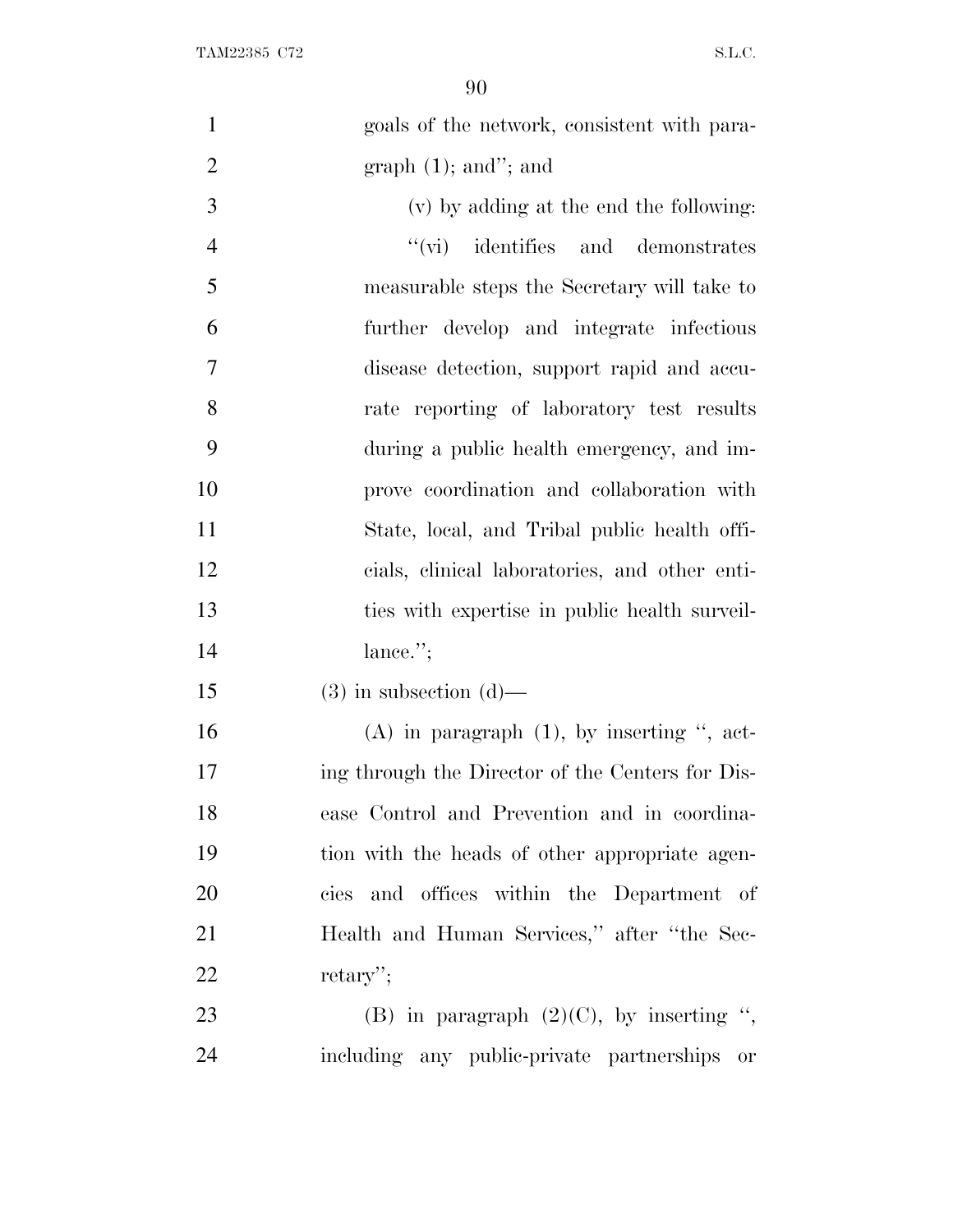| $\mathbf{1}$   | other partnerships entered into to improve such           |
|----------------|-----------------------------------------------------------|
| $\overline{2}$ | capacity" before the semicolon; and                       |
| 3              | (C) by adding at the end the following:                   |
| $\overline{4}$ | "(6) NON-DUPLICATION OF EFFORT.—The Sec-                  |
| 5              | retary shall ensure that activities carried out under     |
| 6              | an award under this subsection do not unnecessarily       |
| 7              | duplicate efforts of other agencies and offices within    |
| 8              | the Department of Health and Human Services.";            |
| 9              | $(4)$ by amending subsection (i) to read as fol-          |
| 10             | lows:                                                     |
| 11             | "(i) AUTHORIZATION OF APPROPRIATIONS.—There               |
| 12             | are authorized to be appropriated—                        |
| 13             | "(1) to carry out subsection (a), $$25,000,000$           |
| 14             | for each of fiscal years 2022 and 2023; and               |
| 15             | "(2) to carry out subsections (b), (c), and (d),          |
| 16             | $$136,800,000$ for each of fiscal years $2022$ and        |
| 17             | $2023$ ."; and                                            |
| 18             | $(5)$ by striking "tribal" each place it appears          |
| 19             | and inserting "Tribal".                                   |
| 20             | SEC. 212. GENOMIC SEQUENCING, ANALYTICS, AND PUBLIC       |
| 21             | HEALTH SURVEILLANCE OF PATHOGENS.                         |
| 22             | (a) GUIDANCE SUPPORTING GENOMIC SEQUENCING                |
| 23             | OF PATHOGENS COLLABORATION. The Secretary of              |
|                | 24 Health and Human Services (referred to in this section |
|                | 25 as the "Secretary"), in consultation with the heads of |
|                |                                                           |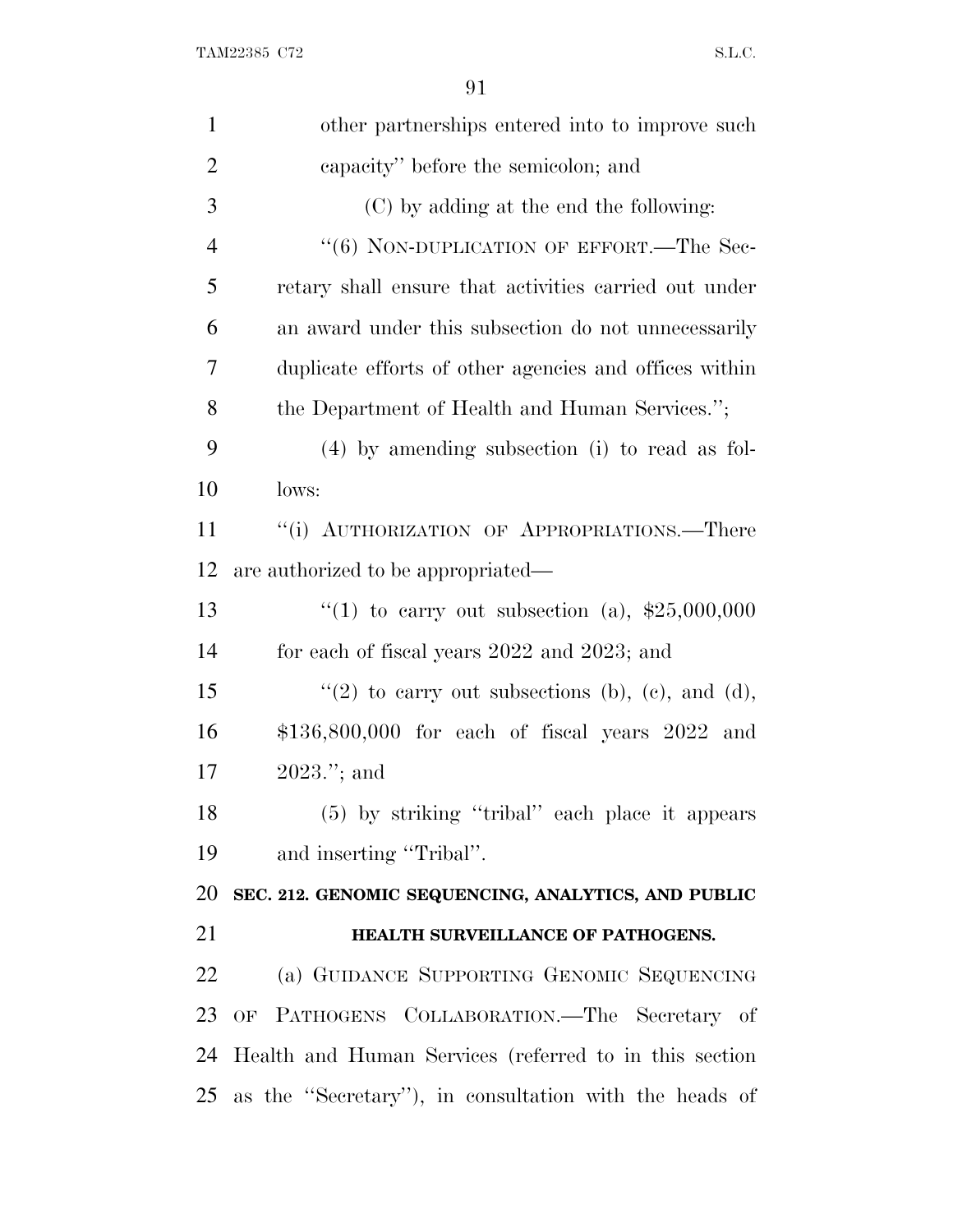other Federal departments or agencies, as appropriate, shall issue guidance to support collaboration relating to genomic sequencing of pathogens, including the use of new and innovative approaches and technology for the detec- tion, characterization, and sequencing of pathogens, to im- prove public health surveillance and preparedness and re- sponse activities, consistent with section 2824 of the Pub- lic Health Service Act, as added by subsection (b). Such guidance shall address the secure sharing, for public health surveillance purposes, of specimens of such patho- gens, between appropriate entities and public health au- thorities, consistent with the regulations promulgated under section 264(c) of the Health Insurance Portability and Accountability Act of 1996 (42 U.S.C. 1320d–2 note), as applicable, and in a manner that protects personal pri- vacy to the extent required by applicable privacy law, at a minimum, and the appropriate use of sequence data de-rived from such specimens.

 (b) GENOMIC SEQUENCING PROGRAM.—Title XXVIII of the Public Health Service Act (42 U.S.C. 300hh et seq.) is amended by adding at the end the fol-lowing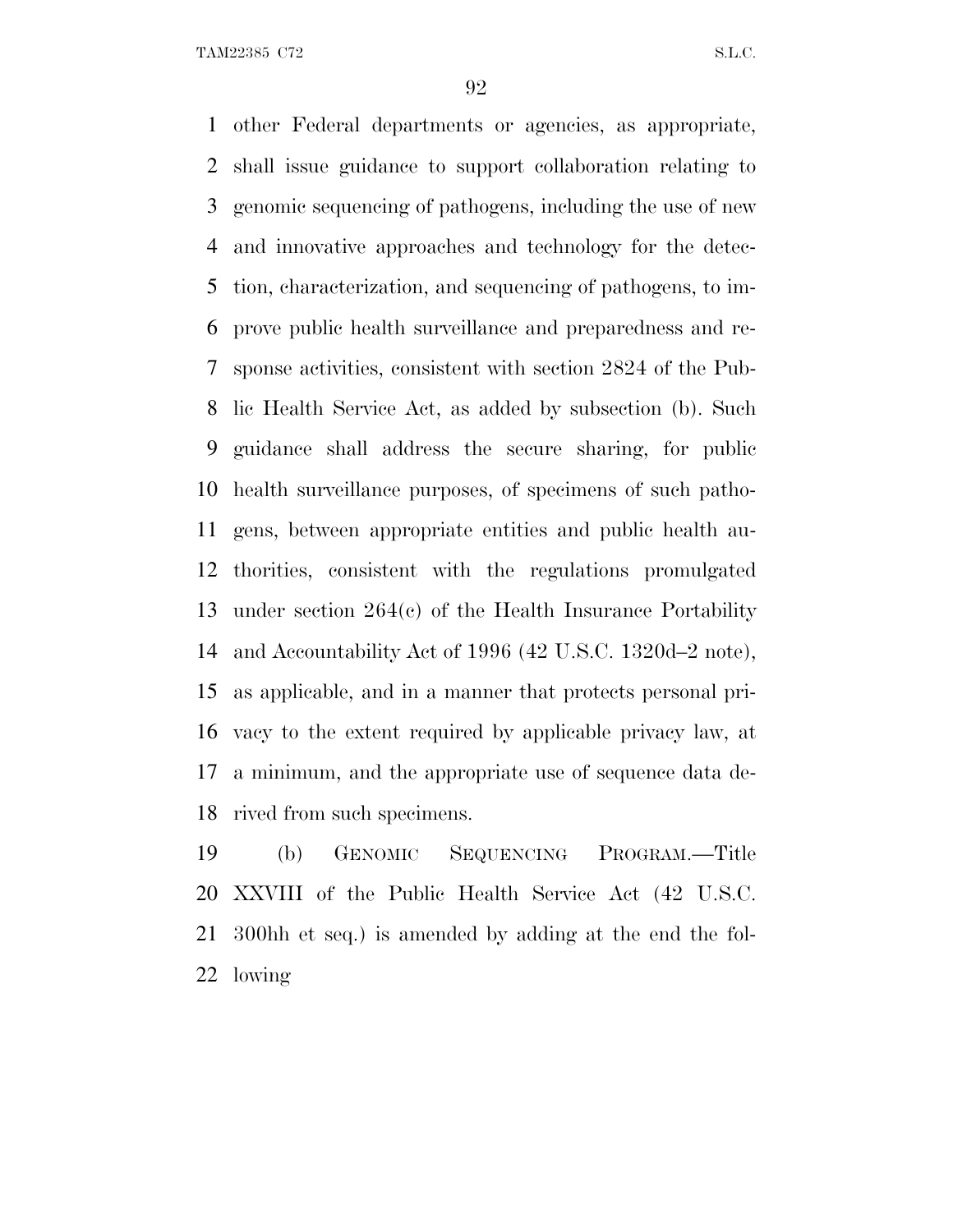**''SEC. 2824. GENOMIC SEQUENCING, ANALYTICS, AND PUB- LIC HEALTH SURVEILLANCE OF PATHOGENS PROGRAM.**

 ''(a) GENOMIC SEQUENCING, ANALYTICS, AND PUB- LIC HEALTH SURVEILLANCE OF PATHOGENS PRO- GRAM.—The Secretary, acting through the Director of the Centers for Disease Control and Prevention and in con- sultation with the Director of the National Institutes of Health and heads of other departments and agencies, as appropriate, shall strengthen and expand activities related to genomic sequencing of pathogens, including new and innovative approaches and technology for the detection, characterization, and sequencing of pathogens, analytics, and public health surveillance, including—

 ''(1) continuing and expanding activities, which may include existing genomic sequencing activities related to advanced molecular detection, to—

18 ''(A) identify and respond to emerging in-fectious disease threats; and

 $\langle$  (B) identify the potential use of genomic sequencing technologies, advanced computing, and other advanced technology to inform sur- veillance activities and incorporate the use of such technologies, as appropriate, into related activities;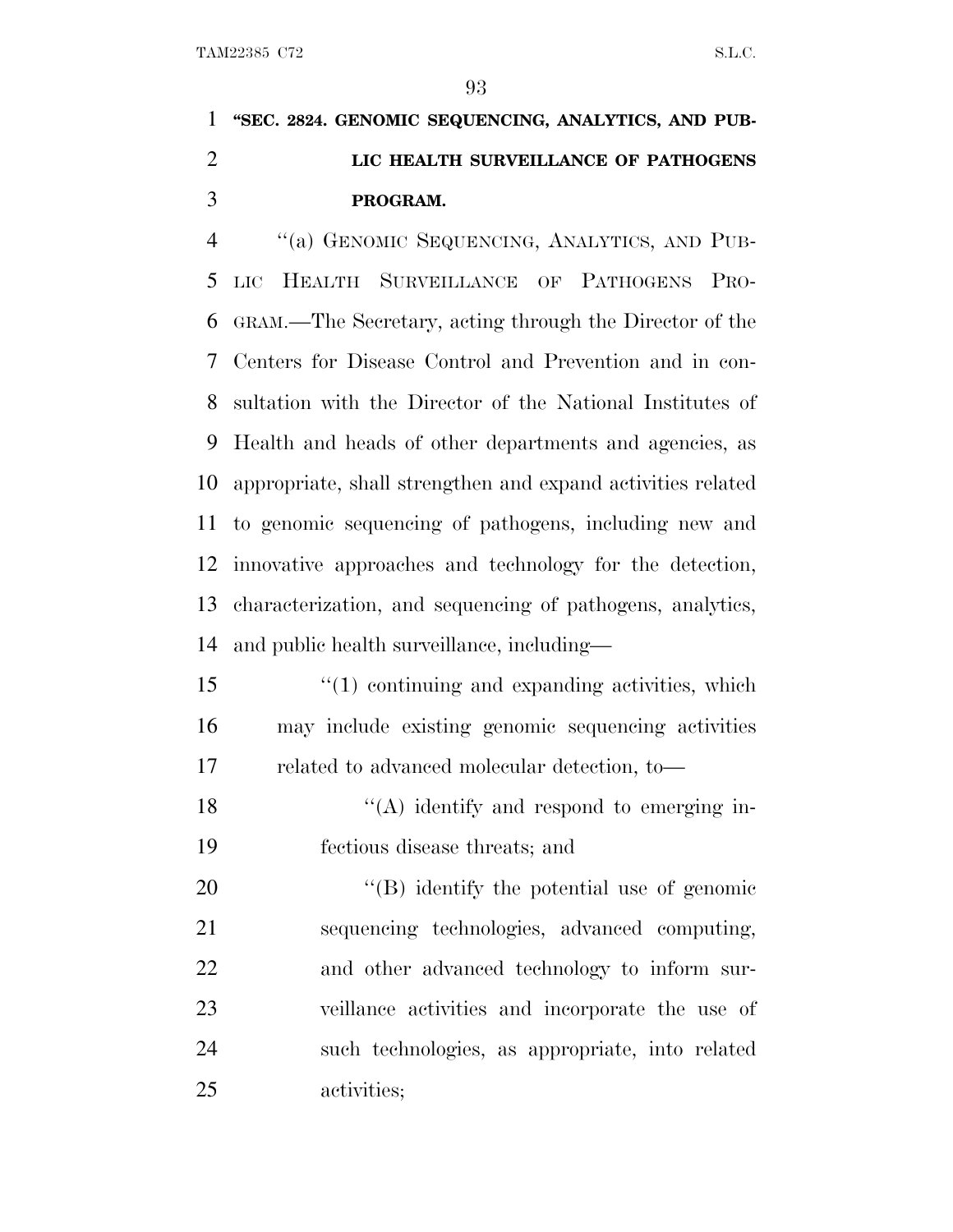1 ''(2) providing technical assistance and guid- ance to State, Tribal, local, and territorial public health departments to increase the capacity of such departments to perform genomic sequencing of pathogens, including recipients of funding under sec-tion 2821;

 $\frac{1}{3}$  carrying out activities to enhance the capa- bilities of the public health workforce with respect to pathogen genomics, epidemiology, and bioinformatics, including through training; and

11 ''(4) continuing and expanding activities, as ap- plicable, with public and private entities, including relevant departments and agencies, laboratories, aca-demic institutions, and industry.

 ''(b) PARTNERSHIPS.—For the purposes of carrying out the activities described in subsection (a), the Sec- retary, acting through the Director of the Centers for Dis- ease Control and Prevention, may award grants, contracts, or cooperative agreements to entities, including academic and other laboratories, with expertise in genomic sequenc- ing for public health purposes, including new and innova- tive approaches to, and related technology for, the detec-tion, characterization, and sequencing of pathogens.

24 "(c) CENTERS OF EXCELLENCE.—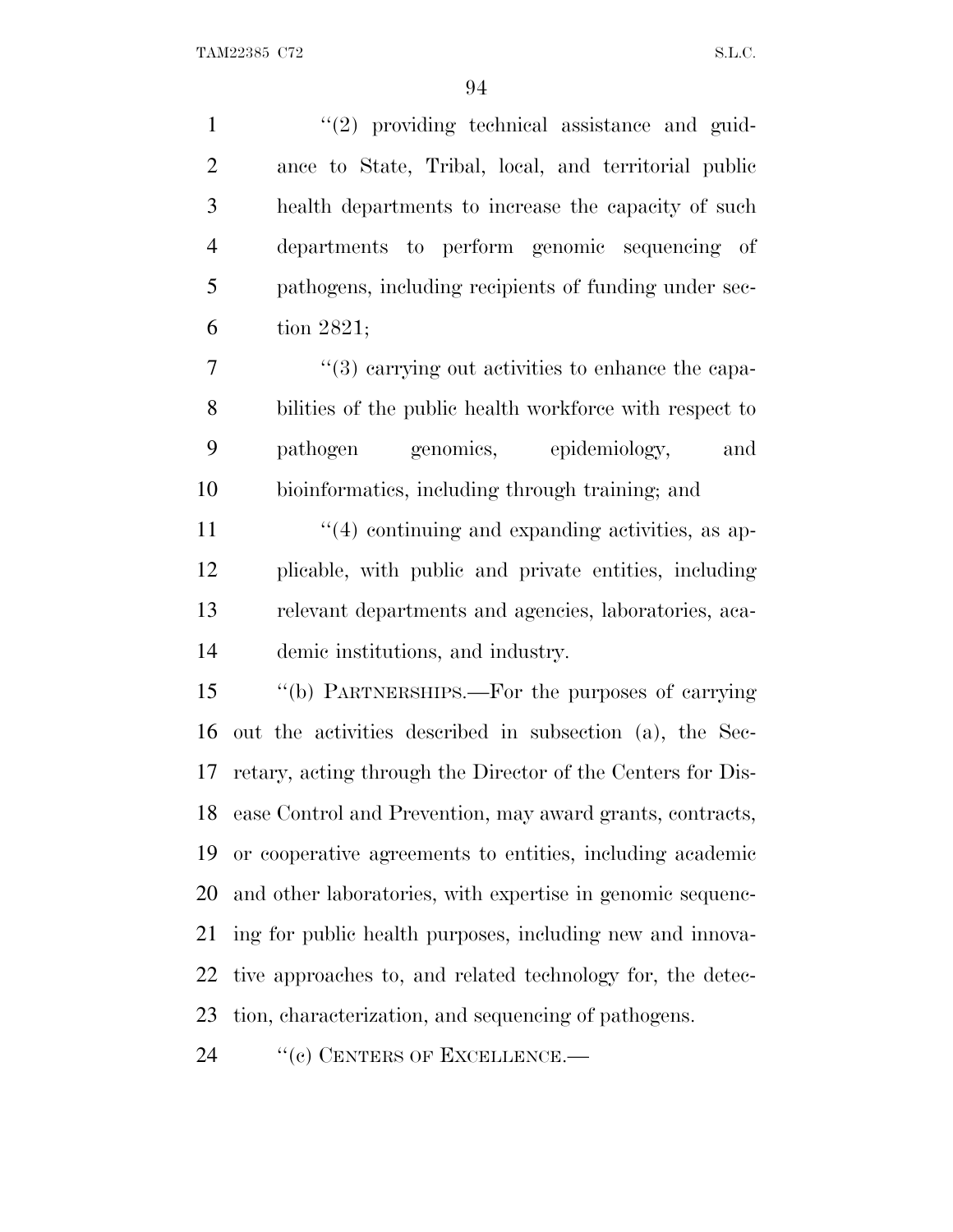| $\mathbf{1}$   | "(1) IN GENERAL.—The Secretary shall, as ap-           |
|----------------|--------------------------------------------------------|
| $\overline{2}$ | propriate, award grants, contracts, or cooperative     |
| 3              | agreements to public health agencies for the estab-    |
| $\overline{4}$ | lishment or operation of centers of excellence to pro- |
| 5              | mote innovation in pathogen genomics and molecular     |
| 6              | epidemiology to improve the control of and response    |
| $\tau$         | to pathogens that may cause a public health emer-      |
| 8              | gency. Such centers shall, as appropriate—             |
| 9              | $\lq\lq$ identify and evaluate the use of              |
| 10             | genomics, or other related technologies that           |
| 11             | may advance public health preparedness and re-         |
| 12             | sponse;                                                |
| 13             | "(B) improve the identification, develop-              |
| 14             | ment, and use of tools for integrating and ana-        |
| 15             | lyzing genomic and epidemiologic data;                 |
| 16             | $\lq\lq$ (C) assist with genomic surveillance of,      |
| 17             | and response to, infectious diseases, including        |
| 18             | analysis of pathogen genomic data;                     |
| 19             | "(D) conduct applied research to improve               |
| 20             | public health surveillance of, and response to,        |
| 21             | infectious diseases through innovation in patho-       |
| 22             | gen genomics and molecular epidemiology; and           |
| 23             | $\lq\lq(E)$ develop and provide training mate-         |
| 24             | rials for experts in the fields of genomics,           |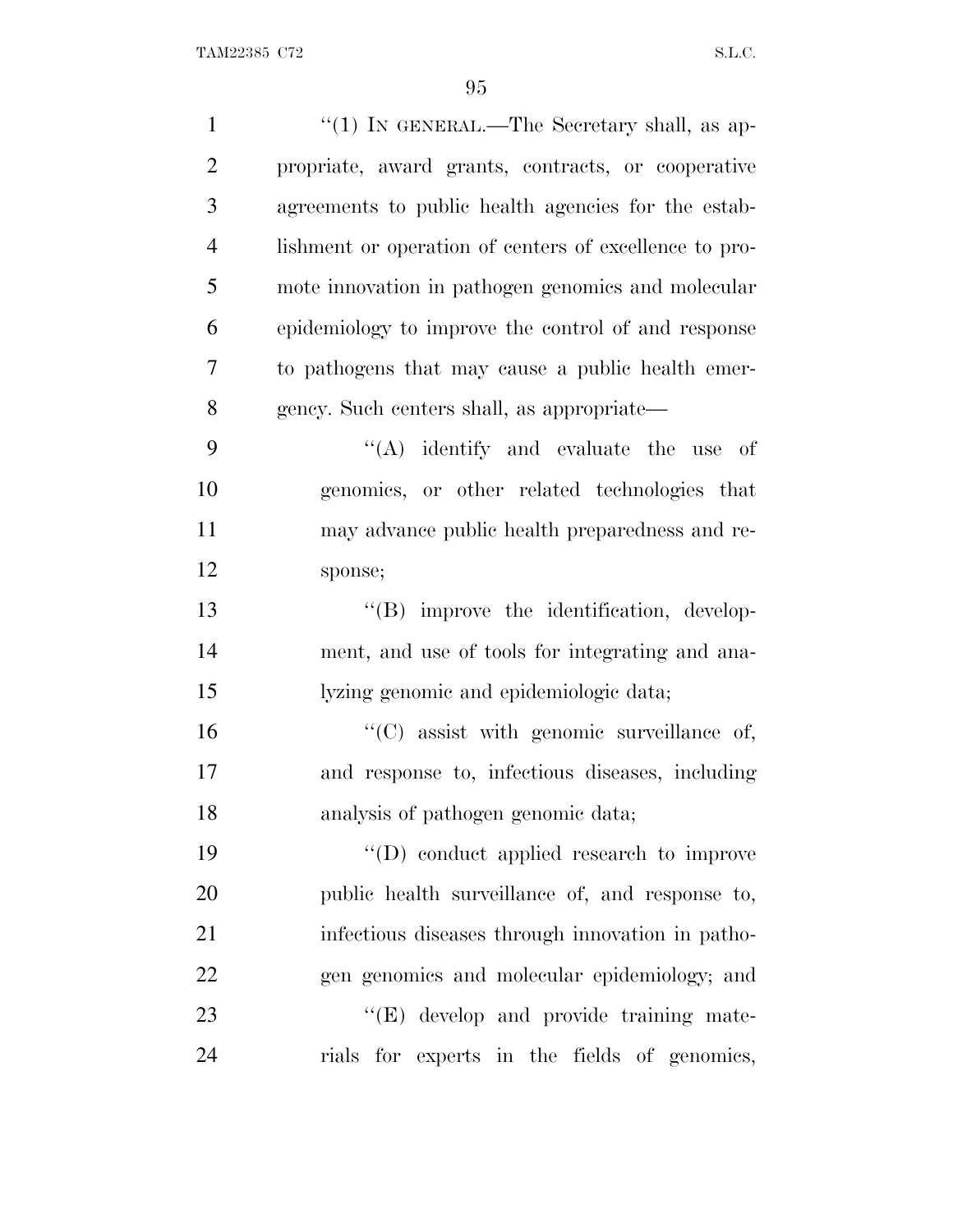| $\mathbf{1}$   | microbiology, bioinformatics, epidemiology, and                 |
|----------------|-----------------------------------------------------------------|
| $\overline{2}$ | other fields, as appropriate.                                   |
| 3              | "(2) REQUIREMENTS.—To be eligible for an                        |
| $\overline{4}$ | award under paragraph (1), an entity shall submit               |
| 5              | to the Secretary an application containing such in-             |
| 6              | formation as the Secretary may require, including a             |
| 7              | description of how the entity will partner, as applica-         |
| 8              | ble, with a cademic institutions or a consortium of             |
| 9              | academic partners that have relevant expertise, such            |
| 10             | as microbial genomics, molecular epidemiology, or               |
| 11             | the application of bioinformatics or statistics.                |
| 12             | "(d) AUTHORIZATION.—For purposes of carrying out                |
| 13             | this section, there are authorized to be appropriated           |
| 14             | $$175,000,000$ for each of fiscal years $2023$ through          |
| 15             | $2027$ .".                                                      |
| 16             | SEC. 213. SUPPORTING PUBLIC HEALTH DATA AVAIL-                  |
| 17             | <b>ABILITY AND ACCESS.</b>                                      |
| 18             | (a) DESIGNATION OF PUBLIC HEALTH DATA STAND-                    |
| 19             | $ARDS.$ Section 2823(a)(2) of the Public Health Service         |
| 20             | Act $(42 \text{ U.S.C. } 300 \text{hh} - 33(a)(2))$ is amended— |
| 21             | (1) by striking "In carrying out" and inserting                 |
| 22             | the following:                                                  |
| 23             | "(A) IN GENERAL.—In carrying out"; and                          |

 (2) by striking ''shall, as appropriate and'' and inserting ''shall, not later than 2 years after the date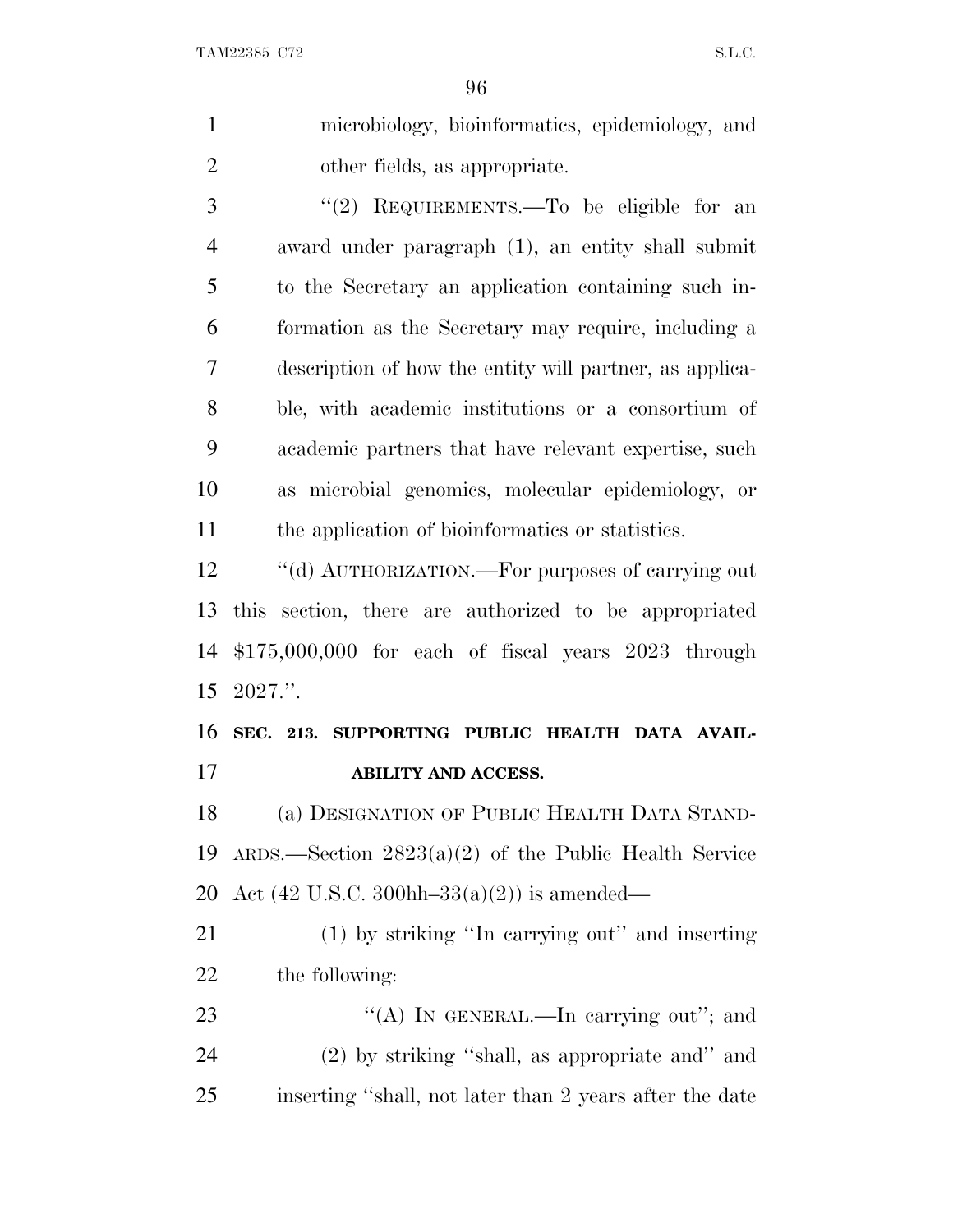| $\mathbf{1}$   | of enactment of the PREVENT Pandemics Act,"; |
|----------------|----------------------------------------------|
| $\overline{2}$ | and                                          |
| 3              | (3) by adding at the end the following:      |
| $\overline{4}$ | "(B) SELECTION OF DATA AND TECH-             |
| 5              | NOLOGY STANDARDS.—The standards<br>des-      |
| 6              | ignated as described in subparagraph (A) may |
| 7              | include standards to improve—                |
| 8              | "(i) the exchange of electronic health       |
| 9              | information for-                             |
| 10             | "(I) electronic case reporting;              |
| 11             | "(II) syndromic surveillance;                |
| 12             | "(III) reporting of vital statistics;        |
| 13             | and                                          |
| 14             | $``(IV)$ reporting test orders and           |
| 15             | results electronically, including from       |
| 16             | laboratories;                                |
| 17             | "(ii) automated electronic reporting to      |
| 18             | relevant public health data systems of the   |
| 19             | Centers for Disease Control and Preven-      |
| 20             | tion; and                                    |
| 21             | "(iii) such other use cases as the Sec-      |
| 22             | retary determines appropriate.               |
| 23             | "(C) NO DUPLICATIVE EFFORTS.—                |
| 24             | "(i) IN GENERAL.—In carrying out             |
| 25             | the requirements of this paragraph, the      |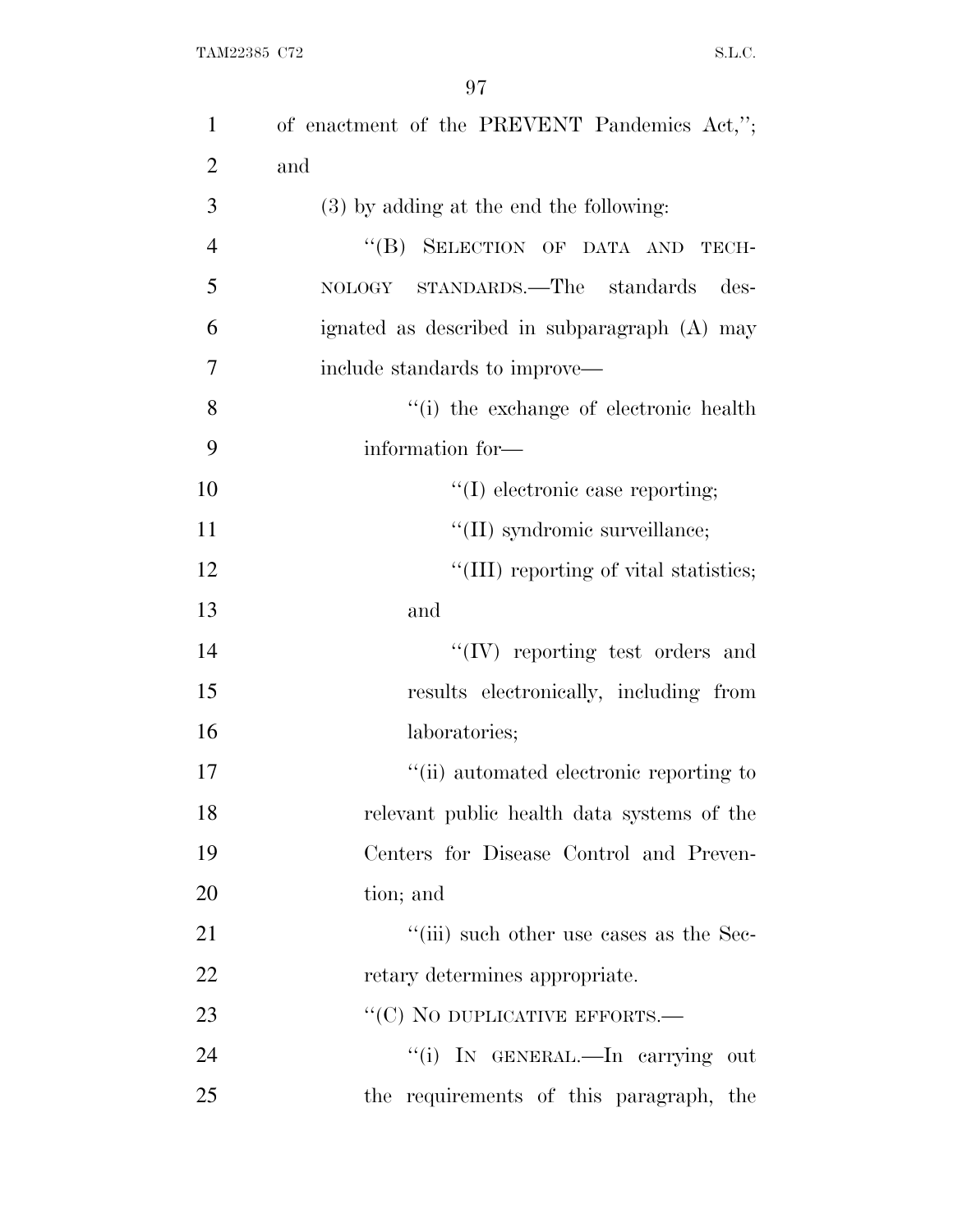| $\mathbf{1}$   | Secretary, in consultation with the Office           |
|----------------|------------------------------------------------------|
| $\overline{2}$ | of the National Coordinator for Health In-           |
| 3              | formation Technology, may use input gath-            |
| $\overline{4}$ | ered (including input and recommendations)           |
| 5              | gathered from the Health Information                 |
| 6              | Technology Advisory Committee), and ma-              |
| 7              | terials developed, prior to the date of en-          |
| 8              | actment of the PREVENT Pandemics Act.                |
| 9              | "(ii) PREVIOUSLY ADOPTED STAND-                      |
| 10             | ARDS.—The data and technology standards              |
| 11             | designated pursuant to this paragraph may            |
| 12             | include the adoption of standards pre-               |
| 13             | viously adopted by the Secretary pursuant            |
| 14             | to section 3004.                                     |
| 15             | "(D) PRIVACY AND SECURITY.--Nothing                  |
| 16             | in this paragraph shall be construed as modi-        |
| 17             | fying applicable Federal or State information        |
| 18             | privacy or security law.".                           |
| 19             | (b) STUDY ON LABORATORY INFORMATION STAND-           |
| 20             | ARDS.                                                |
| 21             | $(1)$ In GENERAL.—Not later than 1 year after        |
| 22             | the date of enactment of this Act, the Office of the |
| 23             | National Coordinator for Health Information Tech-    |
| 24             | nology shall conduct a study to review the use of    |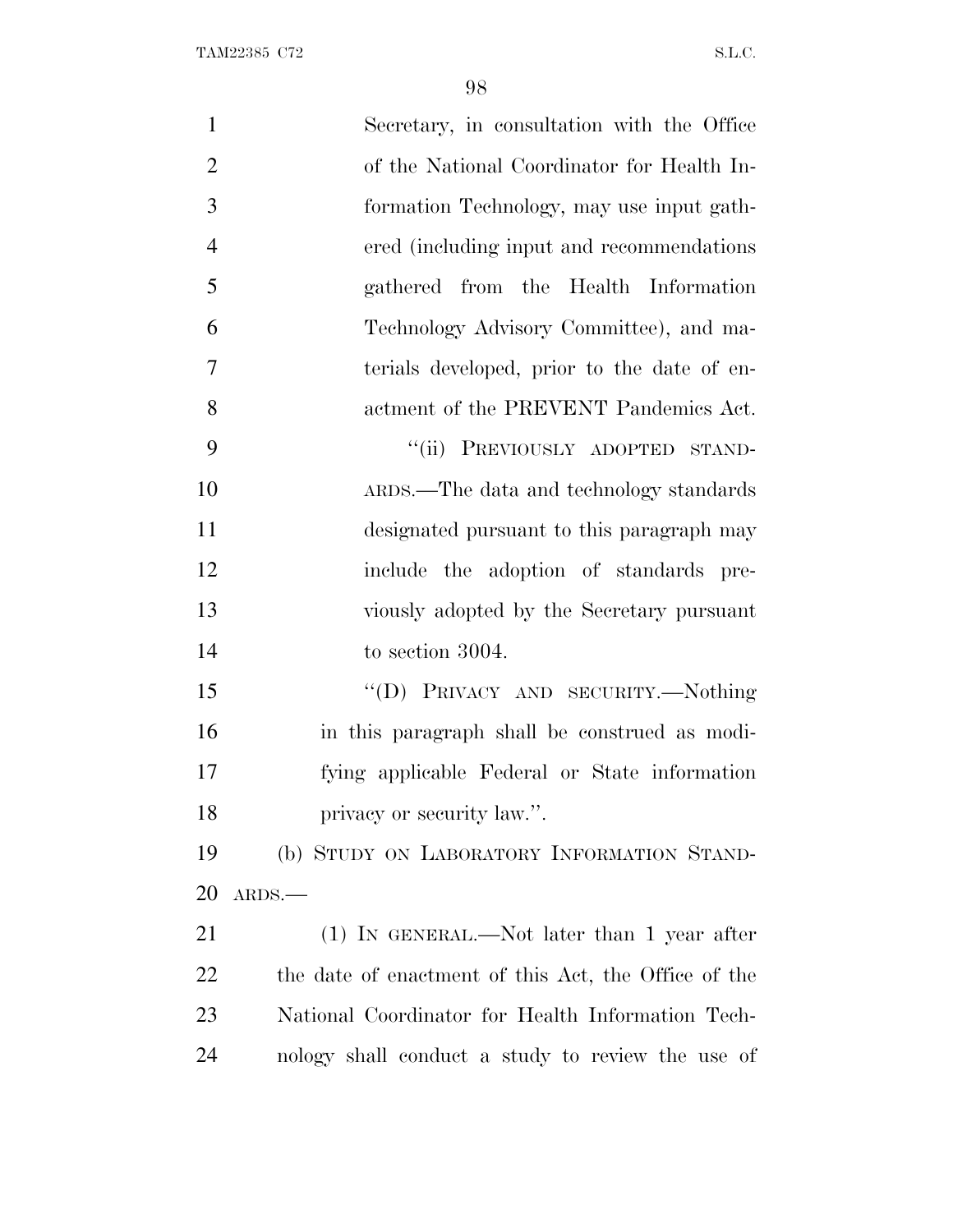$\begin{minipage}{0.9\linewidth} \textbf{TAM22385 C72} \end{minipage}$ 

| $\mathbf{1}$   | standards for electronic ordering and reporting of   |
|----------------|------------------------------------------------------|
| $\overline{2}$ | laboratory test results.                             |
| 3              | (2) AREAS OF CONCENTRATION.—In conducting            |
| $\overline{4}$ | the study under paragraph (1), the Office of the Na- |
| 5              | tional Coordinator for Health Information Tech-      |
| 6              | nology shall—                                        |
| 7              | (A) determine the extent to which clinical           |
| 8              | laboratories are using standards for electronic      |
| 9              | ordering and reporting of laboratory test re-        |
| 10             | sults;                                               |
| 11             | (B) assess trends in laboratory compliance           |
| 12             | with standards for ordering and reporting lab-       |
| 13             | oratory test results and the effect of such          |
| 14             | trends on the interoperability of laboratory data    |
| 15             | with public health data systems;                     |
| 16             | (C) identify challenges related to collection        |
| 17             | and reporting of demographic and other data          |
| 18             | elements with respect to laboratory test results;    |
| 19             | (D) identify any challenges associated with          |
| 20             | using or complying with standards and report-        |
| 21             | ing laboratory test results with data elements       |
| <u>22</u>      | identified in standards for electronic ordering      |
| 23             | and reporting of such results; and                   |
|                |                                                      |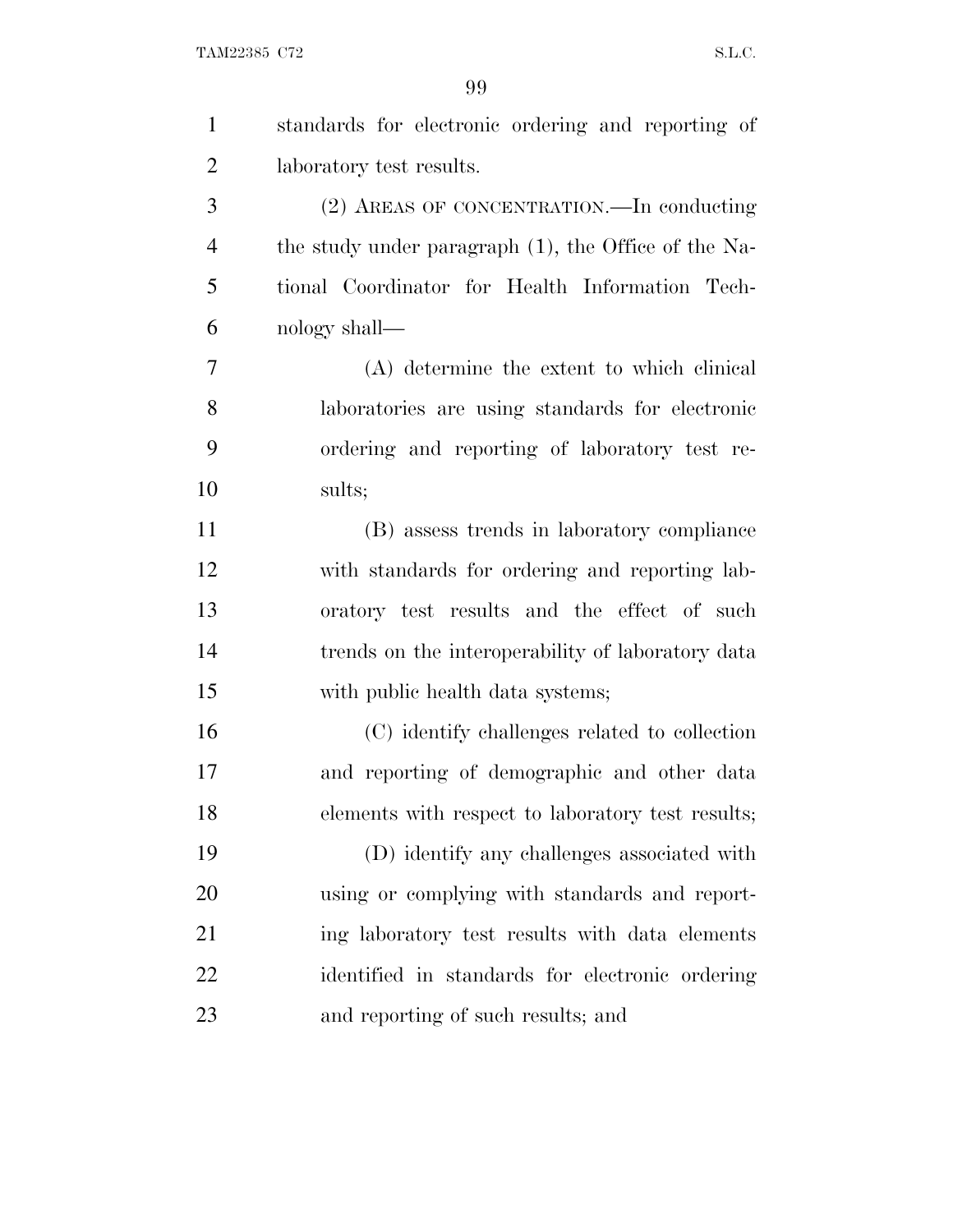| $\mathbf{1}$   | (E) review other relevant areas determined           |
|----------------|------------------------------------------------------|
| $\overline{2}$ | appropriate by the Office of the National Coor-      |
| 3              | dinator for Health Information Technology.           |
| $\overline{4}$ | (3) REPORT.—Not later than 2 years after the         |
| 5              | date of enactment of this Act, the Office of the Na- |
| 6              | tional Coordinator for Health Information Tech-      |
| 7              | nology shall submit to the Committee on Health,      |
| 8              | Education, Labor, and Pensions of the Senate and     |
| 9              | the Committee on Energy and Commerce of the          |
| 10             | House of Representatives a report concerning the     |
| 11             | findings of the study conducted under paragraph      |
| 12             | (1).                                                 |
| 13             | (c) SUPPORTING INFORMATION SHARING THROUGH           |
| 14             | DATA USE AGREEMENTS.                                 |
| 15             | (1)<br>INTERAGENCY DATA USE<br><b>AGREEMENTS</b>     |
| 16             | WITHIN THE DEPARTMENT OF HEALTH AND HUMAN            |
| 17             | SERVICES FOR PUBLIC HEALTH EMERGENCIES.-             |
| 18             | (A) IN GENERAL.—The Secretary of                     |
| 19             | Health and Human Services (referred to in this       |
| 20             | subsection as the "Secretary") shall, as appro-      |
| 21             | priate, facilitate the development of, or updates    |
| 22             | to, memoranda of understanding, data use             |
| 23             | agreements, or other applicable interagency          |
| 24             | agreements regarding appropriate access, ex-         |
| 25             | change, and use of public health data between        |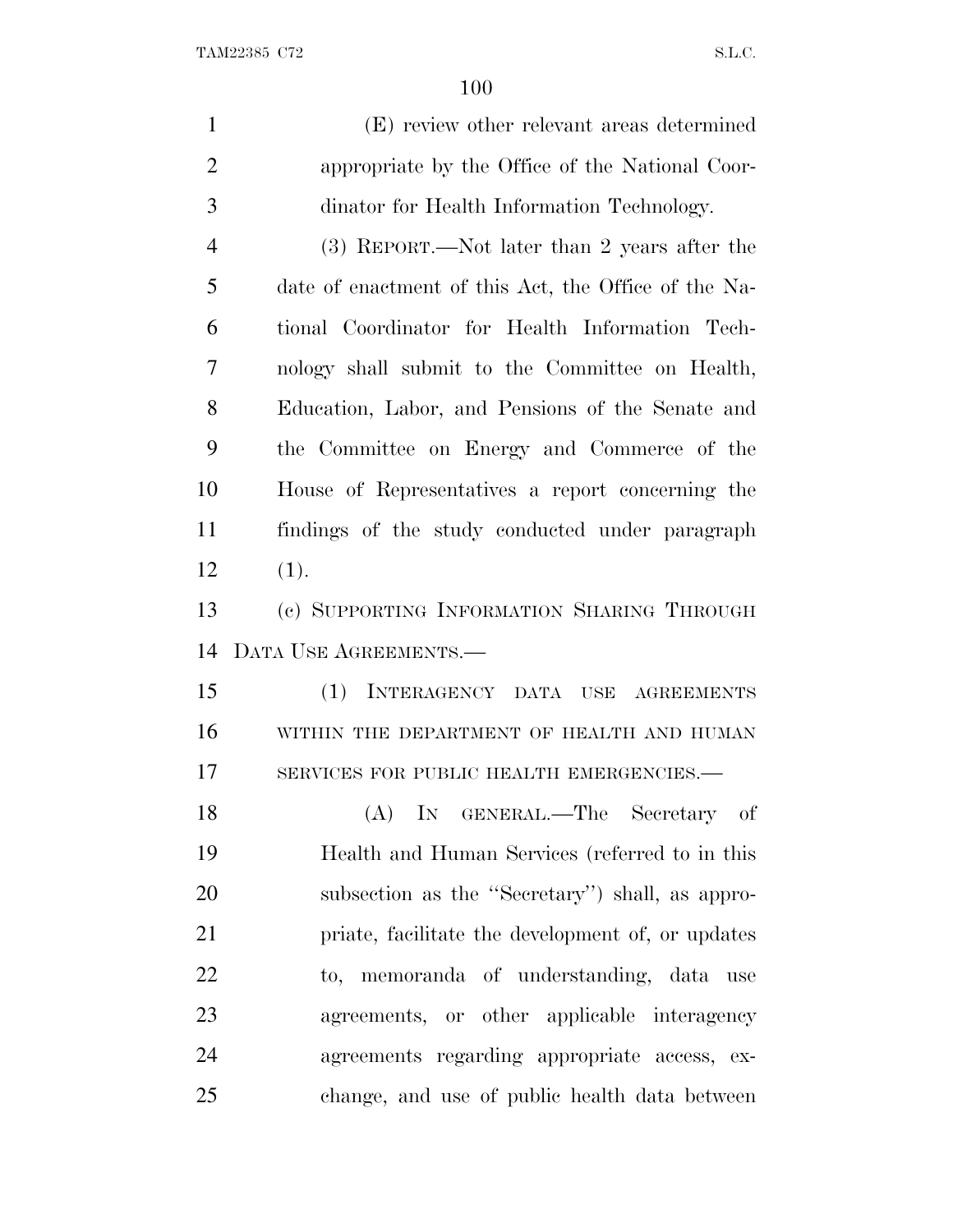| $\mathbf{1}$   | the Centers for Disease Control and Prevention,   |
|----------------|---------------------------------------------------|
| $\overline{2}$ | the Office of the Assistant Secretary for Pre-    |
| 3              | paredness and Response, other relevant agen-      |
| $\overline{4}$ | cies or offices within the Department of Health   |
| 5              | and Human Services, and other relevant Fed-       |
| 6              | eral agencies, in order to prepare for, identify, |
| 7              | monitor, and respond to declared or potential     |
| 8              | public health emergencies.                        |
| 9              | (B) REQUIREMENTS.—In carrying out ac-             |
| 10             | tivities pursuant to subparagraph (A), the Sec-   |
| 11             | retary shall-                                     |
| 12             | (i) ensure that the agreements and                |
| 13             | memoranda of understanding described in           |
| 14             | such subparagraph—                                |
| 15             | (I) address the methods of grant-                 |
| 16             | ing access to data held by one agency             |
| 17             | or office with another to support the             |
| 18             | respective missions of such agencies              |
| 19             | or offices;                                       |
| <b>20</b>      | (II) consider minimum necessary                   |
| 21             | principles of data sharing for appro-             |
| 22             | priate use;                                       |
| 23             | (III) include appropriate privacy                 |
| 24             | and cybersecurity protections; and                |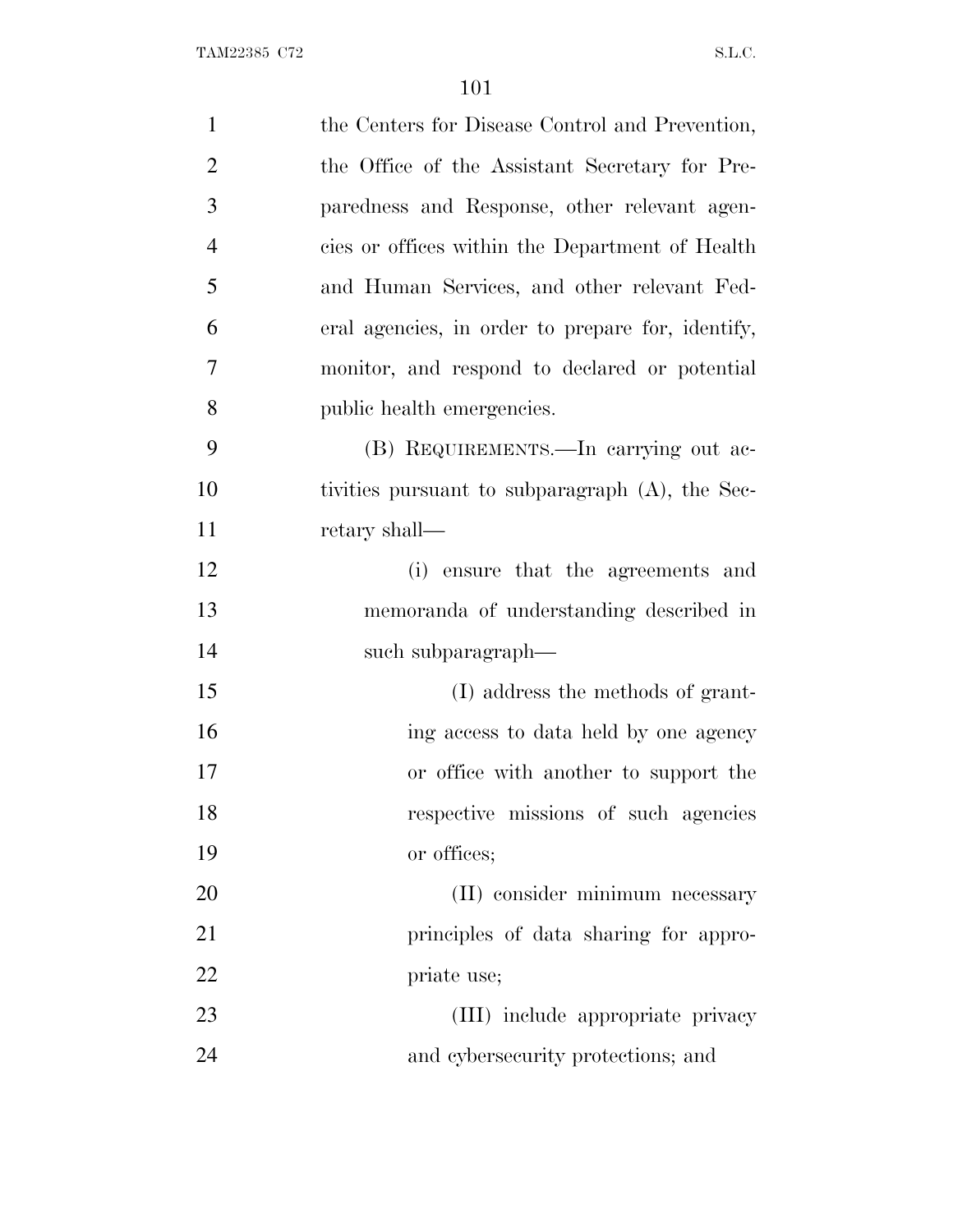| $\overline{1}$ | (IV) are subject to regular up-            |
|----------------|--------------------------------------------|
| 2              | dates, as appropriate;                     |
| 3              | (ii) collaborate with the Centers for      |
| $\overline{4}$ | Disease Control and Prevention, the Office |
| 5              | of the Assistant Secretary for Prepared-   |

 ness and Response, the Office of the Chief Information Officer, and, as appropriate, the Office of the National Coordinator for Health Information Technology, and other entities within the Department of Health and Human Services; and

12 (iii) consider the terms and conditions of any existing data use agreements with other public or private entities and any need for updates to such existing agree-ments, consistent with paragraph (2).

 (2) DATA USE AGREEMENTS WITH EXTERNAL ENTITIES.—The Secretary, acting through the Di- rector of the Centers for Disease Control and Pre- vention and the Assistant Secretary for Prepared- ness and Response, may update memoranda of un- derstanding, data use agreements, or other applica- ble agreements and contracts to improve appropriate access, exchange, and use of public health data be-tween the Centers for Disease Control and Preven-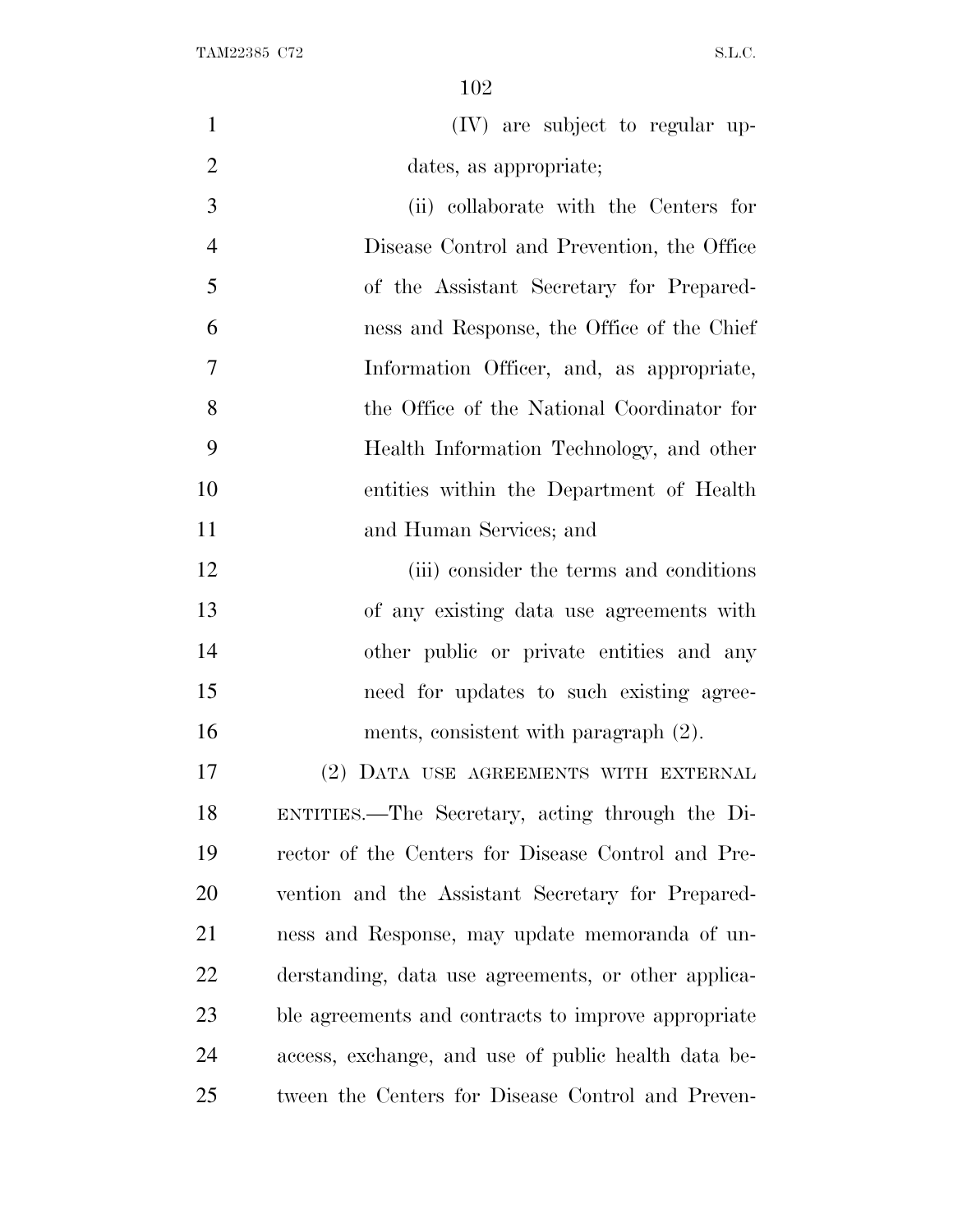tion and the Office of the Assistant Secretary for Preparedness and Response and external entities, in- cluding State, Tribal, and territorial health depart- ments, laboratories, hospitals and other health care providers, electronic health records vendors, and other entities, as applicable and appropriate, in order to prepare for, identify, monitor, and respond to declared or potential public health emergencies. (3) REPORT.—Not later than 90 days after the date of enactment of this Act, the Secretary shall re- port to the Committee on Health, Education, Labor, and Pensions of the Senate and the Committee on Energy and Commerce of the House of Representa- tives on the status of the agreements under this sub- section. (d) IMPROVING INFORMATION SHARING AND AVAIL-

 ABILITY OF PUBLIC HEALTH DATA.—Part A of title III of the Public Health Service Act (42 U.S.C. 241 et seq.) is amended by adding at the end the following:

 **''SEC. 310B. IMPROVING INFORMATION SHARING AND AVAILABILITY OF PUBLIC HEALTH DATA.**

22 ""(a) In GENERAL.—The Secretary may, in consulta- tion with State, local, and Tribal public health officials, carry out activities to improve the availability of appro-priate and applicable public health data related to commu-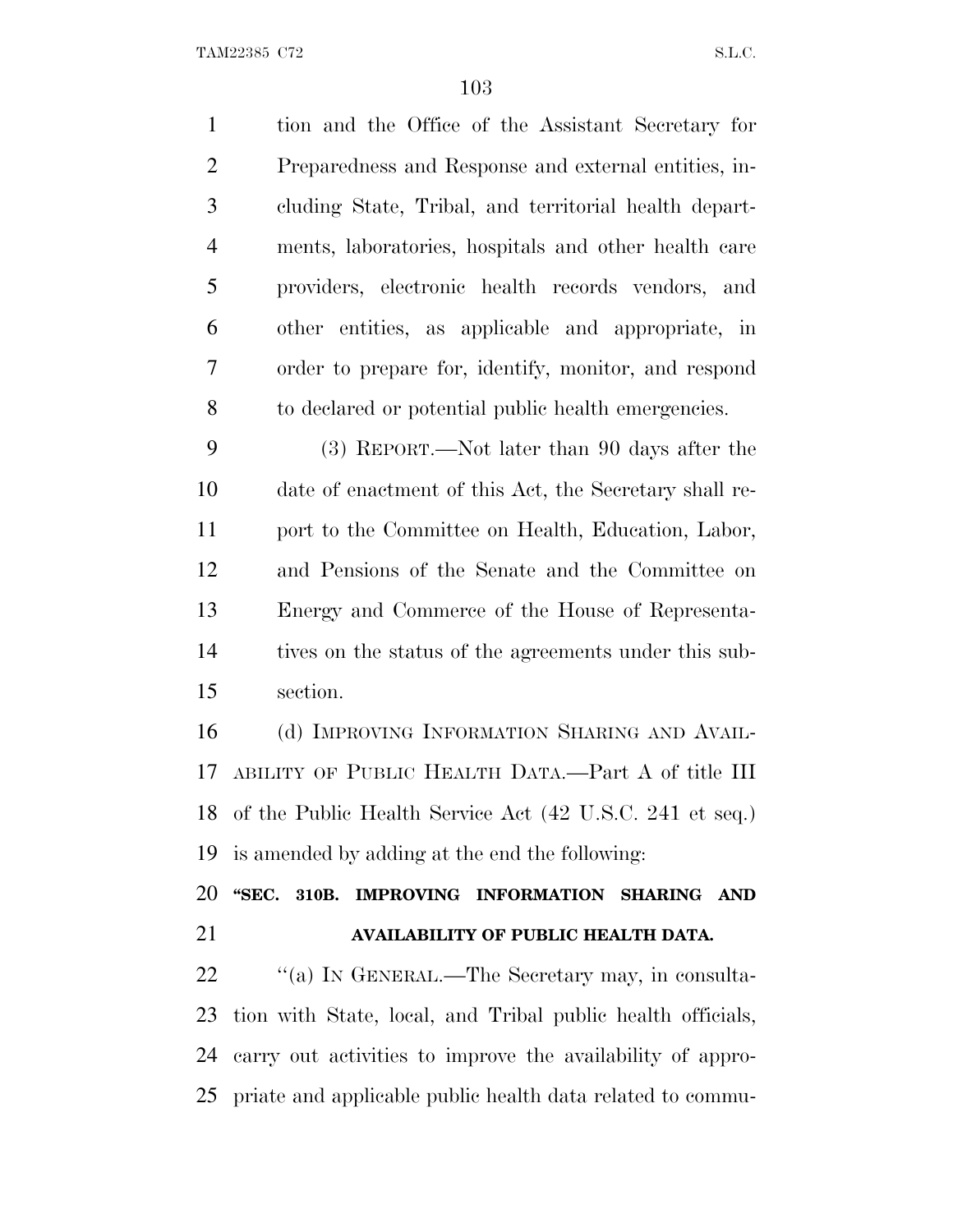nicable diseases, and information sharing between, the Di- rector of the Centers for Disease Control and Prevention, the Assistant Secretary for Preparedness and Response, and such State, local, and Tribal public health officials, which may include such data from—

 $(1)$  health care providers and facilities;

 ''(2) public health and clinical laboratories; and 8 "(3) State, local, and Tribal health depart-ments.

 ''(b) CONTENT, FORM, AND MANNER.—The Sec- retary shall, consistent with the requirements of this sec- tion, work with such officials and relevant stakeholders to provide information on the content, form, and manner in which such data may most effectively support the ability of State, local, and Tribal health departments to respond to such communicable diseases, including related to the collection and reporting of demographic and other relevant data elements.

 ''(c) DECREASED BURDEN.—In facilitating the co- ordination of efforts under subsection (a), the Secretary shall make reasonable efforts to limit reported public health data to the minimum necessary information needed to accomplish the intended public health surveillance pur-pose.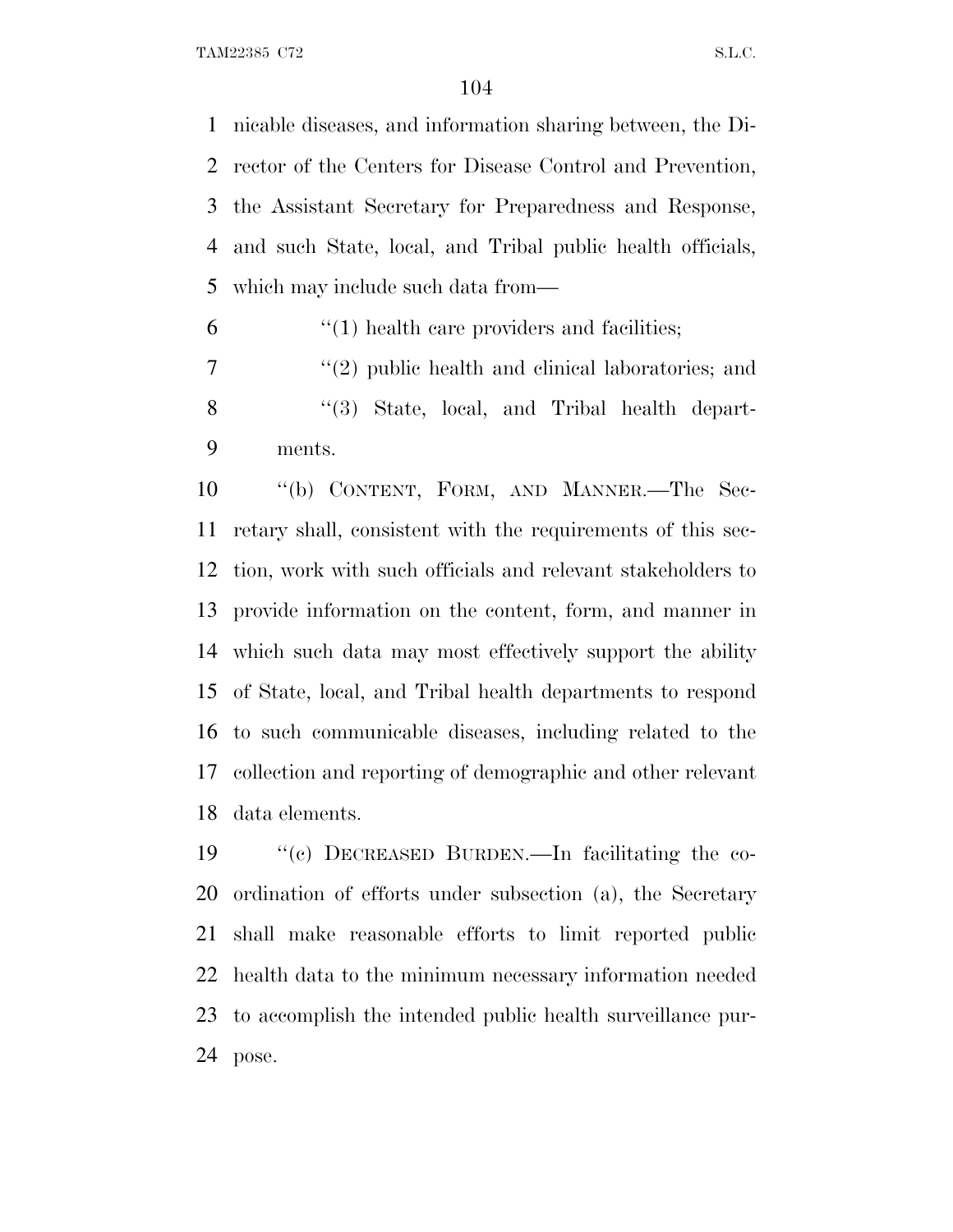''(d) EXEMPTION OF CERTAIN PUBLIC HEALTH DATA FROM DISCLOSURE.—The Secretary, acting through the Director of the Centers for Disease Control and Prevention, may exempt from disclosure under section 552(b)(3) of title 5, United States Code, public health data that are gathered under this section if—

 $7 \t\t\t\t\t''(1)$  an individual is identified through such data; or

 $\frac{1}{2}$  there is at least a very small risk, as deter- mined by current scientific practices or statistical methods, that some combination of the information, the request, and other available data sources or the application of technology could be used to deduce the identity of an individual.''.

 (e) IMPROVING PUBLIC HEALTH DATA COLLEC-TION.—

 (1) IN GENERAL.—The Secretary of Health and Human Services (referred to in this subsection as the ''Secretary'') shall award grants, contracts, or cooperative agreements to eligible entities for pur- poses of identifying, developing, or disseminating best practices in the collection of electronic health information and the use of designated data stand- ards and implementation specifications to improve the quality and completeness of data, including de-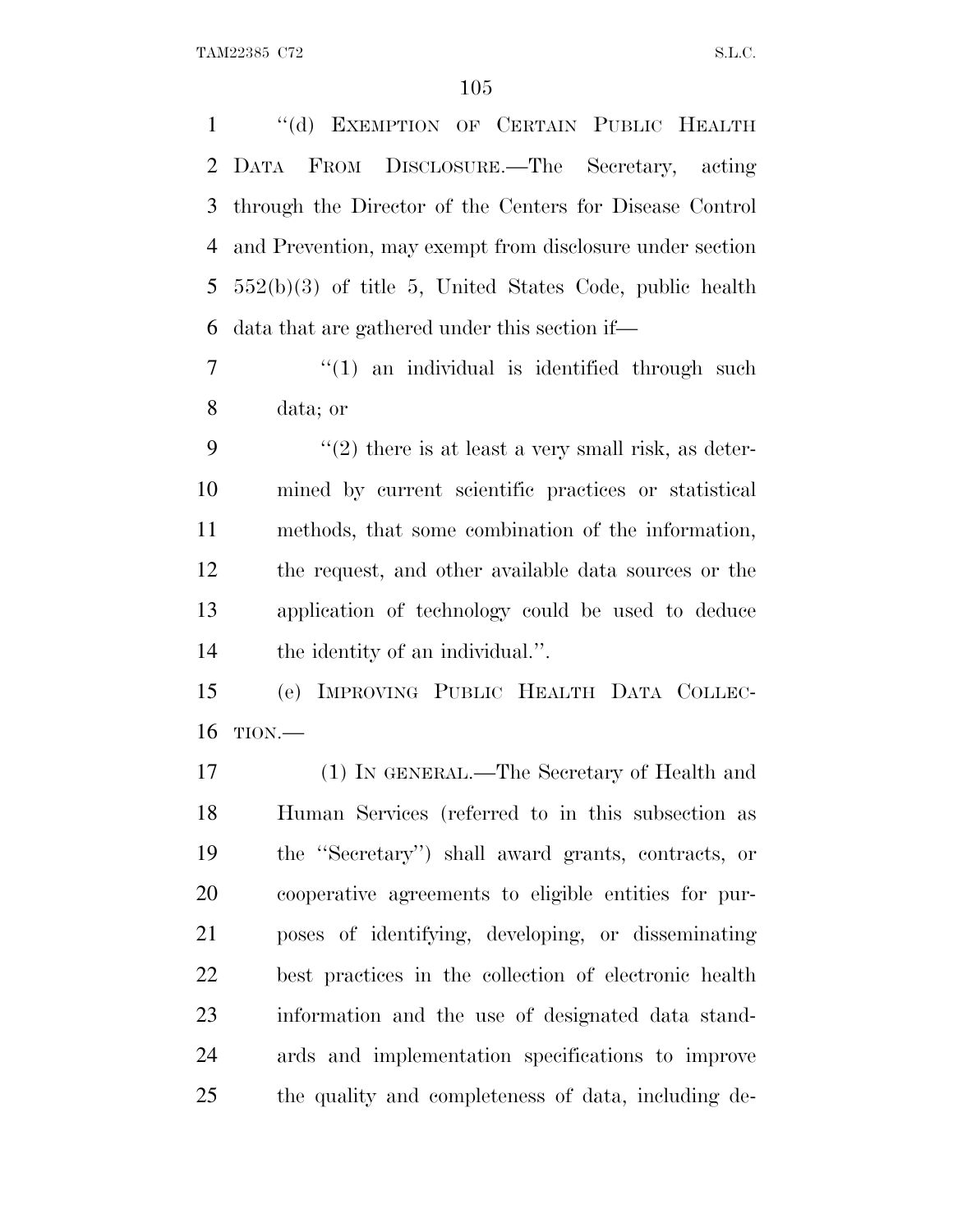| $\mathbf{1}$   | mographic data, collected, accessed, or used for pub-   |
|----------------|---------------------------------------------------------|
| $\overline{2}$ | lic health purposes and to address health disparities   |
| 3              | and related health outcomes.                            |
| $\overline{4}$ | $(2)$ ELIGIBLE ENTITIES.—To be eligible to re-          |
| 5              | ceive an award under this subsection an entity          |
| 6              | shall—                                                  |
| 7              | (A) be a health care provider, academic                 |
| 8              | medical center, community-based organization,           |
| 9              | State, local governmental entity, Indian Tribe          |
| 10             | or Tribal organization (as such terms are de-           |
| 11             | fined in section 4 of the Indian Self Determina-        |
| 12             | tion and Education Assistance Act (25 U.S.C.            |
| 13             | 5304)), urban Indian organization (as defined           |
| 14             | in section 4 of the Indian Health Care Improve-         |
| 15             | ment Act $(25 \text{ U.S.C. } 1603)$ ), or other appro- |
| 16             | priate public or private nonprofit entity, or a         |
| 17             | consortia of any such entities; and                     |
| 18             | (B) submit an application to the Secretary              |
| 19             | at such time, in such manner, and containing            |
| 20             | such information as the Secretary may require.          |
| 21             | (3) ACTIVITIES.—Entities receiving awards               |
| 22             | under this subsection shall use such award to de-       |
| 23             | velop and test best practices for training health care  |
| 24             | providers to use standards and implementation spec-     |
| 25             | ifications that assist in the capture, access, ex-      |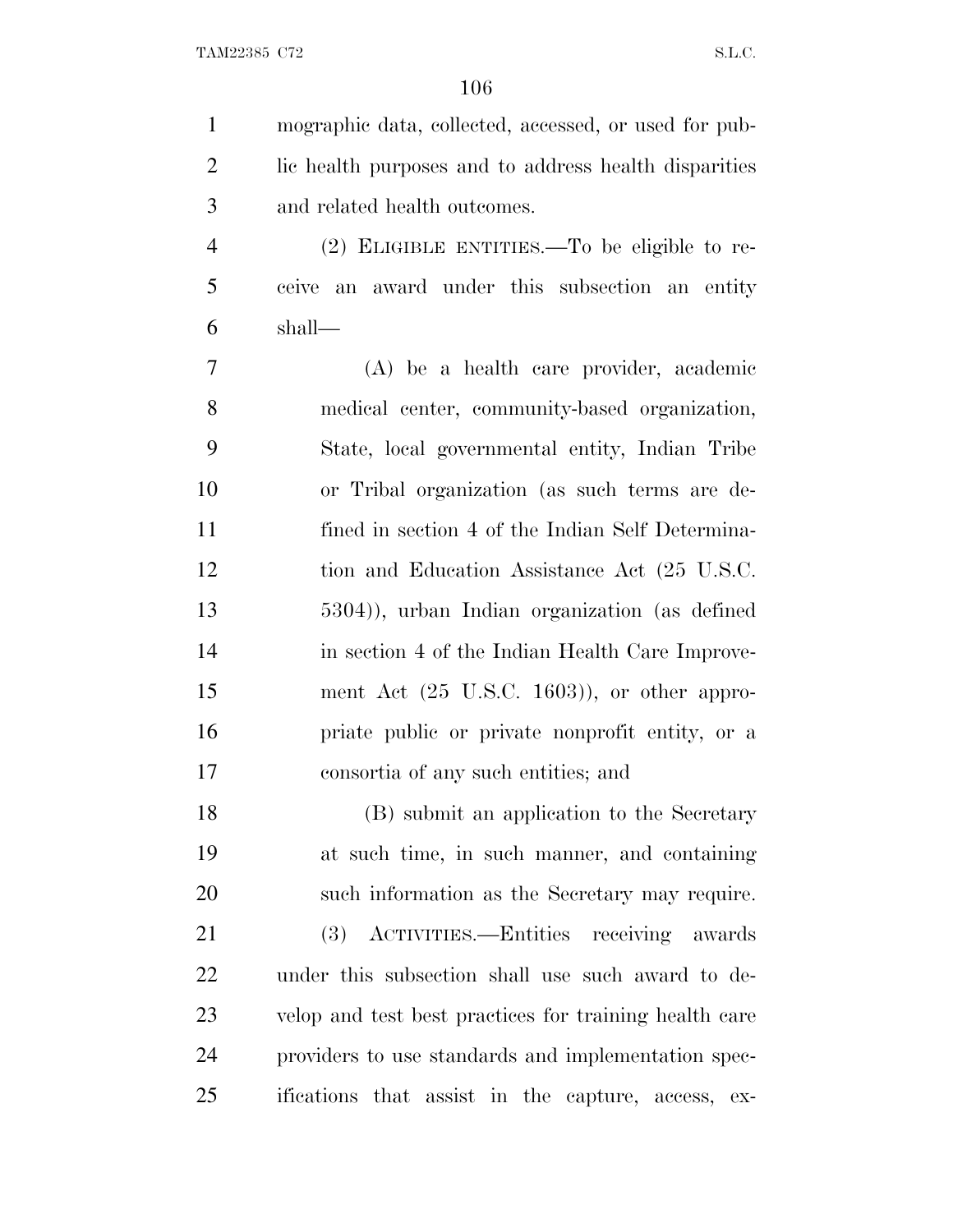| $\mathbf{1}$   | change, and use of electronic health information, in- |
|----------------|-------------------------------------------------------|
| $\overline{c}$ | cluding demographic information, disability status,   |
| 3              | veteran status, housing status, functional status,    |
| $\overline{4}$ | and other data elements. Such activities shall in-    |
| 5              | clude, at a minimum—                                  |
| 6              | (A) improving, understanding, and using               |
| $\overline{7}$ | data standards and implementation specifica-          |
| 8              | tions;                                                |
| 9              | (B) developing or identifying methods to              |
| 10             | improve communication with patients in a              |
| 11             | culturally- and linguistically-appropriate man-       |
| 12             | ner, including to better capture information re-      |
| 13             | lated to demographics of such individuals;            |
| 14             | (C) developing methods for accurately cat-            |
| 15             | egorizing and recording patient responses using       |
| 16             | available data standards;                             |
| 17             | (D) educating providers regarding the util-           |
| 18             | ity of such information for public health pur-        |
| 19             | poses and the importance of accurate collection       |
| <b>20</b>      | and recording of such data; and                       |
| 21             | (E) other activities, as the Secretary deter-         |
| 22             | mines appropriate.                                    |
| 23             | $(4)$ REPORTING.—                                     |
| 24             | (A) REPORTING BY AWARD RECIPIENTS.—                   |
| 25             | Each recipient of an award under this sub-            |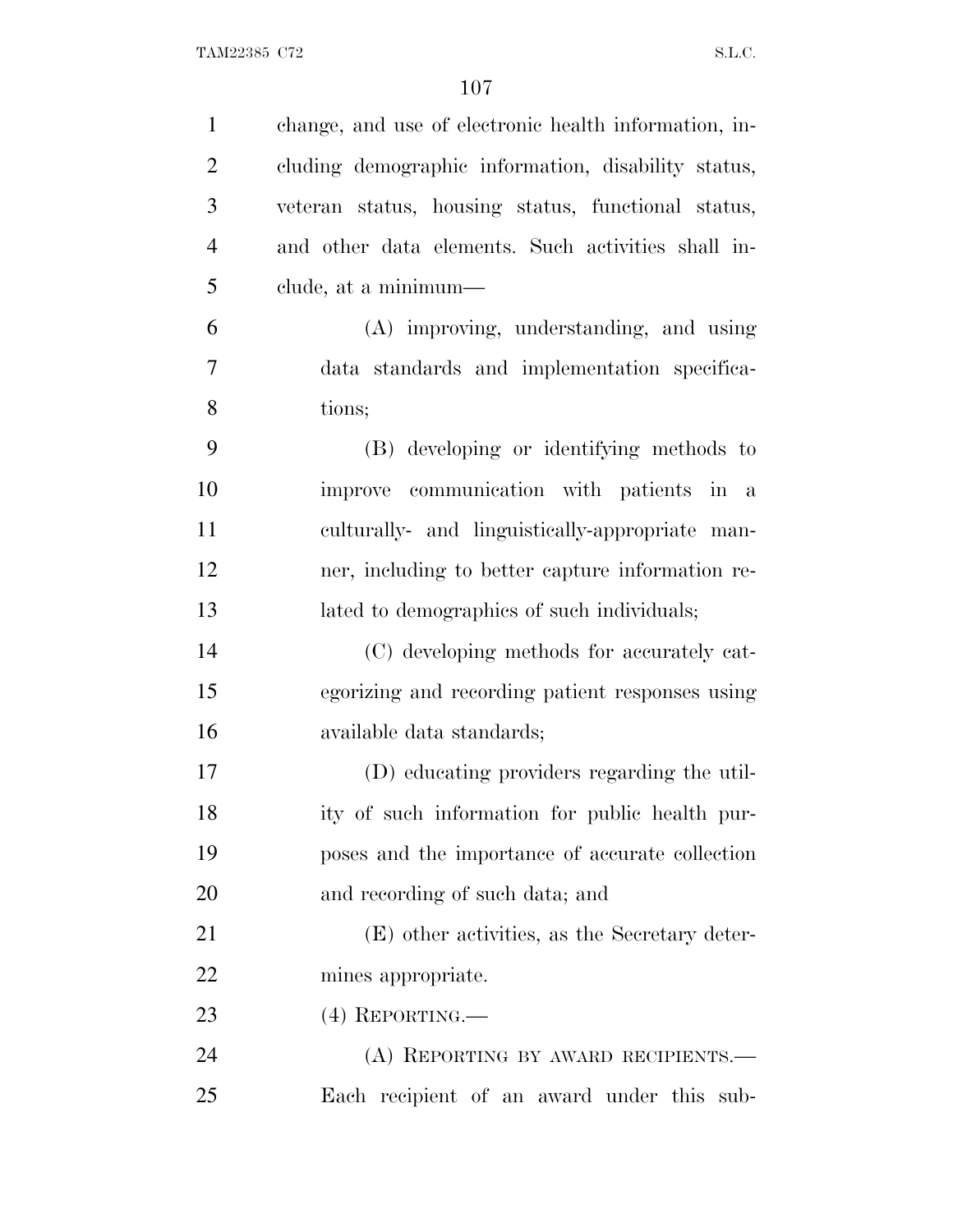|                | 108                                                  |
|----------------|------------------------------------------------------|
| $\mathbf{1}$   | section shall submit to the Secretary a report       |
| $\overline{2}$ | on the results of best practices identified, devel-  |
| 3              | oped, or disseminated through such award.            |
| $\overline{4}$ | REPORT TO CONGRESS.-Not later<br>(B)                 |
| 5              | than 1 year after the completion of the program      |
| 6              | under this subsection, the Secretary shall sub-      |
| 7              | mit a report to Congress on the success of best      |
| 8              | practices developed under such program, oppor-       |
| 9              | tunities for further dissemination of such best      |
| 10             | practices, and recommendations for improving         |
| 11             | the capture, access, exchange, and use of infor-     |
| 12             | mation to improve public health and reduce           |
| 13             | health disparities.                                  |
| 14             | (5) NON-DUPLICATION OF EFFORTS.—The Sec-             |
| 15             | retary shall ensure that the activities and programs |
| 16             | carried out under this subsection are free of unnec- |
| 17             | essary duplication of effort.                        |
|                |                                                      |

18 (6) AUTHORIZATION OF APPROPRIATIONS. There are authorized to be appropriated \$10,000,000 for each of fiscal years 2023 through 21 2025 to carry out this subsection.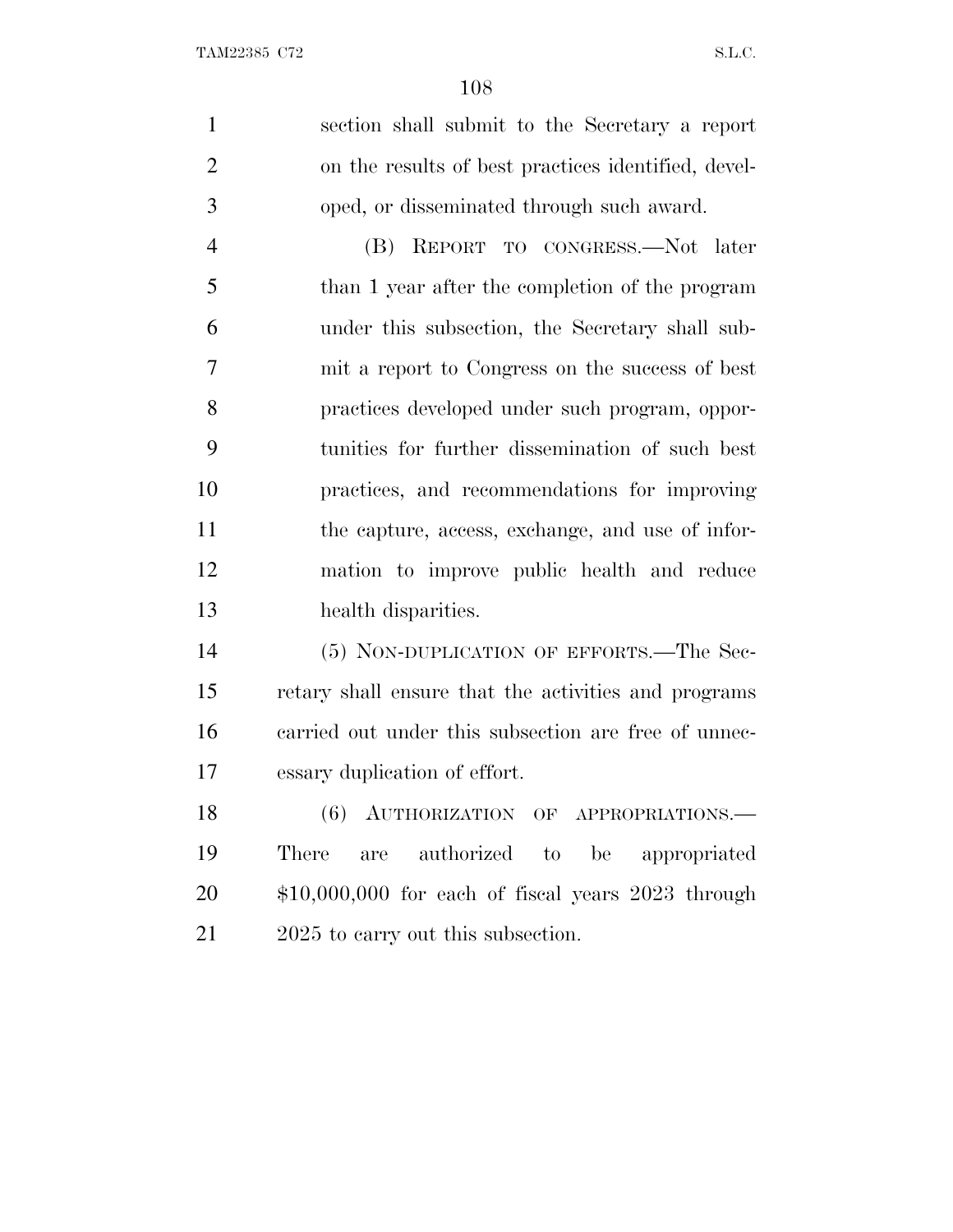## **SEC. 214. EPIDEMIC FORECASTING AND OUTBREAK ANA-LYTICS.**

 Title XXVIII of the Public Health Service Act (42 U.S.C. 300hh et seq.), as amended by section 212, is fur-ther amended by adding at the end the following:

**''SEC. 2825. EPIDEMIC FORECASTING AND OUTBREAK ANA-**

### **LYTICS.**

8 "(a) In GENERAL.—The Secretary, acting through the Director of the Centers for Disease Control and Pre- vention, shall continue activities related to the develop- ment of infectious disease outbreak analysis capabilities to enhance the prediction, modeling, and forecasting of po- tential public health emergencies and other infectious dis- ease outbreaks, which may include activities to support preparedness for, and response to, such emergencies and outbreaks. In carrying out this subsection, the Secretary shall identify strategies to include and leverage, as appro- priate, the capabilities to public and private entities, which may include conducting such activities through collabo- rative partnerships with public and private entities, includ- ing academic institutions, and other Federal agencies, con-sistent with section 319D, as applicable.

 ''(b) CONSIDERATIONS.—In carrying out subsection (a), the Secretary, acting through the Director of the Cen- ters for Disease Control and Prevention, may consider public health data and, as appropriate, other data sources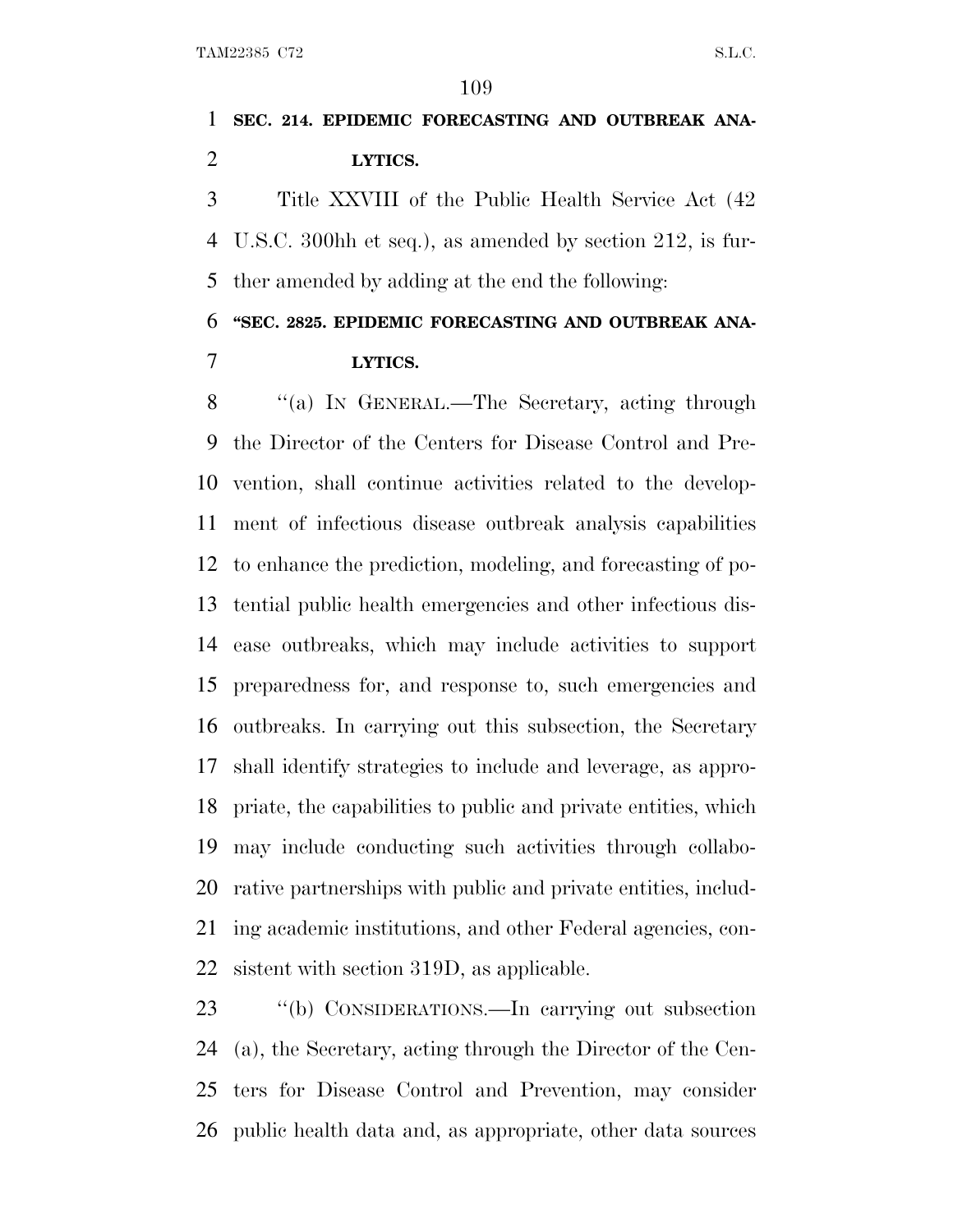related to the transmission of such infectious diseases that affect preparedness for, or response to, public health emergencies and infectious disease outbreaks.

 ''(c) ANNUAL REPORTS.—Not later than 1 year after the date of enactment of this section, and annually there- after for each of the subsequent 4 years, the Secretary shall prepare and submit a report, to the Committee on Health, Education, Labor, and Pensions of the Senate and the Committee on Energy and Commerce of the House of Representatives, regarding an update on progress on activities conducted under this section to develop infec- tious disease outbreak analysis capabilities and any addi-tional information relevant to such efforts.''.

#### **SEC. 215. REPORT ON CDC DATA PORTAL.**

 (a) I<sup>N</sup> GENERAL.—Not later than 2 years after the date of enactment of this Act, the Secretary of Health and Human Services, acting through the Director of the Cen- ters for Disease Control and Prevention, shall submit a report to the Committee on Health, Education, Labor, and Pensions of the Senate and the Committee on Energy and Commerce of the House of Representatives regarding pub- lic health data modernization initiatives, surveillance in- vestments, and public health data reporting modernization initiatives under this Act (including the amendments made by this Act) and the Public Health Service Act (42 U.S.C.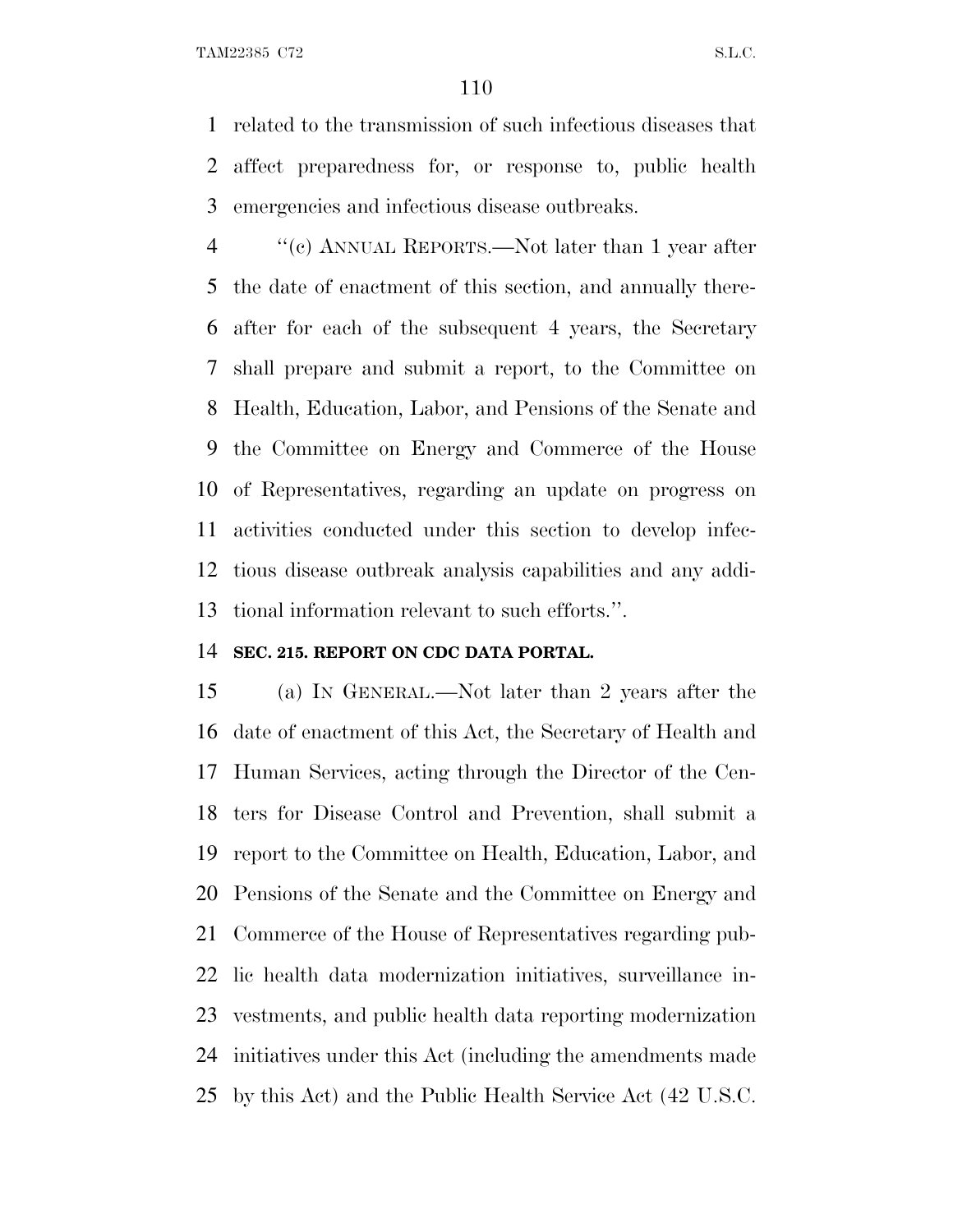201 et seq.), and provide recommendations on the feasi- bility of the use of a web-based information technology platform (referred to in this section as the ''platform'') for the streamlining of existing voluntary submissions of public health data for all State, local, Tribal, and terri- torial entities that report such data to the Centers for Dis- ease Control and Prevention, and whether such platform would reduce the reporting burden for such entities. (b) REQUIREMENTS.—The report under subsection (a) shall address the extent to which the submission of such data to the platform may— (1) support coordination within the Department

of Health and Human Services;

 (2) provide appropriate information among and between State, Tribal, local, and territorial public health officials;

(3) leverage private sector technologies; and

 (4) provide for the streamlining of data report-ing to the greatest extent possible.

#### **SEC. 216. PUBLIC HEALTH DATA TRANSPARENCY.**

 (a) REPORT.—Not later than 1 year after the date of enactment of this Act, the Secretary of Health and Human Services shall issue a report assessing practices, objectives, and associated progress and challenges in achieving such objectives, of the Centers of Disease Con-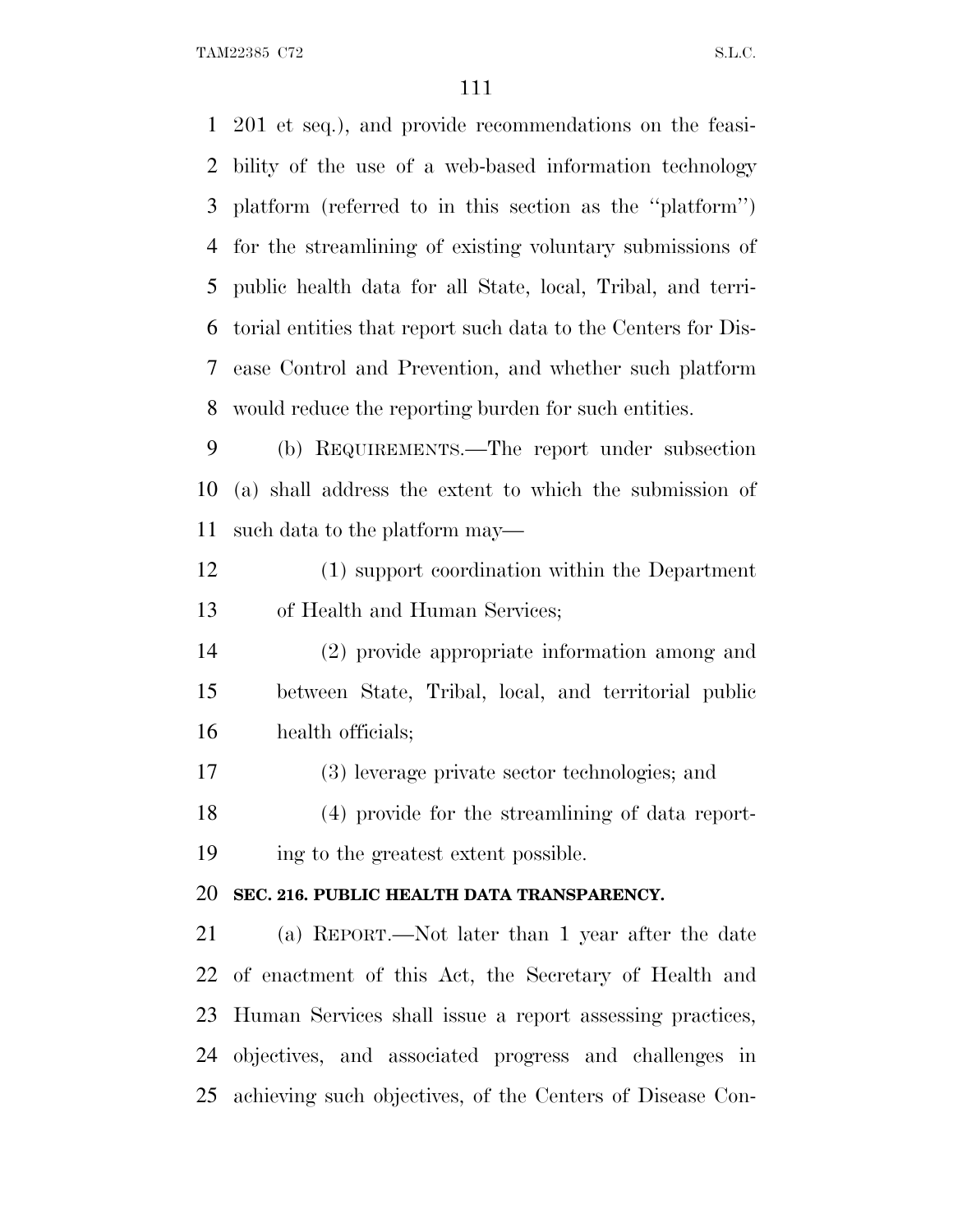trol and Prevention with respect to the collection and dis- semination of public health data related to a public health emergency declared under section 319 of the Public Health Service Act (42 U.S.C. 247d) or a potential public health emergency.

 (b) PLAN.—Not later than 180 days following the issuance of the report pursuant to paragraph (1), the Di- rector of the Centers for Disease Control and Prevention shall submit to the Committee on Health, Education, Labor, and Pensions of the Senate and the Committee on Energy and Commerce of the House of Representatives a plan that shall include—

 (1) steps to improve the timely reporting and dissemination of public health data related to a pub- lic health emergency declared under section 319 of the Public Health Service Act (42 U.S.C. 247d) or a potential public health emergency that is collected by the Centers for Disease Control and Prevention, including any associated barriers;

 (2) recommendations to Congress regarding gaps in such practices and objectives described in subsection (a); and

 (3) considerations regarding the requirements and limitations of data use agreements for such pur-poses, as applicable.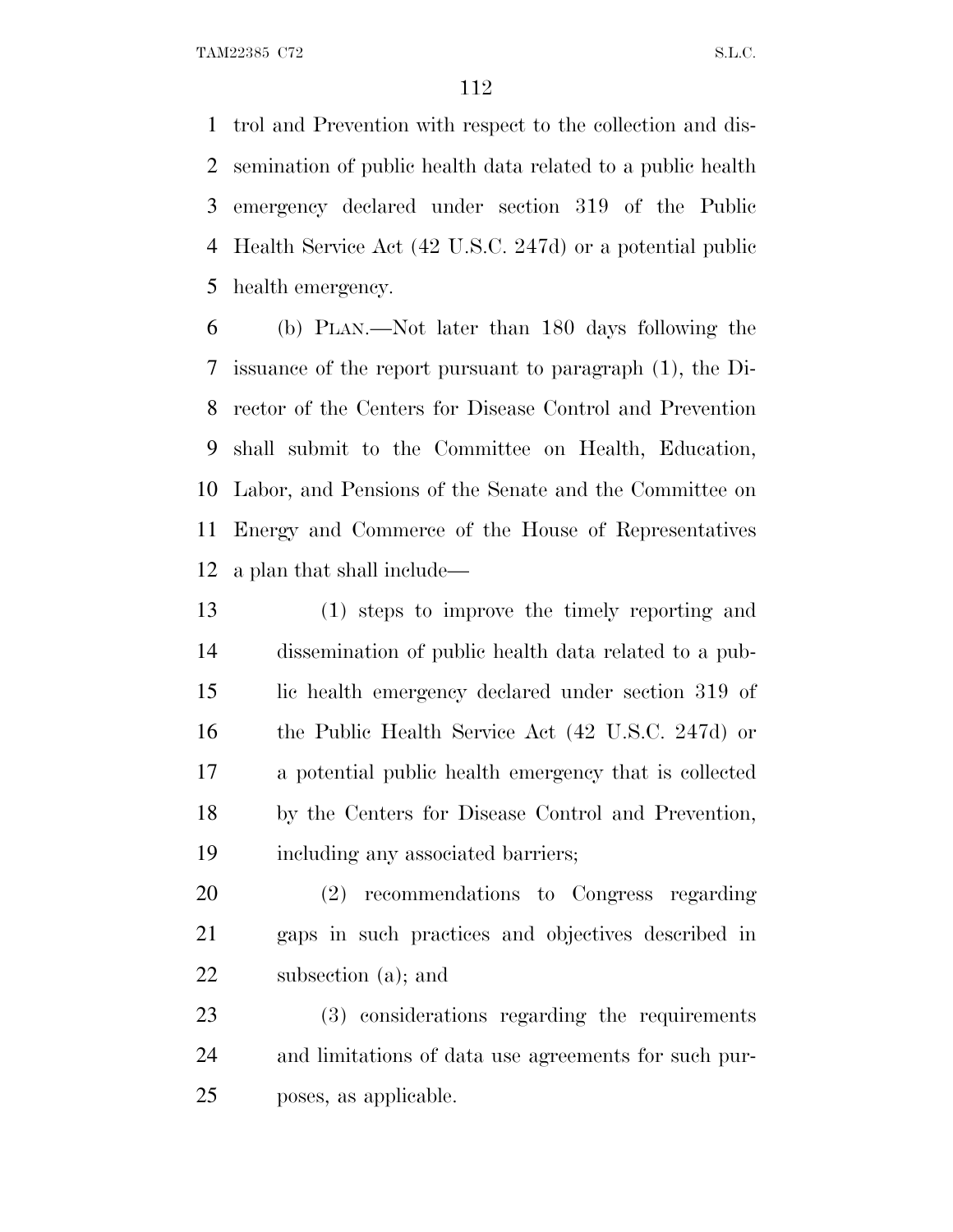| $\mathbf{1}$   | <b>Subtitle C—Revitalizing the Public</b>              |
|----------------|--------------------------------------------------------|
| $\overline{2}$ | <b>Health Workforce</b>                                |
| 3              | SEC. 221. IMPROVING RECRUITMENT AND RETENTION OF       |
| $\overline{4}$ | FRONTLINE PUBLIC HEALTH WORK-<br>THE                   |
| 5              | FORCE.                                                 |
| 6              | (a) IN GENERAL.—Section 776 of the Public Health       |
| 7              | Service Act (42 U.S.C. 295f-1) is amended—             |
| 8              | $(1)$ in subsection $(a)$ —                            |
| 9              | $(A)$ by striking "supply of" and inserting            |
| 10             | "supply of, and encourage recruitment and re-          |
| 11             | tention of,"; and                                      |
| 12             | $(B)$ by striking "Federal,";                          |
| 13             | $(2)$ in subsection $(b)$ —                            |
| 14             | (A) by amending paragraph $(1)(A)$ to read             |
| 15             | as follows:                                            |
| 16             | $\lq(1)(A)(i)$ be accepted for enrollment, or be en-   |
| 17             | rolled, as a student in an accredited institution of   |
| 18             | higher education or school of public health in the     |
| 19             | final semester (or equivalent) of a program leading    |
| 20             | to a certificate or degree, including a master's or    |
| 21             | doctoral degree, in public health, epidemiology, lab-  |
| 22             | oratory sciences, data systems, data science, data     |
| 23             | analytics, informatics, statistics, or another subject |
| 24             | matter related to public health; and                   |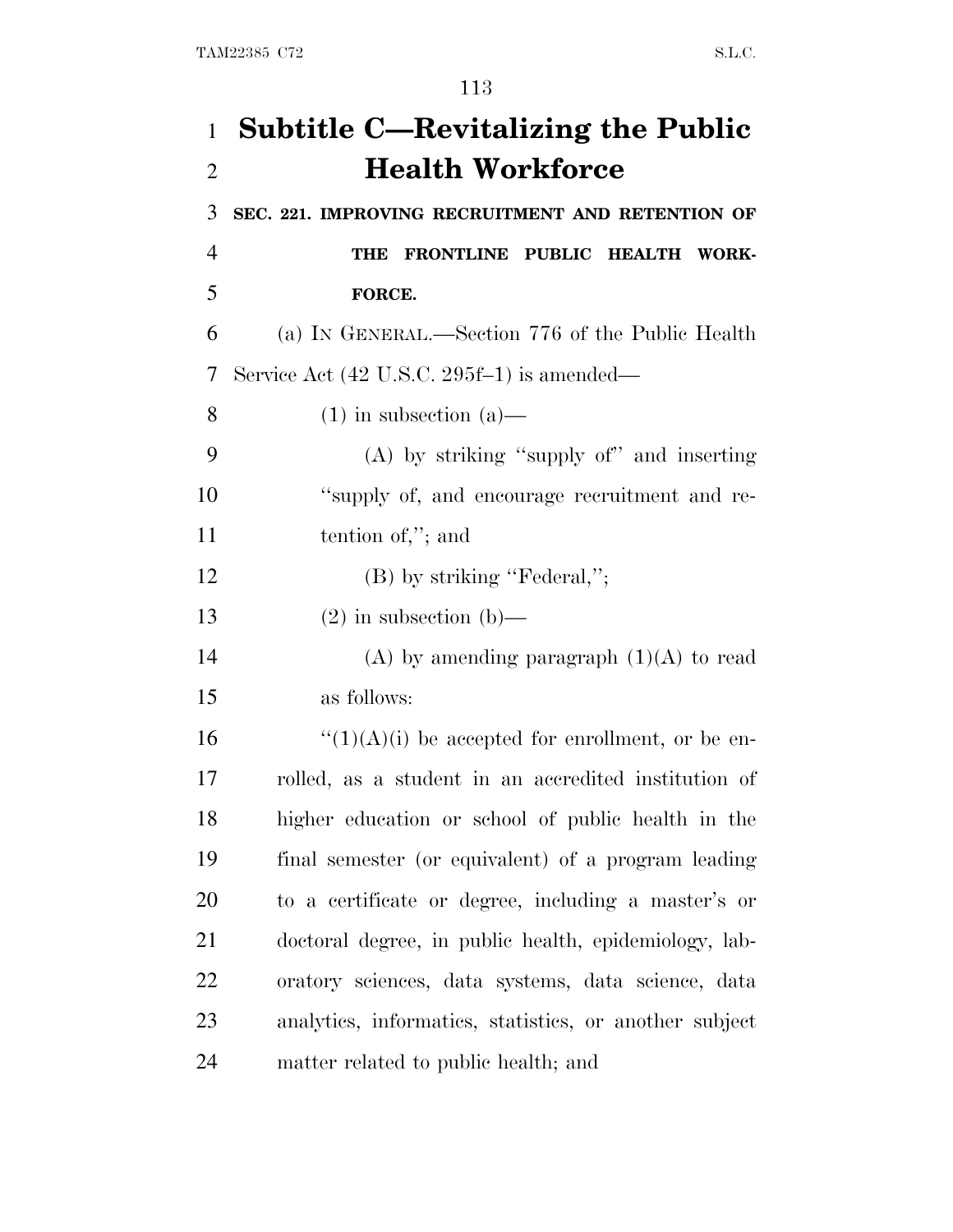| $\mathbf{1}$   | "(ii) be employed by, or have accepted employ-          |
|----------------|---------------------------------------------------------|
| $\overline{2}$ | ment with, a State, local, or Tribal public health      |
| 3              | agency, or a related training fellowship at such        |
| $\overline{4}$ | State, local, or Tribal public health agency, as recog- |
| 5              | nized by the Secretary, to commence upon gradua-        |
| 6              | tion; or"; and                                          |
| 7              | (B) in paragraph $(1)(B)$ —                             |
| 8              | $(i)$ in clause $(i)$ —                                 |
| 9              | (I) by striking "accredited edu-                        |
| 10             | cational institution in a State or terri-               |
| 11             | tory" and inserting "accredited insti-                  |
| 12             | tution of higher education or school of                 |
| 13             | public health"; and                                     |
| 14             | (II) by striking "a public health                       |
| 15             | or health professions degree or certifi-                |
| 16             | cate" and inserting "a certificate or                   |
| 17             | degree, including a master's or doc-                    |
| 18             | toral degree, in public health, epidemi-                |
| 19             | ology, laboratory sciences, data sys-                   |
| 20             | tems, data science, data analytics,                     |
| 21             | informatics, statistics, or another sub-                |
| 22             | ject matter related to public health";                  |
| 23             | and                                                     |
| 24             | $(ii)$ in clause $(ii)$ —                               |
| 25             | $(I)$ by striking "Federal,"; and                       |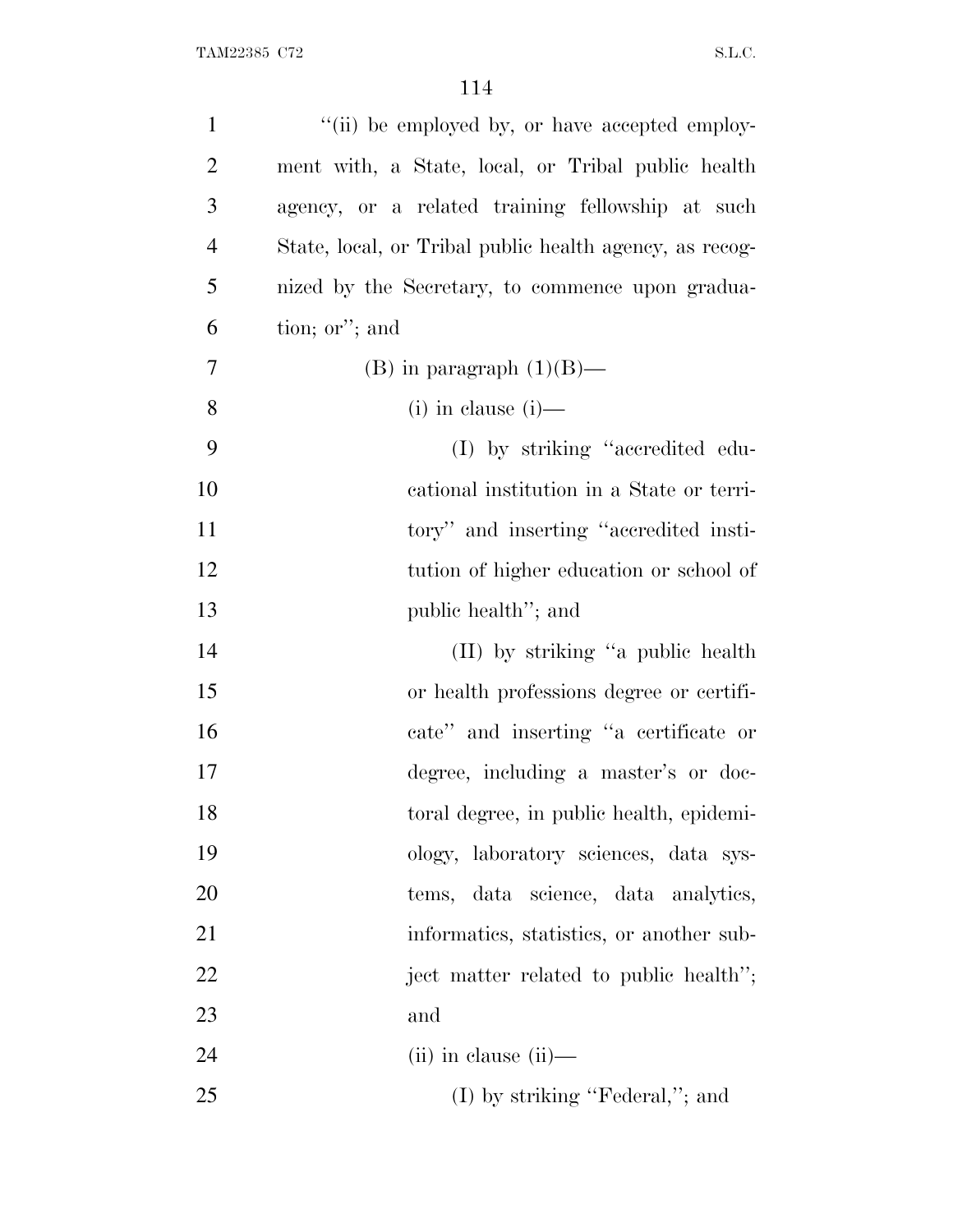| $\mathbf{1}$   | (II) by striking "fellowship," and                     |
|----------------|--------------------------------------------------------|
| $\overline{2}$ | inserting "fellowship at such State,                   |
| 3              | local, or Tribal public health agency,";               |
| $\overline{4}$ | $(3)$ in subsection $(c)(2)$ —                         |
| 5              | $(A)$ by striking "Federal,"; and                      |
| 6              | (B) by striking "equal to the greater of—              |
| 7              | " and all that follows through the end of sub-         |
| 8              | paragraph (B) and inserting "of at least 3 con-        |
| 9              | secutive years;";                                      |
| 10             | $(4)$ in subsection $(d)$ —                            |
| 11             | $(A)$ by amending paragraph $(1)$ to read as           |
| 12             | follows:                                               |
| 13             | "(1) IN GENERAL.—A loan repayment provided             |
| 14             | for an individual under a written contract under the   |
| 15             | Program shall consist of payment, in accordance        |
| 16             | with paragraph $(2)$ , for the individual toward the   |
| 17             | outstanding principal and interest on education        |
| 18             | loans incurred by the individual in the pursuit of the |
| 19             | relevant degree or certificate described in subsection |
| 20             | $(b)(1)$ in accordance with the terms of the con-      |
| 21             | tract."; and                                           |
| 22             | $(B)$ in paragraph $(2)$ —                             |
| 23             | (i) by striking "For each year" and                    |
| 24             | inserting the following:                               |
| 25             | "(A) IN GENERAL.—For each year";                       |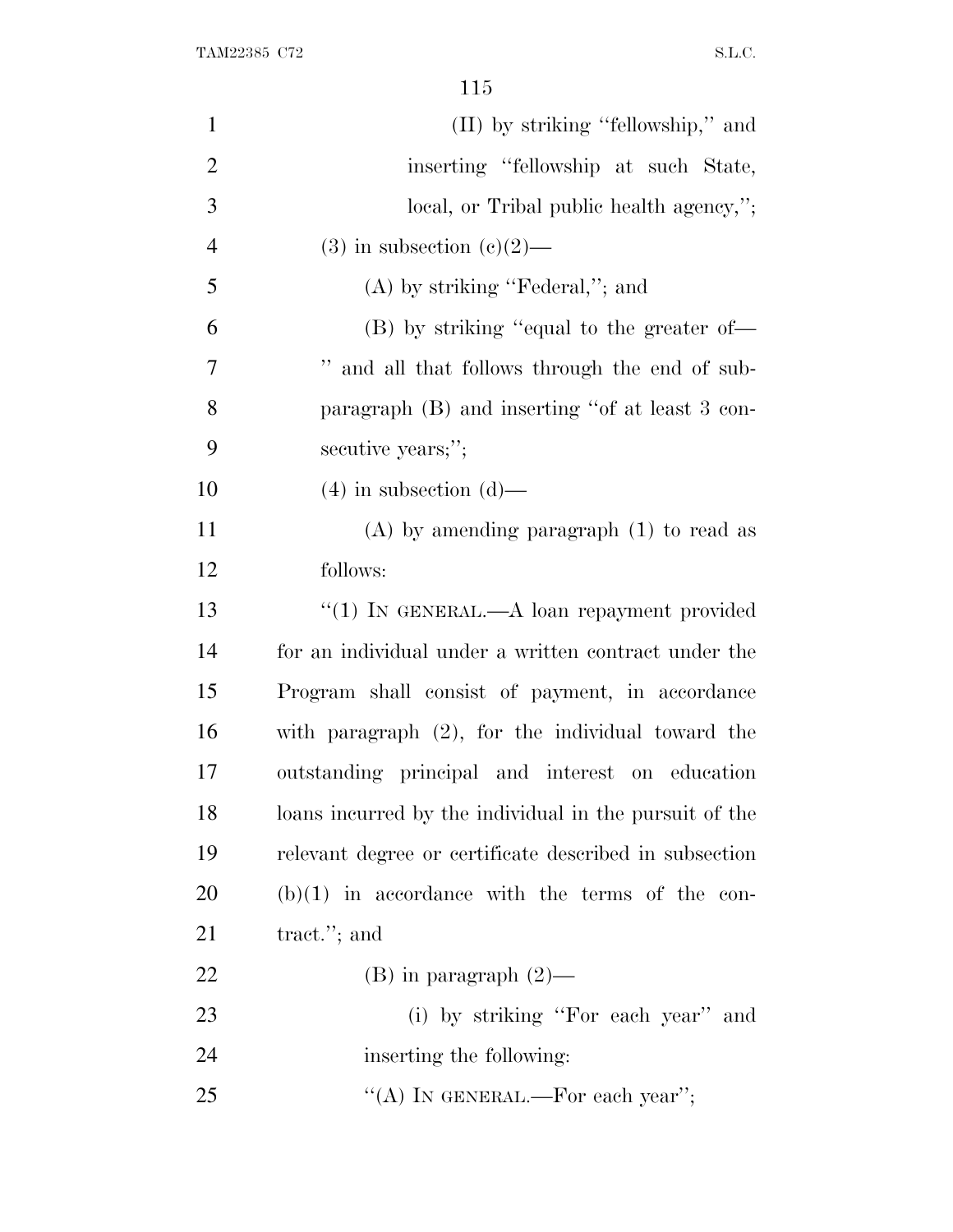| $\mathbf{1}$   | (ii) by striking " $$35,000"$ and insert-          |
|----------------|----------------------------------------------------|
| $\overline{2}$ | ing " $$50,000$ ";                                 |
| 3              | (iii) by striking " $$105,000"$ and in-            |
| $\overline{4}$ | serting " $$150,000$ "; and                        |
| 5              | (iv) by adding at the end the fol-                 |
| 6              | lowing:                                            |
| $\overline{7}$ | "(B) CONSIDERATIONS.—The Secretary                 |
| 8              | may take action in making awards under this        |
| 9              | section to ensure that—                            |
| 10             | "(i) an appropriate proportion of con-             |
| 11             | tracts are awarded to individuals who are          |
| 12             | eligible to participate in the program pur-        |
| 13             | suant to subsection (b) $(1)(A)$ ; and             |
| 14             | "(ii) contracts awarded under this                 |
| 15             | section are equitably distributed among—           |
| 16             | "(I) the geographical regions of                   |
| 17             | the United States;                                 |
| 18             | "(II) local, State, and Tribal                     |
| 19             | public health departments; and                     |
| 20             | "(III) such public health depart-                  |
| 21             | ments under subclause (II) serving                 |
| 22             | rural and urban areas.";                           |
| 23             | (5) in subsection (e), by striking "receiving a    |
| 24             | degree or certificate from a health professions or |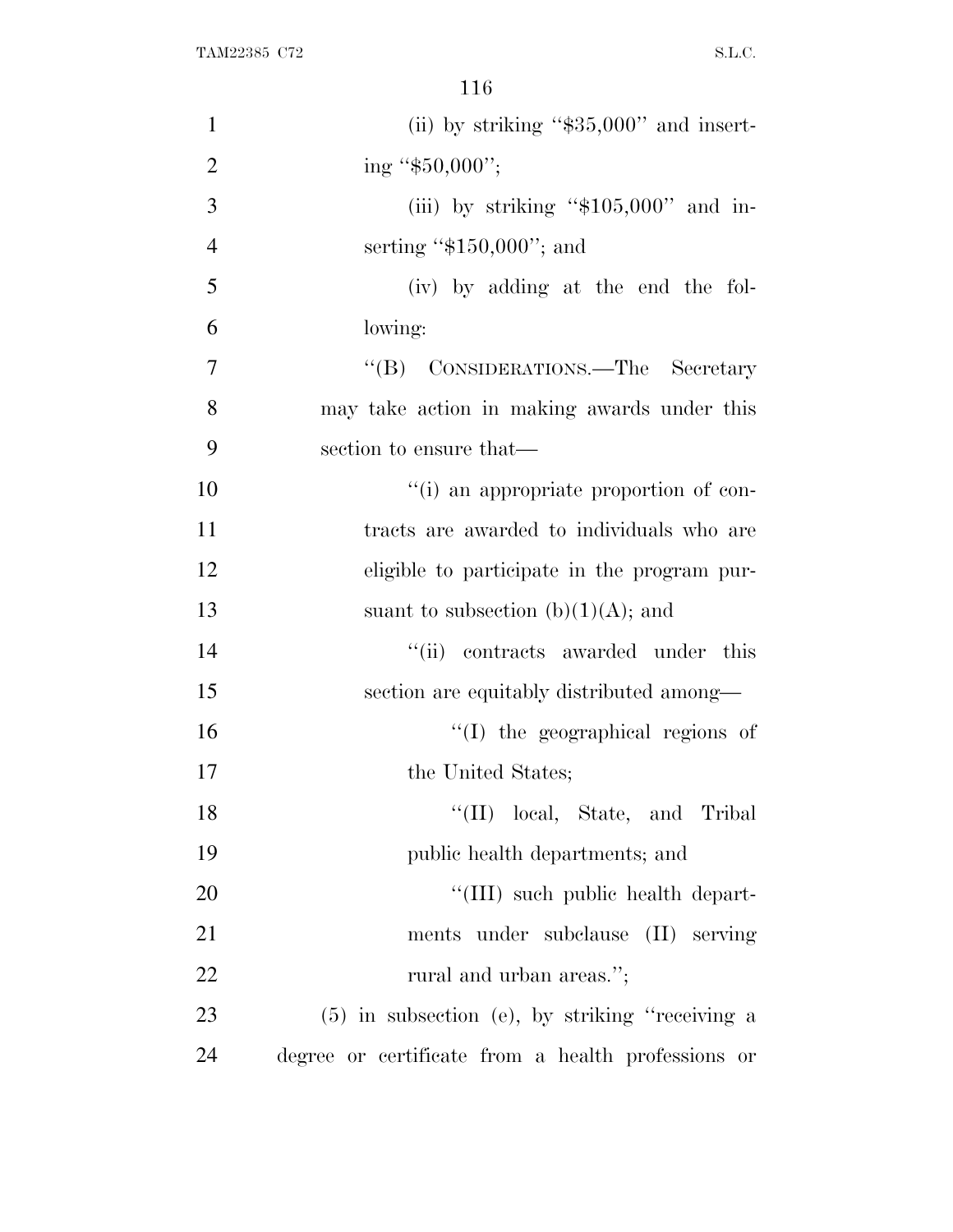| $\mathbf{1}$   | other related school" and inserting "with a contract     |
|----------------|----------------------------------------------------------|
| $\overline{2}$ | to serve under subsection $(e)$ ";                       |
| 3              | $(6)$ in subsection $(f)$ , by adding at the end the     |
| $\overline{4}$ | following: "In the event that a participant fails to ei- |
| 5              | ther begin or complete the obligated service require-    |
| 6              | ment of the loan repayment contract under this sec-      |
| 7              | tion, the Secretary may waive or suspend either the      |
| 8              | unfulfilled service or the assessed damages as pro-      |
| 9              | vided for under section $338E(d)$ , as appropriate.";    |
| 10             | $(7)$ by redesignating subsection $(g)$ as sub-          |
| 11             | section $(h)$ ;                                          |
| 12             | $(8)$ by inserting after subsection $(f)$ the fol-       |
| 13             | lowing:                                                  |
| 14             | "(g) ELIGIBLE LOANS.—The loans eligible for repay-       |
| 15             | ment under this section are each of the following:       |
| 16             | $\lq(1)$ Any loan for education or training for em-      |
| 17             | ployment by a health department.                         |
| 18             | "(2) Any loan under part $E$ of title VIII (relat-       |
| 19             | ing to nursing student loans).                           |
| 20             | "(3) Any Federal Direct Stafford Loan, Fed-              |
| 21             | eral Direct PLUS Loan, Federal Direct Unsub-             |
| 22             | sidized Stafford Loan, or Federal Direct Consolida-      |
| 23             | tion Loan (as such terms are used in section 455 of      |
| 24             | the Higher Education Act of 1965).                       |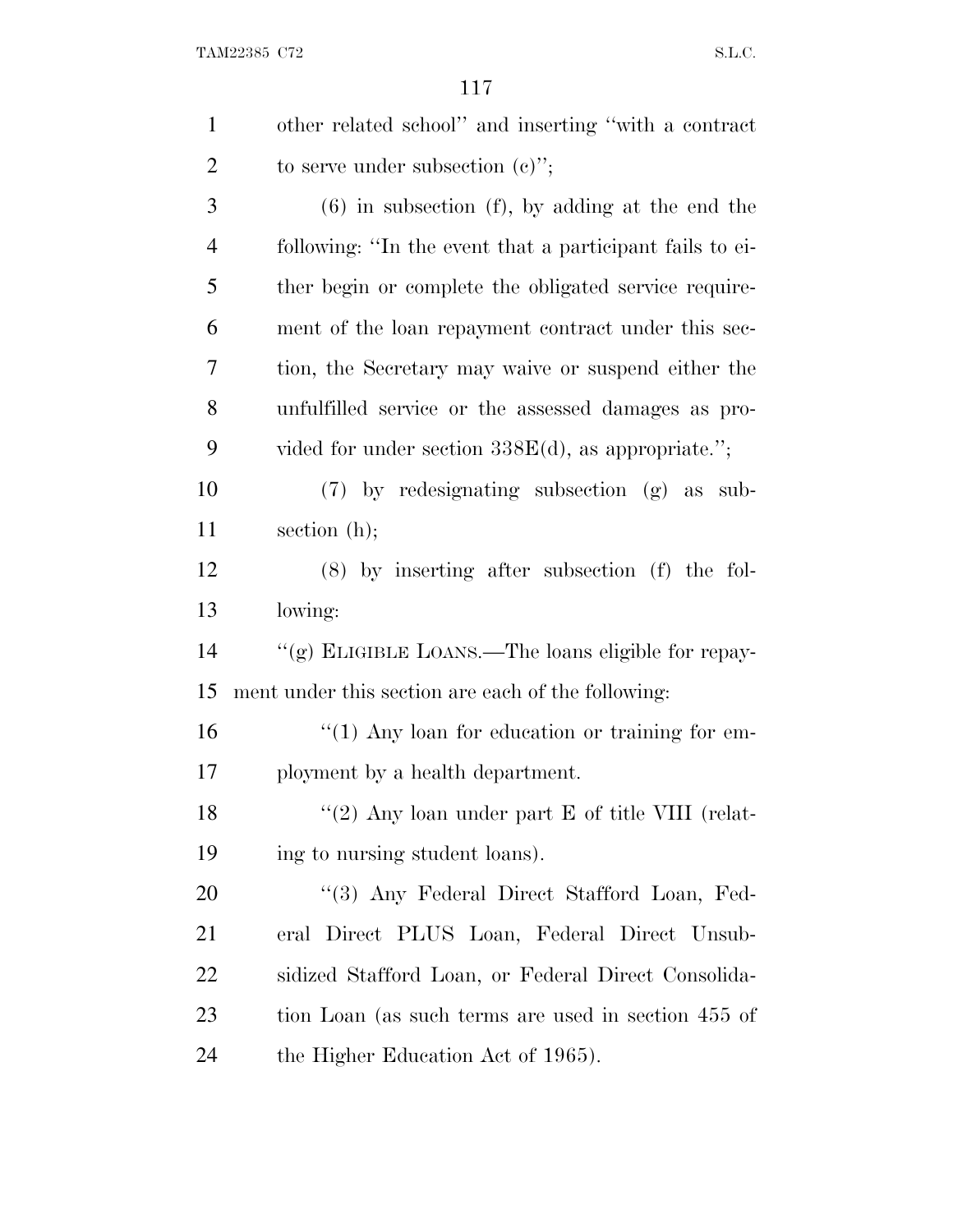| $\mathbf{1}$   | "(4) Any Federal Perkins Loan under part E              |
|----------------|---------------------------------------------------------|
| $\overline{2}$ | of title I of the Higher Education Act of 1965.         |
| 3              | "(5) Any other Federal loan, as the Secretary           |
| $\overline{4}$ | determines appropriate.";                               |
| 5              | $(9)$ in subsection (h), as so redesignated, by         |
| 6              | striking " $$195,000,000$ for fiscal year 2010, and     |
| 7              | such sums as may be necessary for each of fiscal        |
| 8              | years 2011 through 2015" and inserting "such sums       |
| 9              | as may be necessary for each of fiscal years 2022       |
| 10             | through $2025$ "; and                                   |
| 11             | $(10)$ by striking "tribal" each place such term        |
| 12             | appears and inserting "Tribal".                         |
| 13             | (b) GAO STUDY ON PUBLIC HEALTH WORKFORCE                |
| 14             | .—Not later than 2 years after the date of enactment of |
| 15             | this Act, the Comptroller General of the United States  |
| 16             | shall—                                                  |
| 17             | (1) conduct an evaluation of what is known              |
| 18             | about the public health workforce in the United         |
| 19             | States, which shall address—                            |
| 20             | (A) existing gaps in the Federal, State,                |
| 21             | local, Tribal, and territorial public health work-      |
| 22             | force, including positions that may be required         |
| 23             | to prepare for, and respond to, a public health         |
| 24             | emergency such as COVID-19;                             |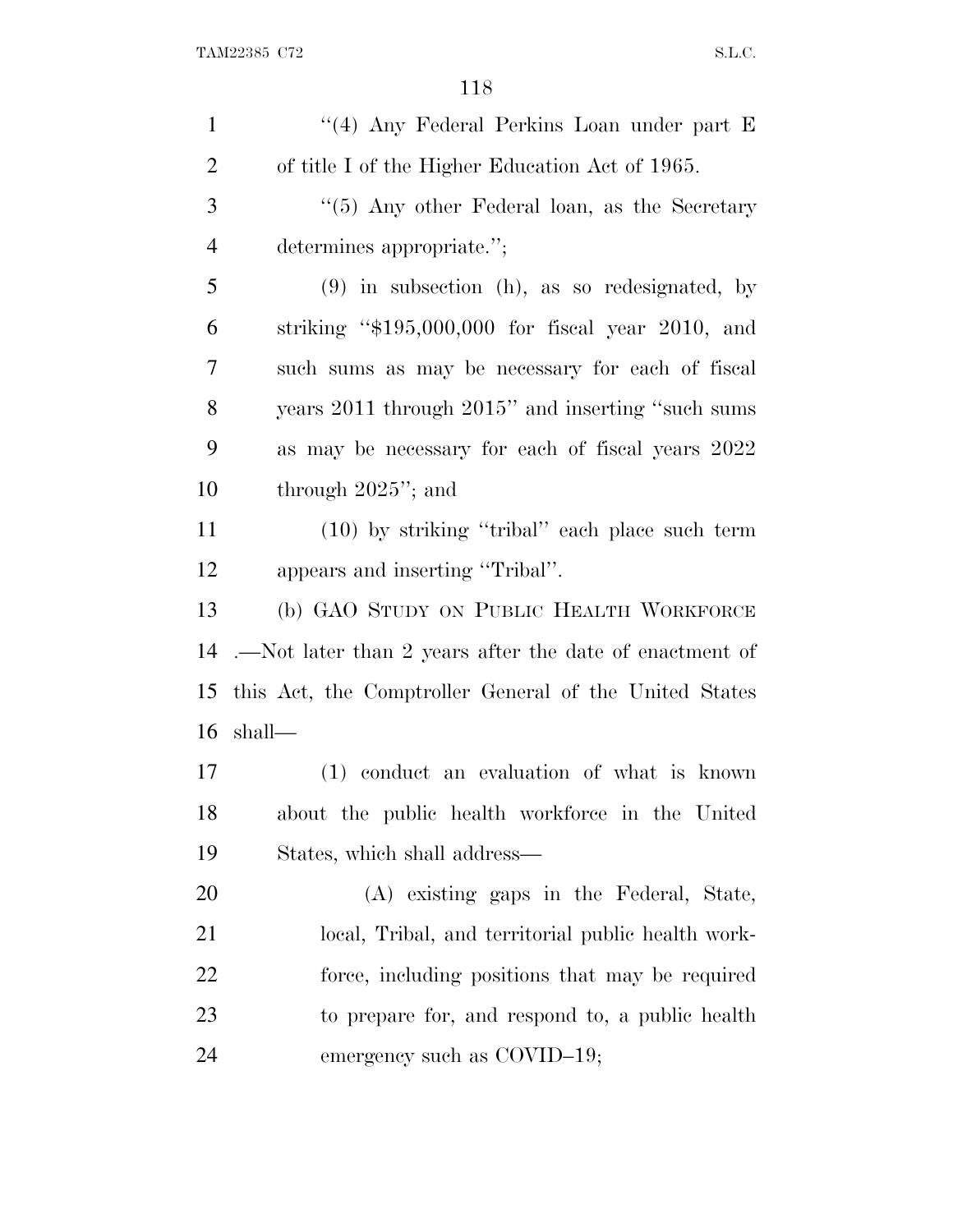| $\mathbf{1}$   | (B) challenges associated with the hiring,                |
|----------------|-----------------------------------------------------------|
| $\overline{2}$ | recruitment, and retention of the Federal,                |
| 3              | State, local, Tribal, and territorial public health       |
| $\overline{4}$ | workforce; and                                            |
| 5              | (C) Federal efforts to improve hiring, re-                |
| 6              | cruitment, and retention of the public health             |
| $\overline{7}$ | workforce; and                                            |
| 8              | (2) submit to the Committee on Health, Edu-               |
| 9              | cation, Labor, and Pensions of the Senate and the         |
| 10             | Committee on Energy and Commerce of the House             |
| 11             | of Representatives a report on such review.               |
| 12             | SEC. 222. AWARDS TO SUPPORT COMMUNITY HEALTH              |
| 13             | WORKERS AND COMMUNITY HEALTH.                             |
| 14             | (a) IN GENERAL.—Section 399V of the Public                |
| 15             | Health Service Act (42 U.S.C. 280g-11) is amended—        |
| 16             | (1) by amending the section heading to read as            |
| 17             | follows: "AWARDS TO SUPPORT COMMUNITY                     |
| 18             | HEALTH WORKERS AND COMMUNITY HEALTH";                     |
| 19             | $(2)$ by amending subsection $(a)$ to read as fol-        |
| 20             | lows:                                                     |
| 21             | "(a) IN GENERAL.—The Secretary, acting through            |
| 22             | the Director of the Centers for Disease Control and Pre-  |
|                |                                                           |
| 23             | vention and in coordination with the Administrator of the |
| 24             | Health Resources and Services Administration, shall       |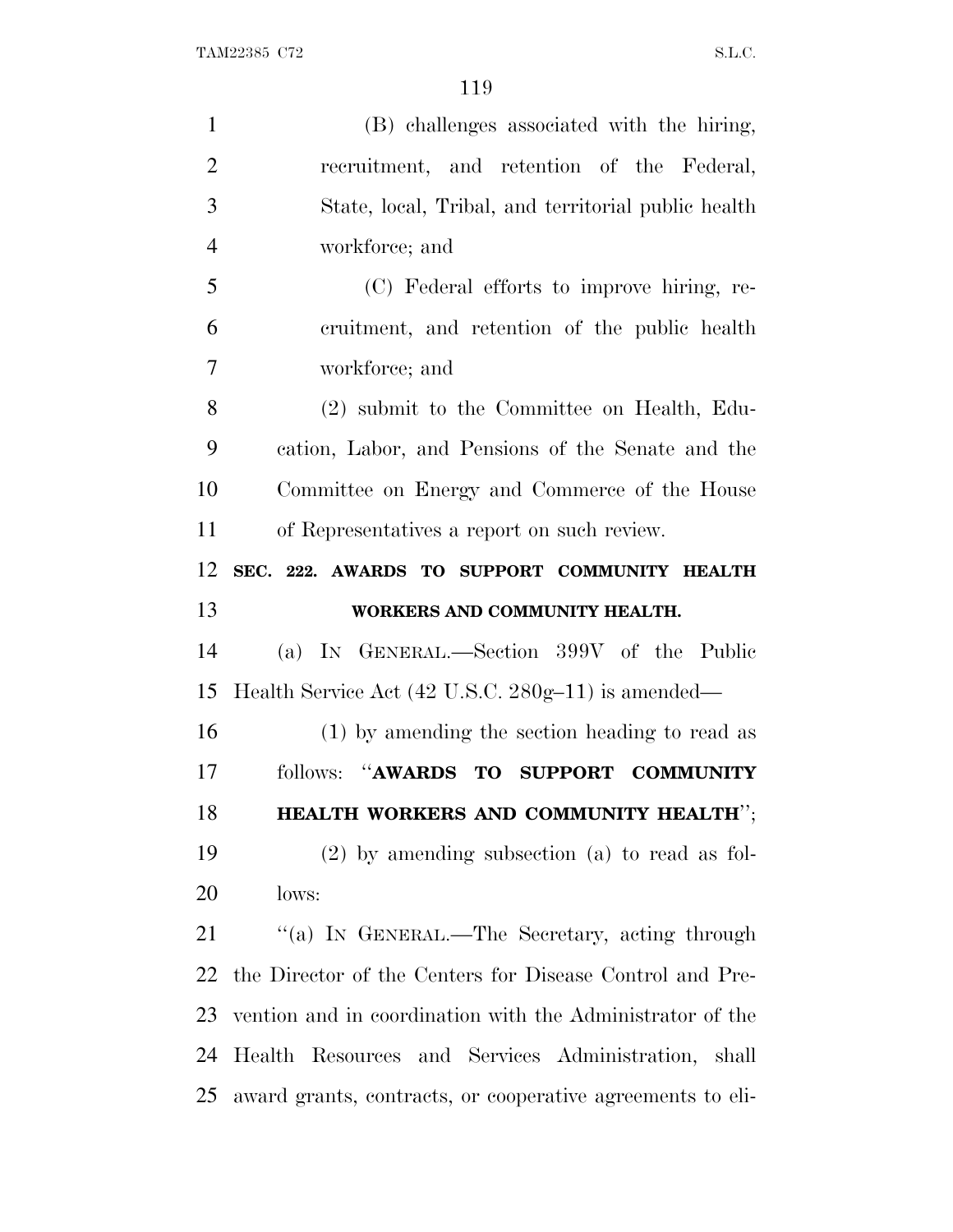| $\mathbf{1}$ | gible entities to promote positive health behaviors and out- |
|--------------|--------------------------------------------------------------|
| 2            | comes for populations in medically underserved commu-        |
| 3            | nities by leveraging community health workers, including     |
| 4            | by addressing ongoing and longer-term community health       |
| 5            | needs, and by building the capacity of the community         |
| 6            | health worker workforce. Such grants, contracts, and co-     |
| 7            | operative agreements shall be awarded in alignment and       |
| 8            | coordination with existing funding arrangements sup-         |
| 9            | porting community health workers.";                          |
| 10           | $(3)$ in subsection $(b)$ —                                  |
| 11           | (A) in the matter preceding paragraph                        |
| 12           | $(1)$ —                                                      |
| 13           | (i) by striking "Grants awarded" and                         |
| 14           | inserting "Subject to any requirements for                   |
| 15           | the scope of licensure, registration, or cer-                |
| 16           | tification of a community health worker                      |
| 17           | under applicable State law, grants, con-                     |
| 18           | tracts, and cooperative agreements award-                    |
| 19           | $ed$ "; and                                                  |
| 20           | (ii) by striking "support community"                         |
| 21           | health workers";                                             |
| 22           | (B) by redesignating paragraphs<br>(3)                       |
| 23           | through $(5)$ as paragraphs $(4)$ through $(6)$ , re-        |
| 24           | spectively;                                                  |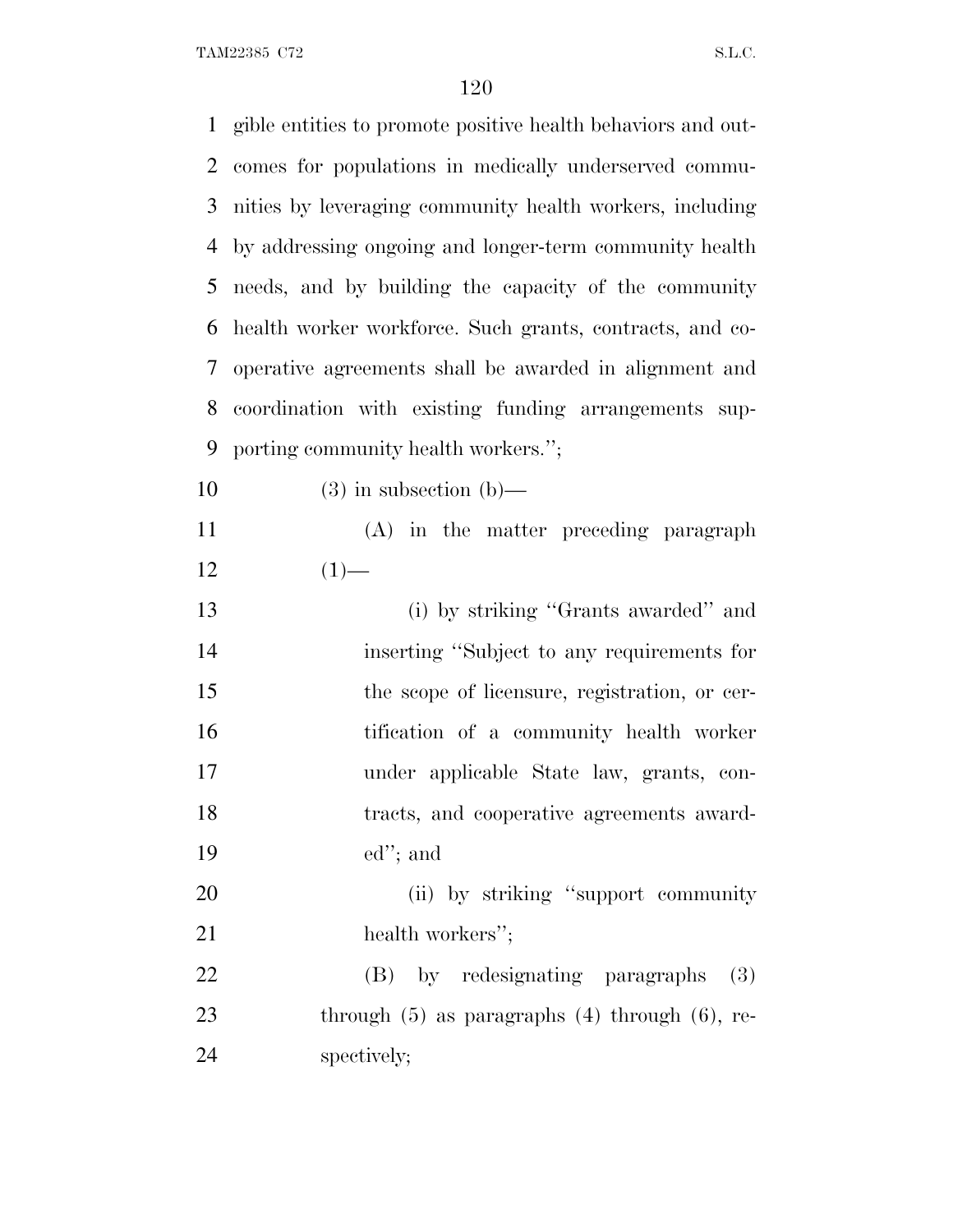| $\mathbf{1}$   | $(C)$ by striking paragraphs $(1)$ and $(2)$ and    |
|----------------|-----------------------------------------------------|
| $\overline{2}$ | inserting the following:                            |
| 3              | $"(1)$ recruit, hire, train, and retain community   |
| $\overline{4}$ | health workers that reflect the needs of the commu- |
| 5              | nity;                                               |
| 6              | $"(2)$ support community health workers in pro-     |
| 7              | viding education and outreach, in a community set-  |
| 8              | ting, regarding—                                    |
| 9              | $\lq\lq$ health conditions prevalent in-            |
| 10             | "(i) medically underserved commu-                   |
| 11             | nities (as defined in section 799B), par-           |
| 12             | ticularly racial and ethnic minority popu-          |
| 13             | lations; and                                        |
| 14             | "(ii) other such at-risk populations or             |
| 15             | geographic areas that may require addi-             |
| 16             | tional support during public health emer-           |
| 17             | gencies, which may include counties identi-         |
| 18             | fied by the Secretary using applicable              |
| 19             | measures developed by the Centers for Dis-          |
| 20             | ease Control and Prevention or other Fed-           |
| 21             | eral agencies; and                                  |
| 22             | "(B) addressing social determinants of              |
| 23             | health and eliminating health disparities, in-      |
| 24             | cluding by—                                         |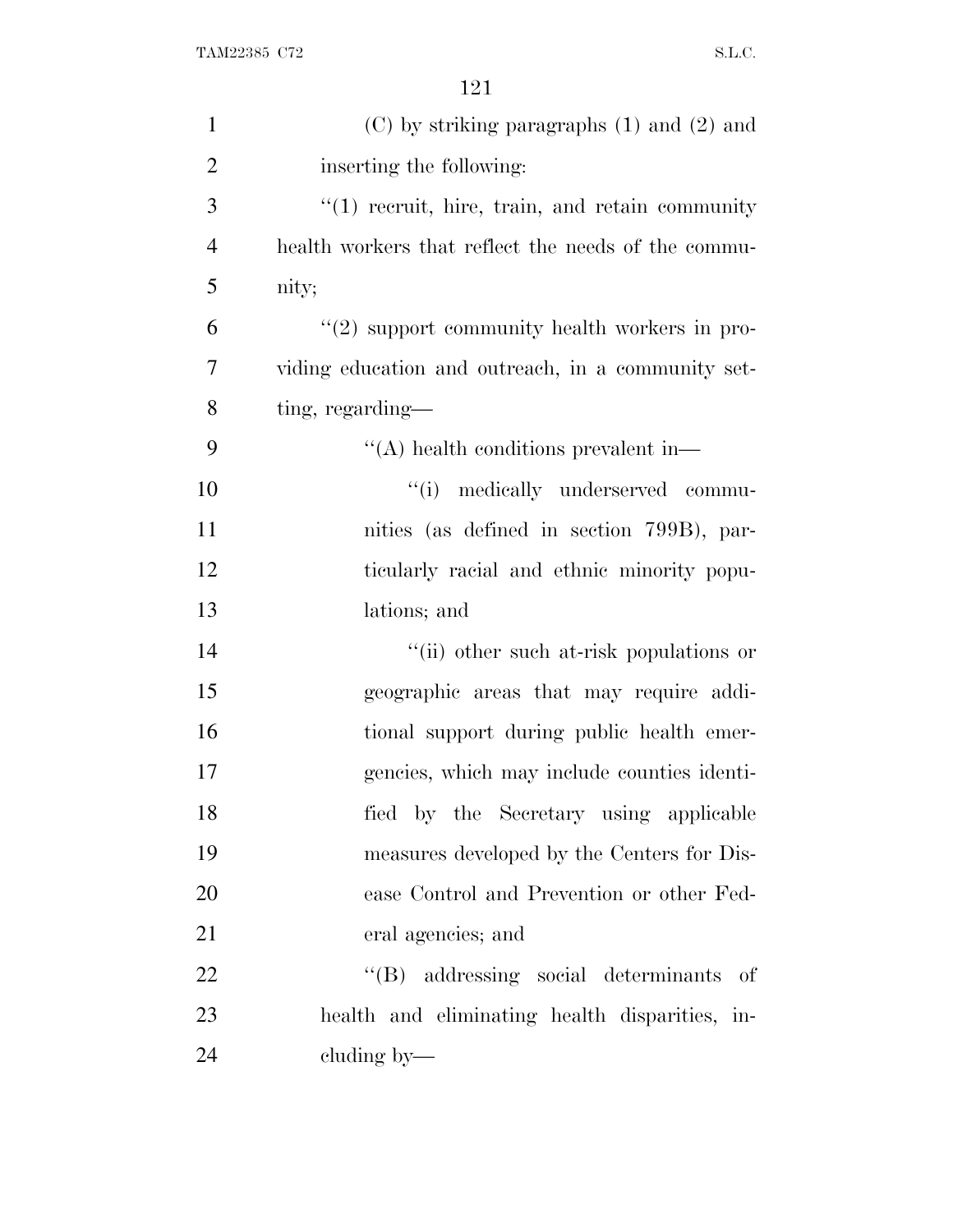| $\mathbf{1}$   | "(i) promoting awareness of services                |
|----------------|-----------------------------------------------------|
| $\overline{2}$ | and resources to increase access to health          |
| 3              | care, mental health and substance use dis-          |
| $\overline{4}$ | order services, child services, technology,         |
| 5              | housing services, educational services, nu-         |
| 6              | trition services, employment services, and          |
| $\overline{7}$ | other services; and                                 |
| 8              | "(ii) assisting in conducting individual            |
| 9              | and community needs assessments;                    |
| 10             | "(3) educate community members, including re-       |
| 11             | garding effective strategies to promote healthy be- |
| 12             | haviors;";                                          |
| 13             | $(D)$ in paragraph $(4)$ , as so redesignated,      |
| 14             | by striking "to educate" and inserting "edu-        |
| 15             | $\text{cate}$ ";                                    |
| 16             | $(E)$ in paragraph $(5)$ , as so redesignated—      |
| 17             | (i) by striking "to identify" and in-               |
| 18             | serting "identify";                                 |
| 19             | (ii) by striking "healthcare agencies"              |
| 20             | and inserting "health care agencies"; and           |
| 21             | (iii) by striking "healthcare services"             |
| 22             | and to eliminate duplicative care; or" and          |
| 23             | inserting "health care services and to              |
| 24             | streamline care, including serving as a liai-       |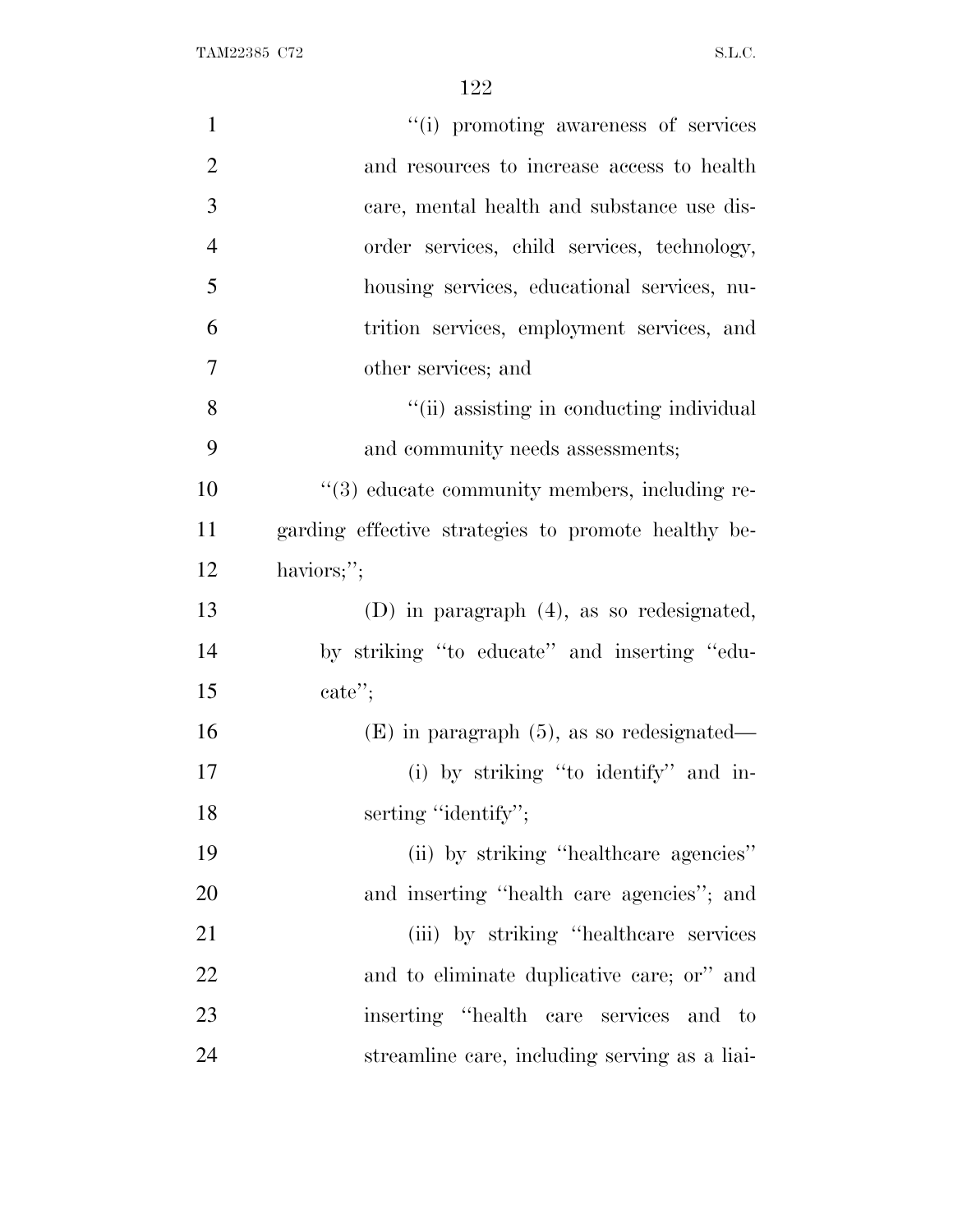| $\mathbf{1}$   | son between communities and health care                 |
|----------------|---------------------------------------------------------|
| $\overline{2}$ | agencies; and"; and                                     |
| 3              | $(F)$ in paragraph $(6)$ , as so redesignated—          |
| $\overline{4}$ | (i) by striking "to educate, guide, and                 |
| 5              | provide" and inserting "support commu-                  |
| 6              | nity health workers in educating, guiding,              |
| 7              | or providing"; and                                      |
| 8              | (ii) by striking "maternal health and                   |
| 9              | prenatal care" and inserting "chronic dis-              |
| 10             | eases, maternal health, prenatal, and                   |
| 11             | postpartum care in order to improve ma-                 |
| 12             | ternal and infant health outcomes";                     |
| 13             | $(4)$ in subsection $(c)$ , by striking "Each eligible" |
| 14             | entity" and all that follows through "accompanied"      |
| 15             | by" and inserting "To be eligible to receive an         |
| 16             | award under subsection (a), an entity shall prepare     |
| 17             | and submit to the Secretary an application at such      |
| 18             | time, in such manner, and containing";                  |
| 19             | $(5)$ in subsection $(d)$ —                             |
| 20             | $(A)$ in the matter preceding paragraph $(1)$ ,         |
| 21             | by striking "awarding grants" and inserting             |
| 22             | "making awards";                                        |
| 23             | $(B)$ by amending paragraph $(1)$ to read as            |
| 24             | follows:                                                |
| 25             | $\lq(1)$ propose to serve—                              |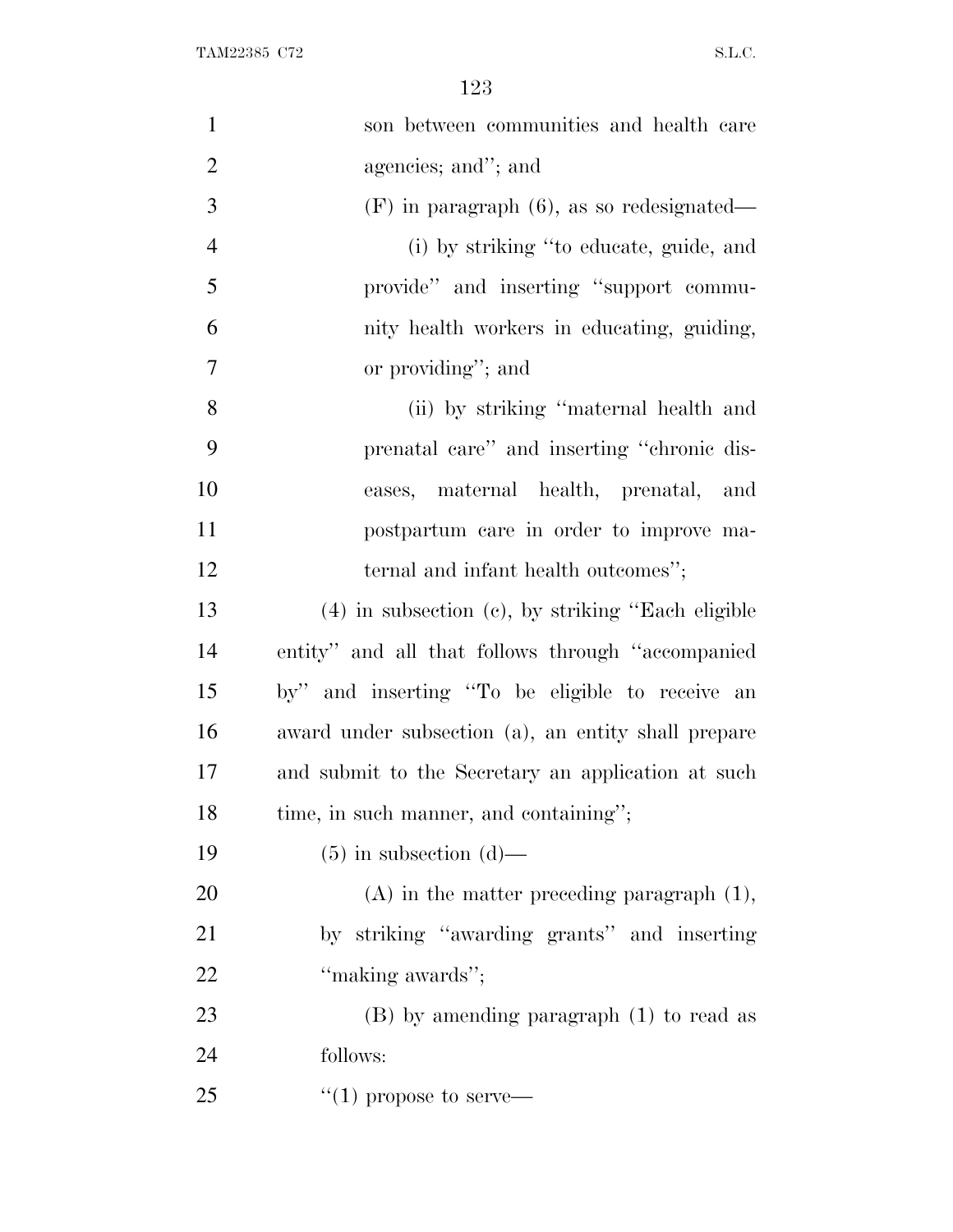| $\mathbf{1}$   | "(A) areas with populations that have a            |
|----------------|----------------------------------------------------|
| $\overline{2}$ | high rate of chronic disease, infant mortality, or |
| 3              | maternal morbidity and mortality;                  |
| $\overline{4}$ | "(B) low-income populations, including             |
| 5              | medically underserved populations (as defined      |
| 6              | in section $330(b)(3)$ ;                           |
| 7              | "(C) populations residing in health profes-        |
| 8              | sional shortage areas (as defined in section       |
| 9              | $332(a)$ ;                                         |
| 10             | "(D) populations residing in maternity             |
| 11             | care health professional target areas identified   |
| 12             | under section $332(k)$ ; or                        |
| 13             | "(E) rural or traditionally underserved            |
| 14             | populations, including racial and ethnic minor-    |
| 15             | ity populations or low-income populations;";       |
| 16             | (C) in paragraph $(2)$ , by striking "; and"       |
| 17             | and inserting ", including rural populations and   |
| 18             | racial and ethnic minority populations;";          |
| 19             | (D) in paragraph $(3)$ , by striking "with         |
| 20             | community health workers." and inserting "and      |
| 21             | established relationships with community health    |
| 22             | workers in the communities expected to be          |
| 23             | served by the program;" and                        |
| 24             | (E) by adding at the end the following:            |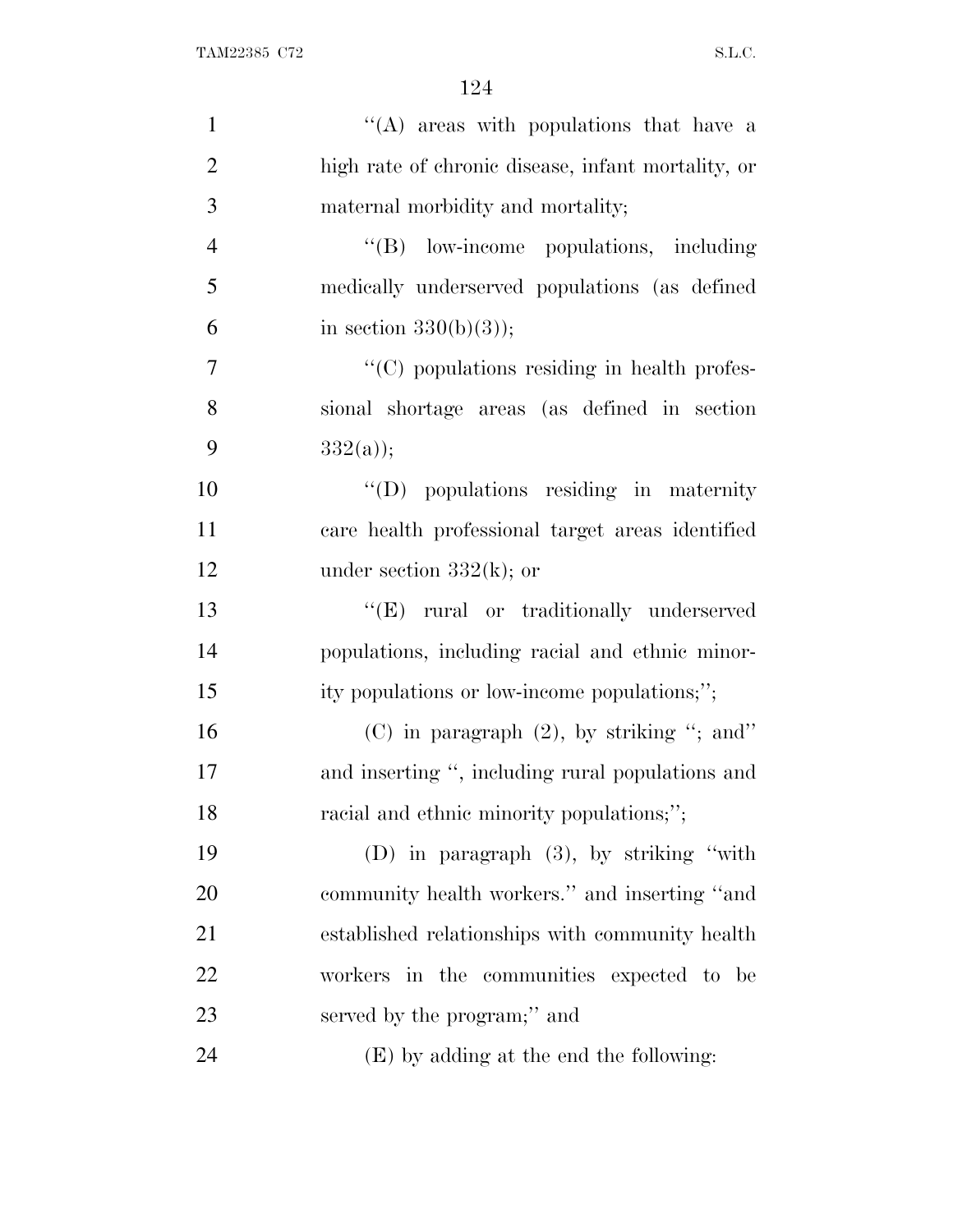| $\mathbf{1}$   | $\lq(4)$ develop a plan for providing services to the             |
|----------------|-------------------------------------------------------------------|
| $\overline{2}$ | extent practicable, in the language and cultural con-             |
| 3              | text most appropriate to individuals expected to be               |
| $\overline{4}$ | served by the program; and                                        |
| 5              | $\lq(5)$ propose to use evidence-informed or evi-                 |
| 6              | dence-based practices, as applicable and appro-                   |
| 7              | priate.";                                                         |
| 8              | $(6)$ in subsection $(e)$ —                                       |
| 9              | (A) by striking "community health worker                          |
| 10             | programs" and inserting "eligible entities"; and                  |
| 11             | (B) by striking "and one-stop delivery sys-                       |
| 12             | tems under section $121(e)$ " and inserting ",                    |
| 13             | health professions schools, minority-serving in-                  |
| 14             | stitutions (defined, for purposes of this sub-                    |
| 15             | section, as institutions and programs described                   |
| 16             | in section $326(e)(1)$ of the Higher Education                    |
| 17             | Act of 1965 and institutions described in sec-                    |
| 18             | tion $371(a)$ of such Act), area health education                 |
| 19             | centers under section 751 of this Act, and one-                   |
| 20             | stop delivery systems under section $121$ ";                      |
| 21             | $(7)$ by striking subsections $(f)$ , $(g)$ , $(h)$ , $(i)$ , and |
| 22             | (j) and inserting the following:                                  |
| 23             | "(f) TECHNICAL ASSISTANCE.—The Secretary may                      |
| 24             | provide to eligible entities that receive awards under sub-       |
| 25             | section (a) technical assistance with respect to planning,        |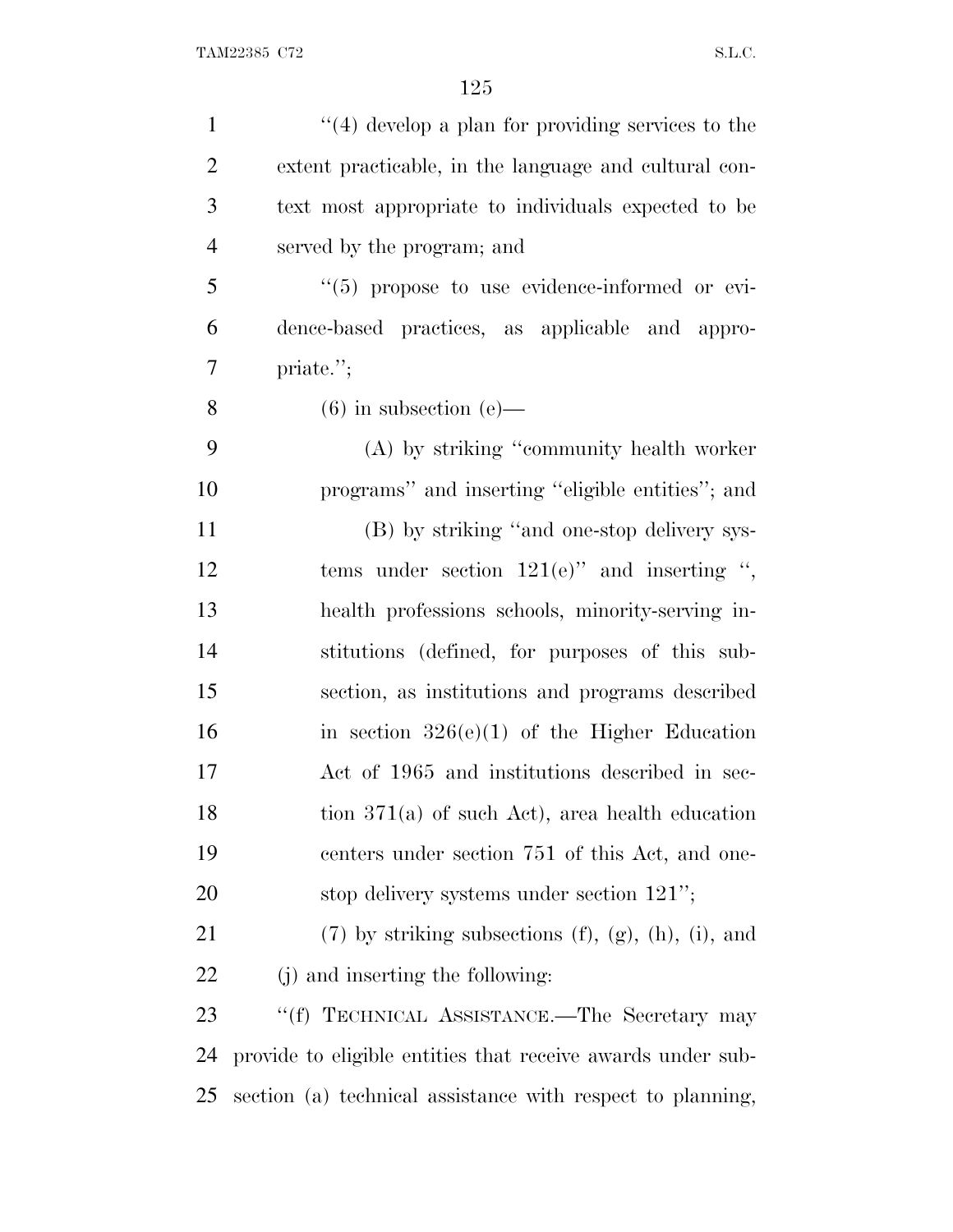development, and operation of community health worker programs authorized or supported under this section.

 ''(g) DISSEMINATION OF BEST PRACTICES.—Not later than 4 years after the date of enactment of the PRE- VENT Pandemics Act, the Secretary shall, based on ac- tivities carried out under this section and in consultation with relevant stakeholders, identify and disseminate evi- dence-based or evidence-informed practices regarding re- cruitment and retention of community health workers and paraprofessionals to address ongoing public health and community health needs, and to prepare for, and respond to, future public health emergencies.

 ''(h) REPORT TO CONGRESS.—Not later than 4 years after the date of enactment of the PREVENT Pandemics Act, the Secretary shall submit to the Committee on Health, Education, Labor, and Pensions of the Senate and the Committee on Energy and Commerce of the House of Representatives a report concerning the effectiveness of the program under this section in addressing ongoing pub- lic health and community health needs. Such report shall include recommendations regarding any improvements to such program, including recommendations for how to im- prove recruitment, training, and retention of the commu-nity health workforce.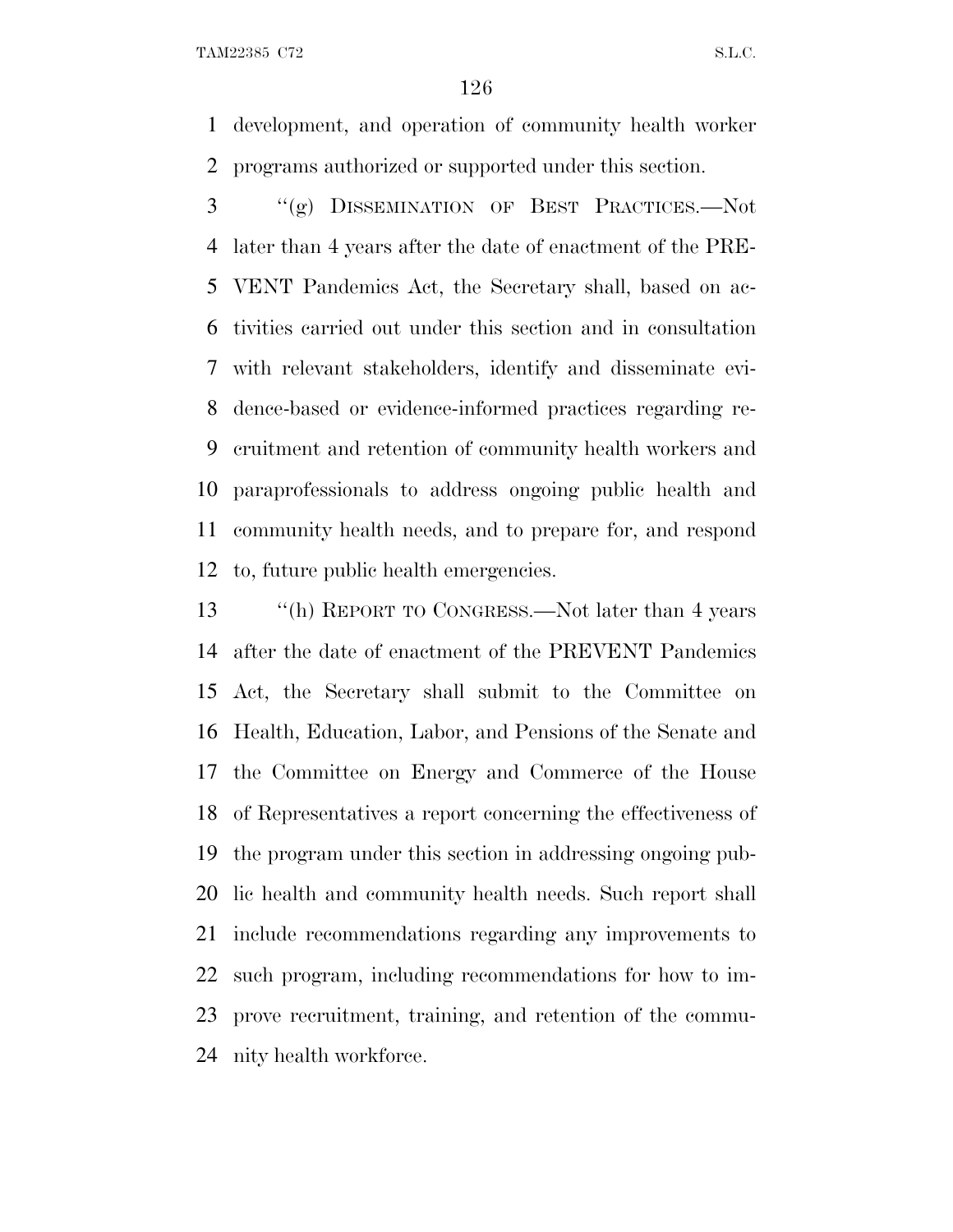| $\mathbf{1}$   | "(i) AUTHORIZATION OF APPROPRIATIONS.-For                   |
|----------------|-------------------------------------------------------------|
| 2              | purposes of carrying out this section, there are authorized |
| 3              | to be appropriated such sums as may be necessary for        |
| $\overline{4}$ | each of fiscal years 2023 through 2027.";                   |
| 5              | $(8)$ by redesignating subsection $(k)$ as sub-             |
| 6              | section $(j)$ ; and                                         |
| 7              | $(9)$ in subsection (j), as so redesignated—                |
| 8              | $(A)$ by striking paragraphs $(1)$ , $(2)$ , and            |
| 9              | (4);                                                        |
| 10             | (B) by redesignating paragraph (3) as                       |
| 11             | paragraph $(1)$ ;                                           |
| 12             | $(C)$ in paragraph $(1)$ , as so redesignated—              |
| 13             | (i) by striking "entity (including a                        |
| 14             | State or public subdivision of a State" and                 |
| 15             | inserting "entity, including a State or po-                 |
| 16             | litical subdivision of a State, an Indian                   |
| 17             | Tribe or Tribal organization, an urban In-                  |
| 18             | dian organization, a community-based or-                    |
| 19             | ganization"; and                                            |
| 20             | (ii) by striking "as defined in section                     |
| 21             | $1861(aa)$ of the Social Security Act))" and                |
| 22             | inserting "(as defined<br>$\operatorname{in}$<br>section    |
| 23             | $1861(aa)(4)$ of the Social Security Act)";                 |
| 24             | and                                                         |
| 25             | (D) by adding at the end the following:                     |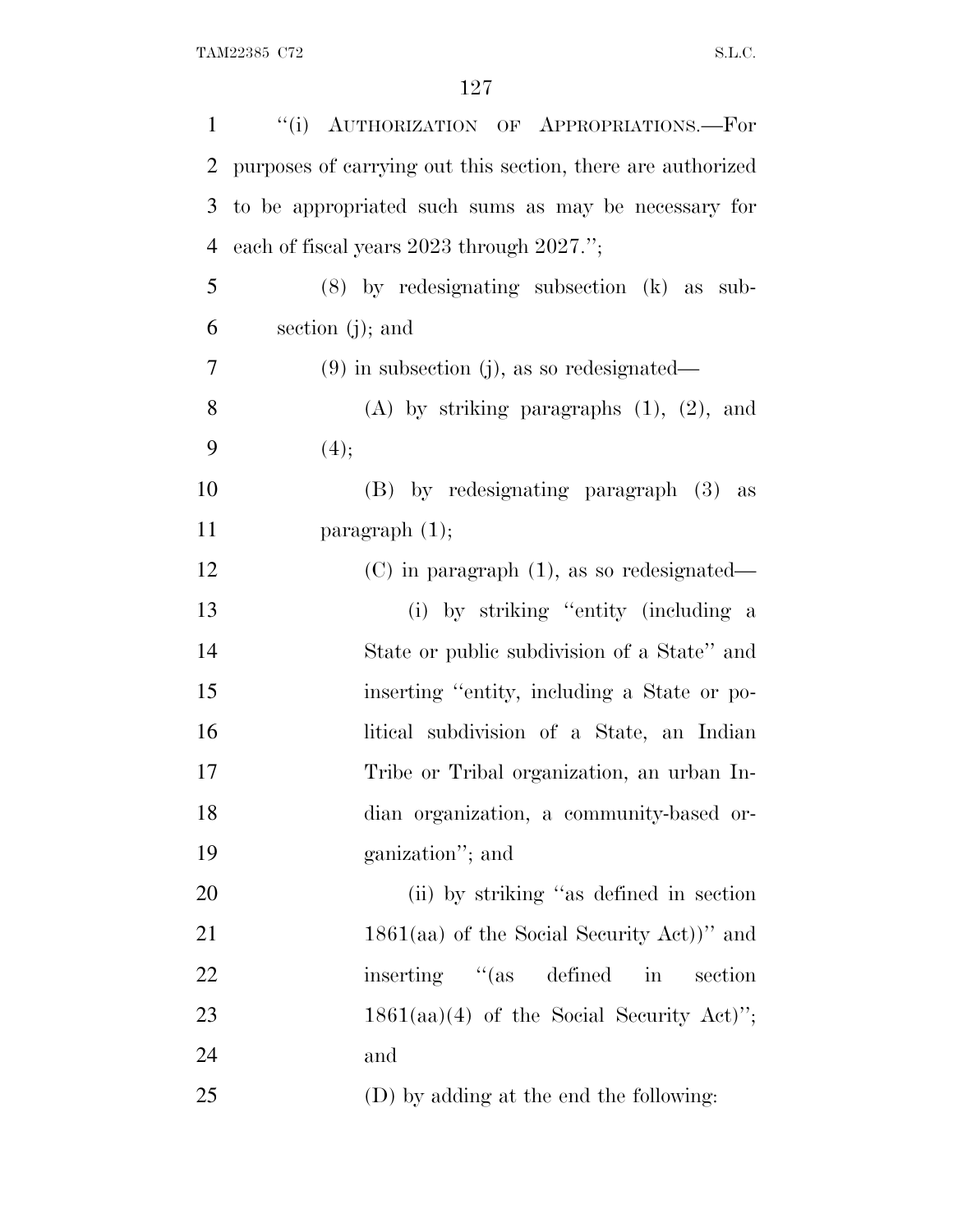1 "(2) INDIAN TRIBE; TRIBAL ORGANIZATION.— The terms 'Indian Tribe' and 'Tribal organization' have the meanings given the terms 'Indian tribe' and 'tribal organization', respectively, in section 4 of the Indian Self-Determination and Education Assistance Act.

7 "(3) URBAN INDIAN ORGANIZATION.—The term 'urban Indian organization' has the meaning given such term in section 4 of the Indian Health Care Improvement Act.''.

 (b) GAO STUDY AND REPORT.—Not later than 1 year after the date of submission of the report under sub- section (h) of section 399V of the Public Health Service Act (42 U.S.C. 280g–11), as amended by subsection (a), the Comptroller General of the United States shall submit to the Committee on Health, Education, Labor, and Pen- sions of the Senate and the Committee on Energy and Commerce of the House of Representatives a report on the program authorized under such section 399V, includ- ing a review of the efforts of the Secretary of Health and Human Services to coordinate such program with applica- ble programs of the Health Resources and Services Ad- ministration to ensure there is no unnecessary duplication of efforts among such programs, and identification of any areas of duplication.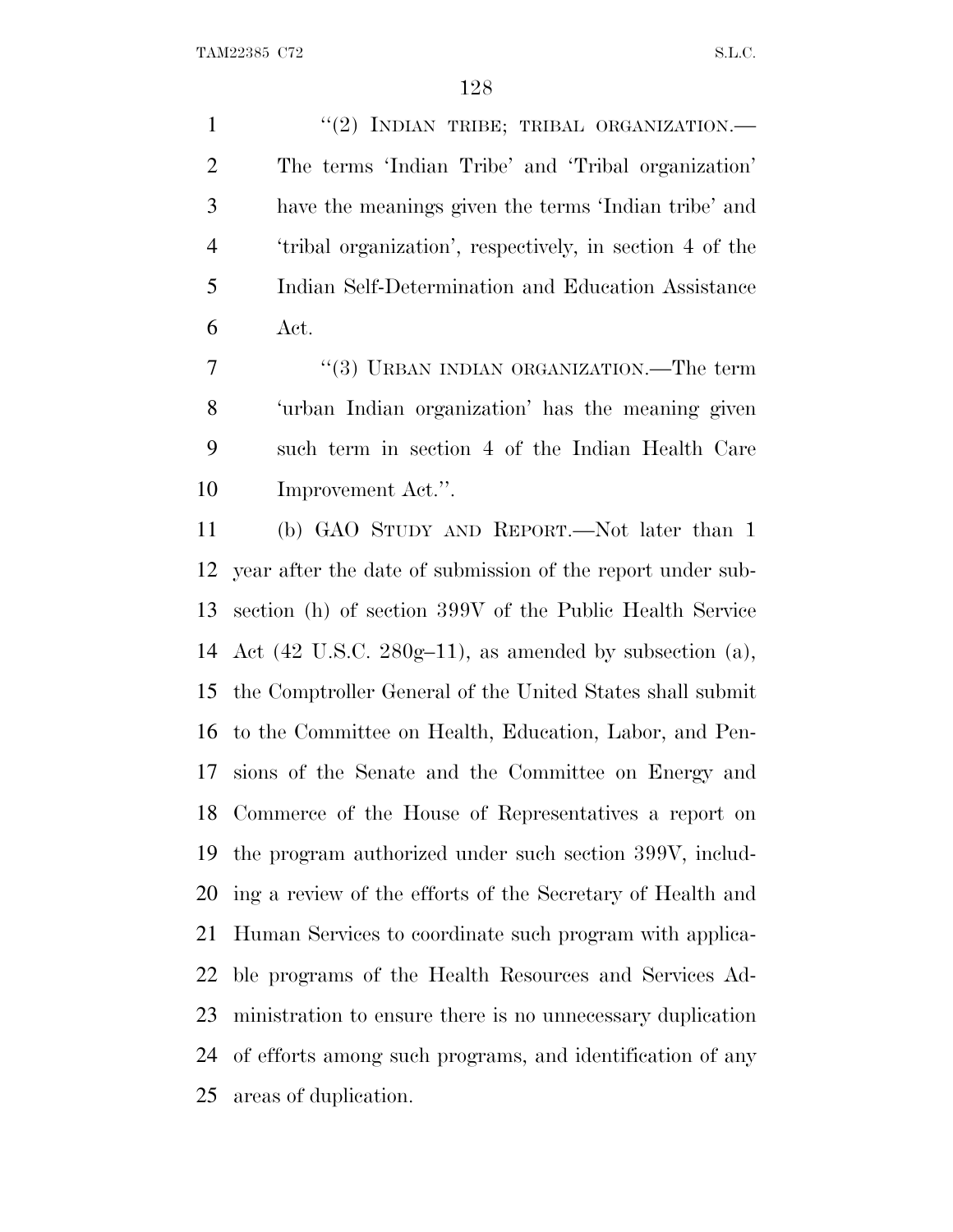## **SEC. 223. IMPROVING PUBLIC HEALTH EMERGENCY RE-SPONSE CAPACITY.**

 (a) CERTAIN APPOINTMENTS TO SUPPORT PUBLIC HEALTH EMERGENCY RESPONSES.—Section 319 of the Public Health Service Act (42 U.S.C. 247d) is amended by adding at the end the following:

 ''(g) CERTAIN APPOINTMENTS TO SUPPORT PUBLIC HEALTH EMERGENCY RESPONSES.—

9 "(1) IN GENERAL.—In order to support the ini- tial response to a public health emergency declared by the Secretary under this section, the Secretary may, subject to paragraph (2) and without regard to sections 3309 through 3318 of title 5, United States Code, appoint individuals directly to positions in the Department of Health and Human Services for which the Secretary has provided public notice in order to—

18 ''(A) address a critical hiring need directly related to responding to a public health emer-20 gency declared by the Secretary under this sec-21 tion; or

 $\text{``(B)}$  address a severe shortage of can- didates that impacts the operational capacity of the Department of Health and Human Services to respond in the event of a public health emer-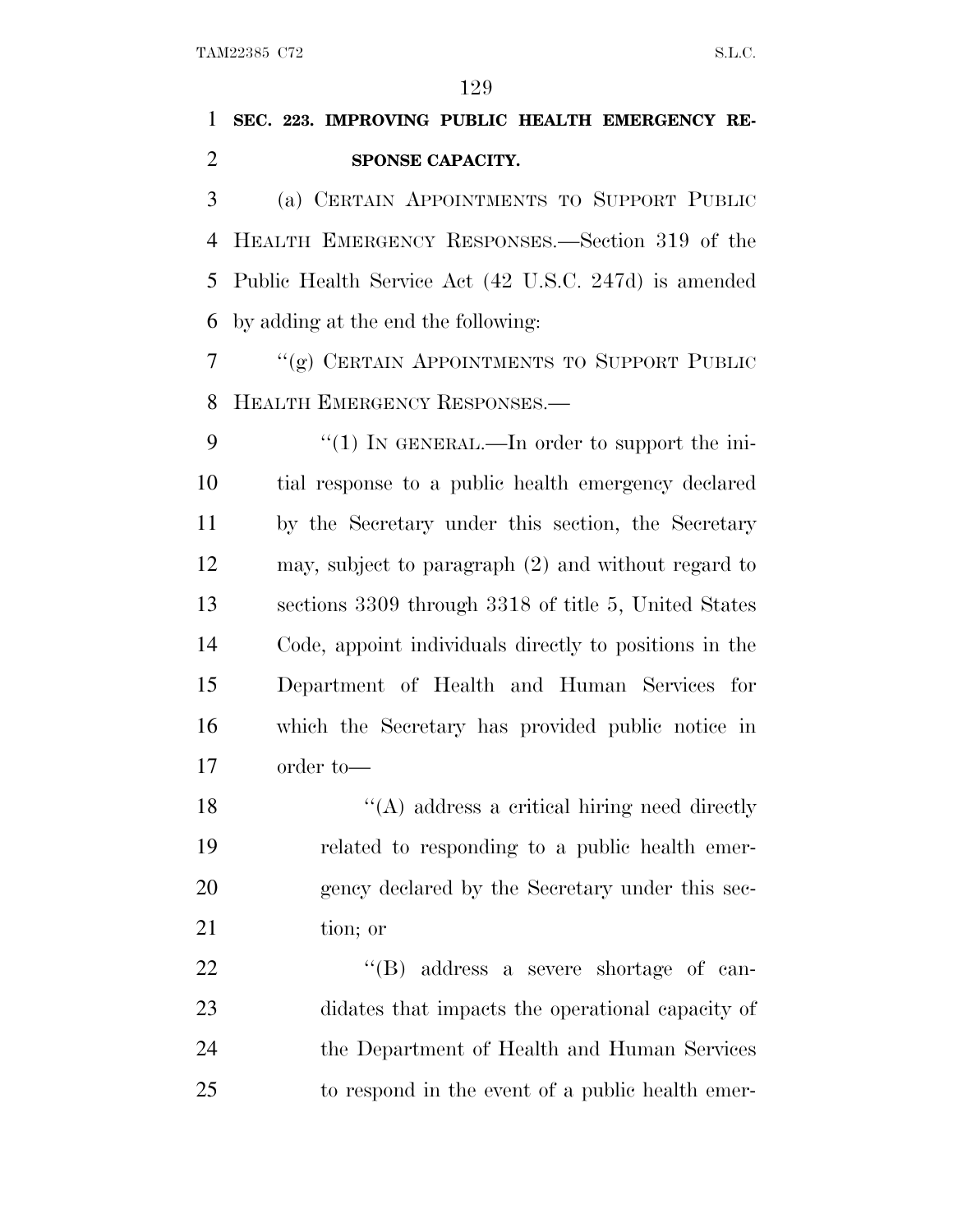| $\mathbf{1}$   | gency declared by the Secretary under this sec-        |
|----------------|--------------------------------------------------------|
| $\overline{2}$ | tion.                                                  |
| 3              | "(2) NUMBER OF APPOINTMENTS.—Each fiscal               |
| $\overline{4}$ | year in which the Secretary makes a determination      |
| 5              | of a public health emergency under subsection (a)      |
| 6              | (not including a renewal), the Secretary may directly  |
| 7              | appoint not more than—                                 |
| 8              | "(A) 400 individuals under paragraph                   |
| 9              | $(1)(A)$ ; and                                         |
| 10             | "(B) 100 individuals under paragraph                   |
| 11             | (1)(B).                                                |
| 12             | "(3) COMPENSATION.—The annual rate<br>- of             |
| 13             | basic pay of an individual appointed under this sub-   |
| 14             | section shall be determined in accordance with chap-   |
| 15             | ter 51 and subchapter III of chapter 53 of title $5$ , |
| 16             | United States Code.                                    |
| 17             | "(4) REPORTING.—The Secretary shall estab-             |
| 18             | lish and maintain records regarding the use of the     |
| 19             | authority under this subsection, including—            |
| 20             | "(A) the number of positions filled through            |
| 21             | such authority;                                        |
| 22             | "(B) the types of appointments of such po-             |
| 23             | sitions;                                               |
| 24             | "(C) the titles, occupational series, and              |
| 25             | grades of such positions;                              |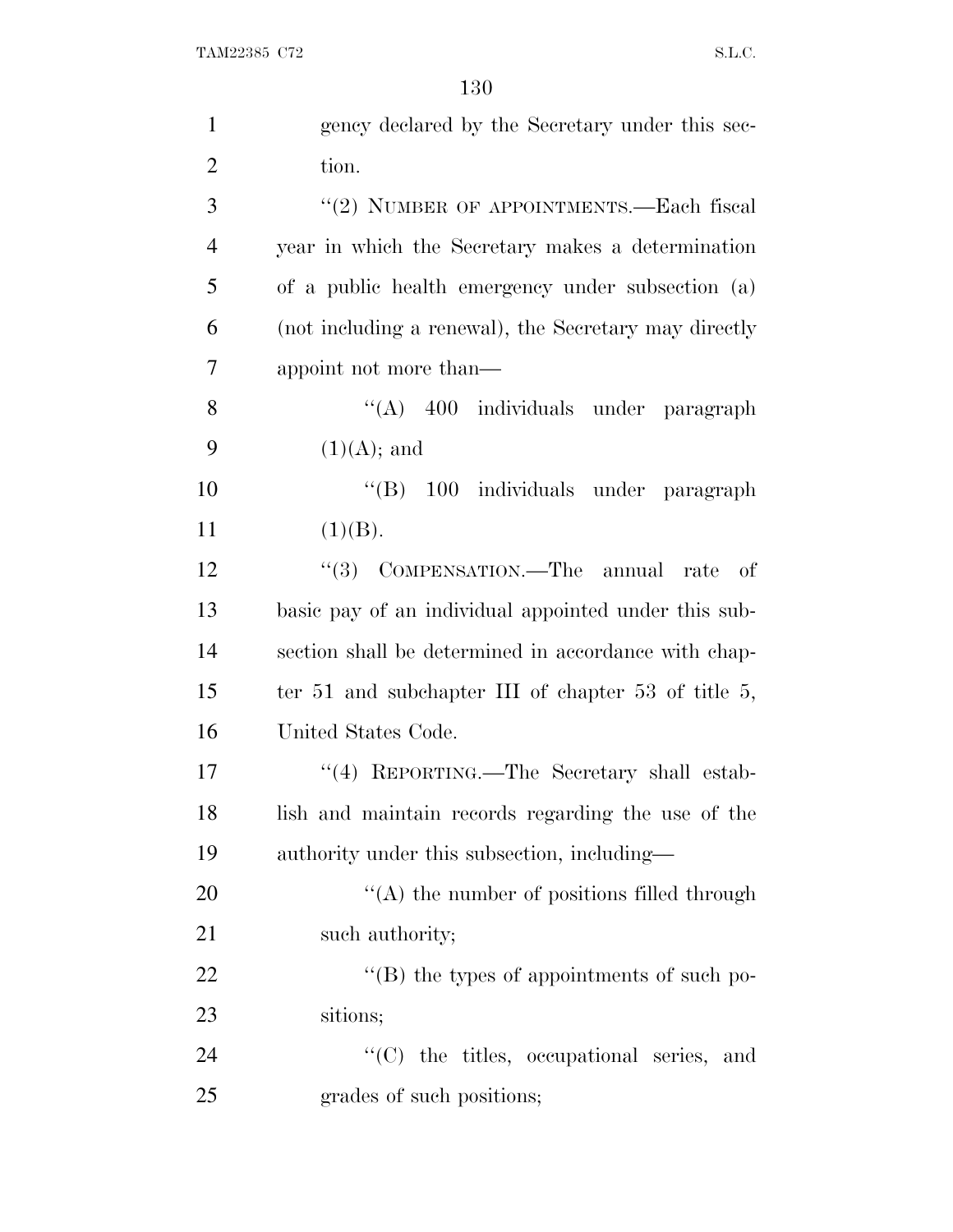| $\mathbf{1}$   | $\lq\lq$ the number of positions publicly no-           |
|----------------|---------------------------------------------------------|
| $\overline{2}$ | ticed to be filled under such authority;                |
| 3              | $\lq\lq$ (E) the number of qualified applicants         |
| $\overline{4}$ | who apply for such positions;                           |
| 5              | $\lq\lq(F)$ the qualification criteria for such po-     |
| 6              | sitions; and                                            |
| $\overline{7}$ | $\lq\lq(G)$ the demographic information of indi-        |
| 8              | viduals appointed to such positions.                    |
| 9              | " $(5)$ NOTIFICATION TO CONGRESS.—In the                |
| 10             | event the Secretary, within a single fiscal year, di-   |
| 11             | rectly appoints more than 50 percent of the individ-    |
| 12             | uals allowable under either subparagraph $(A)$ or $(B)$ |
| 13             | of paragraph (2), the Secretary shall, not later than   |
| 14             | 15 days after the date of such action, notify the       |
| 15             | Committee on Health, Education, Labor, and Pen-         |
| 16             | sions of the Senate and the Committee on Energy         |
| 17             | and Commerce of the House of Representatives.           |
| 18             | Such notification shall, in a manner that protects      |
| 19             | personal privacy, to the extent required by applicable  |
| 20             | Federal and State privacy law, at a minimum, in-        |
| 21             | clude—                                                  |
| 22             | "(A) information on each such appoint-                  |
| 23             | ment within such fiscal year;                           |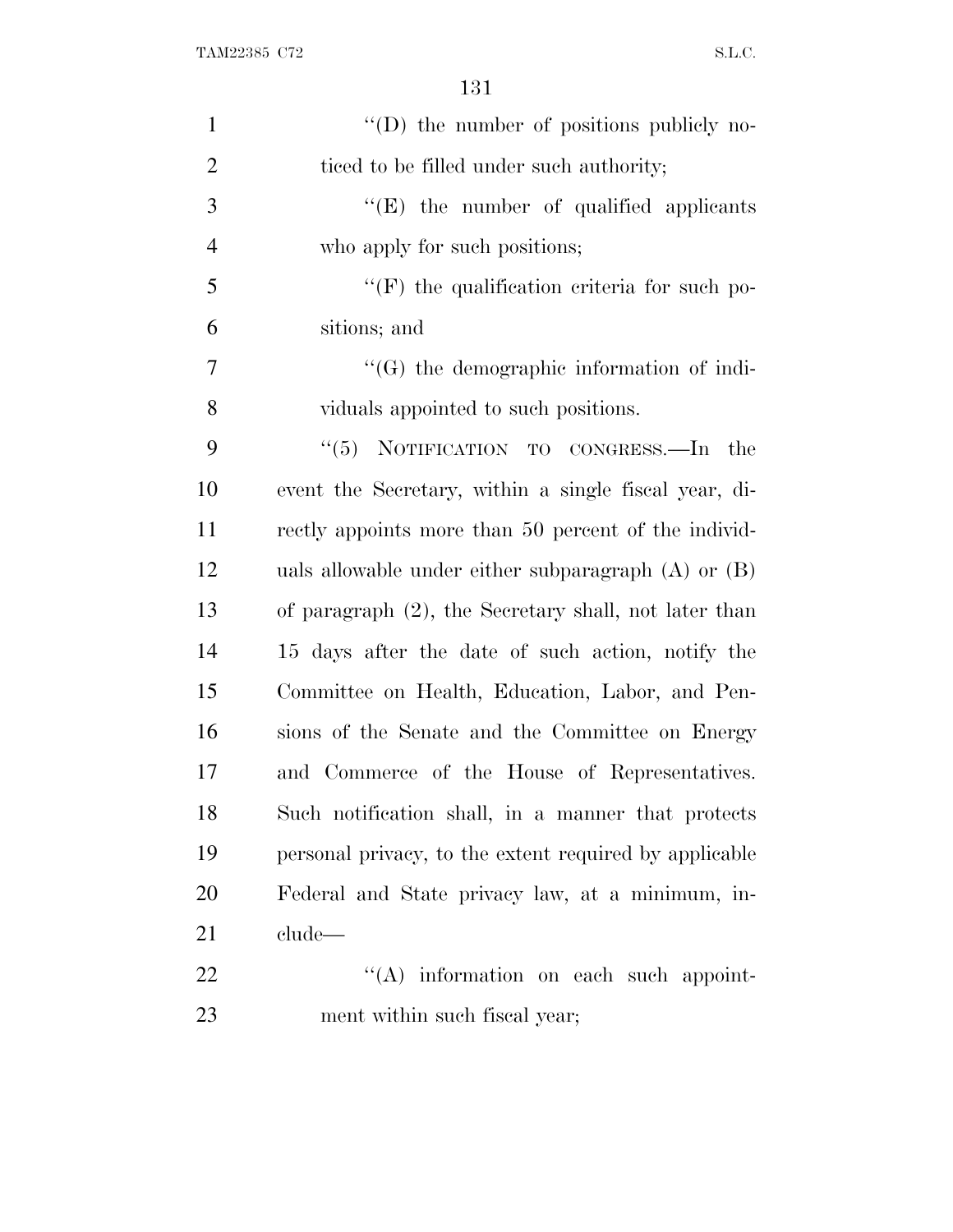| $\mathbf{1}$   | "(B) a description of how each such posi-                   |
|----------------|-------------------------------------------------------------|
| $\overline{2}$ | tion relates to the requirements of subpara-                |
| 3              | graph $(A)$ or $(B)$ of paragraph $(1)$ ; and               |
| $\overline{4}$ | "(C) the additional number of personnel, if                 |
| 5              | any, the Secretary anticipates to be necessary              |
| 6              | to adequately support a response to a public                |
| 7              | health emergency declared under this section                |
| 8              | using the authorities described in paragraph (1)            |
| 9              | within such fiscal year.                                    |
| 10             | "(6) REPORTS TO CONGRESS.—Not later than                    |
| 11             | September 30, 2023, and annually thereafter for             |
| 12             | each fiscal year in which the authority under this          |
| 13             | subsection is used, the Secretary shall submit to the       |
| 14             | Committee on Health, Education, Labor, and Pen-             |
| 15             | sions of the Senate and the Committee on Energy             |
| 16             | and Commerce of the House of Representatives a re-          |
| 17             | port describing the total number of appointments            |
| 18             | filled under this subsection within the fiscal year and     |
| 19             | a description of how the positions relate to the re-        |
| 20             | quirements of subparagraph $(A)$ or $(B)$ of paragraph      |
| 21             | (1).                                                        |
| 22             | "(7) SUNSET.—The authority under this sub-                  |
| 23             | section shall expire on September 30, 2028.".               |
| 24             | (b) GAO REPORT.—Not later than 1 year after the             |
| 25             | issuance of the initial report under subsection $(g)(6)$ of |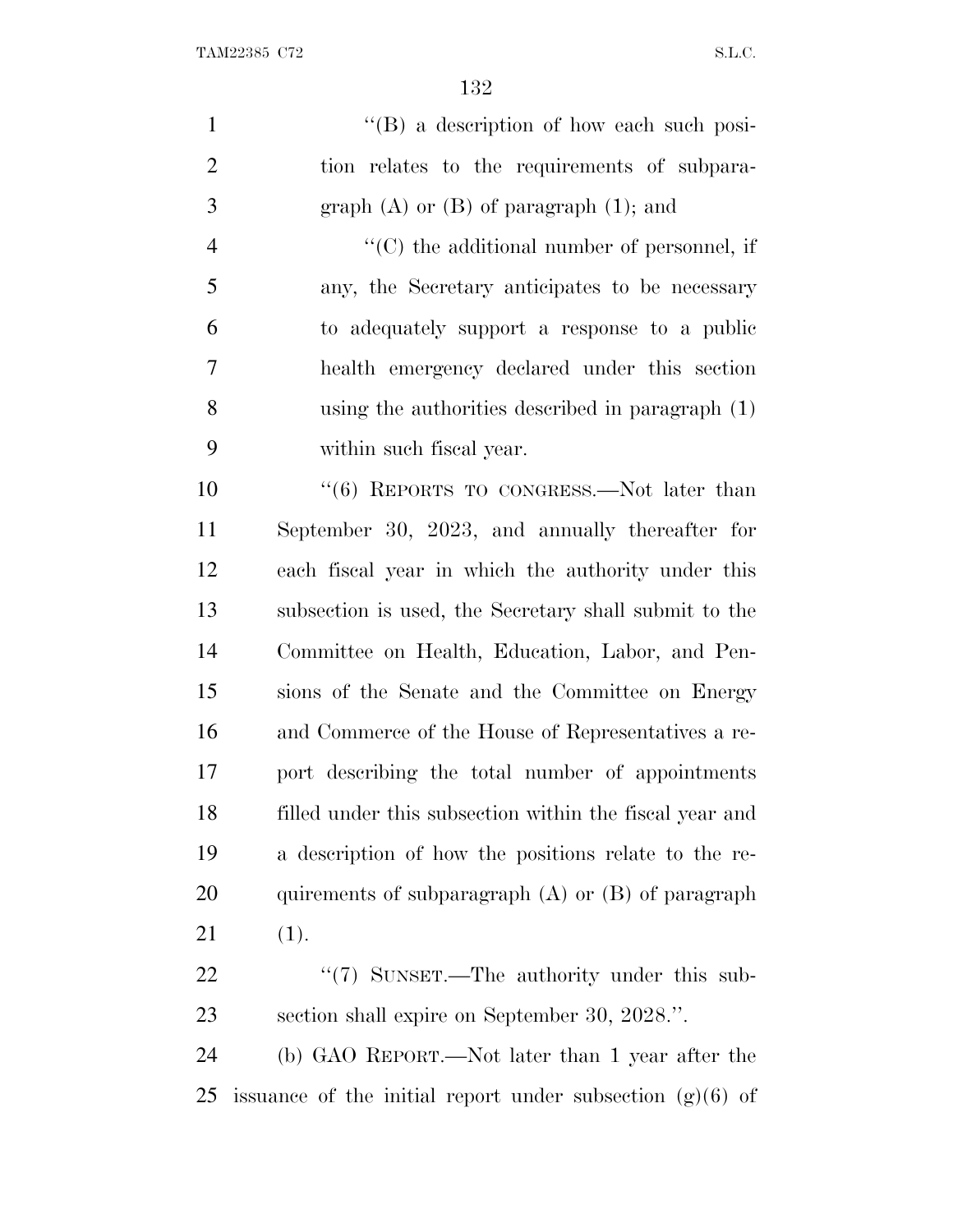section 319 of the Public Health Service Act (42 U.S.C. 247d), as added by subsection (a), and again 180 days after the date on which the authority provided under sec-4 tion  $319(g)$  of such Act expires pursuant to paragraph  $(7)$  of such section, the Comptroller General of the United States shall submit to the Committee on Health, Edu- cation, Labor, and Pensions of the Senate and the Com- mittee on Energy and Commerce of the House of Rep- resentatives a report on the use of the authority provided under such section. Such report shall, in a manner that protects personal privacy, at a minimum, include informa-tion on—

 (1) the number of positions publicly noticed and filled under the authority of each of subparagraphs 15 (A) and (B) of such section  $319(g)(1)$ ;

 (2) the occupational series, grades, and types of appointments of such positions;

 (3) how such positions related to addressing a need or shortage described in subparagraph (A) or (B) of such section;

 (4) how the Secretary of Health and Human Services made appointment decisions under each of subparagraphs (A) and (B) of such section;

 (5) sources used to identify candidates for fill-ing such positions;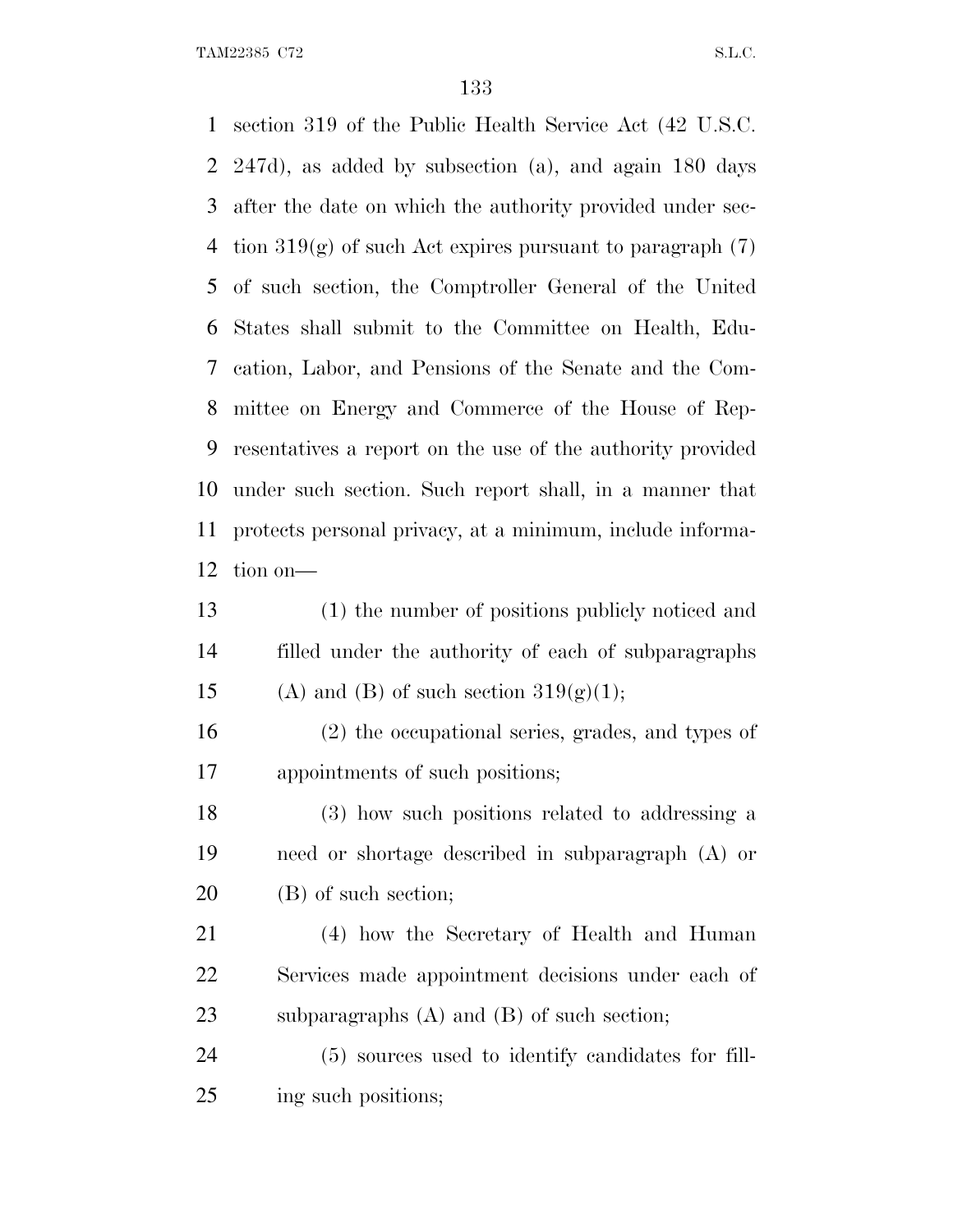| $\mathbf{1}$   | $(6)$ the number of individuals appointed under             |
|----------------|-------------------------------------------------------------|
| $\overline{2}$ | each such subparagraph;                                     |
| 3              | (7) aggregated demographic information related              |
| $\overline{4}$ | to individuals appointed under each such subpara-           |
| 5              | graph; and                                                  |
| 6              | (8) any challenges, limitations, or gaps related            |
| 7              | to the use of the authority under each such subpara-        |
| 8              | graph and any related recommendations to address            |
| 9              | such challenges, limitations, or gaps.                      |
| 10             | SEC. 224. EXTENSION OF AUTHORITIES TO SUPPORT               |
| 11             | HEALTH PROFESSIONAL VOLUNTEERS<br>$\bf AT$                  |
| 12             | <b>COMMUNITY HEALTH CENTERS.</b>                            |
| 13             | Section $224(q)$ of the Public Health Service Act $(42)$    |
| 14             | U.S.C. $233(q)$ is amended by striking paragraph (6).       |
| 15             | SEC. 225. INCREASING EDUCATIONAL OPPORTUNITIES FOR          |
| 16             | ALLIED HEALTH PROFESSIONS.                                  |
| 17             | Section 755(b) of the Public Health Service Act (42)        |
|                | 18 U.S.C. 294e(b)) is amended by adding at the end the fol- |
| 19             | lowing:                                                     |
| 20             | $\lq(4)$ Increasing educational opportunities in            |
| 21             | physical therapy, occupational therapy, respiratory         |
| 22             | therapy, audiology, and speech-language pathology           |
| 23             | professions, which may include offering scholarships        |
| 24             | or stipends and carrying out other activities to im-        |
| 25             | prove retention, for individuals from disadvantaged         |
|                |                                                             |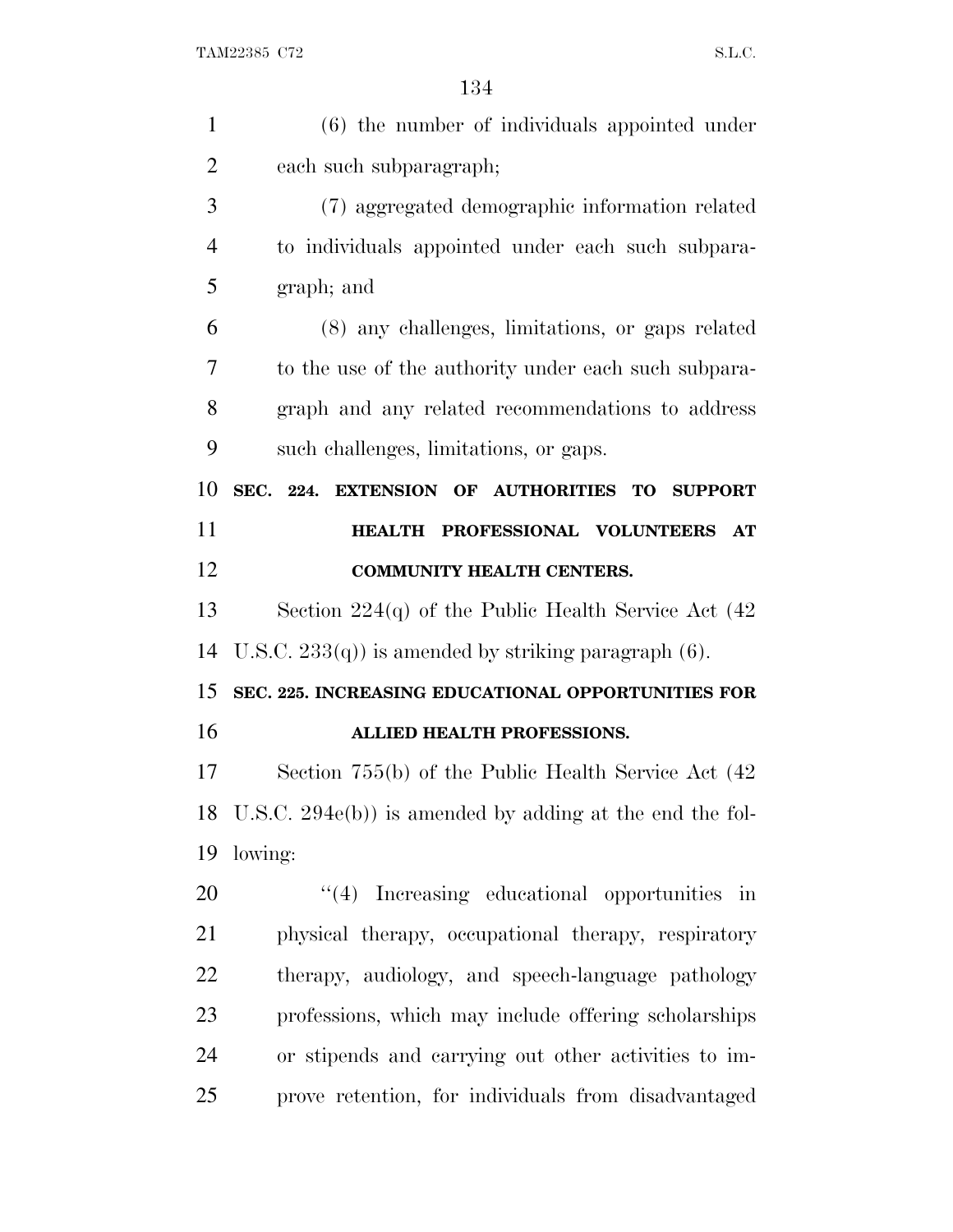| $\mathbf{1}$   | backgrounds or individuals who are underrep-                        |
|----------------|---------------------------------------------------------------------|
| $\overline{2}$ | resented in such professions.".                                     |
| 3              | SEC. 226. PUBLIC HEALTH SERVICE CORPS ANNUAL AND                    |
| $\overline{4}$ | <b>SICK LEAVE.</b>                                                  |
| 5              | (a) IN GENERAL.—Section 219 of the Public Health                    |
| 6              | Service Act $(42 \text{ U.S.C. } 210-1)$ is amended—                |
| $\overline{7}$ | $(1)$ in subsection $(a)$ —                                         |
| 8              | (A) by striking "Reserve Corps" and in-                             |
| 9              | serting "Ready Reserve Corps"; and                                  |
| 10             | (B) by striking ": <i>Provided</i> , That such reg-                 |
| 11             | ulations shall not authorize annual leave to be                     |
| 12             | accumulated in excess of sixty days";                               |
| 13             | $(2)$ by inserting after subsection $(a)$ the fol-                  |
| 14             | lowing:                                                             |
| 15             | "(b) The regulations described in subsection (a) may                |
| 16             | authorize accumulated annual leave of not more than 120             |
| 17             | days for any commissioned officer of the Regular Corps              |
|                | 18 or officer of the Ready Reserve Corps on active duty.";          |
| 19             | and                                                                 |
| 20             | $(3)$ by redesignating subsection $(d)$ as sub-                     |
| 21             | section $(c)$ .                                                     |
| 22             | (b) APPLICATION.—The amendments made by sub-                        |
| 23             | section (a) shall apply with respect to accumulated annual          |
| 24             | leave (as defined in section 219 of the Public Health Serv-         |
|                | 25 ice Act $(42 \text{ U.S.C. } 210-1)$ that a commissioned officer |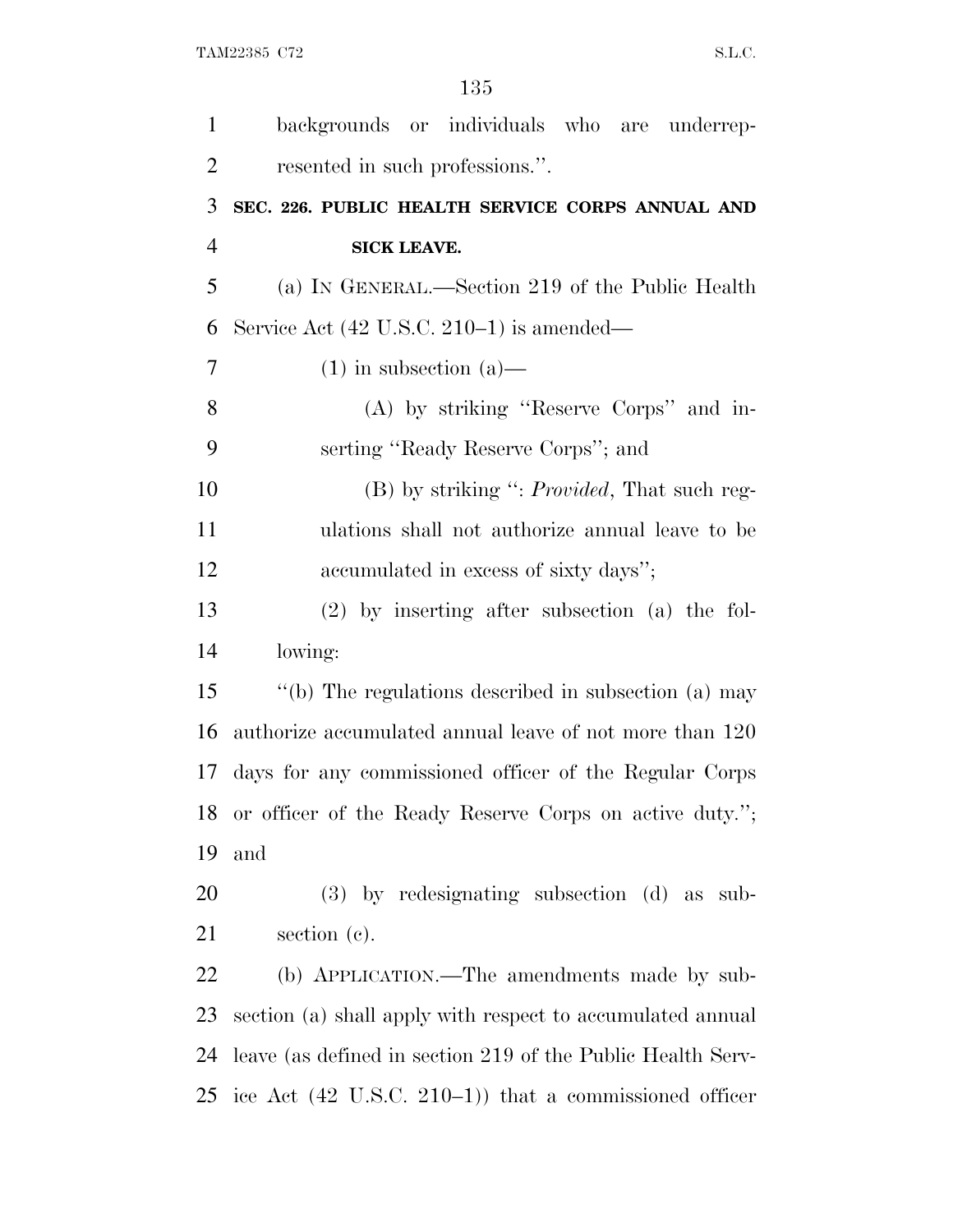of the Regular Corps or officer of the Ready Reserve Corps on active duty would, but for the regulations de- scribed in such section, lose at the end of fiscal year 2022 or a subsequent fiscal year.

## **Subtitle D—Improving Public Health Responses**

### **SEC. 231. CENTERS FOR PUBLIC HEALTH PREPAREDNESS AND RESPONSE.**

 (a) I<sup>N</sup> GENERAL.—Section 319F of the Public Health Service Act (42 U.S.C. 247d–6) is amended—

 (1) by striking subsection (d) and inserting the following:

 ''(d) CENTERS FOR PUBLIC HEALTH PREPAREDNESS AND RESPONSE.—

 ''(1) IN GENERAL.—The Secretary, acting through the Director of the Centers for Disease Control and Prevention, may award grants, con- tracts, or cooperative agreements to institutions of higher education, including accredited schools of public health, or other nonprofit private entities to establish or maintain a network of Centers for Pub- lic Health Preparedness and Response (referred to in this subsection as 'Centers').

24  $\frac{1}{2}$  ELIGIBILITY.—To be eligible to receive an award under this subsection, an entity shall submit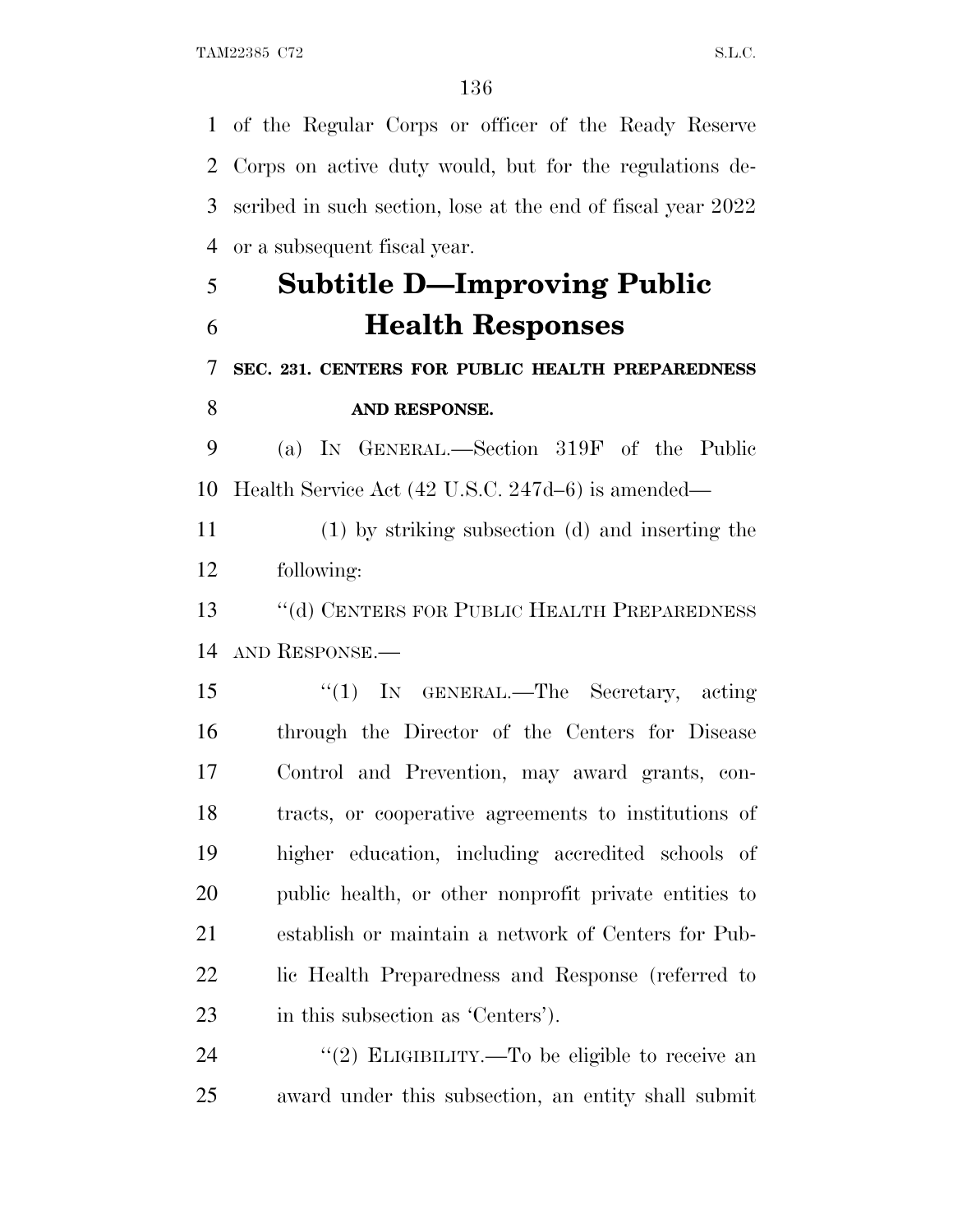to the Secretary an application containing such in- formation as the Secretary may require, including a description of how the entity will—

 ''(A) coordinate relevant activities with ap- plicable State, local, and Tribal health depart- ments and officials, health care facilities, and health care coalitions to improve public health preparedness and response, as informed by the public health preparedness and response needs of the community, or communities, involved;

 $''(B)$  prioritize efforts to implement evi- dence-informed or evidence-based practices to improve public health preparedness and re- sponse, including by helping to reduce the transmission of emerging infectious diseases; and

17  $\lq\lq$  (C) use funds awarded under this sub- section, including by carrying out any activities described in paragraph (3).

20 "(3) USE OF FUNDS.—The Centers established or maintained under this subsection shall use funds awarded under this subsection to carry out activities to advance public health preparedness and response capabilities, which may include—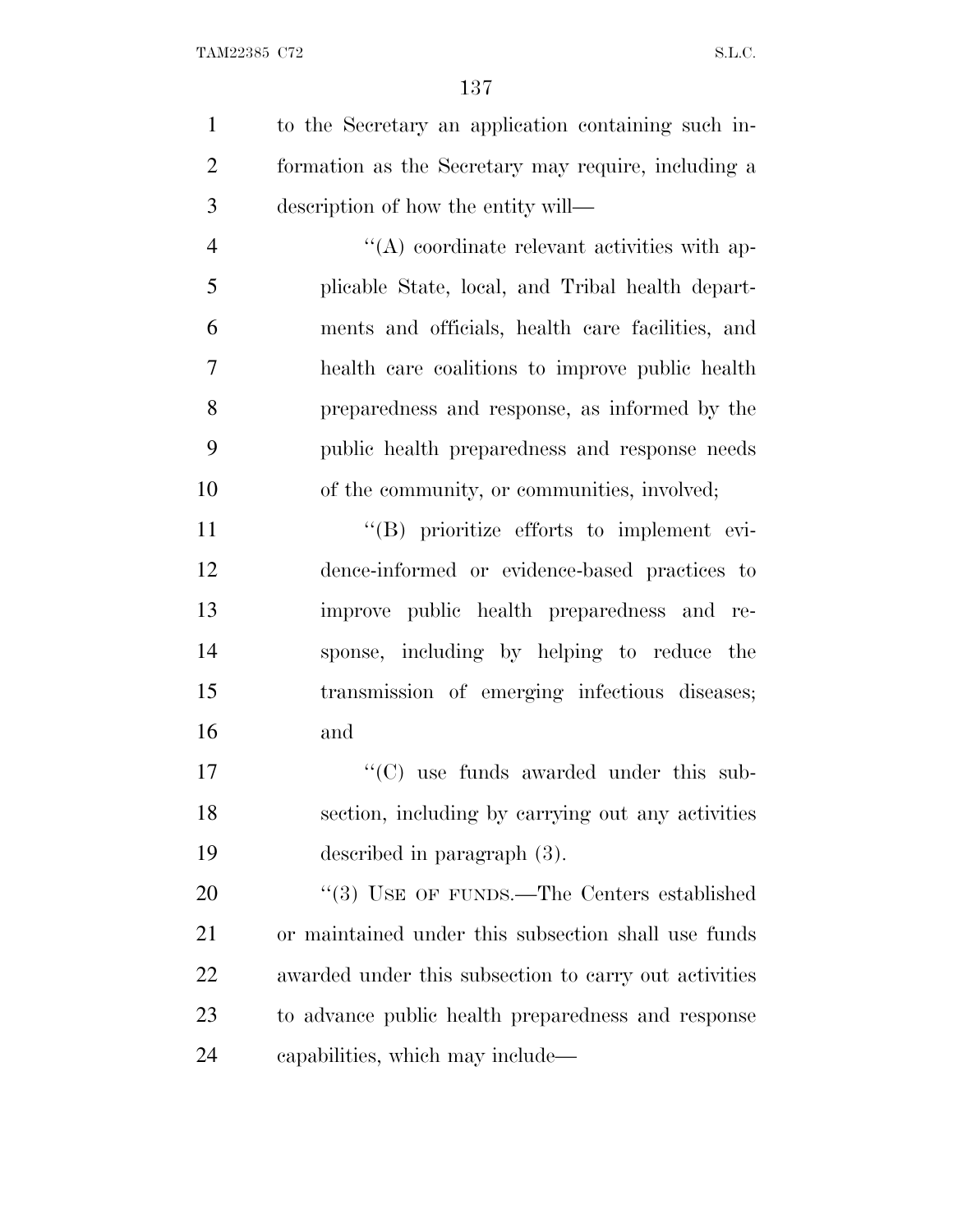1 ''(A) identifying, translating, and dissemi- nating promising research findings or strategies into evidence-informed or evidence-based prac- tices to inform preparedness for, and responses to, chemical, biological, radiological, or nuclear threats, including emerging infectious diseases, and other public health emergencies, which may include conducting research related to public health preparedness and response systems;  $((B)$  improving awareness of such evi-

 dence-informed or evidence-based practices and other relevant scientific or public health infor- mation among health care professionals, public health professionals, other stakeholders, and the public, including through the development, eval- uation, and dissemination of trainings and training materials, consistent with section  $18 \t 2802(b)(2)$ , as applicable and appropriate, and with consideration given to existing training materials, to support preparedness for, and re-21 sponses to, such threats;

 $\mathcal{L}(C)$  utilizing and expanding relevant tech- nological and analytical capabilities to inform public health and medical preparedness and re-sponse efforts;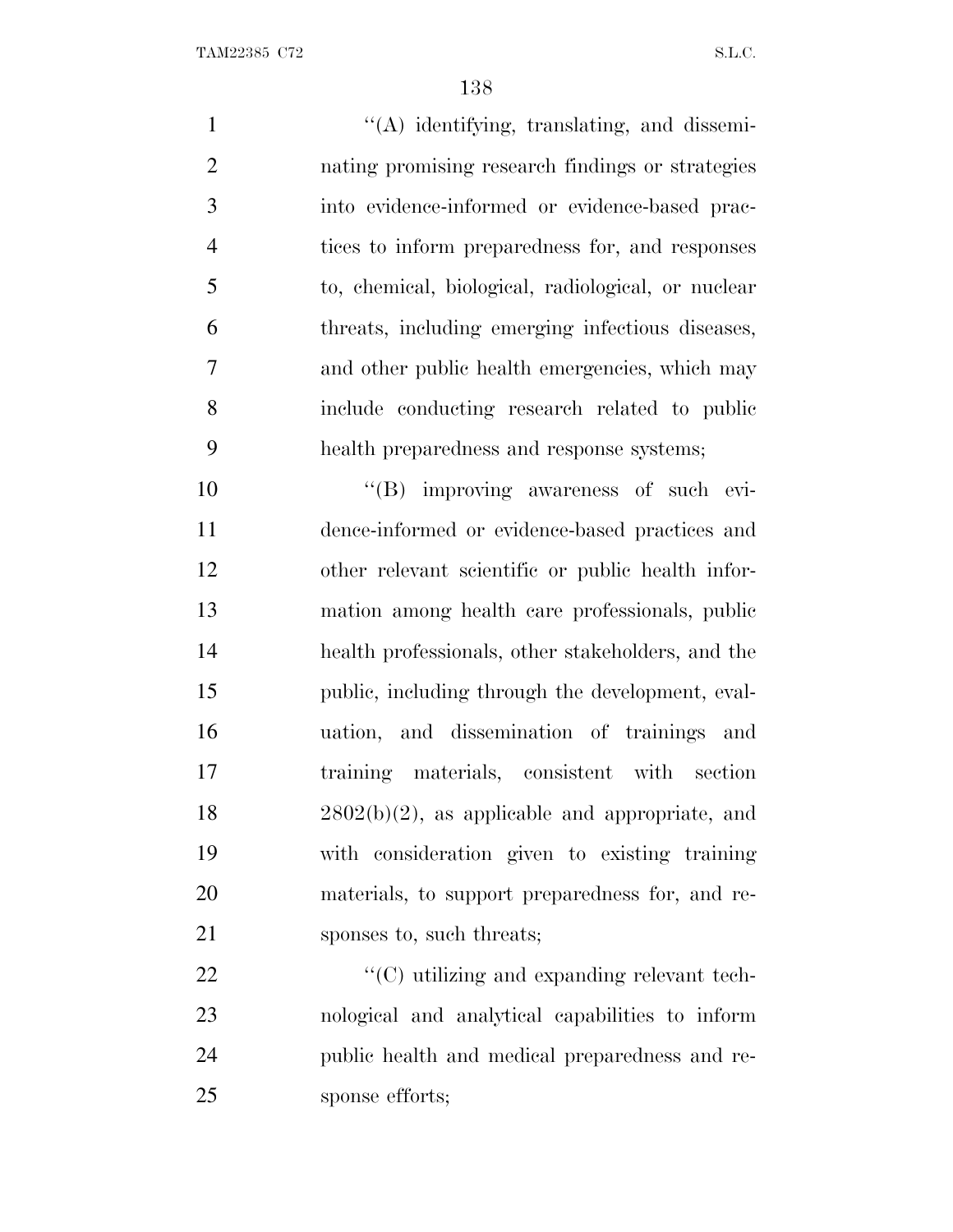$\begin{minipage}{0.9\linewidth} \textbf{TAM22385} \quad \textbf{C72} \qquad \qquad \textbf{S.L.C.} \end{minipage}$ 

| $\mathbf{1}$   | $\lq\lq$ (D) expanding activities, including          |
|----------------|-------------------------------------------------------|
| $\overline{2}$ | through public-private partnerships, related to       |
| 3              | public health preparedness and response, in-          |
| $\overline{4}$ | cluding participation in drills and exercises and     |
| 5              | training public health experts, as appropriate;       |
| 6              | and                                                   |
| 7              | $\lq\lq$ (E) providing technical assistance and ex-   |
| 8              | pertise that relies on evidence-based practices,      |
| 9              | as applicable, related to responses to public         |
| 10             | health emergencies, as appropriate, to State,         |
| 11             | local, and Tribal health departments and other        |
| 12             | entities pursuant to paragraph $(2)(A)$ .             |
| 13             | "(4) DISTRIBUTION OF AWARDS.—In awarding              |
| 14             | grants, contracts, or cooperative agreements under    |
| 15             | this subsection, the Secretary shall support not      |
| 16             | fewer than 10 Centers, subject to the availability of |
| 17             | appropriations, and ensure that such awards are eq-   |
| 18             | uitably distributed among the geographical regions    |
| 19             | of the United States."; and                           |
| 20             | (2) in subsection (f)(1)(C), by striking ", of        |
| 21             | which $$5,000,000$ shall be used to carry out para-   |
| <u>22</u>      | graphs $(3)$ through $(5)$ of such subsection".       |
| 23             | (b) REPEAL.—Section 319G of the Public Health         |

Service Act (42 U.S.C. 247d–7) is repealed.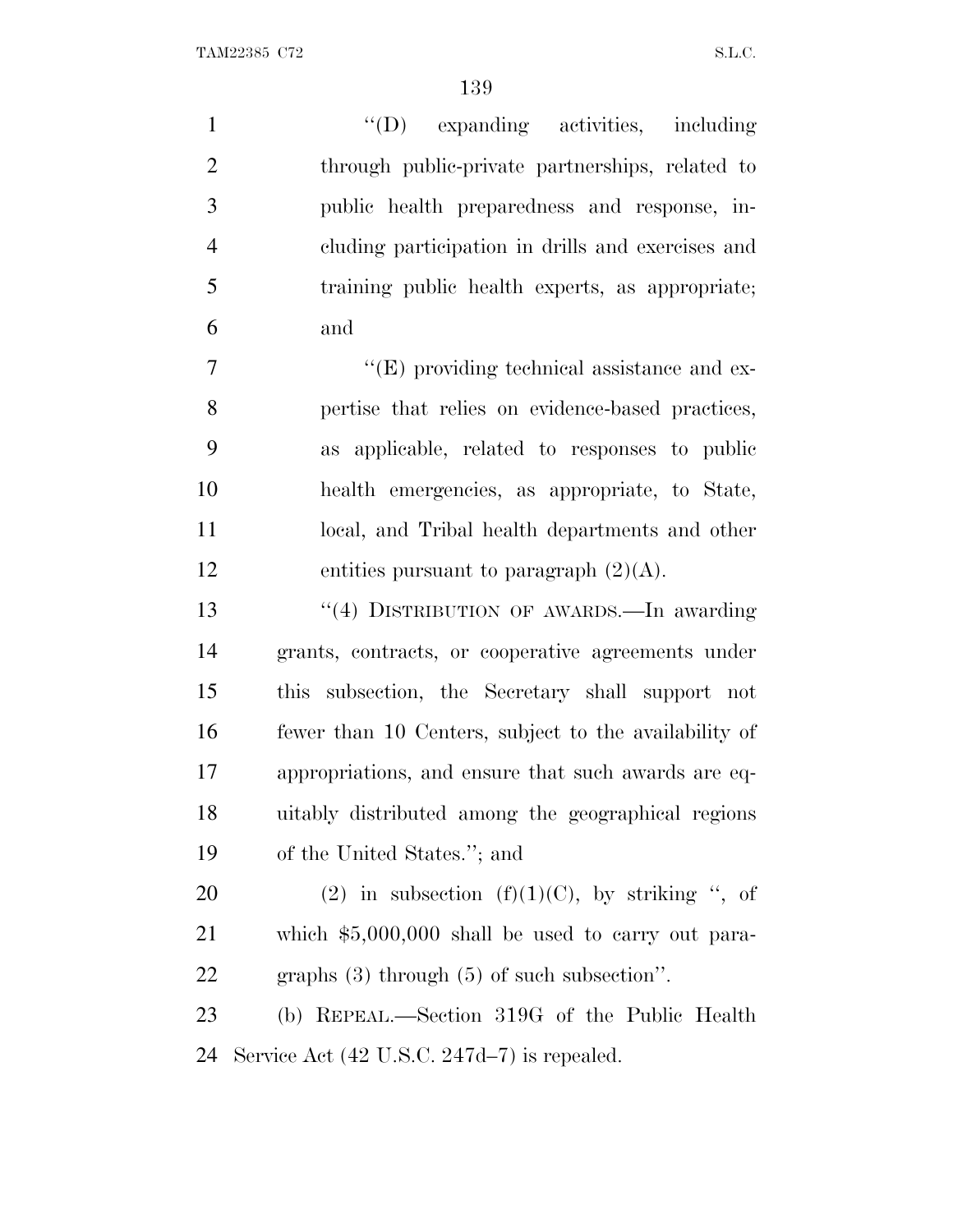| 1                          | SEC. 232. VACCINE DISTRIBUTION PLANS.                  |
|----------------------------|--------------------------------------------------------|
| $\overline{2}$             | Section 319A of the Public Health Service Act (42)     |
| 3                          | U.S.C. $247d-1$ ) is amended—                          |
| $\overline{4}$             | $(1)$ in subsection $(a)$ —                            |
| 5                          | $(A)$ by inserting ", or other federally pur-          |
| 6                          | chased vaccine to address another pandemic"            |
| 7                          | before the period at the end of the first sen-         |
| 8                          | tence; and                                             |
| 9                          | (B) by inserting "or other pandemic" be-               |
| 10                         | fore the period at the end of the second sen-          |
| 11                         | tence; and                                             |
| 12                         | $(2)$ in subsection (d), by inserting "or other        |
| 13                         | pandemics" after "influenza pandemics".                |
|                            |                                                        |
|                            | SEC. 233. COORDINATION AND COLLABORATION REGARD-       |
|                            | ING BLOOD SUPPLY.                                      |
| 14<br>15<br>16             | (a) IN GENERAL.—The Secretary of Health and            |
| 17                         | Human Services, or the Secretary's designee, shall—    |
|                            | (1) ensure coordination and collaboration be-          |
|                            | tween relevant Federal departments and agencies re-    |
|                            | lated to the safety and availability of the blood sup- |
|                            | ply, including—                                        |
| 18<br>19<br>20<br>21<br>22 | (A) the Department of Health and Human                 |
| 23                         | Services, including the Office of the Assistant        |
| 24                         | Secretary for Health, the Centers for Disease          |
| 25                         | Control and Prevention, the Food and Drug              |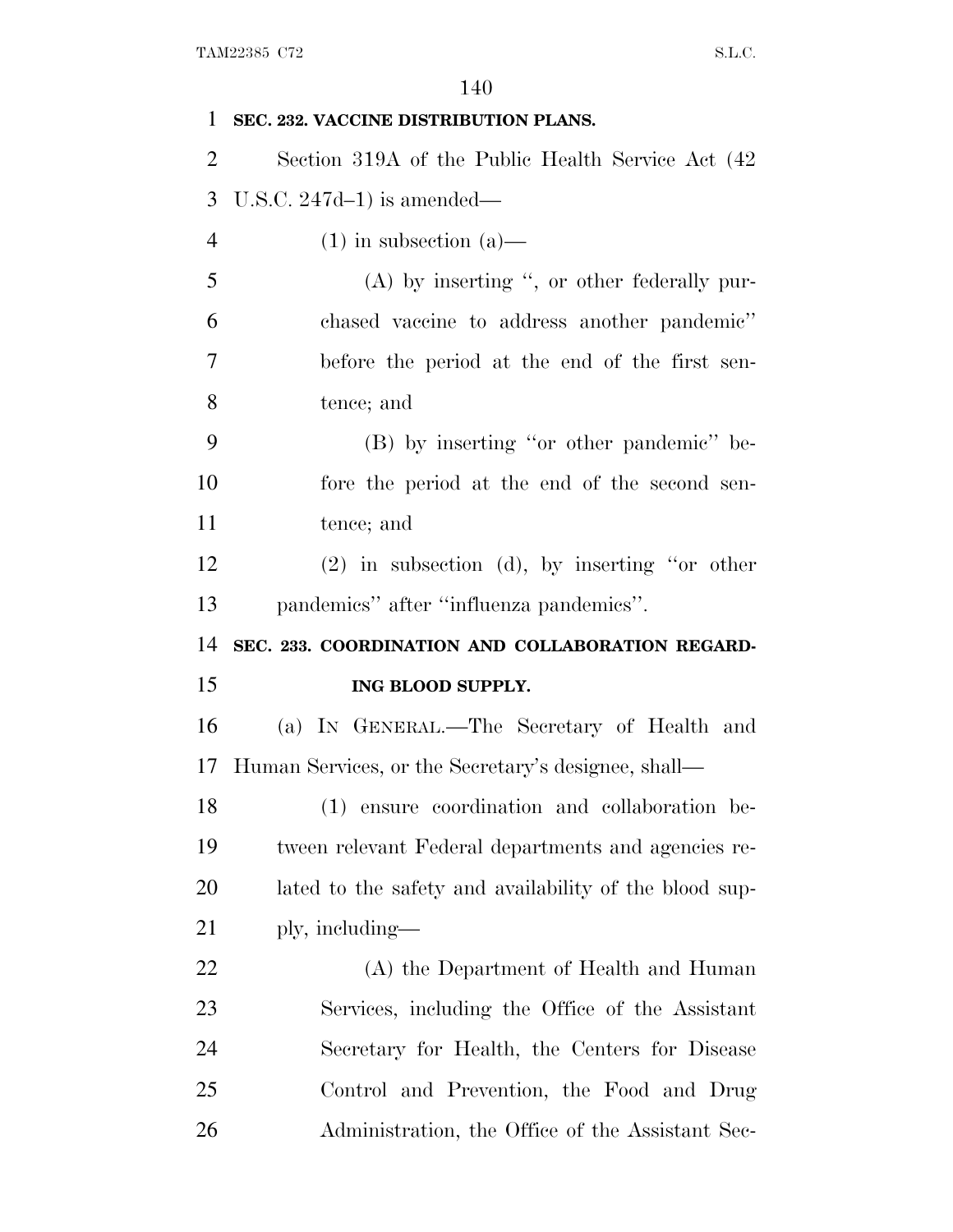| $\mathbf{1}$   | retary for Preparedness and Response, the Na-              |
|----------------|------------------------------------------------------------|
| $\overline{2}$ | tional Institutes of Health, the Centers for               |
| 3              | Medicare & Medicaid Services, and the Health               |
| $\overline{4}$ | Resources and Services Administration;                     |
| 5              | (B) the Department of Defense; and                         |
| 6              | (C) the Department of Veterans Affairs;                    |
| 7              | and                                                        |
| 8              | (2) consult and communicate with private                   |
| 9              | stakeholders, including blood collection establish-        |
| 10             | ments, health care providers, accreditation organiza-      |
| 11             | tions, researchers, and patients, regarding issues re-     |
| 12             | lated to the safety and availability of the blood sup-     |
| 13             | ply.                                                       |
| 14             | (b) STREAMLINING BLOOD DONOR INPUT.—Chapter                |
| 15             | 35 of title 44, United States Code, shall not apply to the |
| 16             | collection of information to which a response is voluntary |
| 17             | and that is initiated by the Secretary of Health and       |
| 18             | Human Services to solicit information from blood donors    |
| 19             | or potential blood donors to support the development of    |
| 20             | recommendations by the Secretary concerning blood dona-    |
| 21             | tion.                                                      |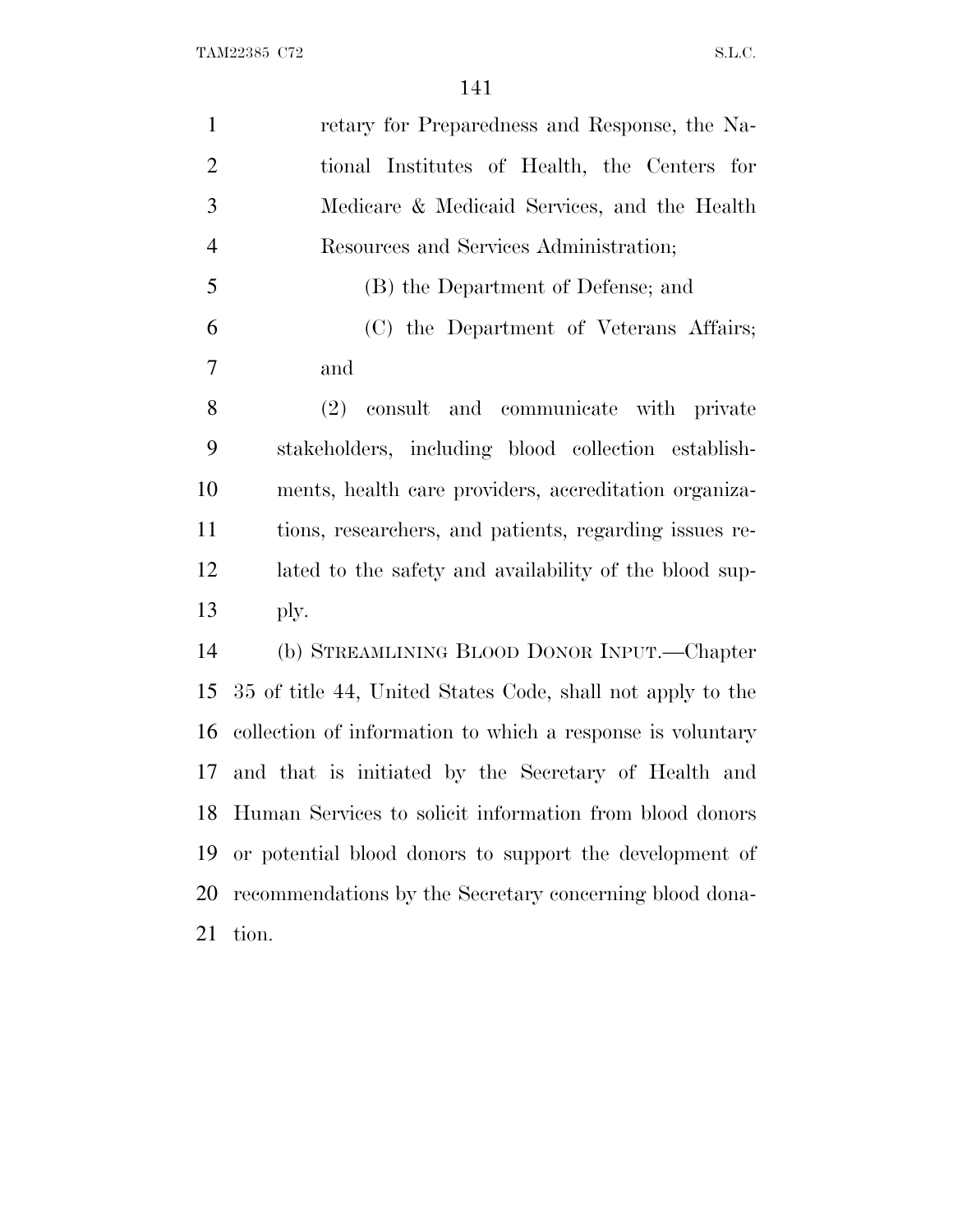# **TITLE III—ACCELERATING RE- SEARCH AND COUNTER- MEASURE DISCOVERY Subtitle A—Fostering Research and Development and Improv- ing Coordination SEC. 301. RESEARCH AND ACTIVITIES RELATED TO LONG- TERM HEALTH EFFECTS OF SARS–COV–2 IN- FECTION.** (a) I<sup>N</sup> GENERAL.—The Secretary of Health and Human Services (referred to in this section as the ''Sec- retary'') shall, as appropriate— (1) continue to conduct or support basic, clin- ical, epidemiological, behavioral, and translational research and public health surveillance related to the pathogenesis, prevention, diagnosis, and treatment of the long-term health effects of SARS–CoV–2 in- fection; and (2) in consultation with health professional as- sociations, researchers, and other relevant experts, develop and inform recommendations, guidance, and

 provide educational materials for health care pro-viders and the general public on the long-term ef-

fects of SARS–CoV–2 infection, consistent with the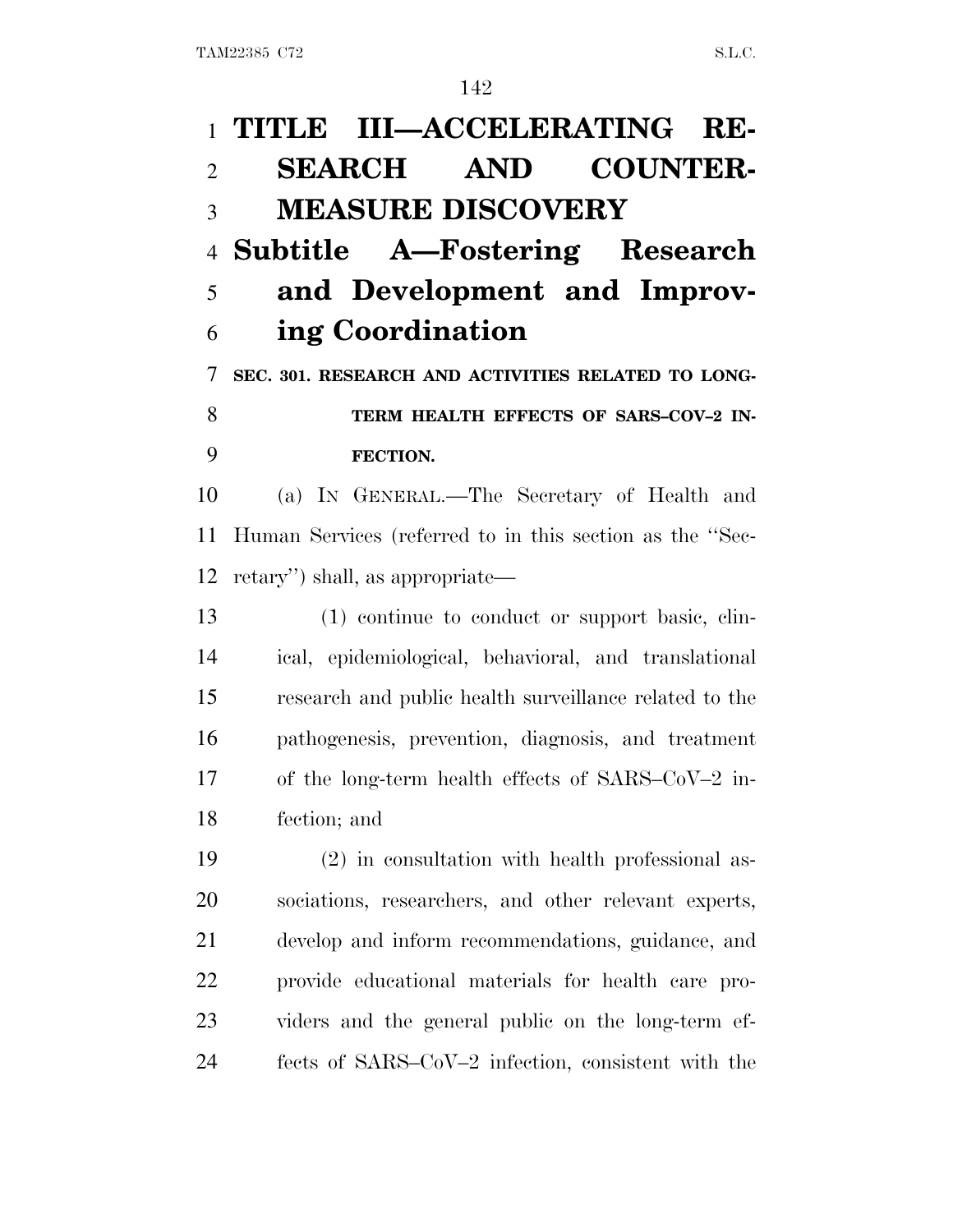findings of studies and research under paragraph 2  $(1).$ 

 (b) CONSIDERATIONS.—In conducting or supporting research under this section, the Secretary shall consider the diversity of research participants or cohorts to ensure inclusion of a broad range of participants, as applicable and appropriate.

 (c) ANNUAL REPORTS.—Not later than 1 year after the date of enactment of this Act, and annually thereafter for the next 4 years, the Secretary shall prepare and sub- mit a report to the Committee on Health, Education, Labor, and Pensions of the Senate and the Committee on Energy and Commerce of the House of Representatives regarding an overview of the research conducted or sup- ported under this section and any relevant findings. Such reports may include information about how the research and relevant findings under this section relate to other re- search efforts supported by other public or private entities. **SEC. 302. RESEARCH CENTERS FOR PATHOGENS OF PAN-**

### **DEMIC CONCERN.**

 Subpart 6 of part C of title IV of the Public Health Service Act is amended by inserting after section 447C (42 U.S.C. 285f–4) the following: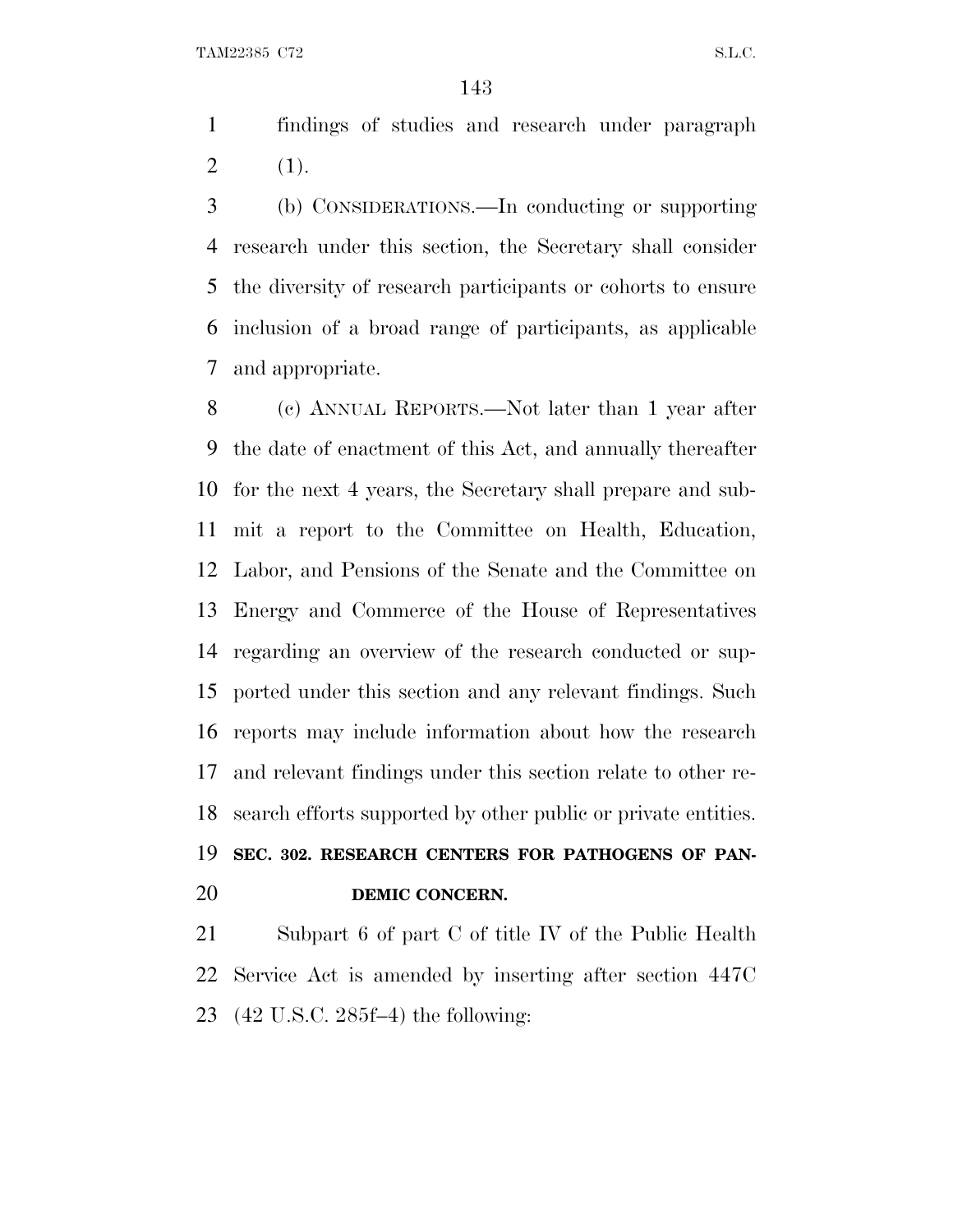### **''SEC. 447D. RESEARCH CENTERS FOR PATHOGENS OF PAN-DEMIC CONCERN.**

 ''(a) I<sup>N</sup> GENERAL.—The Director of the Institute, in collaboration, as appropriate, with the directors of applica- ble institutes, centers, and divisions of the National Insti- tutes of Health, the Assistant Secretary for Preparedness and Response, and the Director of the Biomedical Ad- vanced Research and Development Authority, shall estab- lish or continue a multidisciplinary research program to advance the discovery and preclinical development of med- ical products for priority virus families and other viral pathogens with a significant potential to cause a pan-demic, through support for research centers.

 ''(b) USES OF FUNDS.—The Director of the Institute shall award funding through grants, contracts, or coopera- tive agreements to public or private entities to provide support for research centers described in subsection (a) for the purpose of—

 $\frac{1}{2}$  (1) conducting basic research through pre- clinical development of new medical products or technologies, including platform technologies, to ad-dress pathogens of pandemic concern;

23 ''(2) identifying potential targets for thera- peutic candidates, including antivirals, to treat such pathogens;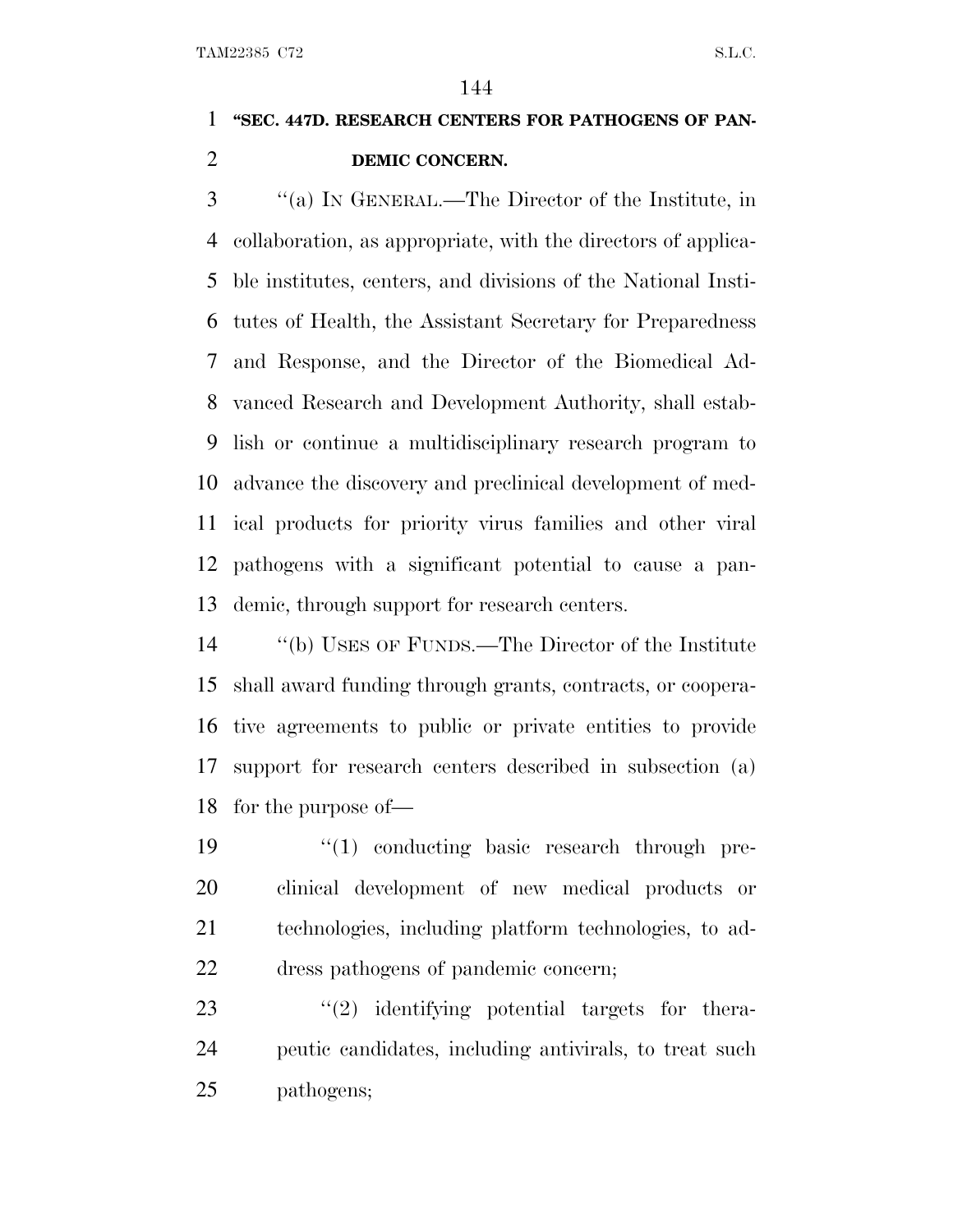1 ''(3) identifying existing medical products with the potential to address such pathogens, including candidates that could be used in outpatient settings; and 5 "(4) carrying out or supporting other research related to medical products to address such patho- gens, as determined appropriate by the Director. ''(c) COORDINATION.—The Director of the Institute shall, as appropriate, provide for the coordination of ac- tivities among the centers described in subsection (a), in- cluding through— ''(1) facilitating the exchange of information and regular communication among the centers, as appropriate; and 15 "(2) requiring the periodic preparation and sub- mission to the Director of reports on the activities of each center. ''(d) PRIORITY.—In awarding funding through grants, contracts, or cooperative agreements under sub- section (a), the Director of the Institute shall, as appro- priate, give priority to applicants with existing frameworks and partnerships, as applicable, to support the advance- ment of such research. ''(e) COLLABORATION.—The Director of the Institute shall—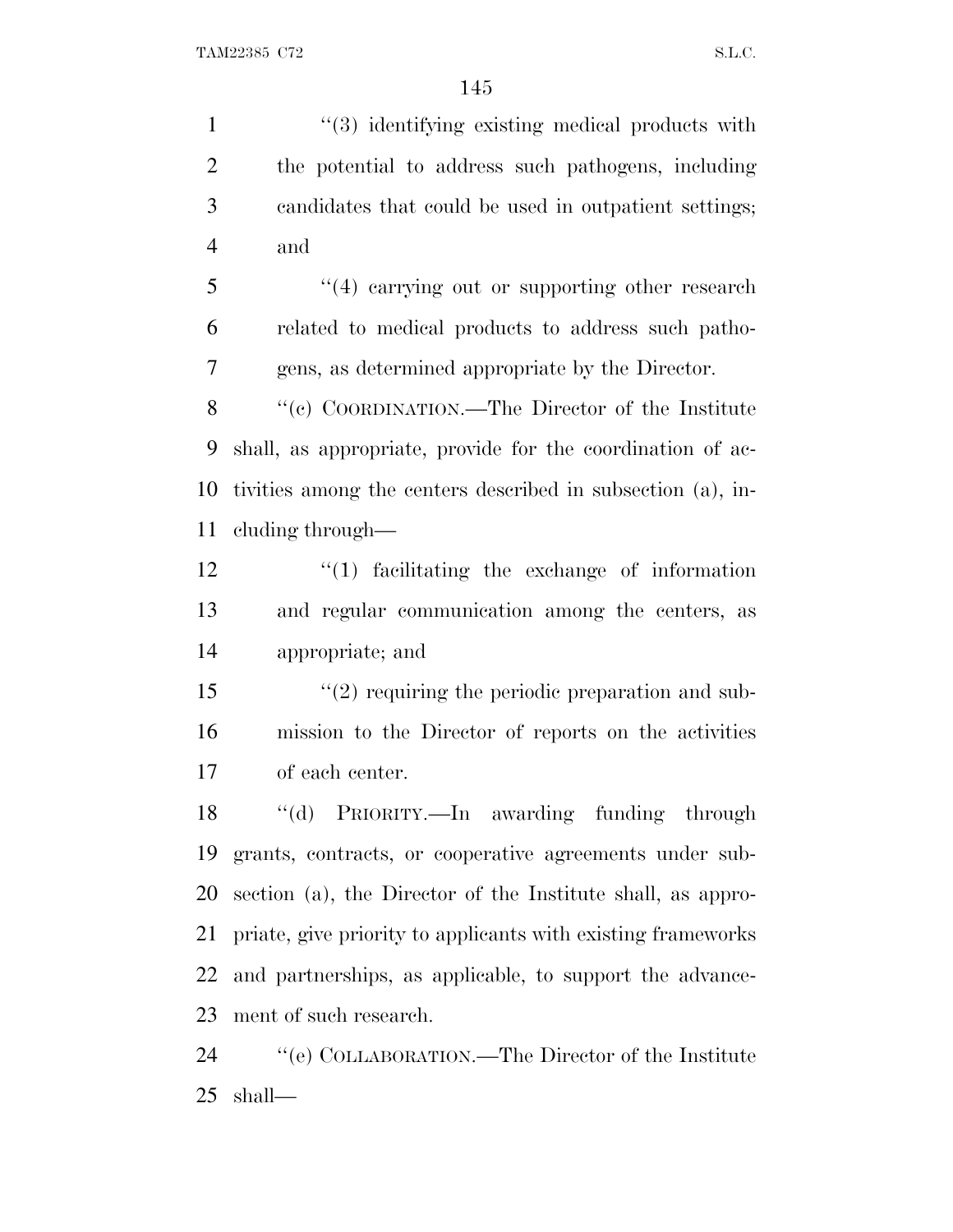$\frac{1}{2}$  (1) collaborate with the heads of other appro- priate Federal departments, agencies, and offices with respect to the identification of additional pri- ority virus families and other viral pathogens with a significant potential to cause a pandemic; and

 $(2)$  collaborate with the Director of the Bio- medical Advanced Research and Development Au- thority with respect to the research conducted by centers described in subsection (a), including, as ap- propriate, providing any updates on the research ad- vancements made by such centers, identifying any advanced research and development needs for such countermeasures, consistent with section 319L(a)(6), and taking into consideration existing manufacturing capacity and future capacity needs for such medical products or technologies, including platform technologies, supported by the centers de-scribed in subsection (a).

 ''(f) SUPPLEMENT, NOT SUPPLANT.—Any support received by a center described in subsection (a) under this section shall be used to supplement, and not supplant, other public or private support for activities authorized to be supported.''.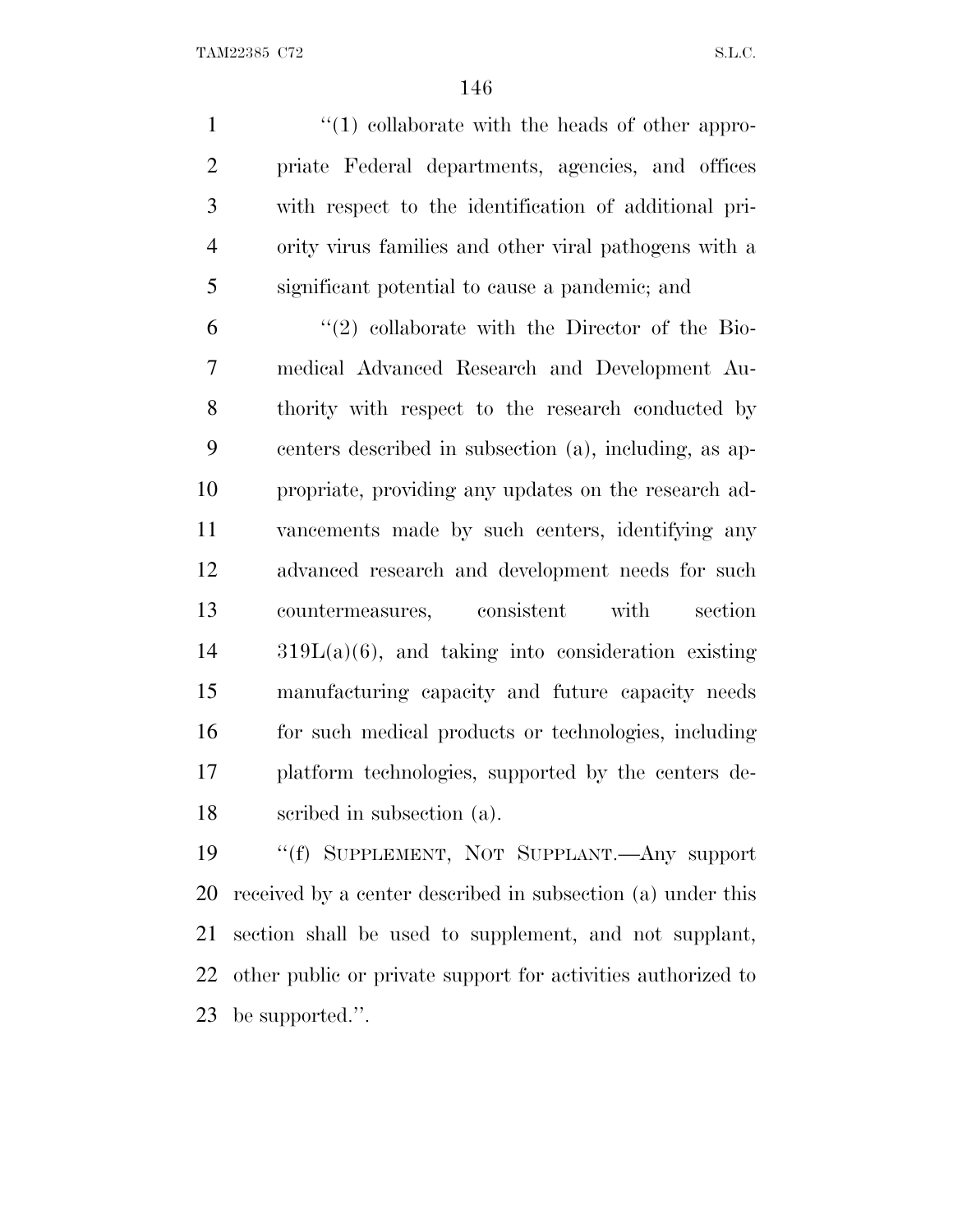| 1              | SEC. 303. IMPROVING MEDICAL COUNTERMEASURE RE-           |
|----------------|----------------------------------------------------------|
| $\overline{2}$ | SEARCH COORDINATION.                                     |
| 3              | Section $402(b)$ in the Public Health Service Act $(42)$ |
| 4              | U.S.C. $282(b)$ is amended—                              |
| 5              | $(1)$ in paragraph $(24)$ , by striking "and" at the     |
| 6              | end;                                                     |
| 7              | $(2)$ in paragraph $(25)$ , by striking the period       |
| 8              | and inserting a semicolon; and                           |
| 9              | $(3)$ by inserting after paragraph $(25)$ the fol-       |
| 10             | lowing:                                                  |
| 11             | $\cdot$ (26) shall consult with the Assistant Secretary  |
| 12             | for Preparedness and Response, the Director of the       |
| 13             | Biomedical Advanced Research and Development             |
| 14             | Authority, the Director of the Centers for Disease       |
| 15             | Control and Prevention, and the heads of other Fed-      |
| 16             | eral agencies and offices, as appropriate, regarding     |
| 17             | research needs to advance medical countermeasures        |
| 18             | to diagnose, mitigate, prevent, or treat harm from       |
| 19             | any biological agent or toxin, including emerging in-    |
| 20             | fectious diseases, chemical, radiological, or nuclear    |
| 21             | agent that may cause a public health emergency or        |
| 22             | other research needs related to emerging public          |
| 23             | health threats;".                                        |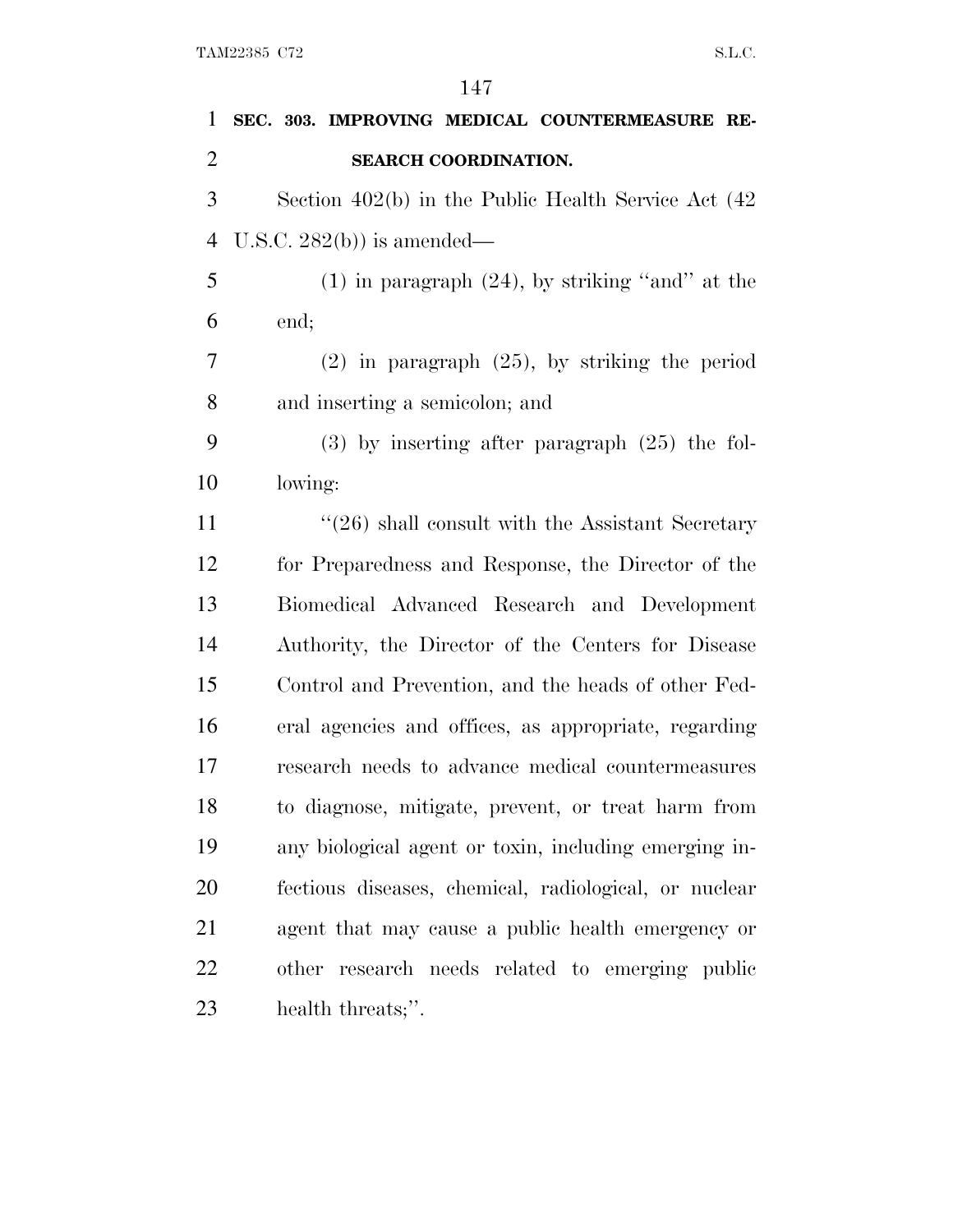**SEC. 304. ACCESSING SPECIMEN SAMPLES AND DIAG-NOSTIC TESTS.**

 (a) IMPROVING RESEARCH AND DEVELOPMENT OF MEDICAL COUNTERMEASURES FOR NOVEL PATHO-GENS.—

 (1) SAMPLE ACCESS.—Not later than 1 year after the date of enactment of this Act, the Sec- retary of Health and Human Services (referred to in this subsection as the ''Secretary'') shall make pub- licly available policies and procedures related to pub- lic and private entities accessing specimens of, or specimens containing, pathogens or suitable surro- gates for, or alternatives to, such pathogens as the Secretary determines appropriate to support public health preparedness and response activities or bio- medical research for purposes of the development and validation, as applicable, of medical products to address emerging infectious diseases and for use to otherwise respond to emerging infectious diseases. Such policies and procedures shall take into account, as appropriate, any applicable existing Federal re-sources.

 (2) GUIDANCE.—The Secretary shall issue guidance regarding the procedures for carrying out paragraph (1), including—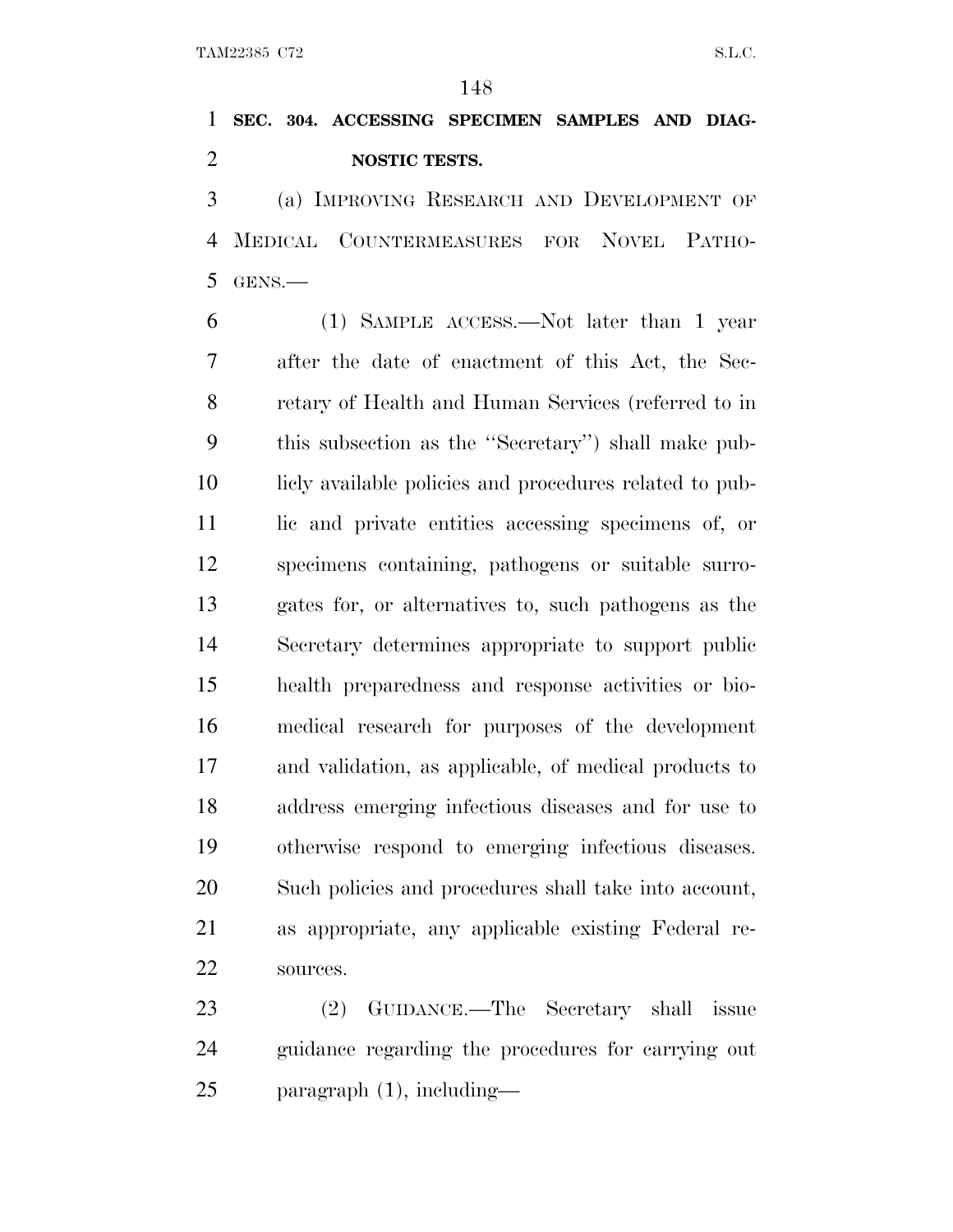| $\mathbf{1}$   | (A) the method for requesting such sam-                      |
|----------------|--------------------------------------------------------------|
| $\overline{2}$ | ples;                                                        |
| 3              | (B) considerations for sample availability                   |
| $\overline{4}$ | and use of suitable surrogates or alternatives to            |
| 5              | such pathogens, as appropriate, including appli-             |
| 6              | cable safeguard and security measures; and                   |
| 7              | (C) information required to be provided in                   |
| 8              | order to receive such samples or suitable surro-             |
| 9              | gates or alternatives.                                       |
| 10             | (b)<br>EARLIER DEVELOPMENT OF<br><b>DIAGNOSTIC</b>           |
| 11             | TESTS.—Title III of the Public Health Service Act is         |
| 12             | amended by inserting after section 319A (42 U.S.C.           |
|                | $247d-1$ ) the following:                                    |
|                |                                                              |
| 13<br>14       | "SEC. 319B. EARLIER DEVELOPMENT OF DIAGNOSTIC                |
| 15             | TESTS.                                                       |
| 16             | "The Secretary may contract with public and private          |
| 17             | entities, as appropriate, to increase capacity in the rapid  |
| 18             | development, validation, manufacture, and dissemination      |
| 19             | of diagnostic tests, as appropriate, to State, local, and    |
| 20             | Tribal health departments and other appropriate entities     |
| 21             | for immediate public health response activities to address   |
| 22             | an emerging infectious disease with respect to which a       |
| 23             | public health emergency is declared under section 319, or    |
| 24             | that has significant potential to cause such a public health |
| 25             | emergency.".                                                 |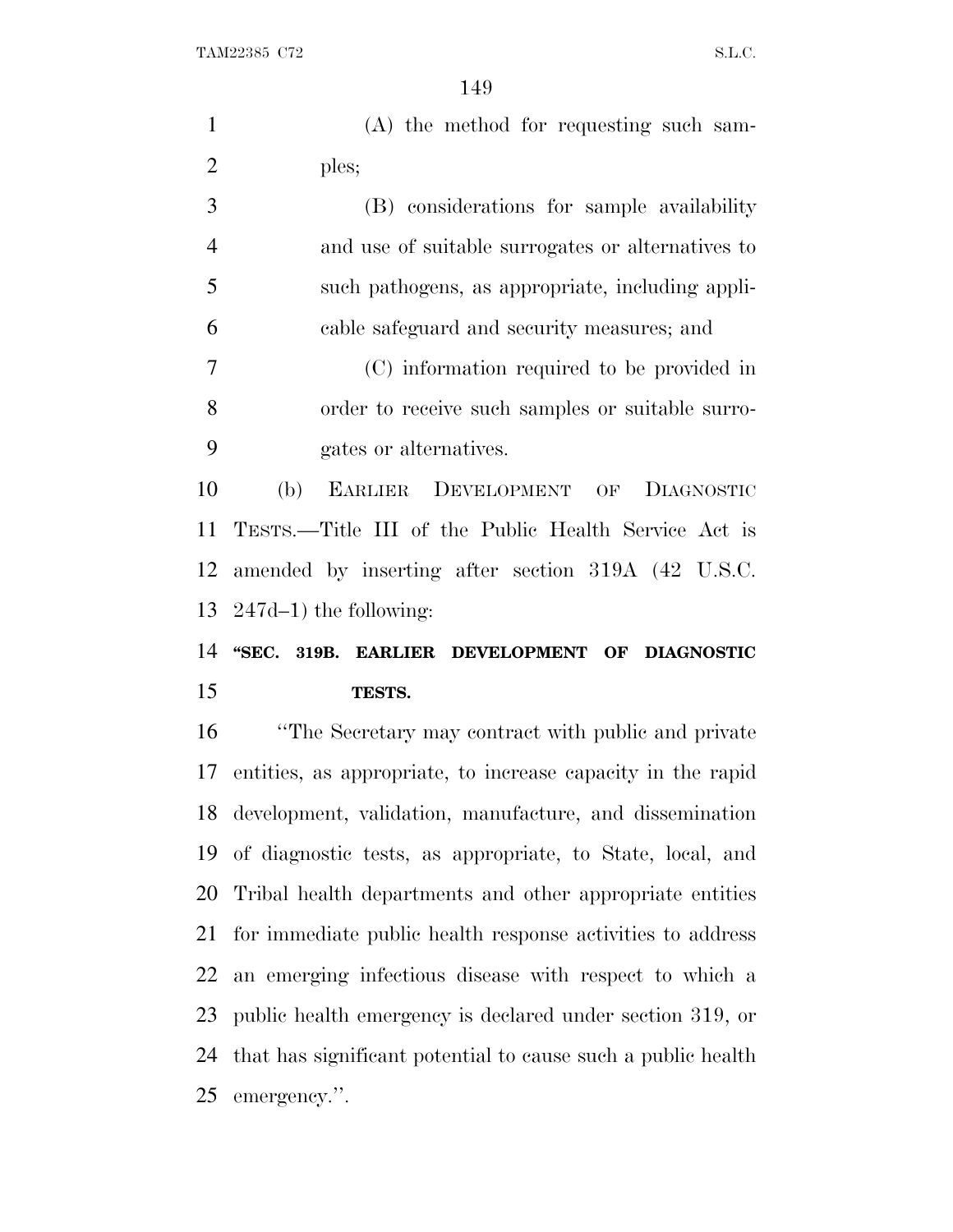| $\mathbf{1}$   | <b>Subtitle B—Improving Biosafety</b>               |
|----------------|-----------------------------------------------------|
| $\overline{2}$ | and Biosecurity                                     |
| 3              | SEC. 311. IMPROVING CONTROL AND OVERSIGHT OF SE-    |
| $\overline{4}$ | LECT BIOLOGICAL AGENTS AND TOXINS.                  |
| 5              | Section 351A of the Public Health Service Act (42)  |
| 6              | U.S.C. 262a) is amended—                            |
| 7              | $(1)$ in subsection $(b)(1)$ , by amending subpara- |
| 8              | $graph(A)$ to read as follows:                      |
| 9              | "(A) proper training, including with re-            |
| 10             | spect to notification requirements under this       |
| 11             | section, of-                                        |
| 12             | "(i) individuals who are involved in                |
| 13             | the handling and use of such agents and             |
| 14             | toxins, including appropriate skills to han-        |
| 15             | dle such agents and toxins;                         |
| 16             | "(ii) individuals whose responsibilities            |
| 17             | routinely place them in close proximity to          |
| 18             | laboratory facilities in which such agents          |
| 19             | and toxins are being transferred, pos-              |
| 20             | sessed, or used; and                                |
| 21             | "(iii) individuals who perform admin-               |
| <u>22</u>      | istrative or oversight functions of the facil-      |
| 23             | ity related to the transfer, possession, or         |
| 24             | use of such agents and toxins on behalf of          |
| 25             | registered persons;";                               |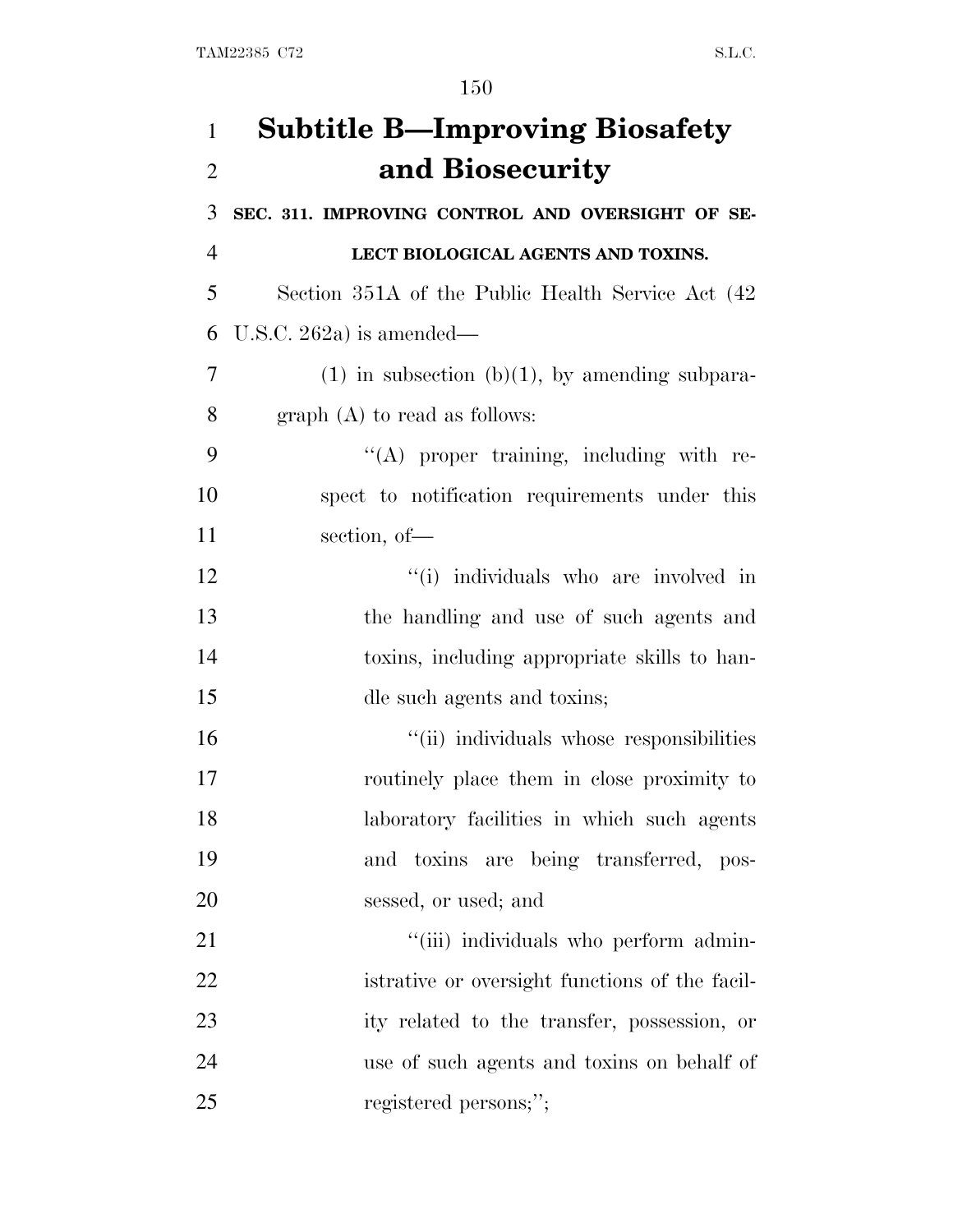| $\mathbf{1}$   | $(2)$ in subsection $(e)(1)$ , by striking "(including   |
|----------------|----------------------------------------------------------|
| $\overline{2}$ | the risk of use in domestic or international ter-        |
| 3              | rorism)" and inserting "(including risks posed by        |
| $\overline{4}$ | the release, theft, or loss of such agent or toxin, or   |
| 5              | use in domestic or international terrorism)";            |
| 6              | $(3)$ in subsection $(k)$ —                              |
| 7              | $(A)$ by redesignating paragraphs $(1)$ and              |
| 8              | $(2)$ as paragraphs $(2)$ and $(3)$ , respectively;      |
| 9              | $(B)$ by inserting before paragraph $(2)$ , as           |
| 10             | so redesignated, the following:                          |
| 11             | "(1) NOTIFICATION WITH RESPECT TO<br>FED-                |
| 12             | ERAL FACILITIES.—In the event of the release, loss,      |
| 13             | or the ft of an agent or toxin listed by the Secretary   |
| 14             | pursuant to subsection $(a)(1)$ , or by the Secretary of |
| 15             | Agriculture pursuant to section $212(a)(1)$ of the Ag-   |
| 16             | ricultural Bioterrorism Protection Act of 2002, from     |
| 17             | or within a laboratory facility owned or operated by     |
| 18             | the Department of Health and Human Services, or          |
| 19             | other Federal laboratory facility subject to the re-     |
| 20             | quirements of this section, the Secretary, in a man-     |
| 21             | ner that does not compromise national security,          |
| 22             | shall—                                                   |
| 23             | "(A) not later than $72$ hours after such                |
| 24             | event is reported to the Secretary, notify the           |
| 25             | Committee on Health, Education, Labor, and               |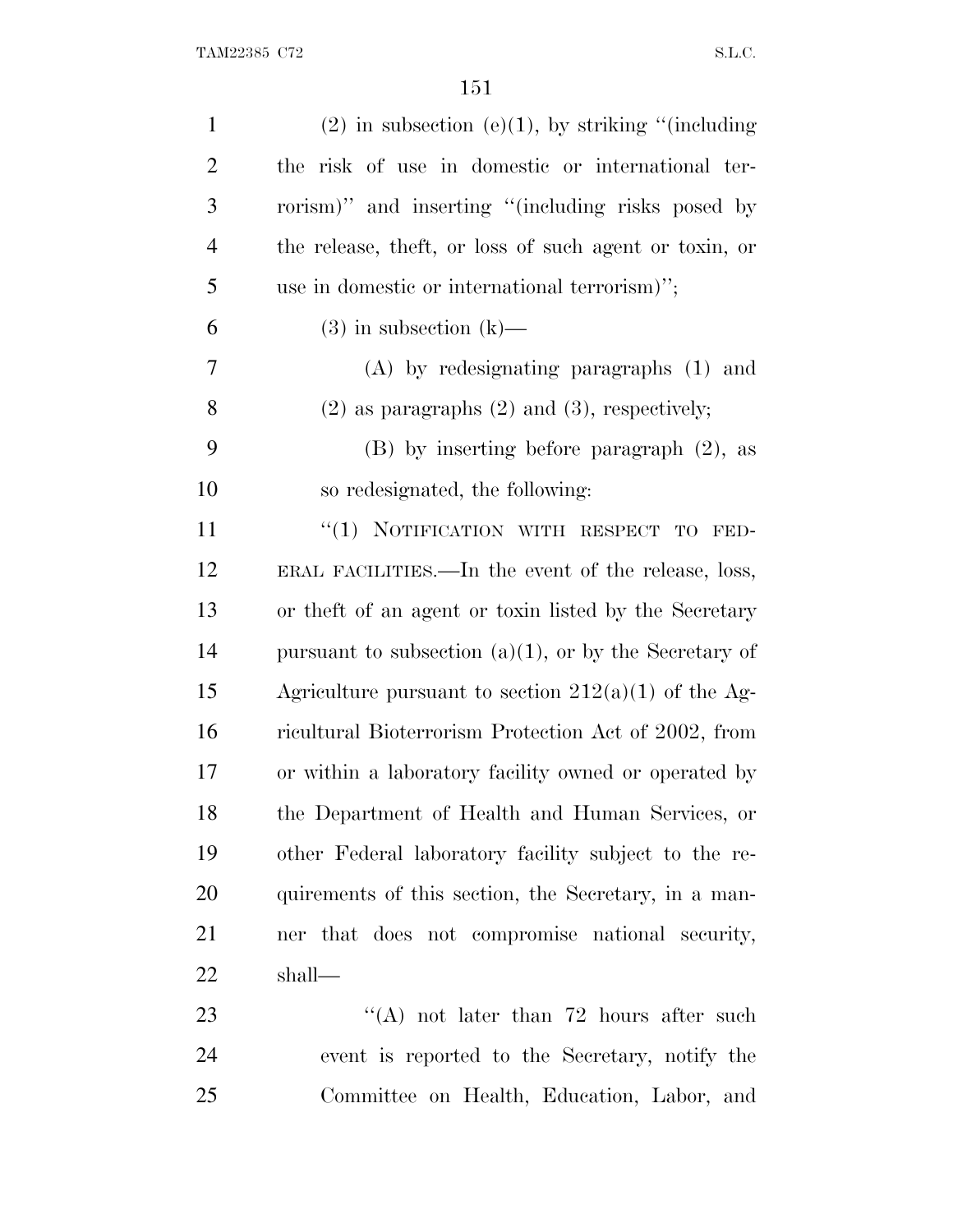| $\mathbf{1}$   | Pensions of the Senate and the Committee on    |
|----------------|------------------------------------------------|
| $\overline{2}$ | Energy and Commerce of the House of Rep-       |
| 3              | resentatives of such event, including—         |
| $\overline{4}$ | "(i) the Federal laboratory facility in        |
| 5              | which such release, loss, or theft occurred;   |
| 6              | and                                            |
| $\overline{7}$ | "(ii) the circumstances of such re-            |
| 8              | lease, loss, or theft; and                     |
| 9              | "(B) not later than 14 days after such no-     |
| 10             | tification, update such Committees on—         |
| 11             | "(i) any actions taken or planned by           |
| 12             | the Secretary to mitigate any potential        |
| 13             | threat such release, loss, or the ft may pose  |
| 14             | to public health and safety; and               |
| 15             | "(ii) any actions taken or planned by          |
| 16             | the Secretary to review the circumstances      |
| 17             | of such release, loss, or theft, and prevent   |
| 18             | similar events."; and                          |
| 19             | $(C)$ by amending paragraph $(2)$ , as so re-  |
| 20             | designated, to read as follows:                |
| 21             | "(2) ANNUAL REPORT.—The Secretary shall        |
| 22             | submit to the Committee on Health, Education,  |
| 23             | Labor, and Pensions of the Senate and the Com- |
| 24             | mittee on Energy and Commerce of the House of  |
| 25             | Representatives on an annual basis a report—   |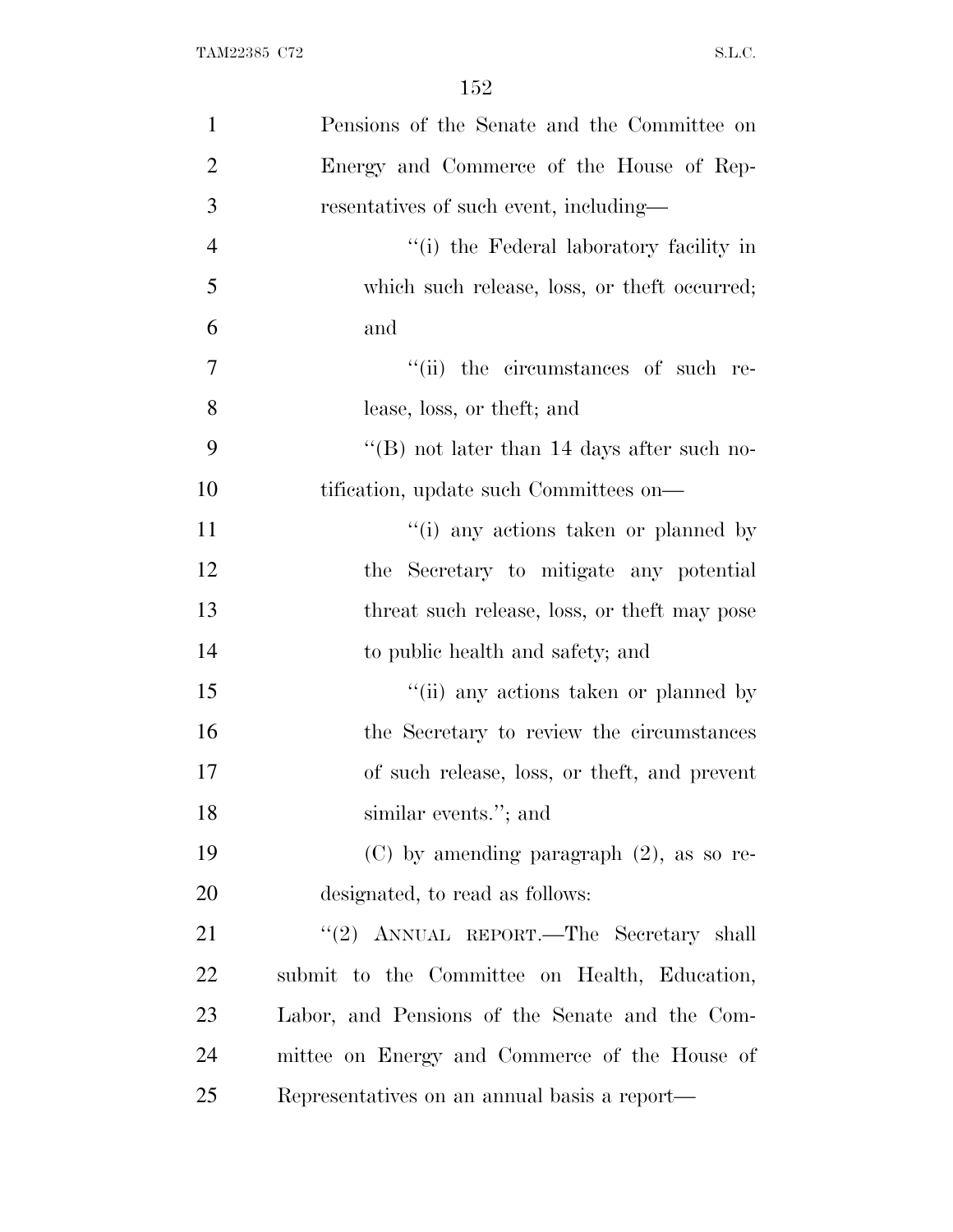| $\mathbf{1}$   | "(A) summarizing the number and nature                          |
|----------------|-----------------------------------------------------------------|
| $\overline{2}$ | of notifications received under subsection $(e)(8)$             |
| 3              | (relating to theft or loss) and subsection (j) (re-             |
| $\overline{4}$ | lating to releases), during the preceding fiscal                |
| 5              | year;                                                           |
| 6              | $\lq\lq$ describing actions taken by the Sec-                   |
| 7              | retary to address such incidents, such as any                   |
| 8              | corrective action plans required and steps taken                |
| 9              | to promote adherence to, and compliance with,                   |
| 10             | safety and security best practices, standards,                  |
| 11             | and regulations; and                                            |
| 12             | "(C) describing any gaps, challenges, or                        |
| 13             | limitations with respect to ensuring that such                  |
| 14             | safety and security practices are consistently                  |
| 15             | applied and adhered to, and actions taken to                    |
| 16             | address such gaps, challenges, or limitations.";                |
| 17             | and                                                             |
| 18             | $(4)$ in subsection $(m)$ , by striking "fiscal years"          |
| 19             | 2002 through 2007" and inserting "fiscal years                  |
| 20             | 2023 through 2027".                                             |
| 21             | SEC. 312. STRATEGY FOR FEDERAL HIGH-CONTAINMENT                 |
| 22             | <b>LABORATORIES.</b>                                            |
| 23             | (a) STRATEGY FOR FEDERAL HIGH-CONTAINMENT                       |
| 24             | LABORATORIES.—Not later than 1 year after the date of           |
|                | 25 enactment of this Act, the Director of the Office of Science |
|                |                                                                 |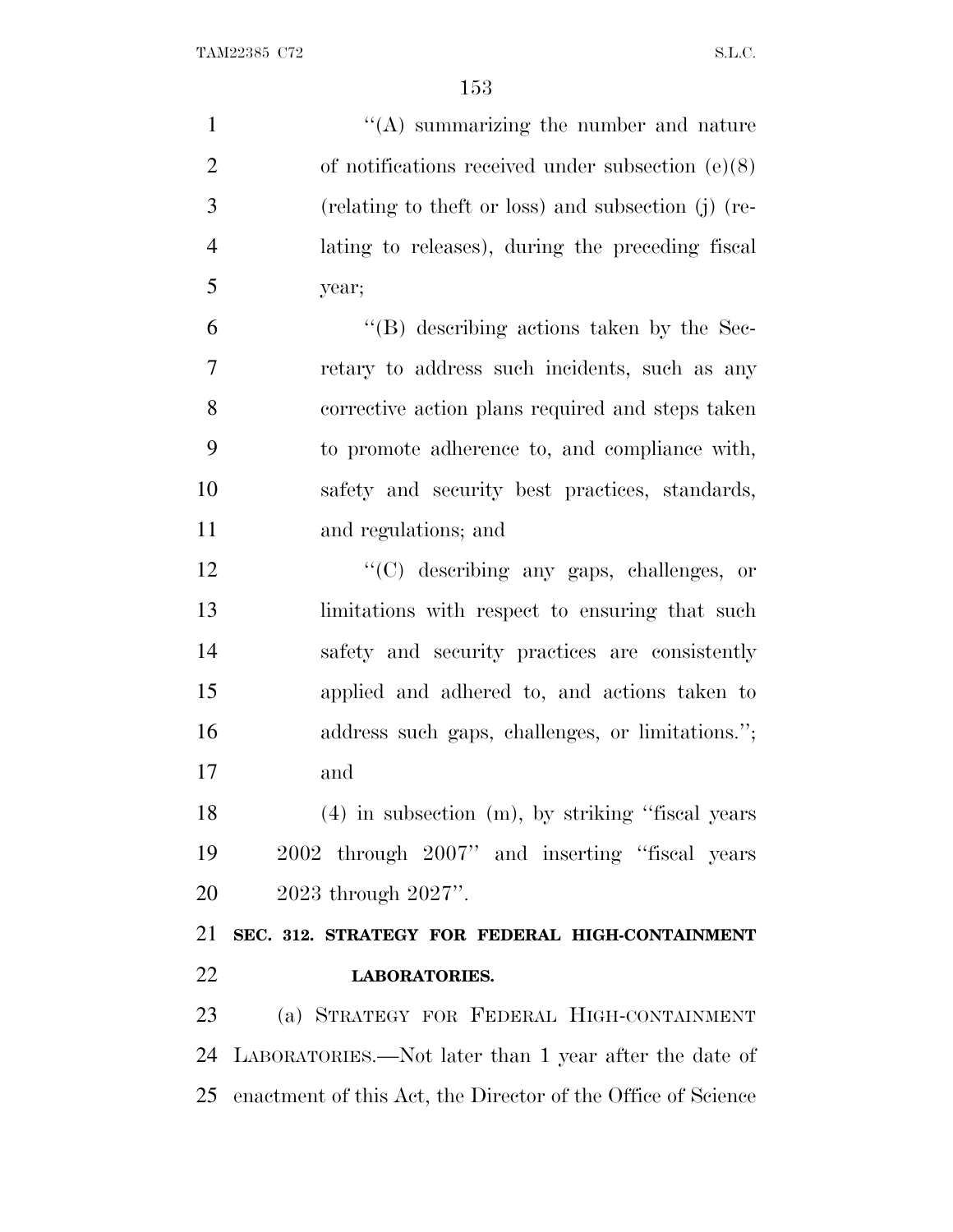and Technology Policy, in consultation with relevant Fed- eral agencies and departments, shall establish a strategy for the management, maintenance, and oversight of feder- ally-owned laboratory facilities capable of operating at Biosafety Level 3 or 4, including equivalent classification levels. Such strategy shall include— (1) a description of the roles and responsibil-

 ities of relevant Federal departments and agencies with respect to the management, maintenance, and oversight of Biosafety Level 3 or 4 laboratory facili-11 ties;

 (2) an assessment of the needs of the Federal Government with respect to Biosafety Level 3 or 4 laboratory facilities;

 (3) a summary of existing federally-owned Bio-safety Level 3 or 4 laboratory facility capacity;

 (4) a summary of other Biosafety Level 3 or 4 laboratory facility capacity established through Fed-eral funds;

 (5) a description of how the capacity described in paragraphs (3) and (4) addresses the needs of the Federal Government, including—

 (A) how relevant Federal departments and agencies coordinate to provide access to appro-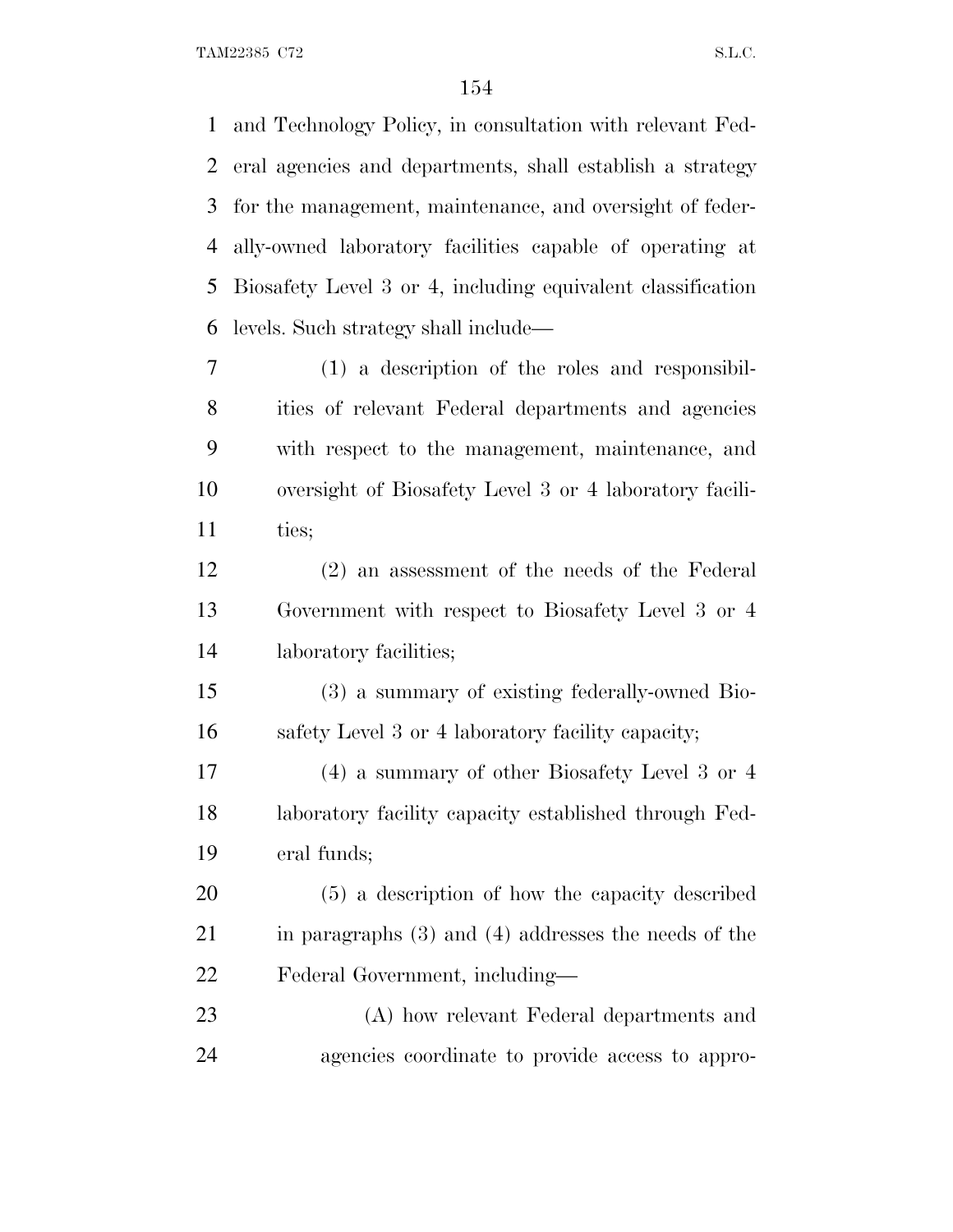| $\mathbf{1}$   | priate laboratory facilities to reduce unneces-       |
|----------------|-------------------------------------------------------|
| $\overline{2}$ | sary duplication; and                                 |
| 3              | (B) any gaps in such capacity related to              |
| $\overline{4}$ | such needs;                                           |
| 5              | $(6)$ a summary of plans that are in place for        |
| 6              | the maintenance of such capacity, as applicable and   |
| 7              | appropriate, including processes for determining      |
| 8              | whether to maintain or expand such capacity, and a    |
| 9              | description of how the Federal Government will ad-    |
| 10             | dress rapid changes in the need for such capacity     |
| 11             | during a public health emergency; and                 |
| 12             | (7) a description of how the heads of relevant        |
| 13             | Federal departments and agencies will coordinate to   |
| 14             | ensure appropriate oversight of federally-owned lab-  |
| 15             | oratory facility capacity and leverage such capacity, |
| 16             | as appropriate, to fulfill the needs of multiple Fed- |
| 17             | eral departments and agencies in order to reduce un-  |
| 18             | necessary duplication and improve collaboration       |
| 19             | within the Federal Government.                        |
| 20             | SEC. 313. NATIONAL SCIENCE ADVISORY BOARD FOR BIO-    |
| 21             | <b>SECURITY.</b>                                      |
| 22             | (a) IN GENERAL.—Part A of title IV of the Public      |
| 23             | Health Service Act (42 U.S.C. 281 et seq.) is amended |
| 24             | by adding at the end the following:                   |
|                |                                                       |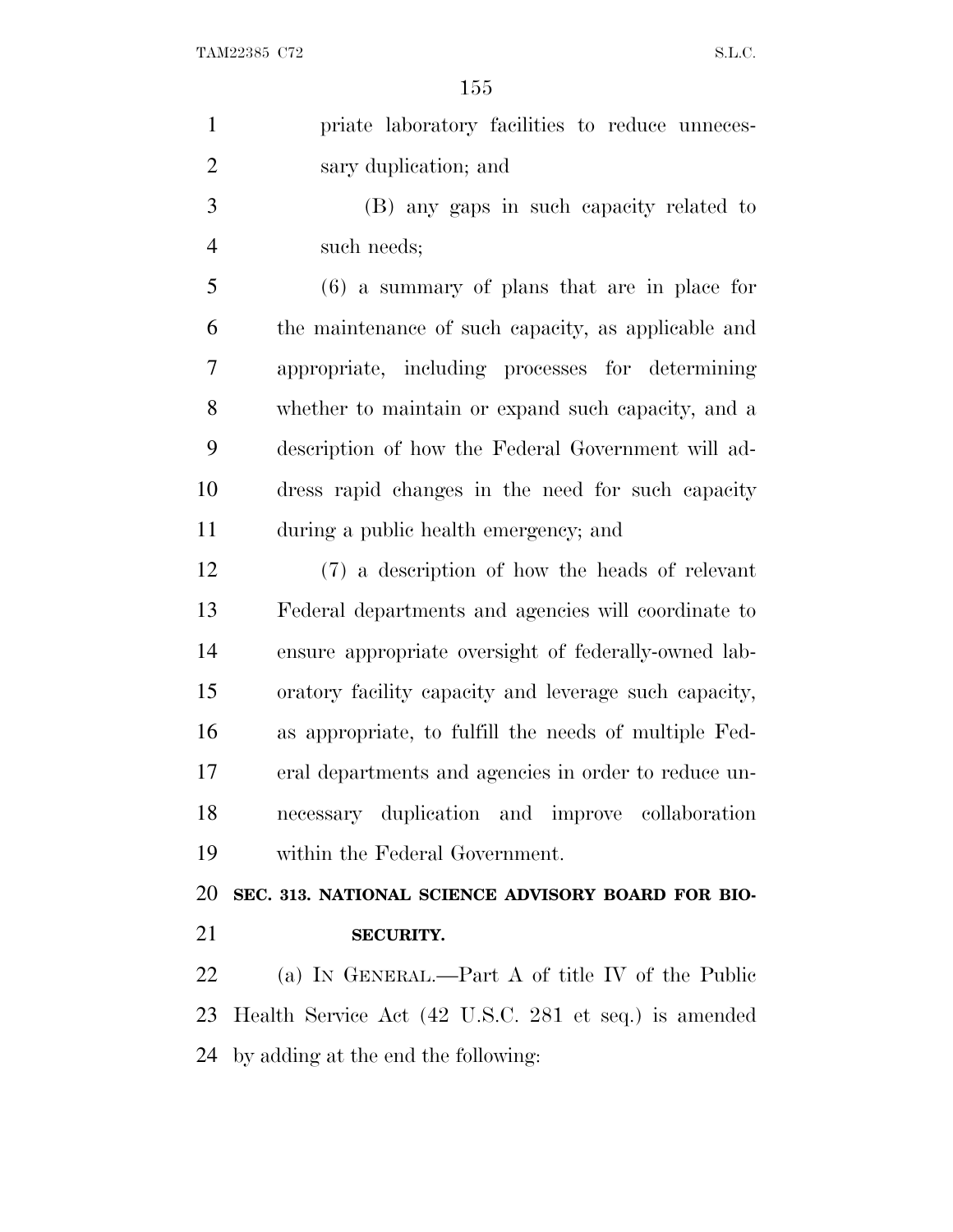### **''SEC. 404O. NATIONAL SCIENCE ADVISORY BOARD FOR BIOSECURITY.**

 ''(a) ESTABLISHMENT.—The Secretary, acting through the Director of NIH, shall establish an advisory committee, to be known as the 'National Science Advisory Board for Biosecurity' (referred to in this section as the 'Board').

 $\frac{8}{100}$  ''(b) DUTIES.—

9 "(1) IN GENERAL.—The National Science Advi- sory Board for Biosecurity referred to in section 205 of the Pandemic and All-Hazards Preparedness Act (Public Law 109–417) (referred to in this section as the 'Board') shall provide technical advice, guidance, or recommendations, to relevant Federal depart- ments and agencies related to biosafety and biosecu-16 rity oversight of biomedical research, including—

 $\langle (A)$  oversight of federally-conducted or federally-supported dual use biomedical re- search, such as the review of policies or frame- works used to assess and appropriately manage 21 safety and security risks associated with such research, taking into consideration national se- curity concerns, the potential benefits of such research, considerations related to the research community, transparency, and public avail-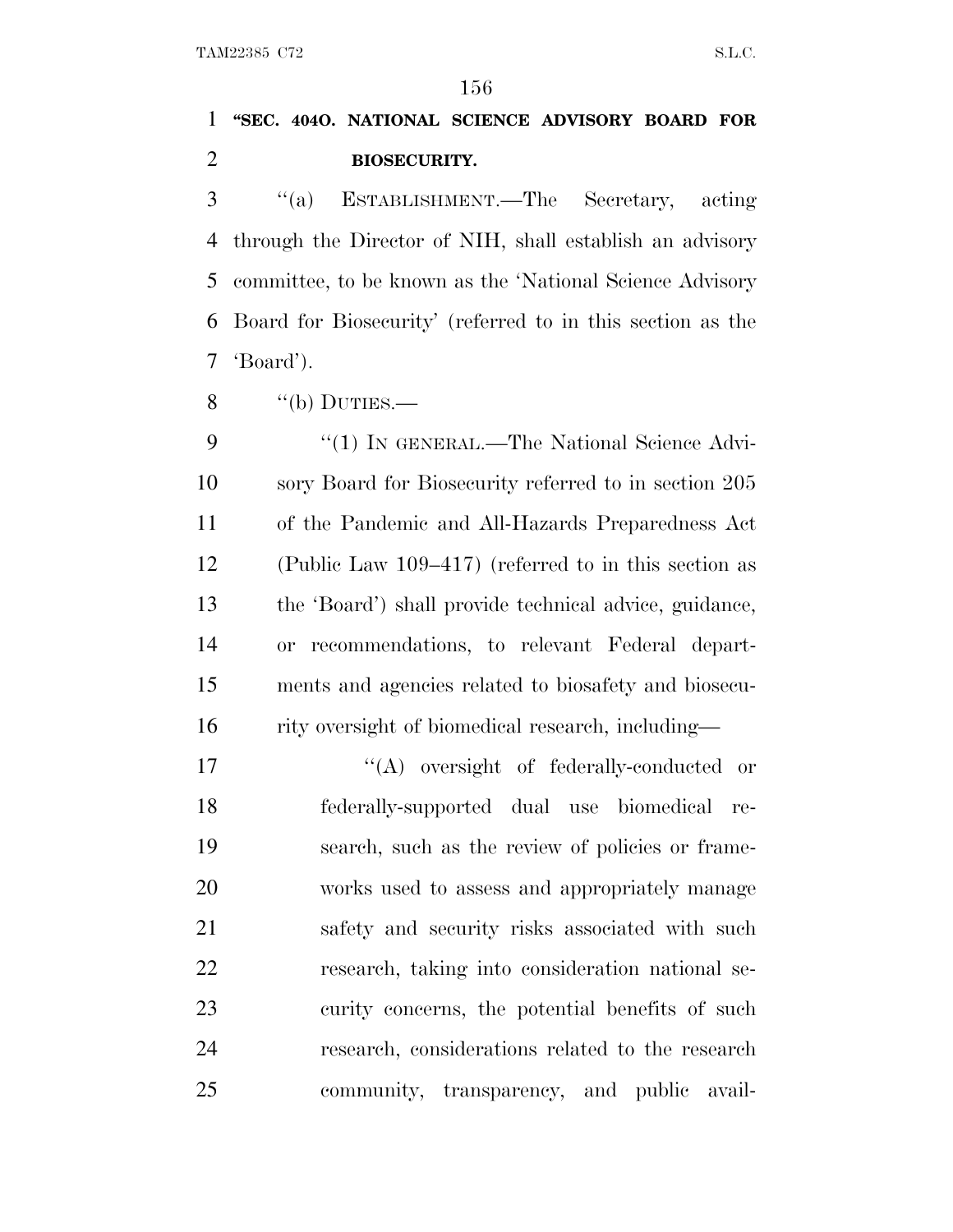| $\mathbf{1}$   | ability of information, and international re-              |
|----------------|------------------------------------------------------------|
| $\overline{2}$ | search collaboration; and                                  |
| 3              | $\lq\lq (B)$ continuing to carry out the activities        |
| $\overline{4}$ | required under section 205 of the Pandemic                 |
| 5              | and All-Hazards Preparedness Act (Public Law               |
| 6              | $109 - 417$ .                                              |
| 7              | "(c) CONSIDERATIONS.—In carrying out the duties            |
| 8              | under subsection (b), the Board may consider strategies    |
| 9              | to improve the safety and security of biomedical research, |
| 10             | including through—                                         |
| 11             | $\lq(1)$ leveraging or using new technologies and          |
| 12             | scientific advancements to reduce safety and security      |
| 13             | risks associated with such research and improve con-       |
| 14             | tainment of pathogens; and                                 |
| 15             | $\lq(2)$ outreach to, and education and training of,       |
| 16             | researchers, laboratory personnel, and other appro-        |
| 17             | priate individuals with respect to safety and security     |
| 18             | risks associated with such research and mitigation of      |
| 19             | such risks.                                                |
| 20             | "(d) MEMBERSHIP.—The Board shall be composed of            |
| 21             | the following:                                             |
| 22             | "(1) Non-voting, ex officio members, including             |
| 23             | the following:                                             |
| 24             | "(A) At least one representative of each of                |
| 25             | the following:                                             |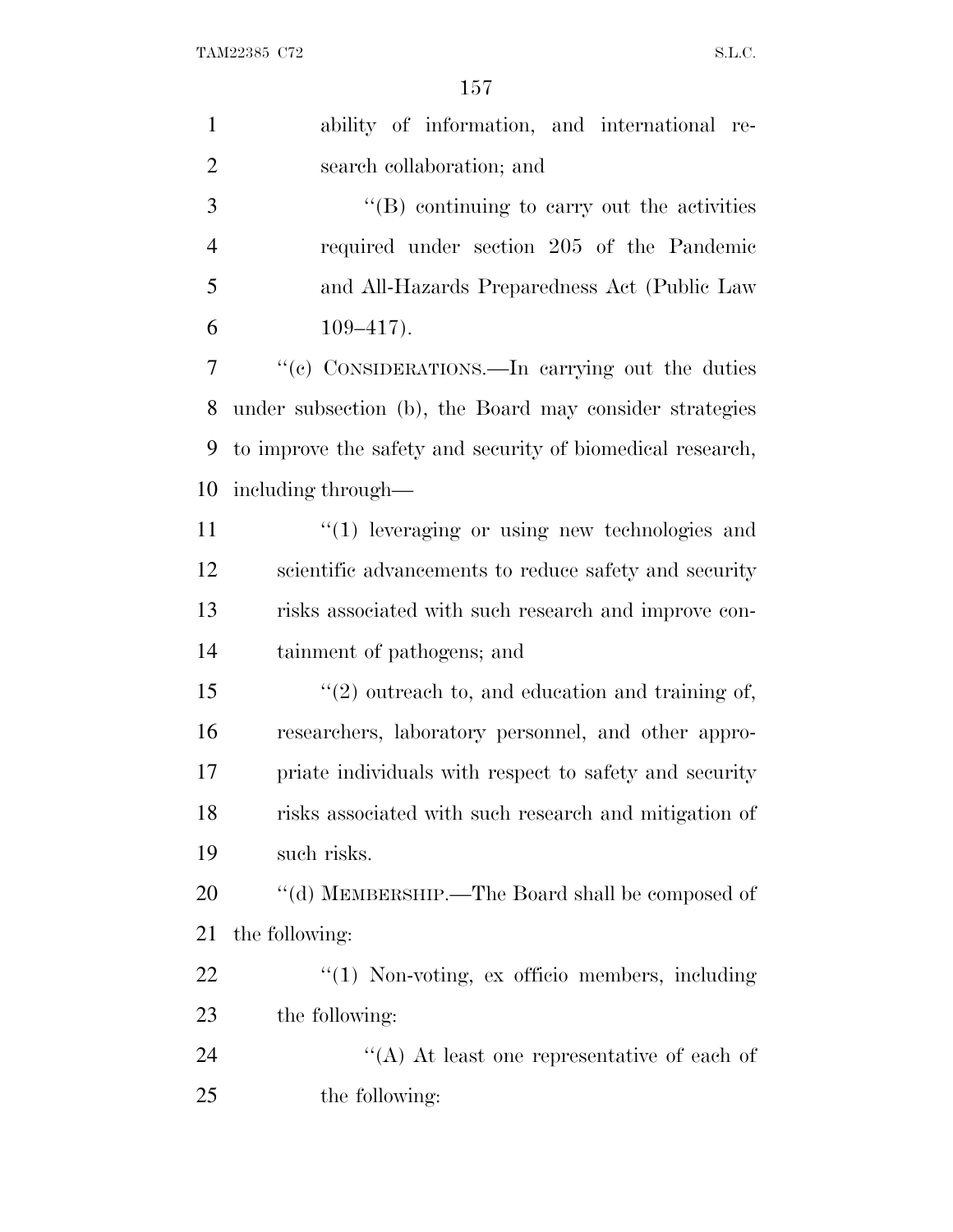| $\mathbf{1}$   | "(i) The Department of Health and                          |
|----------------|------------------------------------------------------------|
| $\overline{2}$ | Human Services.                                            |
| 3              | "(ii) The Department of Defense.                           |
| $\overline{4}$ | "(iii) The Department of Agriculture.                      |
| 5              | "(iv) The Department of Homeland                           |
| 6              | Security.                                                  |
| 7              | " $(v)$ The Department of Energy.                          |
| 8              | "(vi) The Department of State.                             |
| 9              | "(vii) The Office of Science and Tech-                     |
| 10             | nology Policy.                                             |
| 11             | "(viii) The Office of the Director of                      |
| 12             | National Intelligence.                                     |
| 13             | "(B) Representatives of such other Federal                 |
| 14             | departments or agencies as the Secretary deter-            |
| 15             | mines appropriate to carry out the requirements            |
| 16             | of this section.                                           |
| 17             | "(2) Individuals, appointed by the Secretary,              |
| 18             | with expertise in biology, infectious diseases, public     |
| 19             | health, ethics, national security, and other fields, as    |
| 20             | the Secretary determines appropriate, who shall            |
| 21             | serve as voting members.".                                 |
| 22             | ORDERLY TRANSITION.—The Secretary of<br>(b)                |
| 23             | Health and Human Services shall take such steps as are     |
| 24             | necessary to provide for the orderly transition to the au- |
| 25             | thority of the National Science Advisory Board for Bio-    |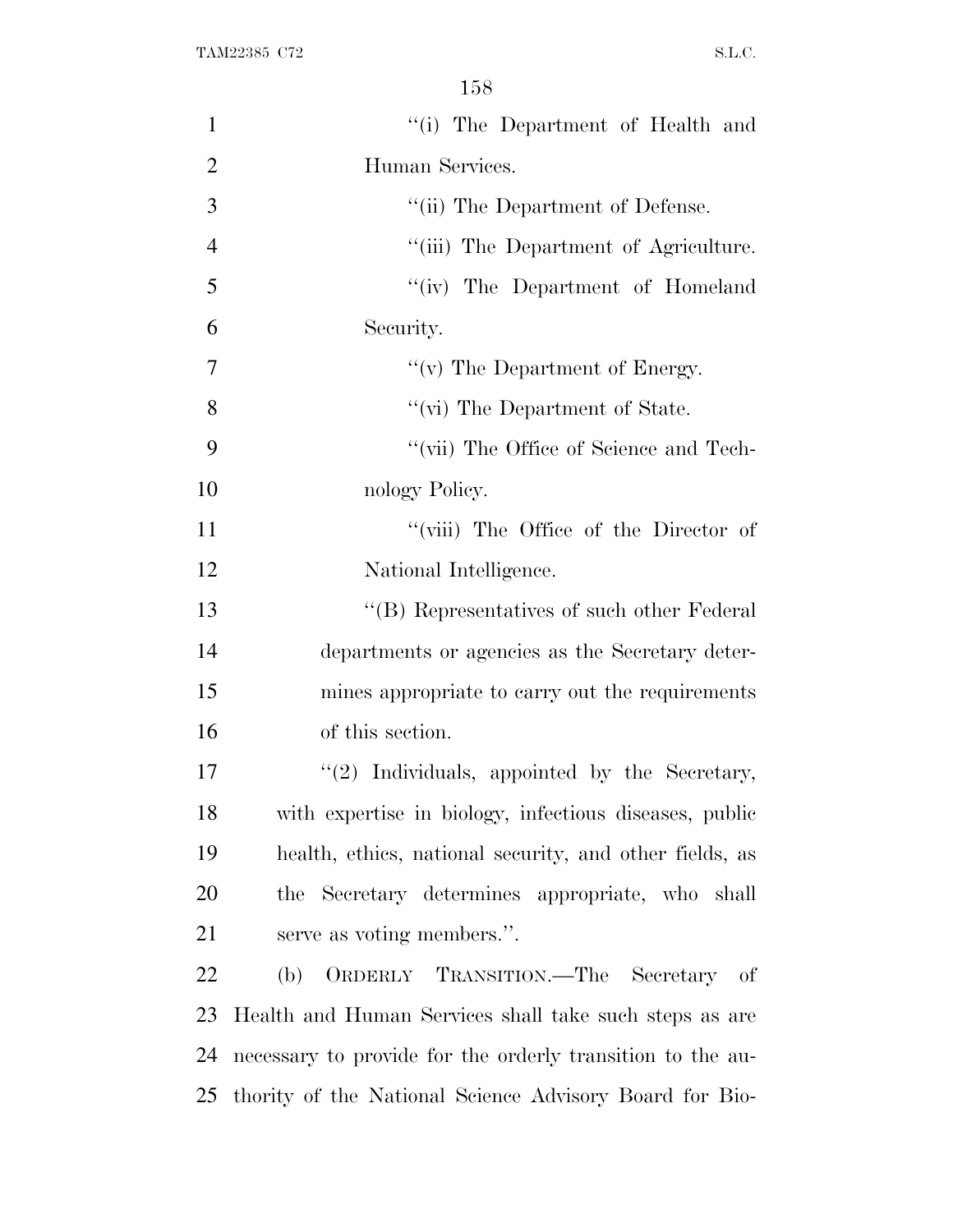security established under section 404O of the Public Health Service Act, as added by subsection (a), from any authority of the Board described in section 205 of the Pandemic and All-Hazards Preparedness Act (Public Law 109–417), as in effect on the day before the date of enact-ment of this Act.

 (c) APPLICATION.—The requirements under section 404O of the Public Health Service Act, as added by sub- section (a), related to the mission, activities, or functions of the National Science Advisory Board for Biosecurity shall not apply until the completion of any work under- taken by such Board before the date of enactment of this Act.

#### **SEC. 314. RESEARCH TO IMPROVE BIOSAFETY.**

 (a) I<sup>N</sup> GENERAL.—The Secretary of Health and Human Services (referred to in this section as the ''Sec- retary'') shall, as appropriate, conduct or support research to improve the safe conduct of biomedical research activi- ties involving pathogens of pandemic potential or biologi-20 cal agents or toxins listed pursuant to section  $351A(a)(1)$ 21 of the Public Health Service Act  $(42 \text{ U.S.C. } 262a(a)(1)).$ 

 (b) REPORT.—Not later than 5 years after the date of enactment of this Act, the Secretary shall prepare and submit a report to the Committee on Health, Education, Labor, and Pensions of the Senate and the Committee on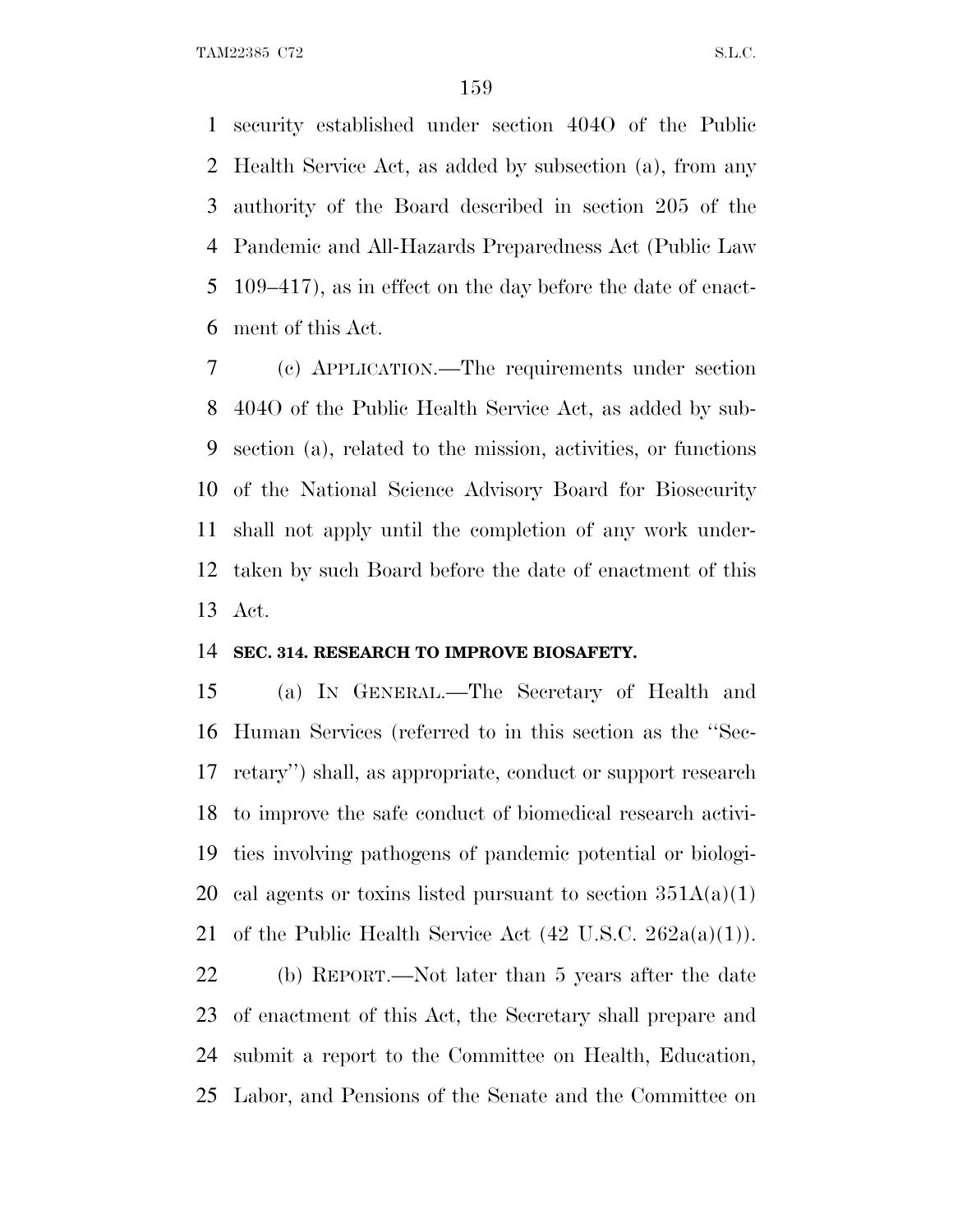Energy and Commerce of the House of Representatives regarding an overview of any research conducted or sup- ported under this section, any relevant findings, and steps the Secretary is taking to disseminate any such findings to support the reduction of risks associated with bio- medical research involving pathogens of pandemic poten- tial or biological agents or toxins listed pursuant to section  $351A(a)(1)$  of the Public Health Service Act (42 U.S.C.  $262a(a)(1)$ . **SEC. 315. FEDERALLY-FUNDED RESEARCH WITH EN- HANCED PATHOGENS OF PANDEMIC POTEN- TIAL.** (a) REVIEW AND OVERSIGHT OF ENHANCED PATHO- GENS OF PANDEMIC POTENTIAL.— (1) IN GENERAL.—The Director of the Office of Science and Technology Policy (referred to in this section as the ''Director''), in consultation with the heads of relevant Federal departments and agencies, shall— (A) not later than 1 years after the date of enactment of this Act— 22 (i) continue or conduct a review of ex- isting Federal policies related to research proposed for Federal funding that may be reasonably anticipated to involve the cre-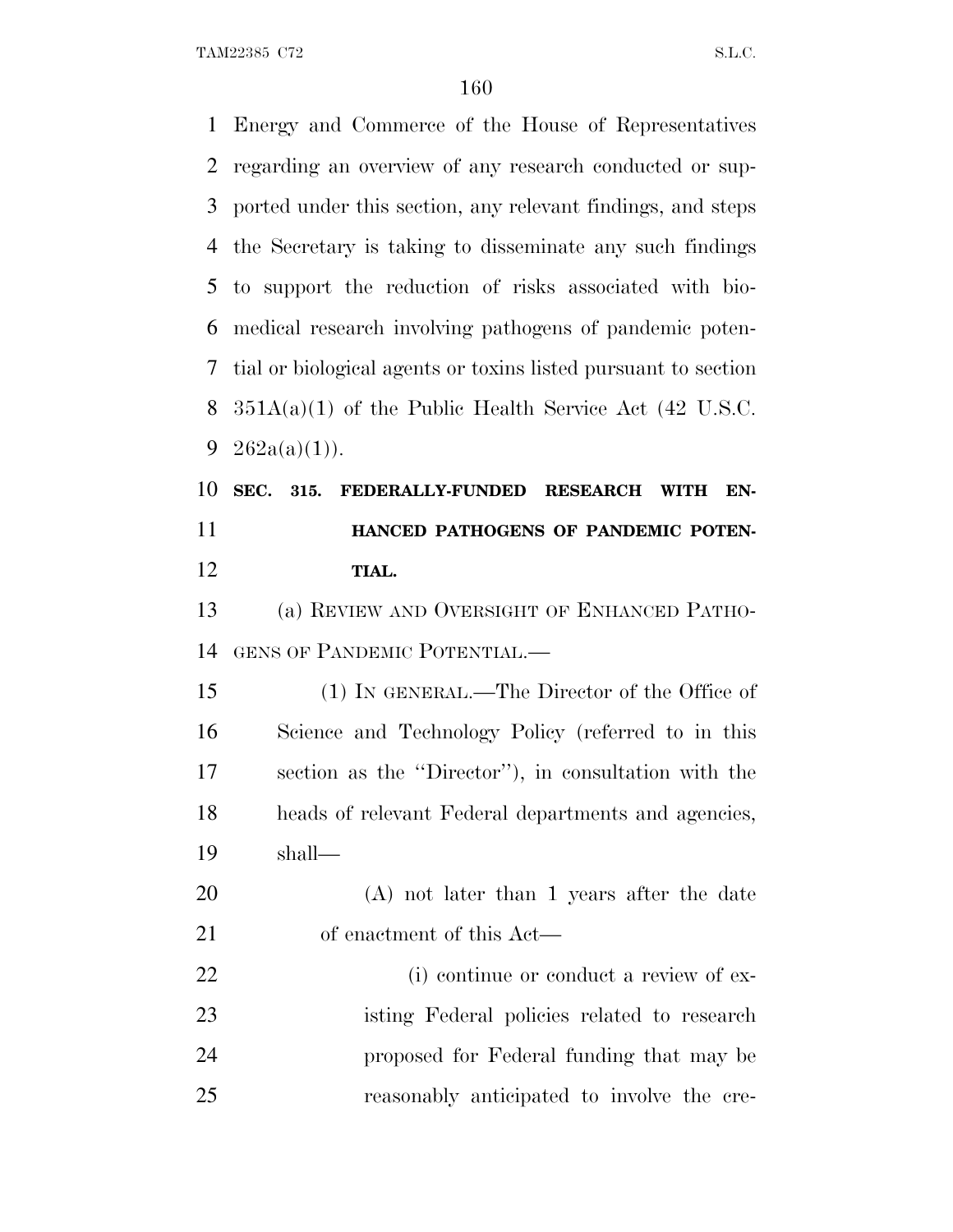| $\mathbf{1}$   | ation, transfer, or use of pathogens of pan-       |
|----------------|----------------------------------------------------|
| $\overline{2}$ | demic potential; and                               |
| 3              | (ii) establish or update a Federal pol-            |
| $\overline{4}$ | icy for the consistent review and oversight        |
| 5              | of such proposed research that appro-              |
| 6              | priately considers the risks associated with,      |
| 7              | and potential benefits of, such research;          |
| 8              | and                                                |
| 9              | (B) not less than every 4 years thereafter,        |
| 10             | review and update such policy, as necessary and    |
| 11             | appropriate, to ensure that such policy fully ac-  |
| 12             | counts for relevant research that may be rea-      |
| 13             | sonably anticipated to involve the creation,       |
| 14             | transfer, or use of enhanced pathogens of pan-     |
| 15             | demic potential, takes into consideration the      |
| 16             | benefits of such research, and supports the        |
| 17             | mitigation of related risks.                       |
| 18             | (2) REQUIREMENTS.—The policy established           |
| 19             | pursuant to paragraph (1) shall include—           |
| 20             | $(A)$ a clear scope to support the consistent      |
| 21             | identification of research proposals subject to    |
| 22             | such policy by relevant Federal departments        |
| 23             | and agencies;                                      |
| 24             | (B) a framework for such reviews that ac-          |
| 25             | counts for safety, security, and ethical consider- |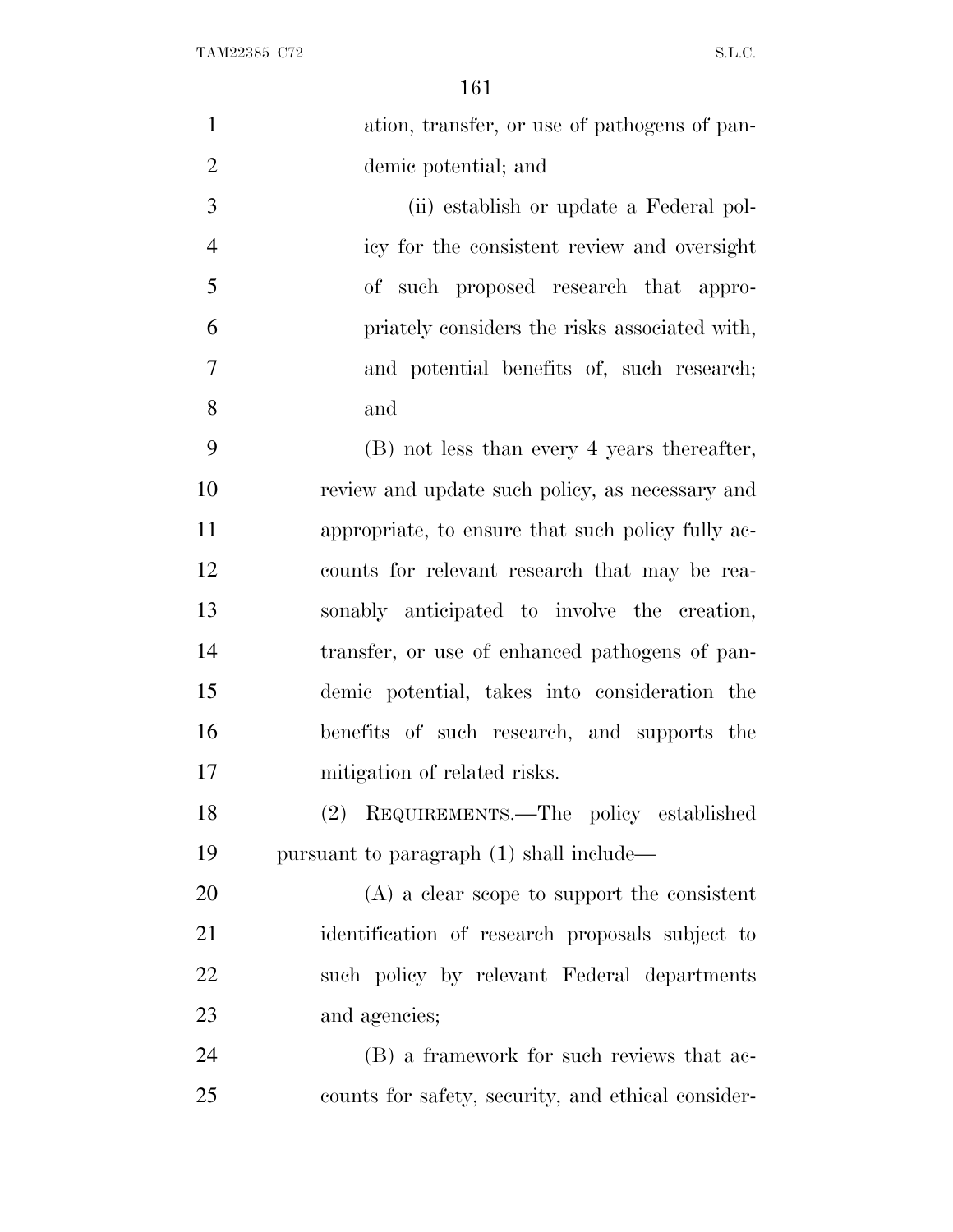| $\mathbf{1}$   | ations related to the creation, transfer, or use    |
|----------------|-----------------------------------------------------|
| $\overline{2}$ | of enhanced pathogens of pandemic potential;        |
| 3              | (C) measures to enhance the transparency            |
| $\overline{4}$ | and public availability of information related to   |
| 5              | such research activities in a manner that does      |
| 6              | not compromise national security, the safety        |
| 7              | and security of such research activities, or any    |
| 8              | identifiable, sensitive information of relevant in- |
| 9              | dividuals; and                                      |
| 10             | (D) consistent procedures across relevant           |
| 11             | Federal department and agencies to ensure           |
| 12             | $that-$                                             |
| 13             | (i) proposed research that has been                 |
| 14             | determined to have scientific and technical         |
| 15             | merit and may be subject to such policy is          |
| 16             | identified and referred for review;                 |
| 17             | (ii) subjected research activities con-             |
| 18             | ducted under an award, including activities         |
| 19             | undertaken by any subrecipients of such             |
| 20             | award, are monitored regularly throughout           |
| 21             | the project period to ensure compliance             |
| 22             | with such policy and the terms and condi-           |
| 23             | tions of such award; and                            |
| 24             | (iii) in the event that federally-funded            |
| 25             | research activities not subject to such pol-        |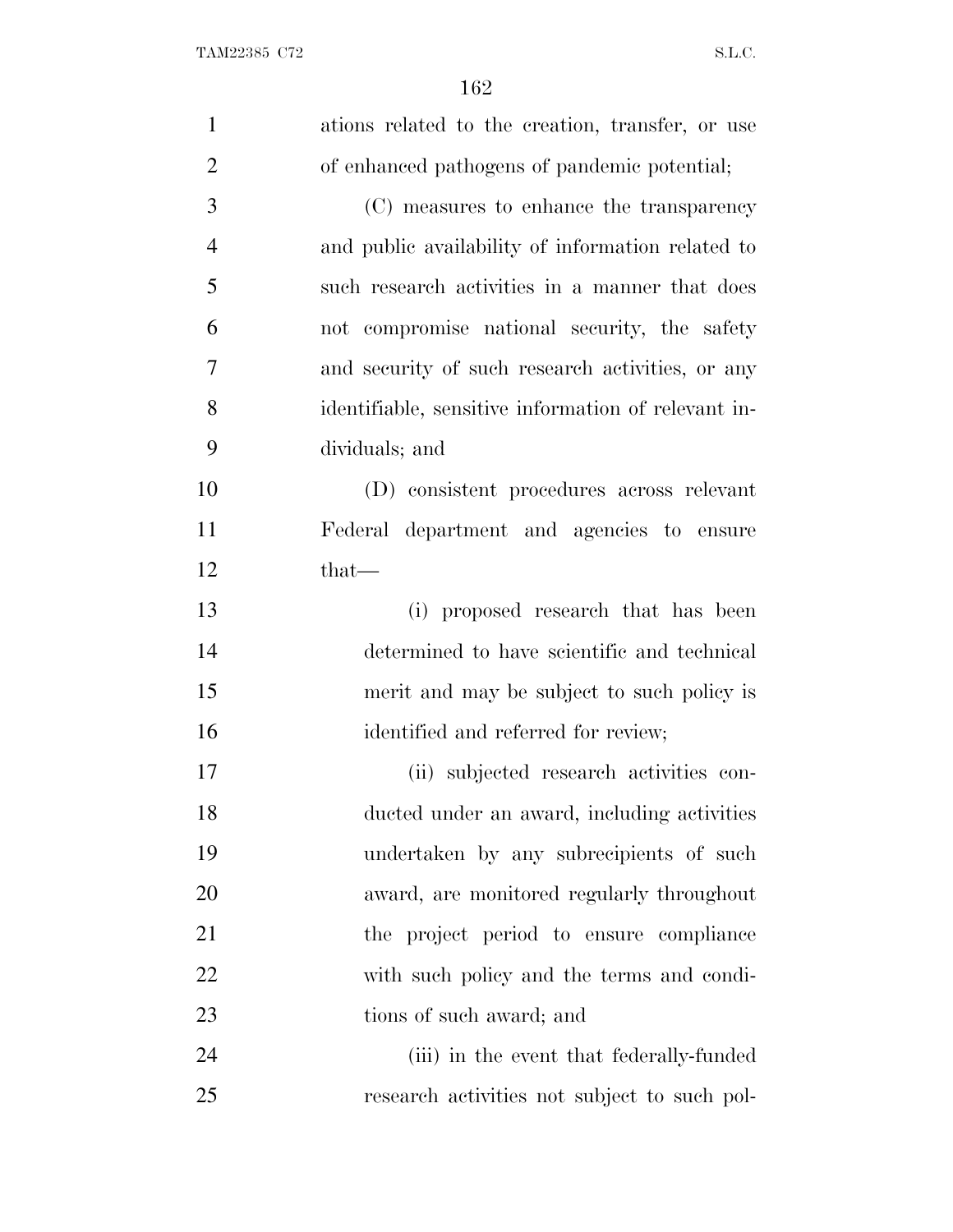| $\mathbf{1}$   | icy produce unanticipated results related to            |
|----------------|---------------------------------------------------------|
| $\overline{2}$ | the creation, transfer, or use of enhanced              |
| 3              | pathogens of pandemic potential, such re-               |
| $\overline{4}$ | search activities are identified and appro-             |
| 5              | priately reviewed under such policy.                    |
| 6              | (3) CLARIFICATION.—Reviews required pursu-              |
| 7              | ant to this section shall be in addition to any appli-  |
| 8              | cable requirements for research project applications    |
| 9              | required under the Public Health Service Act, in-       |
| 10             | cluding reviews required under section 492 of such      |
| 11             | Act (42 U.S.C. 289a), as applicable, or other appli-    |
| 12             | cable laws.                                             |
| 13             | (b) IMPLEMENTATION.—                                    |
| 14             | (1) IN GENERAL.—The Director shall direct all           |
| 15             | heads of relevant Federal departments and agencies      |
| 16             | to update, modernize, or promulgate applicable im-      |
| 17             | plementing regulations and guidance to implement        |
| 18             | the requirements of this section.                       |
| 19             | (2) UPDATES.—Consistent with the require-               |
| 20             | ments under subsection $(a)(1)(B)$ , the Director shall |
| 21             | require all heads of relevant Federal departments       |
| 22             | and agencies to update such policies consistent with    |
| 23             | any changes to the policy established pursuant to       |
| 24             | subsection $(a)(1)$ .                                   |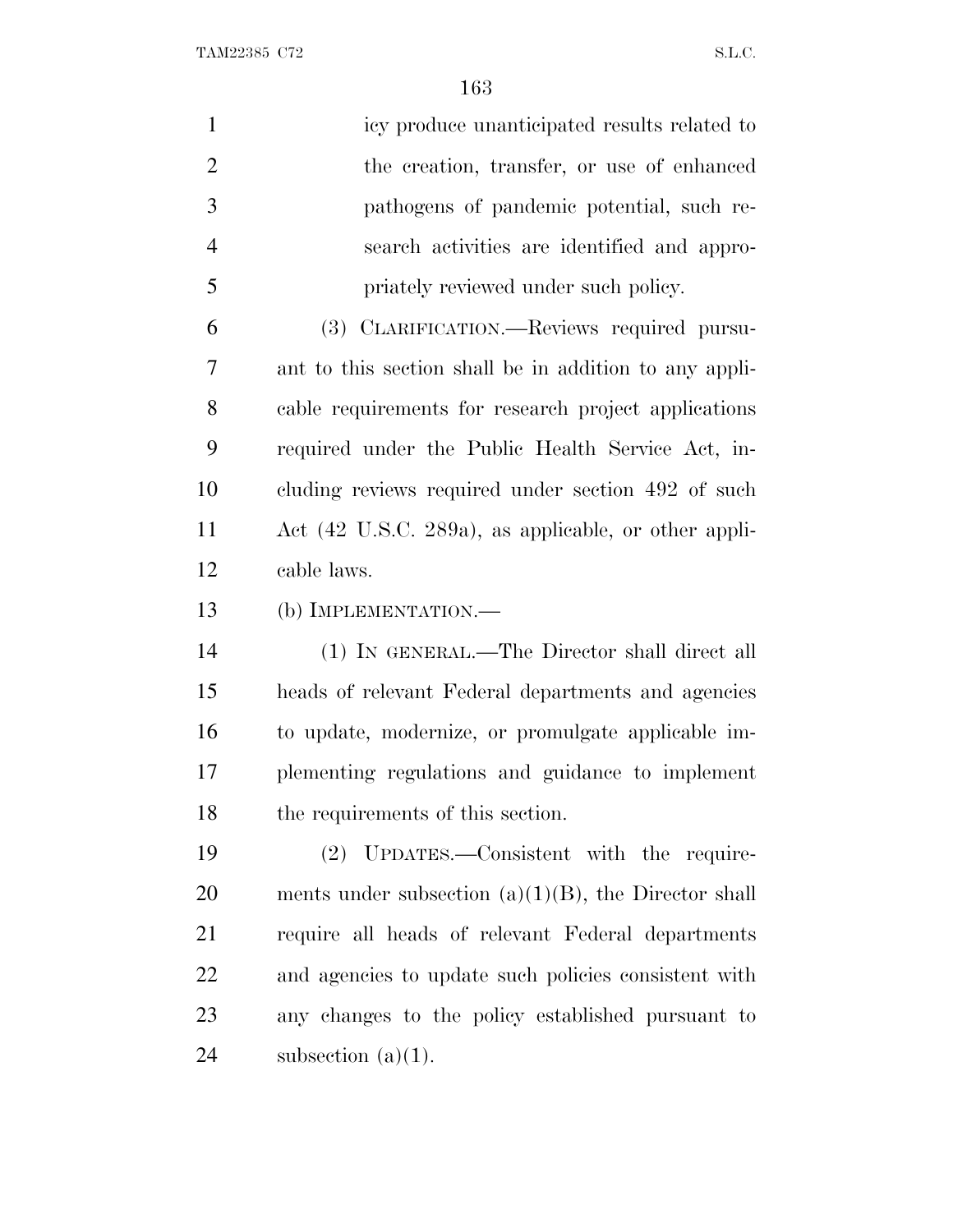# **Subtitle C—Preventing Undue For- eign Influence in Biomedical Research**

### **SEC. 321. FOREIGN TALENT PROGRAMS.**

 The Secretary of Health and Human Services shall require disclosure of participation in foreign talent pro- grams, including the provision of copies of all grants, con- tracts, or other agreements related to such programs, and other supporting documentation related to such programs, as a condition of receipt of Federal extramural biomedical research funding awarded through the Department of Health and Human Services.

## **SEC. 322. SECURING IDENTIFIABLE, SENSITIVE INFORMA-TION.**

 (a) I<sup>N</sup> GENERAL.—The Secretary of Health and Human Services (referred to in this section as the ''Sec- retary''), in consultation with the Director of National In- telligence, the Secretary of State, the Secretary of De- fense, and other national security experts, as appropriate, shall ensure that biomedical research supported or con- ducted by the National Institutes of Health and other rel- evant agencies and offices within the Department of Health and Human Services involving the sequencing of human genomic information, and collection, analysis, or storage of identifiable, sensitive information, as defined in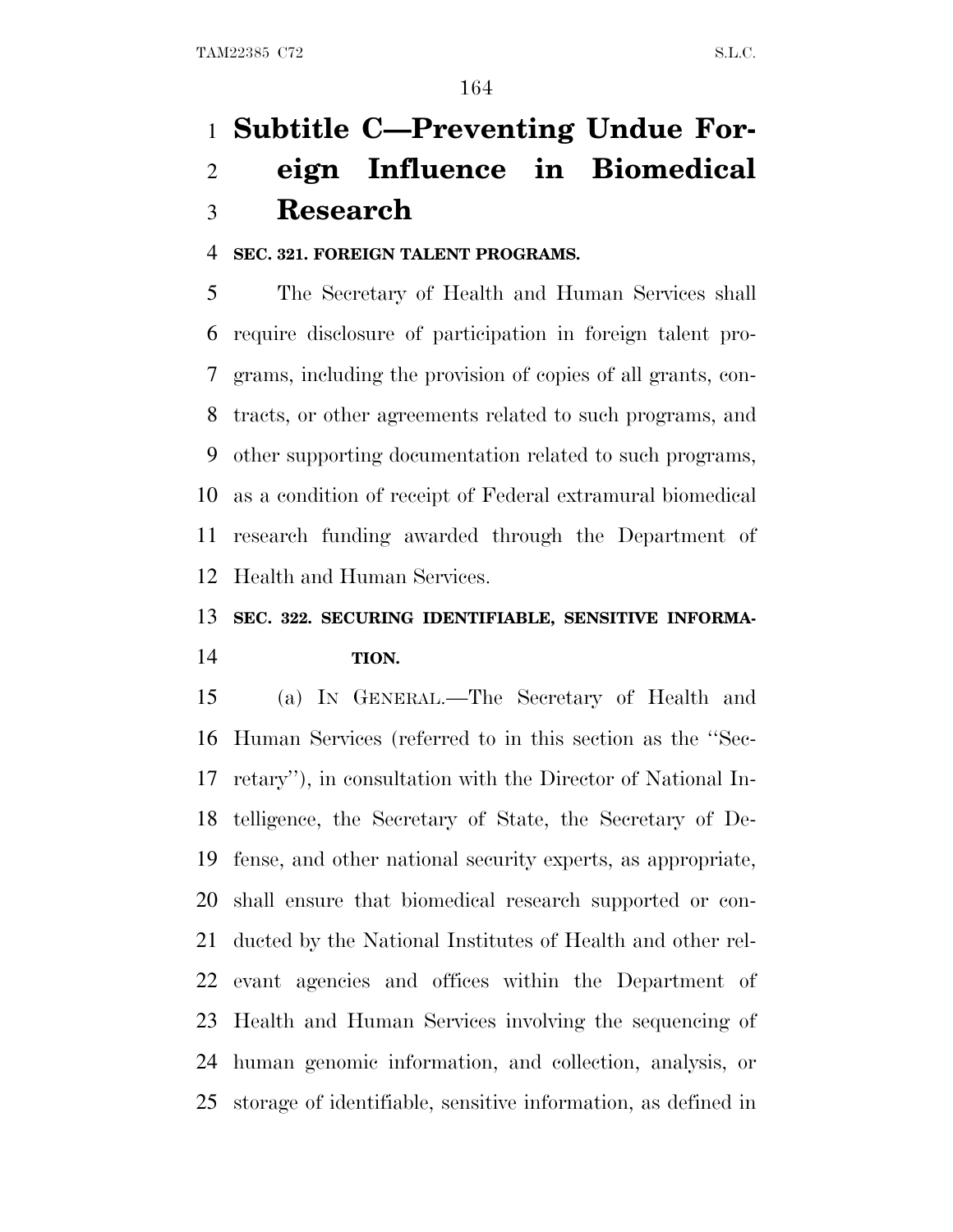section 301(d)(4) of the Public Health Service Act (42 2 U.S.C.  $241(d)(4)$ , is conducted in a manner that appro- priately considers national security risks, including na- tional security implications related to potential misuse of such data. Not later than 1 year after the date of enact- ment of this Act, the Secretary shall ensure that the Na- tional Institutes of Health and other relevant agencies and offices within the Department of Health and Human Serv- ices, working with the heads of agencies and national secu- rity experts, including the Office of the National Security within the Department of Health and Human Services— (1) develop a comprehensive framework for as- sessing and managing such national security risks that includes— (A) criteria for how and when to conduct risk assessments for projects that may have na- tional security implications; (B) security controls and training for re- searchers or entities, including peer reviewers, that manage or have access to such data; and (C) methods to incorporate risk-reduction in the process for funding such projects that may have national security implications;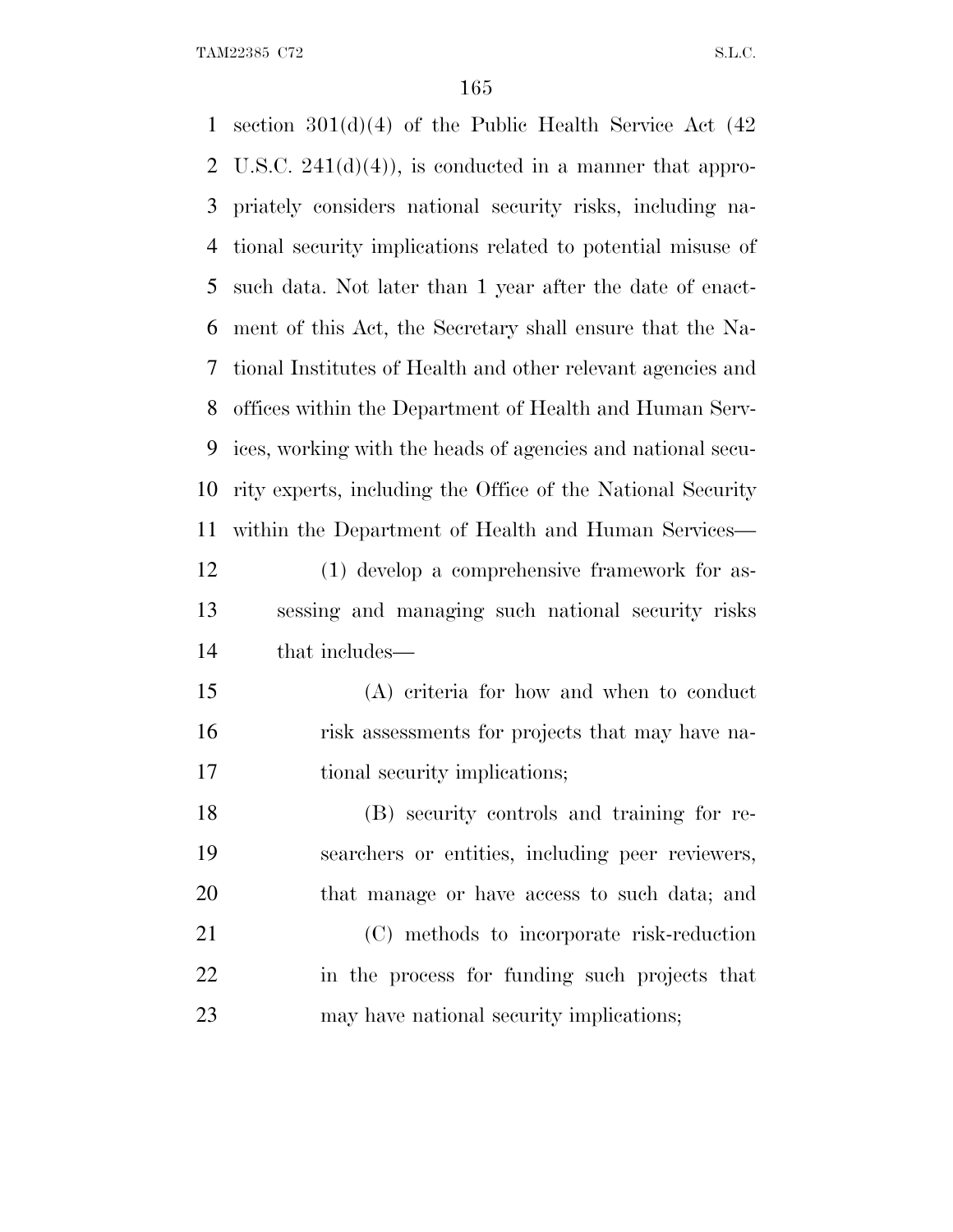(2) not later than 1 year after the risk frame- work is developed under paragraph (1), develop and implement controls to— (A) ensure that researchers or entities that manage or have access to such data have com-

 plied with the requirements of paragraph (1) and ongoing requirements with such paragraph; and

 (B) ensure that data access committees re- viewing data access requests for projects that may have national security risks, as appro- priate, include members with expertise in cur- rent and emerging national security threats, in order to make appropriate decisions related to access to such identifiable, sensitive informa-tion; and

 (3) not later than 2 years after the risk frame- work is developed under paragraph (1), update data access and sharing policies related to human genomic data, as appropriate, based on current and emerging national security threats.

 (b) CONGRESSIONAL BRIEFING.—Not later than 1 year after the date of enactment of this Act, the Secretary shall provide a briefing to the Committee on Health, Edu-cation, Labor, and Pensions and the Select Committee on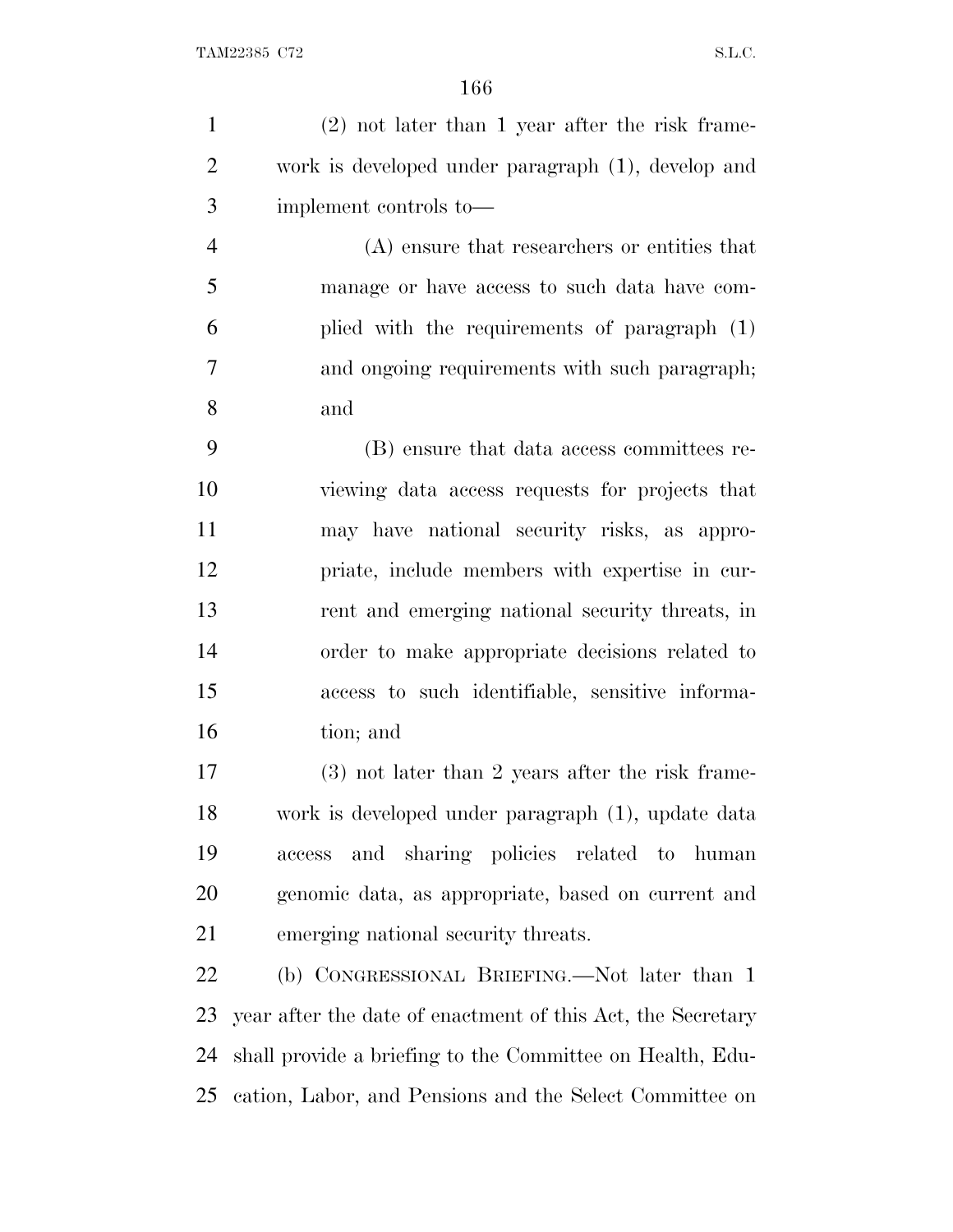Intelligence of the Senate and the Committee on Energy and Commerce and the Permanent Select Committee on Intelligence of the House of Representatives on the activi-ties required under subsection (a).

### **SEC. 323. DUTIES OF THE DIRECTOR.**

 Section 402(b) in the Public Health Service Act (42 U.S.C. 282(b)), as amended by section 303, is further amended by inserting after paragraph (26) (as added by section 303) the following:

 $\frac{10}{27}$  shall consult with the Director of the Of- fice of National Security within the Department of Health and Human Services, the Assistant Secretary for Preparedness and Response, the Director of Na- tional Intelligence, the Director of the Federal Bu- reau of Investigation, and the heads of other appro- priate agencies on a regular basis, regarding bio- medical research conducted or supported by the Na- tional Institutes of Health that may affect or be af-fected by matters of national security;

 $(28)$  shall ensure that recipients of awards from the National Institutes of Health, and, as ap- propriate and practicable, entities collaborating with such recipients, have in place and are adhering to appropriate technology practices and policies for the security of identifiable, sensitive information, includ-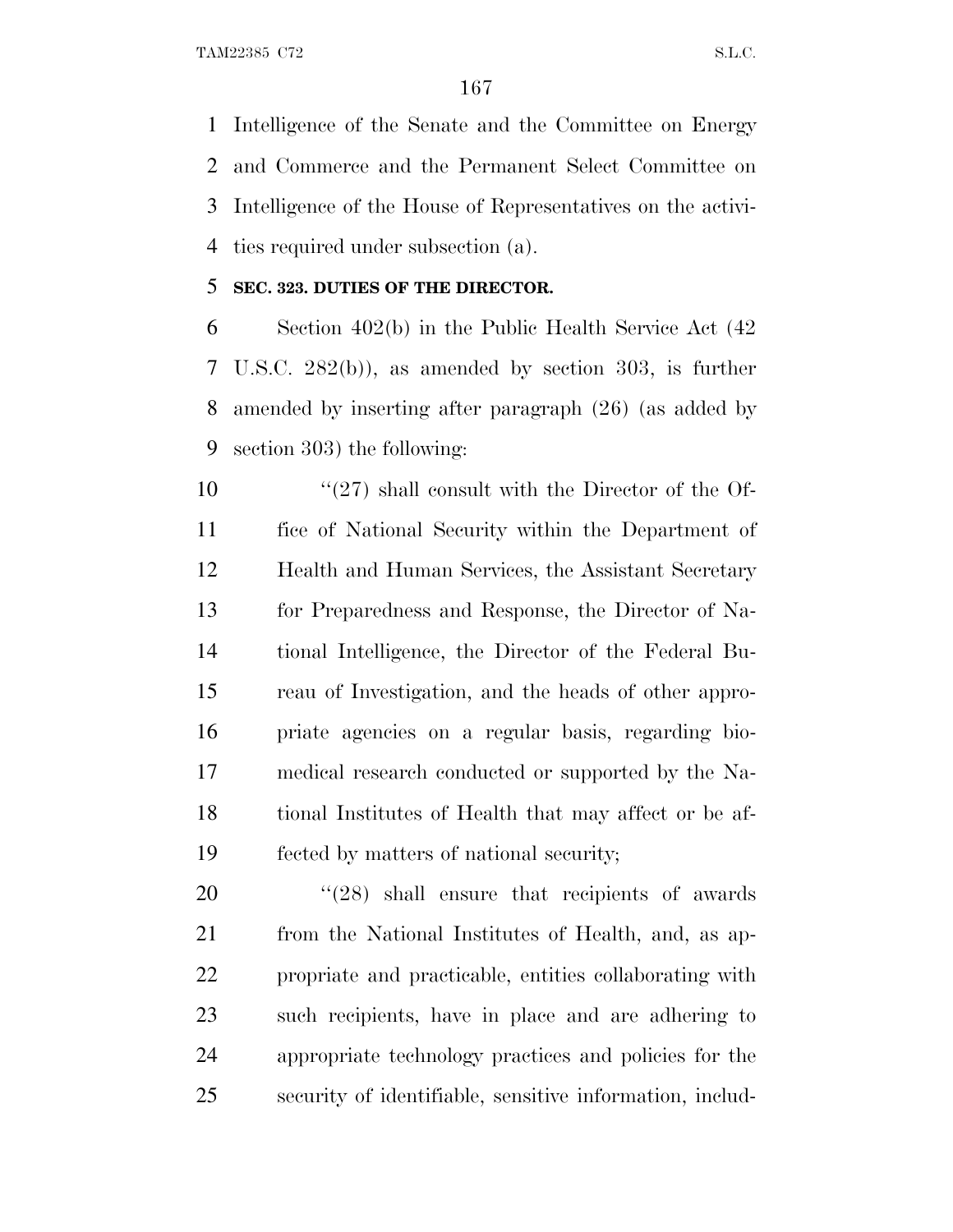ing information collected, stored, or analyzed by do-mestic and non-domestic entities; and

 ''(29) shall ensure that recipients of awards from the National Institutes of Health are in compli- ance with the terms and conditions of such award, which may include activities to support awareness of, and compliance with, such terms and conditions by any subrecipients of the award.''.

# **SEC. 324. PROTECTING AMERICA'S BIOMEDICAL RESEARCH ENTERPRISE.**

 (a) I<sup>N</sup> GENERAL.—The Secretary of Health and Human Services (referred to in this section as the ''Sec- retary''), in collaboration with Assistant to the President for National Security Affairs, the Director of National In- telligence, the Director of the Federal Bureau of Inves- tigation, and the heads of other relevant departments and agencies, and in consultation with research institutions and research advocacy organizations or other relevant ex-perts, as appropriate, shall—

 (1) identify ways to improve the protection of 21 intellectual property and other proprietary informa- tion, as well as identifiable, sensitive information of participants in biomedical research and development, from national security risks and other applicable threats, including the identification of gaps in poli-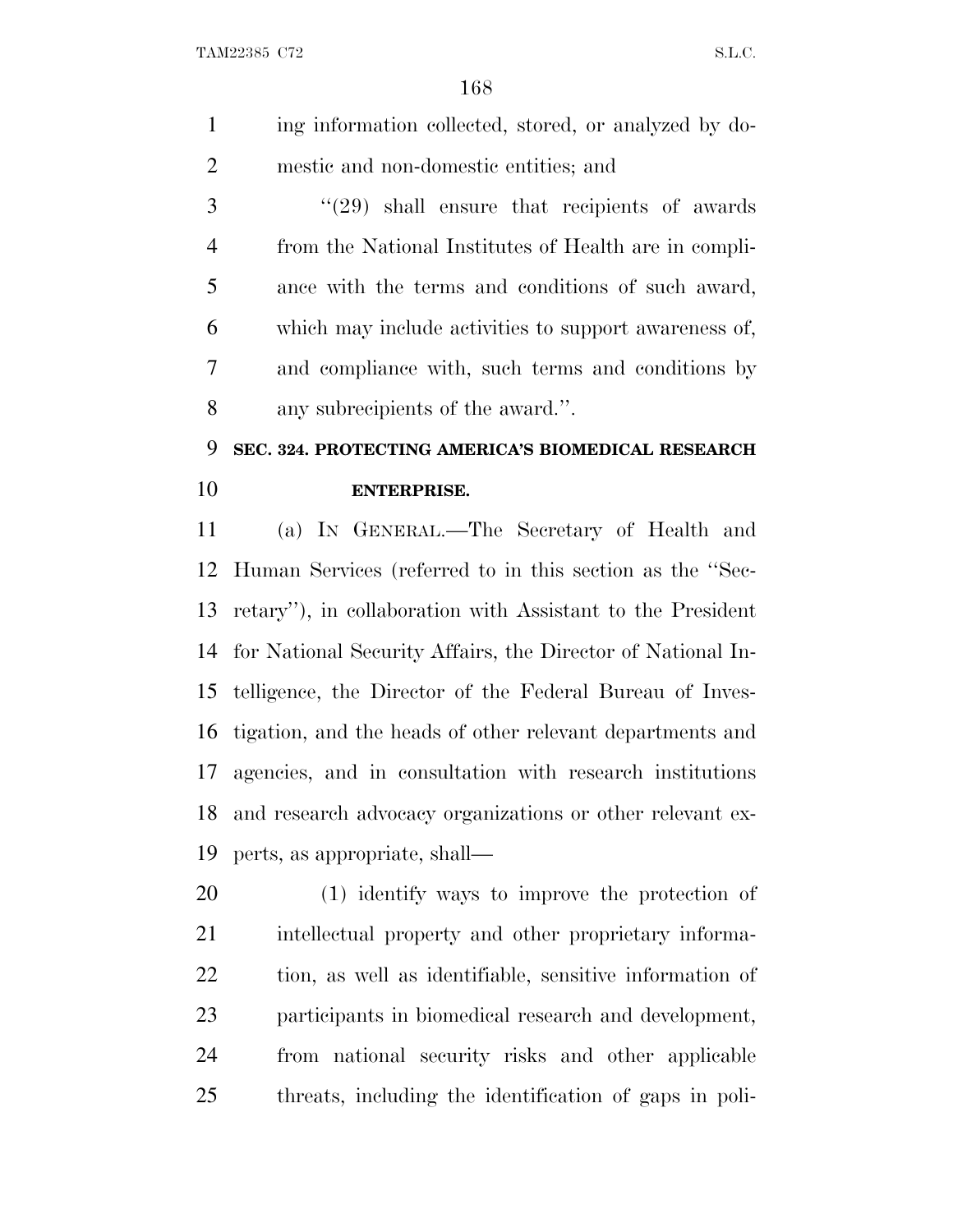cies and procedures in such areas related to bio- medical research and development supported by the Department of Health and Human Services and bio- medical research supported by other agencies as ap- plicable, and make recommendations to institutions of higher education or other entities that have tradi- tionally received Federal funding for biomedical re-search to protect such information;

 (2) identify or develop strategies to prevent, mitigate, and address national security threats in biomedical research and development supported by the Federal Government, including such threats as- sociated with foreign talent programs, by countries seeking to exploit United States technology and other proprietary information as it relates to such biomedical research and development;

 (3) identify national security risks and potential misuse of proprietary information, and identifiable, sensitive information of biomedical research partici- pants and other applicable risks, including with re- spect to peer review, and make recommendations for additional policies and procedures to protect such in-formation;

 (4) develop a framework to identify areas of biomedical research and development supported by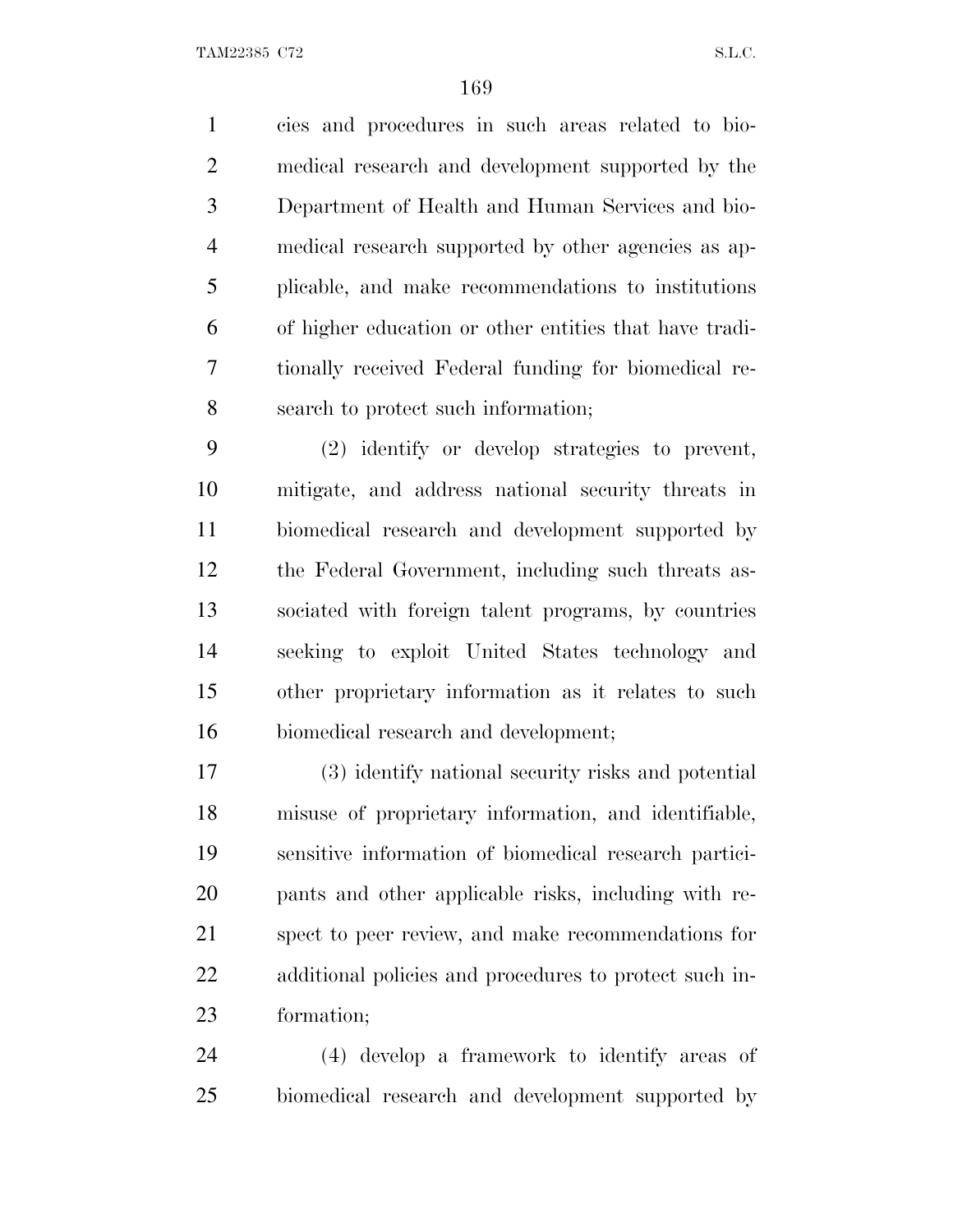the Federal Government that are emerging areas of interest for state actors and would compromise na- tional security if they were to be subjected to undue foreign influence; and

 (5) regularly review recommendations or poli- cies developed under this section and make addi- tional recommendations or updates, as appropriate. (b) REPORT TO PRESIDENT AND TO CONGRESS.— Not later than 1 year after the date of enactment of this Act, the Secretary shall prepare and submit, in a manner that does not compromise national security, to the Presi- dent and the Committee on Health, Education, Labor, and Pensions and the Select Committee on Intelligence of the Senate, the Committee on Energy and Commerce and the Permanent Select Committee on Intelligence of the House of Representatives, and other congressional committees as appropriate, a report on the findings and recommenda-tions pursuant to subsection (a).

**SEC. 325. GAO STUDY.**

 (a) I<sup>N</sup> GENERAL.—The Comptroller General of the United States (referred to in this section as the ''Comp- troller General'') shall conduct a study to assess the extent to which the Department of Health and Human Services (referred to in this section as the ''Department'') utilizes or provides funding to entities that utilize such funds for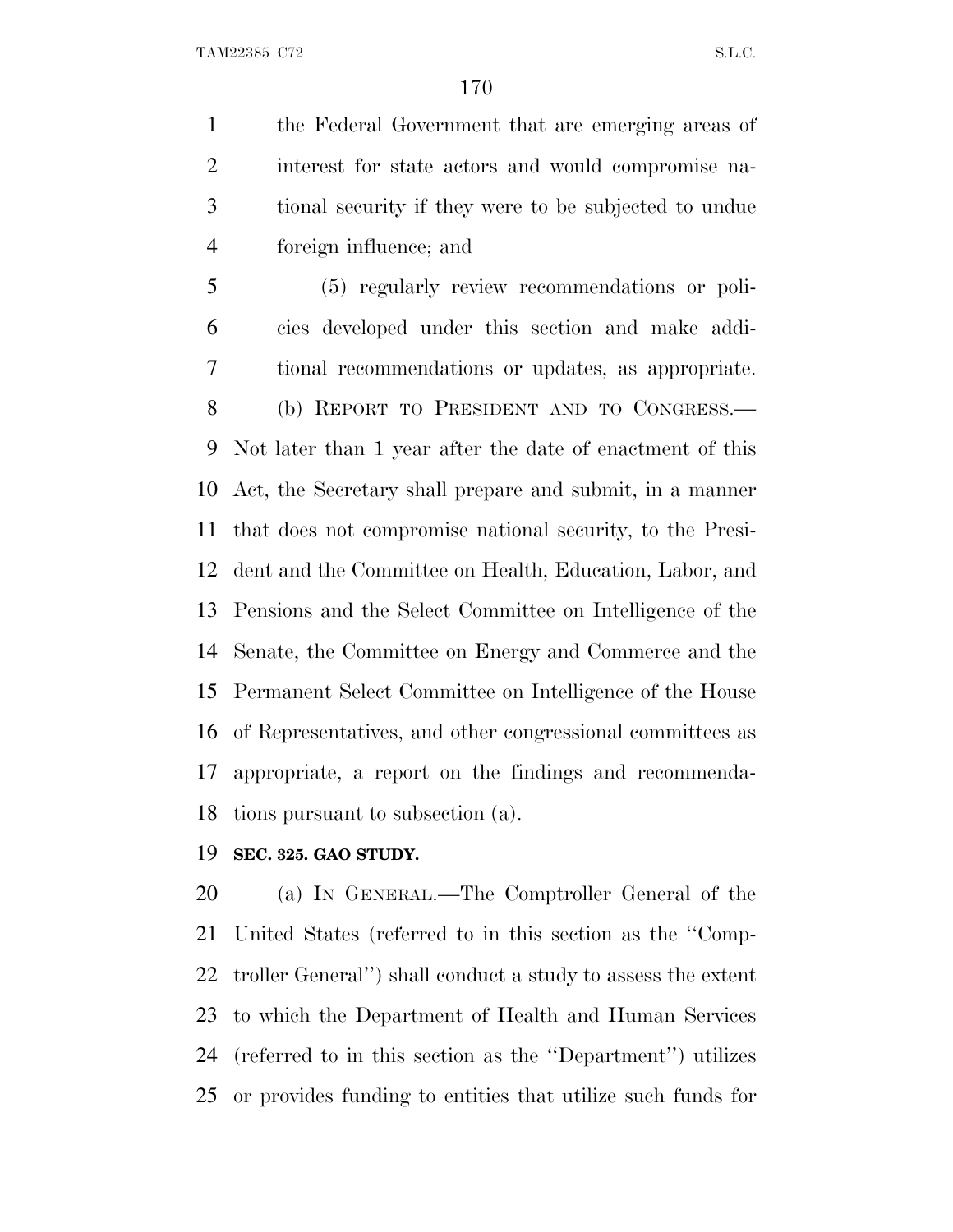human genomic sequencing services or genetic services (as such term is defined in section 201(6) of the Genetic In- formation Nondiscrimination Act of 2008 (42 U.S.C. 2000ff(6))) provided by entities, or subsidiaries of such entities, organized under the laws of a country or coun- tries of concern, in the estimation of the Director of Na- tional Intelligence or the head of another Federal depart-ment or agency, as appropriate.

 (b) CONSIDERATIONS.—In carrying out the study under this section, the Comptroller General shall—

(1) consider—

 (A) the extent to which the country or countries of concern could obtain human genomic information of citizens and residents of the United States from such entities that se- quence, analyze, collect, or store human genomic information and which the Director of National Intelligence or the head of another Federal department or agency reasonably an- ticipates may use such information in a manner inconsistent with the national security interests 22 of the United States;

 (B) whether the Department or recipient of such funds from the Department sought to provide funding to, or to use, domestic entities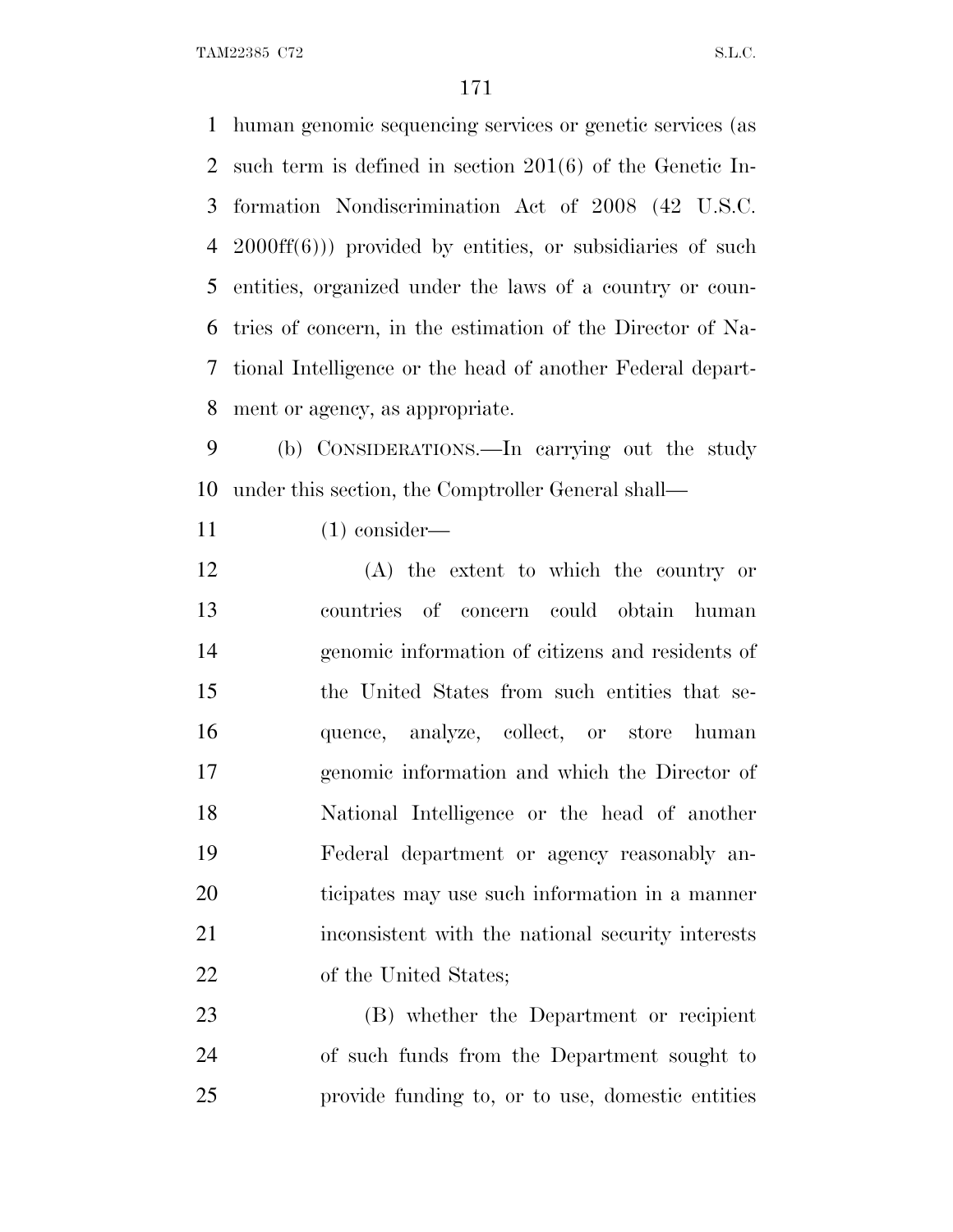with no such ties to the country or countries of concern for such purposes and any barriers to the use of domestic entities; and (C) whether data use agreements, data se- curity measures, and other such measures taken by the Department or recipient of such funds from the Department are sufficient to protect the identifiable, sensitive information of the people of the United States and the national se- curity interests of the United States; and (2) make recommendations to address any vulnerabilities to the United States national security identified, as appropriate. (c) ESTIMATION.—In conducting the study under this section, the Comptroller General may, as appropriate and necessary to complete such study, investigate specific in- stances of such utilization of genetic sequencing services or genetic services, as described in subsection (a), to produce estimates of the potential prevalence of such utili- zation among entities in receipt of Departmental funds. (d) REPORT.—Not later than 2 years after the date of enactment of this Act, the Comptroller General shall submit a report on the study under this section, in a man- ner that does not compromise national security, to the Committee on Health, Education, Labor, and Pensions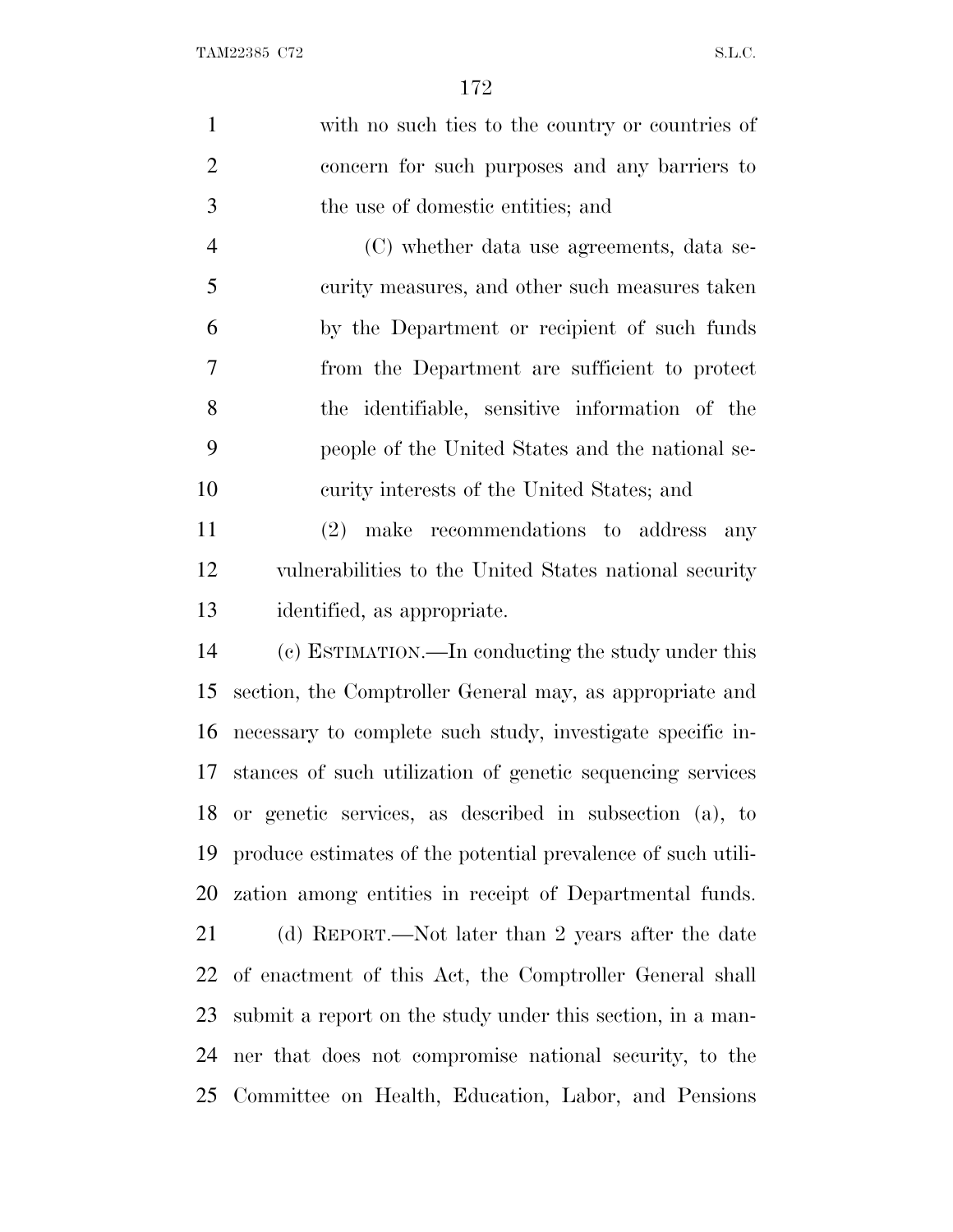and the Select Committee on Intelligence of the Senate, and the Committee on Energy and Commerce and the Per- manent Select Committee on Intelligence of the House of Representatives. The report shall be submitted in unclassi- fied form, to the extent practicable, but may include a classified annex.

### **SEC. 326. REPORT ON PROGRESS TO ADDRESS UNDUE FOR-EIGN INFLUENCE.**

 Not later than 1 year after the date of enactment of this Act and annually thereafter, the Secretary of Health and Human Services shall prepare and submit to the Committee on Health, Education, Labor, and Pen- sions of the Senate and the Committee on Energy and Commerce in the House of Representatives, in a manner that does not compromise national security, a report on actions taken by such Secretary—

 (1) to address cases of noncompliance with dis- closure requirements or research misconduct related to foreign influence, including—

 (A) the number of potential noncompliance cases investigated by the National Institutes of Health or reported to the National Institutes of Health by a research institution, including re-lating to undisclosed research support, undis-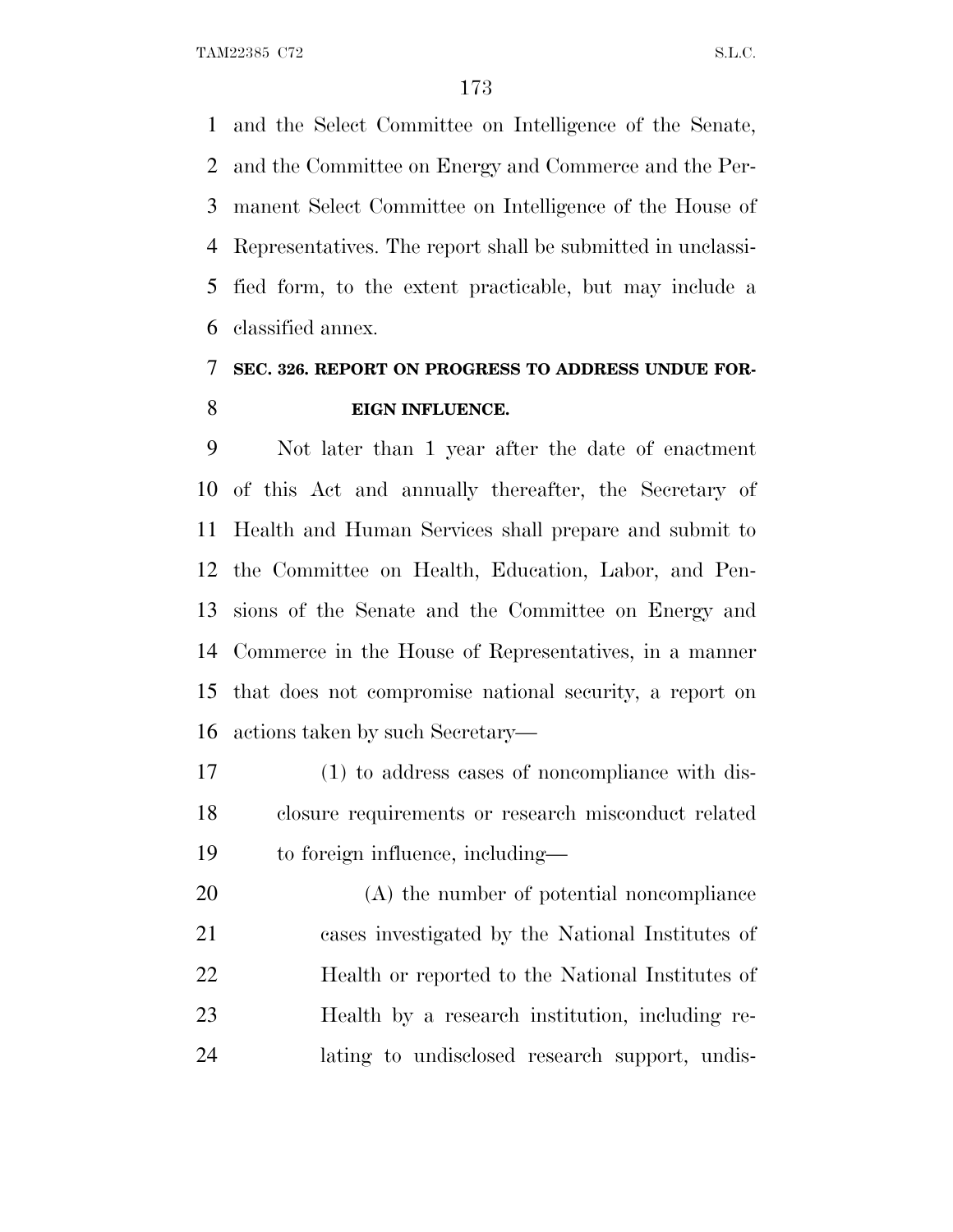| $\mathbf{1}$   | closed conflicts of interest or other conflicts of   |
|----------------|------------------------------------------------------|
| $\overline{2}$ | commitment, and peer review violations;              |
| 3              | (B) the number of cases referred to the              |
| $\overline{4}$ | Office of Inspector General of the Department        |
| 5              | of Health and Human Services, the Office of          |
| 6              | National Security of the Department of Health        |
| 7              | and Human Services, the Federal Bureau of In-        |
| 8              | vestigation, or other law enforcement agencies;      |
| 9              | (C) a description of enforcement actions             |
| 10             | taken for noncompliance related to undue for-        |
| 11             | eign influence; and                                  |
| 12             | (D) any other relevant information; and              |
| 13             | (2) to prevent, address, and mitigate instances      |
| 14             | of noncompliance with disclosure requirements or re- |
| 15             | search misconduct related to foreign influence.      |
| 16             | <b>IV-MODERNIZING</b><br>TITILE<br><b>AND</b>        |
| 17             | STRENGTHENING THE<br>SUP-                            |
| 18             | PLY CHAIN FOR VITAL MED-                             |
| 19             | <b>ICAL PRODUCTS</b>                                 |
| 20             | SEC. 401. WARM BASE MANUFACTURING CAPACITY FOR       |
| 21             | MEDICAL COUNTERMEASURES.                             |
| 22             | (a) IN GENERAL.—Section 319L of the Public           |
| 23             | Health Service Act (42 U.S.C. 247d–7e) is amended—   |
| 24             | $(1)$ in subsection $(a)(6)(B)$ —                    |
|                |                                                      |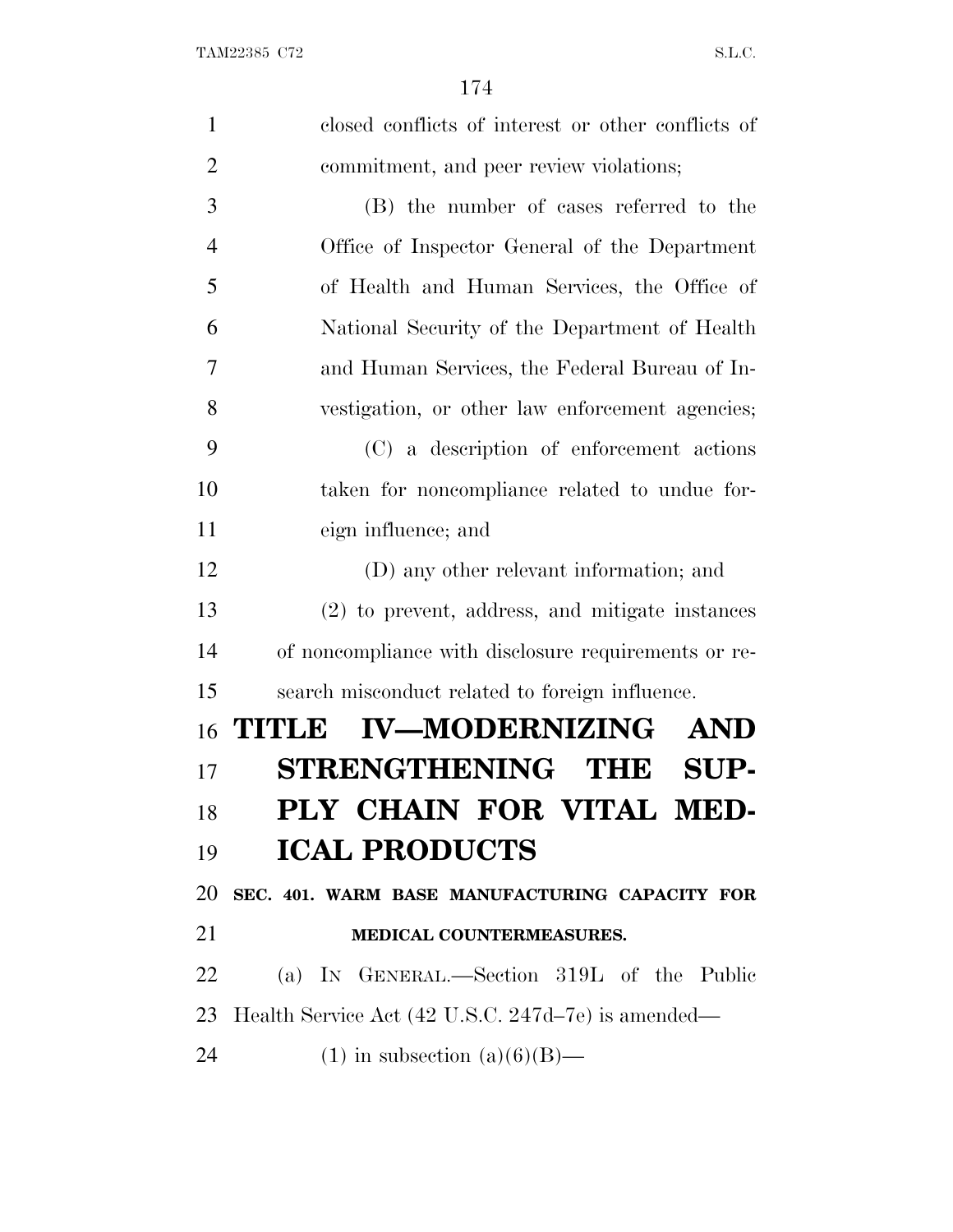| $\mathbf{1}$   | $(A)$ by redesignating clauses (iv) and (v) as   |
|----------------|--------------------------------------------------|
| $\overline{2}$ | clauses $(v)$ and $(vi)$ , respectively;         |
| 3              | (B) by inserting after clause (iii), the fol-    |
| $\overline{4}$ | lowing:                                          |
| 5              | "(iv) activities to support, maintain,           |
| 6              | and improve domestic manufacturing surge         |
| 7              | capacity and capabilities, as appropriate,       |
| 8              | including through the utilization of ad-         |
| 9              | vanced manufacturing and platform tech-          |
| 10             | nologies, to increase the availability of        |
| 11             | products that are or may become qualified        |
| 12             | countermeasures or qualified pandemic or         |
| 13             | epidemic products;"; and                         |
| 14             | (C) in clause (vi) (as so redesignated), by      |
| 15             | inserting "manufacturing," after "improve-       |
| 16             | $ment,$ ";                                       |
| 17             | $(2)$ in subsection $(b)$ —                      |
| 18             | $(A)$ in the first sentence of paragraph $(1)$ , |
| 19             | by inserting "support for domestic manufac-      |
| 20             | turing surge capacity and capabilities," after   |
| 21             | "initiatives for innovation,"; and               |
| 22             | $(B)$ in paragraph $(2)$ —                       |
| 23             | (i) in subparagraph $(B)$ , by striking          |
| 24             | "and" at the end;                                |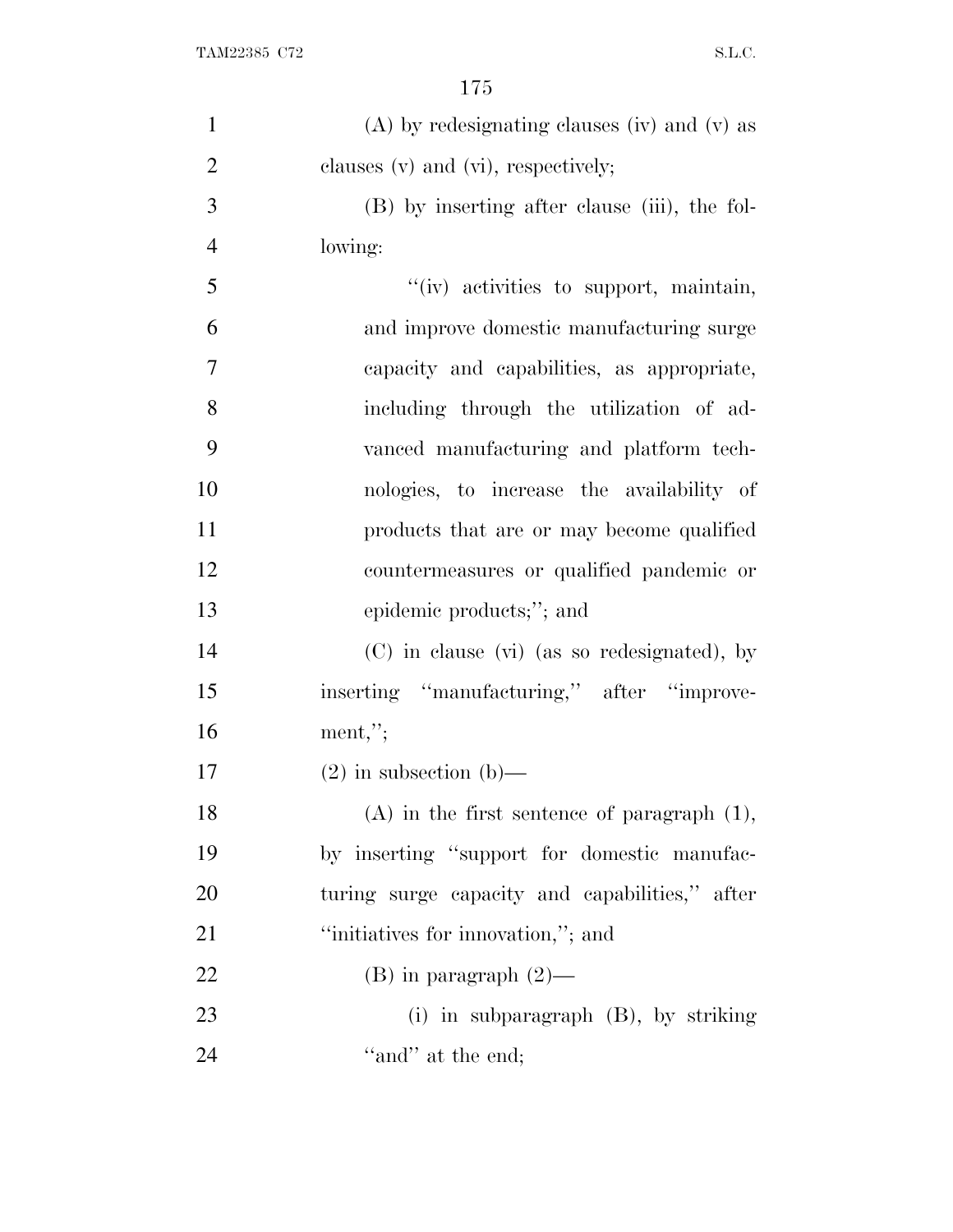| $\mathbf{1}$   | (ii) by redesignating subparagraph               |
|----------------|--------------------------------------------------|
| $\overline{2}$ | $(C)$ as subparagraph $(D)$ ; and                |
| 3              | (iii) by inserting after subparagraph            |
| $\overline{4}$ | $(B)$ , the following:                           |
| 5              | "(C) activities to support, maintain, and        |
| 6              | improve domestic manufacturing surge capacity    |
| 7              | and capabilities, as appropriate, including      |
| 8              | through the utilization of advanced manufac-     |
| 9              | turing and platform technologies, to increase    |
| 10             | the availability of products that are or may be- |
| 11             | qualified countermeasures or qualified<br>come   |
| 12             | pandemic or epidemic products; and";             |
| 13             | $(3)$ in subsection $(e)$ —                      |
| 14             | (A) in paragraph $(2)(B)$ , by inserting be-     |
| 15             | fore the semicolon ", including through the es-  |
| 16             | tablishment and maintenance of domestic man-     |
| 17             | ufacturing surge capacity and capabilities, con- |
| 18             | sistent with subsection $(a)(6)(B)(iv)$ ;        |
| 19             | $(B)$ in paragraph $(4)$ —                       |
| 20             | (i) in subparagraph $(A)$ —                      |
| 21             | (I) in clause $(i)$ —                            |
| 22             | (aa) in subclause<br>(I),<br>$-$ by              |
| 23             | striking "and" at the end; and                   |
| 24             | (bb) by adding at the end                        |
| 25             | the following:                                   |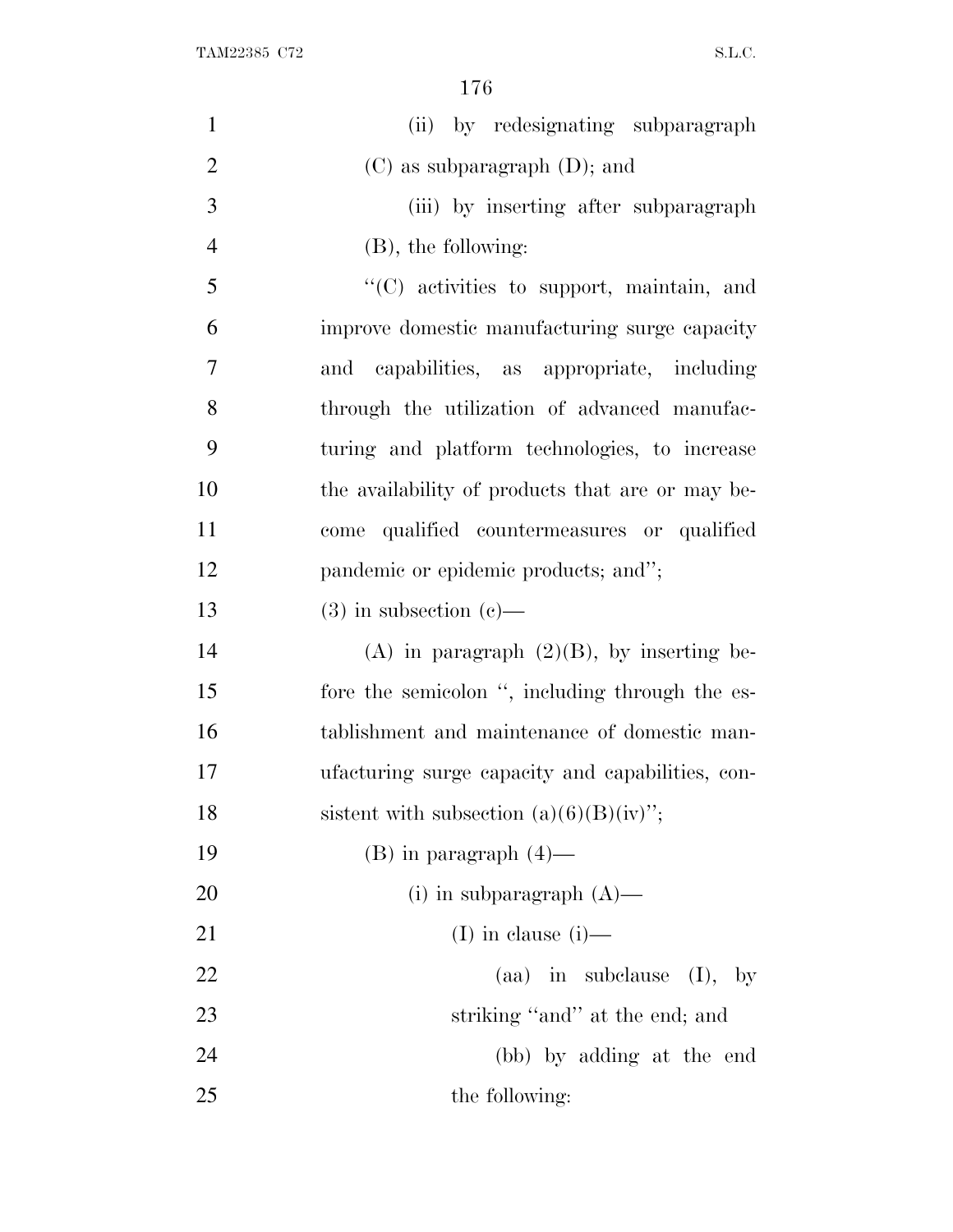| $\mathbf{1}$   | "(III) facilitating such commu-            |
|----------------|--------------------------------------------|
| $\overline{2}$ | nication, as appropriate, regarding        |
| 3              | manufacturing surge capacity and ca-       |
| $\overline{4}$ | pabilities with respect to qualified       |
| 5              | countermeasures and qualified pan-         |
| 6              | demic or epidemic products to prepare      |
| $\overline{7}$ | for, or respond to, a public health        |
| 8              | emergency or potential public health       |
| 9              | emergency; and                             |
| 10             | $\lq\lq (IV)$ facilitating such commu-     |
| 11             | nication, as appropriate and in a man-     |
| 12             | ner that does not compromise national      |
| 13             | security, with respect to potential eli-   |
| 14             | gibility for the material threat medical   |
| 15             | countermeasure priority review vouch-      |
| 16             | er program under section 565A of the       |
| 17             | Federal Food, Drug, and Cosmetic           |
| 18             | Act;";                                     |
| 19             | $(II)$ in clause $(ii)(III)$ , by striking |
| 20             | "and" at the end;                          |
| 21             | (III) by redesignating clause (iii)        |
| 22             | as clause (iv); and                        |
| 23             | $(IV)$ by inserting after clause (ii),     |
| 24             | the following:                             |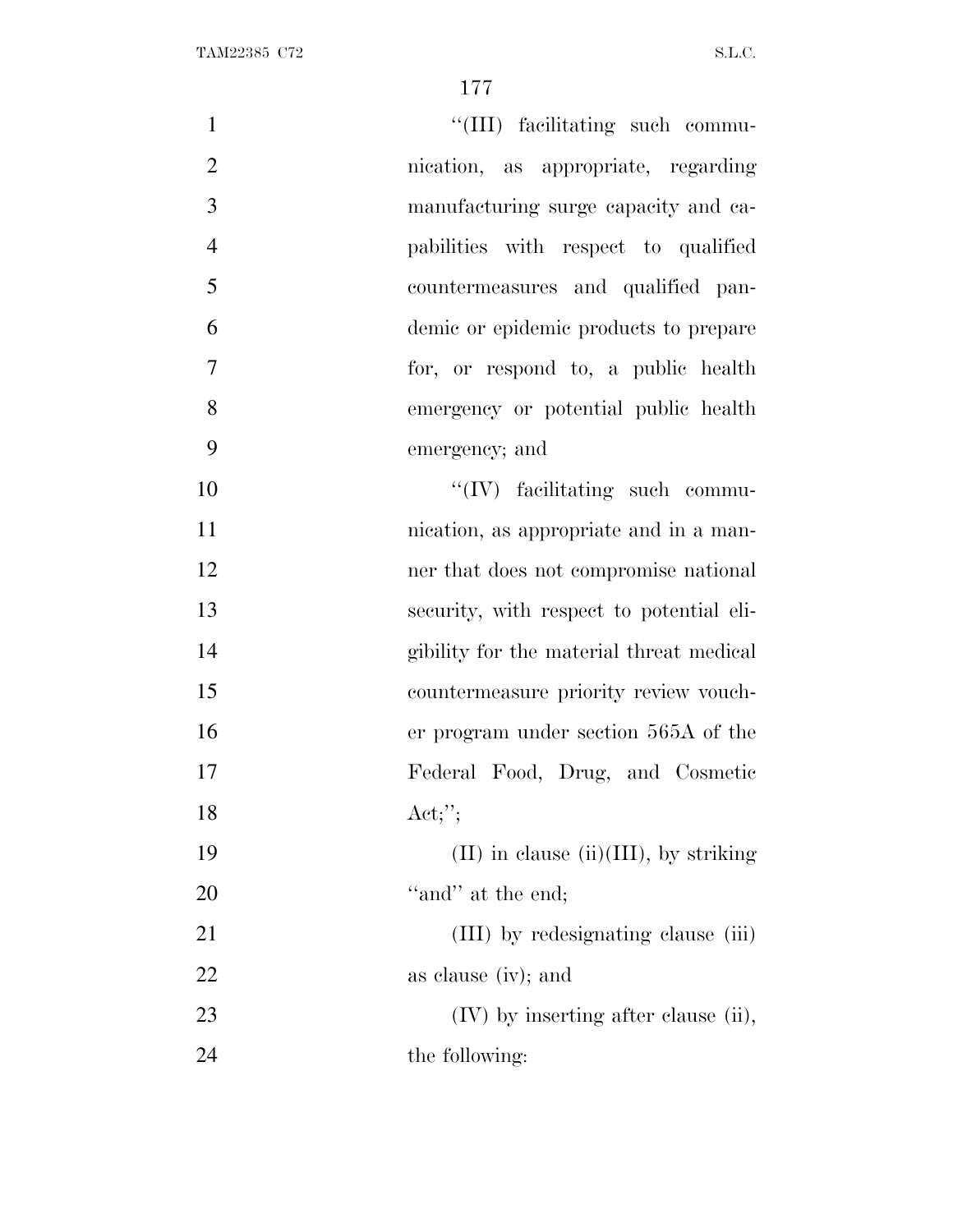| $\mathbf{1}$   | "(iii) communicate regularly with enti-      |
|----------------|----------------------------------------------|
| $\overline{2}$ | ties in receipt of an award pursuant to      |
| 3              | subparagraph $(B)(v)$ , and facilitate com-  |
| $\overline{4}$ | munication between such entities and other   |
| 5              | entities in receipt of an award pursuant to  |
| 6              | subparagraph $(B)(iv)$ , as appropriate, for |
| $\overline{7}$ | purposes of planning and response regard-    |
| 8              | ing the availability of countermeasures and  |
| 9              | the maintenance of domestic manufac-         |
| 10             | turing surge capacity and capabilities, in-  |
| 11             | cluding any planned uses of such capacity    |
| 12             | and capabilities in the near- and mid-term,  |
| 13             | and identification of any significant chal-  |
| 14             | lenges related to the long-term mainte-      |
| 15             | nance of such capacity and capabilities;     |
| 16             | and";                                        |
| 17             | (ii) in subparagraph $(B)$ —                 |
| 18             | (I) in clause (iii), by striking             |
| 19             | "and" at the end;                            |
| 20             | $(II)$ in clause (iv), by striking the       |
| 21             | period and inserting "; and"; and            |
| <u>22</u>      | (III) by adding at the end the               |
| 23             | following:                                   |
| 24             | "(v) award contracts, grants, and co-        |
| 25             | operative agreements and enter into other    |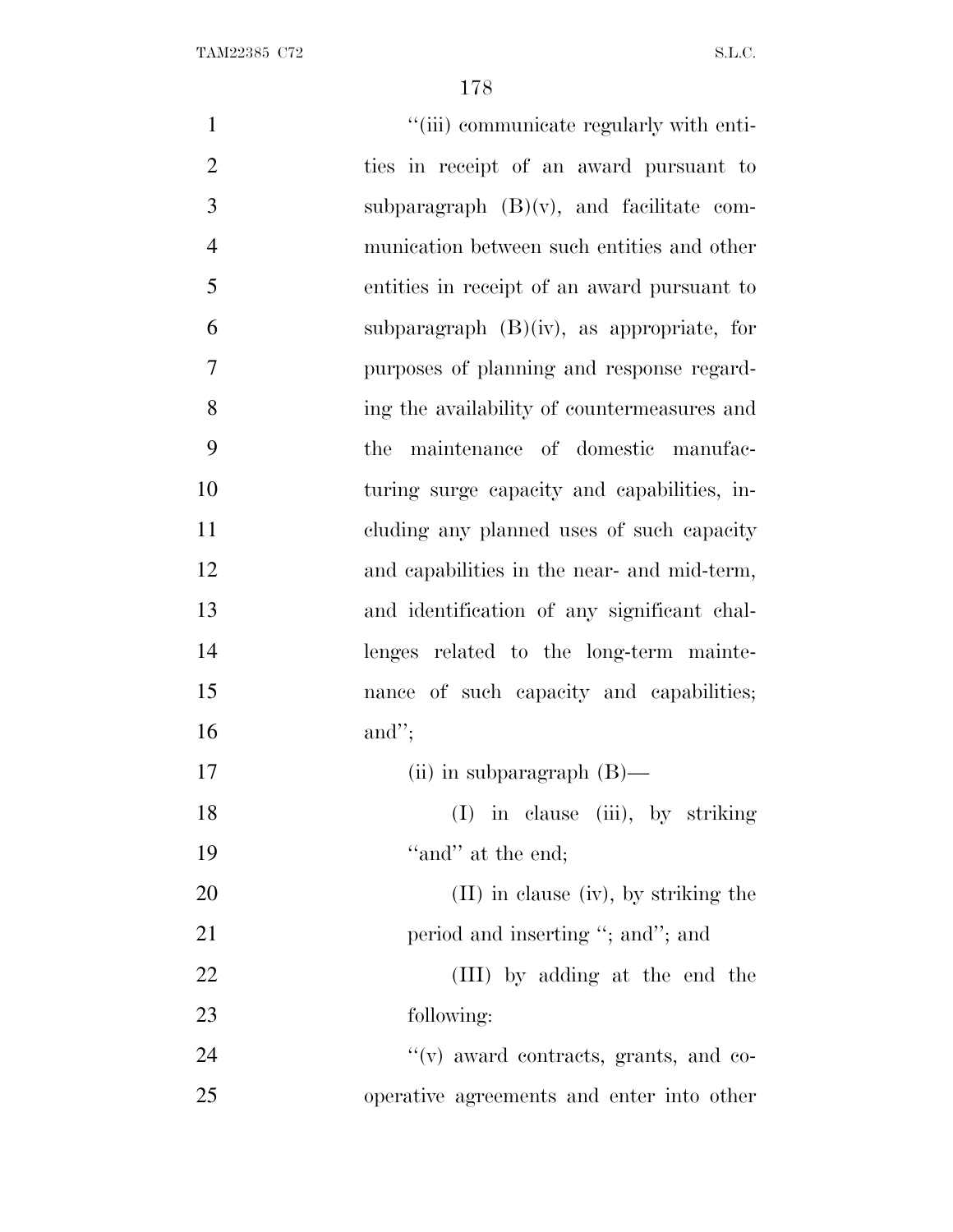| $\mathbf{1}$   | transactions to support, maintain, and im-   |
|----------------|----------------------------------------------|
| $\overline{2}$ | prove domestic manufacturing surge capac-    |
| 3              | ity and capabilities, including through sup- |
| $\overline{4}$ | porting flexible or advanced manufac-        |
| 5              | turing, to ensure that additional capacity   |
| 6              | is available to rapidly manufacture prod-    |
| 7              | ucts that are or may become qualified        |
| 8              | countermeasures or qualified pandemic or     |
| 9              | epidemic products in the event of a public   |
| 10             | health emergency declaration or significant  |
| 11             | potential for a public health emergency.";   |
| 12             | (iii) in subparagraph $(C)$ —                |
| 13             | $(I)$ in clause (i), by striking             |
| 14             | "and" at the end;                            |
| 15             | $(II)$ in clause $(ii)$ , by striking the    |
| 16             | period at the end and inserting ";           |
| 17             | and"; and                                    |
| 18             | (III) by adding at the end the               |
| 19             | following:                                   |
| 20             | "(iii) consult with the Commissioner         |
| 21             | of Food and Drugs, pursuant to section       |
| 22             | $565(b)(2)$ of the Federal Food, Drug, and   |
| 23             | Cosmetic Act, to ensure that facilities per- |
| 24             | forming manufacturing, pursuant to an        |
| 25             | award under subparagraph $(B)(v)$ , are in   |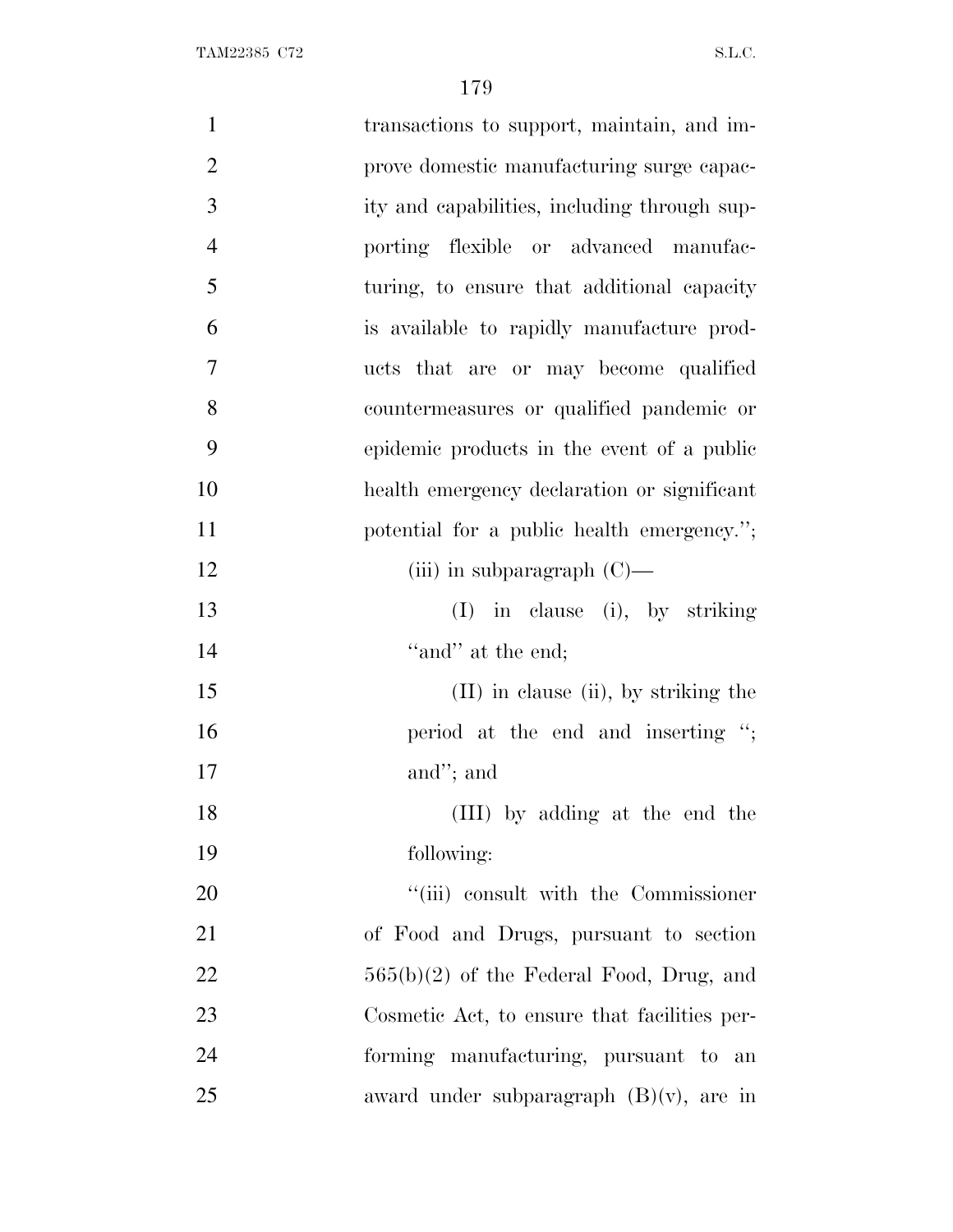| $\mathbf{1}$   | compliance with applicable requirements             |
|----------------|-----------------------------------------------------|
| $\mathbf{2}$   | under such Act and this Act, as appro-              |
| 3              | priate, including current good manufac-             |
| $\overline{4}$ | turing practice pursuant to section                 |
| 5              | $501(a)(2)(B)$ of the Food, Drug, and Cos-          |
| 6              | metic Act; and";                                    |
| $\tau$         | (iv) in subparagraph $(D)(i)$ , by insert-          |
| 8              | ing ", including to improve manufacturing           |
| 9              | capacities and capabilities for medical             |
| 10             | countermeasures" before the semicolon;              |
| 11             | (v) in subparagraph $(E)(ix)$ , by strik-           |
| 12             | ing "2023" and inserting "2028"; and                |
| 13             | (vi) by adding at the end the fol-                  |
| 14             | lowing:                                             |
| 15             | "(G) ANNUAL REPORTS BY AWARD RECIPI-                |
| 16             | ENTS.-As a condition of receiving an award          |
| 17             | under subparagraph $(B)(v)$ , a recipient shall de- |
| 18             | velop and submit to the Secretary annual re-        |
| 19             | ports related to the maintenance of such capac-     |
| 20             | ity and capabilities, including ensuring that       |
| 21             | such capacity and capabilities are able to sup-     |
| 22             | port the rapid manufacture of countermeasures       |
| 23             | as required by the Secretary."; and                 |
| 24             | $(C)$ in paragraph $(5)$ , by adding at the end     |
| 25             | the following:                                      |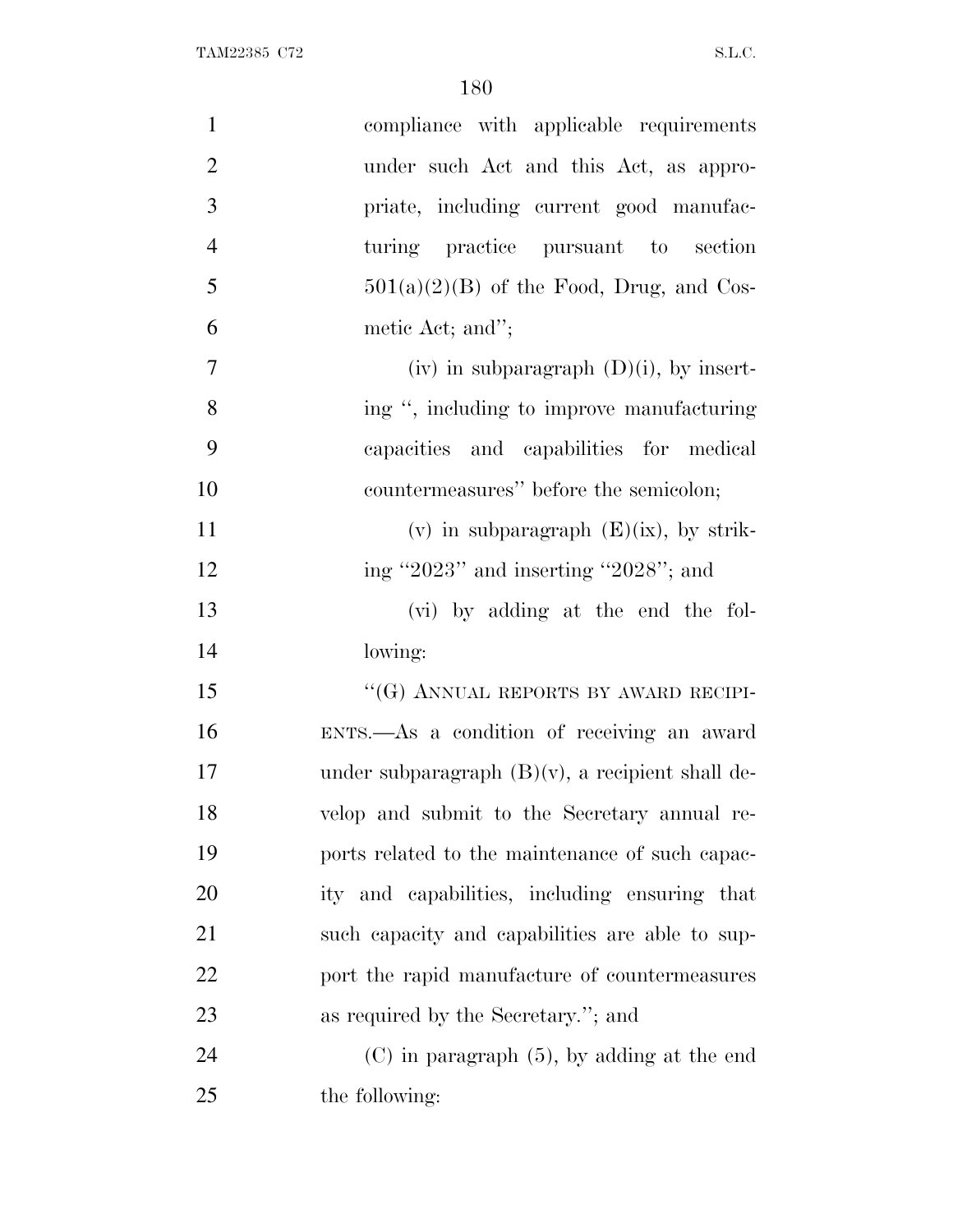1 ""(H) SUPPORTING WARM-BASE AND SURGE CAPACITY AND CAPABILITIES.—Pursuant to an award under subparagraph (B)(v), the Sec- retary may make payments for activities nec- essary to maintain domestic manufacturing surge capacity and capabilities supported under such award to ensure that such capacity and capabilities are able to support the rapid manu- facture of countermeasures as required by the Secretary to prepare for, or respond to, an ex- isting or potential public health emergency or otherwise address threats that pose a signifi- cant level of risk to national security. The Sec- retary may support the utilization of such ca- pacity and capabilities under awards for coun- termeasure and product advanced research and development, as appropriate, to provide for the maintenance of such capacity and capabilities.''; and  $(4)$  in subsection  $(f)$ — (A) in paragraph (1), by striking ''Not later than 180 days after the date of enactment of this subsection'' and inserting ''Not later

 than 180 days after the date of enactment of 25 the PREVENT Pandemics Act";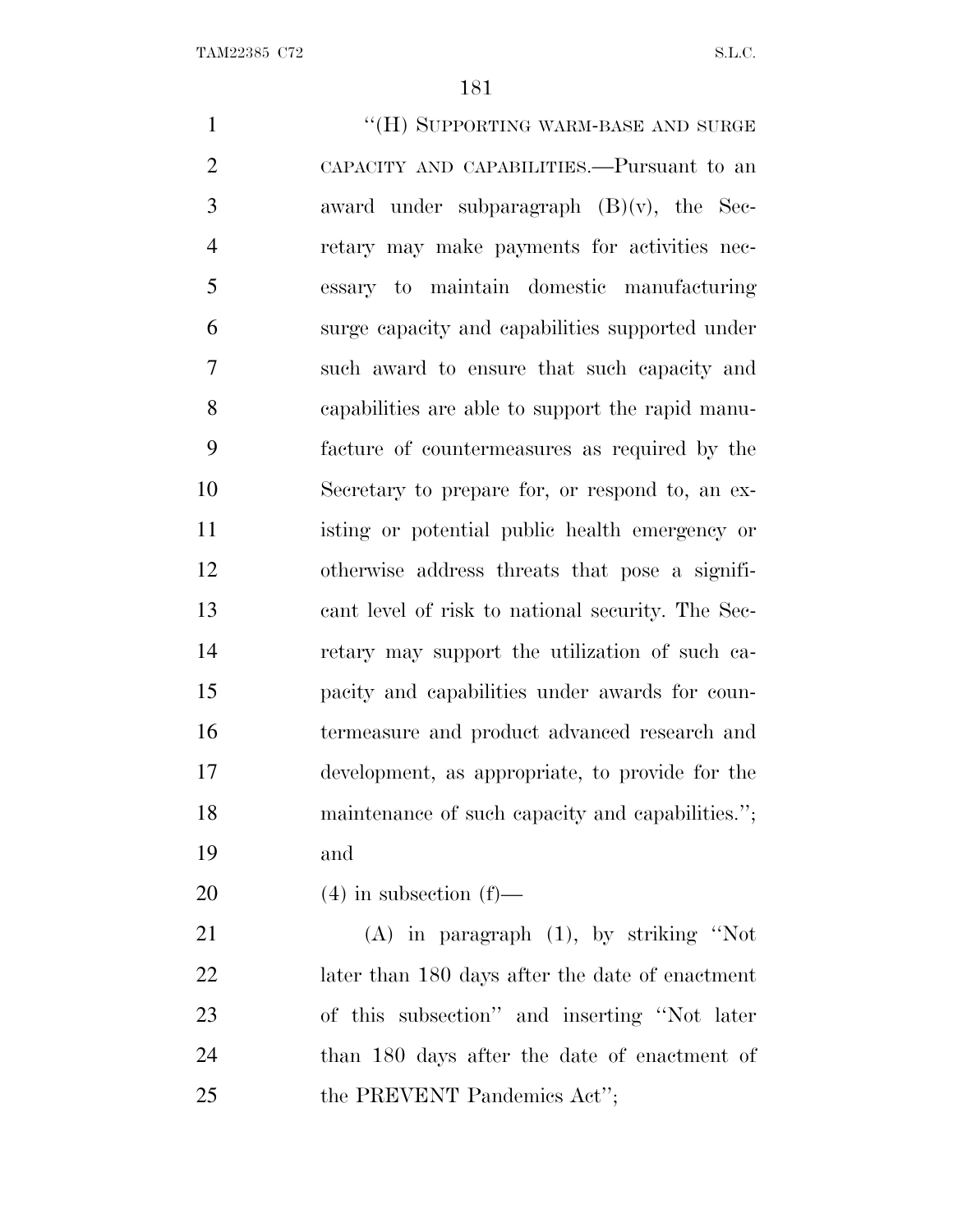| $\mathbf{1}$   | $(B)$ in paragraph $(2)$ —                            |
|----------------|-------------------------------------------------------|
| $\overline{2}$ | (i) in the matter preceding subpara-                  |
| 3              | $graph$ (A), by striking "this subsection"            |
| $\overline{4}$ | and inserting "the PREVENT Pandemics                  |
| 5              | $\text{Act}''$                                        |
| 6              | (ii) in subparagraph $(B)$ , by striking              |
| 7              | "and" at the end; and                                 |
| 8              | (iii) in subparagraph $(C)$ , by striking             |
| 9              | the period and inserting "; and"; and                 |
| 10             | (C) by adding at the end the following:               |
| 11             | $\lq\lq$ (D) plans for the near-, mid-, and long-     |
| 12             | term sustainment of manufacturing activities          |
| 13             | carried out under this section, including such        |
| 14             | activities pursuant to subsection $(c)(5)(H)$ , spe-  |
| 15             | cific actions to regularly assess the ability of re-  |
| 16             | cipients of an award under subsection                 |
| 17             | $(e)(4)(B)(v)$ to rapidly manufacture counter-        |
| 18             | measures as required by the Secretary, and rec-       |
| 19             | ommendations to address challenges, if any, re-       |
| 20             | lated to such activities.".                           |
| 21             | SEC. 402. SUPPLY CHAIN CONSIDERATIONS FOR THE STRA-   |
| 22             | TEGIC NATIONAL STOCKPILE.                             |
| 23             | Subclause (II) of section $319F-2(a)(2)(B)(i)$ of the |
| 24             | Public<br>Health<br>Service Act (42 U.S.C. 247d-      |
| 25             | $6b(a)(2)(B(i))$ is amended to read as follows:       |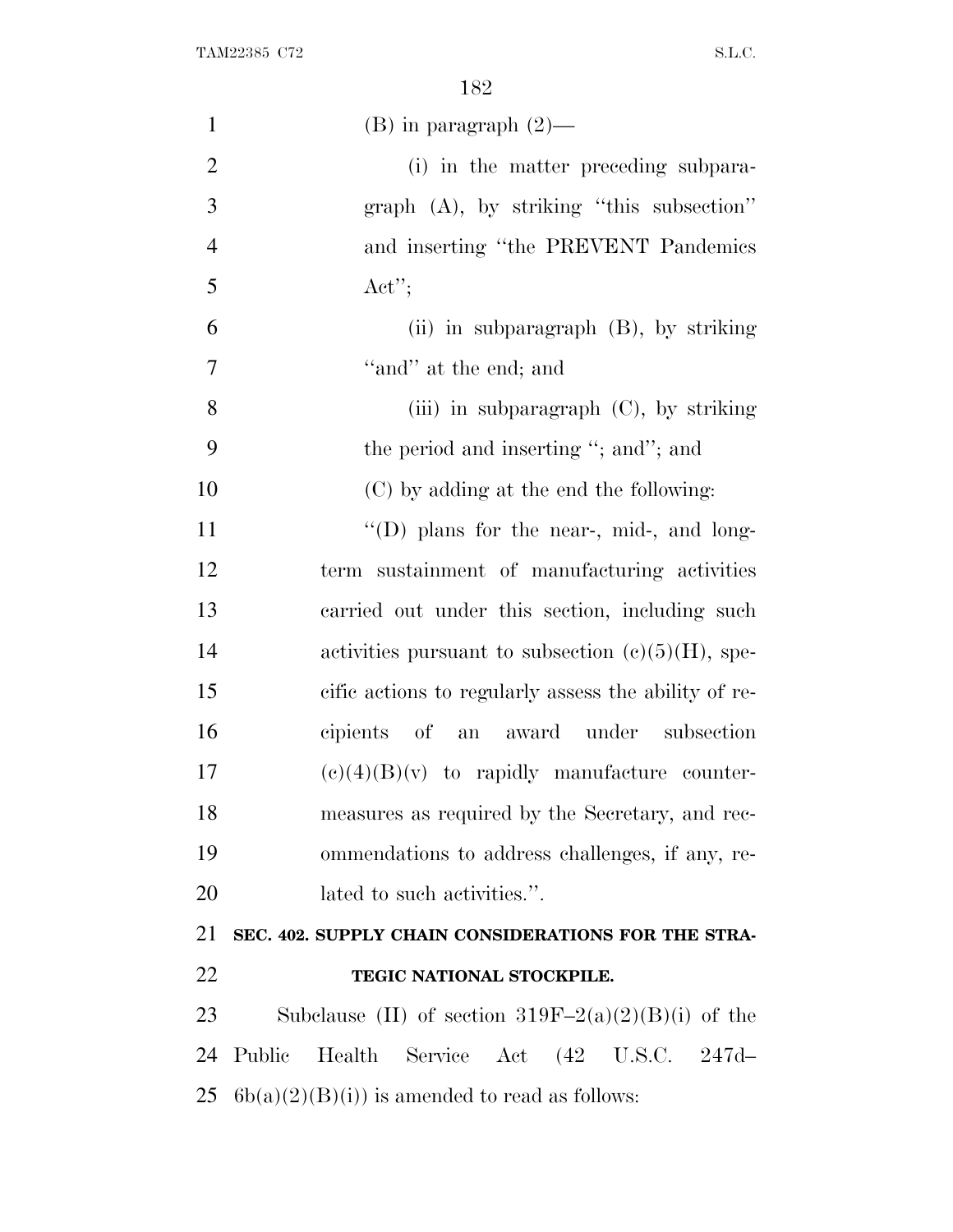$\text{``(II)}$  planning considerations for appropriate manufacturing capacity and capability to meet the goals of such additions or modifications (with- out disclosing proprietary informa- tion), including—  $"$ (aa) consideration of the effect such additions or modifica- tions may have on the availability of such products and ancillary 11 medical supplies on the health care system; and ''(bb) an assessment of the current supply chain for such 15 products, including information 16 on supply chain redundancies, any known domestic manufac-18 turing capacity for such prod- ucts, and any related 20 vulnerabilities;". **SEC. 403. STRATEGIC NATIONAL STOCKPILE EQUIPMENT MAINTENANCE.** Subparagraph (D) of section 319F–2(a)(3) of the 24 Public Health Service Act  $(42 \text{ U.S.C. } 247d - 6b(a)(3))$  is

amended to read as follows: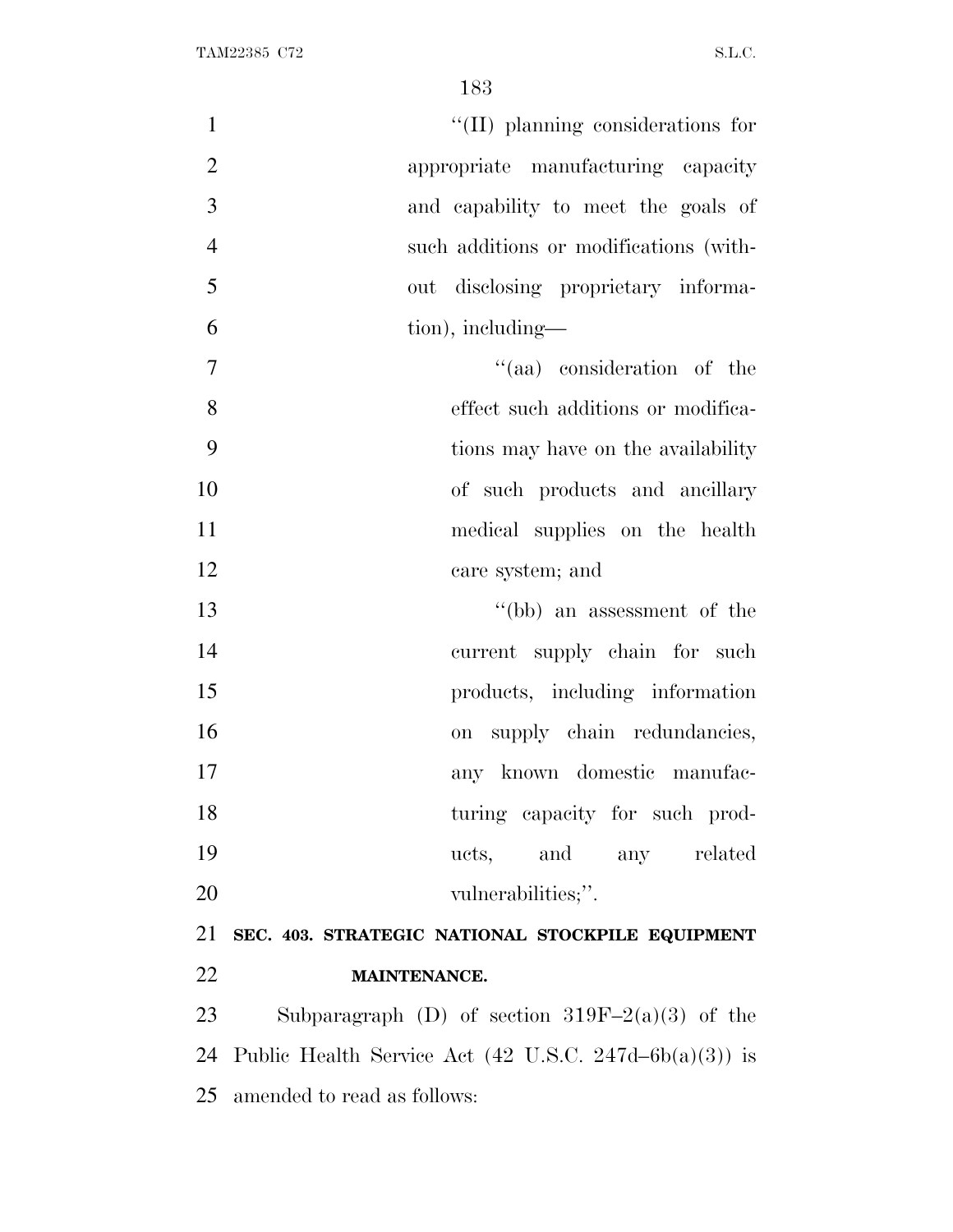| $\mathbf{1}$   | "(D) review and revise, as appropriate, the                |
|----------------|------------------------------------------------------------|
| $\overline{2}$ | contents of the stockpile on a regular basis to            |
| 3              | ensure that—                                               |
| $\overline{4}$ | "(i) emerging threats, advanced tech-                      |
| 5              | nologies, and new countermeasures are                      |
| 6              | adequately considered;                                     |
| $\tau$         | "(ii) the potential depletion of coun-                     |
| 8              | termeasures currently in the stockpile is                  |
| 9              | identified and appropriately addressed, in-                |
| 10             | cluding through necessary replenishment;                   |
| 11             | and                                                        |
| 12             | "(iii) such contents are in working                        |
| 13             | condition or usable, as applicable, and are                |
| 14             | ready for deployment, which may include                    |
| 15             | conducting maintenance services on such                    |
| 16             | contents of the stockpile and disposing of                 |
| 17             | such contents that are no longer in work-                  |
| 18             | ing condition, or usable, as applicable;".                 |
| 19             | SEC. 404. IMPROVING TRANSPARENCY AND PREDICT-              |
| 20             | ABILITY OF PROCESSES OF THE STRATEGIC                      |
| 21             | NATIONAL STOCKPILE.                                        |
| 22             | (a) GUIDANCE.—Not later than 60 days after the             |
| 23             | date of enactment of this Act, the Secretary of Health and |
| 24             | Human Services (referred to in this section as the "Sec-   |
| 25             | retary") shall issue guidance describing the processes by  |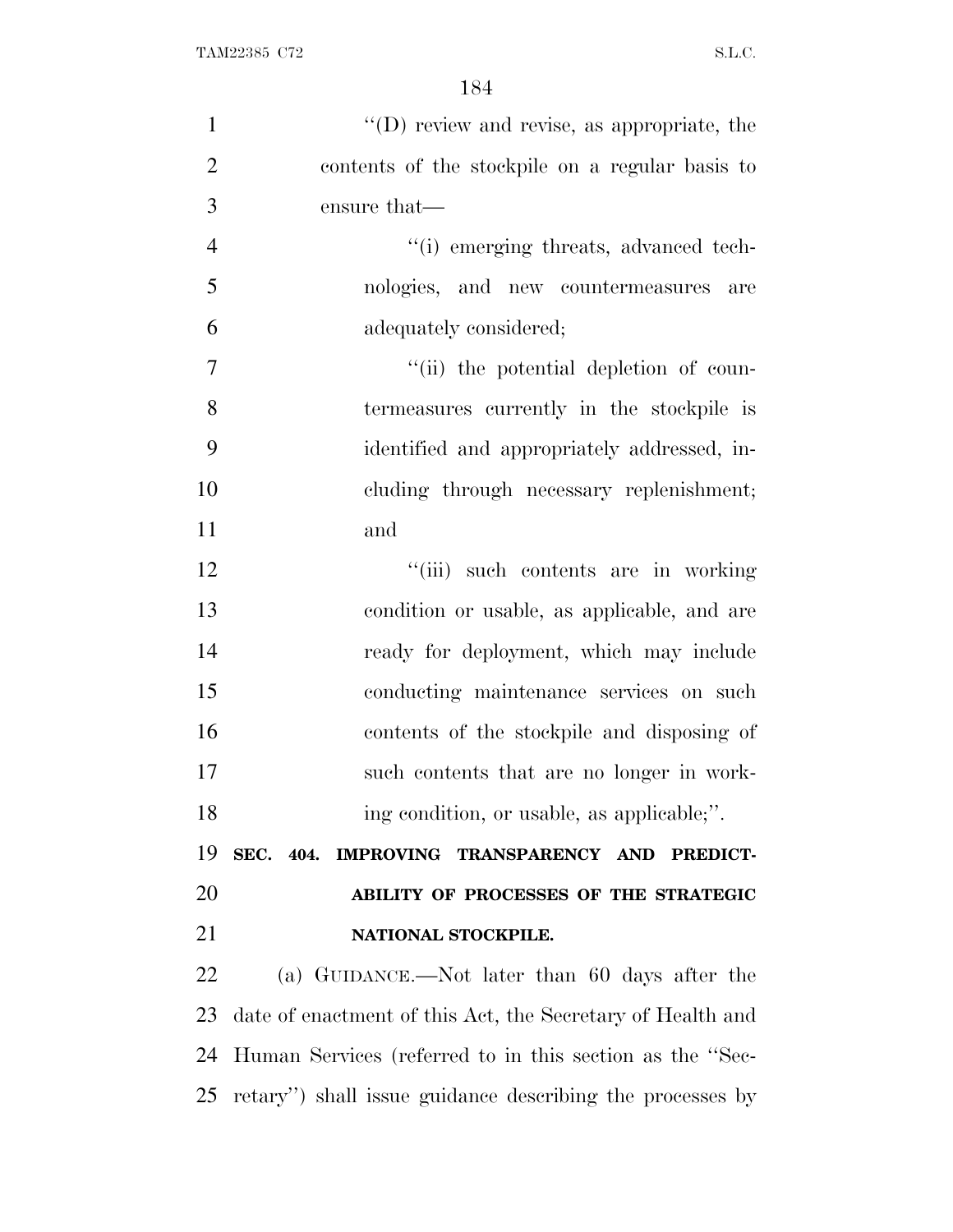TAM22385 C72 S.L.C.

 which the Secretary deploys the contents of the Strategic National Stockpile under section 319F–2(a) of the Public Health Service Act (42 U.S.C. 247d–6b(a)), or otherwise distributes medical countermeasures, as applicable, to States, territories, Indian Tribes and Tribal organizations (as such terms are defined under section 4 of the Indian Self-Determination and Education Assistance Act), and other applicable entities. Such guidance shall include in- formation related to processes by which to request access to the contents of the Strategic National Stockpile, factors considered by the Secretary when making deployment or distribution decisions, and processes and points of contact through which entities may contact the Secretary to ad- dress any issues related to products requested or received by such entity from the stockpile, and on other relevant topics.

 (b) ANNUAL MEETINGS.—Section 319F–2(a)(3) of the Public Health Service Act (42 U.S.C. 247d–6b(a)(3)) is amended—

 (1) in subparagraph (I), by striking ''and'' at 21 the end;

 (2) in subparagraph (J), by striking the period 23 at the end and inserting "; and"; and

(3) by adding at the end the following: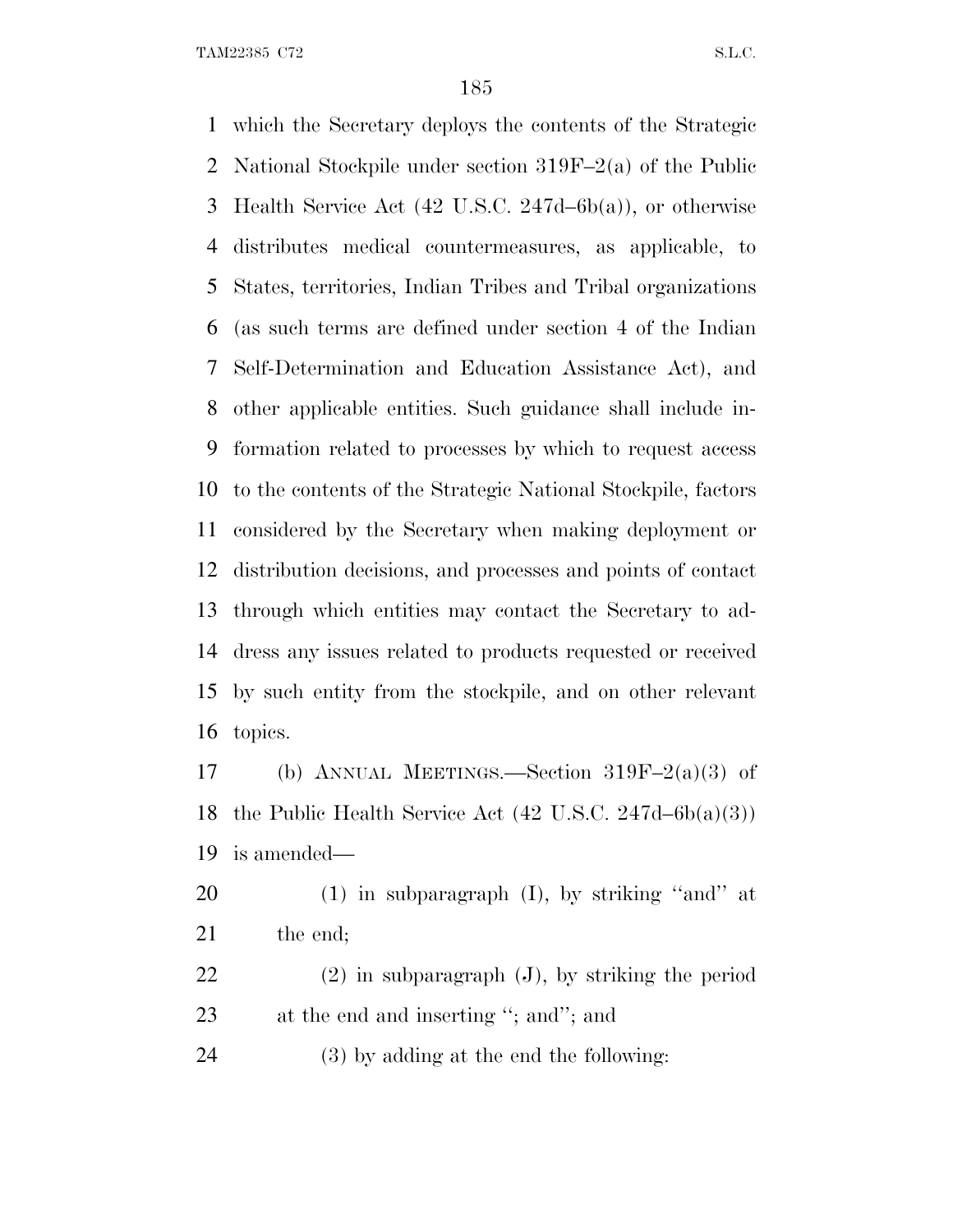1 ''(K) convene meetings, not less than once per year, with representatives from State, local, and Tribal health departments or officials, rel- evant industries, other Federal agencies, and other appropriate stakeholders, in a manner that does not compromise national security, to coordinate and share information related to maintenance and use of the stockpile, including a description of future countermeasure needs and additions, modifications, and replenish- ments of the contents of the stockpile, and con- siderations related to the manufacturing and procurement of products consistent with the re- quirements of the Buy American Act of 1933, as appropriate.''. **SEC. 405. IMPROVING SUPPLY CHAIN FLEXIBILITY FOR THE STRATEGIC NATIONAL STOCKPILE.** (a) I<sup>N</sup> GENERAL.—Section 319F–2 of the Public Health Service Act (42 U.S.C. 247d–6b) is amended—  $(1)$  in subsection  $(a)$ — 21 (A) in paragraph  $(3)(F)$ , by striking "as required by the Secretary of Homeland Secu- rity'' and inserting ''at the discretion of the Secretary, in consultation with, or at the re-25 quest of, the Secretary of Homeland Security,";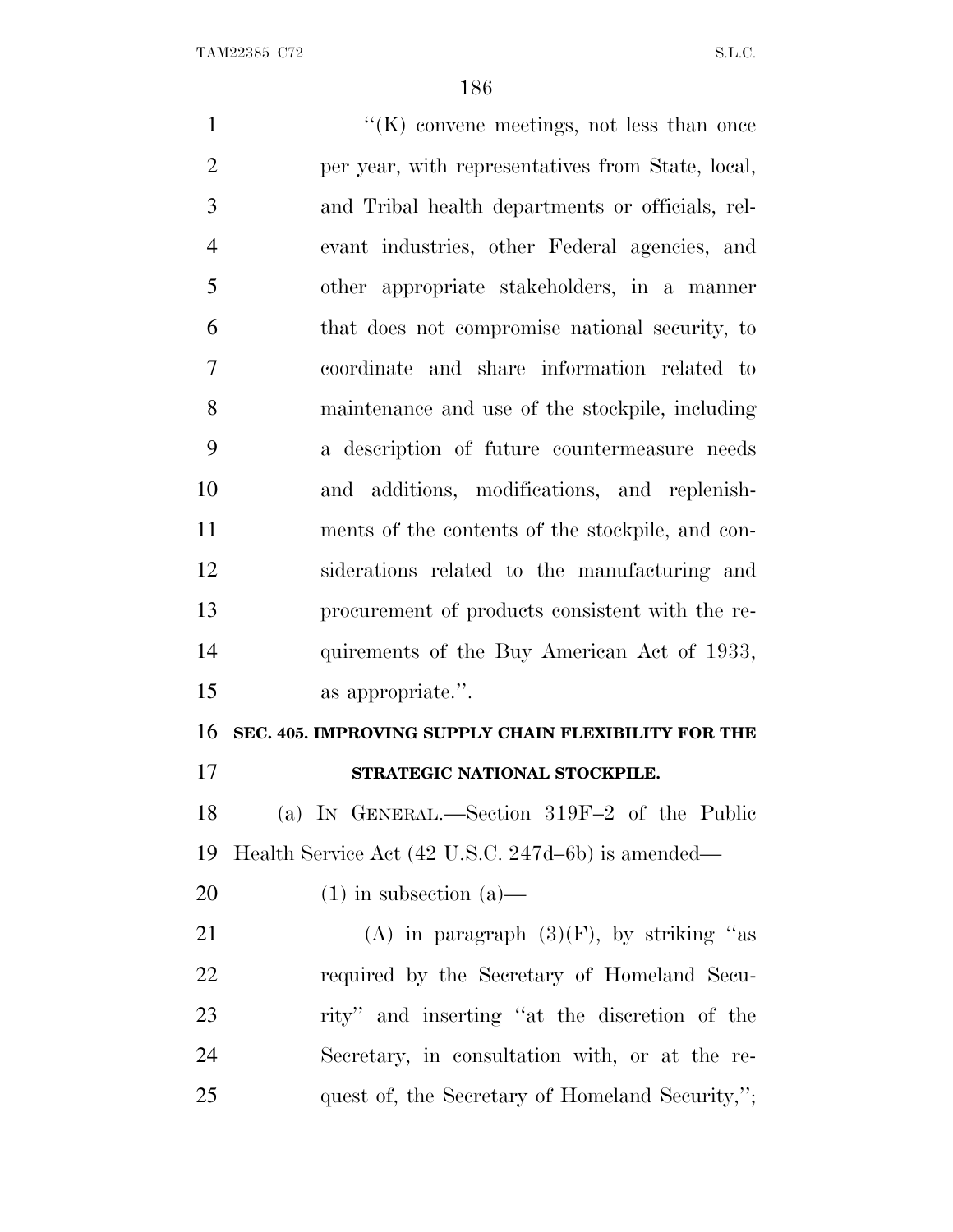| $\mathbf{1}$   | (B) by redesignating paragraphs (5) and             |
|----------------|-----------------------------------------------------|
| $\overline{2}$ | $(6)$ as paragraphs $(6)$ and $(7)$ , respectively; |
| 3              | $(C)$ by inserting after paragraph $(4)$ the        |
| $\overline{4}$ | following:                                          |
| 5              | $``(5)$ VENDOR-MANAGED INVENTORY<br><b>AND</b>      |
| 6              | WARM-BASE SURGE CAPACITY.-                          |
| 7              | "(A) IN GENERAL.—For the purposes of                |
| 8              | maintaining the stockpile under paragraph (1)       |
| 9              | and carrying out procedures under paragraph         |
| 10             | (3), the Secretary may enter into contracts or      |
| 11             | cooperative agreements with vendors, which          |
| 12             | may include manufacturers or distributors of        |
| 13             | medical products, with respect to medical prod-     |
| 14             | ucts intended to be delivered to the ownership      |
| 15             | of the Federal Government. Each such contract       |
| 16             | or cooperative agreement shall be subject to        |
| 17             | such terms and conditions as the Secretary may      |
| 18             | specify, including terms and conditions with re-    |
| 19             | spect to-                                           |
| 20             | "(i) procurement, maintenance, stor-                |
| 21             | age, and delivery of reserve amounts of             |
| 22             | products under such contract or coopera-            |
| 23             | tive agreement, which may consider, as ap-          |
| 24             | propriate, costs of transporting and han-           |
| 25             | dling such products; and                            |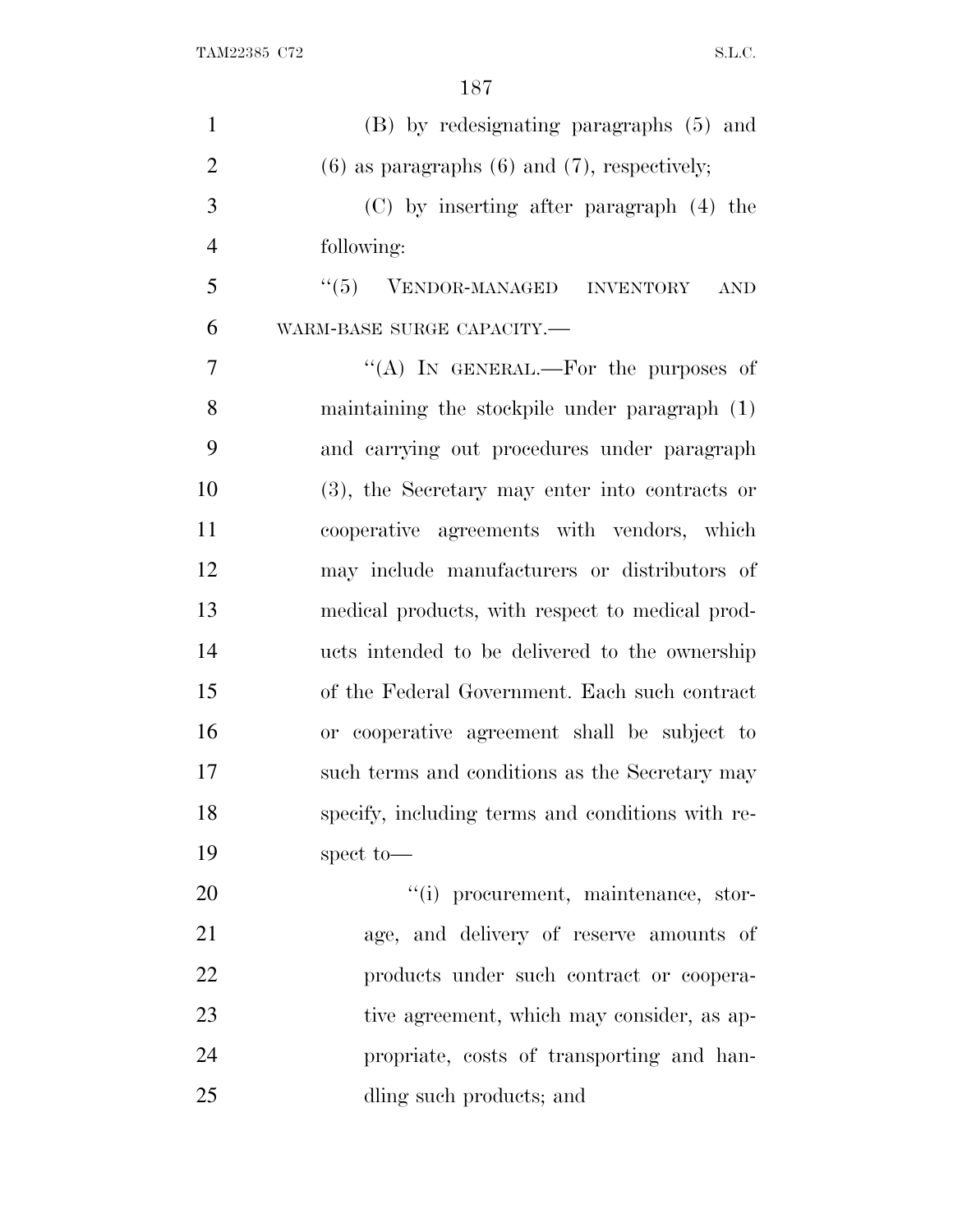| $\mathbf{1}$   | "(ii) maintenance of domestic manu-              |
|----------------|--------------------------------------------------|
| $\overline{2}$ | facturing capacity and capabilities of such      |
| 3              | products to ensure additional reserved pro-      |
| $\overline{4}$ | duction capacity and capabilities are avail-     |
| 5              | able, and that such capacity and capabili-       |
| 6              | ties are able to support the rapid manufac-      |
| 7              | ture, purchase, storage, and delivery of         |
| 8              | such products, as required by the Sec-           |
| 9              | retary to prepare for, or respond to, an ex-     |
| 10             | isting or potential public health emergency.     |
| 11             | "(B) REPORT.—Not later than 2 years              |
| 12             | after the date of enactment of the PREVENT       |
| 13             | Pandemics Act, and annually thereafter, the      |
| 14             | Secretary shall submit to the Committee on       |
| 15             | Health, Education, Labor, and Pensions of the    |
| 16             | Senate and the Committee on Energy and Com-      |
| 17             | merce of the House of Representatives a report   |
| 18             | on any contracts or cooperative agreements en-   |
| 19             | tered into under subparagraph $(A)$ for purposes |
| 20             | of establishing and maintaining vendor-man-      |
| 21             | aged inventory or reserve manufacturing capac-   |
| 22             | ity and capabilities for products intended for   |
| 23             | the stockpile, including a description of—       |
| 24             | "(i) the amount of each award;                   |
| 25             | "(ii) the recipient of each award;               |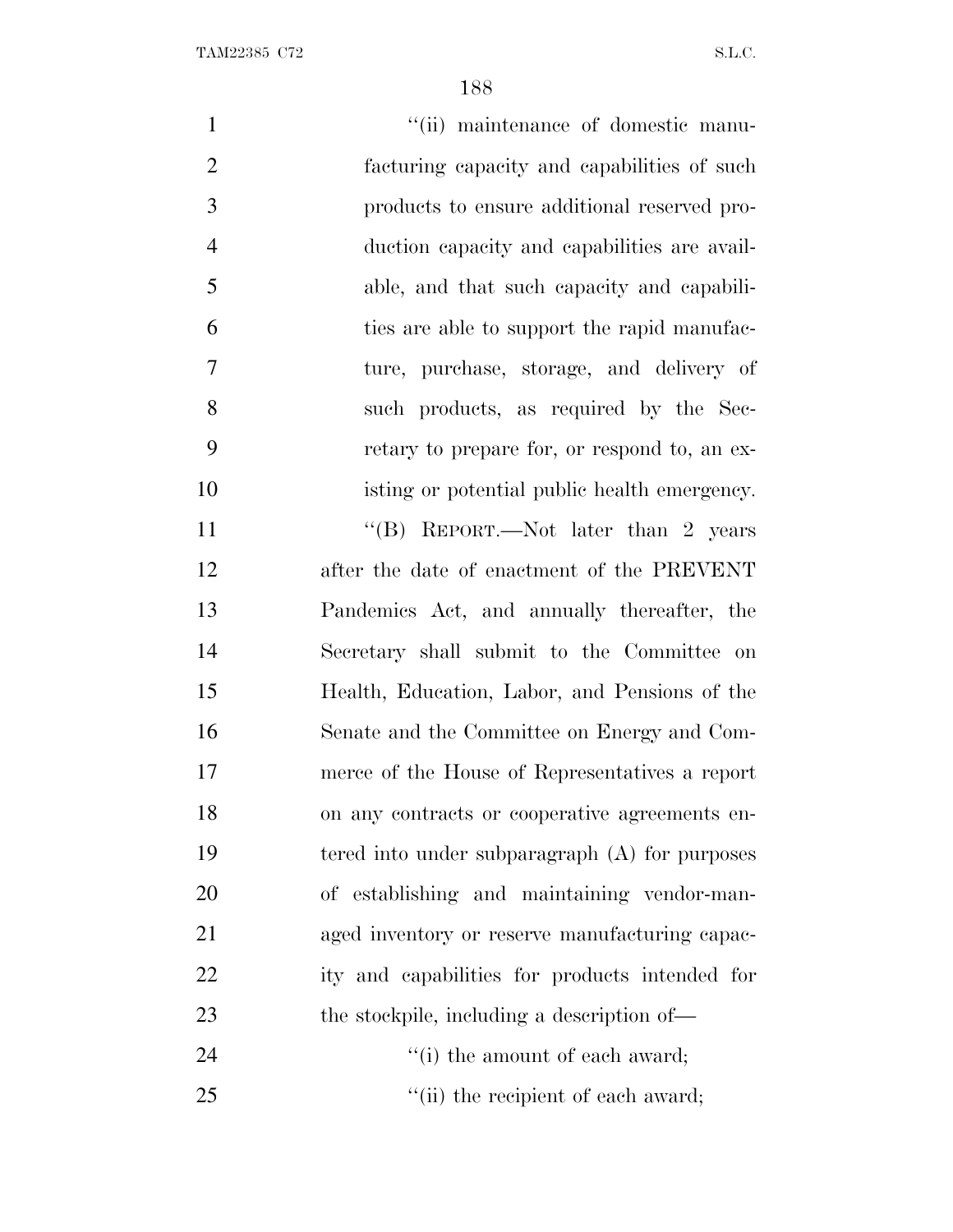| $\mathbf{1}$   | "(iii) the product or products covered             |
|----------------|----------------------------------------------------|
| $\overline{2}$ | through each award; and                            |
| 3              | "(iv) how the Secretary works with                 |
| $\overline{4}$ | each recipient to ensure situational aware-        |
| 5              | ness related to the manufacturing capacity         |
| 6              | for, or inventory of, such products and co-        |
| 7              | ordinates the distribution and deployment          |
| 8              | of such products, as appropriate and appli-        |
| 9              | cable."; and                                       |
| 10             | (D) in subparagraph $(A)$ of paragraph $(6)$ ,     |
| 11             | as so redesignated—                                |
| 12             | (i) in clause (viii), by striking "; and"          |
| 13             | and inserting a semicolon;                         |
| 14             | (ii) in clause (ix), by striking the pe-           |
| 15             | riod and inserting "; and"; and                    |
| 16             | (iii) by adding at the end the fol-                |
| 17             | lowing:                                            |
| 18             | "(x) with respect to reports issued in             |
| 19             | 2027 or any subsequent year, an assess-            |
| 20             | ment of selected contracts or cooperative          |
| 21             | agreements entered into pursuant to para-          |
| 22             | graph $(5)$ ."; and                                |
| 23             | (2) in subsection (c)(2)(C), by striking "on an    |
| 24             | annual basis" and inserting "not later than March" |
| 25             | 15 of each year".                                  |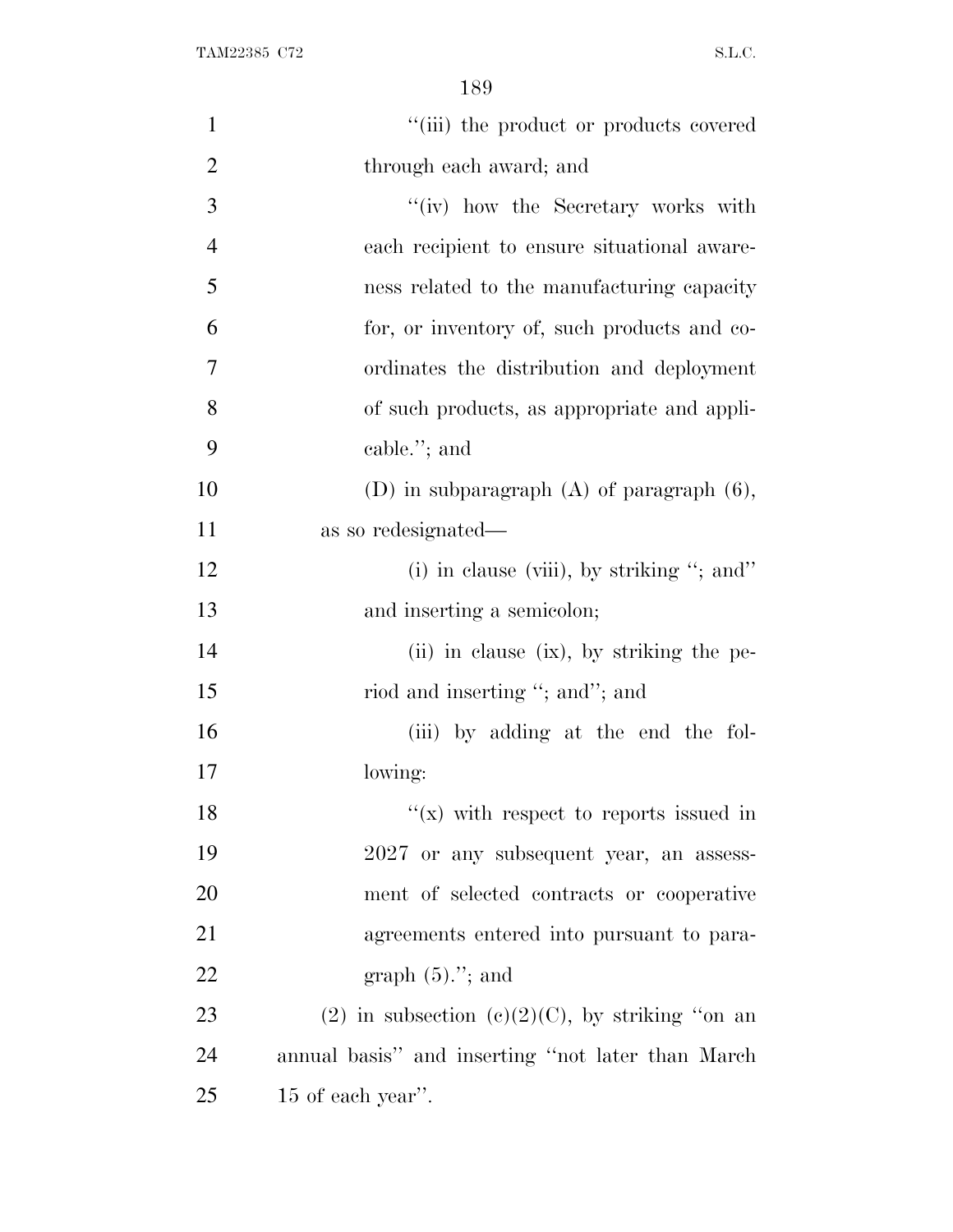(b) AUTHORIZATION OF APPROPRIATIONS.—Section 319F–2(f)(1) of the Public Health Service Act (42 U.S.C. 3 247d–6b(f)(1)) is amended by striking " $$610,000,000$  for each of fiscal years 2019 through 2023'' and inserting ''\$610,000,000 for each of fiscal year 2019 through 2021, and \$750,000,000 for each of fiscal years 2022 and 2023''.

#### **SEC. 406. REIMBURSEMENT FOR CERTAIN SUPPLIES.**

 Paragraph (7) of section 319F–2(a) of the Public Health Service Act (42 U.S.C. 247d–6b(a)), as so redesig-11 nated by section  $405(a)(1)(B)$ , is amended to read as fol-lows:

13 <sup>''</sup>(7) REIMBURSEMENT FOR CERTAIN SUP-PLIES.—

15 "(A) In GENERAL.—The Secretary may, at appropriate intervals, make available for pur- chase excess contents procured for, and main- tained within, the stockpile under paragraph (1) to any Federal agency or State, local, or Tribal government. The Secretary shall make such contents available for purchase only if—

22  $\frac{1}{2}$   $\frac{1}{2}$  such contents are in excess of what is required for appropriate mainte-24 nance of such stockpile;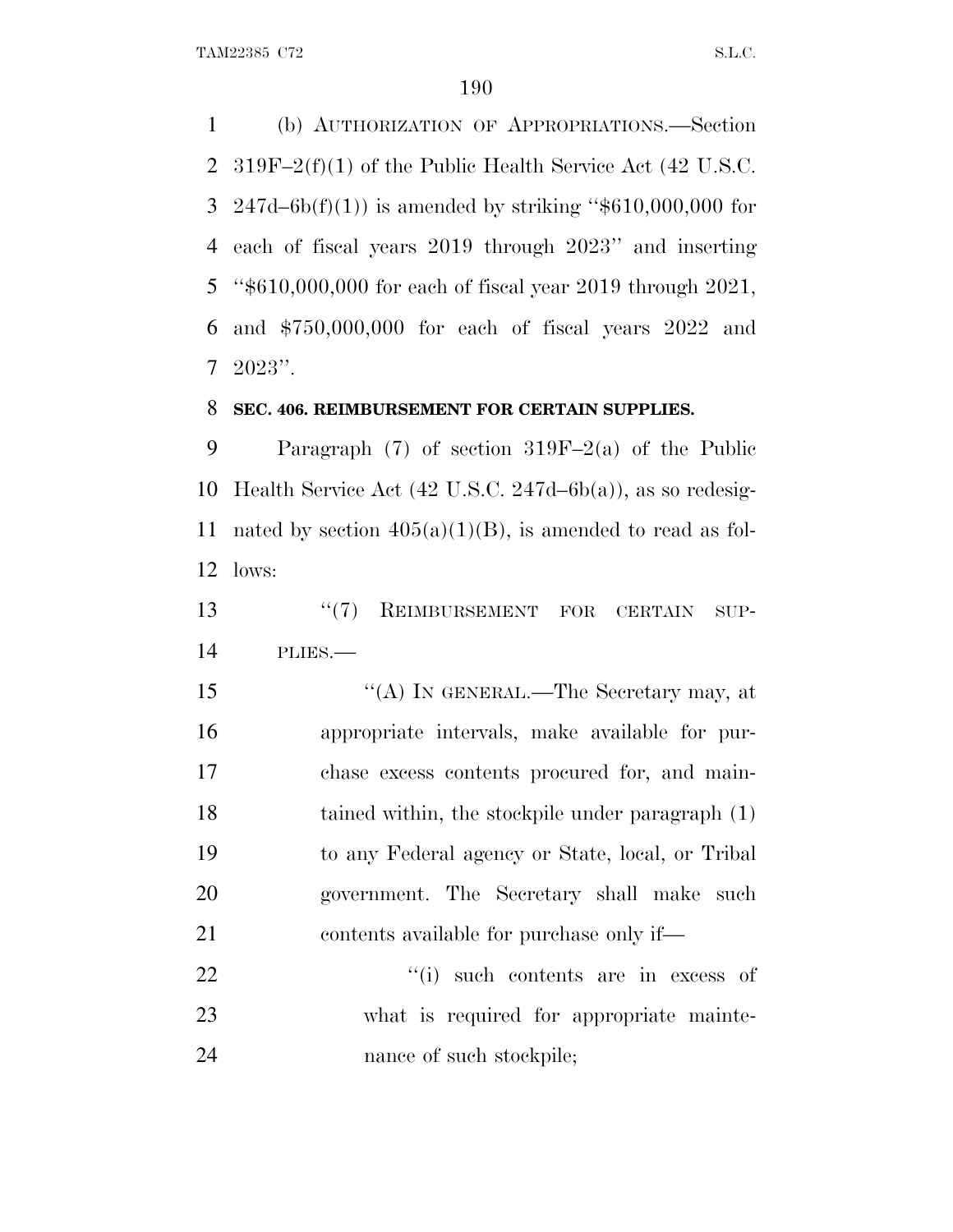TAM22385 C72 S.L.C.

| $\mathbf{1}$   | "(ii) the Secretary determines that               |
|----------------|---------------------------------------------------|
| $\overline{2}$ | the costs for maintaining such excess con-        |
| 3              | tents are not appropriate to expend to            |
| $\overline{4}$ | meet the needs of the stockpile; and              |
| 5              | "(iii) the Secretary determines that              |
| 6              | such action does not compromise national          |
| $\overline{7}$ | security and is in the national interest.         |
| 8              | "(B) REIMBURSEMENT AND COLLEC-                    |
| 9              | TION.—The Secretary may require reimburse-        |
| 10             | ment for contents that are made available         |
| 11             | under subparagraph $(A)$ , in an amount that re-  |
| 12             | flects the cost of acquiring and maintaining      |
| 13             | such contents and the costs incurred to make      |
| 14             | available such contents in the time and manner    |
| 15             | specified by the Secretary. Amounts collected     |
| 16             | under this subsection shall be credited to the    |
| 17             | appropriations account or fund that incurred      |
| 18             | the costs to procure such contents, and shall re- |
| 19             | main available, without further appropriation,    |
| 20             | until expended, for the purposes of the appro-    |
| 21             | priation account or fund so credited.             |
| 22             | "(C) RULE OF CONSTRUCTION.—This                   |
| 23             | paragraph shall not be construed to preclude      |
| 24             | transfers of contents in the stockpile under      |
| 25             | other authorities.                                |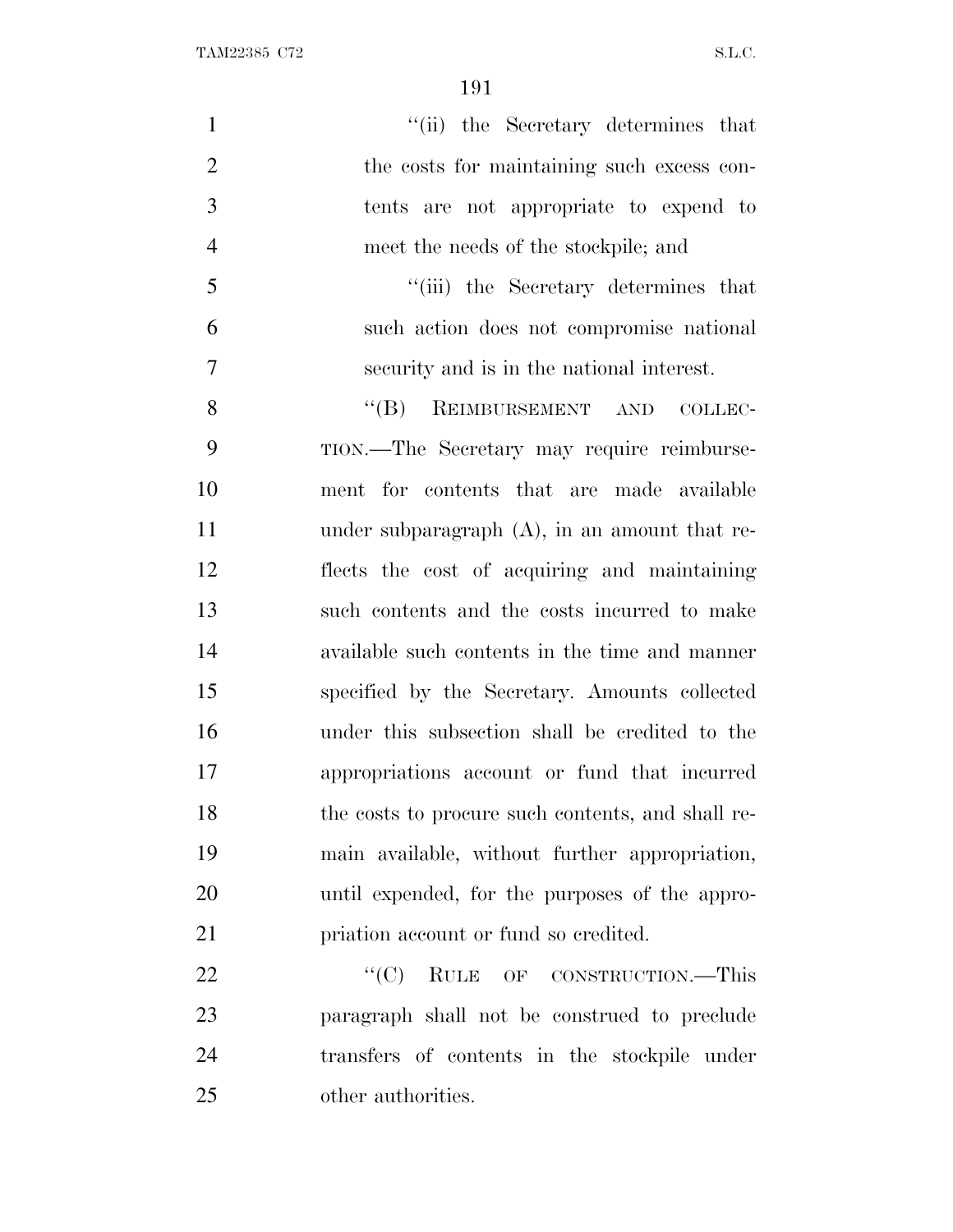1 ''(D) REPORT.—Not later than 2 years after the date of enactment of the PREVENT Pandemics Act, and annually thereafter, the Secretary shall submit to the Committee on Health, Education, Labor, and Pensions and the Committee on Appropriations of the Senate and the Committee on Energy and Commerce and the Committee on Appropriations of the House of Representatives a report on the use of the authority provided under this paragraph, in- cluding details of each action taken pursuant to this paragraph, the account or fund to which any collected amounts have been credited, and 14 how the Secretary has used such amounts. 15 "'(E) SUNSET.—The authority under this paragraph shall terminate on September 30,  $17 \t2025."$  **SEC. 407. ACTION REPORTING ON STOCKPILE DEPLETION.** Section 319 of the Public Health Service Act (42

 U.S.C. 247d), as amended by section 223, is further amended by adding at the end the following:

22 "(h) STOCKPILE DEPLETION REPORTING.—The Sec- retary shall, not later than 30 days after the deployment of contents of the Strategic National Stockpile under sec-25 tion  $319F-2(a)$  to respond to a public health emergency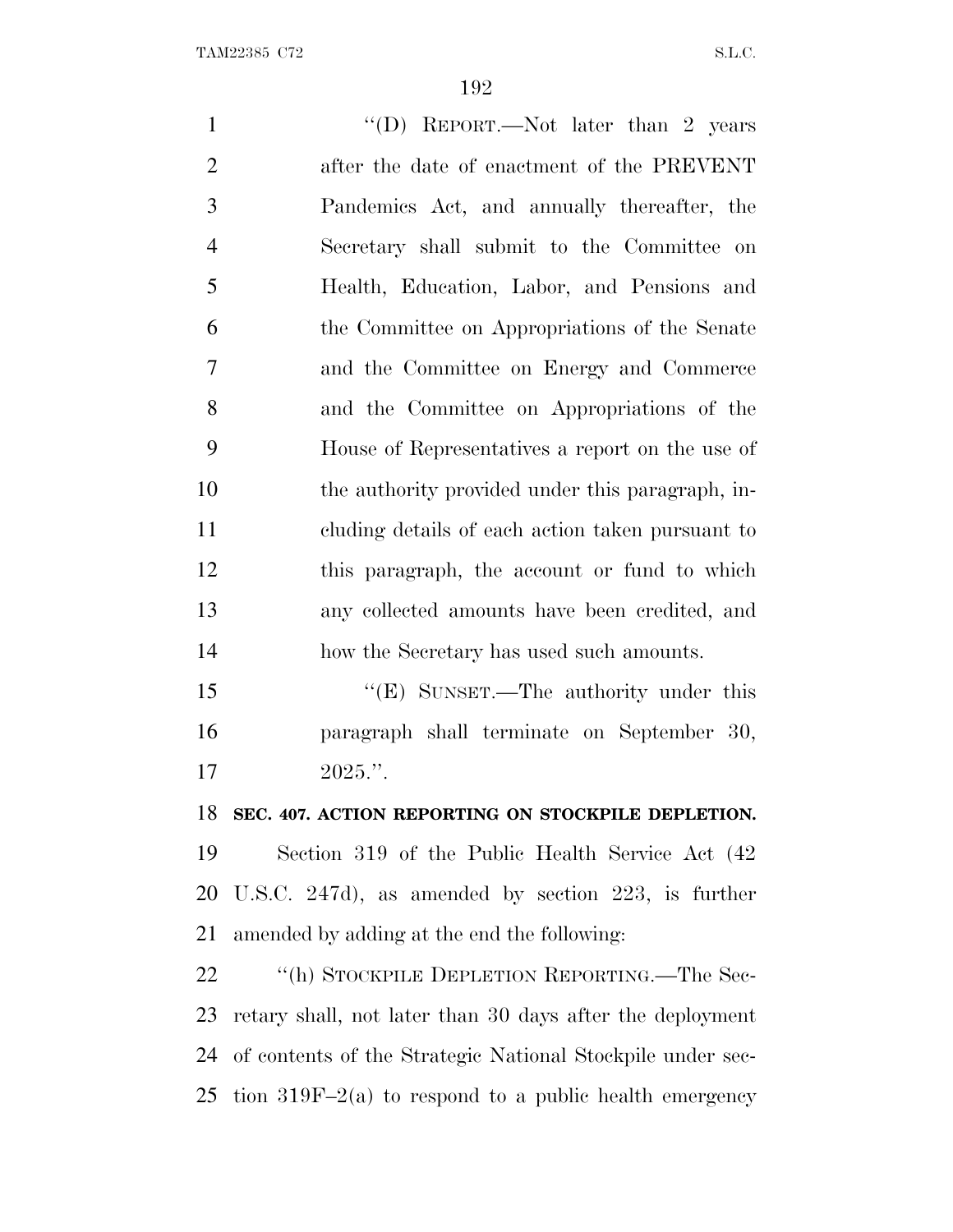TAM22385 C72 S.L.C.

 declared by the Secretary under this section or an emer- gency or major disaster declared by the President under the Robert T. Stafford Disaster Relief and Emergency As- sistance Act, and every 30 days thereafter until the expira- tion or termination of such public health emergency, emer- gency, or major disaster, submit a report to the Com- mittee on Health, Education, Labor, and Pensions and the Committee on Appropriations of the Senate and the Com- mittee on Energy and Commerce and the Committee on Appropriations of the House of Representatives on—  $\frac{1}{1}$  the deployment of the contents of the stockpile in response to State, local, and Tribal re-

quests;

 $(2)$  the amount of such products that remain within the stockpile following such deployment; and  $\frac{16}{2}$  ''(3) plans to replenish such products, as appro- priate, including related timeframes and any barriers or limitations to replenishment.''.

 **SEC. 408. PROVISION OF MEDICAL COUNTERMEASURES TO INDIAN PROGRAMS AND FACILITIES.**

21 (a) CLARIFICATION.—Section  $319F-2(a)(3)$  of the 22 Public Health Service Act  $(42 \text{ U.S.C. } 247d - 6b(a)(3))$  is amended—

 (1) in subparagraph (C), by striking ''and local'' and inserting ''local, and Tribal''; and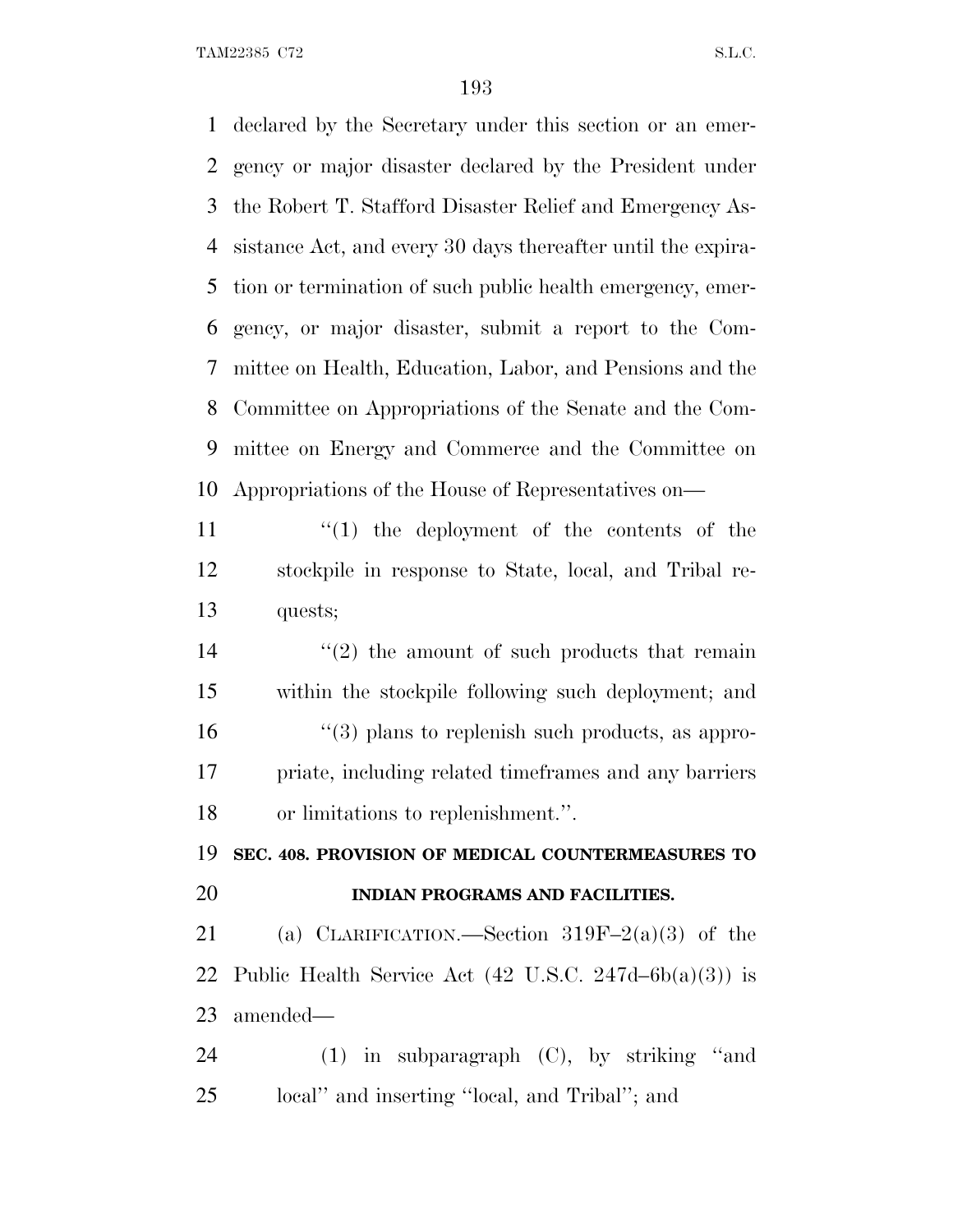(2) in subparagraph ( J), by striking ''and local'' and inserting ''local, and Tribal''.

 (b) DISTRIBUTION OF MEDICAL COUNTERMEASURES TO INDIAN TRIBES.—Title III of the Public Health Serv- ice Act (42 U.S.C. 241 et seq.) is amended by inserting after section 319F–4 the following:

# **''SEC. 319F–5. PROVISION OF MEDICAL COUNTERMEASURES TO INDIAN PROGRAMS AND FACILITIES.**

 ''In the event that the Secretary deploys the contents of the Strategic National Stockpile under section 319F– 2(a), or otherwise distributes medical countermeasures to States to respond to a public health emergency declared by the Secretary under section 319, the Secretary shall, in consultation with the applicable States, make such con- tents or countermeasures directly available to Indian Tribes and Tribal organizations (as such terms are de- fined in section 4 of the Indian Self-Determination and Education Assistance Act (25 U.S.C. 5304), which may include through health programs or facilities operated by the Indian Health Service, that are affected by such public health emergency.''.

## **SEC. 409. GRANTS FOR STATE STRATEGIC STOCKPILES.**

 (a) Section 319F–2 of the Public Health Service Act (42 U.S.C. 247d–6b) is amended by adding at the end the following: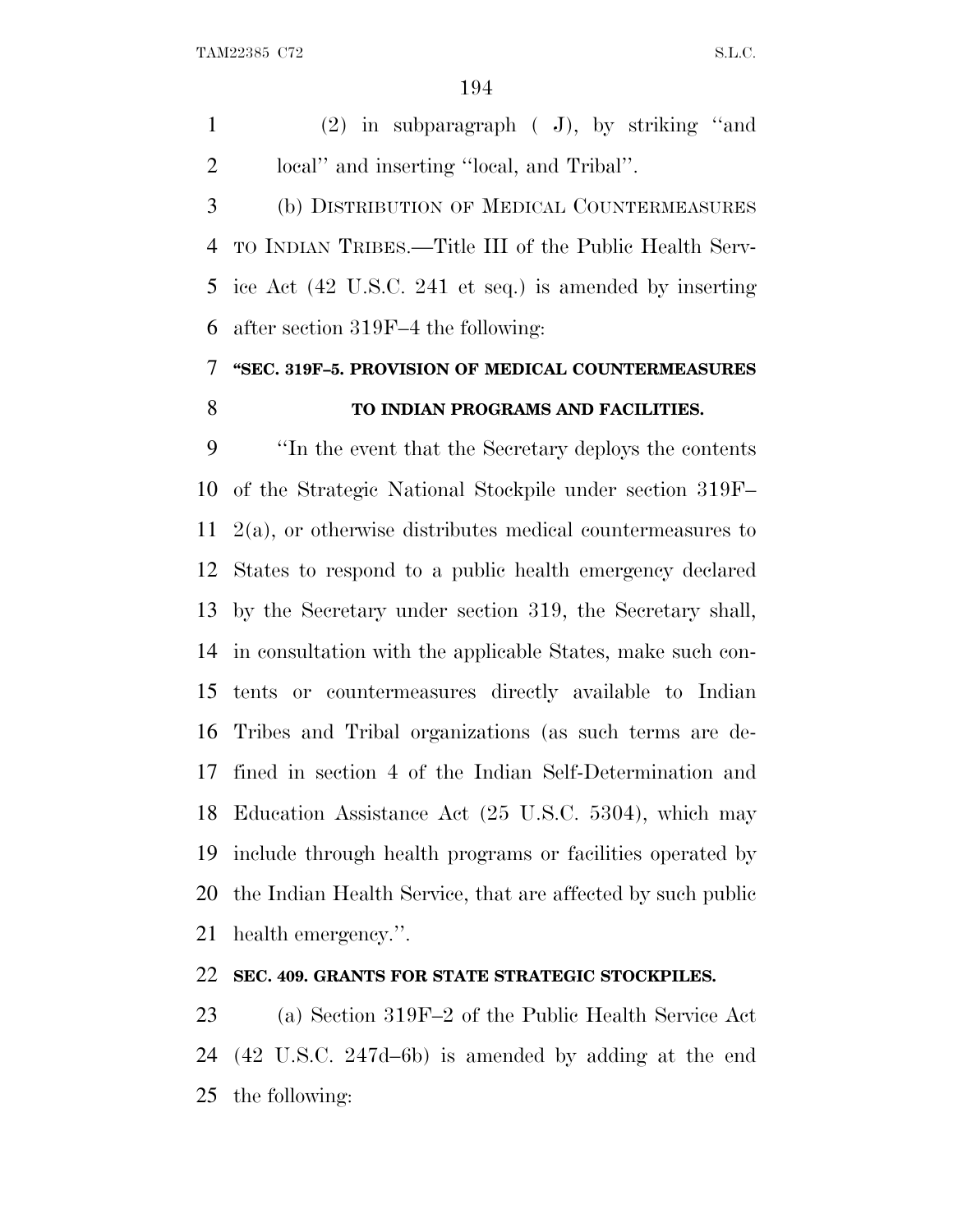1 "(i) PILOT PROGRAM TO SUPPORT STATE MEDICAL STOCKPILES.—

3 "(1) IN GENERAL.—The Secretary, in consulta- tion with the Assistant Secretary for Preparedness and Response and the Director of the Centers for Disease Control and Prevention, shall award grants or cooperative agreements to not fewer than 5 States, or consortia of States, with consideration given to distribution among the geographical regions of the United States, to establish, expand, or main- tain a stockpile of appropriate drugs, vaccines and other biological products, medical devices, and other medical supplies determined by the State to be nec- essary to respond to a public health emergency de- clared by the Governor of a State or by the Sec- retary under section 319, or a major disaster or emergency declared by the President under section 401 or 501, respectively, of the Robert T. Stafford Disaster Relief and Emergency Assistance Act, in order to support the preparedness goals described in paragraphs (2) through (6) and (8) of section 2802(b).

23 "(2) REQUIREMENTS.—

24 "(A) APPLICATION.—To be eligible to re-ceive an award under paragraph (1), an entity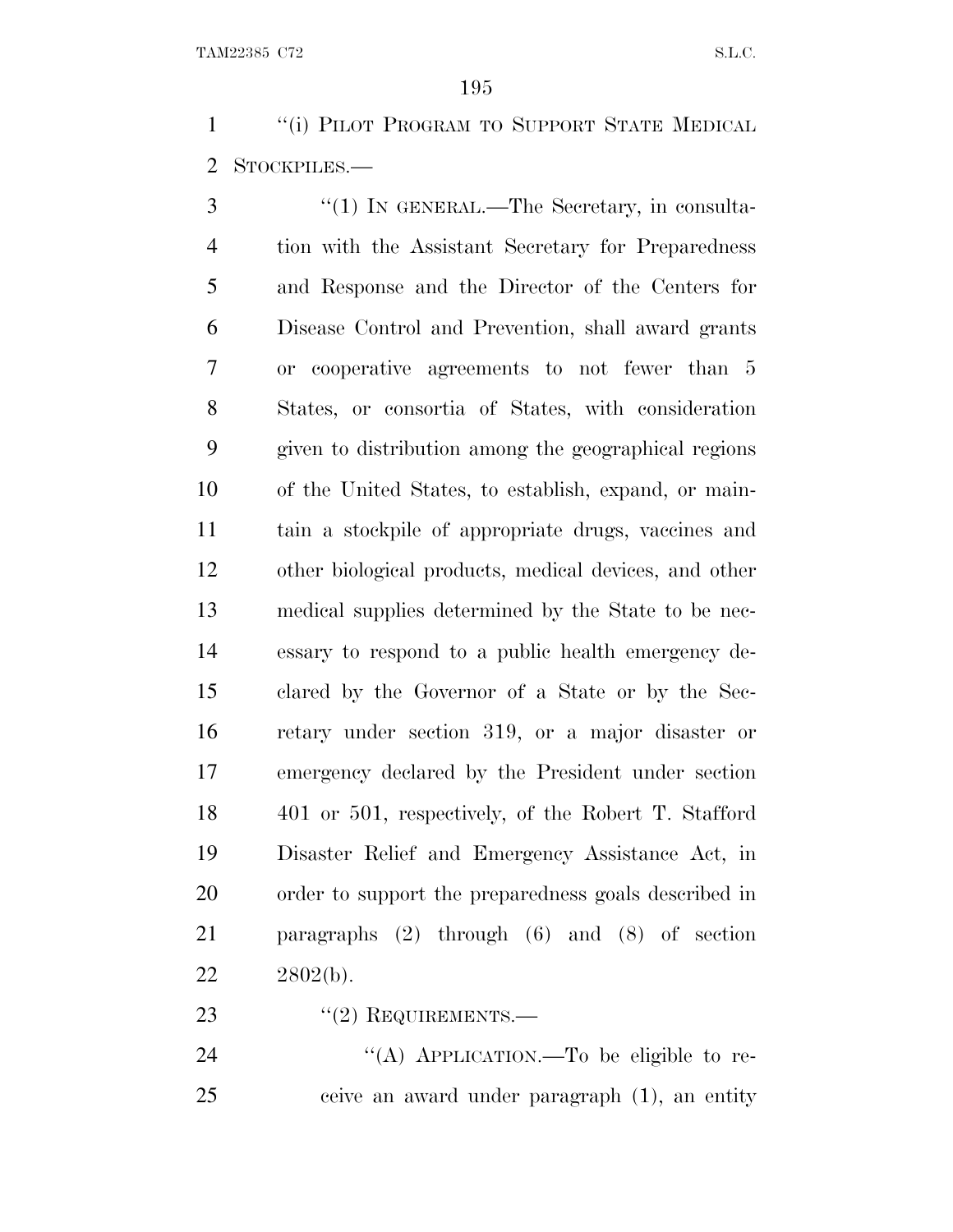| $\mathbf{1}$   | shall prepare, in consultation with appropriate  |
|----------------|--------------------------------------------------|
| $\overline{2}$ | health care entities and health officials within |
| 3              | the jurisdiction of such State or States, and    |
| $\overline{4}$ | submit to the Secretary an application that con- |
| 5              | tains such information as the Secretary may re-  |
| 6              | quire, including—                                |
| 7              | "(i) a plan for such stockpile, con-             |
| 8              | sistent with paragraph (4), including a de-      |
| 9              | scription of the activities such entity will     |
| 10             | carry out under the agreement and an out-        |
| 11             | line of proposed expenses; and                   |
| 12             | "(ii) a description of how such entity           |
| 13             | will coordinate with relevant entities in re-    |
| 14             | ceipt of an award under section 319C-1 or        |
| 15             | $319C-2$ pursuant to paragraph $(4)$ , includ-   |
| 16             | ing through promoting alignment between          |
| 17             | the stockpile plan established pursuant to       |
| 18             | clause (i) and applicable plans that are es-     |
| 19             | tablished by such entity pursuant to sec-        |
| 20             | tion 319C-1 or 319C-2.                           |
| 21             | $\lq\lq (B)$ MATCHING FUNDS.—                    |
| 22             | "(i) Subject to clause (ii), the Sec-            |
| 23             | retary may not make an award under this          |
| 24             | subsection unless the applicant agrees,          |
| 25             | with respect to the costs to be incurred by      |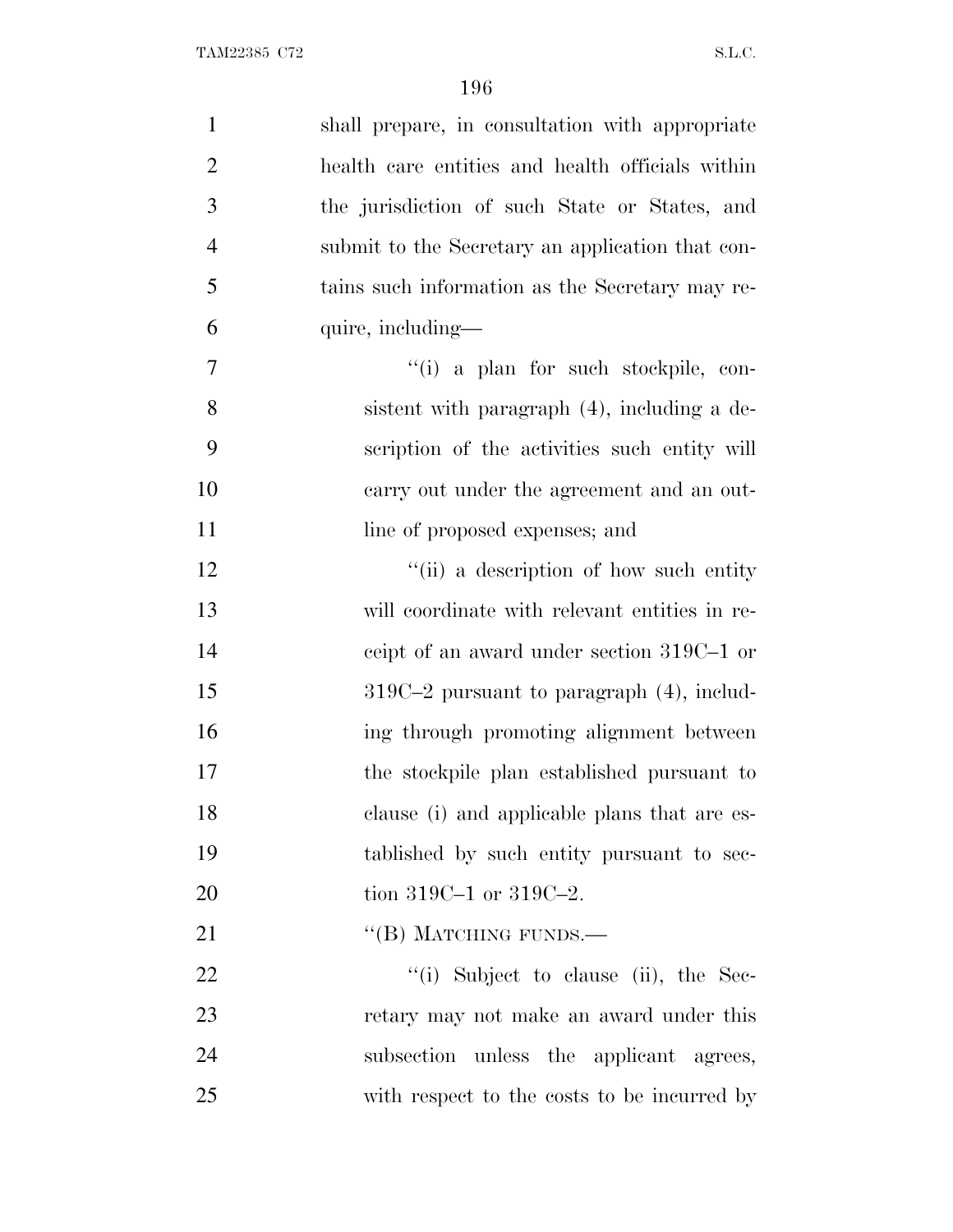| $\mathbf{1}$   | the applicant in carrying out the purpose      |
|----------------|------------------------------------------------|
| $\overline{2}$ | described in this subsection, to make avail-   |
| 3              | able non-Federal contributions toward such     |
| $\overline{4}$ | costs in an amount equal to—                   |
| 5              | "(I) for each of fiscal years $2023$           |
| 6              | and $2024$ , not less than \$1 for each        |
| 7              | \$20 of Federal funds provided in the          |
| 8              | award; and                                     |
| 9              | "(II) for fiscal year $2025$ and               |
| 10             | each fiscal year thereafter, not less          |
| 11             | than $$1$ for each $$10$ of Federal funds      |
| 12             | provided in the award.                         |
| 13             | "(ii) WAIVER.—The Secretary may,               |
| 14             | upon the request of a State, waive the re-     |
| 15             | quirement under clause (i), in whole or in     |
| 16             | part, if the Secretary determines that ex-     |
| 17             | traordinary economic conditions in the         |
| 18             | State in the fiscal year involved or in the    |
| 19             | previous fiscal year justify the waiver. A     |
| 20             | waiver provided by the Secretary under         |
| 21             | this subparagraph shall apply only to the      |
| 22             | fiscal year involved.                          |
| 23             | ADMINISTRATIVE EXPENSES.-Not<br>``(C)          |
| 24             | more than 10 percent of amounts received by    |
| 25             | an entity pursuant to an award under this sub- |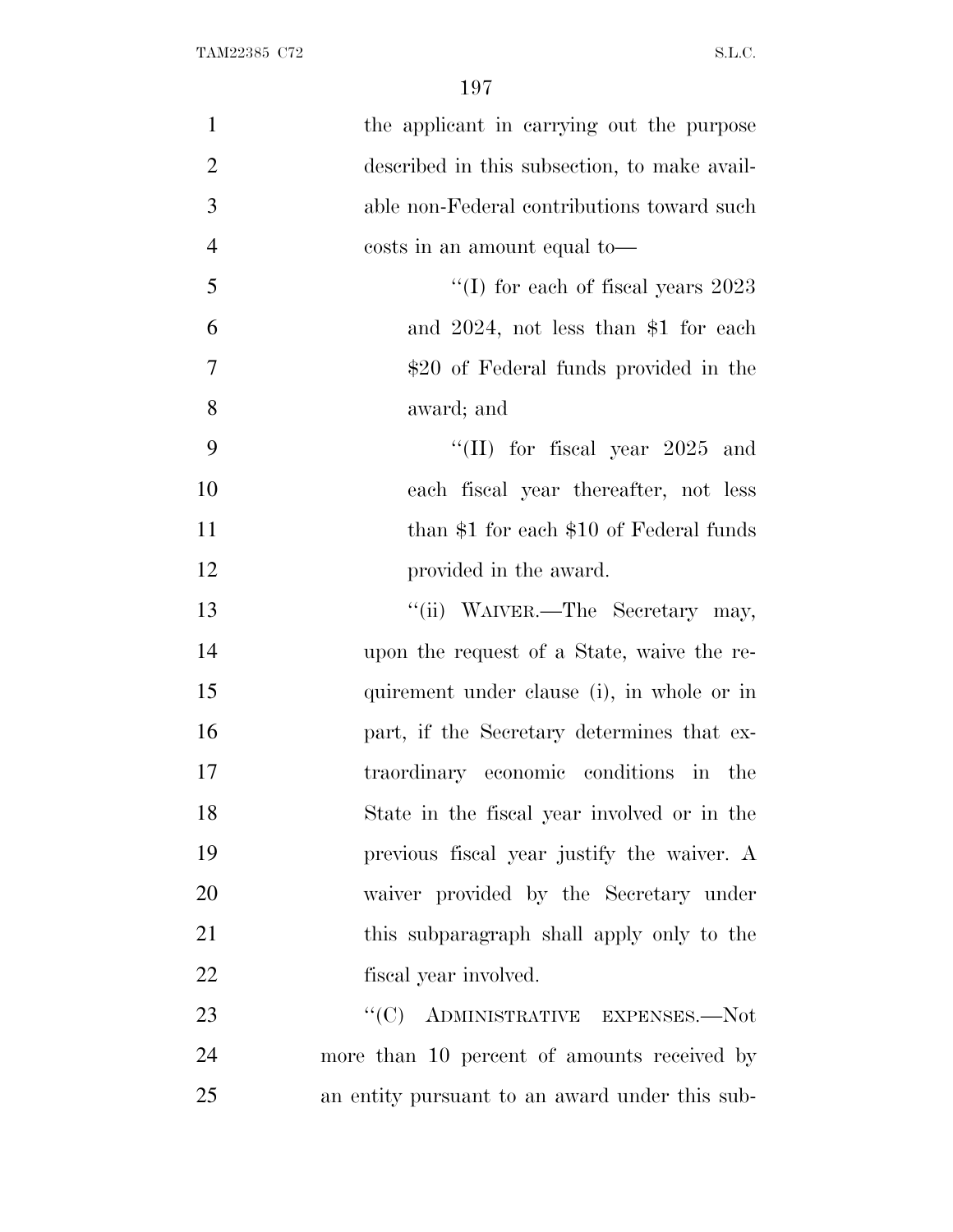|                | 190                                                    |
|----------------|--------------------------------------------------------|
| $\mathbf{1}$   | section may be used for administrative<br>$ex-$        |
| $\overline{2}$ | penses.                                                |
| 3              | "(3) LEAD ENTITY.—An entity in receipt of an           |
| $\overline{4}$ | award under paragraph (1) may designate a lead en-     |
| 5              | tity, which may be a public or private entity, as ap-  |
| 6              | propriate, to manage the stockpile at the direction of |
| 7              | the State or consortium of States.                     |
| 8              | "(4) USE OF FUNDS.—An entity in receipt of             |
| 9              | an award under paragraph (1) shall use such funds      |
| 10             | $to-$                                                  |
| 11             | $\lq\lq$ purchase, store, and maintain<br>a            |
| 12             | stockpile of appropriate drugs, vaccines and           |
| 13             | other biological products, medical devices, and        |
| 14             | other medical supplies to be used during a pub-        |
| 15             | lic health emergency, major disaster, or emer-         |
| 16             | gency described in paragraph (1), in such num-         |
| 17             | bers, types, and amounts as the entity deter-          |
| 18             | mines necessary, consistent with such entity's         |
| 19             | stockpile plan established pursuant to para-           |
| 20             | graph $(2)(A)(i);$                                     |
| 21             | $\lq\lq (B)$ deploy the stockpile as required by       |
| 22             | the entity to respond to an actual or potential        |
| 23             | public health emergency, major disaster, or            |

24 other emergency described in paragraph (1);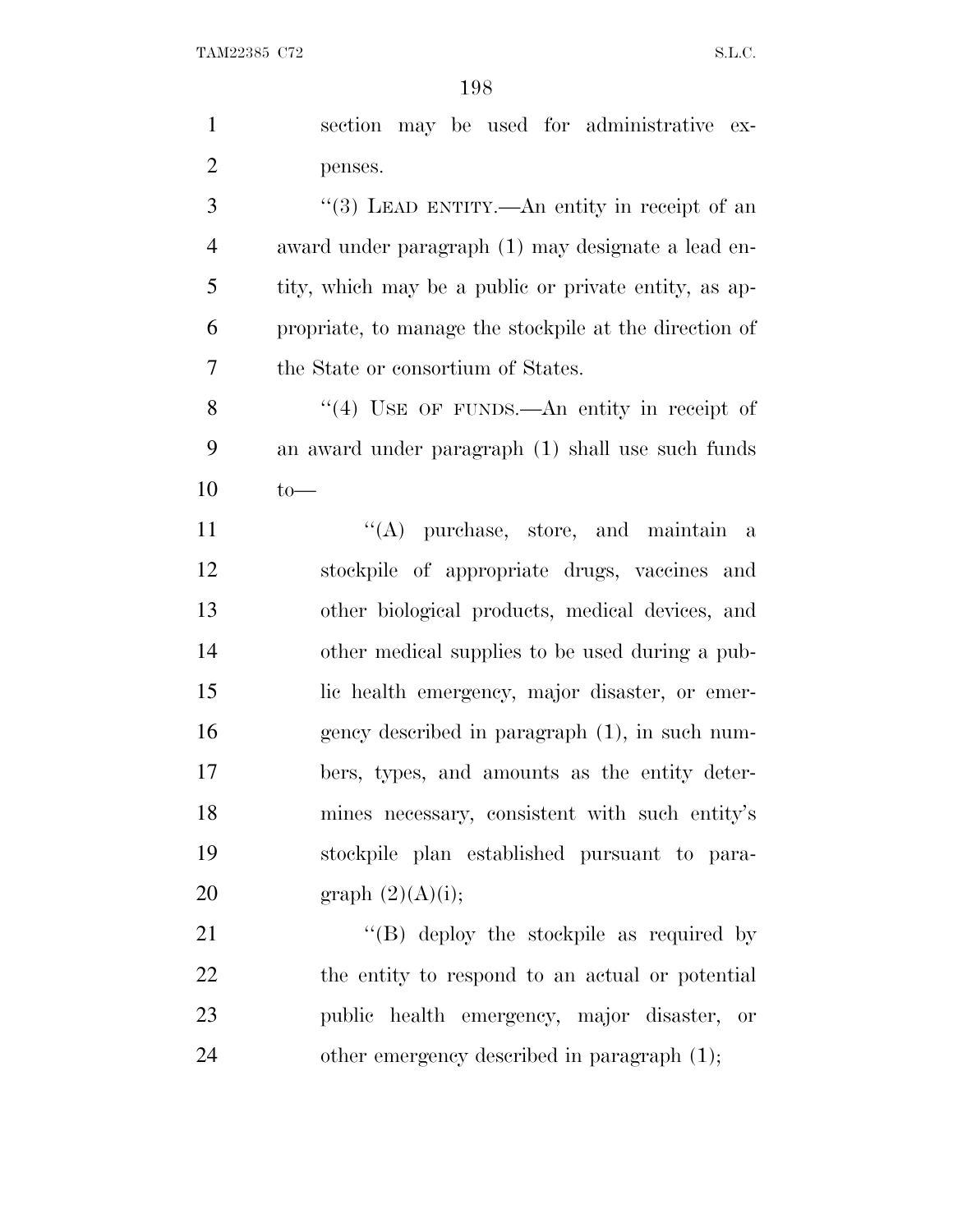$\lq(0)$  replenish and make necessary addi- tions or modifications to the contents of such stockpile, including to address potential deple- tion; 5 "'(D) in consultation with Federal, State, and local officials, take into consideration the availability, deployment, dispensing, and admin- istration requirements of medical products with- in the stockpile; ''(E) ensure that procedures are followed for inventory management and accounting, and for the physical security of the stockpile, as ap- propriate;  $\langle f$  review and revise, as appropriate, the contents of the stockpile on a regular basis to ensure that, to the extent practicable, new tech- nologies and medical products are considered; 18 ''(G) carry out exercises, drills, and other training for purposes of stockpile deployment, dispensing, and administration of medical prod- ucts, and for purposes of assessing the capa- bility of such stockpile to address the medical supply needs of public health emergencies, major disasters, or other emergencies described in paragraph (1) of varying types and scales,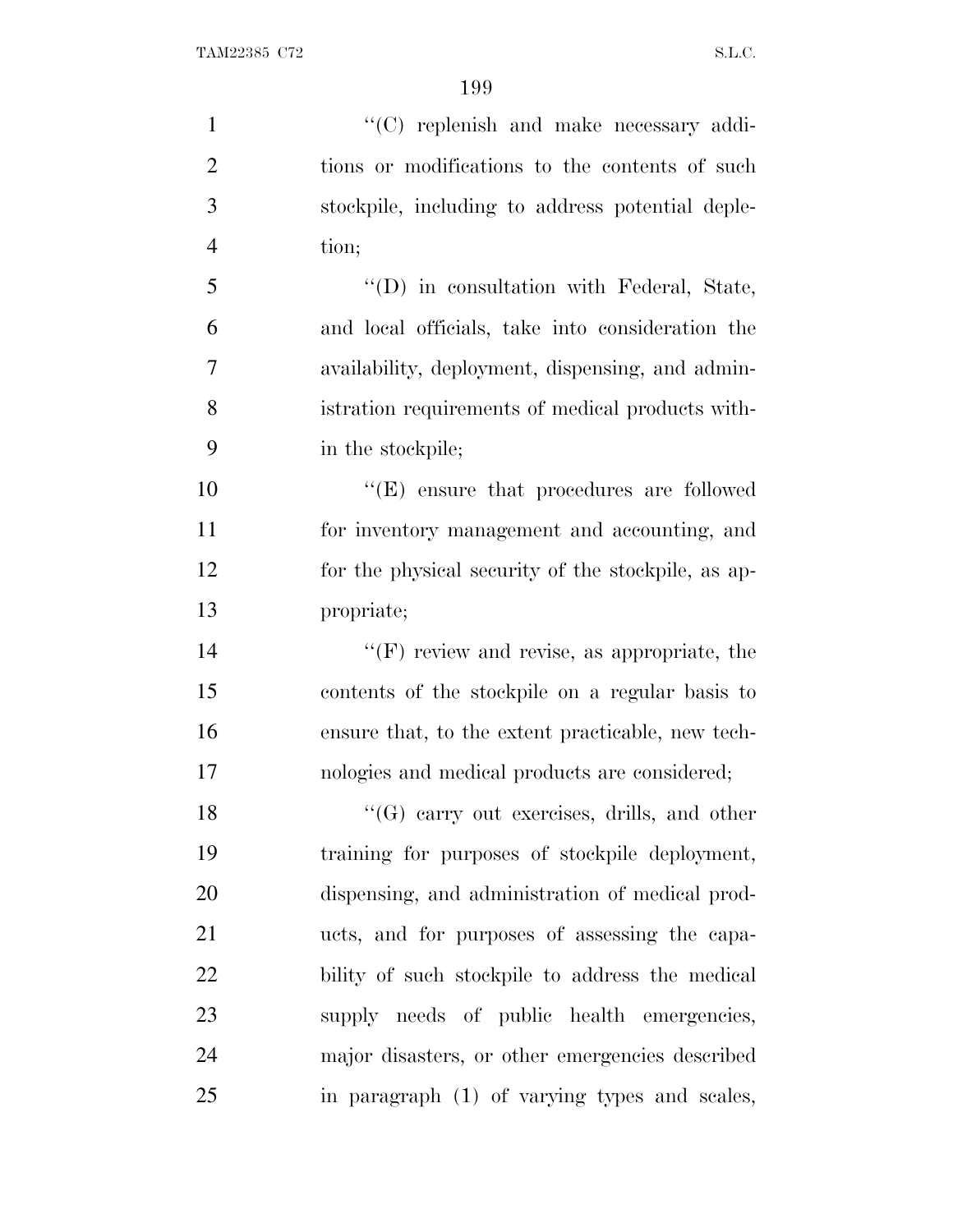which may be conducted in accordance with re-2 quirements related to exercises, drills, and other training for recipients of awards under section 319C–1 or 319C–2, as applicable; and ''(H) carry out other activities related to the State strategic stockpile as the entity deter- mines appropriate, to support State efforts to prepare for, and respond to, public health threats. 10 "(5) SUPPLEMENT NOT SUPPLANT.—Awards under paragraph (1) shall supplement, not supplant, the maintenance and use of the Strategic National Stockpile by the Secretary under subsection (a). 14 "(6) GUIDANCE FOR STATES.—Not later than 180 days after the date of enactment of this sub- section, the Secretary, in consultation with States, health officials, and other relevant stakeholders, as appropriate, shall issue guidance, and update such guidance as appropriate, for States related to main-

 taining and replenishing a stockpile of medical prod- ucts, which may include strategies and best practices related to—

23  $\langle (A)$  types of medical products and med- ical supplies that are critical to respond to pub-lic health emergencies, and may be appropriate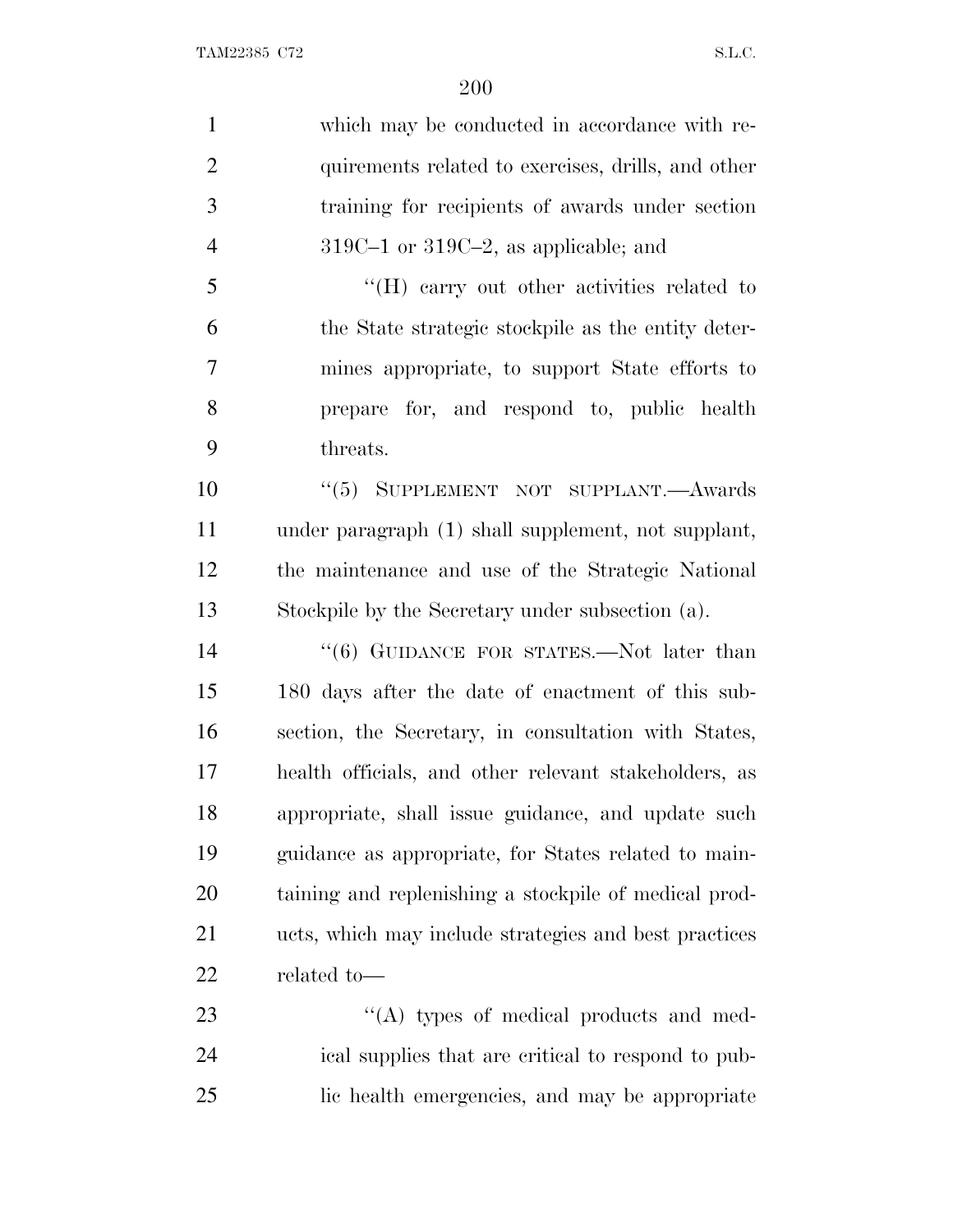| $\mathbf{1}$   | for inclusion in a stockpile by States, with con-       |
|----------------|---------------------------------------------------------|
| $\overline{2}$ | sideration of threats that require the large-scale      |
| 3              | and simultaneous deployment of stockpiles, in-          |
| $\overline{4}$ | cluding the stockpile maintained by the Sec-            |
| 5              | retary pursuant to subsection (a), and long-            |
| 6              | term public health and medical response needs;          |
| 7              | "(B) appropriate management of the con-                 |
| 8              | tents of a stockpile, including management by           |
| 9              | vendors of reserve amounts of medical products          |
| 10             | and supplies intended to be delivered to the            |
| 11             | ownership of the State and appropriate disposi-         |
| 12             | tion of excess products, as applicable; and             |
| 13             | $\lq\lq$ (C) the procurement of medical products        |
| 14             | and medical supplies consistent with the Buy            |
| 15             | American Act of 1933.                                   |
| 16             | "(7) TECHNICAL ASSISTANCE.-The Secretary                |
| 17             | shall provide assistance to States, including technical |
| 18             | assistance, as appropriate, in establishing, maintain-  |
| 19             | ing, improving, and utilizing a medical stockpile, in-  |
| 20             | cluding appropriate inventory management and dis-       |
| 21             | position of products.                                   |
| 22             | $``(8)$ REPORTING.—                                     |
| 23             | "(A) STATE REPORTS.—Each entity re-                     |
| 24             | ceiving an award under paragraph (1) shall up-          |
| 25             | date, as appropriate, the plan established pur-         |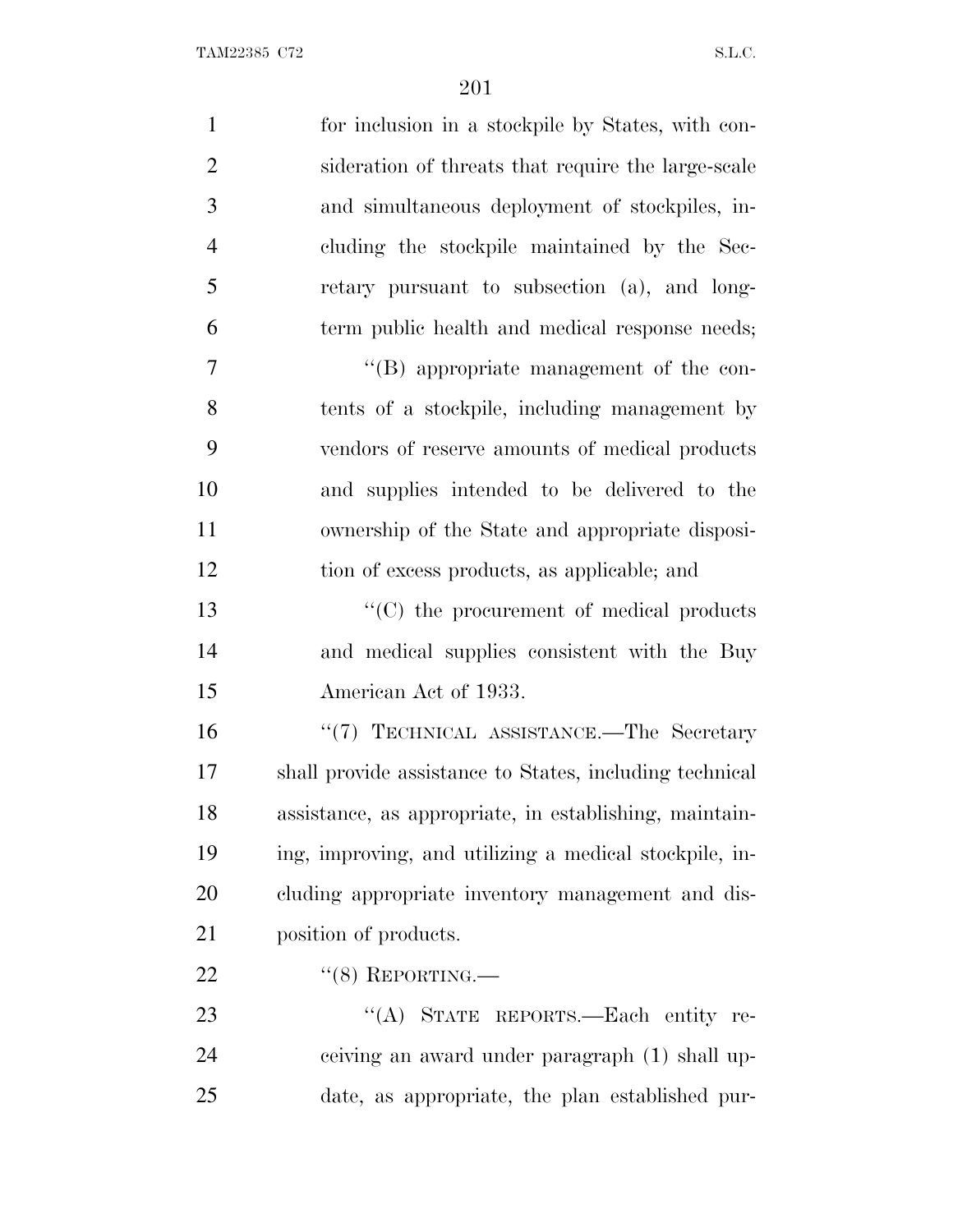1 suant to paragraph  $(2)(A)(i)$  and submit to the Secretary an annual report on implementation of such plan, including any changes to the con- tents of the stockpile supported under such award. The Secretary shall use information ob- tained from such reports to inform the mainte- nance and management of the Strategic Na-tional Stockpile pursuant to subsection (a).

 ''(B) REPORTS TO CONGRESS.—Not later than 1 year after the initial issuance of awards pursuant to paragraph (1), and annually there- after for the duration of the program estab- lished under this subsection, the Secretary shall submit to the Committee on Health, Education, Labor, and Pensions of the Senate and the Committee on Energy and Commerce of the House of Representatives a report on such pro-gram, including—

 ''(i) Federal and State expenditures to support stockpiles under such program;

21  $\frac{1}{1}$  activities conducted pursuant to 22 paragraph  $(4)$ ; and

23  $\frac{1}{1}$  (iii) any additional information from the States that the Secretary determines relevant.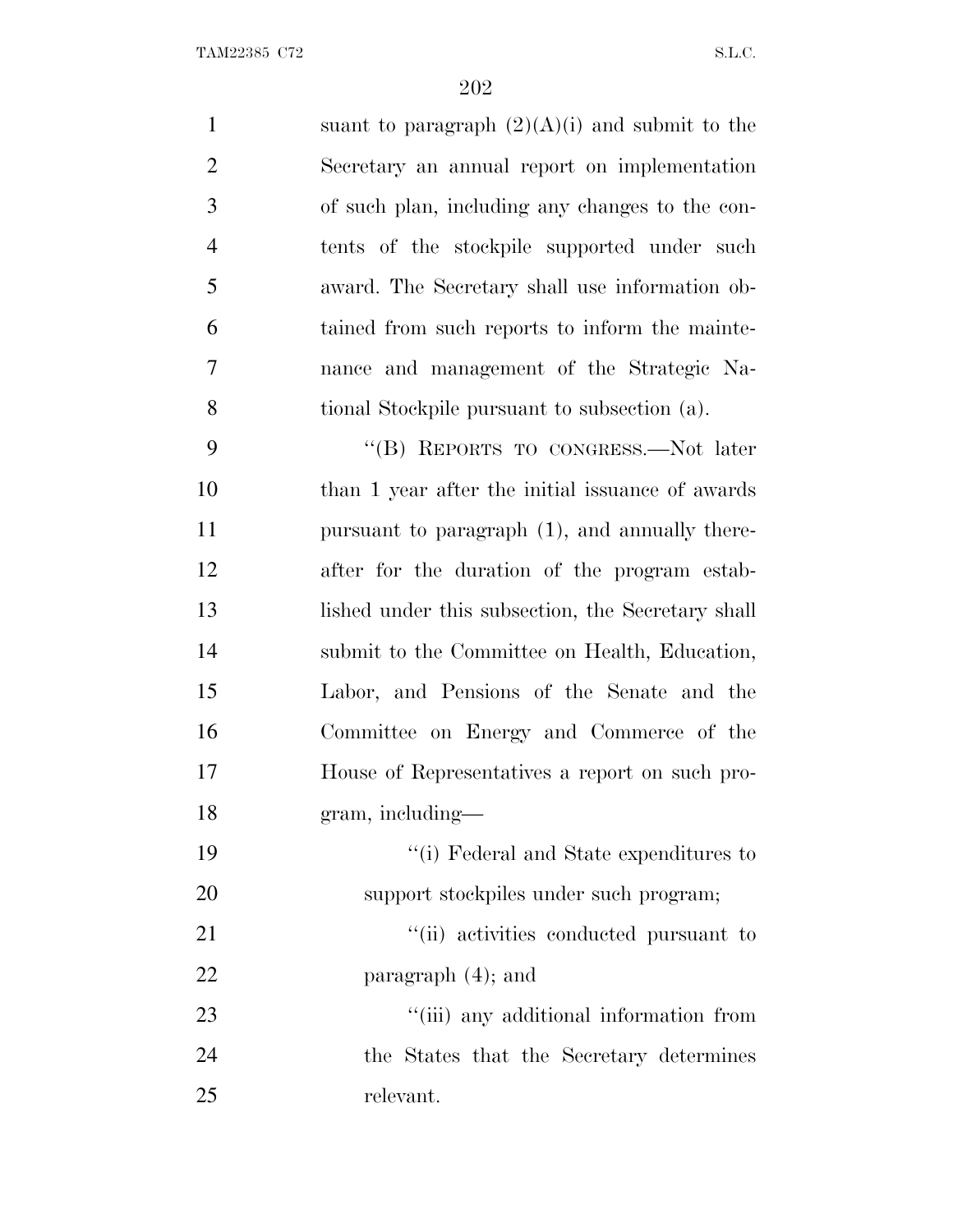1 "(9) AUTHORIZATION OF APPROPRIATIONS.— To carry out this subsection, there is authorized to be appropriated such sums as may be necessary for each of fiscal years 2023 through 2028.''.

 (b) GAO REPORT.—Not later than 3 years after the date on which awards are first issued pursuant to sub- section (i)(1) of section 319F–2 of the Public Health Serv- ice Act (42 U.S.C. 247d–6b), as added by subsection (a), the Comptroller General of the United States shall submit to the Committee on Health, Education, Labor, and Pen- sions of the Senate and the Committee on Energy and Commerce of the House of Representatives a report on the State stockpiles established or maintained pursuant to this section. Such report shall include an assessment of—

 (1) coordination and communication between the Secretary of Health and Human Services and entities in receipt of an award under this section, or a lead entity designated by such entity;

 (2) technical assistance provided by the Sec- retary of Health and Human Services to such enti-ties; and

 (3) the impact of such stockpiles on the ability of the State to prepare for and respond to a public health emergency, major disaster, or other emer-25 gency described in subsection  $(i)(1)$  of section 319F–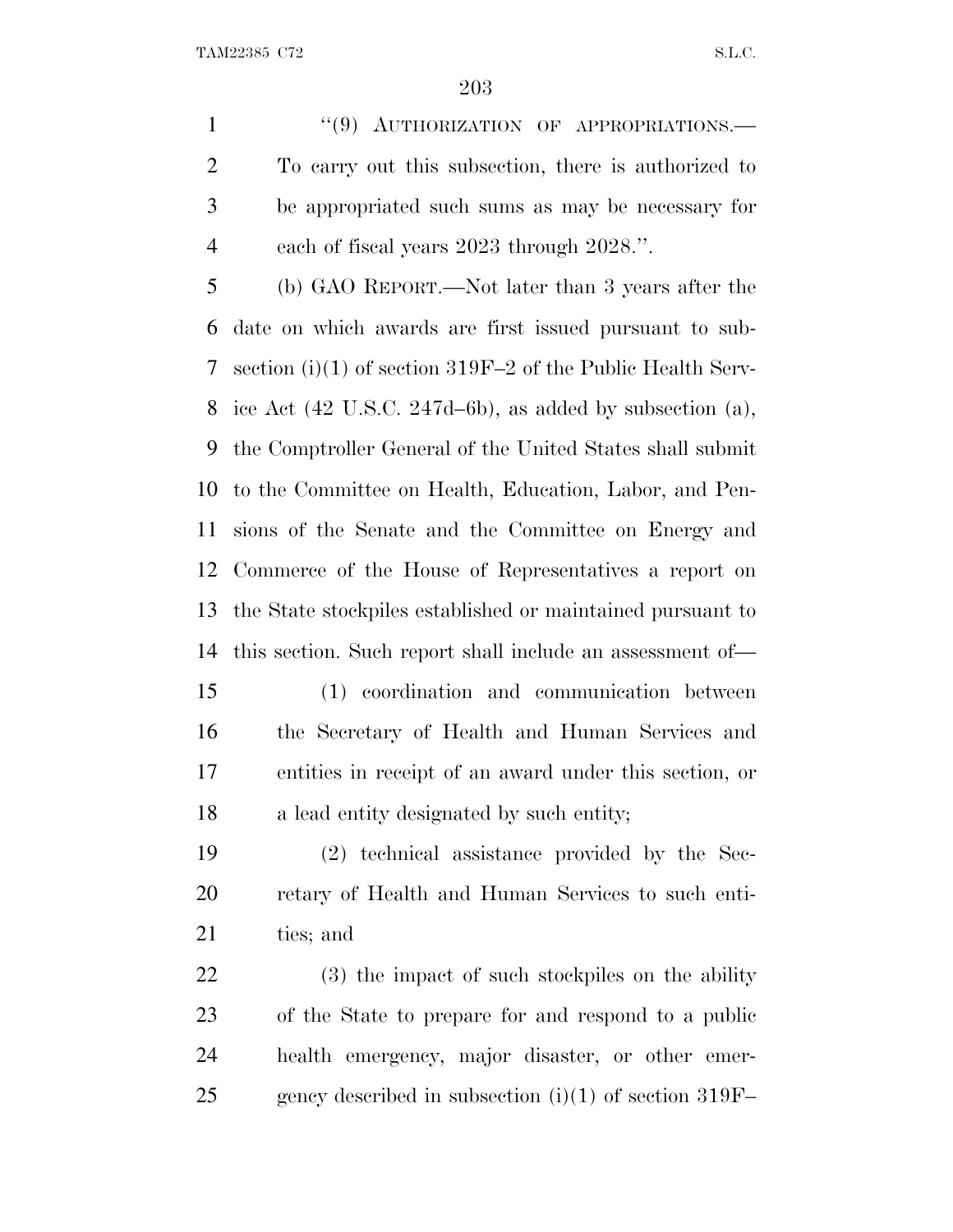| $\mathbf{1}$   | 2 of the Public Health Service Act (42 U.S.C. 247d–     |
|----------------|---------------------------------------------------------|
| $\overline{2}$ | 6b), as added by subsection (a), including the avail-   |
| 3              | ability and distribution of items from such State       |
| 4              | stockpile to health care entities and other applicable  |
| 5              | entities.                                               |
| 6              | TITLE V-ENHANCING DEVELOP-                              |
| $\overline{7}$ | <b>COMBATING</b><br><b>MENT</b><br><b>AND</b>           |
| 8              | <b>SHORTAGES OF</b><br><b>MEDICAL</b>                   |
| 9              | <b>PRODUCTS</b>                                         |
| 10             | Subtitle A—Development and                              |
| 11             | <b>Review</b>                                           |
| 12             | SEC. 501. ADVANCING QUALIFIED INFECTIOUS DISEASE        |
| 13             | PRODUCT INNOVATION.                                     |
| 14             | (a) IN GENERAL.—Section 505E of the Federal             |
| 15             | Food, Drug, and Cosmetic Act (21 U.S.C. 355f) is amend- |
| 16             | $ed$ —                                                  |
| 17             | $(1)$ in subsection $(e)$ —                             |
| 18             | (A) in paragraph $(2)$ , by striking "; or"             |
| 19             | and inserting " $;$ ";"                                 |
| 20             | $(B)$ in paragraph $(3)$ , by striking the pe-          |
|                |                                                         |
| 21             | riod and inserting "; or"; and                          |
| 22             | (C) by adding at the end the following:                 |
| 23             | "(4) an application pursuant to section $351(a)$        |
| 24             | of the Public Health Service Act.";                     |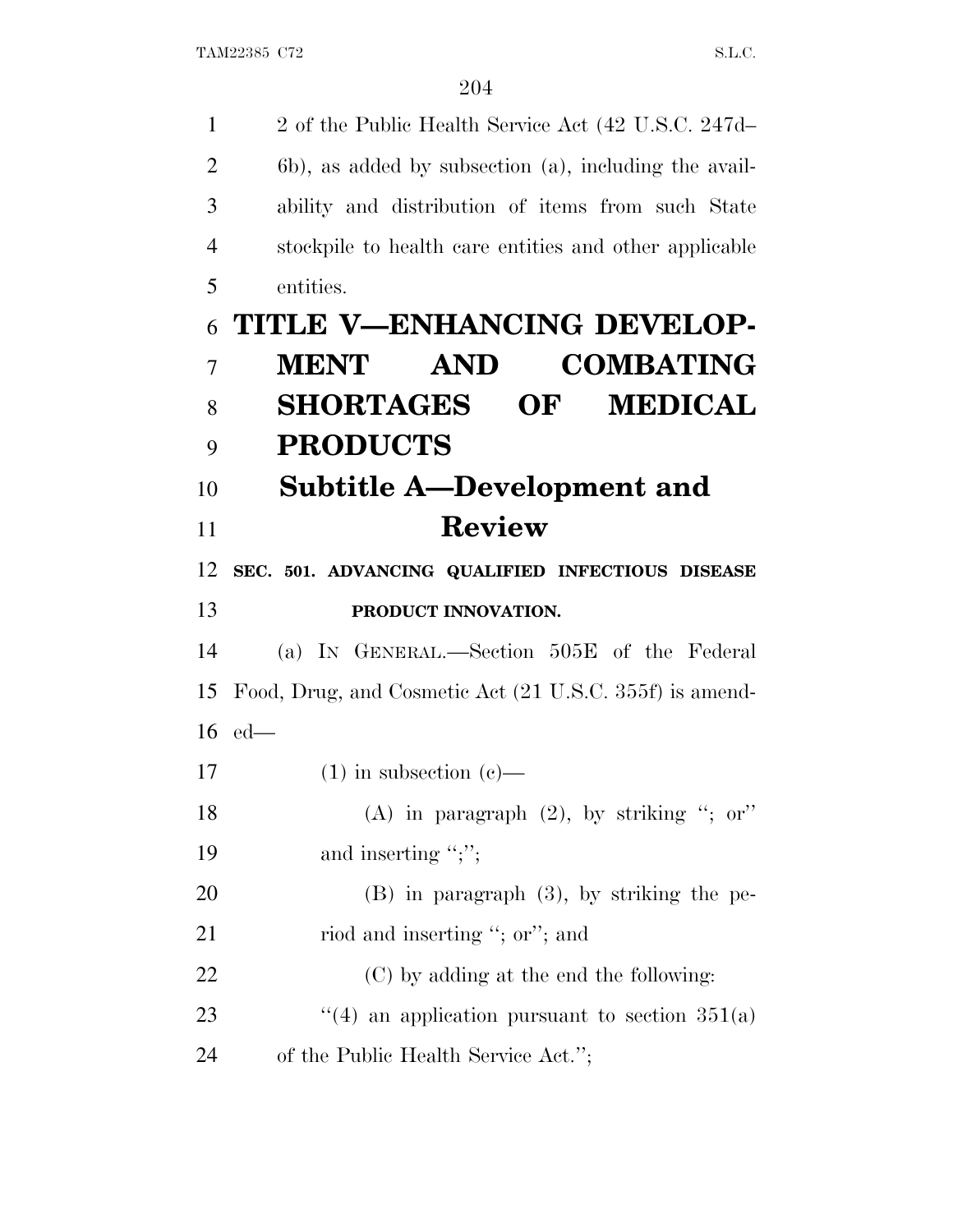| $\mathbf{1}$   | $(2)$ in subsection $(d)(1)$ , by inserting "of this                |
|----------------|---------------------------------------------------------------------|
| $\overline{2}$ | Act or section $351(a)$ of the Public Health Service                |
| 3              | Act" after "section $505(b)$ "; and                                 |
| $\overline{4}$ | $(3)$ by amending subsection $(g)$ to read as fol-                  |
| 5              | lows:                                                               |
| 6              | "(g) QUALIFIED INFECTIOUS DISEASE PRODUCT.—                         |
| 7              | The term 'qualified infectious disease product' means a             |
| 8              | drug, including an antibacterial or antifungal drug or a            |
| 9              | biological product, for human use that—                             |
| 10             | $\lq(1)$ acts directly on bacteria or fungi or on                   |
| 11             | substances produced by such bacteria or fungi; and                  |
| 12             | $\cdot\cdot\cdot(2)$ is intended to treat a serious or life-threat- |
| 13             | ening infection, including such an infection caused                 |
| 14             | $by-$                                                               |
| 15             | $\lq\lq$ and antibacterial or antifungal resist-                    |
| 16             | ant pathogen, including novel or emerging in-                       |
| 17             | fectious pathogens; or                                              |
| 18             | "(B) qualifying pathogens listed by the                             |
| 19             | Secretary under subsection (f).".                                   |
| 20             | (b) PRIORITY REVIEW.—Section $524A(a)$ of the Fed-                  |
| 21             | eral Food, Drug, and Cosmetic Act $(21 \text{ U.S.C. } 360n-1(a))$  |
| 22             | is amended by inserting "of this Act, or section $351(a)$           |
| 23             | of the Public Health Service Act, that requires clinical            |
| 24             | data (other than bioavailability studies) to demonstrate            |
| 25             | safety or effectiveness" before the period.                         |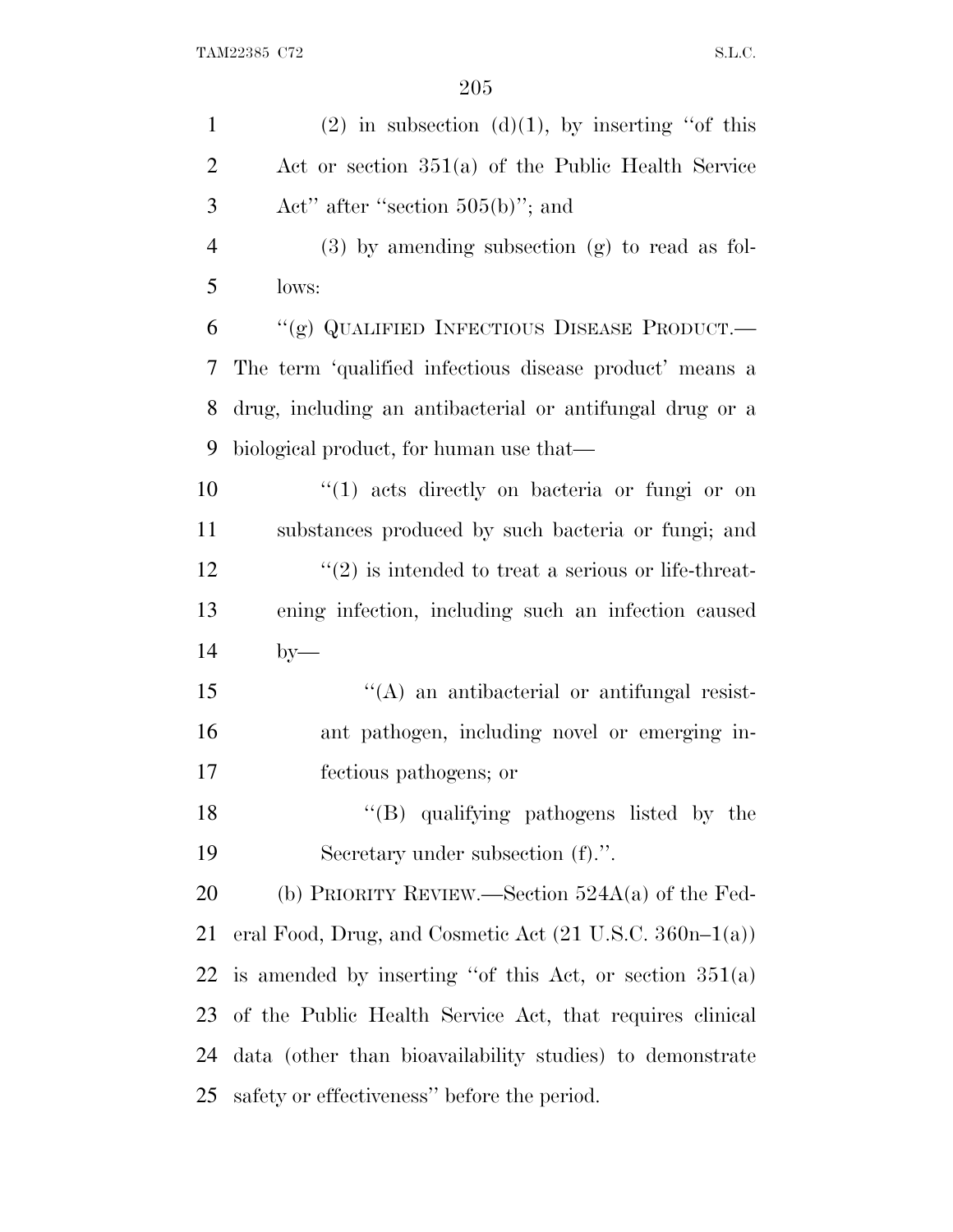### **SEC. 502. MODERNIZING CLINICAL TRIALS.**

 (a) CLARIFYING THE USE OF DIGITAL HEALTH TECHNOLOGIES IN CLINICAL TRIALS.—

 (1) IN GENERAL.—Not later than 1 year after the date of enactment of this Act, the Secretary of Health and Human Services (referred to in this sec- tion as the ''Secretary'') shall issue or revise draft guidance regarding the appropriate use of validated digital health technologies in clinical trials to help improve recruitment for, retention in, participation in, and data collection during, clinical trials, and provide for novel clinical trial designs utilizing such technology for purposes of supporting the develop- ment of, and review of applications for, drugs and devices. Not later than 18 months after the public comment period on such draft guidance ends, the Secretary shall issue a revised draft guidance or final guidance.

 (2) CONTENT.—The guidance described in paragraph (1) shall include—

 (A) recommendations for data collection methodologies by which sponsors may incor- porate the use of digital health technologies in clinical trials to collect data remotely from trial participants;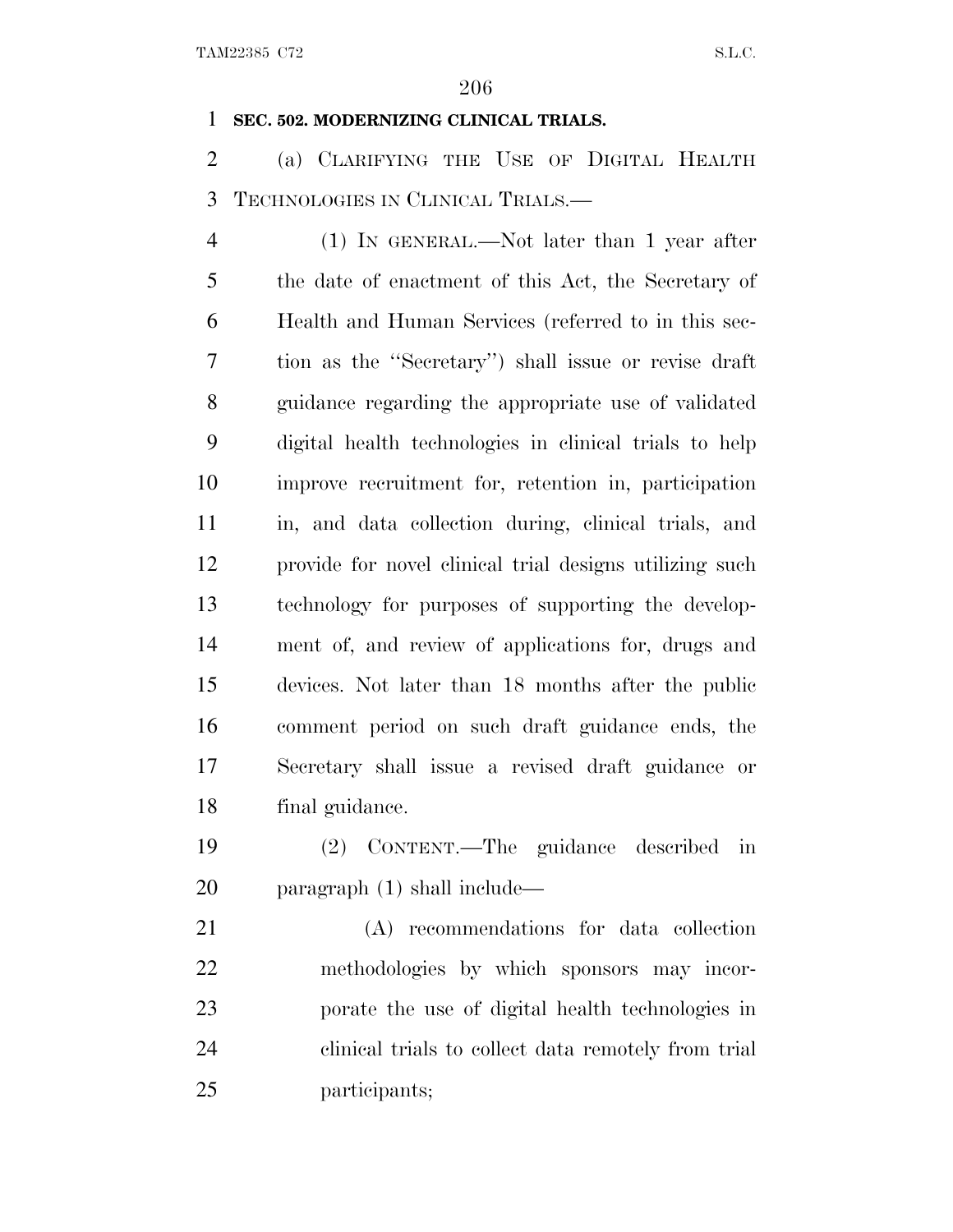| $\mathbf{1}$   | (B) considerations for privacy and security      |
|----------------|--------------------------------------------------|
|                |                                                  |
| $\overline{2}$ | protections for data collected during a clinical |
| 3              | trial, including—                                |
| $\overline{4}$ | (i) recommendations for the protec-              |
| 5              | tion of trial participant data that is col-      |
| 6              | lected or used in research, using digital        |
| $\tau$         | health technologies;                             |
| 8              | (ii) compliance with the regulations             |
| 9              | promulgated under section $264(e)$ of the        |
| 10             | Health Insurance Portability and Account-        |
| 11             | ability Act of 1996 (42 U.S.C. 1320d-2           |
| 12             | note), subpart $B$ of part $50$ of title $21$ ,  |
| 13             | Code of Federal Regulations, subpart C of        |
| 14             | part 56 of title 21, Code of Federal Regu-       |
| 15             | lations, the Federal policy for the protec-      |
| 16             | tion of human subjects under subpart A of        |
| 17             | part 46 of title 45, Code of Federal Regu-       |
| 18             | lations (commonly known as the "Common           |
| 19             | Rule"), and part 2 of title 42, Code of          |
| 20             | Federal Regulations (or any successor reg-       |
| 21             | ulations); and                                   |
| 22             | (iii) recommendations for protection             |
| 23             | of clinical trial participant data against cy-   |
| 24             | bersecurity threats, as applicable;              |
|                |                                                  |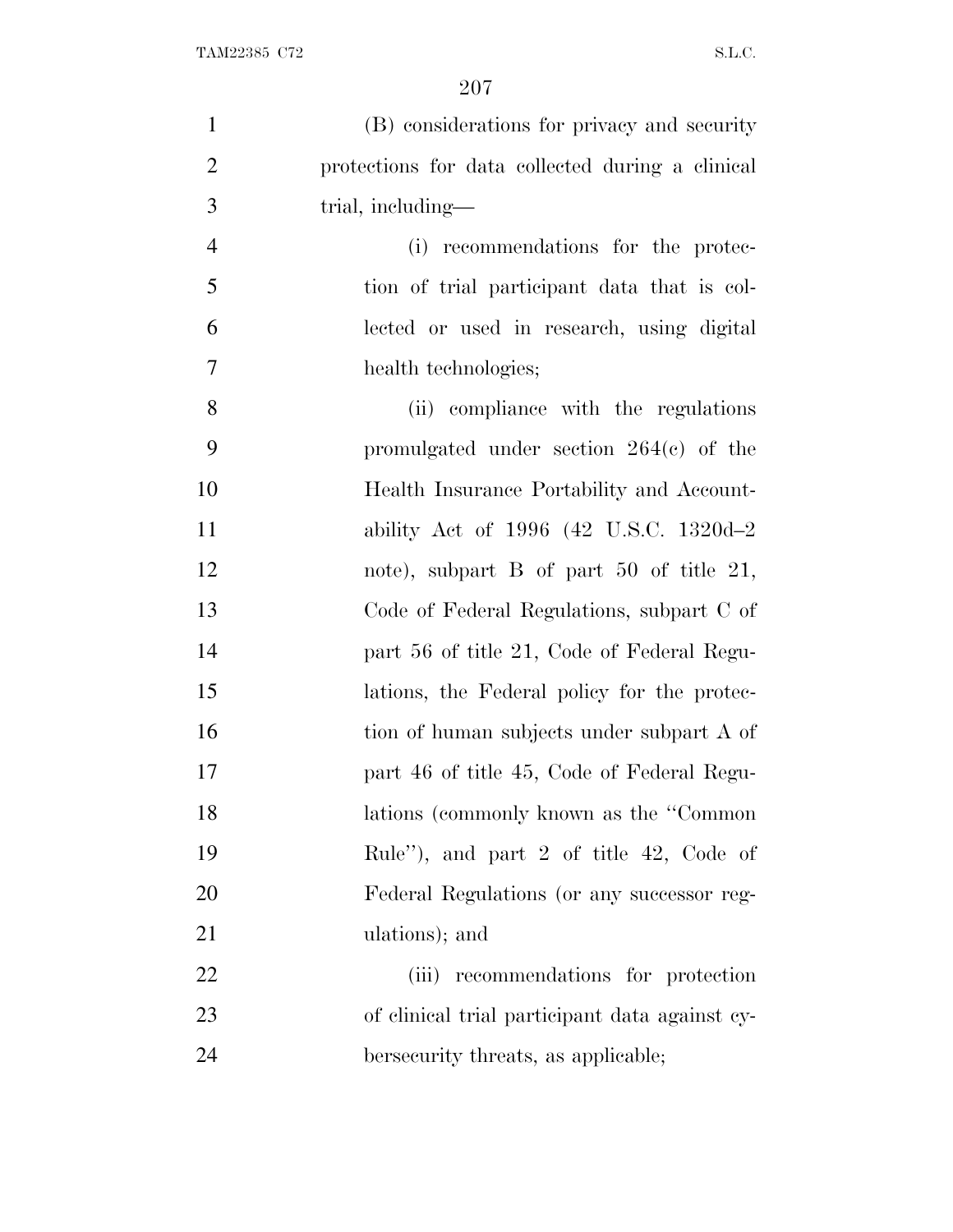TAM22385 C72 S.L.C.

| $\mathbf{1}$   | (C) considerations on data collection meth-        |
|----------------|----------------------------------------------------|
| $\overline{2}$ | ods to help increase recruitment of clinical trial |
| 3              | participants and the level of participation of     |
| $\overline{4}$ | such participants, reduce burden on clinical       |
| 5              | trial participants, and optimize data quality;     |
| 6              | (D) recommendations for the use of elec-           |
| 7              | tronic methods to obtain informed consent from     |
| 8              | clinical trial participants, taking into consider- |
| 9              | ation applicable Federal law, including subpart    |
| 10             | B of part 50 of title 21, Code of Federal Regu-    |
| 11             | lations (or successor regulations), and, as ap-    |
| 12             | propriate, State law;                              |
| 13             | (E) best practices for communication and           |
| 14             | early engagement between sponsors and the          |
| 15             | Secretary on the development of data collection    |
| 16             | methods;                                           |
| 17             | (F) the appropriate format to submit such          |
| 18             | data to the Secretary;                             |
| 19             | (G) a description of the manner in which           |
| 20             | the Secretary may assess or evaluate data col-     |
| 21             | lected through digital health technologies to      |
| 22             | support the development of the drug or device;     |
| 23             | (H) recommendations regarding the data             |
| 24             | and information needed to demonstrate that a       |
| 25             | digital health technology is fit-for-purpose for a |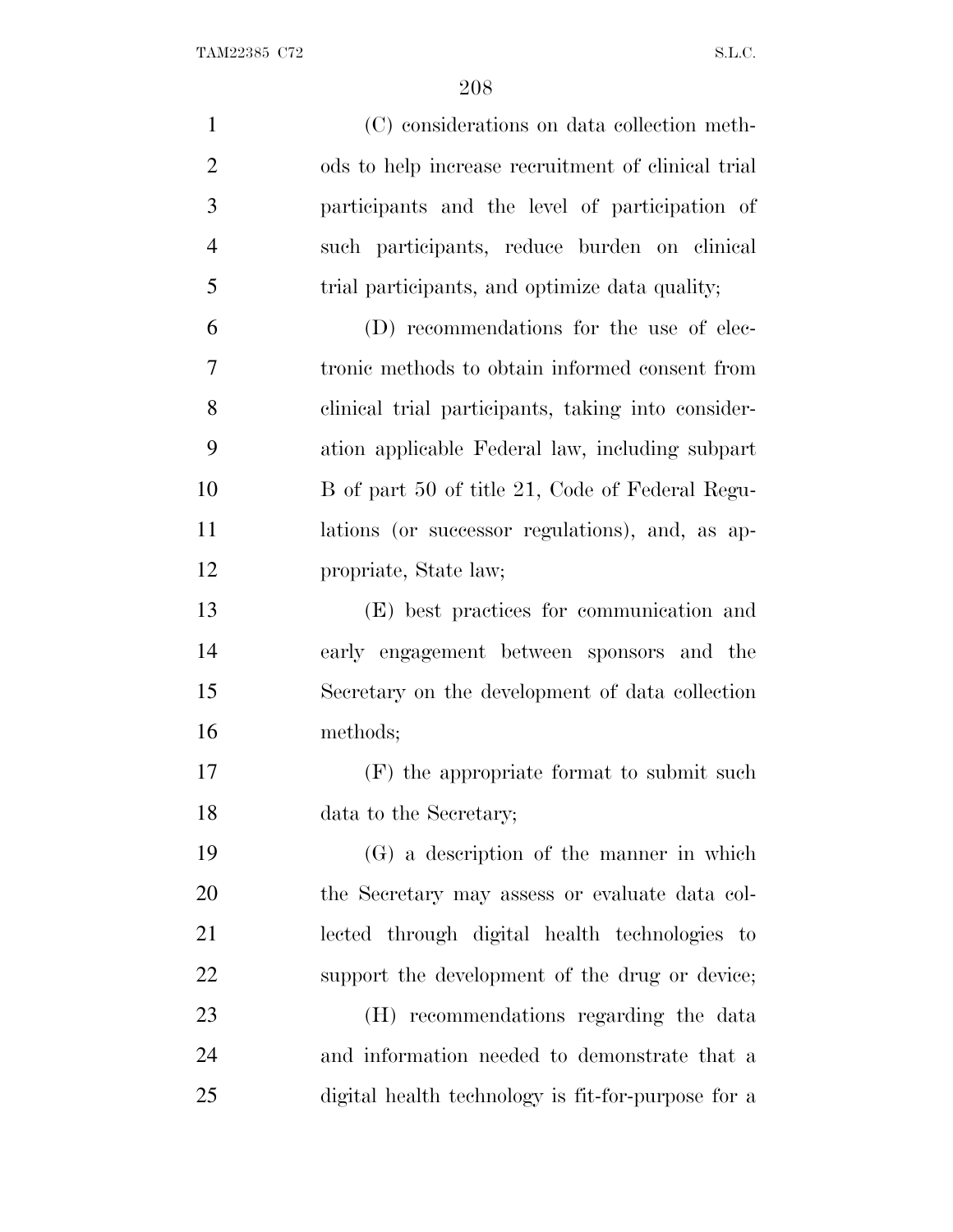clinical trial, and a description of how the Sec- retary will evaluate such data and information; and

 (I) recommendations for increasing access to, and the use of, digital health technologies in clinical trials to facilitate the inclusion of di- verse and underrepresented populations, as ap- propriate, including considerations for access to, and the use of, digital health technologies in clinical trials by people with disabilities and pe-diatric populations.

 (b) ADVANCING DECENTRALIZED CLINICAL TRIALS.—

 (1) IN GENERAL.—Not later than 1 year after the date of enactment of this Act, the Secretary shall issue or revise draft guidance to provide rec- ommendations to clarify and advance the use of de- centralized clinical trials to support the development of drugs and devices and help improve trial partici- pant engagement and advance the use of flexible and novel clinical trial designs. Not later than 18 months after the public comment period on such draft guid- ance ends, the Secretary shall issue a revised draft guidance or final guidance.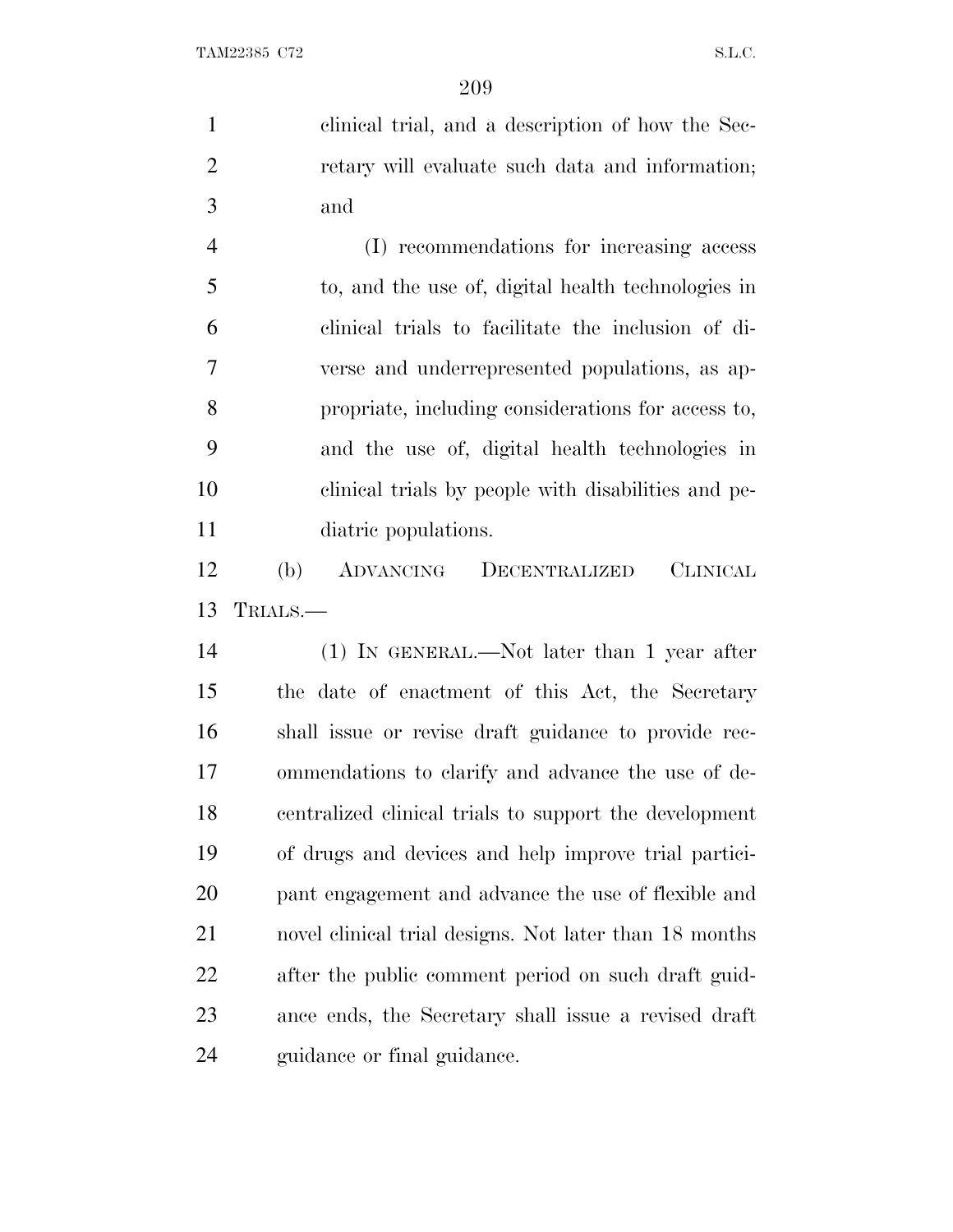| $\mathbf{1}$   | (2) CONTENT.—The guidance described<br>in           |
|----------------|-----------------------------------------------------|
| $\overline{2}$ | paragraph $(1)$ shall include—                      |
| 3              | (A) recommendations for methods of re-              |
| $\overline{4}$ | mote data collection, including trial participant   |
| 5              | experience data, though the use of digital health   |
| 6              | technologies, telemedicine, local laboratories,     |
| 7              | local health care providers, or other options for   |
| 8              | data collection;                                    |
| 9              | (B) considerations for sponsors to mini-            |
| 10             | mize or reduce burdens for clinical trial partici-  |
| 11             | pants associated with participating in a clinical   |
| 12             | trial, such as the use of digital technologies,     |
| 13             | telemedicine, local laboratories, local health care |
| 14             | providers, or other data collection or assessment   |
| 15             | options, health care provider home visits, direct-  |
| 16             | to-participant shipping of investigational drugs    |
| 17             | and devices, and electronic informed consent, as    |
| 18             | appropriate;                                        |
| 19             | (C) recommendations regarding conducting            |
| 20             | decentralized clinical trials to facilitate and en- |
| 21             | courage diversity among the clinical trial par-     |
| 22             | ticipants, as appropriate;                          |
| 23             | (D) recommendations for strategies and              |
| 24             | methods for recruiting, retaining, and engaging     |
| 25             | with clinical trial participants, including com-    |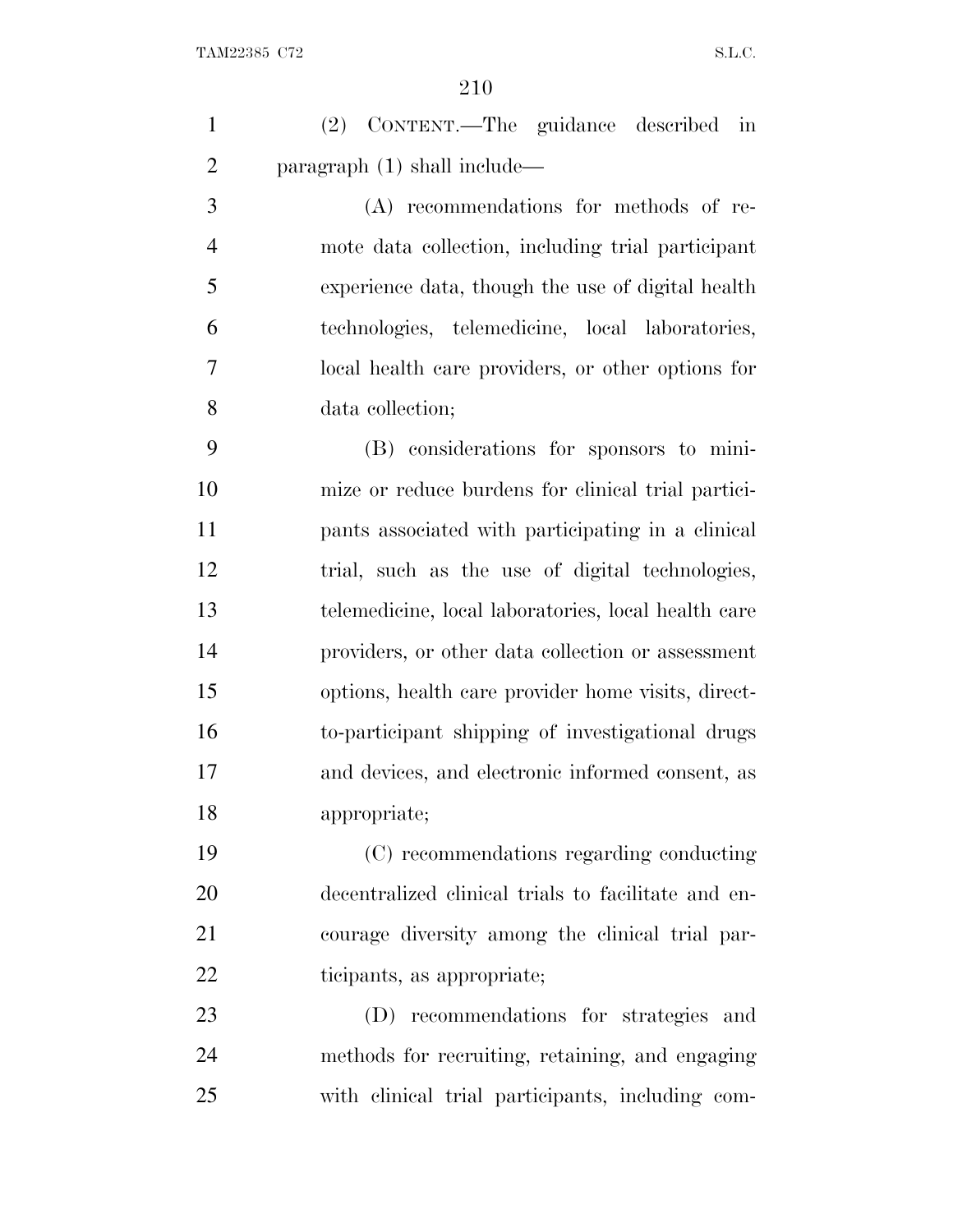| $\mathbf{1}$   | munication regarding the role of trial partici-   |
|----------------|---------------------------------------------------|
| $\overline{2}$ | pants and community partners to facilitate clin-  |
| 3              | ical trial recruitment and engagement, including  |
| $\overline{4}$ | with respect to diverse and underrepresented      |
| 5              | populations, as appropriate;                      |
| 6              | (E) considerations for review and oversight       |
| $\overline{7}$ | by sponsors and institutional review boards, in-  |
| 8              | cluding remote trial oversight;                   |
| 9              | (F) recommendations for decentralized             |
| 10             | clinical trial protocol designs and processes for |
| 11             | evaluating such proposed trial designs;           |
| 12             | (G) recommendations for digital health            |
| 13             | technology and other remote assessment tools      |
| 14             | that may support decentralized clinical trials,   |
| 15             | including guidance on appropriate technological   |
| 16             | platforms and tools, data collection and use,     |
| 17             | data integrity, and communication to clinical     |
| 18             | trial participants through such technology;       |
| 19             | (H) a description of the manner in which          |
| 20             | the Secretary will assess or evaluate data col-   |
| 21             | lected within a decentralized clinical trial to   |
| 22             | support the development of the drug or device,    |
| 23             | if the manner is different from that used for a   |
| 24             | non-decentralized trial;                          |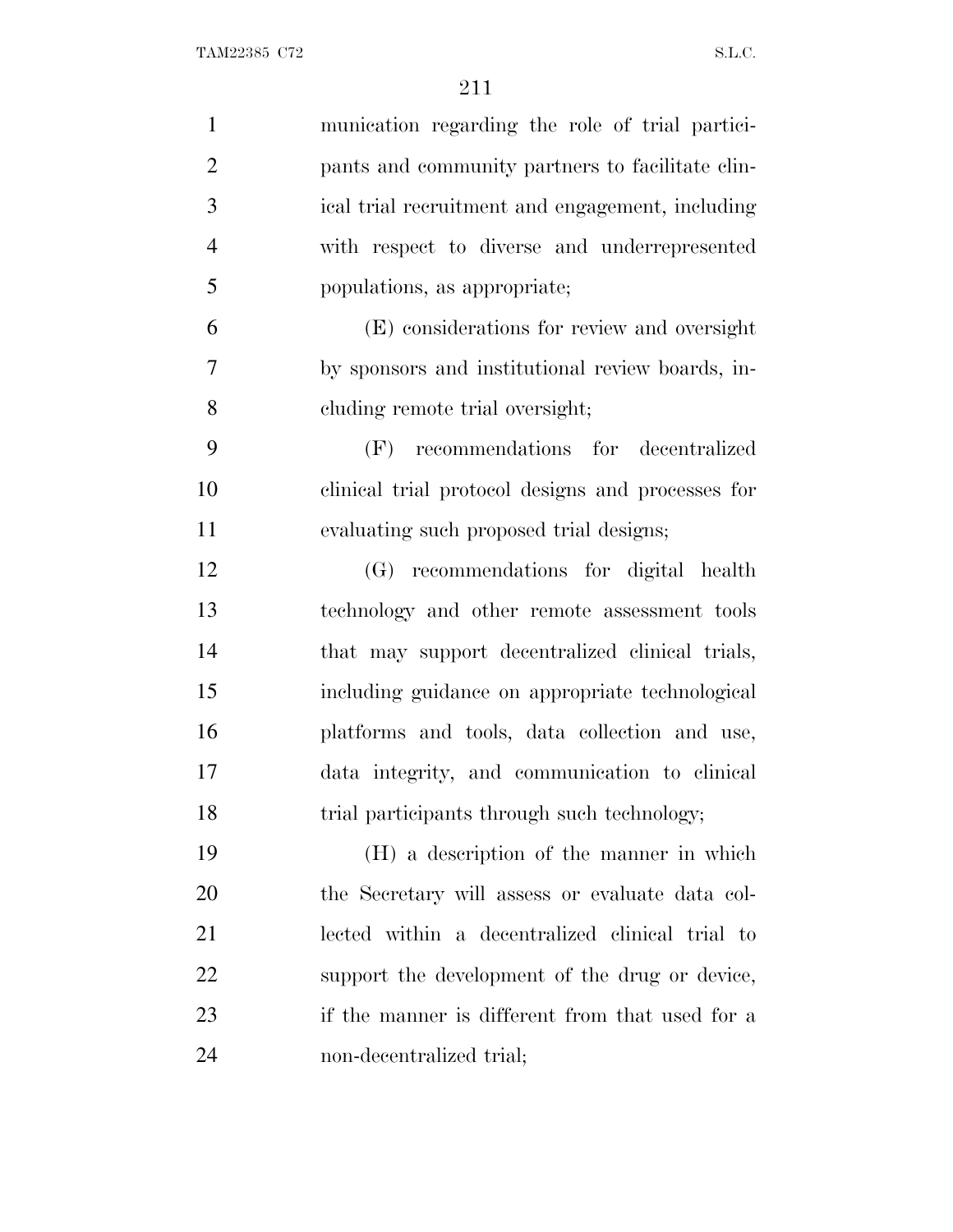| $\mathbf{1}$   | (I) considerations for sponsors to validate           |
|----------------|-------------------------------------------------------|
| $\overline{2}$ | digital technologies and establish appropriate        |
| 3              | clinical endpoints for use in decentralized trials;   |
| $\overline{4}$ | (J) considerations for privacy and security           |
| 5              | of personally identifiable information of trial       |
| 6              | participants; and                                     |
| $\overline{7}$ | (K) considerations for conducting clinical            |
| 8              | trials using centralized approaches in conjunc-       |
| 9              | tion with decentralized approaches.                   |
| 10             | SEAMLESS AND CONCURRENT CLINICAL<br>(e)               |
| 11             | TRIALS.—                                              |
| 12             | $(1)$ In GENERAL.—Not later than 1 year after         |
| 13             | the date of enactment of this Act, the Secretary      |
| 14             | shall issue or revise draft guidance on the use of    |
| 15             | seamless, concurrent, and other innovative clinical   |
| 16             | trial designs to support the expedited development    |
| 17             | and review of applications for drugs, as appropriate. |
| 18             | Not later than 18 months after the public comment     |
| 19             | period on such draft guidance ends, the Secretary     |
| 20             | shall issue a revised draft guidance or final guid-   |
| 21             | ance.                                                 |
| 22             | (2) CONTENT.—The guidance described in                |
| 23             | paragraph $(1)$ shall include—                        |
| 24             | (A) recommendations on the use of expan-              |
| 25             | sion cohorts and other seamless clinical trial de-    |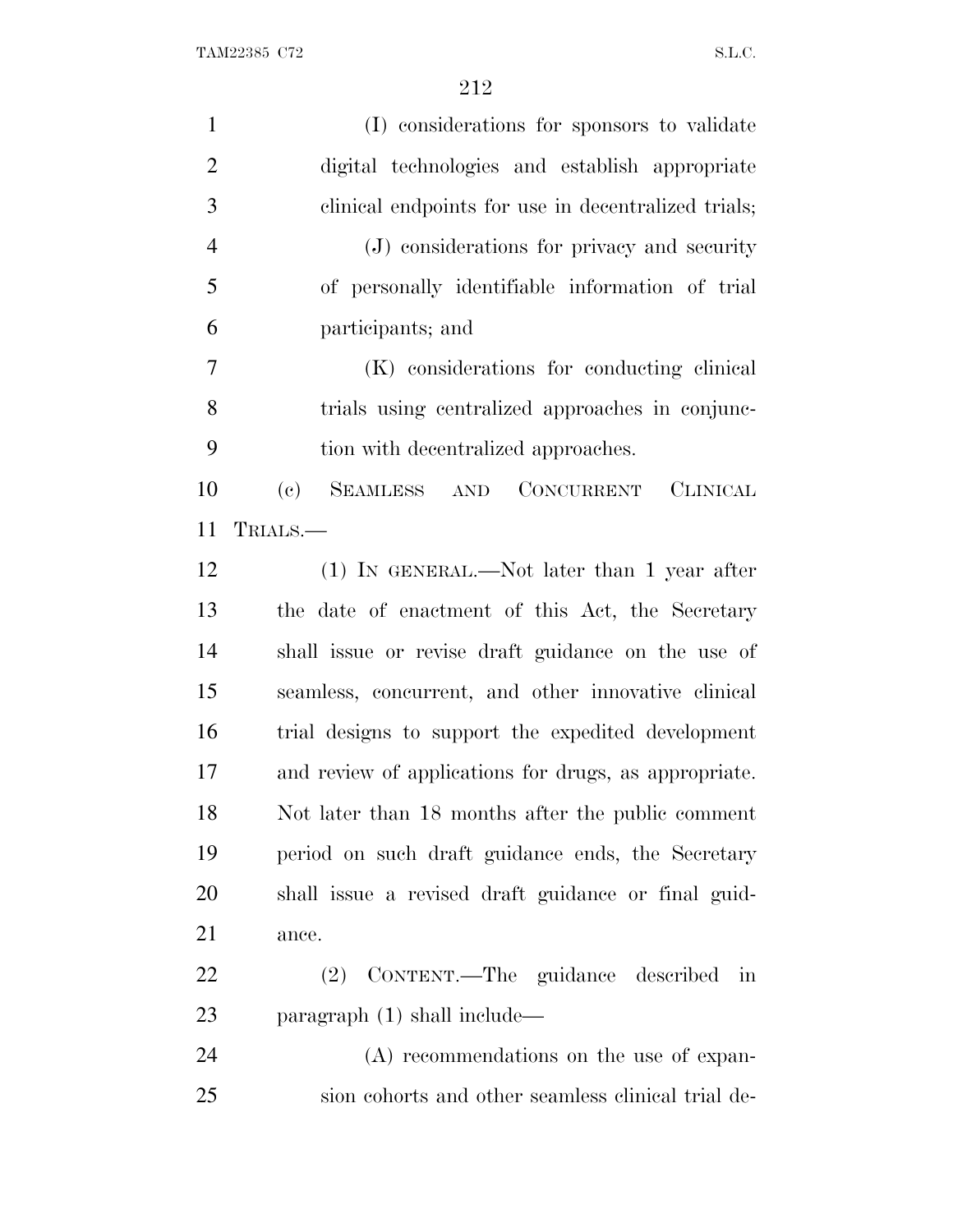| $\mathbf{1}$   | signs to assess different aspects of product can-     |
|----------------|-------------------------------------------------------|
| $\overline{2}$ | didates in one continuous trial, including how        |
| 3              | such clinical trial designs can be used as part       |
| $\overline{4}$ | of meeting the substantial evidence standard          |
| 5              | under section $505(d)$ of the Federal Food,           |
| 6              | Drug, and Cosmetic Act $(21 \text{ U.S.C. } 355(d));$ |
| 7              | (B) recommendations on the use of clinical            |
| 8              | trial designs that involve the concurrent con-        |
| 9              | duct of different or multiple clinical trial          |
| 10             | phases, and the concurrent conduct of pre-            |
| 11             | clinical testing, to expedite the development of      |
| 12             | new drugs and facilitate the timely collection of     |
| 13             | data;                                                 |
| 14             | (C) recommendations for how to streamline             |
| 15             | trial logistics and facilitate the efficient collec-  |
| 16             | tion and analysis of clinical trial data, including   |
| 17             | any planned interim analyses and how such             |
| 18             | analyses could be used to streamline the prod-        |
| 19             | uct development and review processes;                 |
| 20             | (D) considerations to assist sponsors in en-          |
| 21             | suring the rights, safety, and welfare of clinical    |
| 22             | trial participants, maintaining compliance with       |
| 23             | good clinical practice regulations, minimizing        |

 risks to clinical trial data integrity, and ensur-ing the reliability of clinical trial results;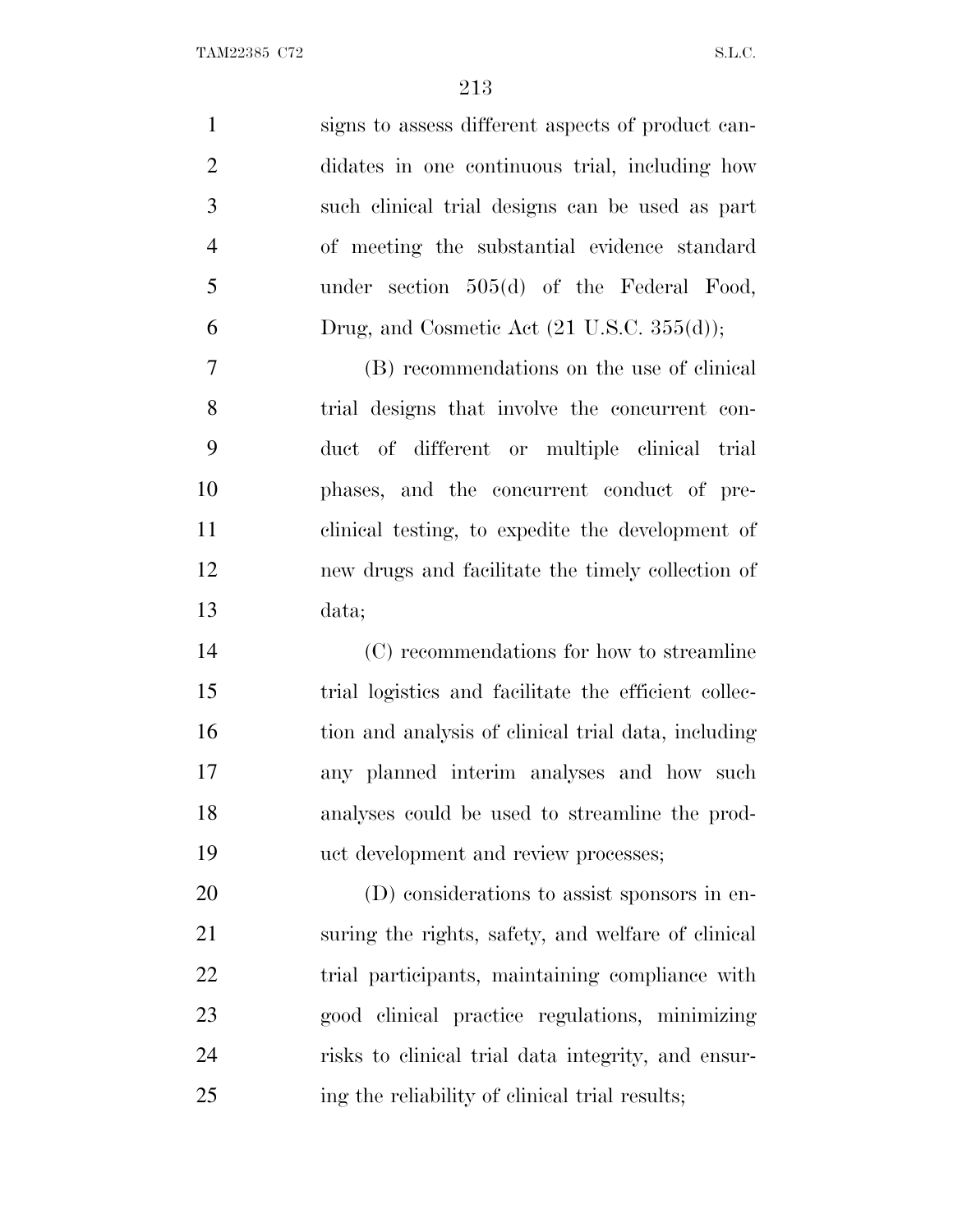TAM22385 C72 S.L.C.

| $\mathbf{1}$   | (E) recommendations for communication                            |
|----------------|------------------------------------------------------------------|
| $\overline{2}$ | and early engagement between sponsors and the                    |
| 3              | Food and Drug Administration on the develop-                     |
| $\overline{4}$ | ment of seamless, concurrent, or other adaptive                  |
| 5              | trial designs, including review of, and feedback                 |
| 6              | on, clinical trial protocols; and                                |
| 7              | $(F)$ a description of the manner in which                       |
| 8              | the Secretary will assess or evaluate data col-                  |
| 9              | lected through seamless, concurrent, or other                    |
| 10             | adaptive trial designs to support the develop-                   |
| 11             | ment of the drug.                                                |
| 12             | (d)<br>INTERNATIONAL HARMONIZATION.—The Sec-                     |
| 13             | retary shall work with foreign regulators pursuant to            |
| 14             | memoranda of understanding or other arrangements gov-            |
| 15             | erning the exchange of information to facilitate inter-          |
| 16             | national harmonization of the regulation and use of decen-       |
| 17             | tralized clinical trials, digital technology in clinical trials, |
| 18             | and seamless, concurrent, and other adaptive or innovative       |
|                |                                                                  |

clinical trial designs.

# **SEC. 503. ACCELERATING COUNTERMEASURE DEVELOP-MENT AND REVIEW.**

 Section 565 of the Federal Food, Drug, and Cosmetic Act (21 U.S.C. 360bbb–4) is amended by adding at the end the following: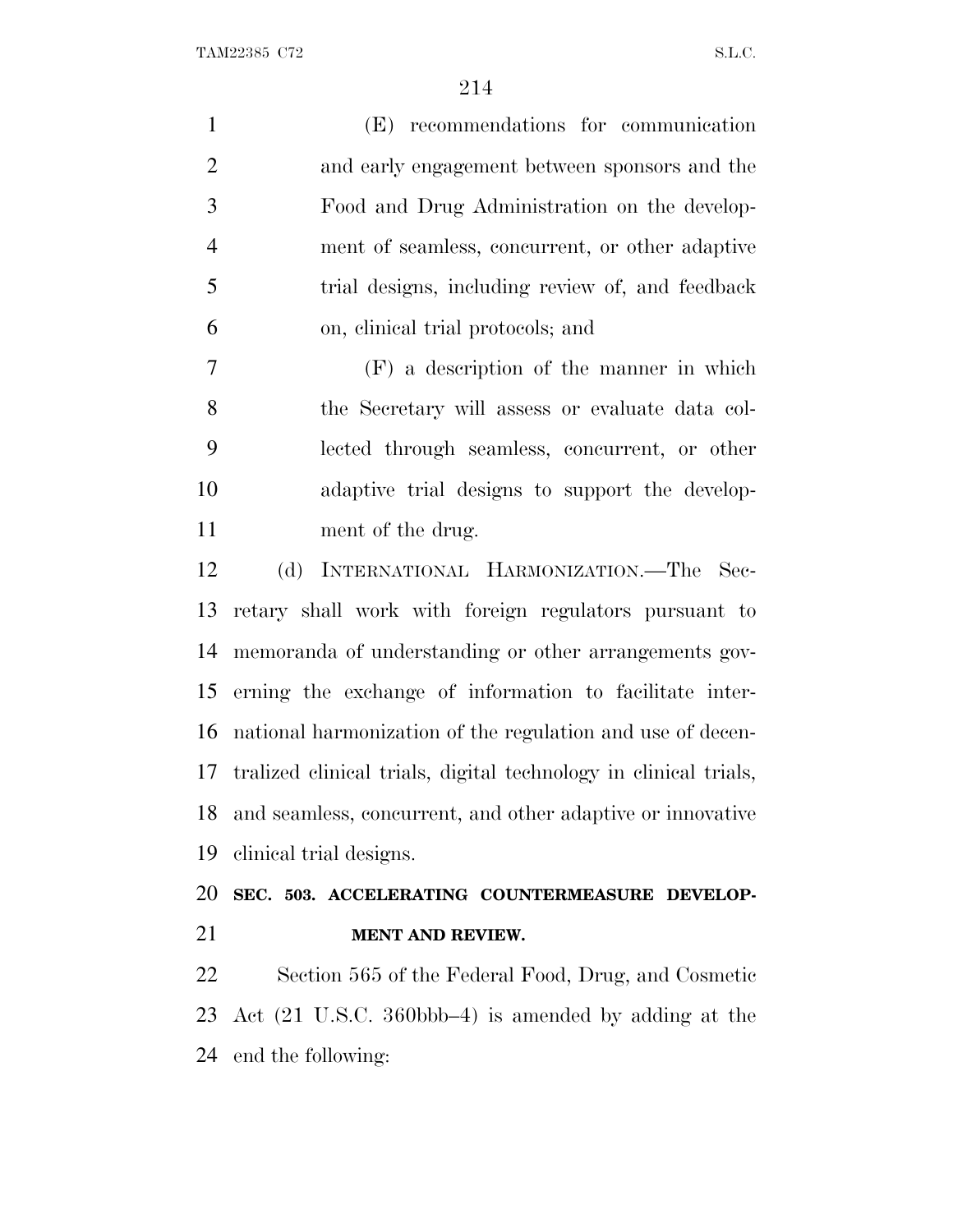''(h) ACCELERATING COUNTERMEASURE DEVELOP-MENT AND REVIEW DURING AN EMERGENCY.—

3 "(1) ACCELERATION OF COUNTERMEASURE DE- VELOPMENT AND REVIEW.—The Secretary may, at the request of the sponsor of a countermeasure, dur- ing a domestic, military, or public health emergency or material threat described in section  $564A(a)(1)(C)$ , expedite the development and review of countermeasures that are intended to address such domestic, military, or public health emergency or material threat for approval, licensure, clearance, or authorization under this title or section 351 of the Public Health Service Act.

14  $\frac{1}{2}$  ACTIONS.—The actions to expedite the de- velopment and review of a countermeasure under paragraph (1) may include the following:

17 "(A) Expedited review of submissions made by sponsors of countermeasures to the Food and Drug Administration, including roll- ing submissions of countermeasure applications 21 and other submissions.

22 "'(B) Expedited and increased engagement with sponsors regarding countermeasure devel-opment and manufacturing, including—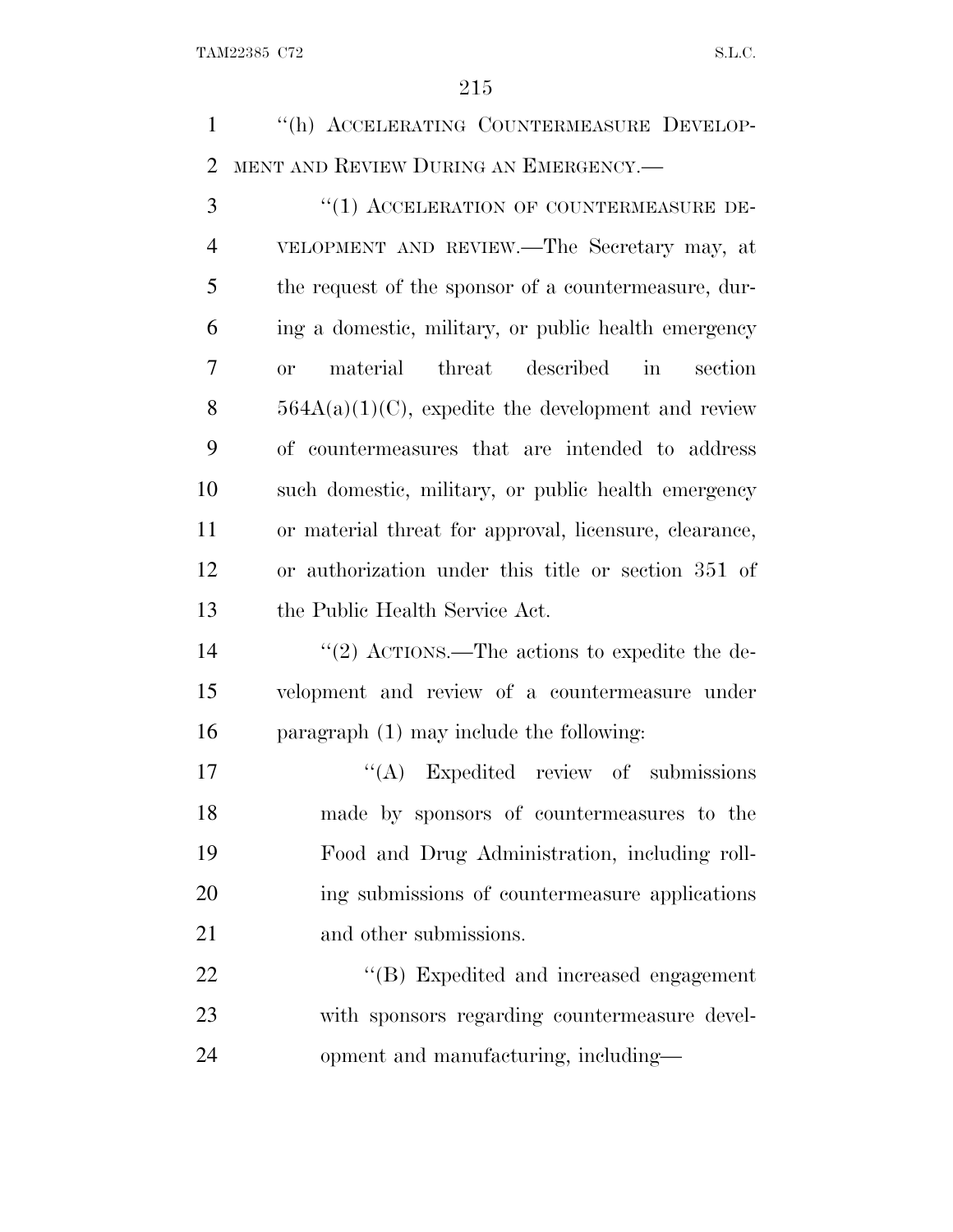| $\mathbf{1}$   | "(i) holding meetings with the sponsor           |
|----------------|--------------------------------------------------|
| $\overline{2}$ | and the review team and providing timely         |
| 3              | advice to, and interactive communication         |
| $\overline{4}$ | with, the sponsor regarding the develop-         |
| 5              | ment of the countermeasure to ensure that        |
| 6              | the development program to gather the            |
| $\tau$         | nonclinical and clinical data necessary for      |
| 8              | approval, licensure, clearance, or author-       |
| 9              | ization is as efficient as practicable;          |
| 10             | "(ii) involving senior managers and              |
| 11             | experienced review staff, as appropriate, in     |
| 12             | a collaborative, cross-disciplinary review;      |
| 13             | "(iii) assigning a cross-disciplinary            |
| 14             | project lead for the review team to facili-      |
| 15             | tate;                                            |
| 16             | "(iv) taking steps to ensure that the            |
| 17             | design of the clinical trials is as efficient as |
| 18             | practicable, when scientifically appropriate,    |
| 19             | such as by minimizing the number of pa-          |
| 20             | tients exposed to a potentially less effica-     |
| 21             | cious treatment; and                             |
| 22             | $f'(v)$ streamlining the review of ap-           |
| 23             | proved, licensed, cleared, or authorized         |
| 24             | countermeasures to treat or prevent new or       |
|                |                                                  |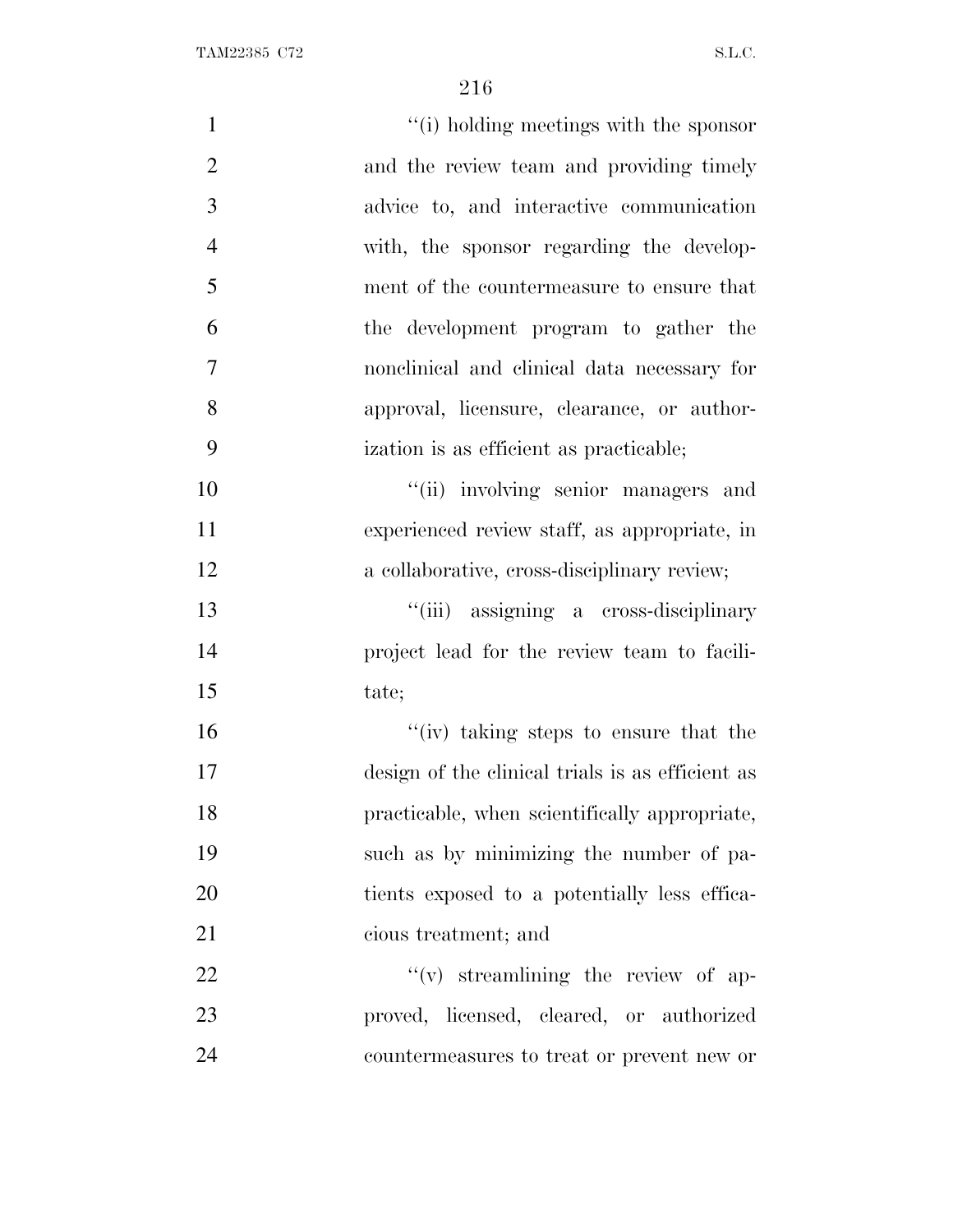| $\mathbf{1}$   | emerging threats, including the review of              |
|----------------|--------------------------------------------------------|
| $\overline{2}$ | any changes to such countermeasures.                   |
| 3              | "(C) Expedited issuance of guidance docu-              |
| $\overline{4}$ | ments and publication of other regulatory infor-       |
| 5              | mation regarding countermeasure development            |
| 6              | and manufacturing.                                     |
| $\overline{7}$ | "(D) Other steps to expedite the develop-              |
| 8              | ment and review of a countermeasure applica-           |
| 9              | tion submitted for approval, licensure, clear-         |
| 10             | ance, or authorization, as the Secretary deter-        |
| 11             | mines appropriate.                                     |
| 12             | "(3) LIMITATION OF EFFECT.—Nothing in this             |
| 13             | subsection shall be construed to require the Sec-      |
| 14             | retary to grant, or take any other action related to,  |
| 15             | a request of a sponsor to expedite the development     |
| 16             | and review of a countermeasure for approval, licen-    |
| 17             | sure, clearance, or authorization under paragraph      |
| 18             | $(1)$ .".                                              |
| 19             | SEC. 504. THIRD PARTY TEST EVALUATION DURING EMER-     |
| 20             | <b>GENCIES.</b>                                        |
| 21             | (a) IN GENERAL.—Section 565 of the Federal Food,       |
| 22             | Drug, and Cosmetic Act (21 U.S.C. 360bbb-4), as amend- |
| 23             | ed by section 503, is further amended by adding at the |
|                | 24 end the following:                                  |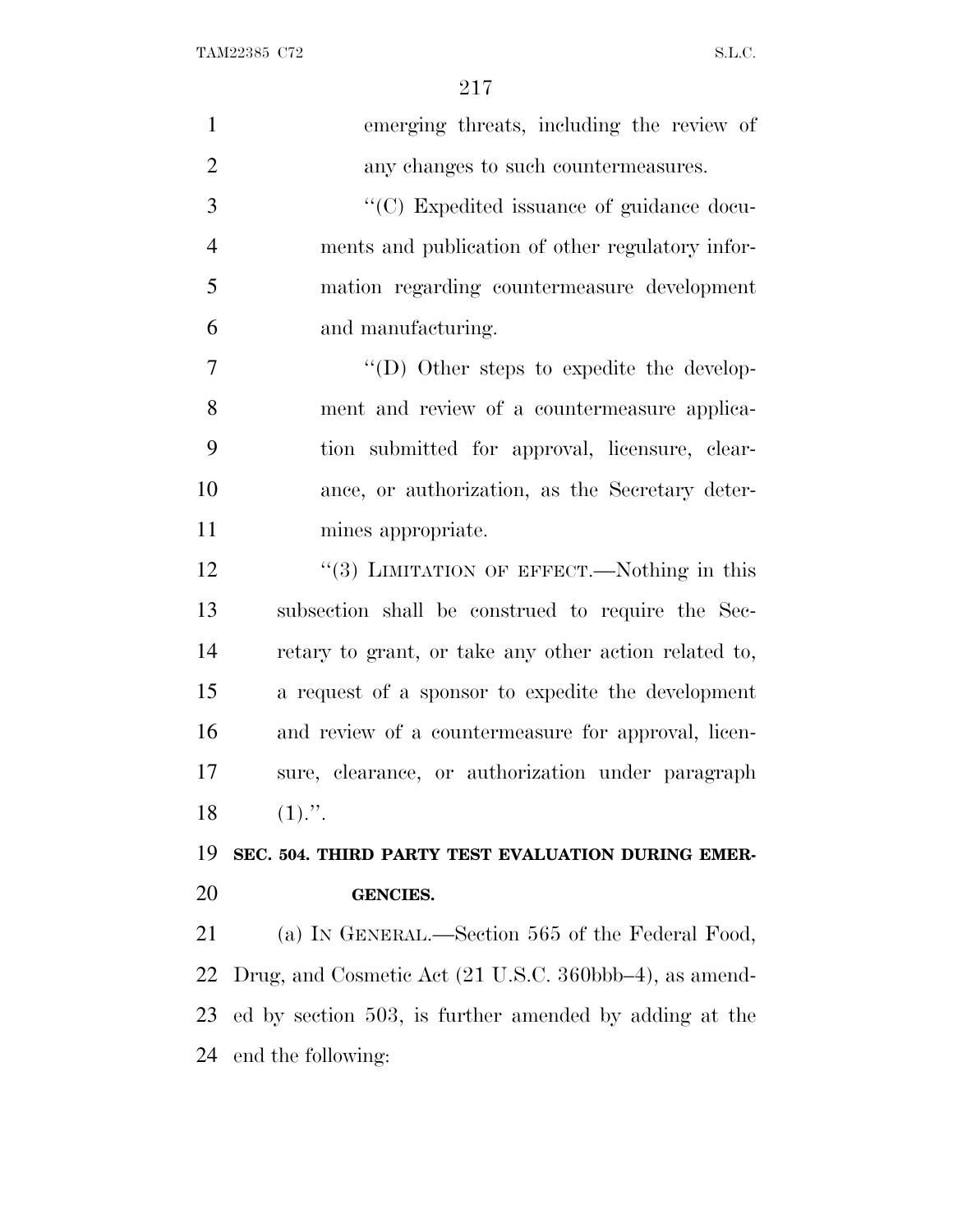1 "(i) THIRD PARTY EVALUATION OF TESTS USED DURING AN EMERGENCY.—

3 "(1) IN GENERAL.—For purposes of conducting evaluations regarding whether an in vitro diagnostic product (as defined in section 809.3 of title 21, Code of Federal Regulations (or any successor regula- tions)) for which a request for emergency use au- thorization is submitted under section 564 meets the criteria for issuance of such authorization, the Sec- retary may, as appropriate, consult with persons with appropriate expertise with respect to such eval- uations or enter into cooperative agreements or con- tracts with such persons under which such persons conduct such evaluations and make such rec- ommendations, including, as appropriate, evaluations and recommendations regarding the scope of author-ization and conditions of authorization.

18 "(2) REQUIREMENTS REGARDING EVALUATIONS AND RECOMMENDATIONS.—

20 "'(A) IN GENERAL.—In evaluating and making recommendations to the Secretary re- garding the validity, accuracy, and reliability of in vitro diagnostic products, as described in paragraph (1), a person shall consider and doc-ument whether the relevant criteria under sub-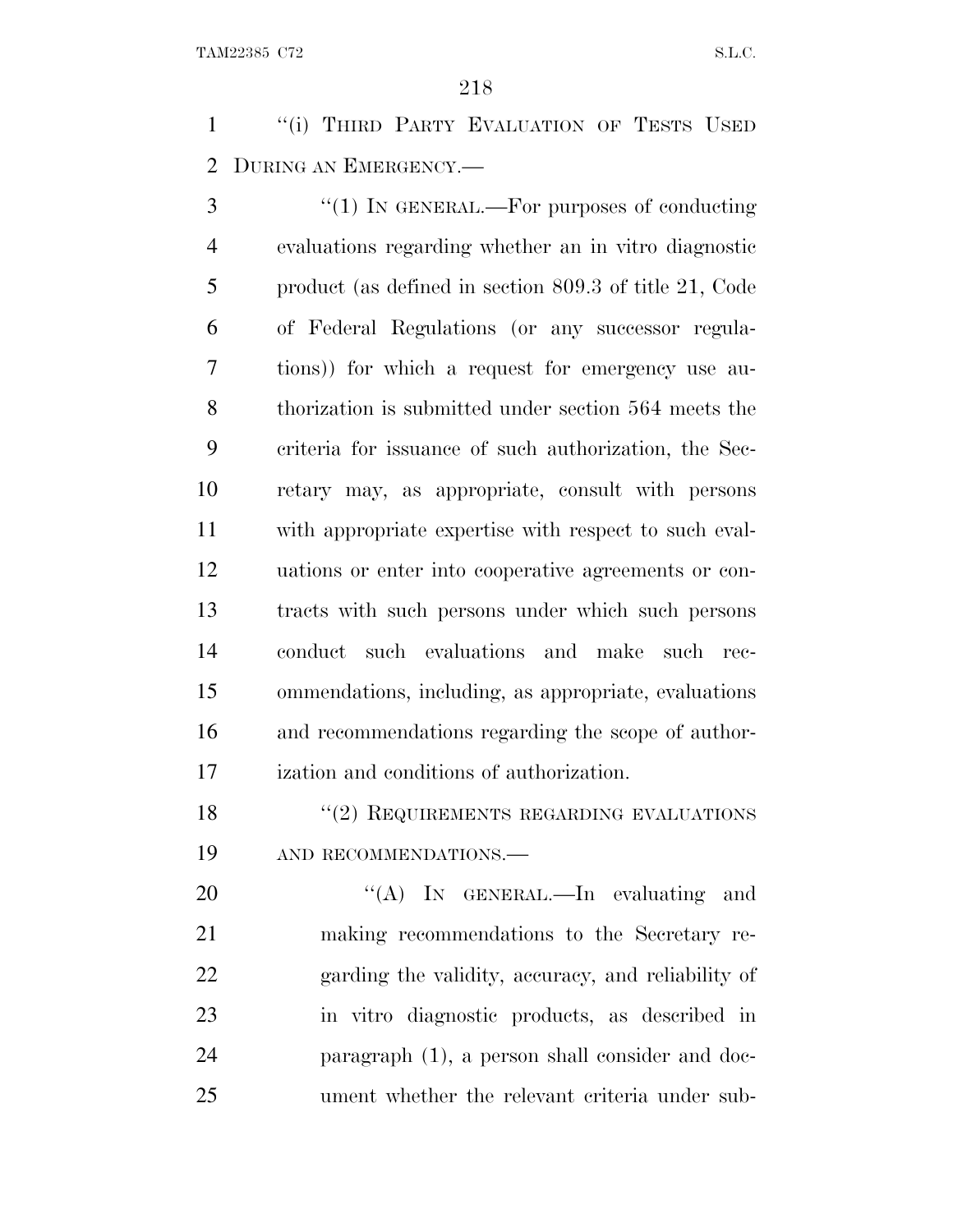1 section (c)(2) of section 564 for issuance of au- thorization under such section are met with re-spect to the in vitro diagnostic product.

4 "(B) WRITTEN RECOMMENDATIONS.—Rec- ommendations made by a person under this subsection shall be submitted to the Secretary in writing, and shall include the reasons for such recommendation and other information that may be requested by the Secretary.

10 "(3) RULE OF CONSTRUCTION.— Nothing in this subsection shall be construed to require the Sec- retary to consult with, or enter into cooperative agreements or contracts with, persons as described in paragraph (1) for purposes of authorizing an in vitro diagnostic product or otherwise affecting the emergency use authorization authorities under this section or section 564.''.

 (b) GUIDANCE.—Not later than 1 year after the date of enactment of this Act, the Secretary of Health and Human Services (referred to in this subsection as the ''Secretary'') shall issue draft guidance on consultations with persons under subsection (i) of section 565 of the Federal Food, Drug, and Cosmetic Act (21 U.S.C. 360bbb–4), as added by subsection (a), including consider-ations concerning conflicts of interest, compensation ar-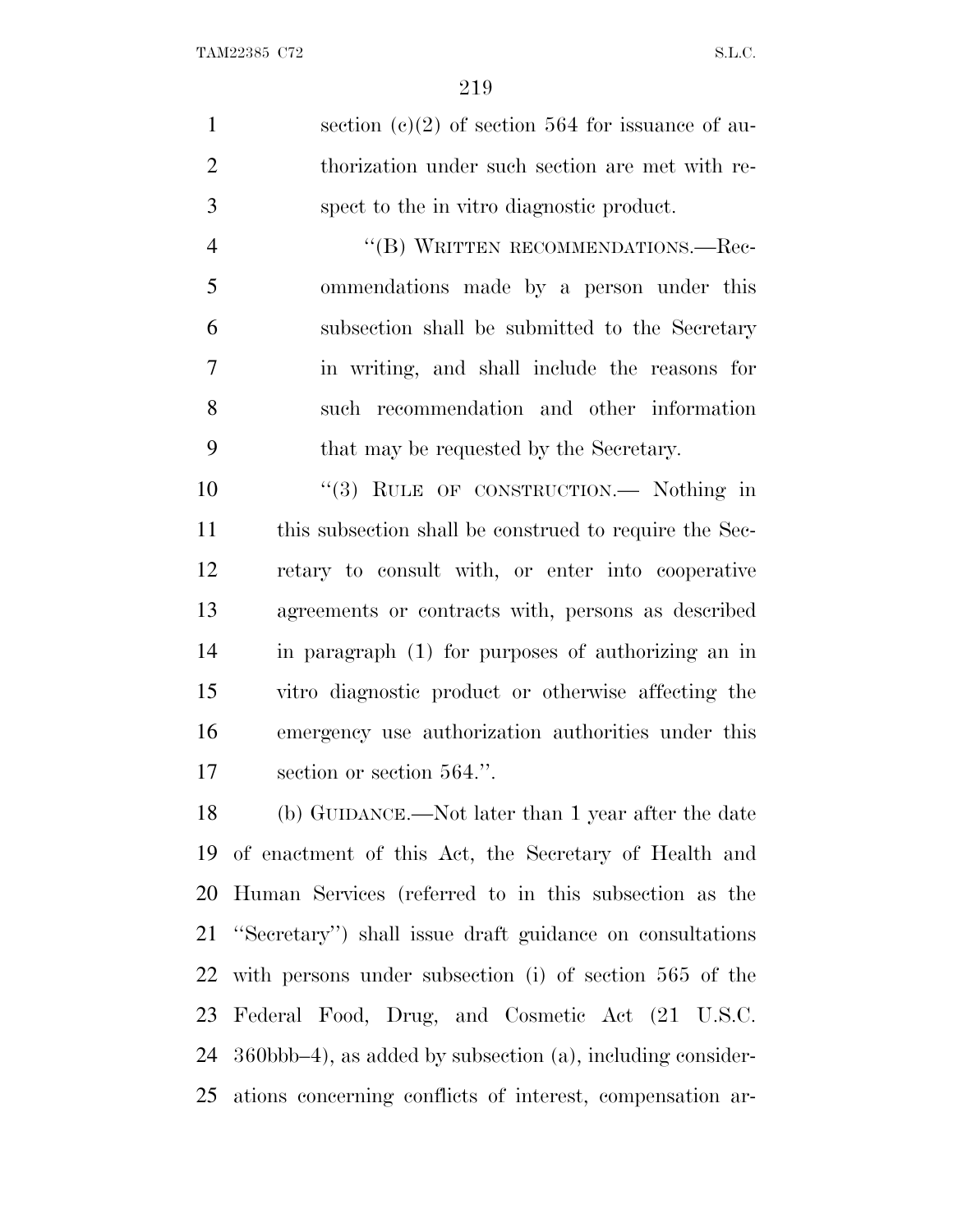rangements, and information sharing. Not later than 1 year after the public comment period on such draft guid- ance ends, the Secretary shall issue a revised draft guid-ance or final guidance.

# **SEC. 505. FACILITATING THE USE OF REAL WORLD EVI-DENCE.**

 Not later than 1 year after the date of enactment of this Act, the Secretary of Health and Human Services shall issue or revise existing guidance on considerations for the use of real world data and real world evidence to support regulatory decision-making, as follows:

 (1) With respect to drugs, such guidance shall address the use of such data and evidence to support the approval of a drug application under section 505 of the Federal Food, Drug, and Cosmetic Act (21 U.S.C. 355) or a biological product application under section 351 of the Public Health Service Act (42 U.S.C. 262), or to support an investigational use exemption under section 505(i) of the Federal Food, 20 Drug, and Cosmetic Act or section  $351(a)(3)$  of the Public Health Service Act. Such guidance shall in- clude considerations for the inclusion, in such appli- cations, of real world data and real world evidence obtained as a result of the use of drugs authorized for emergency use under section 564 of the Federal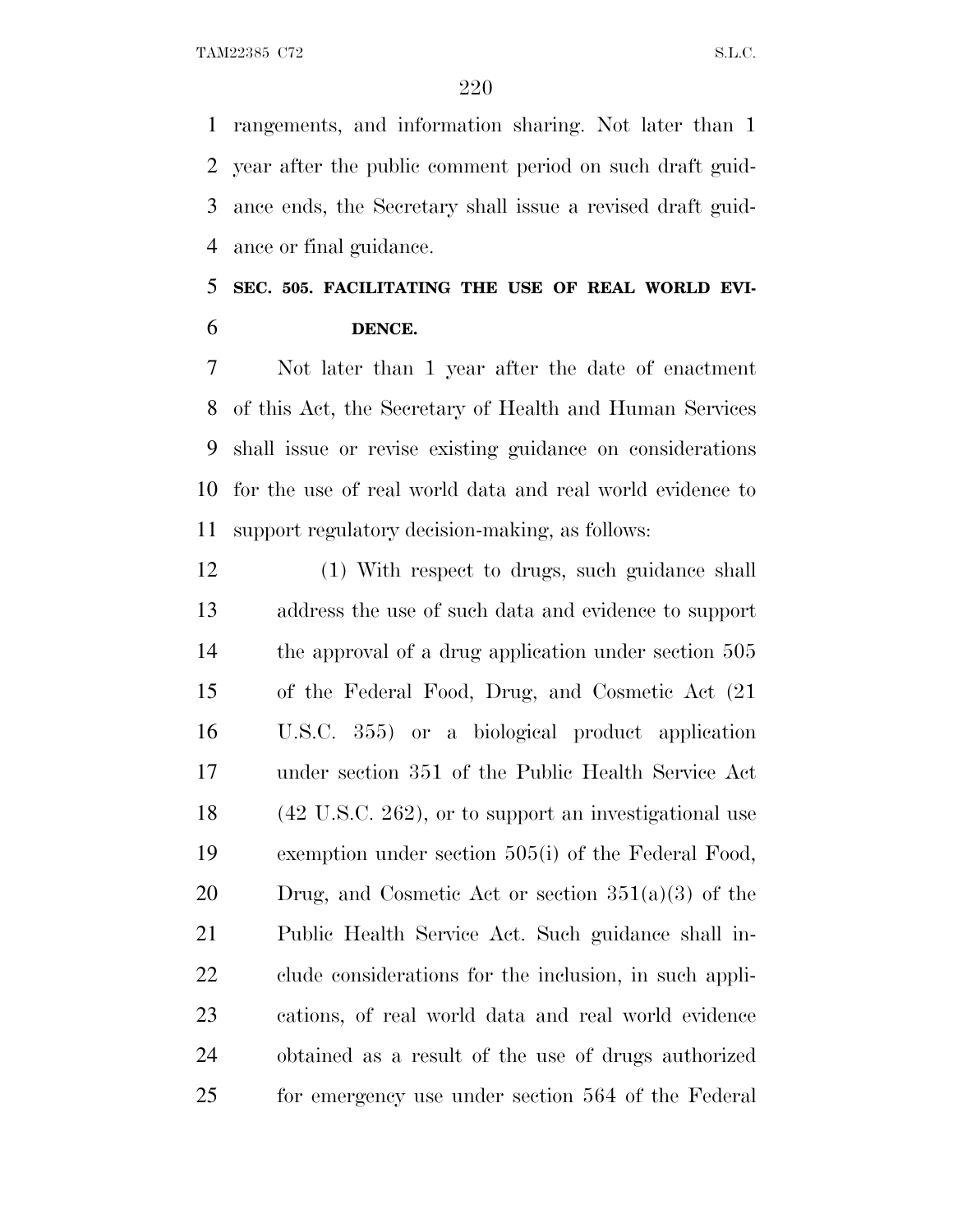Food, Drug, and Cosmetic Act (21 U.S.C. 360bbb– 3), and considerations for standards and methodolo- gies for collection and analysis of real world evidence included in such applications, submissions, or re-quests, as appropriate.

 (2) With respect to devices, such guidance shall address the use of such data and evidence to support the approval, clearance, or classification of a device pursuant to an application or submission submitted 10 under section  $510(k)$ ,  $513(f)(2)$ , or  $515$  of the Fed- eral Food, Drug, and Cosmetic Act (21 U.S.C.  $12 \t 360(k), 360e(f)(2), 360e$ , or to support an inves-13 tigational use exemption under section  $520(g)$  of such Act (21 U.S.C. 360j(g)). Such guidance shall include considerations for the inclusion, in such ap- plications, submissions, or requests, of real world data and real world evidence obtained as a result of the use of devices authorized for emergency use under section 564 of the Federal Food, Drug, and Cosmetic Act (21 U.S.C. 360bbb–3), and consider- ations for standards and methodologies for collection and analysis of real world evidence included in such applications, submissions, or requests, as appro-priate.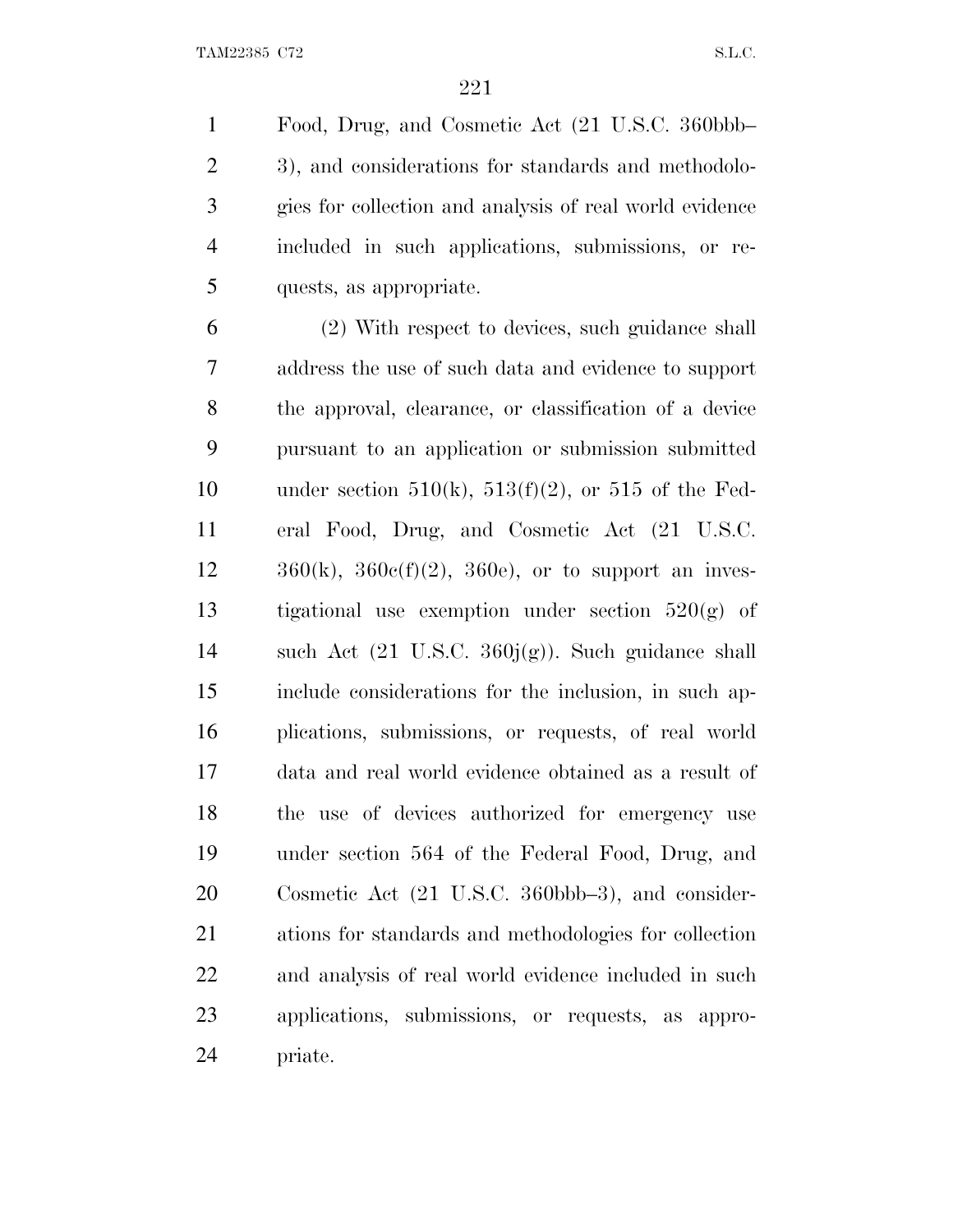### **SEC. 506. PLATFORM TECHNOLOGIES.**

 (a) I<sup>N</sup> GENERAL.—Chapter V of the Federal Food, Drug, and Cosmetic Act is amended by inserting after sec-tion 506J of such Act (21 U.S.C. 356j) the following:

### **''SEC. 506K. PLATFORM TECHNOLOGIES.**

 ''(a) I<sup>N</sup> GENERAL.—The Secretary shall establish a process for the designation of platform technologies that meet the criteria described in subsection (b).

 ''(b) CRITERIA.—A platform technology incorporated within or utilized by a drug is eligible for designation as a designated platform technology under this section if—  $\frac{1}{2}$  (1) the platform technology is incorporated in, or utilized by, a drug approved under section 505 of this Act or a biological product licensed under sec-tion 351 of the Public Health Service Act;

 ''(2) preliminary evidence submitted by the sponsor of the approved or licensed drug described in paragraph (1), or a sponsor that has been grant- ed a right of reference to data submitted in the ap- plication for such drug, demonstrates that the plat- form technology has the potential to be incorporated in, or utilized by, more than one drug without an ad- verse effect on quality, manufacturing, or safety; and

 ''(3) data or information submitted by the ap-plicable person under paragraph (2) indicates that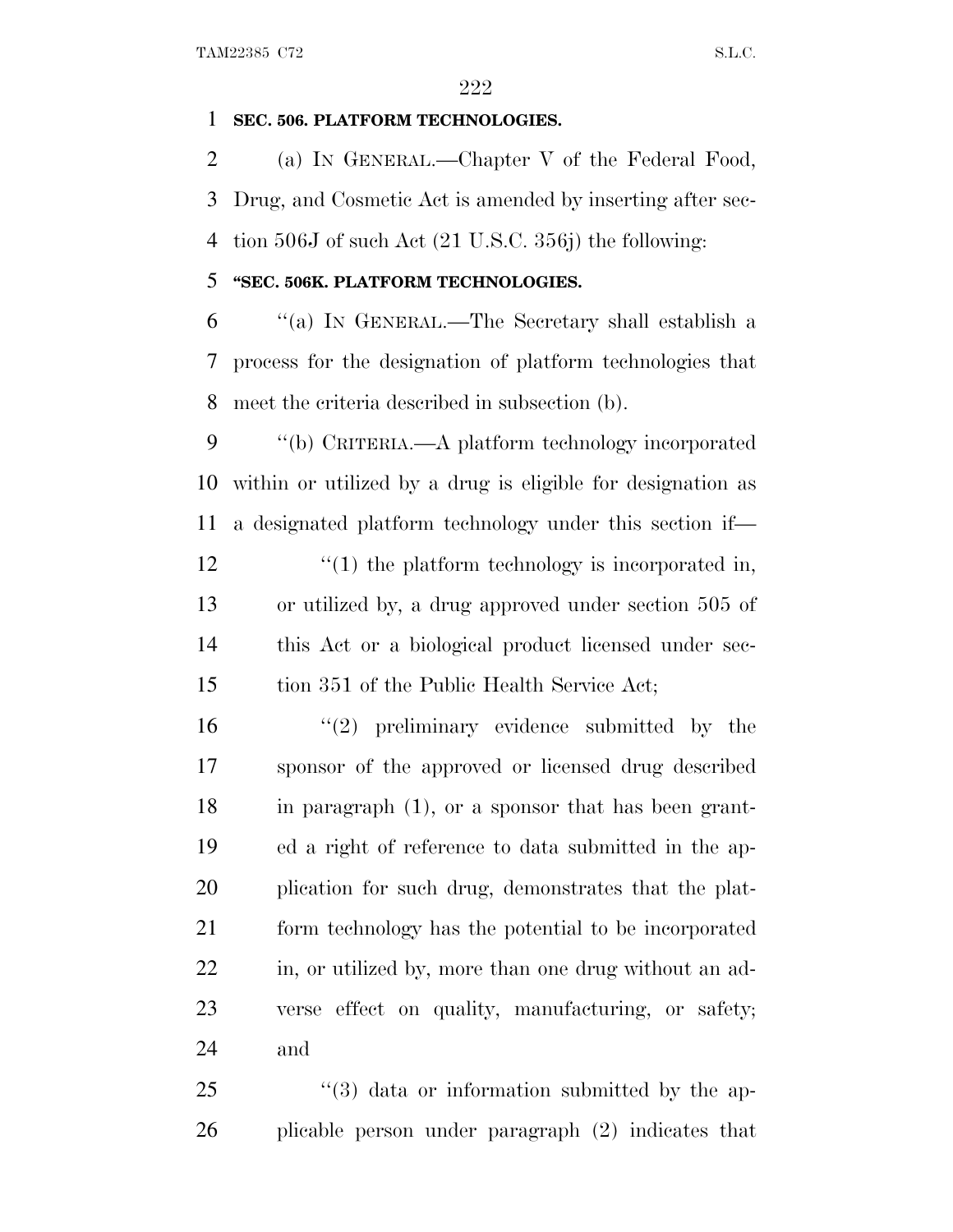incorporation or utilization of the platform tech- nology has a reasonable likelihood to bring signifi- cant efficiencies to the drug development or manu-facturing process and to the review processes.

 ''(c) REQUEST FOR DESIGNATION.—A person may request the Secretary designate a platform technology as a designated platform technology concurrently with, or at any time after, submission under section 505(i) of this Act or section 351(a)(3) of the Public Health Service Act for the investigation of a drug that incorporates or utilizes the platform technology that is the subject of the request. 12 "(d) DESIGNATION.—

13 ''(1) IN GENERAL.—Not later than 60 calendar days after the receipt of a request under subsection (c), the Secretary shall determine whether the plat- form technology that is the subject of the request meets the criteria described in subsection (b).

18 "(2) DESIGNATION.—If the Secretary deter- mines that the platform technology meets the cri- teria described in subsection (b), the Secretary shall designate the platform technology as a designated platform technology and may expedite the develop- ment and review of any subsequent application sub- mitted under section 505(b) of this Act or section 351(a) of the Public Health Service Act for a drug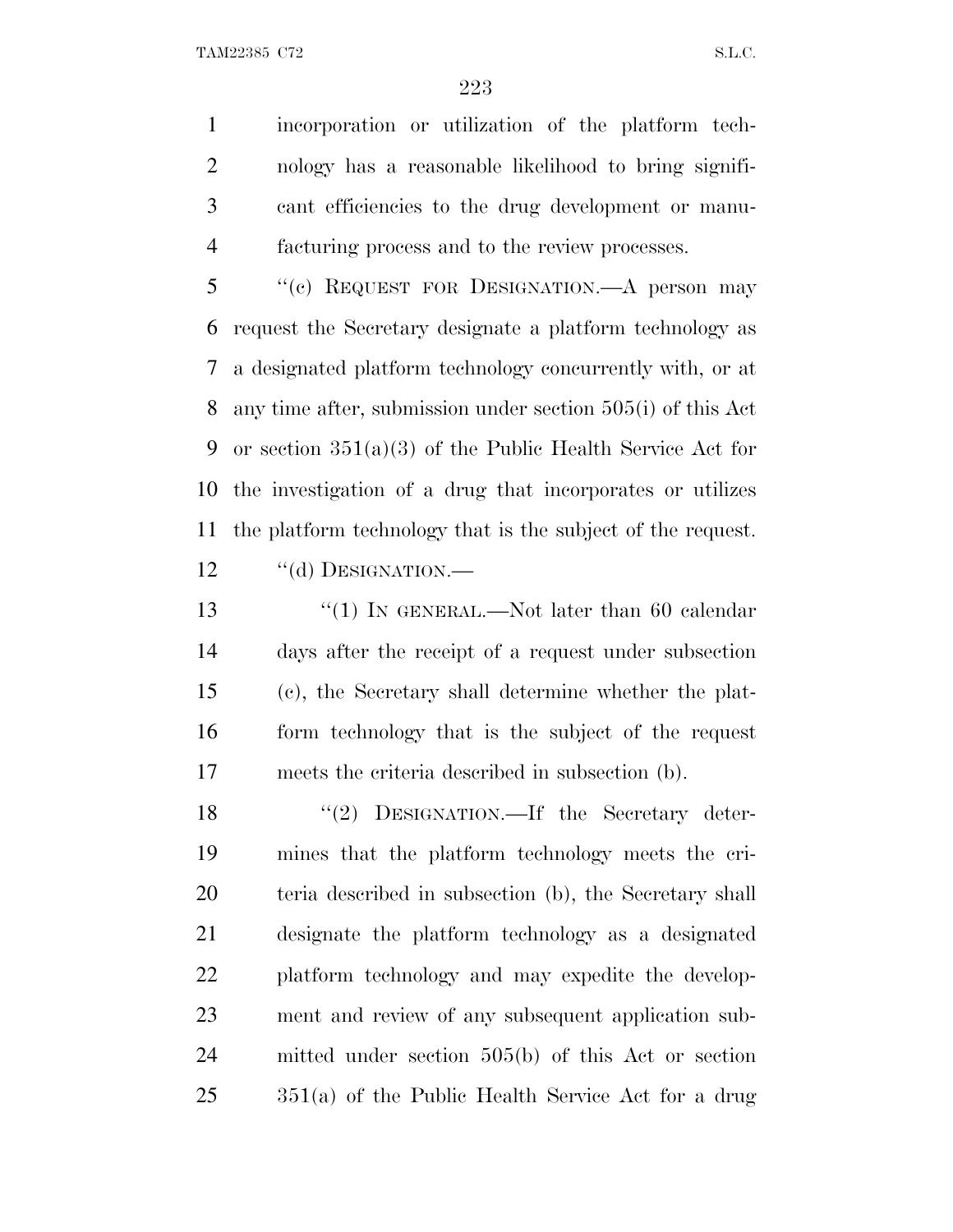| that uses or incorporates the platform technology |
|---------------------------------------------------|
| pursuant to subsection (e), as appropriate.       |

3 "(3) DETERMINATION NOT TO DESIGNATE.—If the Secretary determines that the platform tech- nology does not meet the criteria under subsection (b), the Secretary shall include with the determina- tion not to designate the technology a written de-scription of the rationale for such determination.

9 "(4) REVOCATION OF DESIGNATION.—The Sec- retary may revoke a designation made under para- graph (2), if the Secretary determines that the des- ignated platform technology no longer meets the cri- teria described in subsection (b). The Secretary shall communicate the determination to revoke a designa- tion to the requesting sponsor in writing, including a description of the rationale for such determination.

17 "(5) APPLICABILITY.—Nothing in this section shall prevent a product that uses or incorporates a designated platform technology from being eligible for expedited approval pathways if it is otherwise eli- gible under this Act or the Public Health Service Act.

 ''(e) ACTIONS.—The Secretary may take actions to expedite the development and review of an application for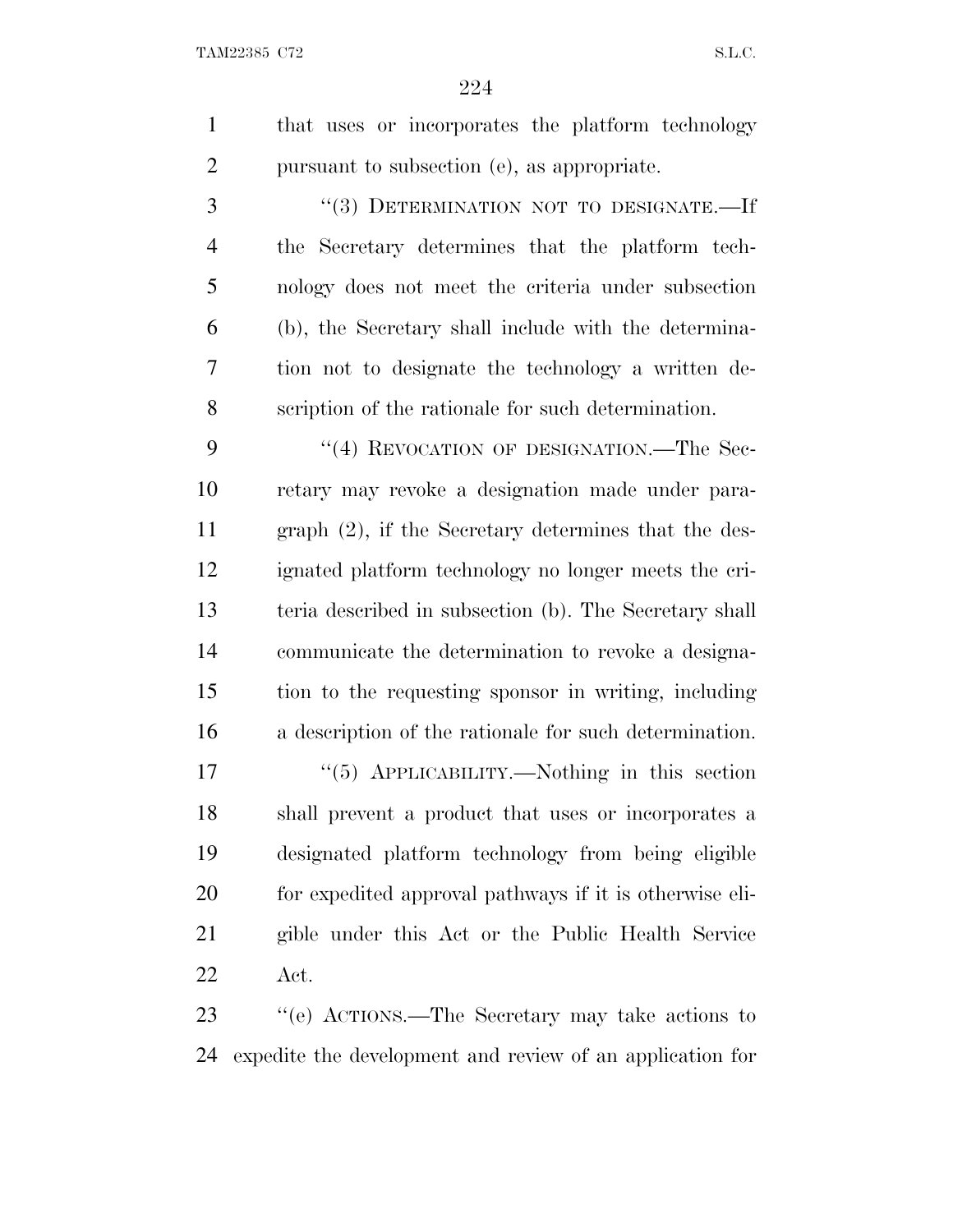a drug that incorporates or utilizes a designated platform technology, including—

 ''(1) engaging in early interactions with the sponsor to discuss the use of the designated plat- form technology and what is known about such tech- nology, including data previously submitted that is relevant to establishing, as applicable, safety or effi- cacy under section 505(b) of this Act or safety, pu- rity, or potency under section 351(a) of the Public Health Service Act;

11 ''(2) providing timely advice to, and interactive communication with, the sponsor regarding the de- velopment of the drug that proposes to use the des- ignated platform technology to ensure that the devel- opment program designed to gather data necessary for approval or licensure is as efficient as prac- ticable, which may include holding meetings with the sponsor and the review team throughout the develop-ment of the drug; and

 $\frac{4}{3}$  considering inspectional findings, including prior findings, related to the manufacture of a drug that incorporates or utilizes the designated platform technology.

 ''(f) LEVERAGING DATA FROM DESIGNATED PLAT-FORM TECHNOLOGIES.—The Secretary shall, consistent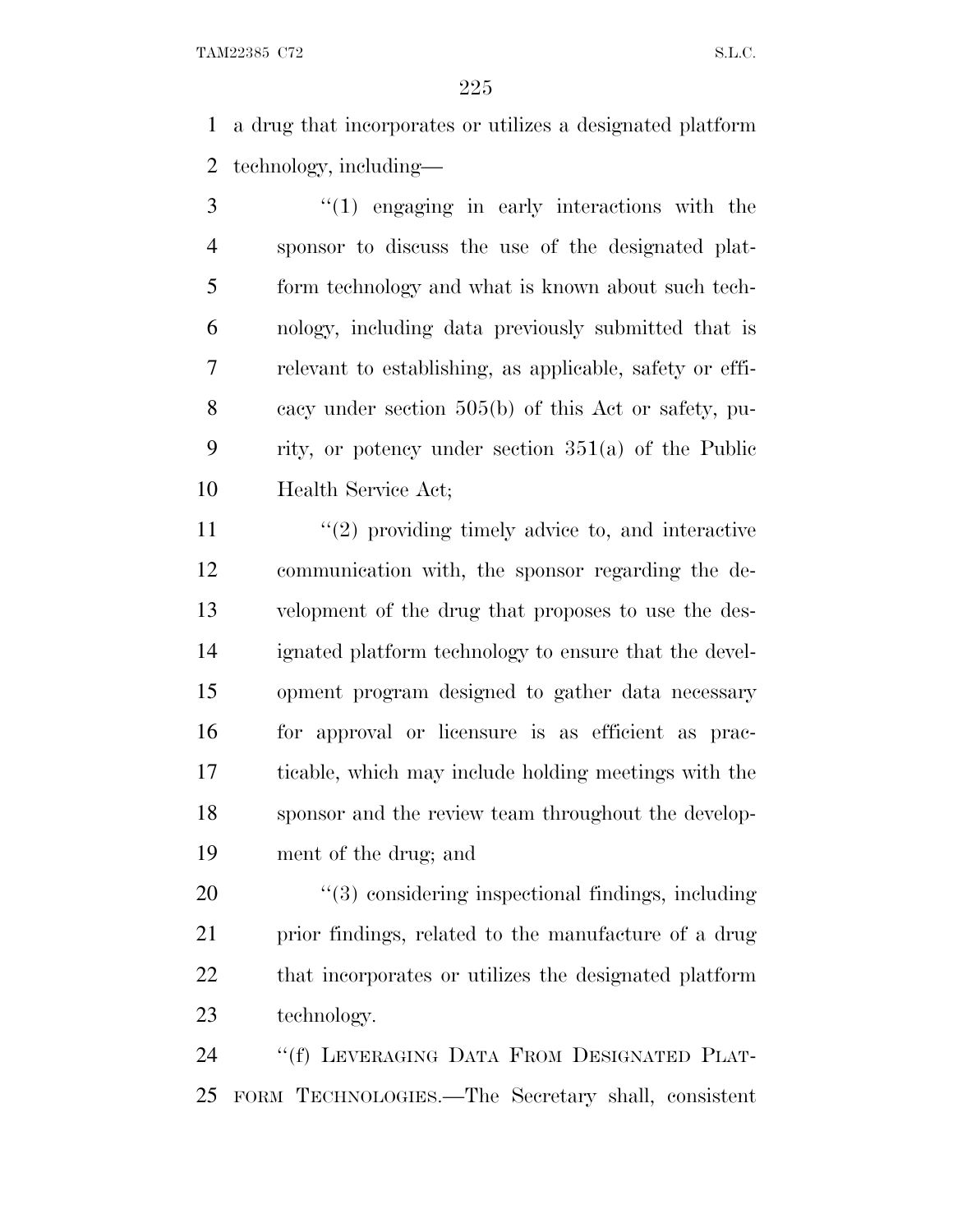with applicable standards for approval, authorization, or licensure under this Act and section 351(a) of the Public Health Service Act, allow the sponsor of an application under section 505(b) of this Act or section 351(a) of the Public Health Service Act or a request for emergency use authorization under section 564, in order to support ap- proval, licensure, or authorization, to reference or rely upon data and information within such application or re- quest that incorporates or utilizes the same or substan- tially similar platform technology designated under sub-section (d), provided that—

12 ''(1) such data and information was submitted by the same sponsor, pursuant to the application for the drug with respect to which designation of the designated platform technology under subsection (d) was granted; or

 $\frac{17}{2}$  ''(2) the sponsor relying on such data and in- formation received a right of reference to such data and information from the sponsor described in para-graph (1).

21 "(g) CHANGES TO A DESIGNATED PLATFORM TECH- NOLOGY.—A sponsor of one or more applications approved under section 505(b) of this Act or section 351(a) of the Public Health Service Act for a drug or biological product that incorporates or utilizes the same designated platform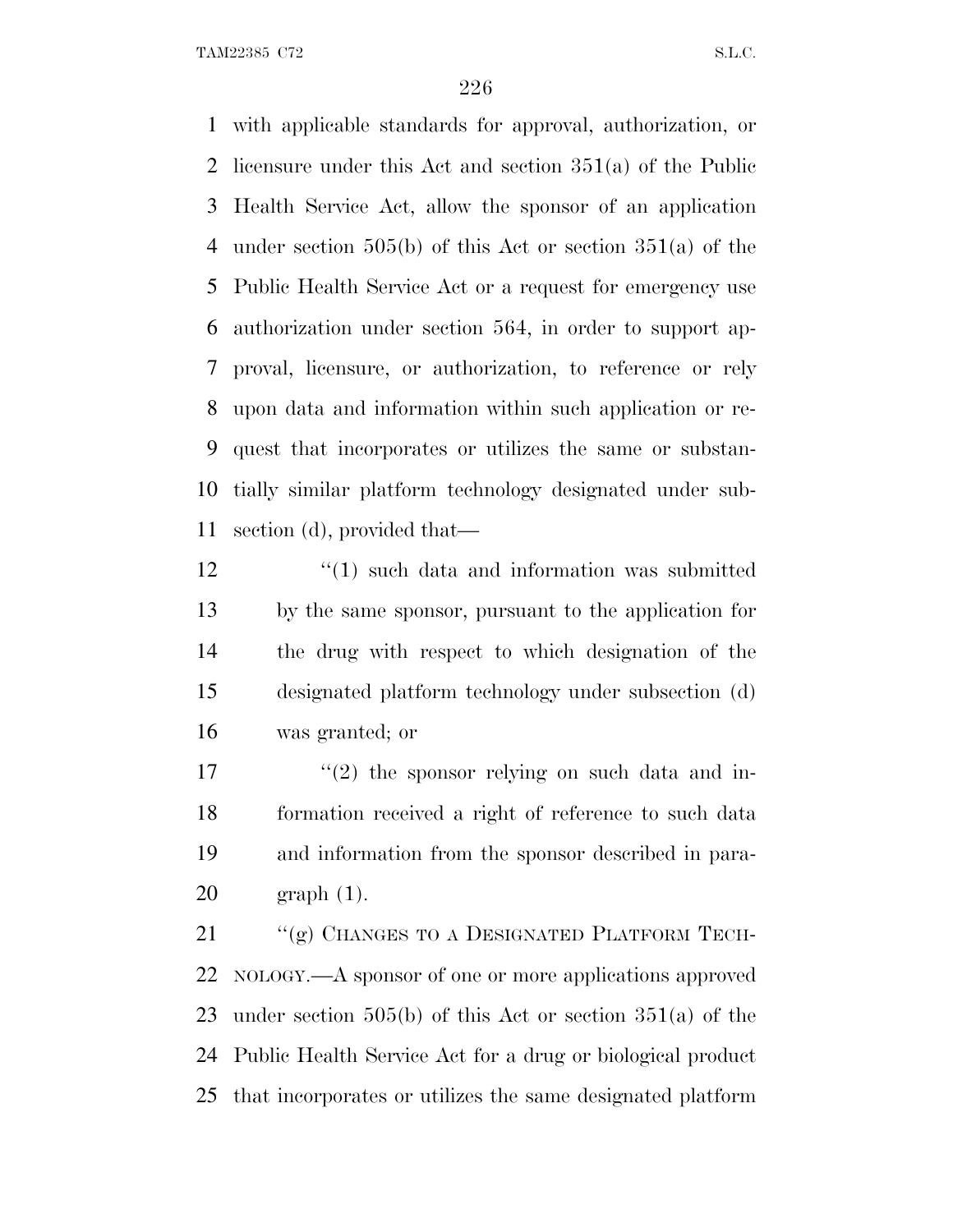technology may submit a single supplemental application for the same proposed changes to the designated platform technology that is applicable to more than one drug or biological product that incorporates or utilizes such des- ignated platform technology that may be cross referenced in other applications incorporating such change. Such ap- plication may include one or more comparability protocols regarding how such changes to the platform technology would be made for each applicable application.

 ''(h) GUIDANCE.—Not later than 1 year after the date of enactment of this section, the Secretary shall issue draft guidance on the implementation of this section. Such guidance shall include examples of drugs that can be man- ufactured using platform technologies, including drugs that contain or consist of vectors and nucleic acids, infor- mation about the Secretary's review of platform tech- nologies, information regarding submitting for designa- tion, consideration for persons submitting a request for designation who has been granted a right of reference, the implementation of the designated platform technology des- ignation program, efficiencies that may be achieved in the development and review of products that incorporate or utilize designated platform technologies, and recommenda-tions and requirements for making and reporting manu-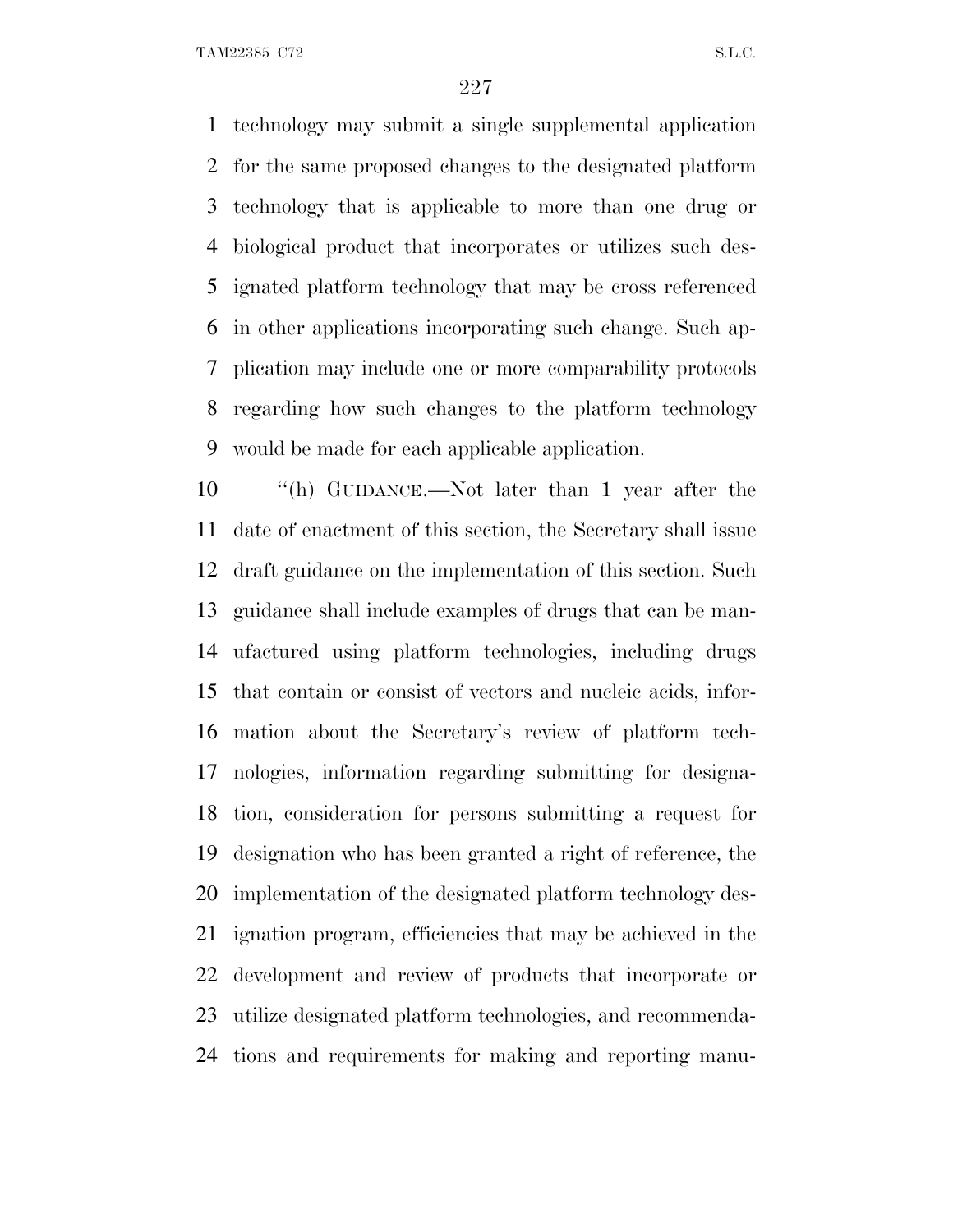facturing changes to a designated platform technology in accordance with section 506A.

| 3              | "(i) DEFINITIONS.—For purposes of this section:     |
|----------------|-----------------------------------------------------|
| $\overline{4}$ | $\lq(1)$ The term 'platform technology' means—      |
| 5              | "(A) a technology incorporated into a drug          |
| 6              | or biological product, such as a nucleic acid se-   |
| 7              | quence, molecular structure, mechanism of ac-       |
| 8              | tion, delivery method, or other technology the      |
| 9              | Secretary determines to be appropriate, or com-     |
| 10             | bination of any such technologies, that—            |
| 11             | "(i) is essential to the characterization           |
| 12             | of the drug or biological product; and              |
| 13             | "(ii) can be adapted for, or incor-                 |
| 14             | porated or utilized in, more than one drug          |
| 15             | biological product sharing common<br>or             |
| 16             | structural elements; or                             |
| 17             | "(B) a standardized production or manu-             |
| 18             | facturing process that is used to create or de-     |
| 19             | velop more than one drug sharing common             |
| 20             | structural elements that can be incorporated        |
| 21             | into multiple different drugs.                      |
| 22             | $\lq(2)$ The term 'designated platform technology'  |
| 23             | means a platform technology that is designated as a |
| 24             | platform technology under subsection (d).           |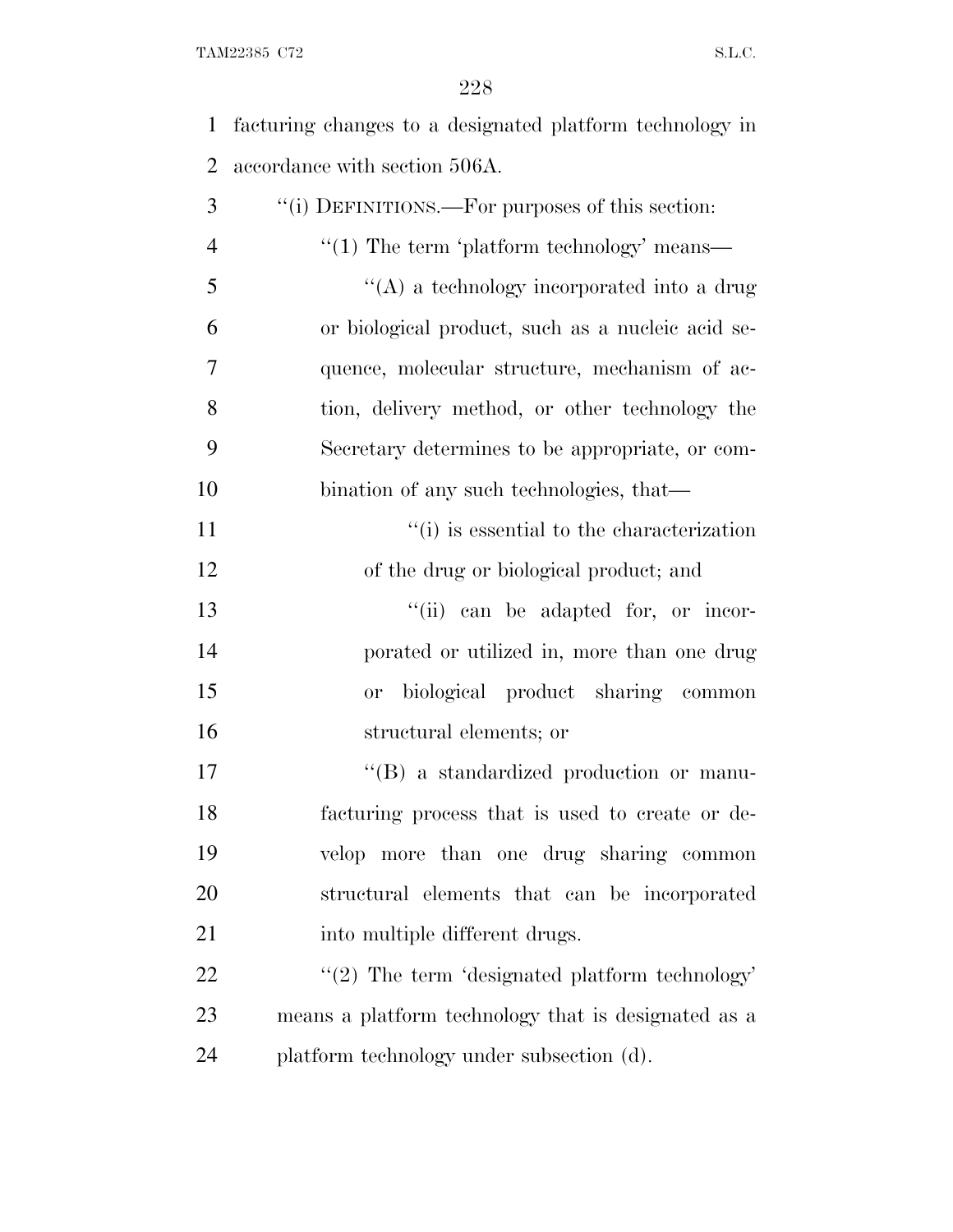''(j) RULE OF CONSTRUCTION.—Nothing in this sec-tion shall be construed to—

3 ''(1) alter the authority of the Secretary to ap- prove drugs pursuant to section 505 of this Act or license biological products pursuant to section 351 of the Public Health Service Act, including standards of evidence and applicable conditions for approval or licensure under the applicable Act; or

 $(2)$  confer any new rights with respect to the permissibility of a sponsor of an application for a drug product or biological product referencing infor- mation contained in another application submitted by the holder of an approved application under sec- tion 505(c) of this Act or of a license under section 351(a) of the Public Health Service Act.''.

 (b) REPORT.—Not later than 2 years after the date of enactment of this Act, the Secretary of Health and Human Services shall issue a report to the Committee on Health, Education, Labor, and Pensions of the Senate and the Committee on Energy and Commerce of the House of Representatives, on the platform technology designation program under section 506K of the Federal Food, Drug, and Cosmetic Act, as added by subsection (a). Such report shall include—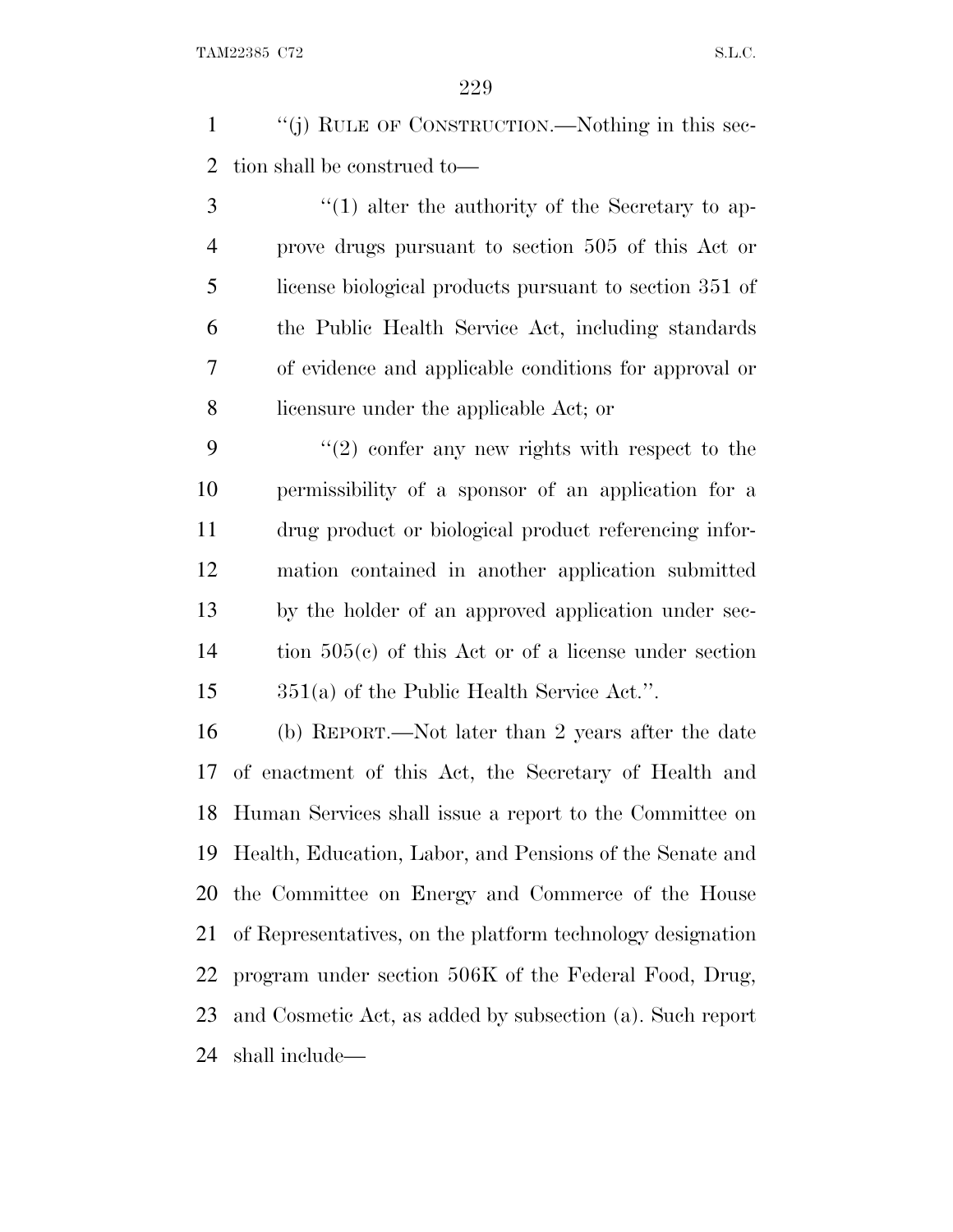| $\mathbf{1}$   | (1) the number of requests for designation                               |
|----------------|--------------------------------------------------------------------------|
| $\overline{2}$ | under such program;                                                      |
| 3              | (2) the number of designations under such pro-                           |
| $\overline{4}$ | gram issued, active, and revoked;                                        |
| 5              | (3) the resources required to carry out such                             |
| 6              | program (including the review time used for full-                        |
| 7              | time equivalent employees);                                              |
| 8              | (4) any efficiencies gained in the development,                          |
| 9              | manufacturing, and review processes associated with                      |
| 10             | such designations; and                                                   |
| 11             | $(5)$ recommendations, if any, to strengthen the                         |
| 12             | program to better leverage platform technologies                         |
| 13             | that can be used in more than one drug and meet                          |
| 14             | patient needs in a manner as timely as possible, tak-                    |
| 15             | ing into consideration the resources available to the                    |
| 16             | Secretary of Health and Human Services for car-                          |
| 17             | rying out such program.                                                  |
| 18             | SEC. 507. INCREASING EUA DECISION TRANSPARENCY.                          |
| 19             | Section $564(h)(1)$ of the Federal Food, Drug, and                       |
| 20             | Cosmetic Act $(21 \text{ U.S.C. } 360 \text{bbb} - 3(h)(1))$ is amended— |
| 21             | (1) by inserting "on the internet website of the                         |
| 22             | Food and Drug Administration and" after "prompt-                         |
| 23             | ly publish"; and                                                         |
| 24             | (2) by striking "application under section                               |
| 25             | $505(i)$ , $512(j)$ , or $520(g)$ , even if such summary may             |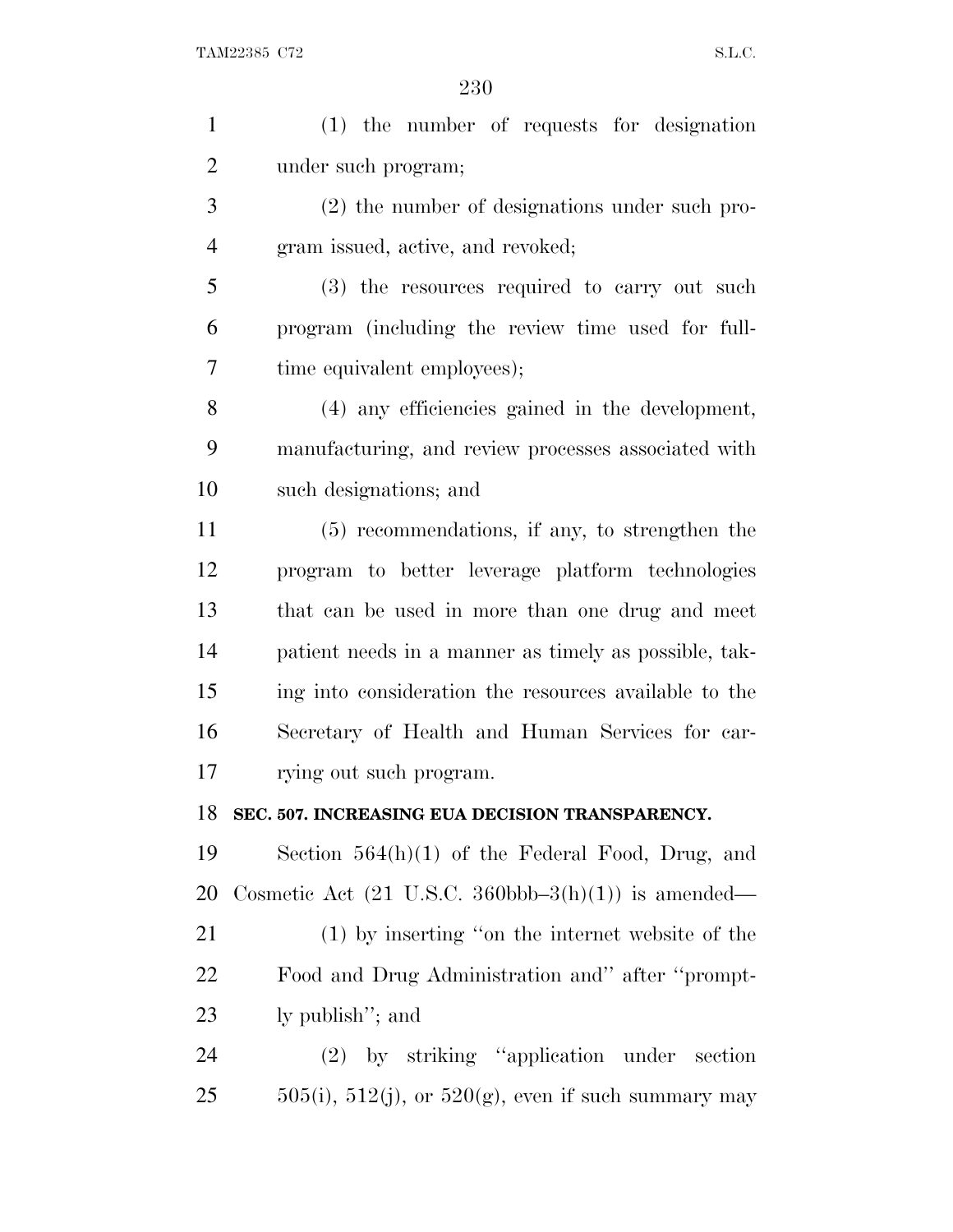indirectly reveal the existence of such application'' and inserting ''application, request, or submission 3 under this section or section  $505(b)$ ,  $505(i)$ ,  $505(j)$ , 4 512(b), 512(j), 512(n), 515, 510(k), 513(f)(2), 5  $520(g)$ , 520(m), 571, or 572 of this Act, or section  $6 \qquad$  351(a) or 351(k) of the Public Health Service Act, even if such summary may reveal the existence of such an application, request, or submission, or data contained in such application, request, or submis-sion''.

# **SEC. 508. IMPROVING FDA GUIDANCE AND COMMUNICA-TION.**

 (a) FDA REPORT AND IMPLEMENTATION OF GOOD GUIDANCE PRACTICES.—The Secretary of Health and Human Services (referred to in this section as the ''Sec- retary'') shall develop, and publish on the website of the Food and Drug Administration—

 (1) a report identifying best practices for the efficient prioritization, development, issuance, and use of guidance documents, within centers, across the Food and Drug Administration, and across other applicable agencies; and

 (2) a plan for implementation of such best practices, including across other applicable agencies, which shall address—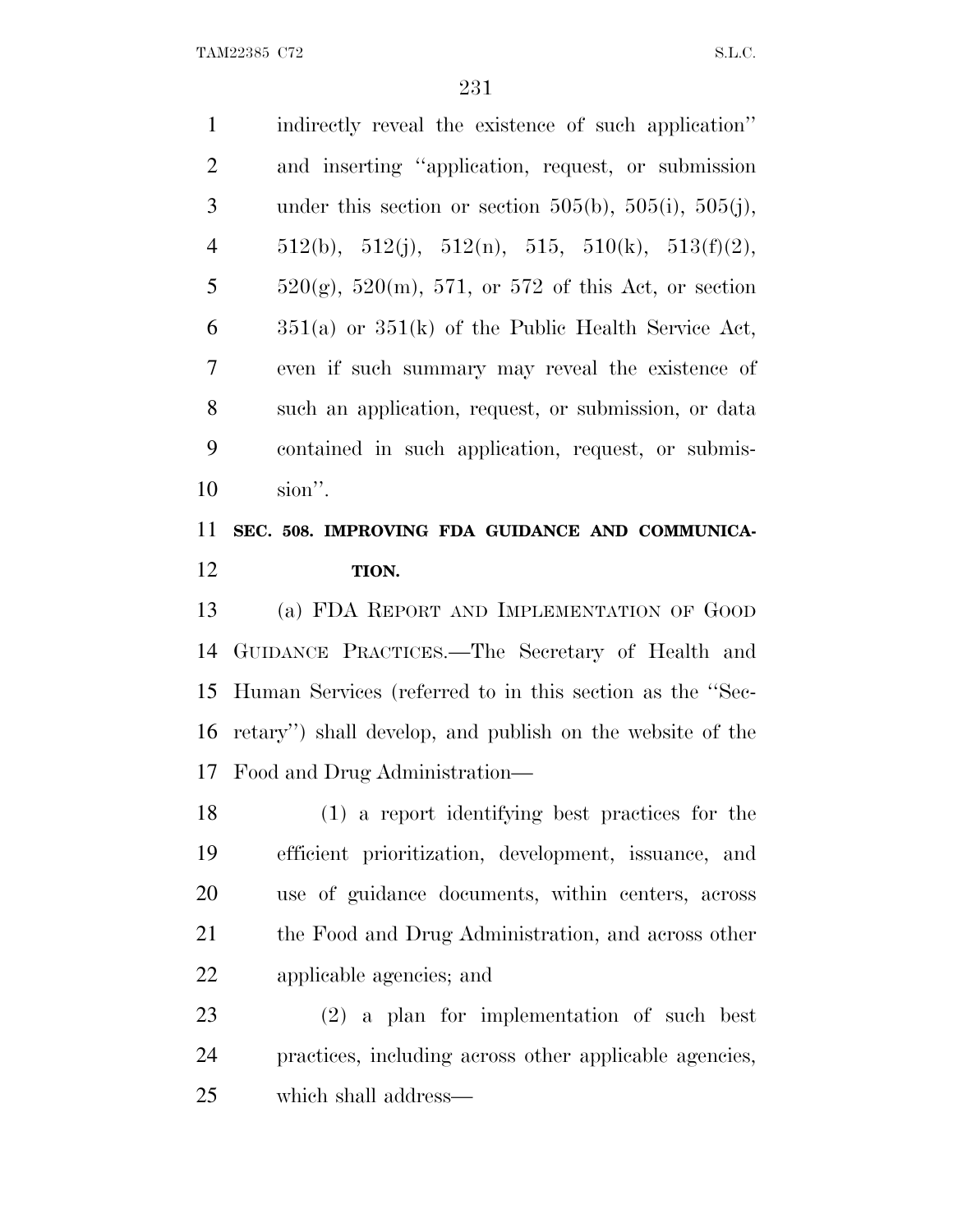| $\mathbf{1}$   | (A) streamlining development and review                    |
|----------------|------------------------------------------------------------|
| $\overline{2}$ | of guidance documents within centers<br>and                |
| 3              | across the Food and Drug Administration;                   |
| $\overline{4}$ | (B) streamlining processes for regulatory                  |
| 5              | submissions to the Food and Drug Administra-               |
| 6              | tion, including through the revision or issuance           |
| $\tau$         | of guidance documents; and                                 |
| 8              | (C) implementing innovative guidance de-                   |
| 9              | velopment processes and practices<br>and                   |
| 10             | transitioning or updating guidance issued dur-             |
| 11             | ing the COVID-19 public health emergency, as               |
| 12             | appropriate.                                               |
| 13             | (b) REPORT AND IMPLEMENTATION OF FDA BEST                  |
| 14             | PRACTICES FOR COMMUNICATING WITH EXTERNAL                  |
| 15             | STAKEHOLDERS.—The Secretary, acting through the            |
|                | 16 Commissioner of Food and Drugs, shall develop and pub-  |
| 17             | lish on the website of the Food and Drug Administration    |
|                | 18 a report on the practices of the Food and Drug Adminis- |
| 19             | tration to broadly communicate with external stake-        |
| 20             | holders, other than through guidance documents, which      |
| 21             | shall include—                                             |
|                |                                                            |

 (1) a review of the types and methods of public communication that the Food and Drug Administra- tion uses to communicate and interact with medical product sponsors and other external stakeholders;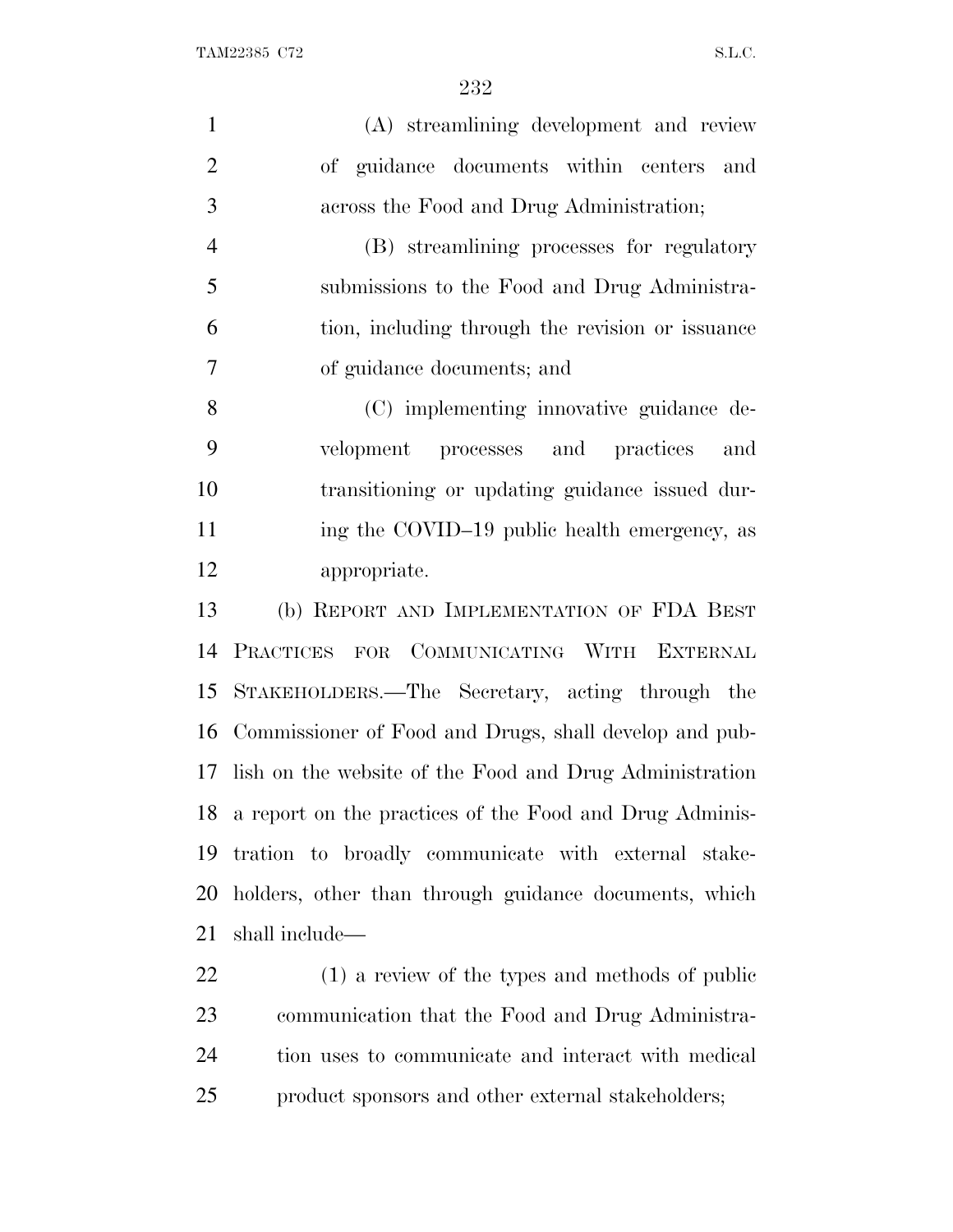| $\mathbf{1}$   | (2) the identification of best practices for the           |
|----------------|------------------------------------------------------------|
| $\overline{2}$ | efficient development, issuance, and use of such           |
| 3              | communications; and                                        |
| $\overline{4}$ | (3) a plan for implementation of best practices            |
| 5              | for communication with external stakeholders, which        |
| 6              | shall address—                                             |
| 7              | (A) advancing the use of innovative forms                  |
| 8              | of communication, including novel document                 |
| 9              | types and formats, to provide increased regu-              |
| 10             | latory clarity to product sponsors and other               |
| 11             | stakeholders, and advancing methods of com-                |
| 12             | municating and interacting with medical prod-              |
| 13             | uct sponsors and other external stakeholders,              |
| 14             | including the use of tools such as product sub-            |
| 15             | mission templates, webinars, and frequently                |
| 16             | asked questions communications;                            |
| 17             | (B) streamlining processes for regulatory                  |
| 18             | submissions; and                                           |
| 19             | (C) implementing innovative communica-                     |
| 20             | tion development processes and transitioning or            |
| 21             | updating communication practices used during               |
| 22             | the COVID-19 public health emergency, as ap-               |
| 23             | propriate.                                                 |
| 24             | (c) CONSULTATION.—In developing and publishing             |
| 25             | the report and implementation plan under this section, the |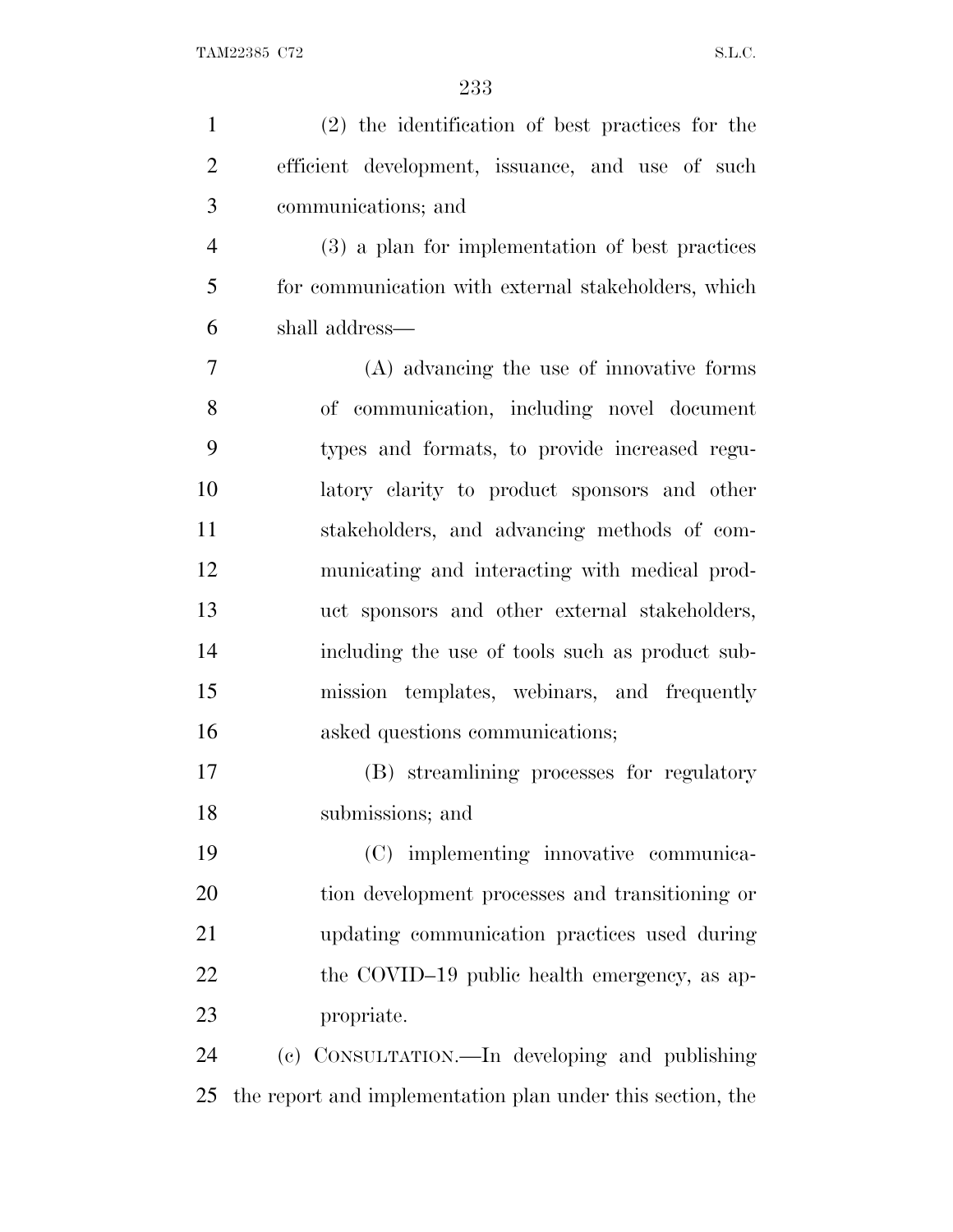Secretary shall consult with stakeholders, including re- searchers, academic organizations, pharmaceutical, bio- technology, and medical device developers, clinical re- search organizations, clinical laboratories, health care pro- viders, patient groups, and other appropriate stakeholders. (d) MANNER OF ISSUANCE.— For purposes of car- rying out this section, the Secretary may update an exist- ing report or plan, and may combine the reports and im- plementation plans described in subsections (a) and (b) into one or more documents. (e) TIMING.—The Secretary shall— (1) not later than 1 year after the date of en- actment of this Act, publish a draft of the reports and plans required under this section; and (2) not later than 180 days after publication of the draft reports and plans under paragraph (1)— (A) publish a final report and plan; and (B) begin implementation of the best prac- tices pursuant to such final plan. **SEC. 509. GAO STUDY AND REPORT ON HIRING CHAL- LENGES AT FDA.** (a) I<sup>N</sup> GENERAL.—Not later than 18 months after the date of enactment of this Act, the Comptroller General of the United States shall submit to the Committee on Health, Education, Labor, and Pensions of the Senate and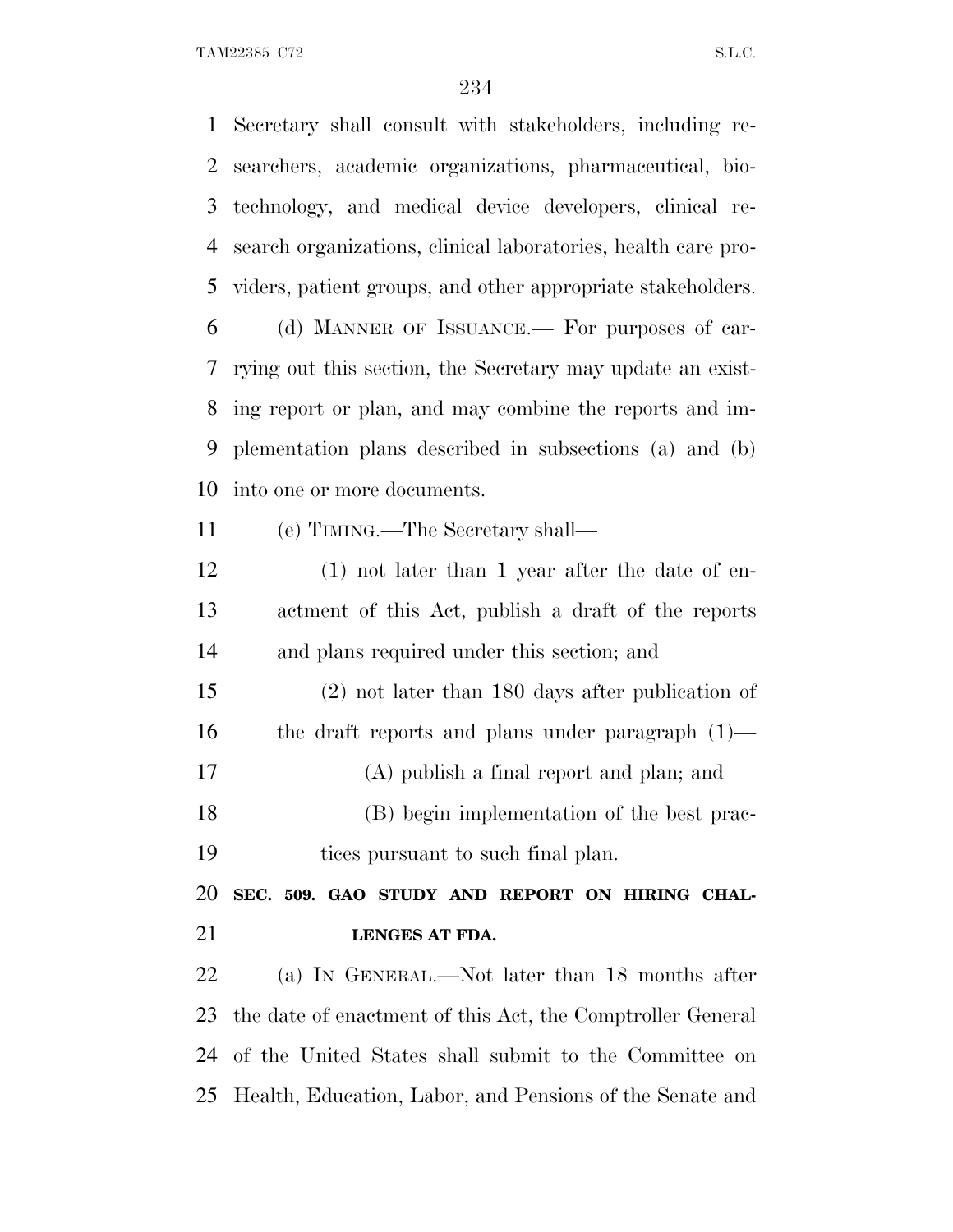the Committee on Energy and Commerce of the House of Representatives a report assessing the policies, prac- tices, processes, and programs of the Food and Drug Ad- ministration with respect to hiring, recruiting, and reten- tion, and the impact of such policies, practices, processes, and programs on the agency's ability to carry out its pub- lic health mission, including the agency's ability to respond to the COVID–19 public health emergency. Such report may involve policies, practices, processes, and programs of the Department of Health and Human Services and other agencies, as applicable.

 (b) CONTENT OF REPORT.—The report required under subsection (a) shall include an assessment of—

 (1) challenges related to the efficient hiring, re- cruiting, professional development, and retention of the Food and Drug Administration workforce, in- cluding, as applicable, the end-to-end hiring process, time to hire, multiple hiring authorities, salary lev- els, vacancy rates, and identification and availability of candidates with necessary expertise;

 (2) causes of the challenges identified under paragraph (1), including an analysis of relevant poli- cies, practices, processes, programs, organizational structure, resources, training, remote work capabili-ties, and data systems;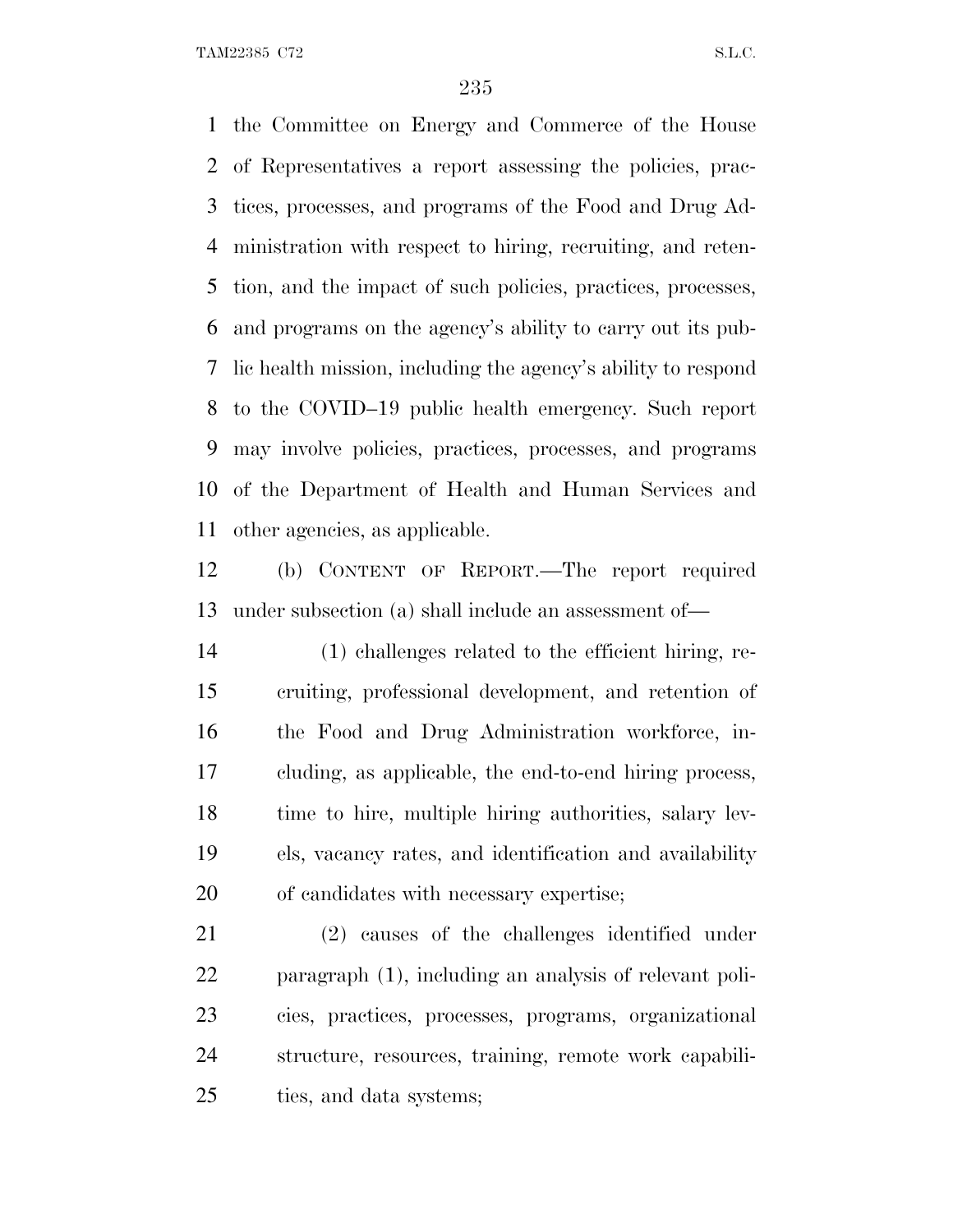(3) challenges facing the Food and Drug Ad- ministration workforce, including with respect to workload, diversity, employee engagement, and mo- rale; (4) the impact of challenges identified under paragraphs (1) and (3) on operations of the Food and Drug Administration, including on meeting user fee agreement performance goals and inspection ac- tivities; (5) any hiring or retention plans of the Food and Drug Administration, and progress towards im- plementation and the metrics to measure success of such plans; (6) successful or efficient hiring policies or au- thorities, including any relevant hiring authorities that resulted in efficient hiring for vacant positions, such as temporary direct hiring authorities during 18 the COVID–19 public health emergency response; (7) whether policies, practices, processes, and programs related to hiring, recruiting, professional development, and retention are implemented consist- ently across the Food and Drug Administration; (8) recommendations to address challenges identified, including recommendations regarding im-

provements to policies, practices, processes, and pro-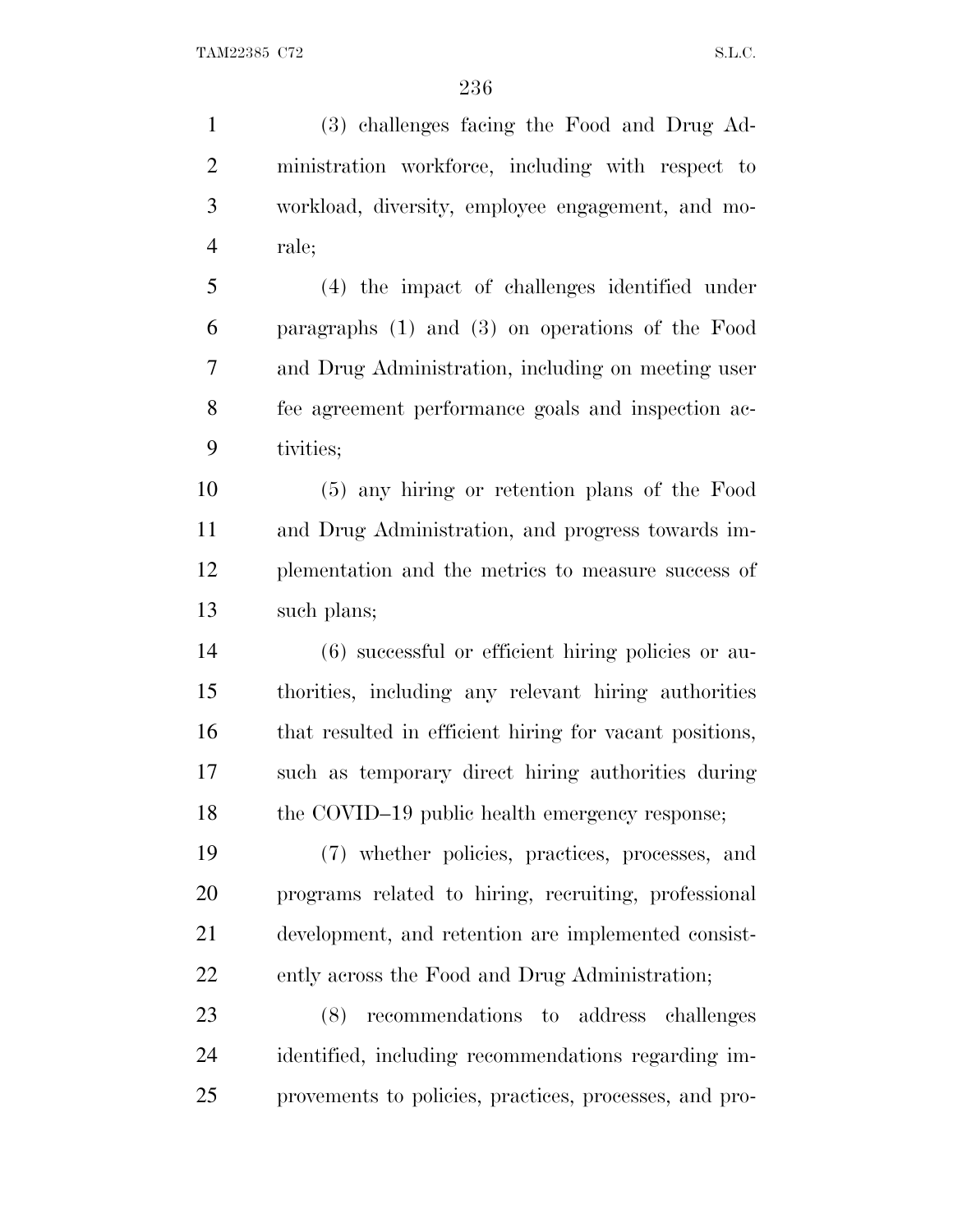grams of the Food and Drug Administration with respect to hiring, recruiting, professional develop-ment, and retention; and

 (9) challenges related to hiring, recruiting, and retaining a qualified workforce to meet public health emergency response needs, including any such chal- lenges identified during the COVID–19 public health emergency.

**Subtitle B—Mitigating Shortages**

 **SEC. 511. ENSURING REGISTRATION OF FOREIGN DRUG AND DEVICE MANUFACTURERS.**

 (a) REGISTRATION OF CERTAIN FOREIGN ESTAB- LISHMENTS.—Section 510(i) of the Federal Food, Drug, and Cosmetic Act (21 U.S.C. 360(i)) is amended by add-ing at the end the following:

 $\qquad$  "(5) The requirements of paragraphs (1) and (2) shall apply regardless of whether the drug or device under- goes further manufacture, preparation, propagation, compounding, or processing at a separate establishment outside the United States prior to being imported or of-fered for import into the United States.''.

 (b) UPDATING REGULATIONS.—Not later than 2 years after the date of enactment of this Act, the Sec-retary of Health and Human Services shall update regula-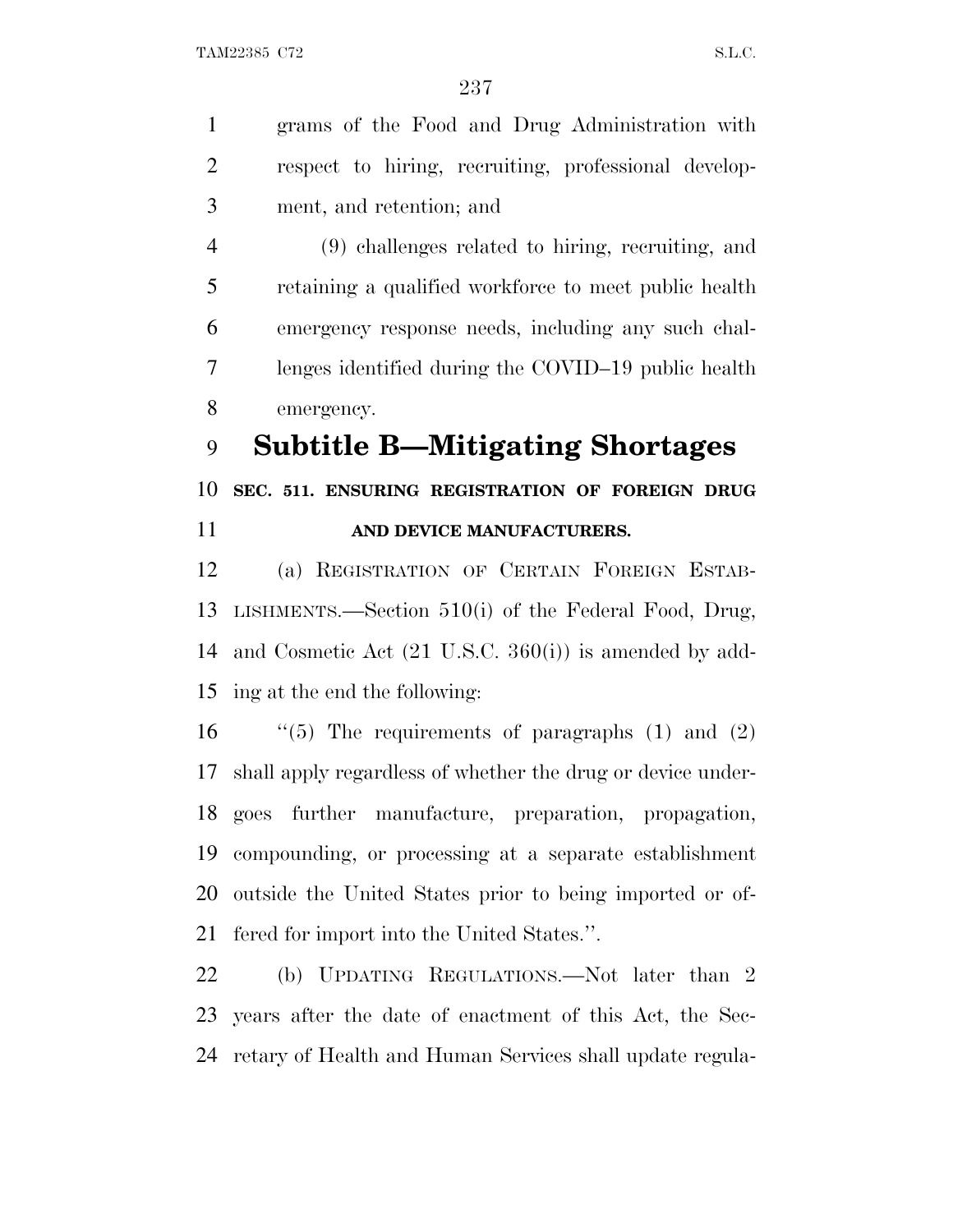tions, as appropriate, to implement the amendment made by subsection (a).

# **SEC. 512. EXTENDING EXPIRATION DATES FOR CERTAIN DRUGS.**

 (a) I<sup>N</sup> GENERAL.—Not later than 1 year after the date of enactment of this Act, the Secretary of Health and Human Services (referred to in this section as the ''Sec- retary'') shall issue draft guidance, or revise existing guid- ance, to address recommendations for sponsors of applica- tions submitted under section 505 of the Federal Food, Drug, and Cosmetic Act (21 U.S.C. 355) or section 351 of the Public Health Service Act (42 U.S.C. 262) regard-ing—

 (1) the submission of stability testing data in such applications, including considerations for data requirements that could be streamlined or reduced to facilitate faster review of longer proposed expira-18 tion dates;

 (2) establishing in the labeling of drugs the longest feasible expiration date scientifically sup- ported by such data, taking into consideration how extended expiration dates may—

 (A) help prevent or mitigate drug short-ages; and

(B) affect product quality; and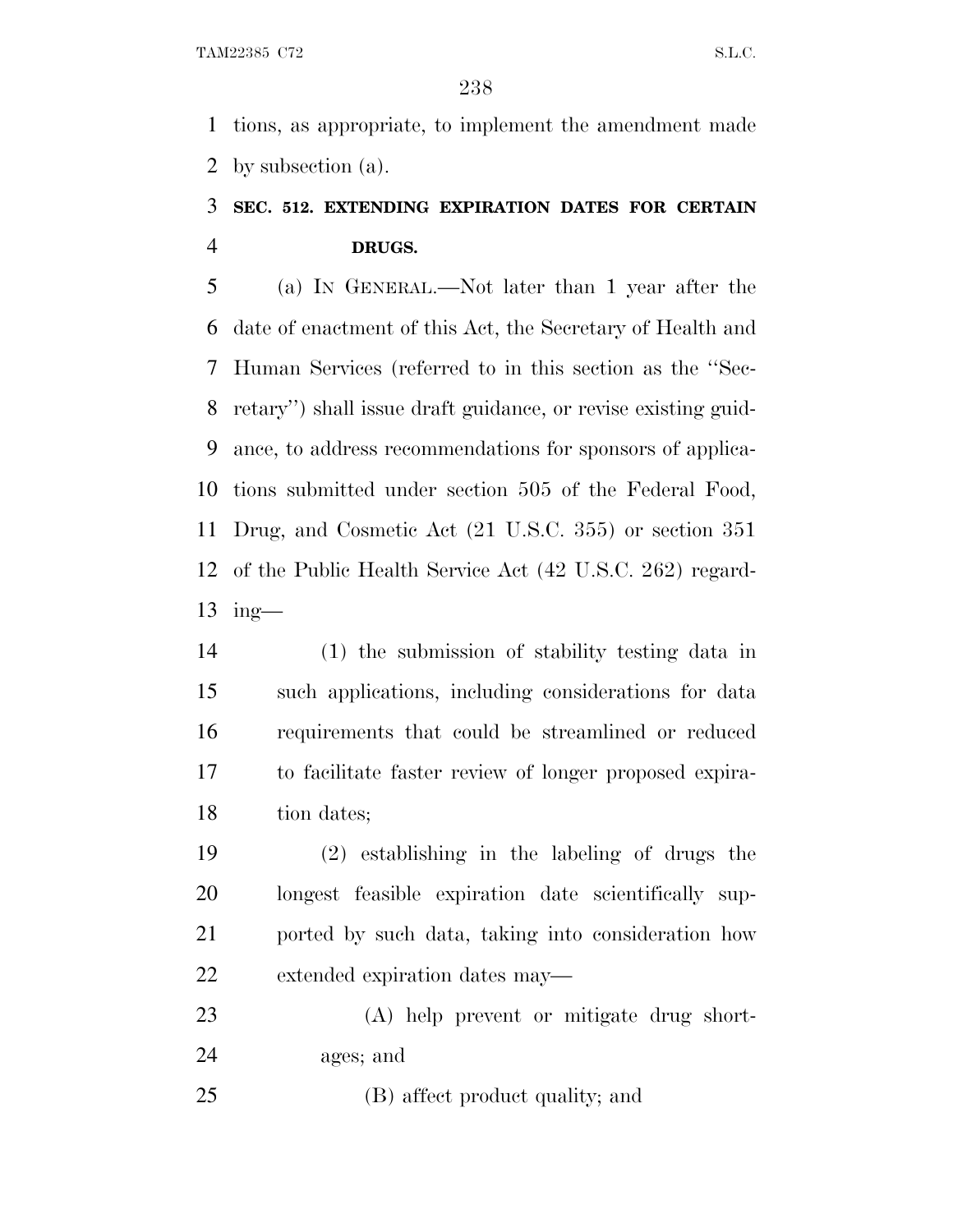(3) the use of innovative approaches for drug and combination product stability modeling to sup- port initial product expiration dates and expiration date extensions. (b) REPORT.—Not later than 2 years after the date

 of enactment of this Act, and again 2 years thereafter, the Secretary shall submit to the Committee on Health, Education, Labor, and Pensions of the Senate and the Committee on Energy and Commerce of the House of Representatives a report that includes—

 (1) the number of drugs for which the Sec- retary has requested the manufacturer make a label-ing change regarding the expiration date; and

 (2) for each drug for which the Secretary has requested a labeling change with respect to the expi- ration date, information regarding the circumstances of such request, including—

18 (A) the name and dose of such drug;

(B) the rationale for the request;

 (C) whether the drug, at the time of the request, was listed on the drug shortage list 22 under section 506E of the Federal Food, Drug, and Cosmetic Act (21 U.S.C. 356e), or was at risk of shortage;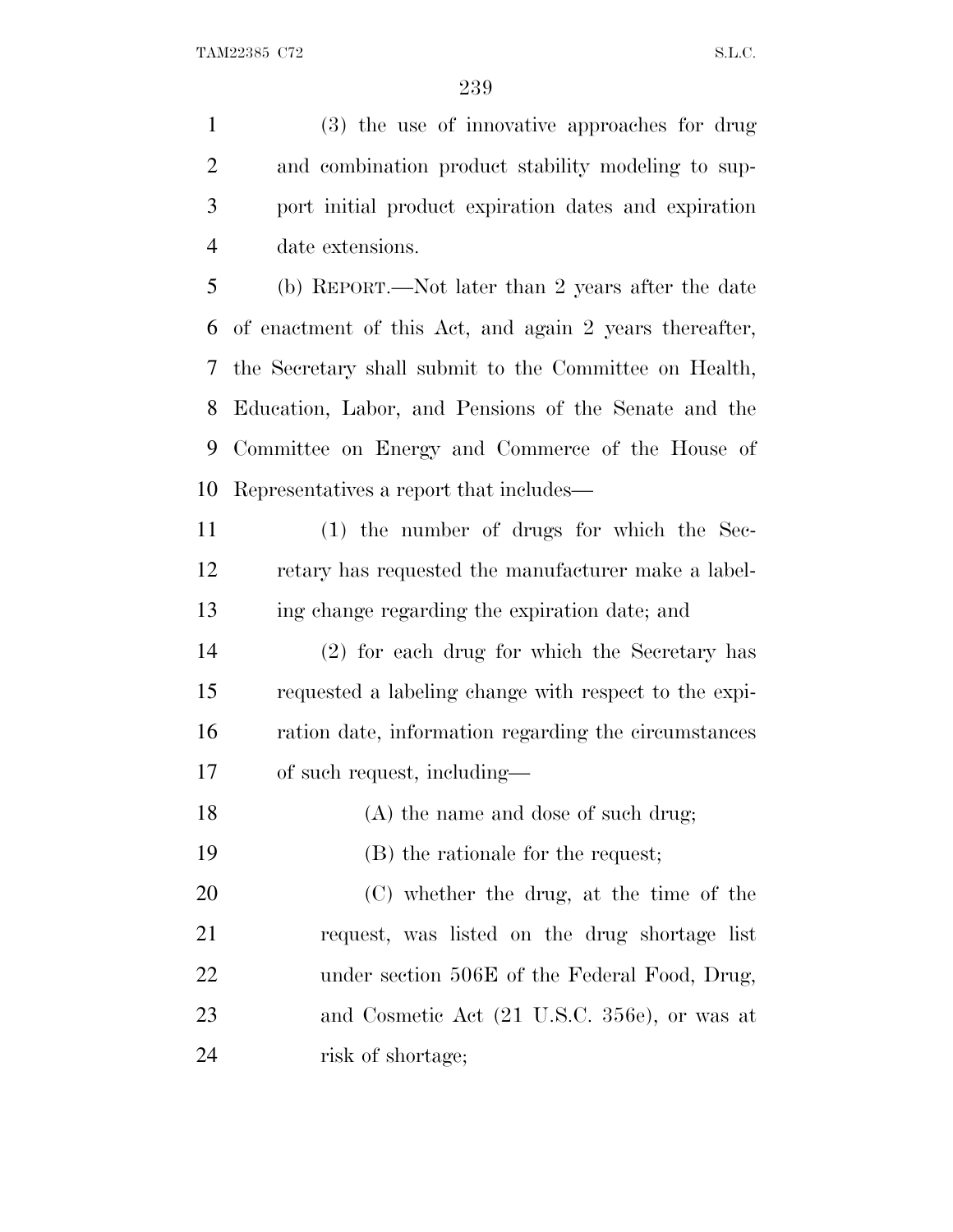(D) whether the request was made during a public health emergency declared under sec- tion 319 of the Public Health Service Act (42 U.S.C. 247d); and

 (E) whether the manufacturer made the requested change by the requested date, and for instances where the manufacturer does not make the requested change, the manufacturer's justification for not making the change, if the manufacturer agrees to provide such justifica-11 tion for inclusion in the report.

### **SEC. 513. UNANNOUNCED FOREIGN FACILITY INSPECTIONS PILOT PROGRAM.**

 (a) I<sup>N</sup> GENERAL.—The Secretary of Health and Human Services (referred to in this section as the ''Sec- retary'') shall conduct a pilot program under which the Secretary increases the conduct of unannounced inspec- tions of foreign human drug facilities and evaluates the differences between inspections of domestic and foreign human drug facilities, including the impact of announcing inspections to persons who own or operate foreign human drug facilities in advance of an inspection. Such pilot pro-gram shall evaluate—

 (1) differences in the number and type of viola-25 tions of section  $501(a)(2)(B)$  of the Federal Food,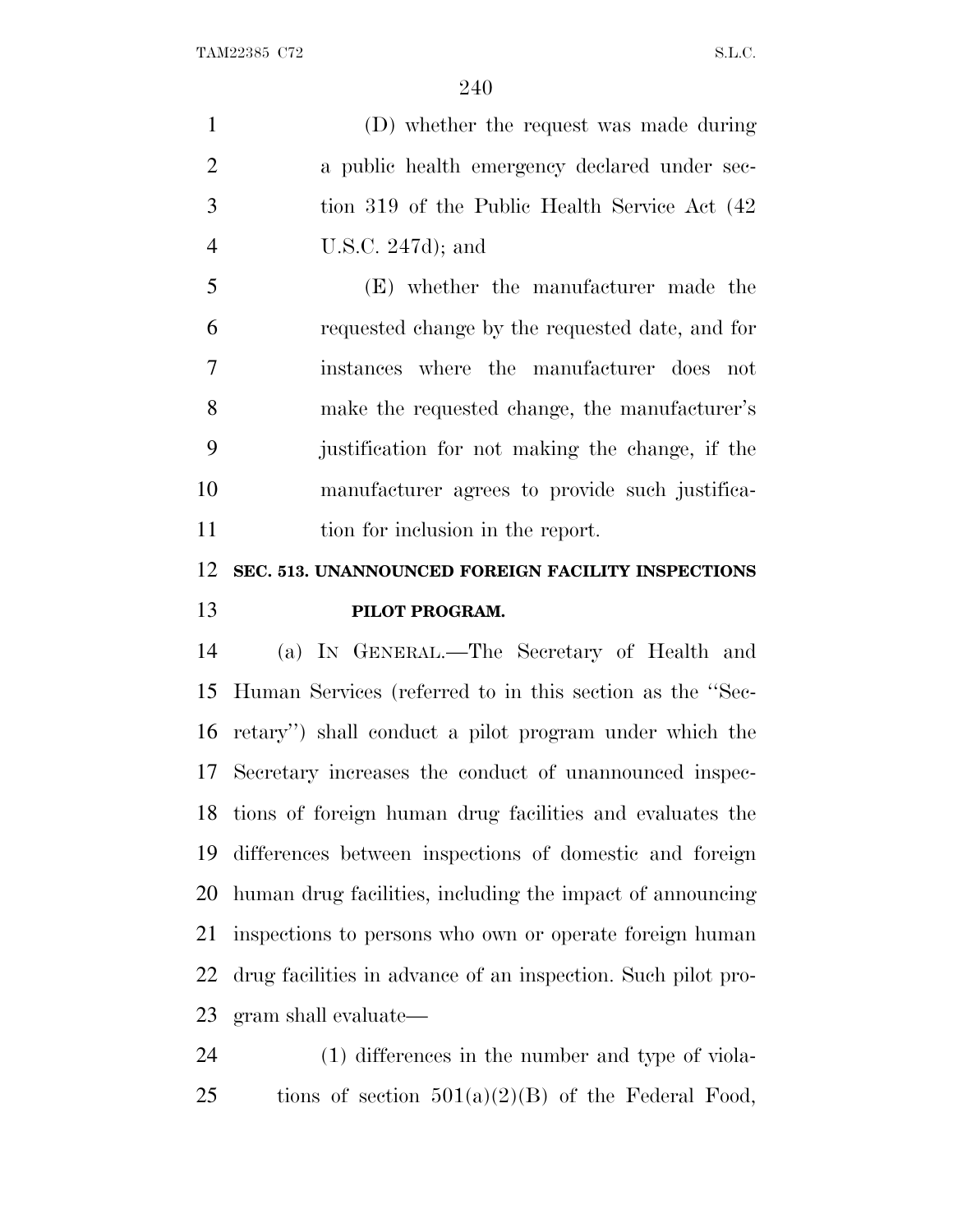1 Drug, and Cosmetic Act  $(21 \text{ U.S.C. } 351(a)(2)(B))$  identified during unannounced and announced in- spections of foreign human drug facilities and any other significant differences between each type of in- spection; (2) costs and benefits associated with con- ducting announced and unannounced inspections of foreign human drug facilities; (3) barriers to conducting unannounced inspec- tions of foreign human drug facilities and any chal- lenges to achieving parity between domestic and for- eign human drug facility inspections; and (4) approaches for mitigating any negative ef- fects of conducting announced inspections of foreign human drug facilities. (b) PILOT PROGRAM INITIATION.—The Secretary shall initiate the pilot program under this section not later than 180 days after the date of enactment of this Act. (c) REPORT.—The Secretary shall, not later than 180 days following the completion of the pilot program, make available on the website of the Food and Drug Administra- tion a final report on the pilot program under this section, including— (1) findings and any associated recommenda-

tions with respect to the evaluation under subsection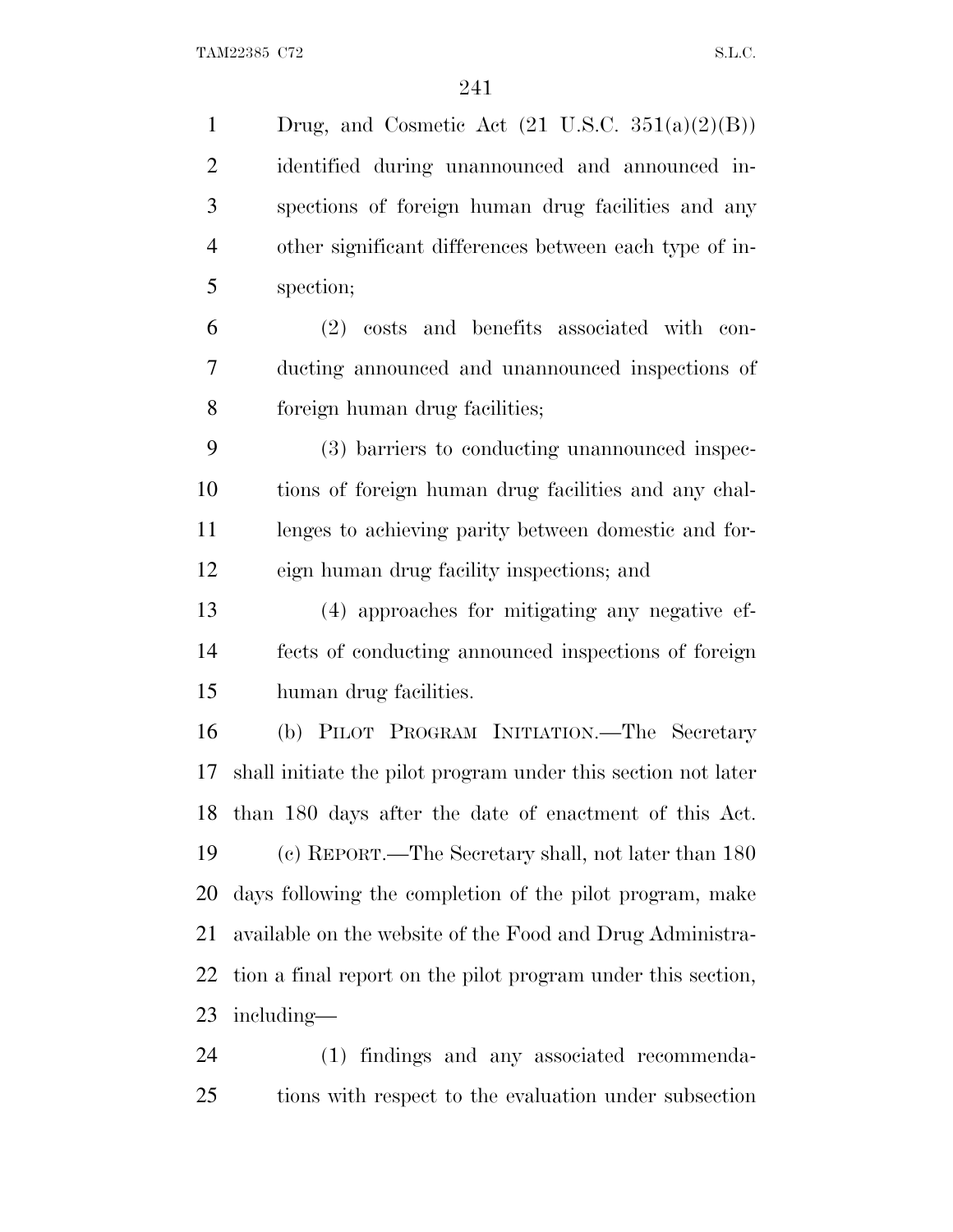(a), including any recommendations to address iden- tified barriers to conducting unannounced inspec-tions of foreign human drug facilities;

 (2) findings and any associated recommenda- tions regarding how the Secretary may achieve par- ity between domestic and foreign human drug in-spections; and

 (3) the number of unannounced inspections during the pilot that would not be unannounced under existing practices.

### **SEC. 514. COMBATING COUNTERFEIT DEVICES.**

 (a) PROHIBITED ACTS.—Section 301 of the Federal Food, Drug, and Cosmetic Act (21 U.S.C. 331) is amend-ed by adding at the end the following:

 ''(fff)(1) Forging, counterfeiting, simulating, or false- ly representing, or without proper authority using any mark, stamp, tag, label, or other identification upon any device or container, packaging, or labeling thereof so as to render such device a counterfeit device.

 $\frac{1}{2}$  (2) Making, selling, disposing of, or keeping in pos- session, control, or custody, or concealing any punch, die, plate, stone, or other thing designed to print, imprint, or reproduce the trademark, trade name, or other identifying mark or imprint of another or any likeness of any of the foregoing upon any device or container, packaging, or la-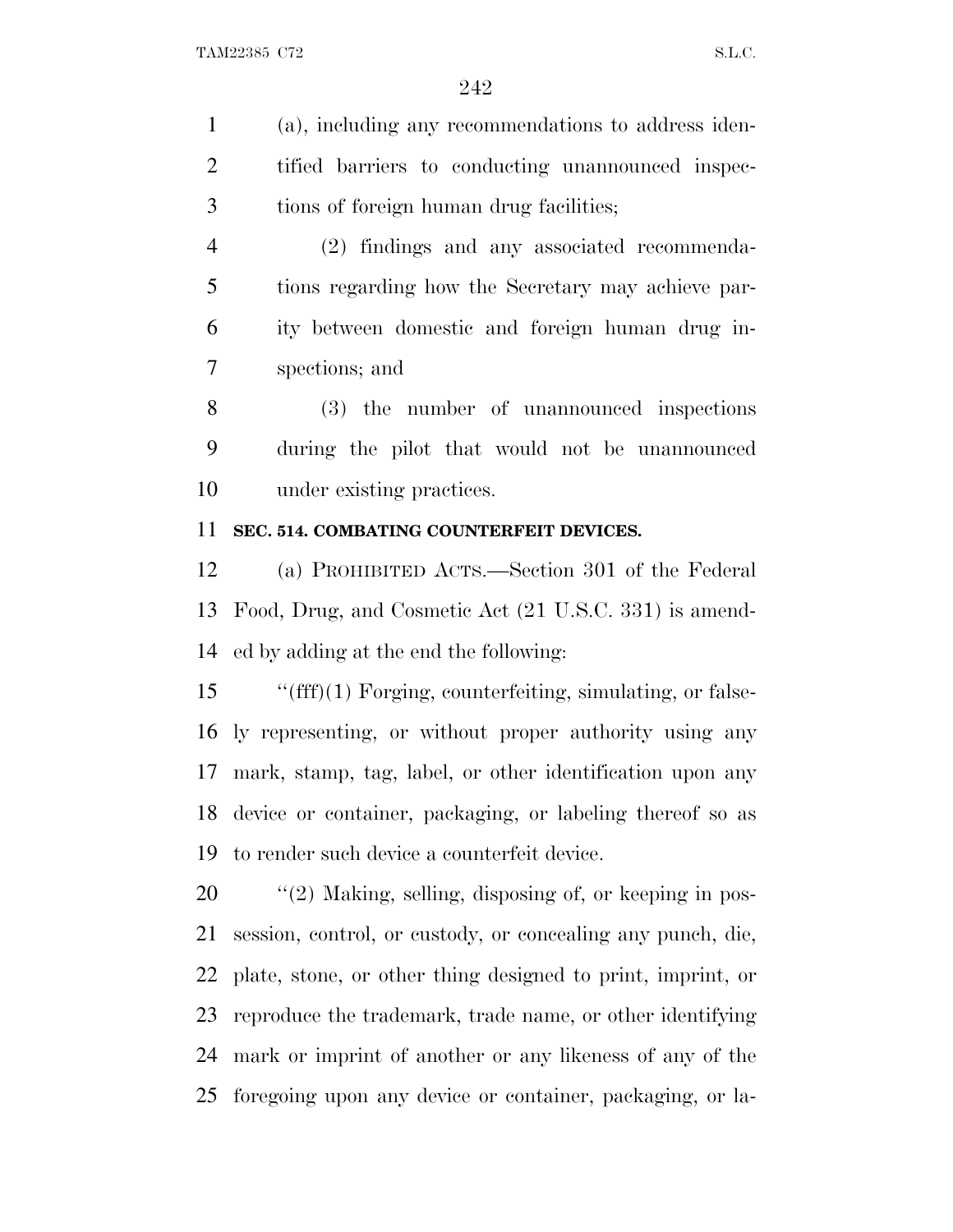beling thereof so as to render such device a counterfeit device.

 ''(3) The doing of any act which causes a device to be a counterfeit device, or the sale or dispensing, or the holding for sale or dispensing, of a counterfeit device.''.

 (b) PENALTIES.—Section 303 of the Federal Food, Drug, and Cosmetic Act (21 U.S.C. 333) is amended— 8 (1) in subsection (b)(8), by inserting  $\degree$ , or who violates section 301(fff)(3) by knowingly making,

 selling or dispensing, or holding for sale or dis- pensing, a counterfeit device,'' after ''a counterfeit drug''; and

13 (2) in subsection (c), by inserting  $\degree$ ; or (6) for having violated section 301(fff)(2) if such person acted in good faith and had no reason to believe that use of the punch, die, plate, stone, or other thing in- volved would result in a device being a counterfeit device, or for having violated section 301(fff)(3) if the person doing the act or causing it to be done acted in good faith and had no reason to believe that the device was a counterfeit device'' before the pe-riod.

 (c) SEIZURE.—Section 304(a)(2) of the Federal 24 Food, Drug, and Cosmetic Act  $(21 \text{ U.S.C. } 334(a)(2))$  is amended—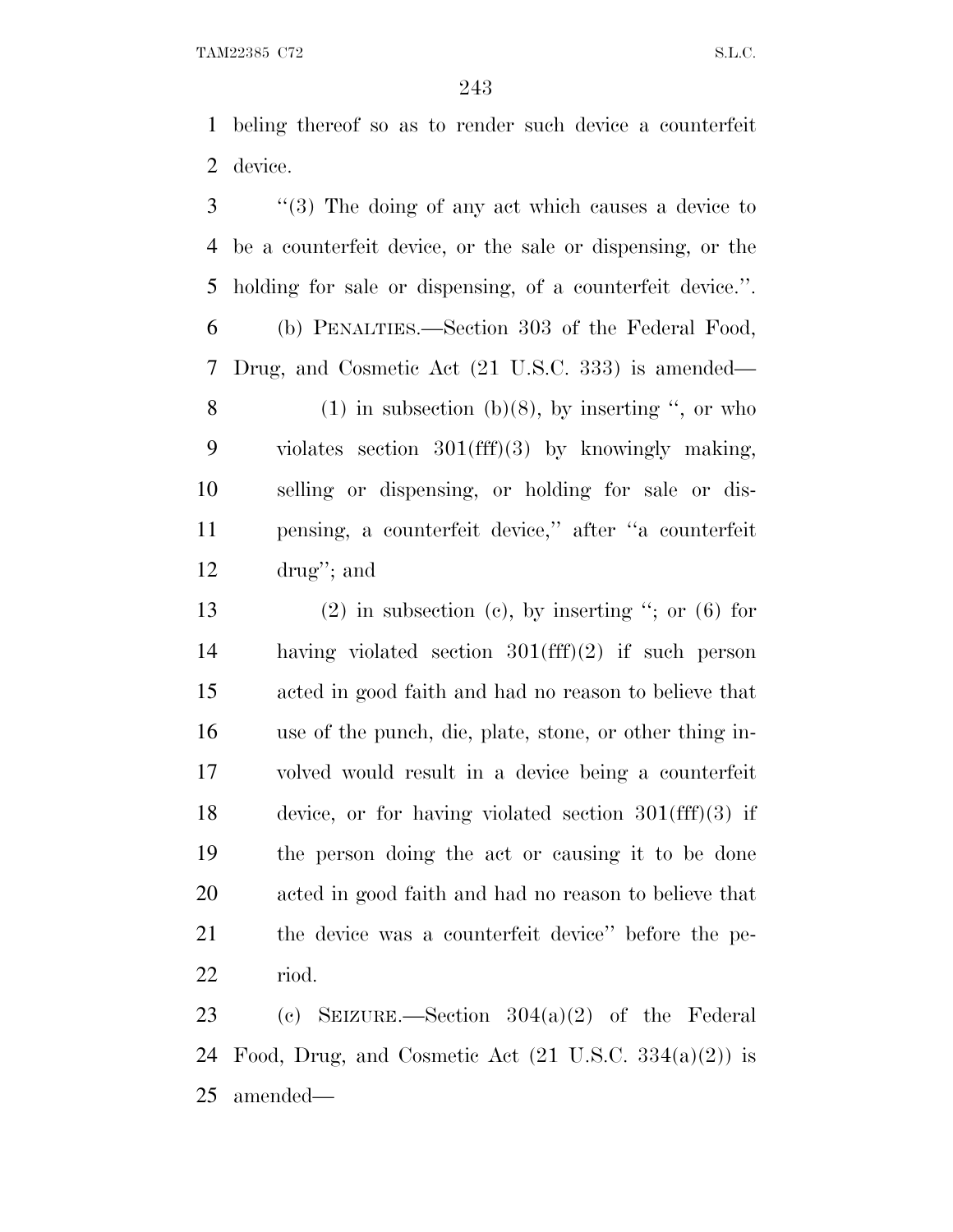| $\mathbf{1}$   | (1) by striking ", and $(E)$ " and inserting ",                |
|----------------|----------------------------------------------------------------|
| $\overline{2}$ | $(E)$ "; and                                                   |
| 3              | (2) by inserting ", $(F)$ Any device that is a                 |
| $\overline{4}$ | counterfeit device, (G) Any container, packaging, or           |
| 5              | labeling of a counterfeit device, and (H) Any punch,           |
| 6              | die, plate, stone, labeling, container, or other thing         |
| 7              | used or designed for use in making a counterfeit de-           |
| 8              | vice or devices" before the period.                            |
| 9              | SEC. 515. STRENGTHENING MEDICAL DEVICE SUPPLY                  |
| 10             | <b>CHAINS.</b>                                                 |
| 11             | (a) IN GENERAL.—Section 506J of the Federal                    |
|                | Food, Drug, and Cosmetic Act (21 U.S.C. 356j) is amend-        |
| 12             |                                                                |
|                | $13$ ed—                                                       |
| 14             | (1) by redesignating subsections (h) and (i) as                |
| 15             | subsections $(j)$ and $(k)$ , respectively; and                |
| 16             | $(2)$ by inserting after subsection $(g)$ the fol-             |
|                | lowing:                                                        |
| 18             | "(h) RISK MANAGEMENT PLANS.—Each manufac-                      |
| 17<br>19       | turer of a device that is critical to public health, including |
| 20             | devices that are life-supporting, life-sustaining, or in-      |
| 21             | tended for use in emergency medical care, shall develop,       |
| 22             | maintain, and, as appropriate, implement a redundancy          |
| 23             | risk management plan that identifies and evaluates risks       |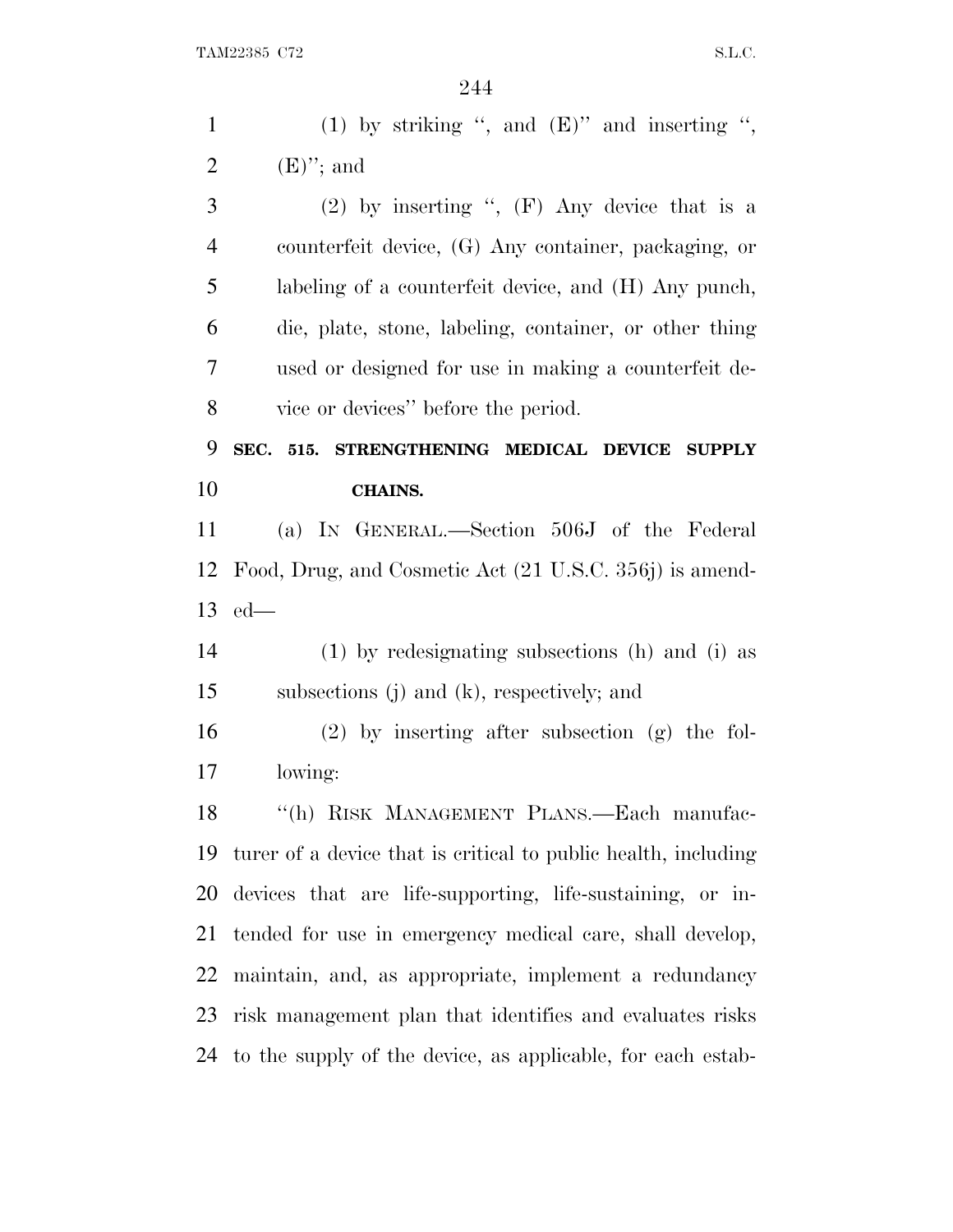lishment in which such device is manufactured. A risk management plan under this subsection—

3 ''(1) may identify and evaluate risks to the sup- ply of more than one device, or device category, manufactured at the same establishment; and

 $(2)$  shall be subject to inspection and copying by the Secretary pursuant to section 704 or at the request of the Secretary.''.

 (b) REPORT.—Not later than 2 years after the date of enactment of this Act, and annually for 4 years there- after, the Secretary of Health and Human Services shall prepare and submit to the Committee on Health, Edu- cation, Labor, and Pensions of the Senate and the Com- mittee on Energy and Commerce of the House of Rep- resentatives a report on the use of information manufac- turers submit pursuant to section 506J of the Federal Food, Drug, and Cosmetic Act (21 U.S.C. 356j) and ap-plicable guidance issued with respect to such section.

#### **SEC. 516. PREVENTING MEDICAL DEVICE SHORTAGES.**

 (a) NOTIFICATIONS.—Section 506J of the Federal Food, Drug, and Cosmetic Act (21 U.S.C. 356j), as amended by section 515, is further amended—

 (1) in the flush text at the end of subsection (a), by inserting ''or of any other circumstance that is likely to lead to a meaningful disruption in the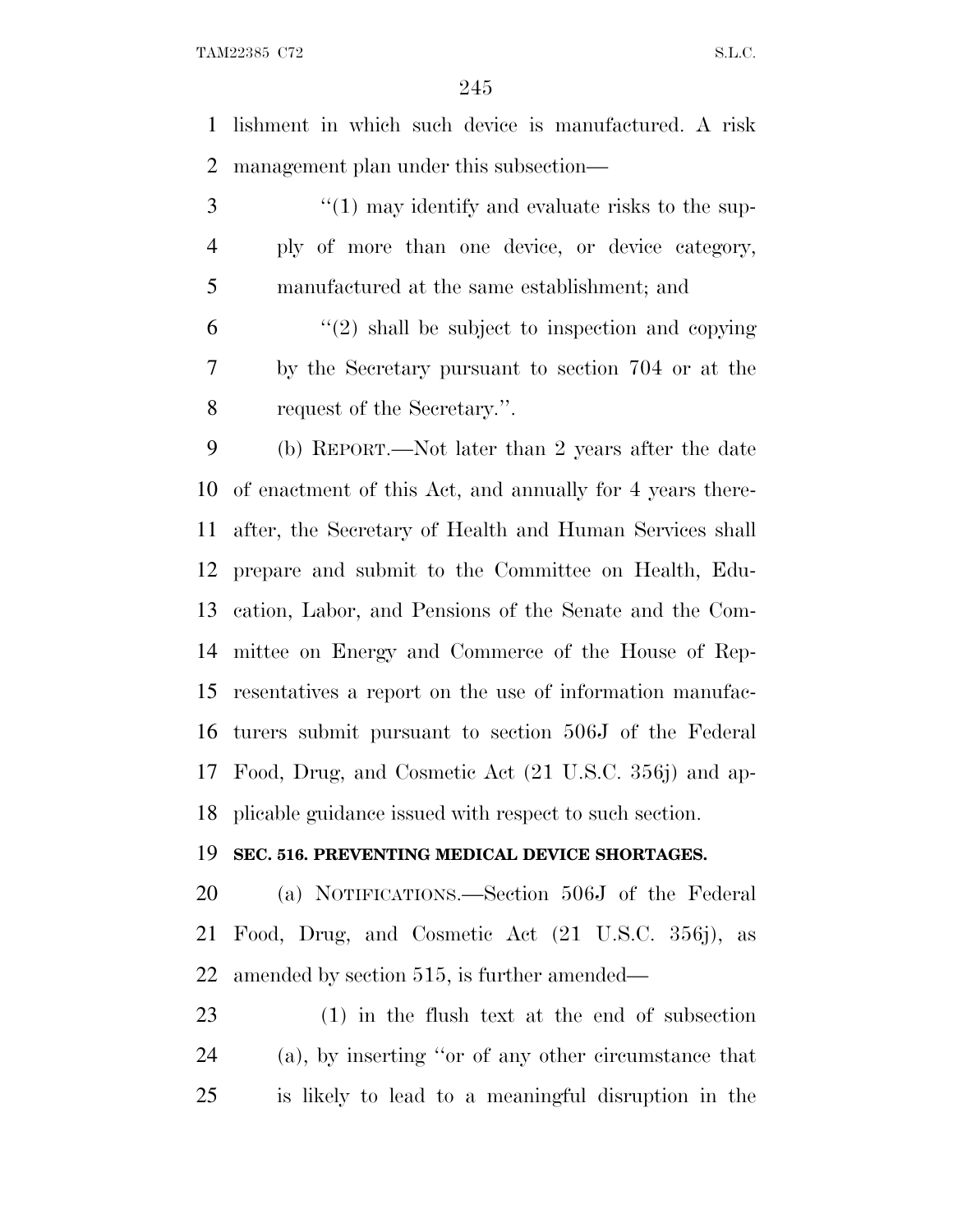supply of the device or a shortage of the device, and 2 there is no other available device that could reason- ably be substituted for that device in the United States'' before the period;

 (2) in subsection (f), by inserting "or (i)" after ''subsection (a)''; and

 (3) by inserting after subsection (h), as added by section 515, the following:

 ''(i) ADDITIONAL NOTIFICATIONS.—The Secretary may receive notifications from a manufacturers of a device that is life-supporting, life-sustaining, or intended for use in emergency medical care or during surgery, or any other device the Secretary determines to be critical to the public health, pertaining to a permanent discontinuance in the manufacture of the device (except for any discontinuance as a result of an approved modification of the device) or an interruption of the manufacture of the device that is likely to lead to a meaningful disruption in the supply of that device in the United States, and the reasons for such discontinuance or interruption.''.

 (b) GUIDANCE ON VOLUNTARY NOTIFICATIONS OF DISCONTINUANCE OR INTERRUPTION OF DEVICE MANU- FACTURE.—Not later than 1 year after the date of enact- ment of this Act, the Secretary shall issue draft guidance to facilitate voluntary notifications under subsection (i) of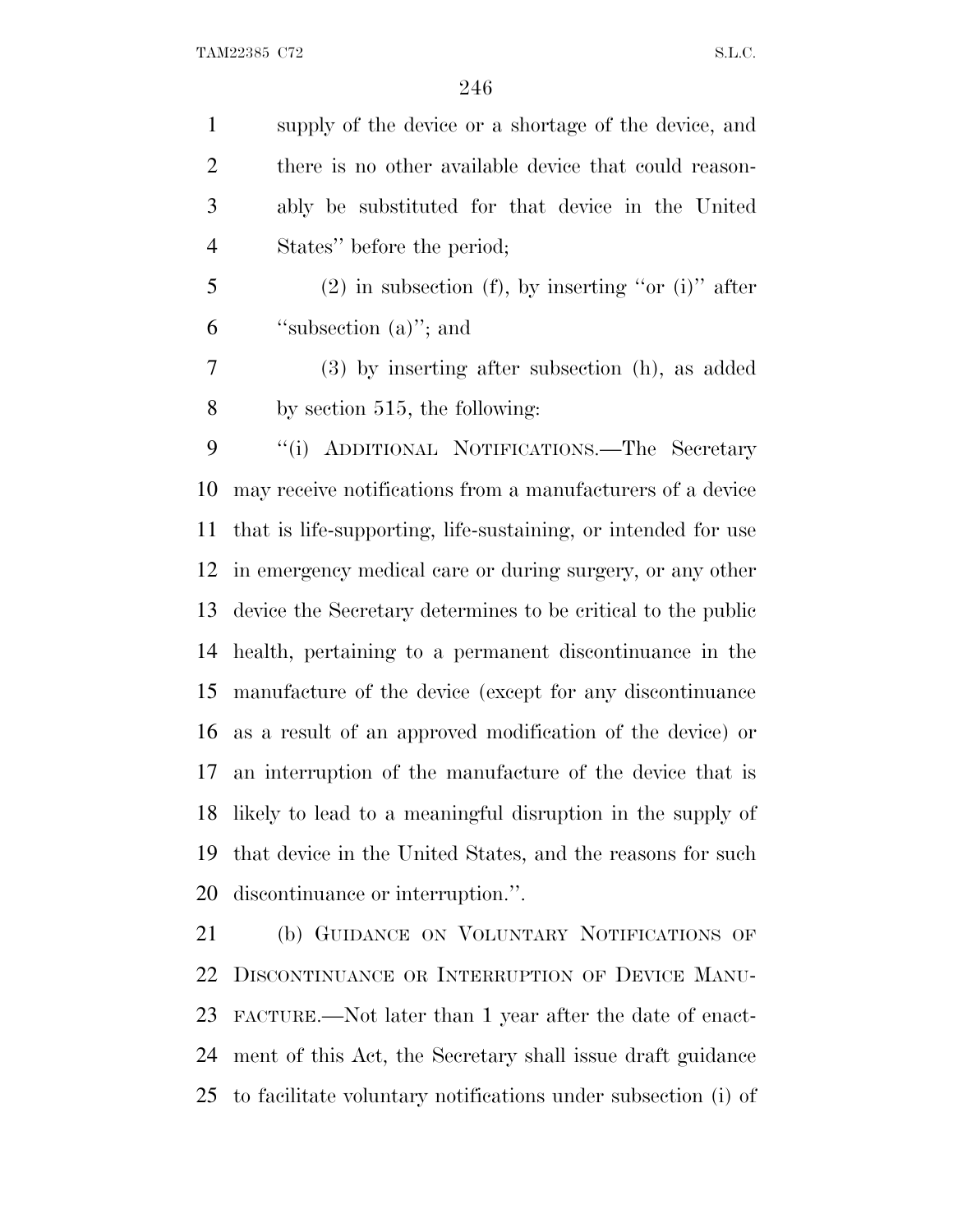section 506J of the Federal Food, Drug, and Cosmetic Act (21 U.S.C. 356j), as added by subsection (a). Such guidance shall include a description of circumstances in which a voluntary notification under such subsection (i) may be appropriate, recommended timeframes within which sponsors should submit such a notification, the process for receiving such notifications, and actions the Secretary may take to mitigate or prevent a shortage re- sulting from a discontinuance or interruption in the manu- facture of a device for which such notification is received. The Secretary shall issue final guidance not later than 1 year after the close of the comment period for the draft guidance.

### **SEC. 517. REMOTE RECORDS ASSESSMENTS FOR MEDICAL DEVICES.**

16 (a) FACTORY INSPECTION.—Section  $704(a)(4)(A)$  of the Federal Food, Drug, and Cosmetic Act (21 U.S.C. 18  $374(a)(4)(A)$  is amended—

 (1) in the first sentence, by inserting ''or de-vice'' after ''processing of a drug''; and

 (2) in the second sentence, by striking ''shall include'' and all that follows through the period at the end and inserting the following: ''shall include—  $((A)$  a description of the records re-quested; and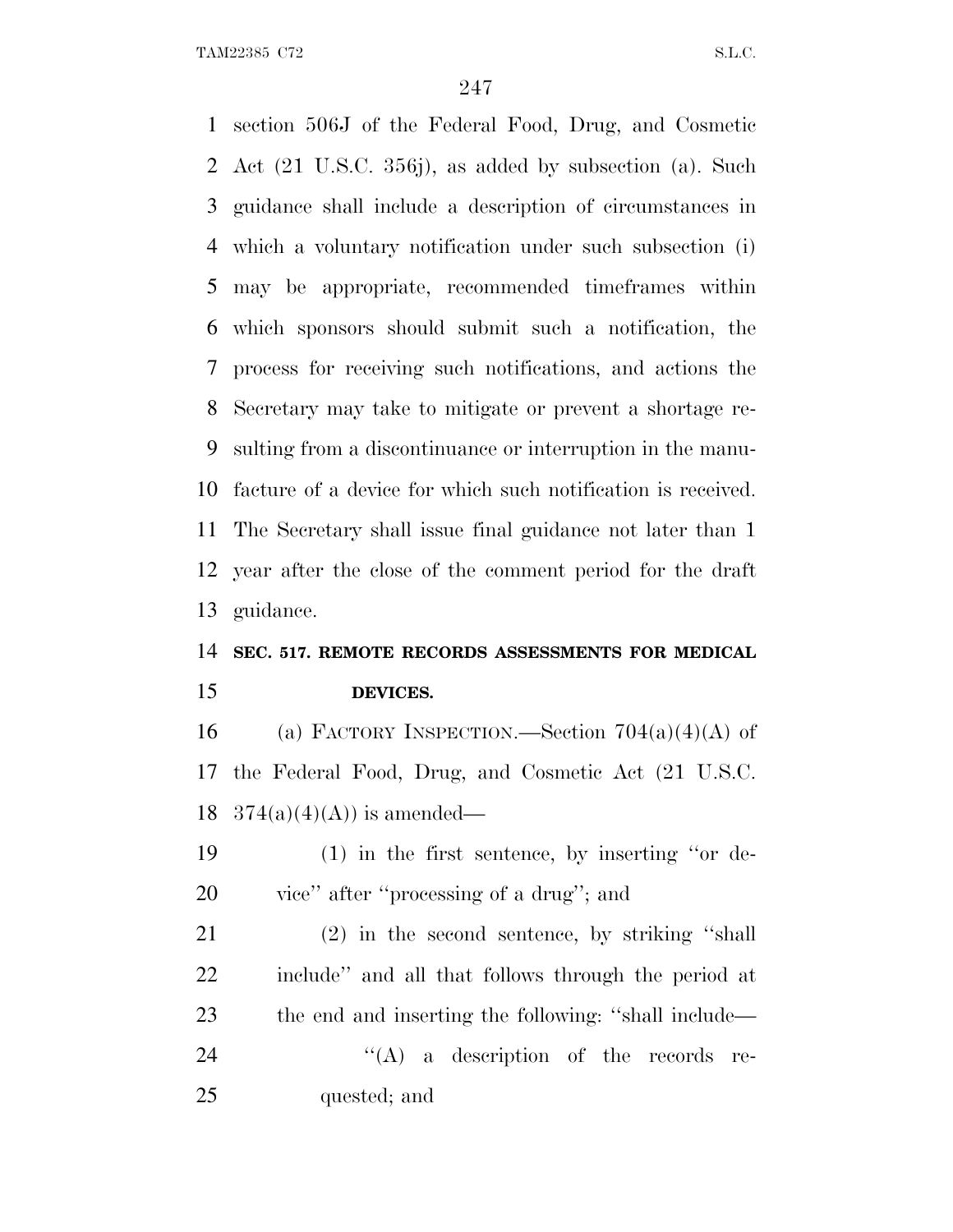$'$ (B) a rationale for requesting such infor- mation in advance of, or in lieu of, an inspec-tion.''.

 (b) GUIDANCE.—Not later than 1 year after the date of enactment of this Act, the Secretary shall issue draft guidance describing circumstances in which the Secretary intends to issue requests for records or other information in advance of, or in lieu of, an inspection, processes for responding to such requests electronically or in physical form, and factors the Secretary intends to consider in eval- uating whether such records are provided within a reason- able timeframe, within reasonable limits, and in a reason- able manner, accounting for resource and other limitations that may exist, including for small businesses. The Sec- retary shall issue final guidance not later than 1 year after the close of the comment period for the draft guidance. **SEC. 518. ADVANCED MANUFACTURING TECHNOLOGIES DESIGNATION PILOT PROGRAM.** 

 Subchapter A of chapter V of the Federal Food, Drug, and Cosmetic Act (21 U.S.C. 351 et seq.), as amended by section 506, is further amended by inserting after section 506K the following: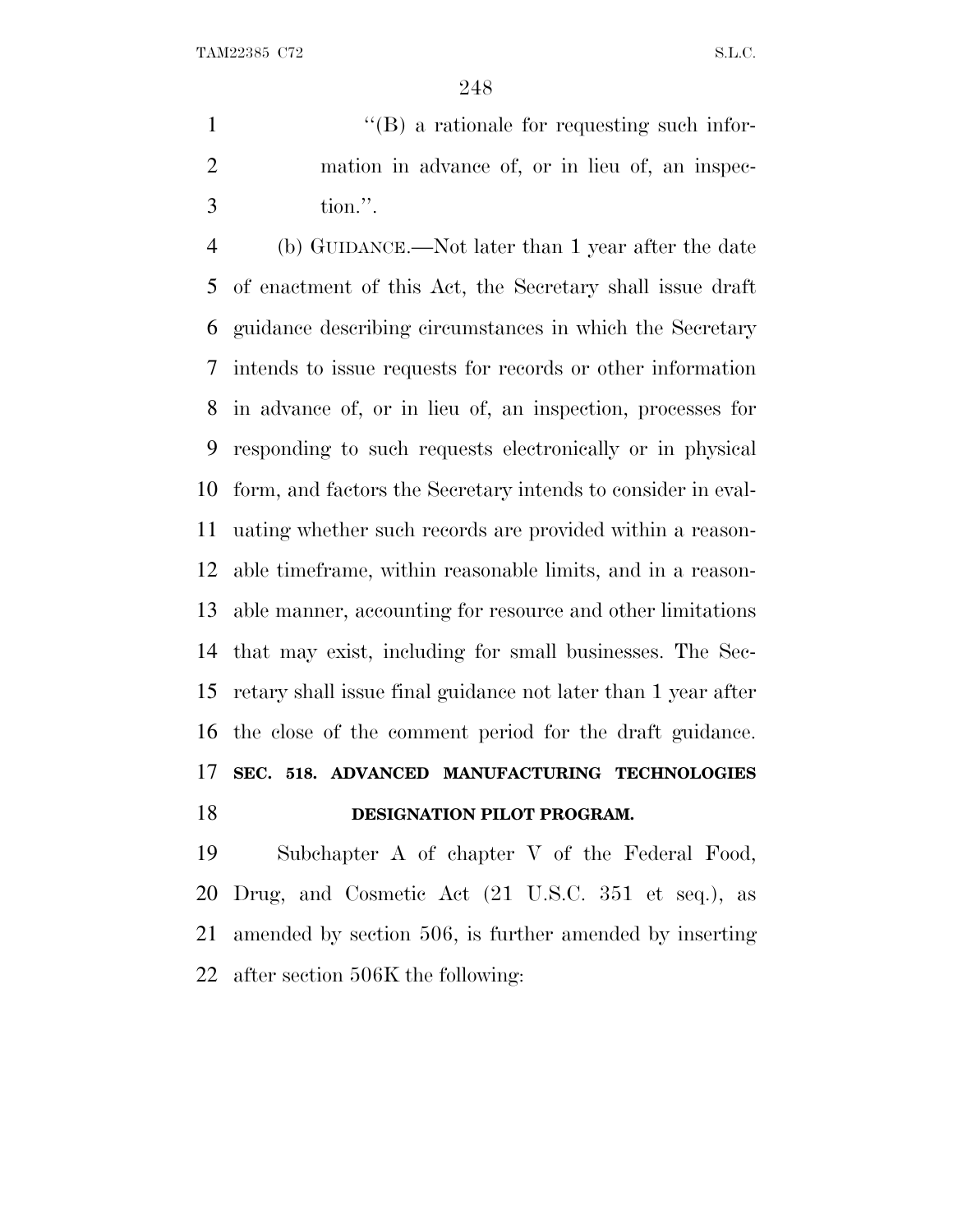# **''SEC. 506L. ADVANCED MANUFACTURING TECHNOLOGIES DESIGNATION PILOT PROGRAM.**

 ''(a) I<sup>N</sup> GENERAL.—Not later than 1 year after the date of enactment of this section, the Secretary shall ini- tiate a pilot program under which persons may request designation of an advanced manufacturing technology as described in subsection (b).

 ''(b) DESIGNATION PROCESS.—The Secretary shall establish a process for the designation under this section of methods of manufacturing drugs, including biological products, and active pharmaceutical ingredients of such drugs, as advanced manufacturing technologies. A method of manufacturing, or a combination of manufacturing methods, is eligible for designation as an advanced manu- facturing technology if such method or combination of methods incorporates a novel technology, or uses an estab- lished technique or technology in a novel way, that will substantially—

19  $\frac{1}{2}$  (1) enhance drug quality; or

20  $\frac{u(2)}{2}$  improve the manufacturing process for a drug and maintain drug quality, including by—

22 ''(A) reducing development time for a drug using the designated manufacturing method; or 24  $\langle$  (B) increasing or maintaining the supply of—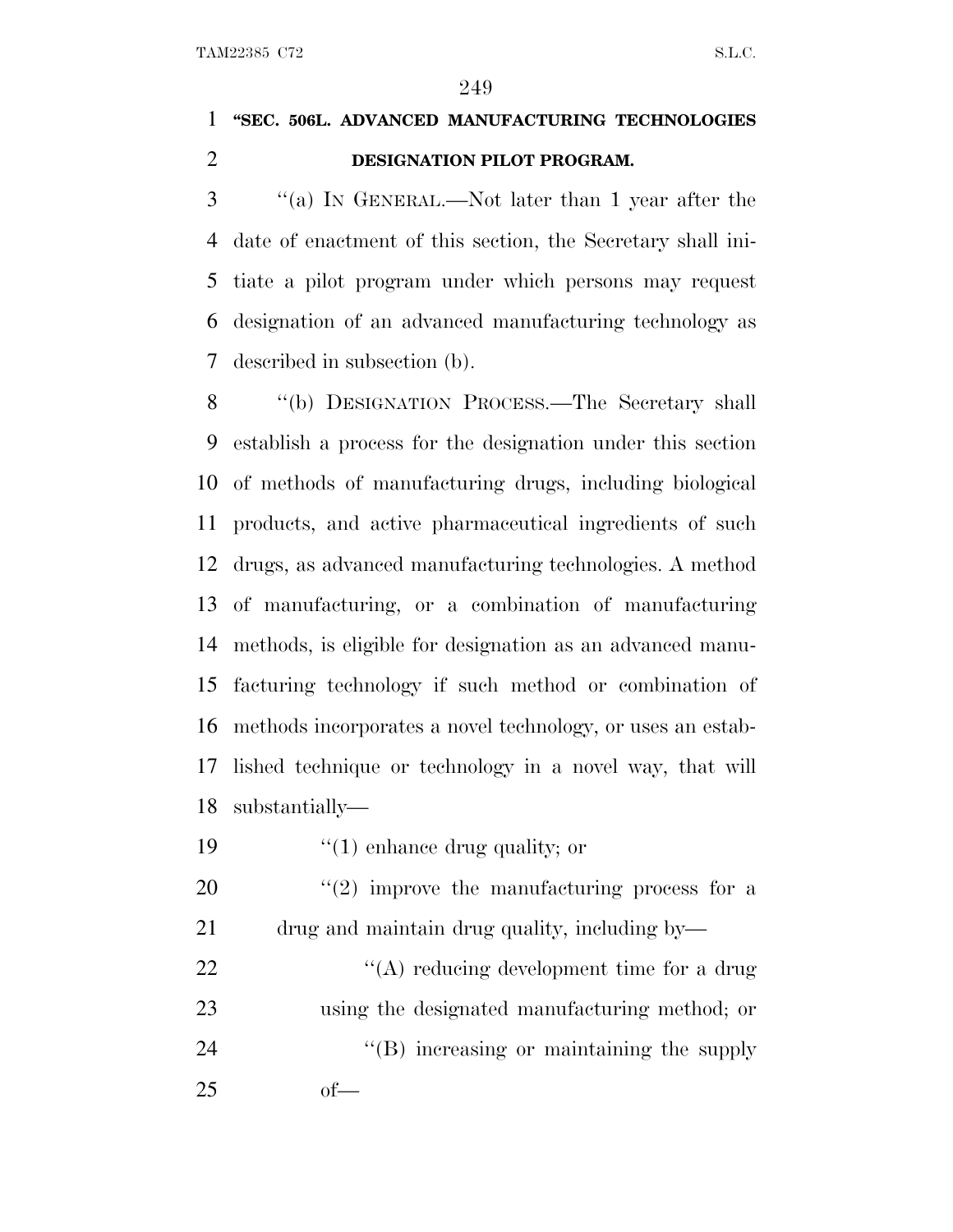| $\mathbf{1}$   | "(i) a drug that is life-supporting,                 |
|----------------|------------------------------------------------------|
| $\overline{2}$ | life-sustaining, or of critical importance to        |
| 3              | providing health care; or                            |
| $\overline{4}$ | "(ii) a drug that is on the drug short-              |
| 5              | age list under section 506E.                         |
| 6              | "(c) EVALUATION AND DESIGNATION OF AN AD-            |
| 7              | VANCED MANUFACTURING TECHNOLOGY.—                    |
| 8              | $\lq(1)$ SUBMISSION.—A person who requests des-      |
| 9              | ignation of a method of manufacturing as an ad-      |
| 10             | vanced manufacturing technology under this section   |
| 11             | shall submit to the Secretary data or information    |
| 12             | demonstrating that the method of manufacturing       |
| 13             | meets the criteria described in subsection (b) in a  |
| 14             | particular context of use. The Secretary may facili- |
| 15             | tate the development and review of such data or in-  |
| 16             | formation by-                                        |
| 17             | $\lq\lq$ providing timely advice to, and inter-      |
| 18             | active communication with, such person regard-       |
| 19             | ing the development of the method of manufac-        |
| 20             | turing; and                                          |
| 21             | "(B) involving senior managers and experi-           |
| 22             | enced staff of the Food and Drug Administra-         |
| 23             | tion, as appropriate, in a collaborative, cross-     |
| 24             | disciplinary review of the method of manufac-        |
| 25             | turing, as applicable.                               |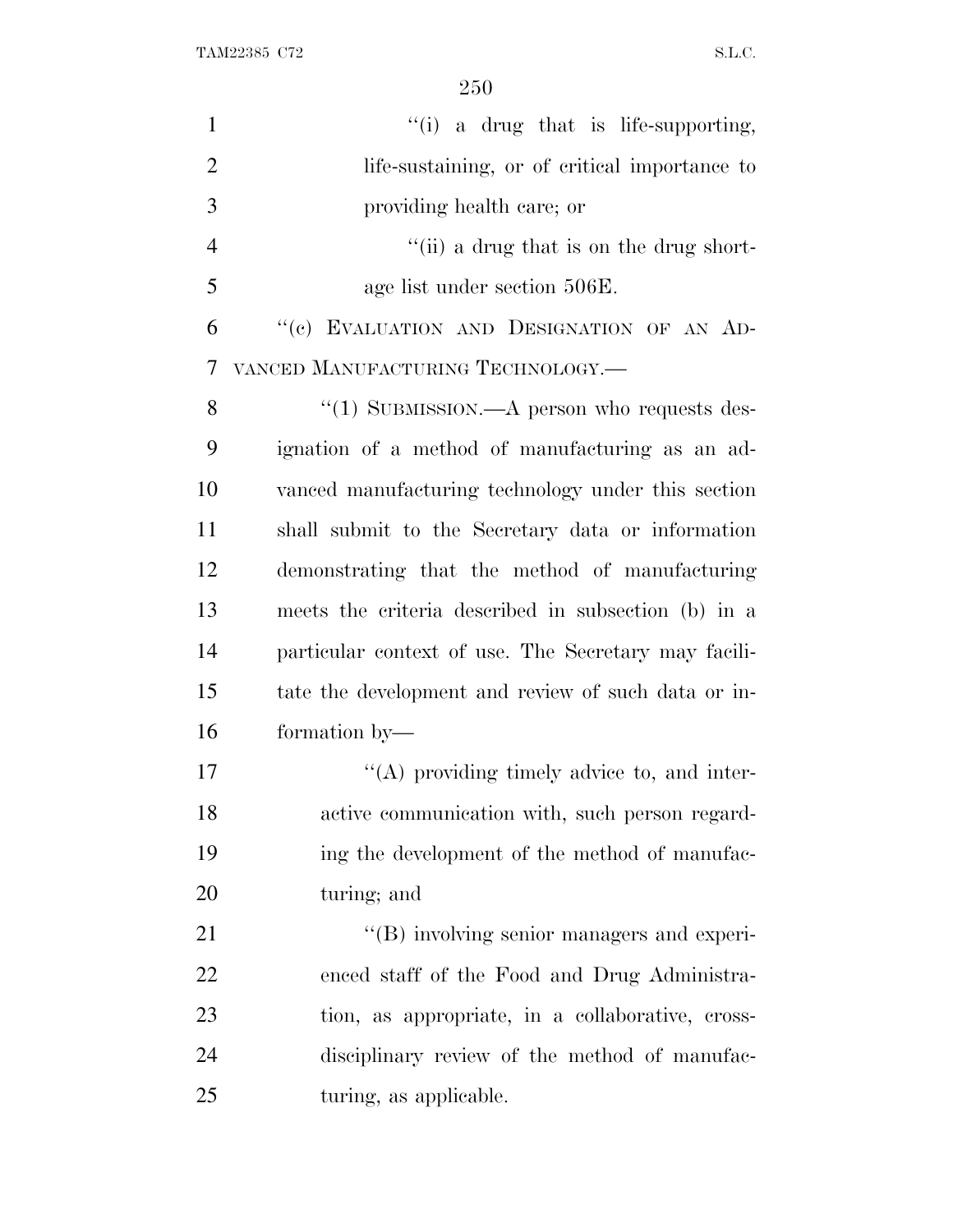1 "(2) EVALUATION AND DESIGNATION.—Not later than 180 calendar days after the receipt of a request under paragraph (1), the Secretary shall de- termine whether to designate such method of manu- facturing as an advanced manufacturing technology, in a particular context of use, based on the data and information submitted under paragraph (1) and the criteria described in subsection (b).

 ''(d) REVIEW OF ADVANCED MANUFACTURING TECHNOLOGIES.—If the Secretary designates a method of manufacturing as an advanced manufacturing technology, the Secretary shall—

13 ''(1) expedite the development and review of an application submitted under section 505 of this Act or section 351 of the Public Health Service Act, in- cluding supplemental applications, for drugs that are manufactured using a designated advanced manufac-turing technology; and

 $\frac{1}{2}$  allow the holder of an advanced technology designation, or a person authorized by the advanced manufacturing technology designation holder, to ref- erence or rely upon, in an application submitted under section 505 of this Act or section 351 of the Public Health Service Act, including a supplemental application, data and information about the des-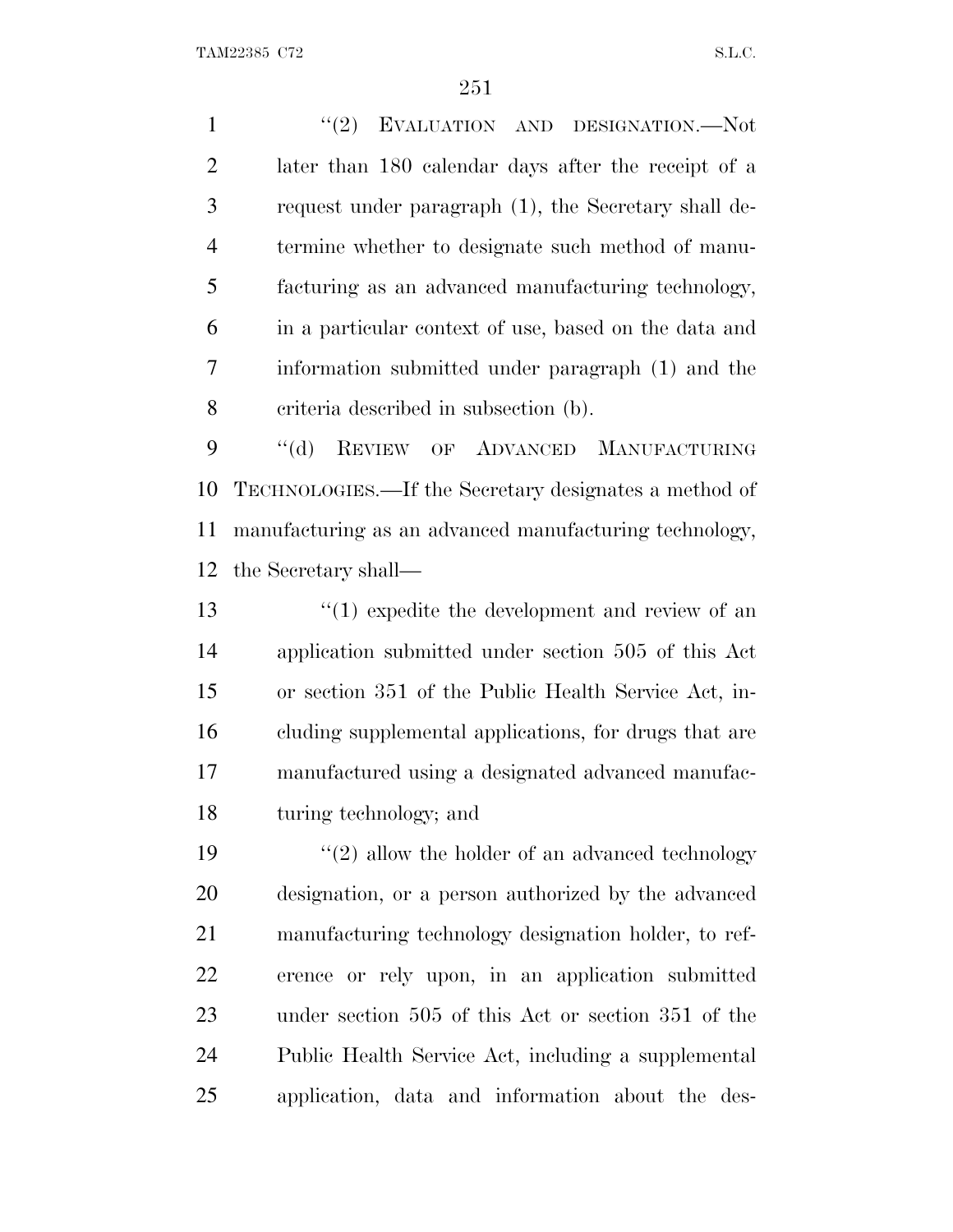| $\mathbf{1}$   | ignated advanced manufacturing technology for use      |
|----------------|--------------------------------------------------------|
| $\overline{2}$ | in manufacturing drugs in the same context of use      |
| 3              | for which the designation was granted.                 |
| $\overline{4}$ | "(e) IMPLEMENTATION AND EVALUATION OF AD-              |
| 5              | VANCED MANUFACTURING TECHNOLOGIES PILOT.—              |
| 6              | "(1) PUBLIC MEETING.—The Secretary shall               |
| 7              | publish in the Federal Register a notice of a public   |
| 8              | meeting, to be held not later than 180 days after the  |
| 9              | date of enactment of this section, to discuss, and ob- |
| 10             | tain input and recommendations from relevant           |
| 11             | stakeholders regarding—                                |
| 12             | "(A) the goals and scope of the pilot pro-             |
| 13             | gram, and a suitable framework, procedures,            |
| 14             | and requirements for such program; and                 |
| 15             | "(B) ways in which the Food and Drug                   |
| 16             | Administration will support the use of advanced        |
| 17             | manufacturing technologies and other innova-           |
| 18             | tive manufacturing approaches for drugs.               |
| 19             | $``(2)$ PILOT PROGRAM GUIDANCE.—                       |
| 20             | "(A) IN GENERAL.—The Secretary shall—                  |
| 21             | $\lq\lq$ (i) not later than 180 days after the         |
| 22             | public meeting under paragraph (1), issue              |
| 23             | draft guidance regarding the goals and im-             |
| 24             | plementation of the pilot program under                |
| 25             | this section; and                                      |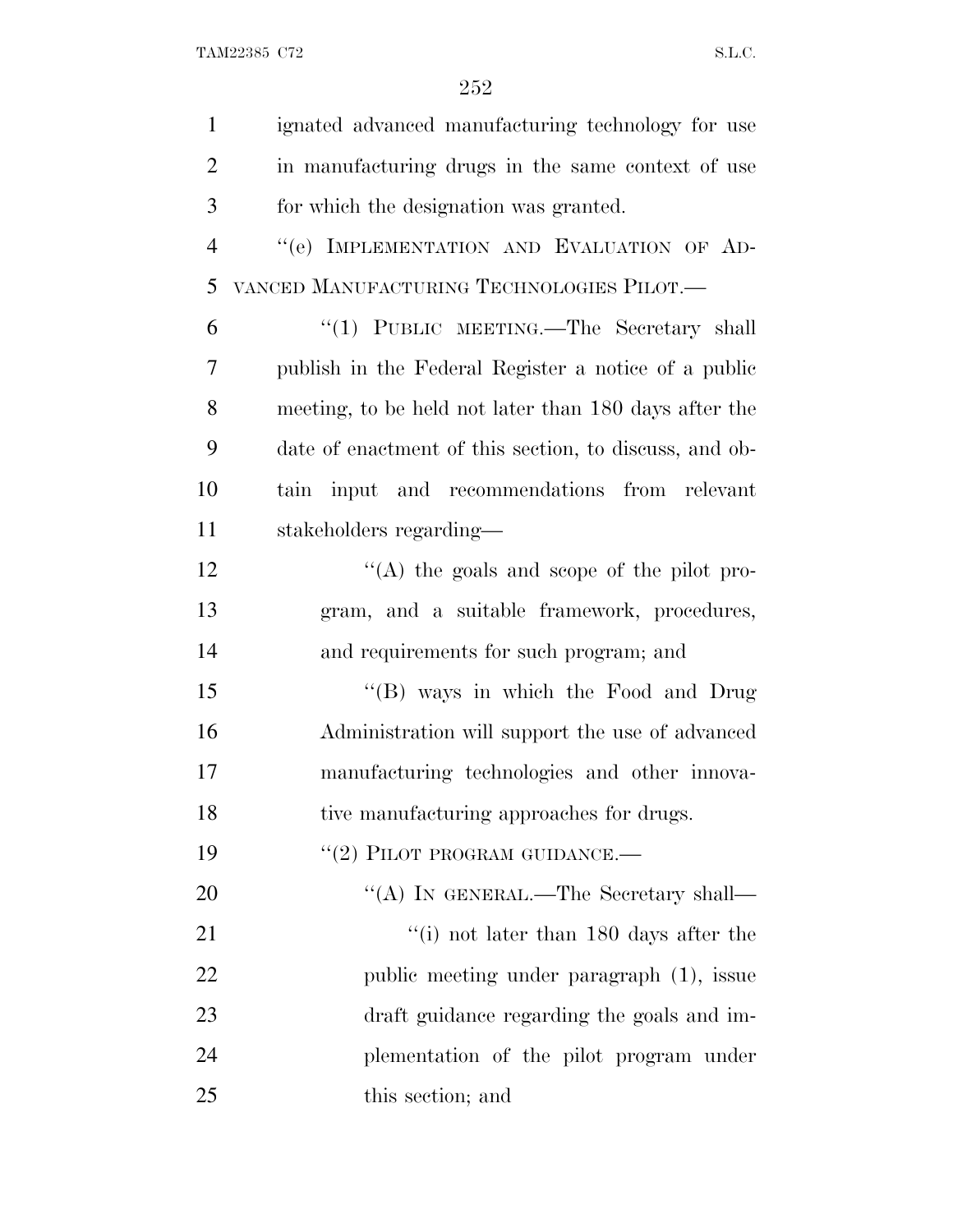| $\mathbf{1}$   | "(ii) not later than 2 years after the                |
|----------------|-------------------------------------------------------|
| $\overline{2}$ | date of enactment of this section, issue              |
| 3              | final guidance regarding the implementa-              |
| $\overline{4}$ | tion of such program.                                 |
| 5              | "(B) CONTENT.—The guidance described                  |
| 6              | in subparagraph (A) shall address—                    |
| 7              | "(i) the process by which a person                    |
| 8              | may request a designation under sub-                  |
| 9              | section $(b)$ ;                                       |
| 10             | "(ii) the data and information that a                 |
| 11             | person requesting such a designation is re-           |
| 12             | quired to submit under subsection (c), and            |
| 13             | how the Secretary intends to evaluate such            |
| 14             | submissions;                                          |
| 15             | "(iii) the process to expedite the de-                |
| 16             | velopment and review of applications under            |
| 17             | subsection (d); and                                   |
| 18             | $``(iv)$ the criteria described in sub-               |
| 19             | section (b) for eligibility for such a des-           |
| 20             | <i>ignation.</i>                                      |
| 21             | "(3) REPORT.—Not later than 3 years after the         |
| 22             | date of enactment of this section and annually there- |
| 23             | after, the Secretary shall publish on the website of  |
| 24             | the Food and Drug Administration and submit to        |
| 25             | the Committee on Health, Education, Labor, and        |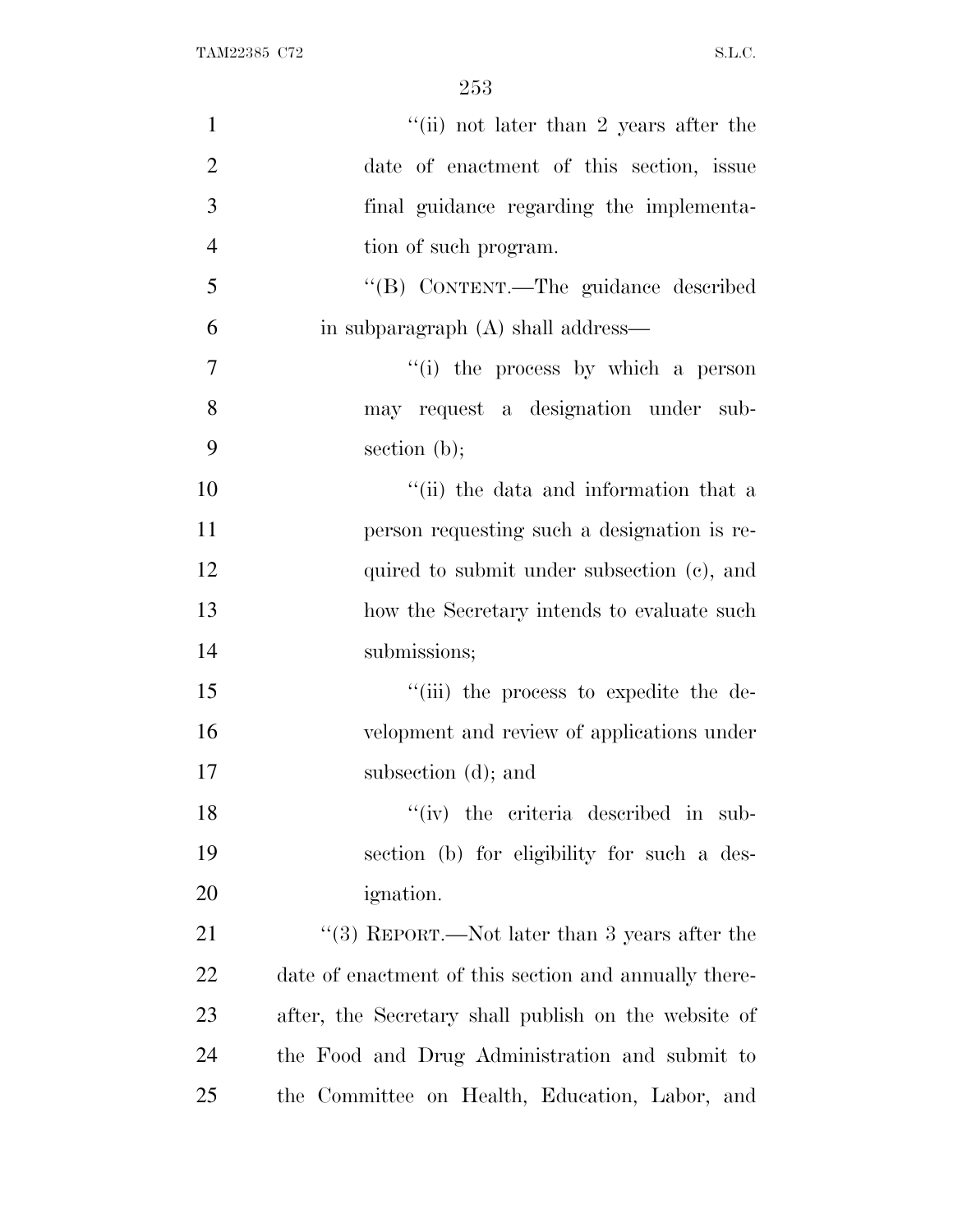| $\mathbf{1}$   | Pensions of the Senate and the Committee on En-       |
|----------------|-------------------------------------------------------|
| $\overline{2}$ | ergy and Commerce of the House of Representatives     |
| 3              | a report containing a description and evaluation of   |
| $\overline{4}$ | the pilot program being conducted under this sec-     |
| 5              | tion, including the types of innovative manufacturing |
| 6              | approaches supported under the program. Such re-      |
| 7              | port shall include the following:                     |
| 8              | "(A) The number of persons that have re-              |
| 9              | quested designations and that have been grant-        |
| 10             | ed designations.                                      |
| 11             | $\lq\lq$ (B) The number of methods of manufac-        |
| 12             | turing that have been the subject of designation      |
| 13             | requests and that have been granted designa-          |
| 14             | tions.                                                |
| 15             | $\lq\lq$ (C) The average number of calendar days      |
| 16             | for completion of evaluations under subsection        |
| 17             | (c)(2).                                               |
| 18             | "(D) An analysis of the factors in data               |
| 19             | submissions that result in determinations to          |
| 20             | designate and not to designate after evaluation       |
| 21             | under subsection $(e)(2)$ .                           |
| 22             | $\lq\lq(E)$ The number of applications received       |
| 23             | under section 505 of this Act or section 351 of       |
| 24             | the Public Health Service Act, including supple-      |
| 25             | mental applications, that have included an ad-        |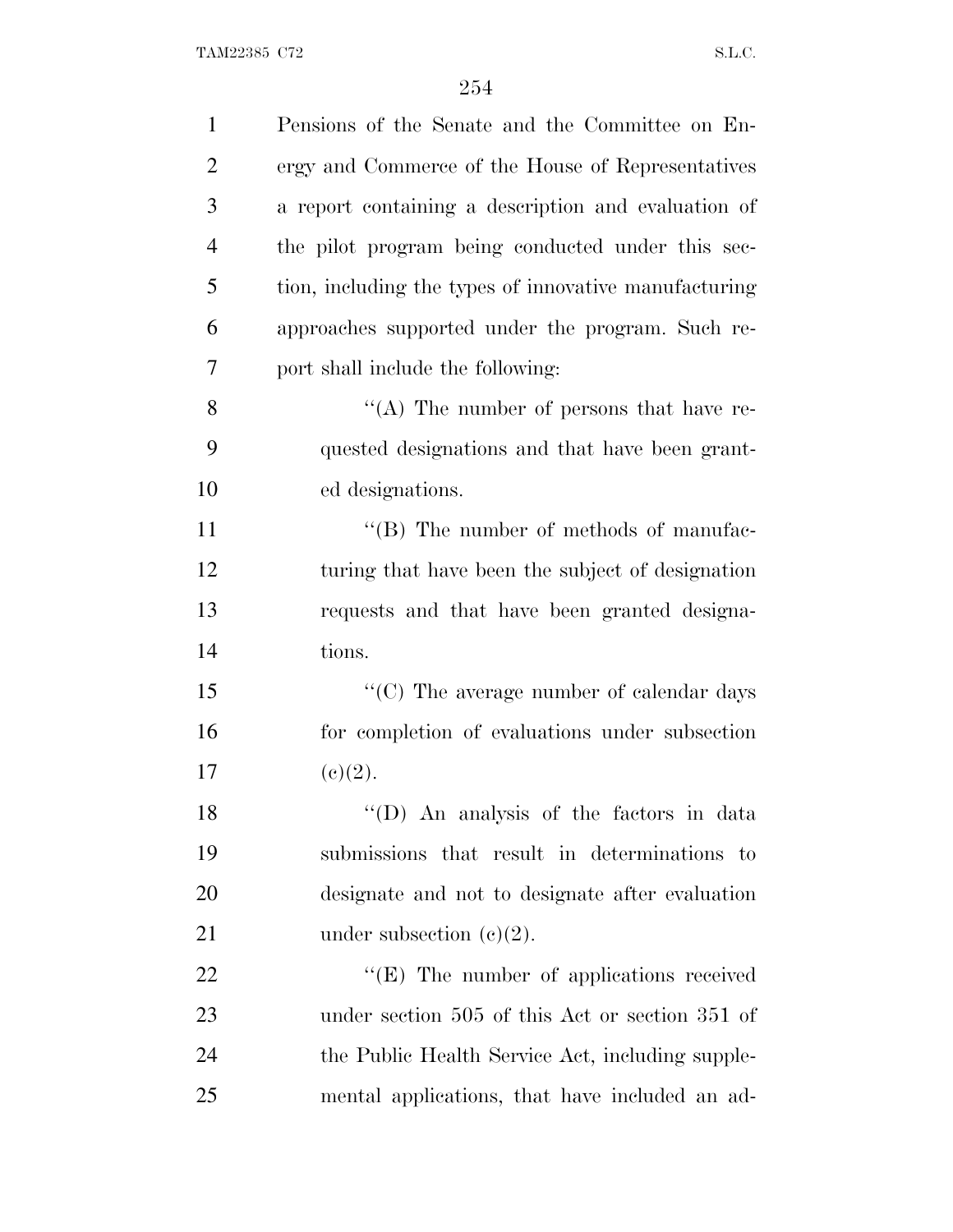| $\mathbf{1}$   | vanced manufacturing technology designated              |
|----------------|---------------------------------------------------------|
| $\overline{2}$ | under this section, and the number of such ap-          |
| 3              | plications approved.                                    |
| $\overline{4}$ | "(f) SUNSET.—The Secretary—                             |
| 5              | $\cdot$ (1) may not consider any requests for designa-  |
| 6              | tion submitted under subsection (c) after October 1,    |
| 7              | $2029$ ; and                                            |
| 8              | $\lq(2)$ may continue all activities under this sec-    |
| 9              | tion with respect to advanced manufacturing tech-       |
| 10             | nologies that were designated pursuant to subsection    |
| 11             | (d) prior to such date, if the Secretary determines     |
| 12             | such activities are in the interest of the public       |
| 13             | health.".                                               |
| 14             | SEC. 519. TECHNICAL CORRECTIONS.                        |
| 15             | (a) TECHNICAL CORRECTIONS TO<br>THE CARES               |
| 16             | ACT.—Division A of the CARES Act (Public Law 116–       |
| 17             | $(136)$ is amended—                                     |
| 18             | $(1)$ in section 3111(1), by striking "in para-         |
| 19             | $graph (1)$ " and inserting "in the matter preceding    |
| 20             | paragraph $(1)$ ";                                      |
| 21             | $(2)$ in section 3112 $(d)(1)$ , by striking "and sub-  |
| 22             | paragraphs $(A)$ and $(B)$ " and inserting "as subpara- |
| 23             | graphs $(A)$ and $(B)$ "; and                           |